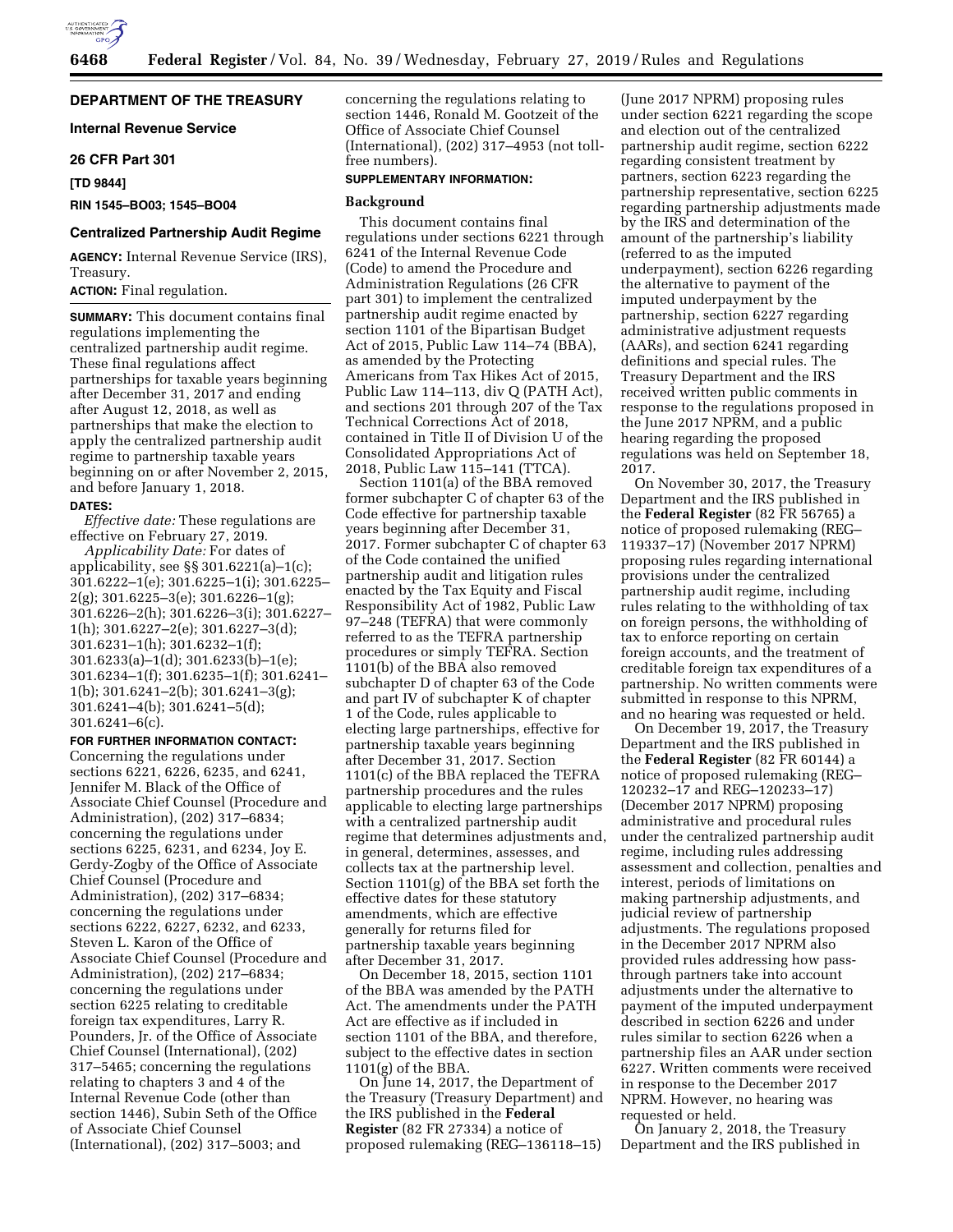the **Federal Register** (82 FR 28398) final regulations under section 6221(b) providing rules for electing out of the centralized partnership audit regime.

On February 2, 2018, the Treasury Department and the IRS published in the **Federal Register** (83 FR 4868) a notice of proposed rulemaking (REG– 118067–17) (February 2018 NPRM) proposing rules for adjusting tax attributes under the centralized partnership audit regime. Written comments were received in response to the February 2018 NPRM. However, no hearing was requested or held.

On March 23, 2018, Congress enacted the TTCA, which made a number of technical corrections to the rules under the centralized partnership audit regime. The amendments under the TTCA are effective as if included in section 1101 of the BBA, and therefore, subject to the effective dates in section  $1101(g)$  of the BBA.

On August 9, 2018, the Treasury Department and the IRS published in the **Federal Register** (83 FR 39331) final regulations under section 6223 providing rules relating to partnership representatives and final regulations under § 301.9100–22 providing rules for electing into the centralized partnership audit regime for taxable years beginning on or after November 2, 2015, and before January 1, 2018. Corresponding temporary regulations under

§ 301.9100–22T were also withdrawn. On August 17, 2018, the Treasury Department and the IRS published in the **Federal Register** (83 FR 41954) a notice of proposed rulemaking, notice of public hearing, and withdrawal and partial withdrawal of notices of proposed rulemaking (REG–136118–15) (August 2018 NPRM) that withdrew the regulations proposed in the June 2017 NPRM, the November 2017 NPRM, the December 2017 NPRM, and the February 2018 NPRM, and proposed regulations reflecting the technical corrections enacted in the TTCA as well as other changes as discussed in the preamble to the August 2018 NPRM. Written public comments were received in response to the August 2018 NPRM, and a public hearing regarding the proposed regulations was held on October 9, 2018.

In the preambles to the June 2017 NPRM and November 2017 NPRM, comments were requested regarding certain international and tax-exempt aspects of the centralized partnership audit regime. No comments were received in response to these requests, other than a comment regarding fiduciary issues under title I of the Employee Retirement Income Security Act of 1974 (ERISA), which is discussed later in section 3.B.i of the Summary of Comments and Explanation of Revisions. The Treasury Department and IRS will still consider comments on whether any issues related to international rules and tax-exempt partners warrant guidance either under the centralized partnership audit regime provisions or under the relevant provisions of the Code directly related to those areas.

After careful consideration of all written public comments received in response to the June 2017 NPRM, the December 2017 NPRM, and the August 2018 NPRM, as well as statements made during the public hearings for the June 2017 NPRM and the August 2018 NPRM, the portions of the August 2018 NPRM described in this preamble are adopted as amended by this Treasury Decision. Comments received in response to the February 2018 NPRM or that otherwise concern basis and tax attribute rules under § 301.6225–4 or § 301.6226–4 will be addressed in future guidance. For purposes of this preamble, the regulations proposed in the June 2017 NPRM, the November 2017 NPRM, and the December 2017 NPRM are collectively referred to as the ''former proposed regulations.'' The regulations proposed in the August 2018 NPRM are referred to as the ''proposed regulations.''

# **Summary of Comments and Explanation of Revisions**

Thirty written comments were received in response to the June 2017 NPRM. Five statements were provided at the public hearing held on September 18, 2017. Four written comments were received in response to the December 2017 NPRM. No public hearing was held. Eight written comments were received in response to the August 2018 NPRM, and one statement was provided at the public hearing held on October 9, 2018. All of these comments (both written and provided orally at the public hearings) have been considered, and revisions to the regulations were made in response to the comments. The written comments received are available for public inspection at *[www.regulations.gov](http://www.regulations.gov)* or upon request.

In addition to changes in response to the comments, editorial revisions were also made to correct typographical errors, grammatical mistakes, and erroneous cross-references. Revisions were also made to clarify language in the proposed regulations that was potentially unclear. Unless specifically described in this Summary of Comments and Explanation of Revisions, such revisions were not intended to change the meaning of the

language that was revised. All applicability dates were revised to provide that the final regulations will not apply to taxable years that ended before the date the August 2018 NPRM was filed with the **Federal Register**. To the extent comments recommended as a general matter that the regulations take into account the TTCA amendments, those comments were adopted as described in this Summary of Comments and Explanation of Revisions.

# *1. Scope of the Centralized Partnership Audit Regime*

Three comments were received regarding the scope of the centralized partnership audit regime. All of the comments concerned former proposed § 301.6221(a)–1, which was issued before the TTCA was enacted. No comments were received on proposed § 301.6221(a)–1 as revised subsequent to the TTCA in the August 2018 NPRM.

Prior to amendment by the TTCA, section 6221(a) provided that any adjustment to items of income, gain, loss, deduction, or credit of a partnership shall be determined at the partnership level. Former proposed § 301.6221(a)–1(b)(1)(i) had defined the phrase ''items of income, gain, loss, deduction, or credit'' to mean all items and information required to be shown, or reflected, on a return of the partnership and any information contained in the partnership's books and records for the taxable year. One comment stated the definition under former proposed § 301.6221(a)–1(b)(1)(i) included items on the partnership return or in the partnership's books and records regardless of whether (i) such items or information would affect the income that the partnership reports or (ii) the particular tax characteristics of the separate partners would affect the ultimate tax liability. The comment expressed concern that, by broadly defining the scope of the centralized partnership audit regime, the proposed regulations would expand the number of partnerships and partners that encounter differences between the correct tax they would have paid if they had properly reported, and the amount of the imputed underpayment. No changes to the regulations were made in response to this comment.

The TTCA amended section 6221(a) by replacing the phrase ''items of income, gain, deduction, loss or credit of a partnership for a partnership taxable year (and any partner's distributive share thereof)'' with the term ''partnership-related item.'' The TTCA added a definition of ''partnership-related item'' to section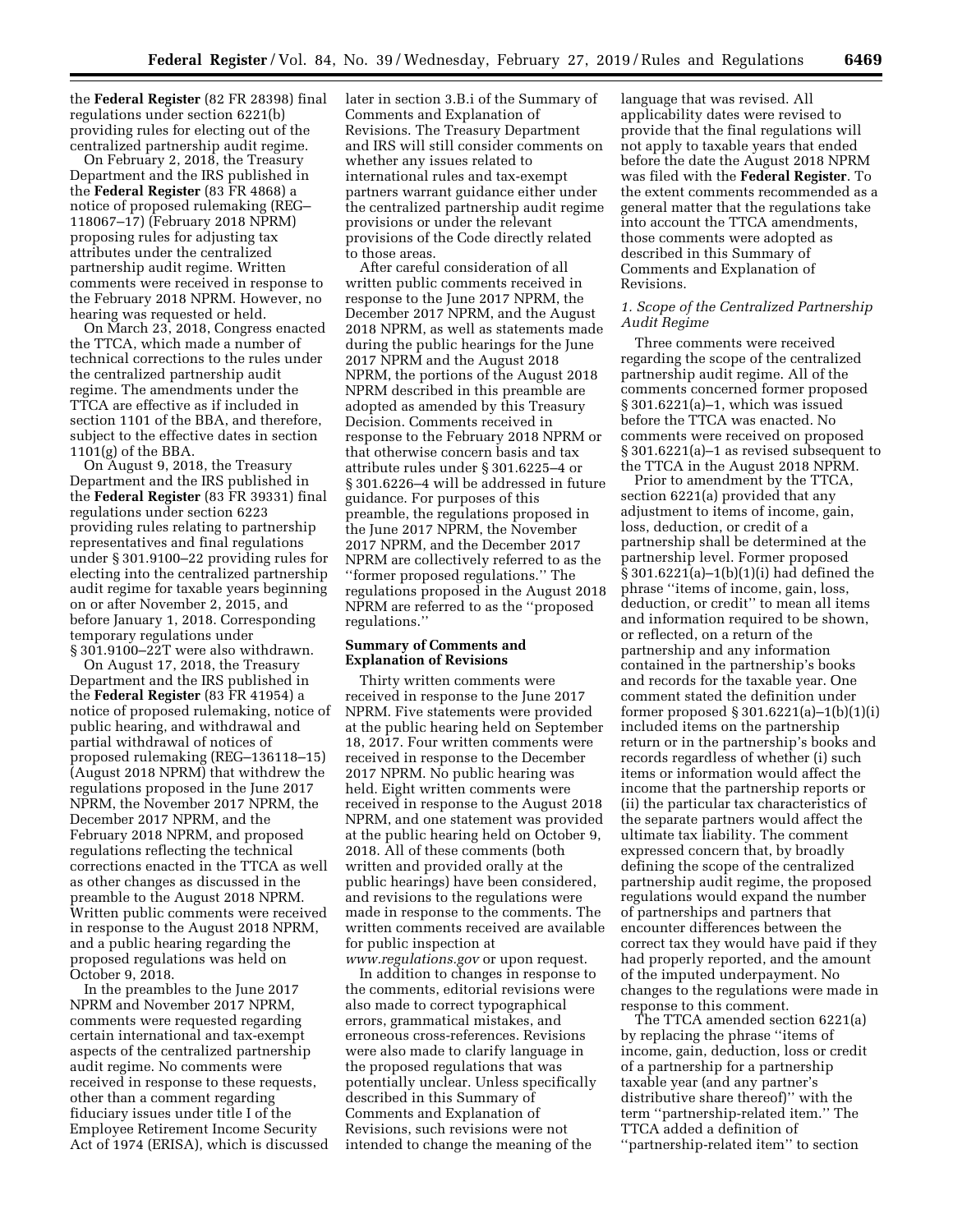6241(2). The August 2018 NPRM adopted the TTCA amendments to section 6221(a) and 6241 by moving the majority of the regulation text under former proposed § 301.6221(a)–1 to the definition of ''partnership-related item'' under proposed § 301.6241–6. Because of these changes, the comment is generally no longer applicable to this section of the regulations.

In addition, the TTCA amendments address the comment's first concern that the scope of former proposed § 301.6221(a)–1(b)(1)(i) was overly broad in that it was delineated without regard to whether items or information adjusted at the partnership level affect the income of the partnership. Section 6241(2)(B) broadly defines a partnership-related item as any item or amount with respect to the partnership which is relevant in determining the tax liability of any person under chapter 1 of the Code and any partner's distributive share thereof. Section 6241(2)(B). Nothing within that definition limits the term partnershiprelated item to income reported by the partnership. To the contrary, partnership-related items are any items with respect to the partnership that are relevant to determining any person's chapter 1 tax, which could include partnership expenses, credits generated by partnership activity, assets and liabilities of the partnership, and any other items concerning the partnership that are relevant to someone's chapter 1 tax, irrespective of the impact such items have on the partnership's income.

Furthermore, the core feature of the centralized partnership audit regime is to provide a centralized method of examining items of a partnership. Adjusting items on a partnership's return or in the partnership's books and records, regardless of their effect on partnership income, in a centralized partnership proceeding at the partnership level is not only consistent with this centralized approach, but it also results in efficiencies because one proceeding can be conducted that will bind all partners and the partnership. See section 6223(b). Nothing in the statute requires only items that affect the partnership's income, as reported on the partnership's return, to be adjusted at the partnership level.

Regarding the comment's second concern that an imputed underpayment is determined without regard to partners' tax characteristics and that the imputed underpayment amount differs from the amount of tax the partners would have paid had the items been reported correctly, those concerns are addressed in section 3.A. of this

Summary of Comments and Explanation of Revisions.

Former proposed § 301.6221(a)– 1(b)(1)(i) provided as an example of an ''item of income, gain, loss, deduction, or credit'' any items related to transactions between a partnership and any person including disguised sales, guaranteed payments, section 704(c) allocations, and transactions to which section 707 applies. Former proposed § 301.6221(a)–1(b)(1)(i)(H). One comment suggested that this provision inappropriately included partner items such as a disguised fee under section  $707(a)(2)(A)$  and the gain or loss a partner may realize from a disguised sale under section 707(a)(2)(B). The comment recommended revising the regulations to refer to ''items *of a partnership* related to . . . transactions to which section 707 applies.'' Similarly, another comment expressed concern about situations where a partner was not acting in the partner's capacity as a partner, but rather as a counterparty to a transaction with the partnership. The comment suggested that the regulations clarify that a final determination of a transaction between a partnership and a partner following an examination of the partnership is not binding on any third person, including a partner not acting in its capacity as a partner and who was not a party to the examination.

These comments are addressed by the final regulations under § 301.6241– 1(a)(6) regarding the definition of partnership-related item. Proposed § 301.6241–6(b)(4) and (5) defined the phrase ''item or amount with respect to the partnership'' to include an item or amount that relates to a transaction with the partnership by a partner acting in its capacity as a partner or by an indirect partner acting in its capacity as an indirect partner as well as an item or amount relating to a transaction that is described in section 707(a)(2), 707(b), or 707(c). Accordingly, under the proposed regulations if an item or amount related to a transaction that is described in section 707(a)(2), 707(b), or 707(c) and was relevant in determining chapter 1 tax, that item was a partnership-related item and must be determined at the partnership level.

As described more fully in section 1.B., the final regulations clarify that items or amounts relating to transactions of the partnership are items or amounts with respect to the partnership only if those items or amounts are shown, or required to be shown, on the partnership return or are required to be maintained in the partnership's books and records. The final regulations further clarify that

items or amounts shown, or required to be shown, on a return of a person other than the partnership (or in that person's books and records) that result after application of the Code to a partnershiprelated item and that take into account the facts and circumstances specific to that person are not partnership-related items and, therefore, are not determined at the partnership level under the centralized partnership audit regime.

The changes in the final regulations to the definition of partnership-related item address the concerns raised by the comment. First, § 301.6241–1(a)(6) provides that only items or amounts reflected, or required to be reflected on the partnership's return or in its books and records are with respect to the partnership. If such items are relevant to determining chapter 1 tax such items are partnership-related items. This rule applies equally to items or amounts relating to any transaction with, liability of, or basis in the partnership. Second, § 301.6241–1(a)(6) further provides that items reflected, or required to be reflected on the return of a person other than the partnership or in that person's books and records that result after application of the Code to a partnershiprelated item are not with respect to a partnership and, thus, not partnershiprelated items. Accordingly, only items of the partnership, as suggested by the comment, are partnership-related items under § 301.6241–1(a)(6).

Proposed § 301.6221(a)–1(a) provided that any consideration necessary to make a determination at the partnership level under the centralized partnership audit regime, including the period of limitations on making partnership adjustments under section 6235 or facts necessary to calculate an imputed underpayment under section 6225 were determined at the partnership level. The final regulations under § 301.6221(a)– 1(b) retain this concept, but with revised language. The final regulations provide that any legal or factual determinations underlying any adjustment or determination made under the centralized partnership audit regime are also determined at the partnership level under the centralized partnership audit regime. For instance, such determinations include the period of limitations on making adjustments under the centralized partnership audit regime and any determinations necessary to calculate the imputed underpayment or any modification of the imputed underpayment under section 6225.

After consideration, the Treasury Department and the IRS have concluded that the phrase ''legal and factual determinations underlying an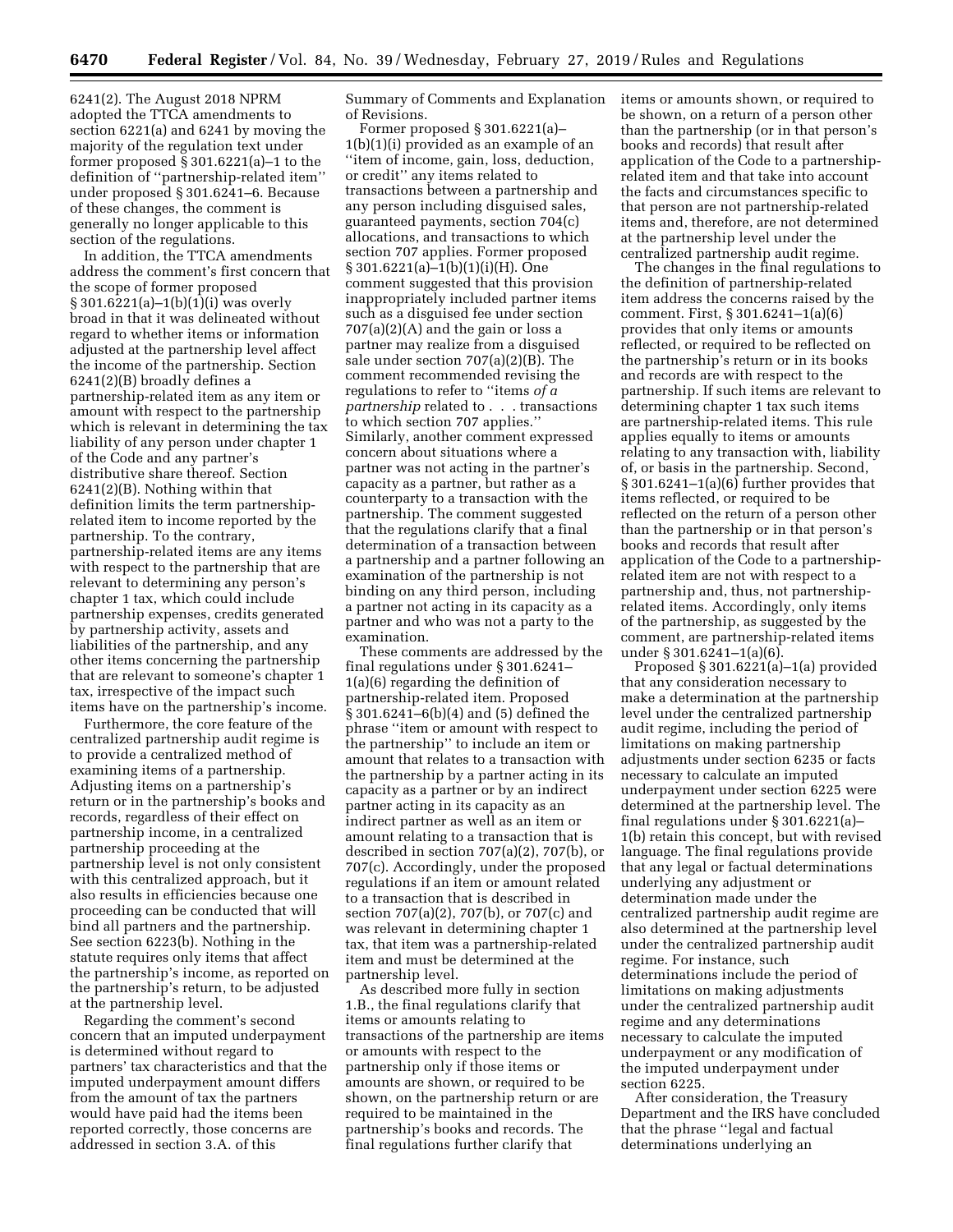adjustment or determination'' instead of the phrase ''any consideration necessary to make a determination at the partnership level'' more clearly and accurately reflects the rule that facts and legal conclusions that underlie adjustments to partnership-related items, tax, and penalties made at the partnership level are also determined at the partnership level. The revised language more clearly describes the rule and provides taxpayers with more definitive guidance regarding the items determined at the partnership level. Additionally, this language is consistent with language used in proposed § 301.6241–6(b)(8), which was removed as described in section 2 of this Summary of Comments and Explanation of Revisions.

Lastly, the final regulations remove the list of cross-references from the end of proposed § 301.6221(a)–1(a). The TTCA amended section 6221(a) to provide that adjustments to partnershiprelated items are determined at the partnership level ''except to the extent otherwise provided in'' subchapter C of chapter 63. Because the statutory language is clear that there are exceptions within subchapter C of chapter 63 to the general rule under section 6221(a) and § 301.6221(a)–1, the list of cross-references from proposed § 301.6221(a)–1(a) was no longer necessary.

### A. Penalty Defenses

Five comments were received with respect to former proposed § 301.6221(a)–1(c), which provided that any defense to any penalty, addition to tax, or additional amount must be raised by the partnership in a partnership-level proceeding under the centralized partnership audit regime, regardless of whether the defense relates to facts and circumstances relating to a person other than the partnership. Once the adjustments determined in the partnership-level proceeding became final, no defense to any penalty determined could be raised or taken into account. Former proposed  $§ 301.6221(a)-1(c).$ 

Several comments stated that the rule under former proposed § 301.6221(a)– 1(c) was inequitable to partners because, among other reasons, partners had no control over whether the partnership representative would raise a partnerspecific defense, especially in the case of indirect partners who are less directly connected to the partnership representative. Some comments recommended the regulations clarify how partner-level defenses would be raised in the partnership-level proceeding and how decisions regarding those penalty defenses would be communicated to partners. Other comments suggested that partners should be able to raise their own partner-level defenses. In response to these comments, former proposed § 301.6221(a)–1(c) was removed from the proposed regulations in the December 2017 NPRM. See section 3 of the preamble to the December 2017 NPRM. The December 2017 NRPM also proposed regulations under sections 6225 and 6226 (former proposed §§ 301.6225–2(d)(2)(viii) and 301.6226– 3(i)) which allowed partners to raise their own partner-level defenses at the time partners took into account the partnership adjustments determined at the partnership level (either through the modification process or as part of the election under section 6226). For further discussion of the rules regarding partner-level defenses under sections 6225 and 6226, see sections 3.D. and 4.C.ii.I. of this preamble. See also section 8.A. of this preamble regarding section 6233(a).

#### B. Partnership-Related Item

Proposed § 301.6241–6(a) defined the term ''partnership-related item'' as any item or amount with respect to the partnership which is relevant to determining the tax liability of any person under chapter 1 and any partner's distributive share of any such item or amount. Proposed § 301.6241– 6(b) provided that an item or amount is with respect to the partnership without regard to whether the item or amount appeared on the partnership return if the item or amount was described in one of eight categories. Two categories described items or amounts that are shown or reflected, or required to be shown or reflected, on a return of the partnership under section 6031 or are in the partnership's books and records. The other categories described items or amounts relating to certain transactions with the partnership, items or amounts relating to liabilities of the partnership provided the item or amount was reported by a partner, and items or amounts relating to basis in the partnership. Imputed underpayments and any legal or factual determinations necessary to make an adjustment to items or amounts described in the other categories were also defined as items or amounts with respect to the partnership. Proposed § 301.6241–6(b)(1) through (8).

After careful consideration, the Treasury Department and the IRS have revised the definition of ''item or amount with respect to the partnership.'' First, the final regulations remove the language ''without regard to whether or not such item or amount

appears on the partnership's return'' from proposed  $\S 301.6241 - 6(b)$ . That phrase derived from the parenthetical in section 6241(2)(B)(i) that follows ''item or amount with respect to the partnership.'' The Treasury Department and the IRS have determined that the parenthetical language describes items or amounts that appear on the partnership return, items or amounts that were required to appear on the return but actually did not, and items or amounts that factor into the determination of items or amounts that do appear on the partnership return. The Treasury Department and the IRS have concluded that this parenthetical does not extend the concept of ''with respect to the partnership'' to items or amounts that are reported by third parties and that are otherwise not defined as partnership-related items in these final regulations. See § 301.6241–  $1(a)(6)(vi)(A)$  and  $(B)$ .

Second, the final regulations replace the list of eight categories of items or amounts that were with respect to the partnership with a single, streamlined paragraph,  $\S 301.6241 - 1(a)(6)(iii)$  that includes all the items and amounts from the prior list, except as described in this section of this preamble. Third, the definition of partnership-related item was moved from proposed § 301.6241– 6 and placed under the definition of ''partnership adjustment'' in § 301.6241–1(a)(6) to more closely track the statutory structure of section 6241(2).

The final regulations under § 301.6241–1(a)(6)(iii) maintain the rule from the proposed regulations that items or amounts shown or reflected, or required to be shown or reflected, on the return of the partnership are items or amounts with respect to the partnership. The final regulations also clarify that items or amounts in the partnership's book or records are items or amounts with respect to the partnership if those items or amounts are ''required to be maintained'' in the partnership's books and records. The phrase ''required to be maintained'' is added to account for items that may be maintained in the partnership's books and records on a voluntary basis. For example, a partnership may choose to maintain the outside basis of each of its partners in its books and records, even though the Code does not require this information be maintained by the partnership. The rule make clears that the voluntary recording of an item in the partnership's books is not determinative of the meaning of the phrase ''item or amount with respect to the partnership.'' A partnership cannot convert an item or amount that is not with respect to the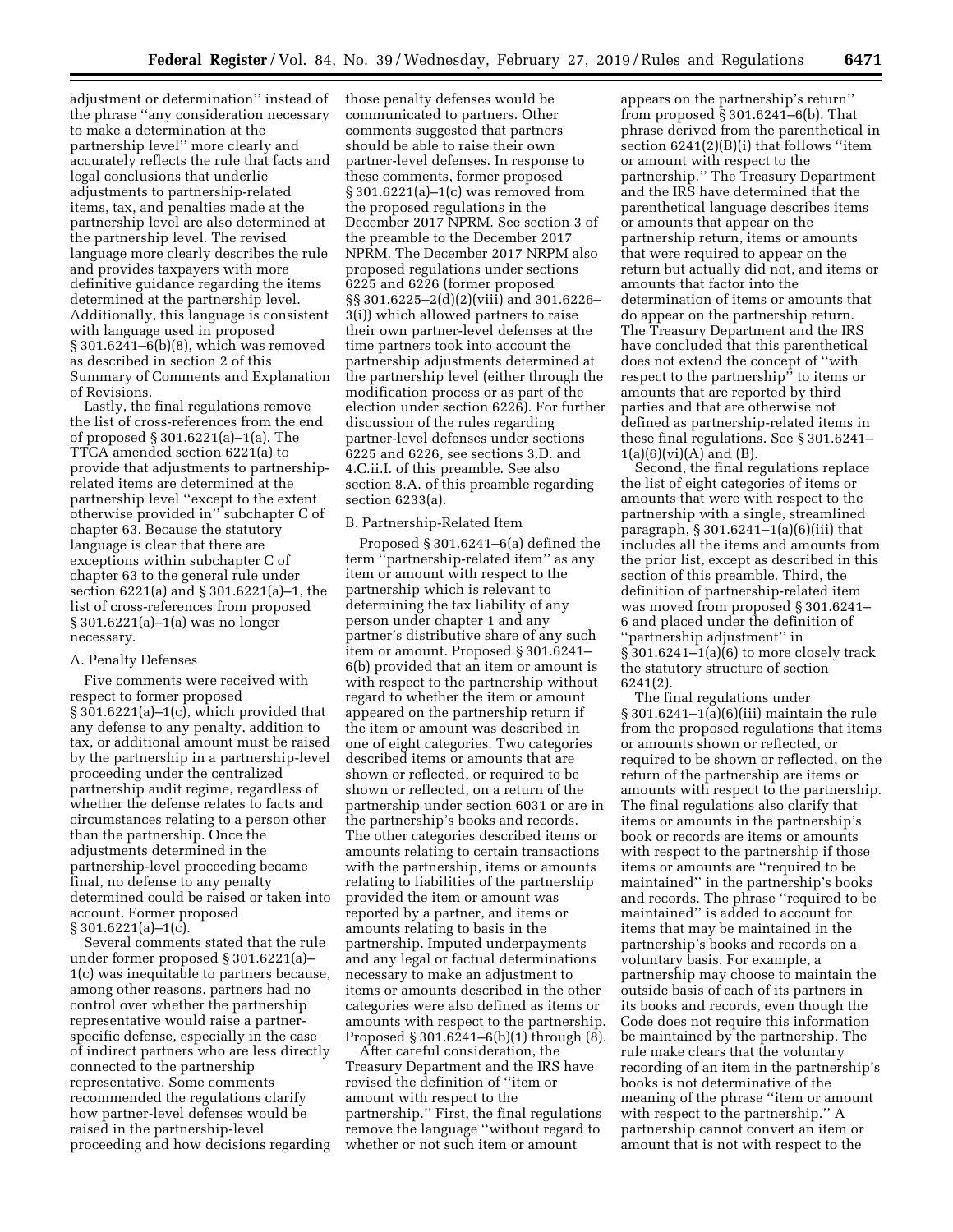partnership into an item or amount that is with respect to the partnership merely by including that item or amount in the partnership's books and records. This rule provides consistency among partnerships and more certainty regarding what items in the books and records of a partnership constitute items or amounts with respect to the partnership.

The final regulations do not retain the separate categories of items relating to transactions with, liabilities of, and basis in the partnership. Instead, the final regulations adopt a streamlined approach and provide that those items are only with respect to the partnership if those items are reflected, or required to be reflected, on the partnership's return or required to be maintained in its books and records. The separate treatment under the proposed regulations for these types of items and amounts was duplicative. Items or amounts relating to transactions with, liabilities of, and basis in the partnership are items or amounts shown or reflected, or would be required to be shown or reflected, on the partnership return or required to be maintained in the partnership's books and records. Accordingly, describing separate categories for such items was unnecessary and potentially confusing.

Under § 301.6241–1(a)(6)(iii), an item or amount is with respect to the partnership only if the item or amount is shown or reflected, or required to be shown or reflected, on the partnership return or required to be maintained in the partnership's books and records. Consistent with that interpretation, the final regulations provide an item or amount relating to transactions with, liabilities of, and basis in the partnership is with respect to the partnership only if the item or amount is reported, or required to be reported, on the partnership return or is required to be maintained in the partnership's books and records.

The term partnership-related item includes a partner's distributive share of items or amounts that are with respect to the partnership which are relevant in determining the chapter 1 tax of any person. Section 6241(2)(B)(ii). In taking into account the partner's distributive share of partnership-related items, a partner must apply the provisions of the Code to each partnership-related item to compute the partner's ultimate tax liability. The application of the Code to the partner's share of partnershiprelated items requires taking into account facts and circumstances that are unique to a particular partner. Generally speaking, those facts and circumstances are known only by the partner, are not

known by the partnership, and are based on information only within the partner's control and outside of the partnership's control.

In an examination of items on a partner's return, the IRS generally needs information pertaining to the partner's specific facts and circumstances to determine the correctness of the items. The partner whose items are at issue is normally the best source for that type of information. While a partnership may possess some information about a particular partner's facts and circumstances, obtaining information from the partnership is generally not as efficient as obtaining information from the partner. Obtaining such information from the partner also preserves the privacy interests of the partner. Therefore, from both a taxpayer and tax administration standpoint, an examination of items for which application of the Code depends on a partner's particular facts and circumstances is, in general, best performed at the partner level, rather than the partnership level.

Under the TEFRA procedures, these types of items were considered affected items and adjustments to those items were computational adjustments. The centralized partnership audit regime is intended to have a scope sufficient to address those items that would have been considered partnership items, affected items, and computational adjustments under TEFRA, including the regulations. Joint Comm. on Taxation, JCX–6–18, Technical Explanation of the Revenue Provisions of the House Amendment to the Senate Amendment to H.R. 1625 (Rules Committee Print 115–66), 37 (2018) (JCX–6–18). One way to achieve a sufficiently broad scope is to attempt to define the term ''partnership-related item'' to include those items that would have been partnership items, affected items, and computational adjustments under TEFRA. For the following reasons, however, this approach was not adopted.

The centralized partnership audit regime is a fundamentally distinct system from TEFRA. While under both sets of rules adjustments are made at the partnership level and those adjustments are binding on partners, the framework for assessing and collecting tax resulting from those adjustments is significantly different. Under TEFRA, tax attributable to partnership items determined at the partnership level and tax attributable to affected items was assessed against the partners of the partnership through computational adjustments made by the IRS with respect to the partner. Computational adjustments were made

either by mailing a notice of deficiency to the partner if factual determinations were necessary at the partner level or by directly assessing tax against the partner. The tax was assessed with respect to the year that was audited by the IRS, and assessments were required to be made within one year of the completion of the partnership-level proceeding.

Under the centralized partnership audit regime, adjustments to partnership-related items are similarly determined at the partnership level. In stark contrast to the TEFRA procedures, however, the tax attributable to those adjustments is also assessed and collected at the partnership level in the form of an imputed underpayment determined pursuant to section 6225. An imputed underpayment is assessed as if it were a tax imposed for the adjustment year, generally the year in which the adjustments are finally determined, instead of the year that was subject to examination. Section 6225(d). The partnership, not the partners, is liable for the imputed underpayment. A partnership may elect the alternative to payment of the imputed underpayment under section 6226 and ''push out'' the adjustments determined at the partnership level, in which case the tax attributable to the adjustments is assessed and collected from the partnership's partners. Unlike the TEFRA procedures, however, under the push out process, assessment and collection is initiated by the partner, rather than by the IRS, by the partner taking into account the partnership adjustments and self-reporting any tax due on the partner's next filed return, alleviating both the administrative and timing issues that arose in TEFRA. See section 2.A of the preamble to the June 2017 NPRM.

When calculating an imputed underpayment based on adjustments determined at the partnership level, taxpayer favorable adjustments are generally disregarded and the highest rate of tax is applied. This formula may produce an amount that is larger than the cumulative amount of tax the partners would have paid had the partners taken the adjustments into account separately, but it also relieves the IRS of the obligation to account for specific partner facts and circumstances when initially determining the imputed underpayment amount. During the modification phase, a partnership may, at its option, request that the imputed underpayment be modified to take into account partner tax attributes and facts and circumstances. See section 3.B. for further discussion.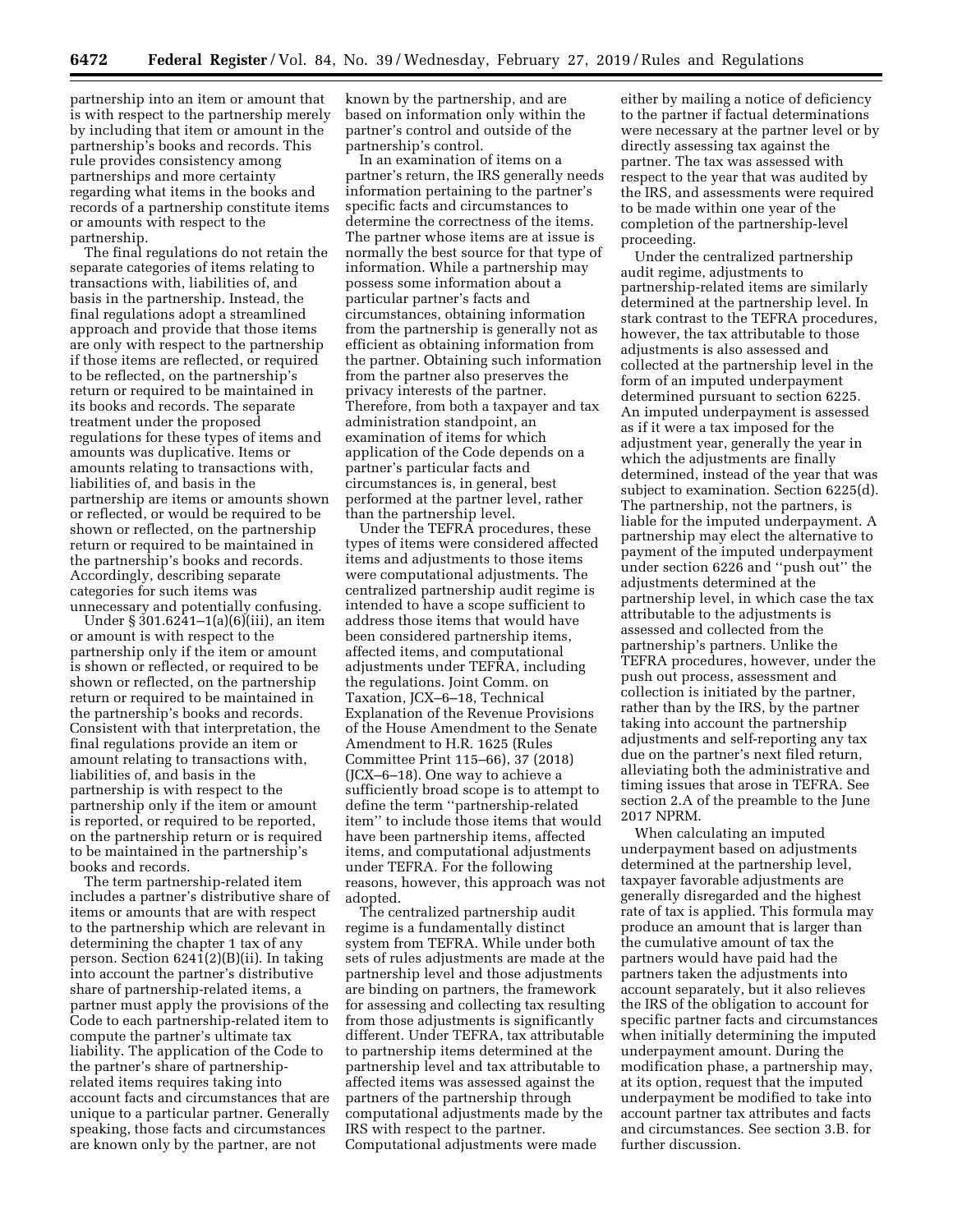When taking into account adjustments under section 6226, a partner determines the increase or decrease in tax that would have occurred if the adjustments were taken into account for the partner's tax year correlating to the year that was audited. For intervening years, any year between the audited year and the current year, the partner must determine the effect on tax attributes of the adjustments and the resulting increase or decrease that would have occurred for those years as well. The partner then adjusts her tax for the current year by the aggregate tax that would have resulted had the adjustments been properly taken into account. Under TEFRA, it was the IRS's burden to determine tax at the partner level. The centralized partnership audit regime, under section 6226, shifts that burden from the IRS to the partner. As a result, it is neither necessary nor efficient for the IRS to determine at the partnership level the facts and circumstances specific to a partner in order for that partner to determine the proper amount of tax in the case of a push out.

The rules for calculating an imputed underpayment under section 6225 and the computation rules under section 6226 are sufficiently broad to ensure that the tax attributable to items that would have been partnership items, affected items, and computational adjustments under the TEFRA is collected under the centralized partnership audit regime. When the partnership pays an imputed underpayment, the application of limitations and restrictions is assumed and favorable adjustments are disregarded unless a partnership demonstrates that partner tax attributes should override those assumptions. In this way, the imputed underpayment determination, including any modifications, sufficiently accounts for those types of items that would have been affected items or computational adjustments under TEFRA. Similarly, in the case of an election under section 6226, the re-computation process necessarily involves the application of items that would have been affected items or computational adjustments.

Because both the imputed underpayment rules and the section 6226 rules sufficiently address items that would have been partnership items, affected items, and computational adjustments, it is both unnecessary and over-inclusive to define partnershiprelated item to encompass all of those items. Accordingly, the final regulations clarify that the term partnership-related item does not include items or amounts that would have been TEFRA affected

items or computational adjustments. The final regulations do this by defining ''with respect to the partnership'' to exclude items or amounts shown, or required to be shown, on a return of a person other than the partnership (or in that person's books and records) that result after application of the Code to a partnership-related item and that take into account the facts and circumstances specific to that person. Because these items and amounts are not with respect to the partnership, they are not partnership-related items the IRS must adjust at the partnership level. Two examples were added to the final regulations under § 301.6241–1(a)(6)(vi) to illustrate this rule.

The definition of ''with respect to the partnership,'' and by extension partnership-related item, under the final regulations preserves the centralized nature of the proceeding with respect to the partnership. During the partnership level proceeding under the centralized partnership audit regime, the IRS adjusts items that are germane to the partnership as an entity—that is, items reported by the partnership on its return or items in its books and records generally used for purposes of completing the return. The partnership has access to this information, and it is therefore, in general, most efficient to obtain this information from the partnership in the partnership level proceeding.

This rule also protects the tax and privacy interest of partners. Under section 6223, partners are bound by actions taken by the partnership in the partnership proceeding and by any final decision in the partnership proceeding. Unlike under TEFRA, individual partners do not have a right to participate in the partnership level administrative or judicial proceeding. If items based on the application of the Code to a particular partner based on that partner's facts and circumstances were items required to be determined at the partnership level, the partner may be unable to dispute adjustments to those items. And even if the partner were able to dispute adjustments to those items, the partner would need to divulge private information in a proceeding in which the partnership was the party, not the partner itself.

In addition, a rule that would require that such items and amounts be determined at the partnership level raises significant administrative concerns for the IRS. In general, the partnership would in most cases lack the facts necessary to determine items or amounts that depend on the facts and circumstances of the partners. By necessity, the IRS would be required to

involve the partners in the examination to the extent the partner's items and amounts were at issue. Requiring the IRS to involve potentially the many partners in the entity level examination of the partnership would undermine the efficiencies of the centralized partnership audit regime's concept of the partnership representative and the binding nature of the partnership representative on the outcome of the entity level examination. Further, if the IRS did not examine all of the various items or amounts on the partners' returns during the partnership level proceeding, the IRS would, for each of the partners' items and amount that were also partnership-related items, be precluded from adjusting those items at the partner level outside of the centralized partnership audit regime. This would lead to an unnecessary expansion of partnership-level proceedings to encompass what could more simply and efficiently be resolved at the partner level for one or a small group of partners.

i. Comments Concerning Partnership-Related Item

One comment recommended that all partners should be audited as a group, but only about their financial involvement within the scope of the partnership. According to the comment, outside interests and income should not be determined at the partnership level. Although it is not entirely clear what the comment includes in the phrases ''financial involvement within the scope of the partnership'' and ''outside interests and income'', the Treasury Department and the IRS understand this comment to be a request to limit the scope of the items that are ''with respect to the partnership'' for purposes of this section. Another comment suggested that the scope of the term ''partnershiprelated item'' should not be unreasonably broad, particularly with respect to partner-level items where the underlying issue is primarily of interest to the partner and not the partnership. The comment expressed concern that the partnership could have little interest in disputing a proposed adjustment that would have little impact to the partnership but could have a dramatic effect on a particular partner.

These comments were adopted as reflected in the changes to the definition of ''with respect to the partnership'' described in this section of this preamble. Under the final regulations, outside interests and income and partner-level items are not ''with respect to the partnership'' to the extent those are not items or amounts reflected, or required to be reflected, on the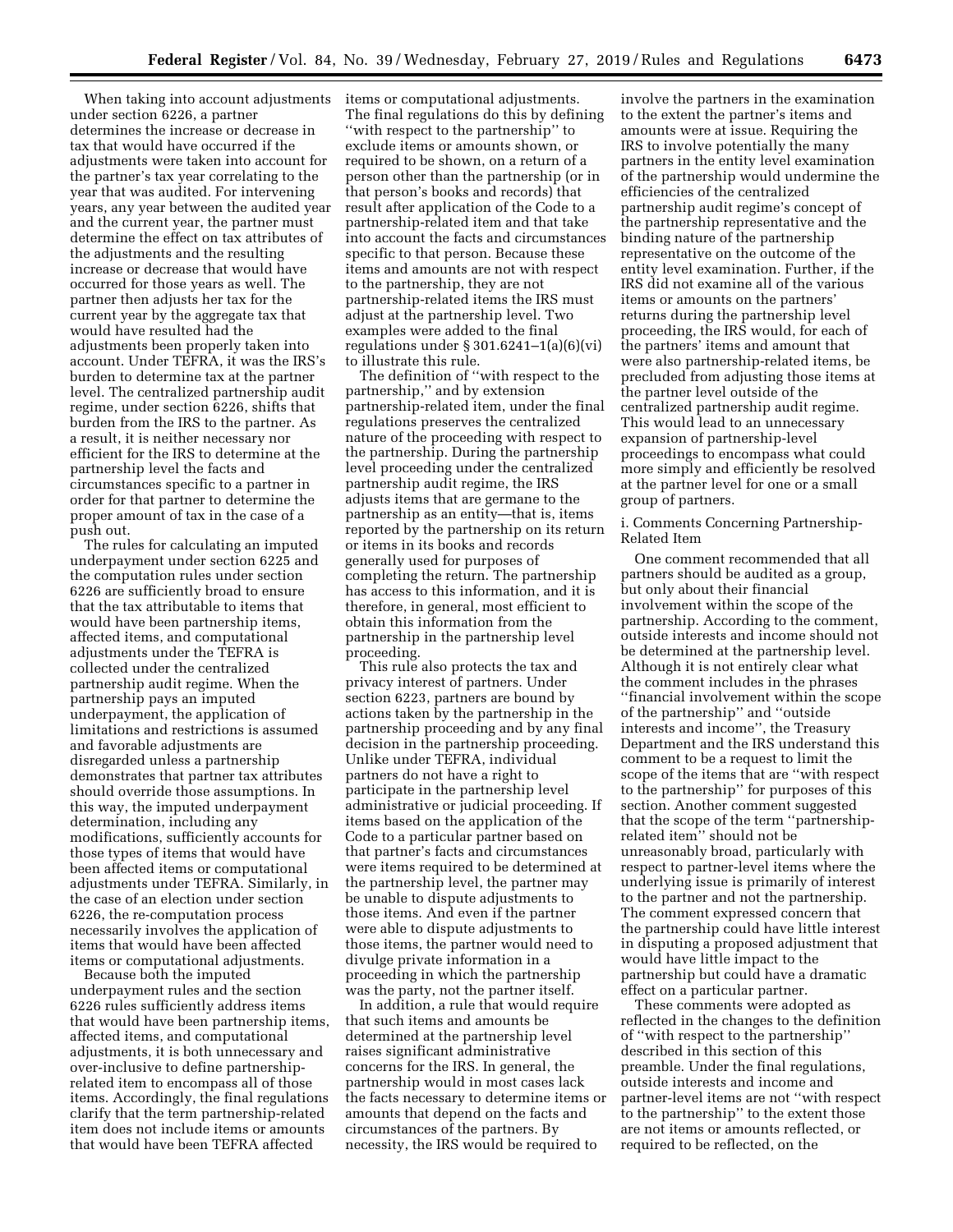partnership return or required to be maintained in the partnership's books and records. In addition, the items or amounts that are ''with respect to the partnership'' as defined in § 301.6241– 1(a)(6)(iii) are generally items concerning the partners' financial involvement within the scope of the partnership. Accordingly, adjustments to items concerning the partners' financial involvement within the scope of the partnership would generally be determined at the partnership level, and adjustments to items involving outside interests and income or partner-level items that result after application of the Code to a partnership-related item and that take into account facts and circumstances specific to the partner, to the extent provided for in this section, are not determined at the partnership level under the centralized partnership audit regime.

In addition to the revisions described earlier in this section of this preamble, the term imputed underpayment was moved from the definition of ''item or amount is with respect to the partnership'' to the definition of partnership-related item under § 301.6241–1(a)(6)(ii). This change clarifies that an imputed underpayment is always a partnership-related item. First, an imputed underpayment is a creation of the centralized partnership audit regime and can only arise under the centralized partnership audit regime. See sections 6225, 6226, and 6227. Second, the statute expressly defines an imputed underpayment as an item or amount that is with respect to the partnership. Section 6241(2)(B)(i). Third, an imputed underpayment is relevant in determining the liability of any person under chapter 1, as defined in § 301.6241–1(a)(6)(iv), because payment of the imputed underpayment by the partnership relieves the partners of any chapter 1 liability attributable to the reviewed year partnership adjustments.

## *2. Partner's Return Must Be Consistent With Partnership Return*

Five comments were received concerning section 6222, regarding the requirement that a partner's return be consistent with the partnership return. The comments covered the following topics: Inconsistent treatment in the case of an amended return, an administrative adjustment request, or where no partnership return is filed; the form and method for identifying inconsistent treatment; proceedings to adjust identified, inconsistently reported items; and the election regarding consistent treatment with a schedule furnished to the partner by the partnership. In addition to responding to these comments, this section of the preamble describes changes to the language of § 301.6222–1(a)(2) regarding partners that are partnerships with an election in effect under section 6221(b).

A. Inconsistent Treatment on an Amended Return and Definition of Partner's Return for Purposes of § 301.6222–1

One comment recommended that the regulations clarify that a partner may file an amended return in order to take a position inconsistent with the filed partnership return as long as such amended return includes a statement identifying the inconsistent treatment. Under section 6222(a), a partner shall, on the partner's return, treat each partnership-related item in a manner that is consistent with the treatment of such item on the partnership return. Proposed § 301.6222–1(a) provided that the treatment of partnership-related items on a partner's return must be consistent with the treatment of such items on the partnership return in all respects, including the amount, timing, and characterization of such items. The term ''partner's return'' is not defined in either section 6222(a) or proposed § 301.6222–1(a).

Section 6222(a) and § 301.6222–1(a) are designed to ensure consistent treatment of partnership-related items on partners' returns and the partnership return filed with the IRS, except for cases where the partner notifies the IRS of the inconsistency. The requirement to be consistent with the partnership return extends to each return filed by the partner that reflects, or is required to reflect, partnership-related items. This includes both original and amended returns. Any other application of this requirement would render the requirement of consistency meaningless. For example, a partner could file a return on April 15 taking a consistent position, only to turn around on April 16 and file an amended return taking an inconsistent position.

To clarify that the consistency requirement under section 6222(a) and proposed § 301.6222–1(a) applies to each return of the partner, the final regulations provide that the term ''partner's return'' for purposes of § 301.6222–1 includes any return, statement, schedule, or list, and any amendment or supplement thereto, filed by the partner with respect to any tax imposed by the Internal Revenue Code. Accordingly, pursuant to § 301.6222– 1(a), a partner on either an original or an amended return must treat partnership-related items consistently with how those items were treated on

the partnership return filed with the IRS.

The clarification of the term ''partner's return'' also addresses the comment's suggestion that the regulations permit inconsistent treatment on an amended return provided the IRS is notified of that inconsistent treatment. Under  $§ 301.6222-1(c)(1)$ , the requirement that a partner treat a partnership-related item consistently with the partnership's treatment of that item, and the effect of inconsistent treatment, do not apply to partnership-related items identified as inconsistent (or that may be inconsistent) in a statement attached to the partner's return on which the partnership-related item is treated inconsistently. As clarified in these final regulations, the term partner's return for purposes of § 301.6222–1 includes any amendment to the partner's original return. Accordingly, so long as a partner notifies the IRS of an inconsistent treatment, in the form and manner prescribed by the IRS, by attaching a statement to the partner's return including an amended return—on which the partnership-related item is treated inconsistently, the consistency requirement under § 301.6222–1(a), and the effect of inconsistent treatment under § 301.6222–1(b), do not apply to that partnership-related item.

i. Limitations on Filing Amended Returns Reporting Inconsistent Positions

When a partner on an amended return treats a partnership-related item inconsistently with how the item was treated on the partnership return, the partner is making a request for an administrative adjustment of that partnership-related item. Accordingly, the rule under proposed § 301.6227–1(a) that provided a partner may not request an administrative adjustment of a partnership-related item was revised to account for situations in which on an amended return a partner treats a partnership-related item inconsistently with the partnership return pursuant to § 301.6222-1(c)(1).

Section 6227(c) provides that in no event may a partnership file an AAR after a notice of an administrative proceeding with respect to the taxable year is mailed under section 6231. Consistent with section 6227(c), proposed § 301.6227–1(b) provided that no AAR may be filed after a NAP has been mailed by the IRS, except as provided in § 301.6231–1(f) (regarding withdrawal of a NAP). To give effect to this rule in the context of inconsistent treatment, the final regulations under  $§ 301.6222-1(c)(5)$  provide that a partner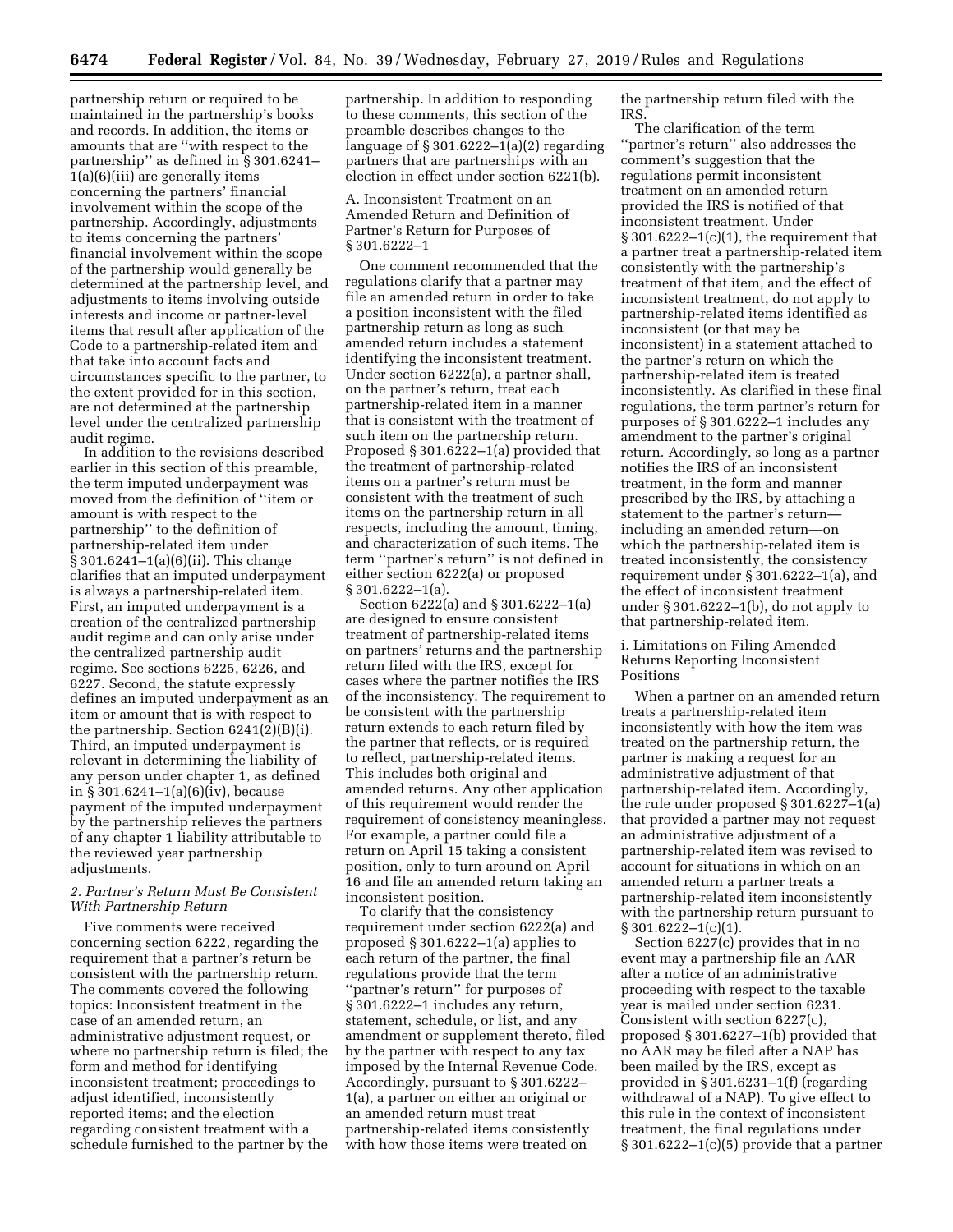may not notify the IRS that the partner is treating an item inconsistently with the partnership return for a taxable year after a NAP with respect to such partnership taxable year has been mailed by the IRS under section 6231. This rule clarifies that once the IRS initiates an administrative proceeding with respect to a partnership taxable year, any adjustment to a partnershiprelated item for that year must be determined exclusively within that partnership-level proceeding in accordance with section 6221(a). Neither the partnership, through filing an AAR, nor a partner, by taking an inconsistent position, may adjust a partnership-related item outside of that proceeding. Any actions taken by the partnership and any final decision in the proceeding are binding on the partnership and all its partners. Section 6223(b).

B. Inconsistent Treatment in the Case of an Administrative Adjustment Request

Proposed § 301.6222–1(c)(2) provided that the notification procedures under § 301.6222–1(c) do not apply to a partnership-related item the treatment of which is binding on the partner because of actions taken by the partnership, or because of any final decision in a proceeding with respect to the partnership, under the centralized partnership audit regime. Accordingly, under proposed § 301.6222–1(c)(2), the provisions of § 301.6222–1(c) did not apply with respect to the partner's treatment of a partnership-related item reflected on an AAR. This meant that a partner could not treat an item inconsistently with how such item was treated on an AAR. One comment recommended that the regulations under § 301.6222–1(c)(2) be revised to permit a partner to notify the IRS of an inconsistent position taken with respect to an item reported on an AAR. This comment was adopted.

Under section 6223(b), all partners are bound by actions taken by the partnership and by any final decision with respect to the partnership under the centralized partnership audit regime. In the case of an AAR, section 6223(b) binds each partner to the partnership's making of the request itself and the mechanism by which the adjustments requested are taken into account, including any election by the partnership to have the partners take into account the adjustments. Accordingly, if the partnership takes into account the adjustments by paying an imputed underpayment, the partners must follow the rules under section 6225. If there is no imputed underpayment or if the partnership

elects to have the partners take into account the adjustments, the partners must follow the procedures under § 301.6227–3.

When taking into account AAR adjustments under § 301.6227–3, partners must adhere to the consistency requirements under section 6222(a). See § 301.6222–1(a)(4) (providing consistency requirement applies to the treatment of a partnership-related item on an AAR). Nothing in sections 6222, 6223(b), or 6227, however, precludes a partner from notifying the IRS the partner is taking an adjustment into account inconsistently with how the adjusted item was treated in an AAR. While section 6227 imposes certain requirements with respect to AARs, none of those requirements contradict section 6222(c)'s exception to the consistency requirement. Accordingly, the final regulations under § 301.6222– 1(c)(2) remove the language stating that the provisions of  $\S 301.6222-1(c)(1)$  do not apply with respect to a partner's treatment of a partnership-related item reflected on an AAR. In addition, the final regulations under § 301.6227–1 remove the rule under proposed § 301.6227–1(f) regarding the binding nature of an AAR. As a result of these changes, a partner may notify the IRS it is treating an AAR-adjusted item inconsistently in accordance with the provisions of § 301.6222–1(c).

The final regulations under § 301.6222–1(c)(2) maintain the language stating that the provisions of § 301.6222–1(c)(1) do not apply to a partner's treatment of an item reflected on a statement under section 6226 filed by the partnership with the IRS. A cross-reference to § 301.6226–1(e) was also added. In addition, the final regulations clarify that the provisions of § 301.6222–1(c)(1) do not apply to any item the treatment of which is binding on the partner because of an action taken by the partnership or because of a final decision in a proceeding under the centralized partnership audit regime with respect to the partnership. Section 6223(b). Items reflected on a statement under section 6226 filed with the IRS are an example of such items.

C. Inconsistent Treatment When No Partnership Return is Filed

Proposed § 301.6222–1(a)(3) provided that a partner's treatment of a partnership-related item attributable to a partnership that does not file a return is per se inconsistent, unless the partner files a notice of inconsistent treatment in accordance with proposed § 301.6222–1(c). One comment recommended that the regulations include an example to illustrate the

outcome of the application of the rule under proposed § 301.6222–1(a)(3). The comment observed that without a return filed by the partnership, there would not be a return with which to make the partner's return consistent. To illustrate the application of  $\S 301.6222 - 1(a)(3)$ , Example 7 was added under § 301.6222–1(a)(5).

In light of the comment, the final regulations under § 301.6222–1(b)(1) include the clarification that where a partnership has failed to file a return, any treatment of a partnership-related item on a partner's return may be removed, and the IRS may determine any underpayment of tax resulting from such adjustment.

Lastly, the final regulations eliminate the phrase ''unless the partner files a notice of inconsistent treatment in accordance with proposed § 301.6222– 1(c)'' from proposed § 301.6222–1(a)(3). This change clarifies that a partner's treatment of an item attributable to a partnership that has not filed a return is per se inconsistent, even if the partner notifies the IRS of the inconsistent treatment. The notification under § 301.6222–1(c) turns off the consistency requirement, but it does not change, as a factual matter, that the partner reported inconsistently.

D. Form and Method for Identifying Inconsistent Treatment of a Partnership-Related Item

Under proposed § 301.6222–1(c)(1), in addition to the requirement that a statement identifying an inconsistent treatment must be attached to the partner's return on which the item is treated inconsistently, the statement must be provided to the IRS according to the forms, instructions, and other guidance prescribed by the IRS. One comment asked about the form and method for providing the IRS with the statement described in proposed § 301.6222–1(c)(1) and suggested specific format guidance in the regulations would assist the public in reporting an inconsistent treatment. This comment was not adopted.

The final regulations maintain the rule that a partner must provide the statement described in § 301.6222– 1(c)(1) in accordance with forms, instructions, and other guidance prescribed by the IRS. Prescribing the form and method for notifying the IRS of inconsistent treatment through forms, instructions, and other sub-regulatory guidance allows the IRS the flexibility to update its procedures for identifying an inconsistency as appropriate and necessary without the IRS having to amend the regulations. This flexibility preserves government resources and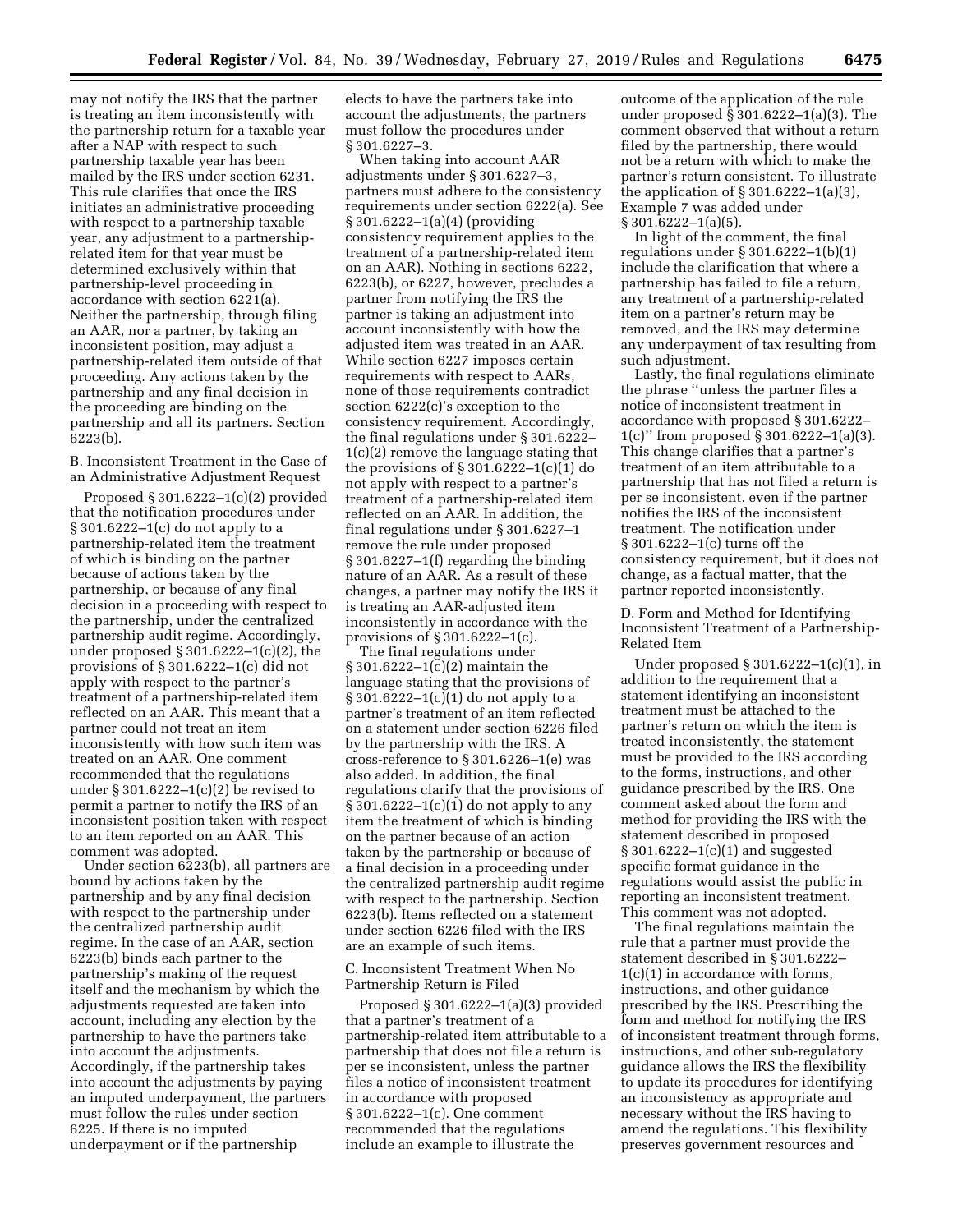also expedites the guidance process for taxpayers to be aware of changes in IRS procedures. Accordingly, the final regulations do not provide a specific form or method for identifying inconsistent treatment.

The same comment asked whether a statement identifying inconsistent treatment can only be filed contemporaneously with the partner's tax return. Proposed § 301.6222–1(c) provided that a statement does not identify an inconsistency unless it is attached to the partner's return on which the partnership-related item is treated inconsistently. Because the plain language of proposed § 301.6222–1(c) made clear that the statement identifying inconsistent treatment must be attached to a return, no change was made in response to this comment.

E. Proceeding To Adjust an Identified, Inconsistently Reported Item

If a partner fails to satisfy the requirements of § 301.6222–1(a), the IRS may adjust the inconsistently reported partnership-related item on the partner's return to make it consistent with the treatment of such item on the partnership return, unless the partner provides notice of the inconsistent treatment in accordance with § 301.6222–1(c). See § 301.6222–1(b). Under proposed § 301.6222–1(c)(4)(i), if a partner notifies the IRS of an inconsistent treatment of a partnershiprelated item in accordance with proposed  $\S 301.6222 - 1(c)(1)$  and the IRS disagrees with that inconsistent treatment, the IRS may adjust the identified, inconsistently reported item in a proceeding with respect to the partner. Nothing in proposed § 301.6222–1(c)(4)(i) precluded the IRS, however, from also conducting a proceeding with respect to the partnership.

One comment recommended that § 301.6222–1(c)(4)(i) provide that if the IRS does conduct a proceeding with respect to the partnership to adjust an identified, inconsistently reported item, the IRS may include within that proceeding the partner who provided notice of inconsistent treatment. The comment was concerned that the regulations provided partners who identified inconsistent treatment an automatic right to contest the IRS's adjustment through deficiency proceedings, which would result in more partner-level proceedings and which would be contrary to the intent of the centralized system. According to the comment, the recommended rule would allow the IRS to avoid conducting separate partnership and partner proceedings by allowing the IRS to include notifying partners in the partnership-level proceeding, rather than engaging such partners through deficiency procedures.

Proposed § 301.6222–1(c)(4)(i) provided that the IRS may adjust an identified, inconsistently reported item in a proceeding with respect to the partner. The IRS is not required to make that adjustment. The IRS may instead choose to make the adjustment in a proceeding with respect to the partnership. To the extent the comment was suggesting the IRS must adjust an identified, inconsistently reported item in a proceeding with respect to the partner, the comment was not correct.

If the IRS conducts a proceeding with respect to the partnership, that proceeding will include only the IRS, the partnership, and the partnership representative who is acting on behalf of the partnership. No partner, except a partner that is the partnership representative, or any other person may participate in the partnership proceeding without permission of the IRS. See § 301.6223–2(d)(1). Accordingly, while a partner is not generally included in a proceeding with respect to the partnership under the centralized partnership audit regime, the IRS has the authority under § 301.6223–2(d)(1) to allow any other person, including a partner who notified the IRS of inconsistent treatment, to participate in a partnership-level proceeding. Because that authority exists under § 301.6223–2, a separate rule within § 301.6222–1 to allow notifying partners to be included in a partnership-level proceeding is unnecessary. Therefore, the revision to proposed  $\S$  301.6222–1(c)(4) as recommended by the comment was not adopted.

All partners, including partners that have filed a notice of inconsistent treatment, are bound by the actions of the partnership and any final decision in a proceeding with respect to the partnership under the centralized partnership audit regime. See section 6223(b). To clarify the application of this rule in the case of a partnershiplevel proceeding to adjust an identified, inconsistently reported item, proposed § 301.6222–1(c)(4) was revised to provide that where the IRS conducts a proceeding with respect to the partnership, and there is no proceeding with respect to the partner regarding an identified, inconsistently reported partnership-related item, the partner is bound to actions by the partnership and any final decision in the partnership proceeding.

Another comment suggested that the regulations clarify what happens when

the IRS conducts a proceeding with respect to the partnership under § 301.6222–1(c)(4)(i) and at the conclusion of that proceeding, the IRS accepts the partnership return as filed. The comment suggested the regulations address what procedures apply for collection of an imputed underpayment in that scenario or for collection of tax from the partner that filed inconsistently. This comment was not adopted.

First, because there is no partnership adjustment in the scenario described, there is also no imputed underpayment to collect from the partnership. Additionally, because there is no imputed underpayment, the partnership cannot make a push out election. See section 4.A.iii of this preamble. With respect to collection of tax from the partner, nothing in the regulations prevents the IRS, when it conducts a proceeding with respect to the partnership under § 301.6222–1(c)(4)(i), from also conducting a proceeding with respect to the partner to adjust an identified, inconsistently reported item. Accordingly, no changes were made in response to this comment.

F. Consistent Treatment With Schedule Furnished to the Partner by the Partnership

Under proposed § 301.6222–1(d)(1), a partner is treated as having notified the IRS of treating a partnership-related item inconsistently if the partner demonstrates that the treatment of such item on the partner's return is consistent with the treatment of that item on the statement, schedule, or other form prescribed by the IRS and furnished to the partner by the partnership, and the partner makes a valid election under proposed § 301.6222–1(d)(2). This election must be filed no later than 60 days after the date of such notice. Proposed § 301.6222–1(d)(2). One comment recommended that the regulations provide that this 60-day period may be extended with approval by the IRS. This comment was not adopted.

The IRS may assess and collect any underpayment of tax resulting from an adjustment to conform an inconsistent position in the same manner as if the underpayment were on account of a mathematical or clerical error appearing on the partner's return, except that the procedures under section 6213(b)(2) for requesting abatement of an assessment do not apply. The 60-day period under § 301.6222–1(d)(2) is designed to allow a partner to demonstrate consistency with the information furnished to the partner by the partnership and corresponds to the 60-day period the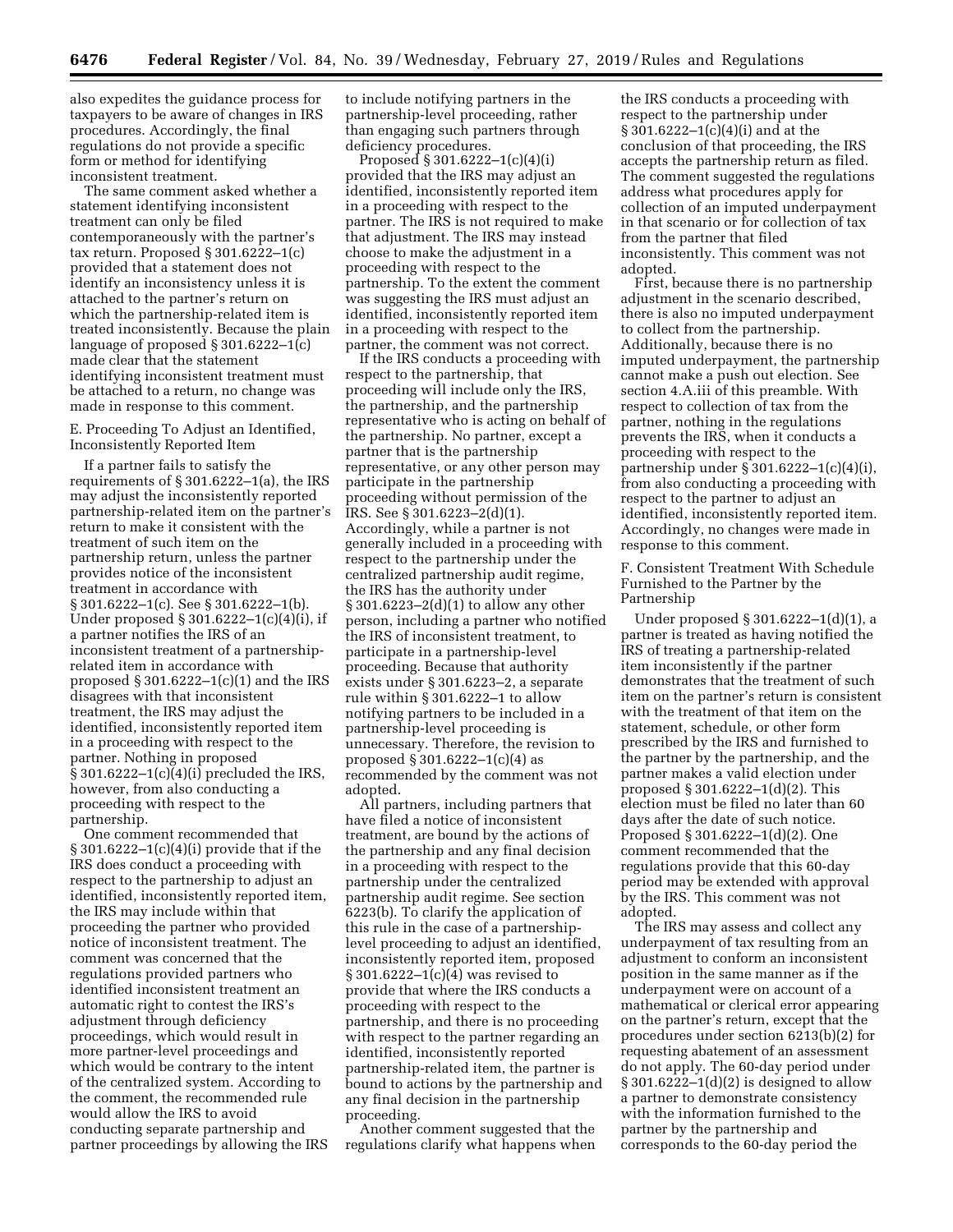partner would have had to request abatement if section 6213(b)(2) were applicable. Notably, section 6213(b)(2) does not provide for any extensions of time. Accordingly, the 60-day period under § 301.6222–1(d)(2) affords the partner an opportunity to contest the IRS's conforming adjustment the partner would not have otherwise had.

Additionally, the 60-day period is a reasonable amount of time for the partner to demonstrate consistency with the information it has received from the partnership. At the time the partner is notified by the IRS of the inconsistent treatment, the partner should be in possession of any statements, schedules, or forms furnished to the partner by the partnership. If the partner were permitted to request abatement, the partner would likewise only have 60 days. Furthermore, if the partnership is made aware by the partner that an item was treated incorrectly on the partnership return or the schedules furnished by the partnership, the partnership has the ability to file an AAR with respect to the partnershiprelated item.

Another comment suggested guidance is needed as to how the election under proposed § 301.6222–1(d)(2) is made. Proposed § 301.6222–1(d)(2)(i) provided that the election must be filed in writing with the IRS office set forth in the notice that notified the partner of the inconsistency. Proposed § 301.6222– 1(d)(2)(ii) provided the election must be clearly identified as an election under section  $6222(c)(2)(B)$ ; signed by the partner making the election; accompanied by a copy of the incorrect statement and IRS notice that notified the partner of the inconsistency; and include any other information required in forms, instructions, or other guidance prescribed by the IRS.

The comment did not suggest what further guidance should be provided in the regulations. Deferring further guidance to forms, instructions, and other sub-regulatory guidance allows the IRS the flexibility to update its procedures as appropriate and necessary without the IRS having to amend the regulations. As discussed earlier in this section of this preamble, this flexibility preserves government resources and also expedites the guidance process for taxpayers to be aware of changes in IRS procedures. Accordingly, proposed § 301.6222–1(d)(2) was not revised in response to this comment.

# G. Effect of Inconsistent Treatment When Partner is a Partnership

Proposed § 301.6222–1(a)(2) provided that the rules of § 301.6222–1 apply to a partnership-partner regardless of

whether the partnership-partner has made an election under section 6221(b) to elect out of the provisions of the centralized partnership audit regime. The final regulations clarify that the rules of § 301.6222–1 apply to all partners including partnership-partners that have elected out of the centralized partnership audit regime and revise the language referring to such partners to better conform to similar references in other regulation sections.

Proposed § 301.6222–1(b)(3) provided a rule regarding the effect of inconsistent treatment where the partner is itself a partnership and also provided a cross-reference to the rules under section 6232(d)(1)(B) and § 301.6232–1(d). To better conform the two sets of rules and to reduce any potential confusion between the provisions, the final regulations eliminate the rule under § 301.6222– 1(b)(3) in favor of providing only a cross-reference to the rules under section 6232(d)(1)(B) and § 301.6232– 1(d).

*3. Determination of an Imputed Underpayment, Modification of an Imputed Underpayment, and Adjustments That Do Not Result in an Imputed Underpayment* 

Twenty comments were received concerning section 6225 and the rules regarding imputed underpayments. This section 3 addresses the comments concerning the determination of an imputed underpayment under proposed § 301.6225–1; modification of an imputed underpayment under proposed § 301.6225–2; and the rules regarding how adjustments that do not result in an imputed underpayment are taken into account in accordance with proposed § 301.6225–3. As discussed in the Background, comments concerning the rules regarding basis and tax attributes under proposed § 301.6225–4 will be addressed in future guidance.

# A. Determination of an Imputed Underpayment

Section 6225(b)(1)(B) provides that the determination of any imputed underpayment is made by ''applying the highest rate of tax in effect for the reviewed year under section 1 or 11.'' Consistent with section 6225(b)(1)(B), proposed § 301.6225–1 provided that an imputed underpayment is determined by multiplying the total netted partnership adjustment by the highest rate of federal income tax in effect for the reviewed year under section 1 or 11 and increasing or decreasing that product by certain adjustments to credits and creditable expenditures.

One comment stated that the statute's use of the highest marginal tax rate to calculate the imputed underpayment is unfair to taxpayers who may not be taxed at the highest marginal rate, particularly with respect to adjustments for qualified dividends or capital gains, where a partner is subject to the alternative minimum tax, or where a partner is a tax-exempt entity. To the extent the comment was suggesting that the regulations use a rate different than the rate prescribed in the statute to compute an imputed underpayment, the comment was not adopted. Section 6225(b)(1)(B)'s mandate to ''apply the highest rate of tax in effect for the reviewed year under section 1 or 11'' is unambiguous, and there is no exception from application of the highest rate for any particular partnership or for any specific type of partner, such as an exception that takes into account unique circumstances of specific partners. Because application of the highest rate is established by statute, the regulations also apply the highest rate of tax to determine an imputed underpayment under section 6225(b).

A partnership and its partners may be able to reduce the rate used in computing an imputed underpayment by requesting modification under section 6225(c). For example, the partnership may request modification under § 301.6225–2(d)(3) with respect to partnership adjustments that are allocable to a tax-exempt entity or modification under  $\S 301.6225 - 2(d)(4)$ with respect to adjustments to capital gains or qualified dividends that are attributable to an individual. The partnership may also make a push out election under section 6226, allowing partners to take into account the adjustments and pay tax using their respective marginal tax rates, including taking into account the effect of the alternative minimum tax.

Proposed § 301.6225–1(a)(1) provided that each imputed underpayment determined under § 301.6225–1 is based solely on partnership adjustments with respect to a single taxable year. One comment recommended that the regulations allow adjustments that move income or expense from one year to another to be netted for purposes of computing the imputed underpayment amount. This comment was not adopted.

The comment described an example in which the IRS determines that the partnership should have reported income in year 1 that was originally reported in year 2. The increase in income for year 1 results in an imputed underpayment. The decrease in income in year 2 is an adjustment that does not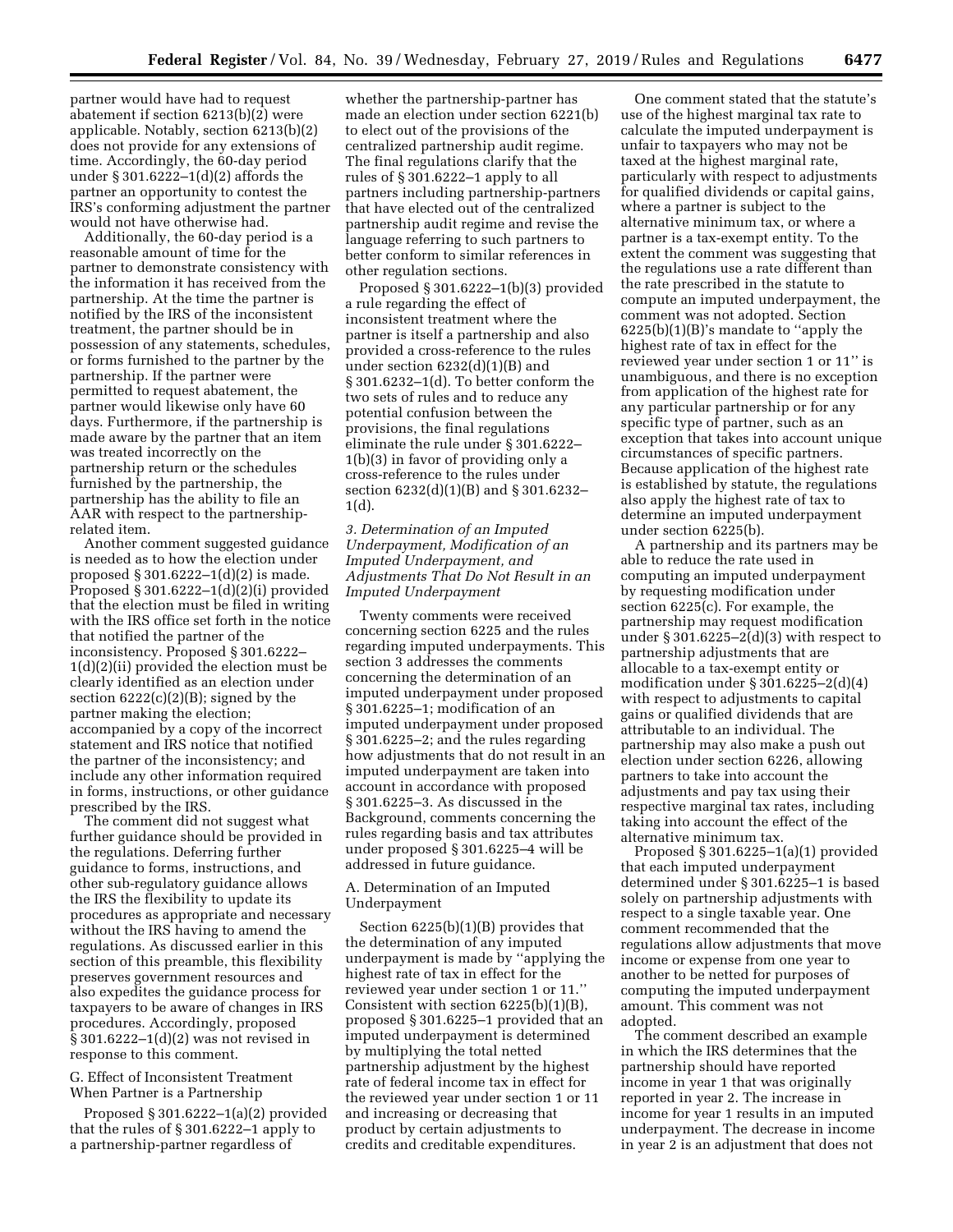result in an imputed underpayment pursuant to § 301.6225–1(f)(1)(i), and the partnership and its partners take into account the decrease in income in the adjustment year pursuant to § 301.6225–3. One partner in the comment's example reports income from other sources in the adjustment year; the other partner does not report income from other sources.

Section 6225(b) sets forth the rules for determining an imputed underpayment. The statutory structure of section 6225(b) is premised on the concept that an imputed underpayment is determined with respect to a reviewed year and that adjustments with respect to the reviewed year result in such imputed underpayment or are adjustments that do not result in an imputed underpayment. Section  $6225(a)$ . Section  $6225(b)(1)(A)$  expressly provides that ''any imputed underpayment *with respect to any reviewed year* shall be determined by the Secretary by appropriately netting all adjustments *with respect to such reviewed year* . . . .'' (emphasis added). The statute does not reference adjustments with respect to any year other than the reviewed year. Accordingly, a rule that allows for the netting of adjustments across tax years is not consistent with the statutory language of section  $6225(b)(1)(A)$ .

In addition, netting across multiple tax years would not constitute ''appropriately netting'' within the meaning of section  $6225(b)(1)(A)$ . A fundamental federal income tax principle is that each taxable year stands alone. *Commissioner* v. *Sunnen,*  333 U.S. 591 (1948) (''Income taxes are levied on an annual basis. Each year is the origin of a new liability and of a separate cause of action.''). A rule that provides for netting across tax years ignores this fundamental principle. For netting to be appropriate, it must take into account general principles of federal income tax laws as well as the provisions of the Code. Allowing an adjustment from one taxable year to offset or net with an adjustment from another taxable year when determining an imputed underpayment contravenes both the general tax principle that each year stands alone and is not supported by the plain language of section 6225. These principles are particularly significant in the context of partnerships given that partners' interests and the identity of partners can vary from year to year. Because adjustments relating to multiple years may affect items that are allocable to different partners or in different amounts, it would be particularly inappropriate to offset those types of adjustments against each other

when determining the imputed underpayment.

Furthermore, a timing adjustment, such as the one described in the comment's example, often has effects that must be reflected in each taxable year's return. Allowing such adjustments to net against each other could inappropriately negate those effects. For instance, an adjustment that shifts a depreciation deduction from one year to another year might have the effect of changing a taxpayer's status from being in a loss posture to being in a gain posture for the year from which the loss is being shifted. Although in some cases a gain in one year might effectively offset a loss in another year, such a result cannot be known without an analysis of each of the partners' specific circumstances. As discussed later in section 3.A.i. of this preamble, requiring the IRS to review each partner's specific circumstance in order to determine the imputed underpayment is the type of inquiry that the centralized partnership audit regime was designed to avoid.

A rule that allows for automatic netting of adjustments across tax years also ignores the limitation in section 6225(b)(4) and would create significant administrative burdens for the IRS. Section 6225(b)(4) provides that if any adjustment would result in a decrease in the amount of the imputed underpayment and could be subject to any additional limitation under the Code if taken into account by any person, such adjustment should not be taken into account in the netting process described in section 6225(b)(1)(A). This provision codifies the presumption that, except as otherwise provided, taxpayer favorable adjustments subject to any possible limitation under the Code if taken into account by any person are disregarded when determining an imputed underpayment. The statute does not require the IRS to determine whether taxpayer favorable adjustments are in fact subject to such limitations. A rule allowing for netting across tax years would, however, require the IRS to make such determinations. This would have the effect of inappropriately expanding the number of tax years and partnership adjustments potentially at issue in the partnership-level proceeding. Not only would that result undermine the limitation under section 6225(b)(4), it would also unnecessarily complicate the partnership examination, creating potential burdens for both the IRS and the partnership.

A rule allowing adjustments to offset across years would also create administrative burdens for both the IRS and for taxpayers because it would

require determining the identity of the partners affected by the adjustment. While in some cases a lack of partner turnover may make that determination less burdensome, in other cases where there is a high turnover of partners or where special allocations are involved, the determination becomes more difficult. Establishing a rule that allows netting of adjustments across tax years as a general matter fails to take into account the differing make-up of partnerships and their partners. For instance, assume a case where there is a high turnover of partners, adjustments are determined across multiple reviewed years, and the rules allow netting of those adjustments to form a single imputed underpayment. If the partnership requested to modify that imputed underpayment, it would be unclear which partners would be required to participate in modification and if the partnership made a push out election with respect to the imputed underpayment, it would be unclear which partners would be furnished statements under § 301.6226–2.

Lastly, as a practical matter, the IRS may not examine each relevant partnership taxable year. If an adjustment results in moving a partnership-related item from one taxable year to another, the IRS may examine the other taxable year, but the IRS is not required to. Providing a rule requiring the IRS to take into account other taxable years when netting adjustments would effectively require the IRS to examine all of the partnership's open taxable years, which would result in a significant administrative burden to the IRS and the partnership subject to the administrative proceeding. If netting across tax years was allowed, but the IRS did not examine all relevant years, different partnerships would receive different, and potentially distorted, netting results. For instance, a partnership under examination for multiple taxable years could potentially benefit from netting across those taxable years, but a partnership under examination for only one taxable year would not receive the same benefit. The determination of an imputed underpayment amount for any one year should not be dependent on the number of partnership taxable years the IRS examines.

Accordingly, a rule that allows adjustments to net across taxable years is inconsistent with the statutory language of section 6225(b)(1)(A), contravenes general tax principles, creates administrative burdens for the IRS, and inappropriately affects the timing and netting of certain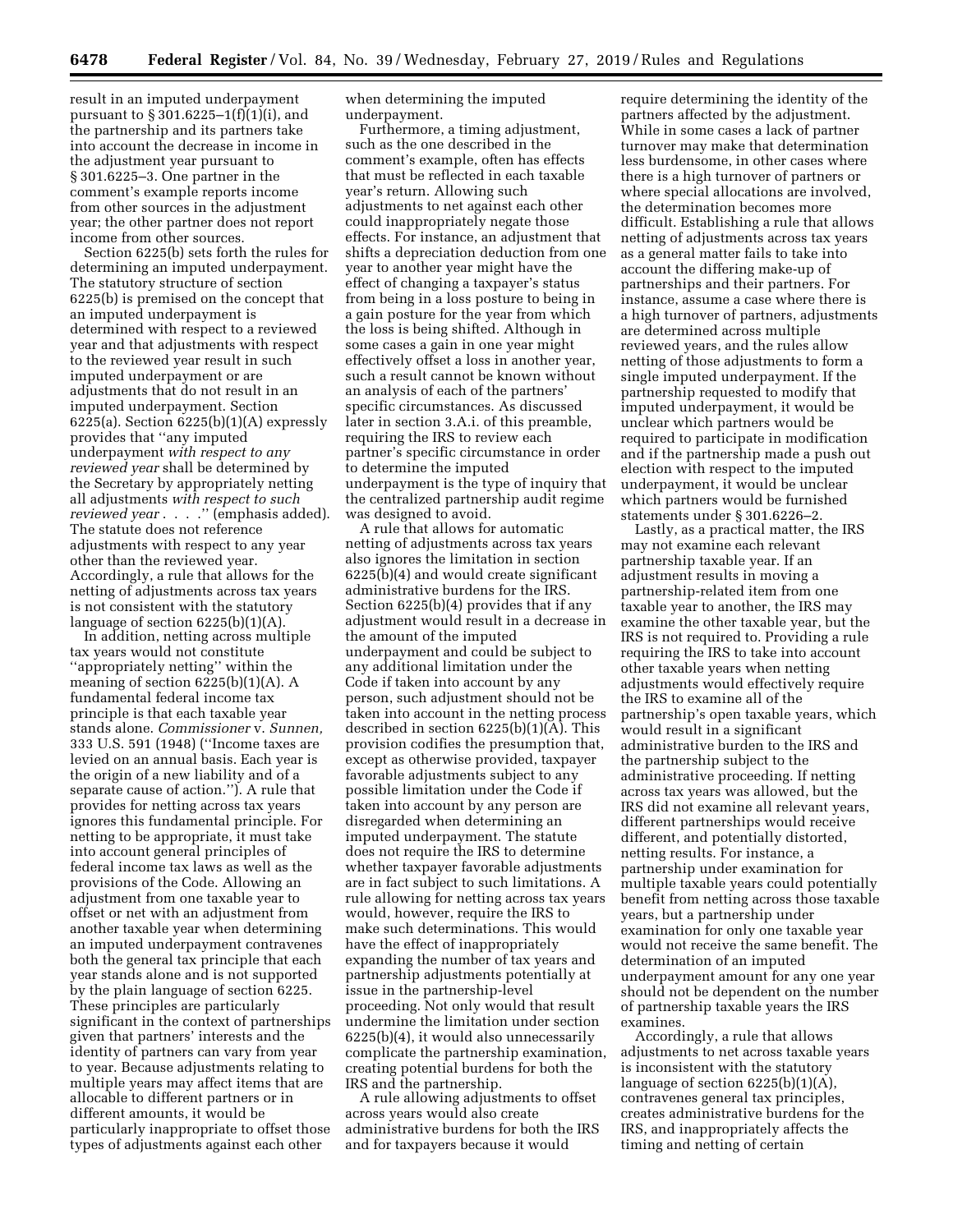partnership-related items. Therefore, the final regulations under § 301.6225– 1(a)(1) maintain the requirement that an imputed underpayment be based solely on partnership adjustments with respect to a single taxable year.

i. Grouping, Subgrouping, and Netting of Partnership Adjustments

Several comments provided recommendations regarding the grouping, subgrouping, and netting rules under proposed § 301.6225–1(c), (d), and (e). In order to determine an imputed underpayment, each partnership adjustment determined by the IRS is first placed into one of four groupings pursuant to § 301.6225–1(c) according to the type of partnershiprelated item being adjusted: The reallocation grouping, the credit grouping, the creditable expenditure grouping, or the residual grouping. Adjustments are then subgrouped, if appropriate, and netted to produce the total netted partnership adjustment. Proposed § 301.6225–1(b)(2), (d) and (e).

One comment stated that the grouping and netting procedures are broad, vague, and generally err on the side of maximizing tax revenue resulting from an audit without regard to generally applicable provisions of the Code. The design of section 6225(a) and (b) and the grouping and netting rules under § 301.6225–1 is to create an imputed underpayment amount that is based on the highest rate of tax and that disregards any taxpayer favorable adjustments which would otherwise reduce the imputed underpayment. Given this formula, an imputed underpayment determined under § 301.6225–1 will likely reflect an amount that is larger than the cumulative amount of tax the partners would have paid if the partners took the partnership adjustments into account separately.

This formula is a feature of section 6225(a) and (b). The statute expressly disregards certain adjustments that may be subject to limitations and that would otherwise reduce the imputed underpayment and mandates the application of the highest applicable tax rate. Section 6225(b)(1)(B), (2) and (4). The proposed regulations followed these statutory mandates. By removing the obligation on the IRS to consider partners' facts and circumstances, such as whether adjustments that would otherwise reduce the imputed underpayment might be allowed at the partner level or whether adjustments might be taken into account by partners at a rate lower than the highest rate, section 6225(b) shifts the burden from the IRS during this phase of a

partnership examination. Because the imputed underpayment determined at this phase in the examination is not required to reflect the facts and circumstances of the ultimate partners, modifications may be necessary to more closely reflect the proper tax treatment.

After the preliminary determination of the imputed underpayment amount under § 301.6225–1, the burden is shifted to the partnership to utilize the modification procedures under § 301.6225–2 if the partnership so chooses. Modification is designed to allow the partnership and its partners to arrive at an imputed underpayment amount that is closer to the correct amount of tax while maintaining the assessment and collection efficiencies of a centralized audit process. See Joint Comm. on Taxation, JCS–1–16, General Explanations of Tax Legislation Enacted in 2015, 65–66 (2016) (JCS–1–16). As an alternative to modification and paying an imputed underpayment, the partnership can elect under section 6226 to push out the adjustments to its partners. Both modification and the push out election provide the opportunity to establish that the correct amount of tax is collected from the partnership and its partners. Accordingly, the final regulations under § 301.6225–1 were not revised in response to the comment's concern about maximizing revenue.

With respect to the comment's concerns that the grouping and netting procedures are broad and vague and disregard generally applicable tax laws, to the extent those concerns related to the scope of the centralized partnership audit regime and what determinations and adjustments are made at the partnership level, see section 1 of this preamble. To the extent the comment's concerns related to the fact that the regulations do not address every possible grouping and netting scenario, the regulations do so intentionally. The Treasury Department and the IRS have determined it is not reasonable to identify within the regulations all possible permutations of adjustments and partnership facts and circumstances that might affect how an imputed underpayment is calculated. Accordingly, the regulations provide general rules that apply to various scenarios that could arise in the examination process. The general nature of the grouping, subgrouping, and netting rules also allow for the regulations to adapt to future changes to the Code.

Notwithstanding the rules' flexible nature, they are rooted in provisions of the Code and regulations that are generally applicable to partnerships and

partners. The regulations require that adjustments be placed into groupings and subgroupings based on how the adjusted items are treated pursuant to the Code, the regulations, forms, instructions, and other guidance and do not generally permit the netting of adjustments that might otherwise be subject to limitations or restrictions under the tax laws. Accordingly, the grouping and netting rules are designed with regard to generally applicable provisions of the Code. For further discussion of the comment's concerns regarding the grouping and netting rules and the interaction with generally applicable tax laws, see section 3.A.ii. of this preamble.

One comment suggested that the regulations should allow partners to supply information to the partnership and require that the partnership and the IRS apply this information in calculating the imputed underpayment. The comment also suggested there be a procedure for partners who are passive investors with respect to the partnership to have an opportunity to claim passive losses for net partnership adjustments on audits that increase income and cause the partnership to pay tax on their behalf.

As discussed earlier in this section of this preamble, the tax attributes of the partnership's partners generally do not factor into the preliminary determination of the imputed underpayment. Rather, the imputed underpayment determined under § 301.6225–1 is computed without regard to the partners' tax circumstances, for example whether a partner would be able to offset additional partnership income with additional deductions or whether a partner's tax attributes would reduce the amount of tax due as a result of the adjustments. See section 6225(b)(1)(B), (2) and (4). Modification as described under section 6225(c) and § 301.6225–2 is the more appropriate stage of the examination for the IRS to take into account specific partner tax attributes. Requiring the IRS to review the tax attributes of each partner within the context of the first phase of the partnership examination would undermine the centralized nature of the examination process. The comment's' recommendation to allow partners to present information during the partnership audit and require the IRS to incorporate that information into the imputed underpayment calculation would require the IRS to review and evaluate partner tax attributes in a way that would significantly impede upon the exam and create numerous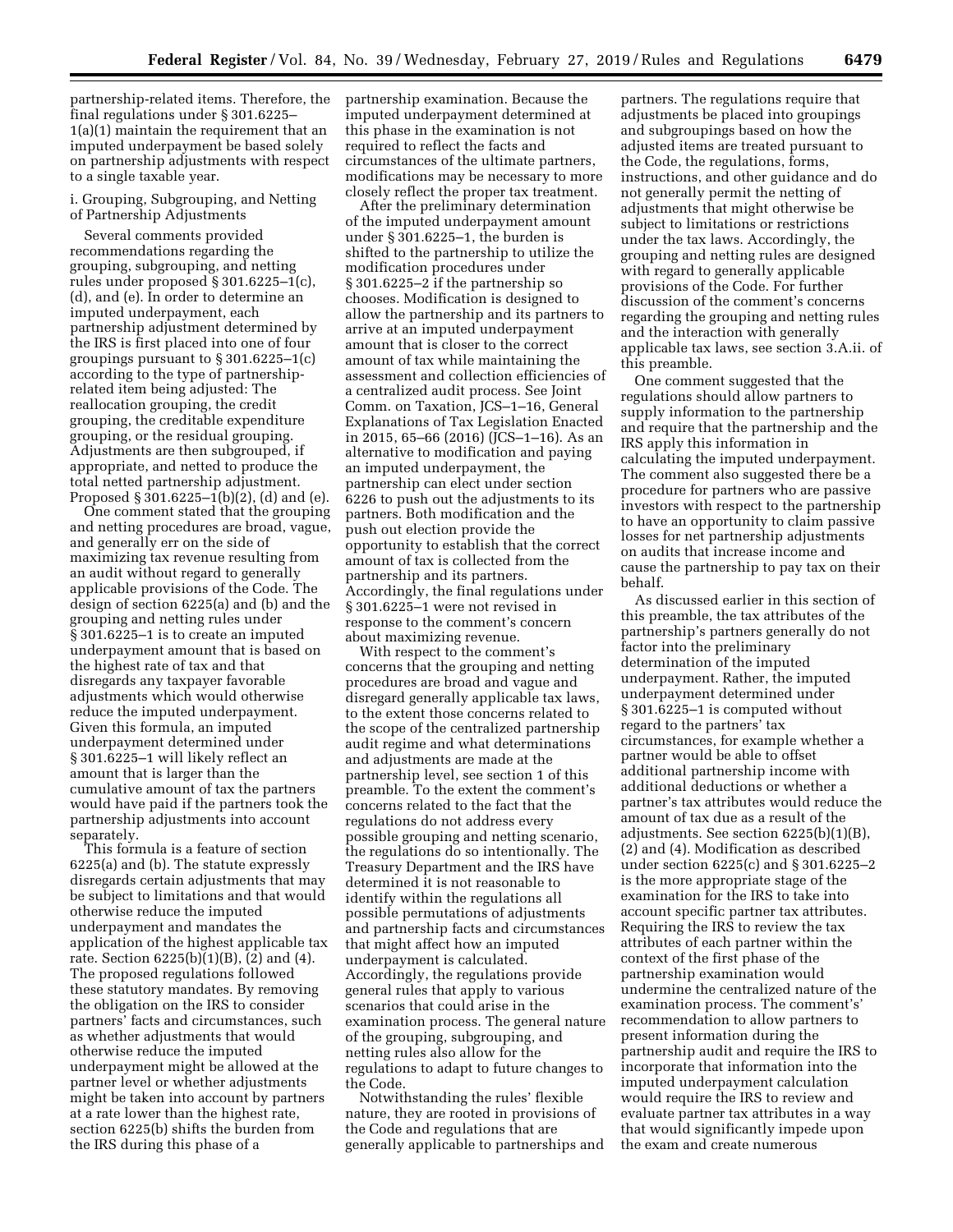administrative burdens for the government.

Notwithstanding these challenges, proposed  $\S 301.6225 - 1(c)(1)$  and  $(d)(1)$ provided that the IRS may, in its discretion, place adjustments in groupings and subgroupings in a manner different from that described in the proposed regulations to appropriately reflect the facts and circumstances of each examination. This rule is intended to allow the partnership to provide information to the IRS to demonstrate that certain partner tax attributes should be taken into account when grouping and subgrouping to achieve a more appropriate netting of the adjustments.

The regulations give the IRS the discretion to decide whether or not to use this information in the initial examination phase, that is, prior to modification. This discretion is necessary because the partnership and the IRS may not agree as to whether the groupings and subgroupings requested by the partnership are appropriate. Requiring the IRS and the partnership to resolve such disagreements within the context of the first phase of the partnership proceeding would take time and resources away from the audit and thereby recreate the same problems associated with introducing partner tax attributes into the partnership level exam. If the partnership and the IRS do not agree on the groupings and subgroupings recommended by the partnership during the exam, the partnership is not without recourse. The partnership may request during modification that the IRS include one or more partnership adjustments in a particular grouping or subgrouping or request that certain partnership adjustments be treated as if no limitations or restrictions apply with the result those adjustments may be subgrouped with other adjustments. See  $\S 301.6225 - 2(d)(6)$ .

Accordingly, modification is generally the appropriate point in the administrative phase at which partner tax attributes may be raised by the partnership and considered by the IRS. For example, the partnership and its partners can utilize the amended return procedure or the alternative procedure to filing amended returns, which require partners to take the adjustments into account in light of their individual tax attributes. Those procedures would potentially allow partners to offset passive income with any passive losses, consistent with the procedure recommended by the comment. In the alternative, the partnership may elect to push out the adjustments under section 6226, and the partners would be

required to take into account the adjustments and any effects on the partners' tax attributes. At that stage, the partners could use passive losses to the extent permitted by the rules under § 301.6226–3 (regarding how partners take into account pushed out adjustments).

Although the IRS is permitted to consider partner tax attributes during the first phase of the partnership exam, the statute and the regulations provide clear guidance on the modification process and specifically how a partnership may request that partners' tax attributes be taken into account to reduce the imputed underpayment. Limiting the requirement that the IRS consider such information to the modification stage is efficient for both the IRS and the partnership because it ensures that the first phase of the exam is focused on the substance of what adjustments must be made at the partnership level, rather than on specific partner attributes.

For these reasons, the comment suggesting a rule that permits partners, as a matter of right, to present information regarding their tax attributes during the partnership audit is not adopted. However, a partnership may request that the IRS take into account facts and circumstances relating to its partners pursuant to the rules under § 301.6225–1(d)(1) and (e)(1), which may allow for more appropriate grouping and subgroupings of adjustments. The comment's recommendation that the IRS be required to apply such information during the netting process was not adopted. The partnership may, however, request during modification to reduce the amount of the imputed underpayment based on the partners' specific tax attributes.

Another comment stated the proposed regulations create a divergence between the imputed underpayment amount and the cumulative amount that the reviewed year partners would have to pay if the adjustments were allocated to them. The comment described two situations to illustrate this concern. In the first situation, one adjustment increases ordinary income, and another adjustment decreases capital gain. The comment concludes that because the proposed regulations do not allow the decrease in capital gain to be netted against the increase in ordinary income, the partners may have overpaid tax with respect to the capital gain. In the second situation, one adjustment increases capital gain, and another adjustment decreases ordinary income. The comment concludes that because the proposed regulations do not allow the

decrease in ordinary income to be netted against the increase in capital gain, the partners may have overpaid tax with respect to the ordinary income. The comment suggested that the Treasury Department and the IRS should ensure that the government does not seek an increase in tax collections solely because the partnership bears the burden for the tax. This comment was not adopted because its conclusions are based on assumptions that may not apply in all situations and section  $6225(b)(1)(A)$  requires that adjustments are ''appropriately netted'' taking into consideration the further limitation of section 6225(b)(4) which does not permit the netting of adjustments that would reduce the imputed underpayment with other adjustments. The comment's suggestion presents the same issues described earlier in this section of the preamble regarding the introduction of partner tax information in the partnership level proceeding.

The comment's conclusions that the partners may have overpaid tax with respect to the decreased capital gain or the decreased ordinary income may be true in some cases. Without a review of the partners' accounts or some affirmation from the partners that they did pay tax, the IRS cannot be certain this is true in all cases or any one particular case. For example, a partner may have been in an overall loss position for the taxable year, may not have originally reported the decreased item, or may not have filed a return. As discussed earlier in this section of this preamble, the initial phase of the examination is not designed for the IRS to consider the specific circumstances of any partners. A rule requiring the IRS to consider specific partner circumstances would require the IRS to review each partner's account and prior returns to ensure that the partner previously took an item into account and paid tax on that item. Such a rule would create significant burden on the IRS during the initial exam phase and undermine a core aspect of the centralized partnership audit regime's shifting of the burden from the IRS to the partnership and its partners. As discussed earlier in this section of this preamble, a partnership may request that tax attributes are accounted for by using the modification procedures or the partnership may make the election under section 6226.

The comment also appears to conclude that if all partnership adjustments were netted, the imputed underpayment would result in some number closer to the amount the reviewed year partners would have to pay if the adjustments were allocated to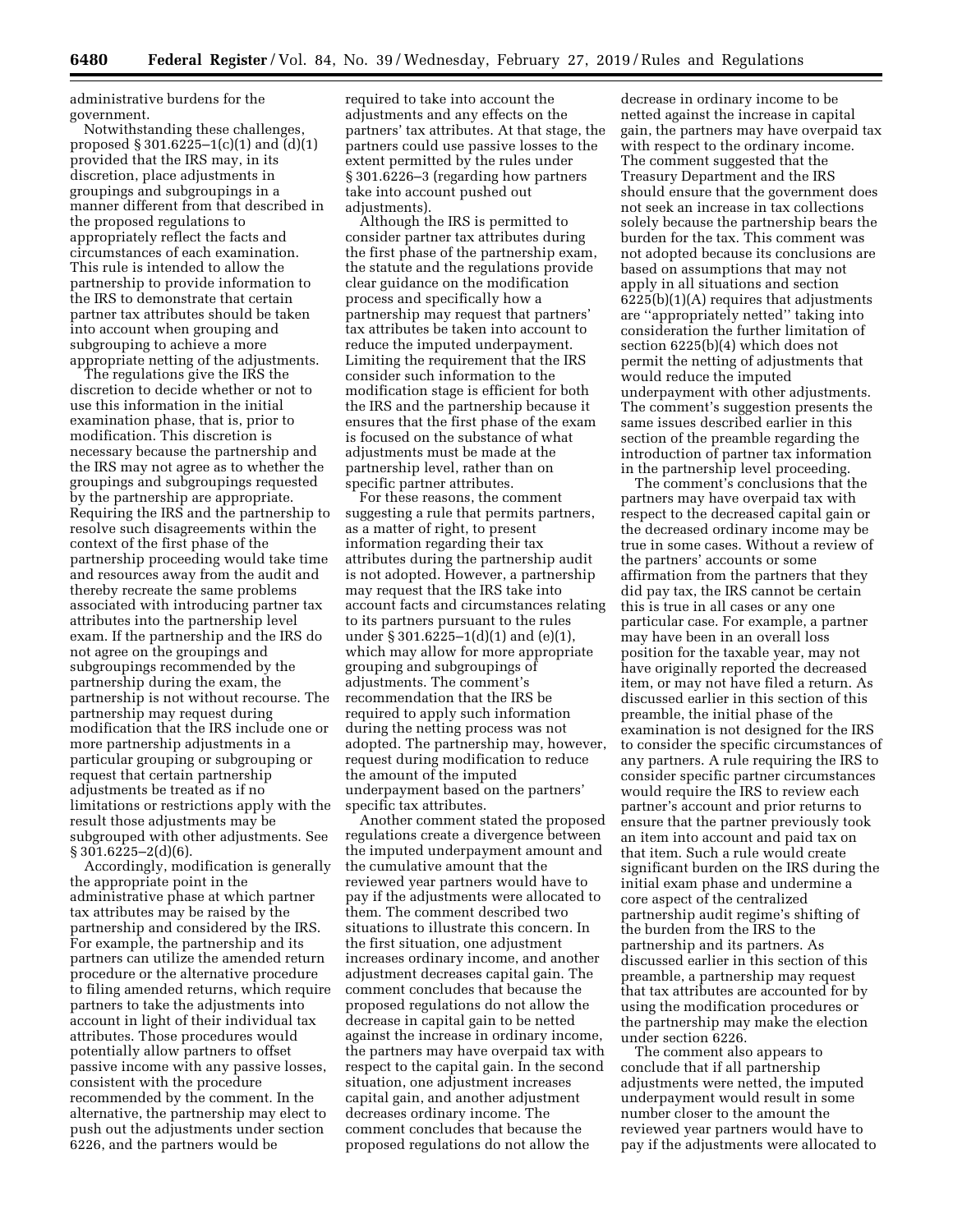them. While this may be true in some cases, it would not occur in all situations. For instance, assume the partner in the first situation described by the comment had not reported and paid tax with respect to the capital gain that was then decreased on examination. If the regulations permitted the decreased capital gain to be fully netted against the increased ordinary income, the result may lead to little or no imputed underpayment, even though the partner had not paid tax on the capital gain that was reduced. In that case, no tax was paid by the partner on the capital gain (as originally allocated to the partner) and no tax was paid by the partnership with respect to the increased ordinary income, even though the partnership had additional ordinary income that should have been allocation to the partner. While the comment stated that the netting process under proposed § 301.6225–1 eliminated situations that would benefit the taxpayer, the comment did not acknowledge that the statutory structure of section 6225 mandates this result. The comment also does not acknowledge that the netting process as enacted in the statute and implemented in the regulations also protects the IRS, for instance in cases where the partner did not pay tax on an adjusted item. During the initial phase of determining the imputed underpayment, the rules should not require the IRS to take steps to ameliorate a potential discrepancy in payment amounts based on facts applicable in one situation if the rule would result in distortions for taxpayers with different facts.

As discussed earlier in this section of this preamble, ''appropriately netting'' within the meaning of section 6225(b)(1)(A) means, as a general matter, that when netting partnership adjustments for purposes of determining an imputed underpayment, all limitations under the Code should be considered, including limitations that would otherwise prevent the partnership from netting certain items. Section 6225(b)(4)'s rule regarding taxpayer favorable adjustments subject to additional limitations under the Code if taken into account by any person supports this interpretation. Because certain items could be subject to limitations in the hands of certain partners, the statute requires that limitations be accounted for by assuming they exist for purposes of determining the imputed underpayment during the initial stage of the examination. The partnership may ameliorate any discrepancies caused by that assumption by demonstrating that

no such limitations exist either under § 301.6225–1(d)(1) or (e)(1) or in the modification phase. The partnership can also make the election under section 6226, and the partners will account for such limitations when taking into account the adjustments.

The comment suggested specific approaches to ameliorate the concerns it raised. First, it suggested a rule that would allow an ordinary income grouping to be reduced by a capital loss grouping to the extent of \$3,000 per direct or indirect individual partner. Second, it suggested a rule that would apply the applicable rate for net negative adjustments to the relevant subgrouping and allow this amount to reduce the imputed underpayment amount. Neither of these specific recommendations was adopted.

The Code permits corporate taxpayers to deduct capital losses to the extent of capital gains. Section 1211(a). In the case of taxpayers other than corporations, the Code allows a deduction for any capital loss exceeding capital gain up to \$3,000 (\$1,500 in the case of a married individual filing separately). Section 1211(b). A rule allowing an offset of \$3,000 against an increase in ordinary income in the situations described by the comment would require the IRS to first determine that the partners in the partnership are taxpayers other than corporations such that the rules under section 1211(b) apply. While this may be a relatively simple determination in some cases, requiring the IRS to engage in making the determination contravenes the principle that partners' tax attributes, including partner identity, are generally not accounted for in the initial imputed underpayment calculation.

To the extent the rule recommended by the comment is based on the premise that each partner would be entitled to a \$3,000 capital loss, that premise is faulty. One, such a rule would require the IRS to know whether there are no other capital gains (related or unrelated to the partnership) against which the non-corporate partners would first be required to offset the additional capital loss. Two, the rule would require the IRS to consider whether the partner was not an individual subject to the lower deduction amount of \$1,500 allowed by section 1211(b). This process would become more burdensome as the number of partners and tiers increased. Accordingly, this comment was not adopted. To extent that this comment recommended a rule that allowed more flexibility for the IRS to group adjustments according to the facts and circumstances of the partners, that rule is reflected in proposed § 301.6225–

 $1(d)(1)$  and  $(e)(1)$  as revised in the August 2018 NPRM. A partnership that wishes to request that the IRS take into account its partner's tax circumstances, including that certain partners are otherwise entitled to a capital loss deduction under section 1211(b), may utilize the discretionary grouping and subgrouping rules under § 301.6225– 1(d)(1) and (e)(1) or make a modification request under § 301.6225–2(d)(6).

With respect to the recommendation that the regulations apply the applicable rate for net negative adjustments to the relevant negative subgrouping and allow this amount to reduce the imputed underpayment amount, this recommendation was also not adopted; however, the final regulations allow for the result requested by the comment depending on the facts and circumstances. The comment suggests that the rate used in determining an imputed underpayment should be applied to negative adjustments that would otherwise be adjustments that do not result in an imputed underpayment and allow those negative adjustments to net with other positive adjustments in an effort to calculate an amount that would more closely reflect what the partners would have paid if they had properly reported the adjusted items. Section 6225(b)(1) provides that the imputed underpayment is determined by appropriately netting all partnership adjustments and applying the highest rate of tax under section 1 or 11. Section 6225(b)(3) requires that the partnership adjustments are first separately determined and netted as appropriate within each category of items that are required to be taken into account separately under section 702(a) or other provision of the Code. When ''appropriately netting'' under section 6225(b)(1)(A), section 6225(b)(4) requires that negative adjustments that could be subject to any limitation or restriction if taken into account by any person be disregarded unless provided otherwise by regulation. The regulations incorporate this rule in § 301.6225– 1(d)(3). The regulations also provide the ability, however, to take facts and circumstances into account to allow negative or downward adjustments, where appropriate, to be subgrouped and thus netted with other adjustments. See § 301.6225–1(d)(1). For these reasons, the final regulations maintain the process for subgrouping and netting as provided for in the proposed regulations.

#### ii. Subgrouping Principles

Before being revised in the August 2018 NPRM, former proposed § 301.6225–1(d) had provided that after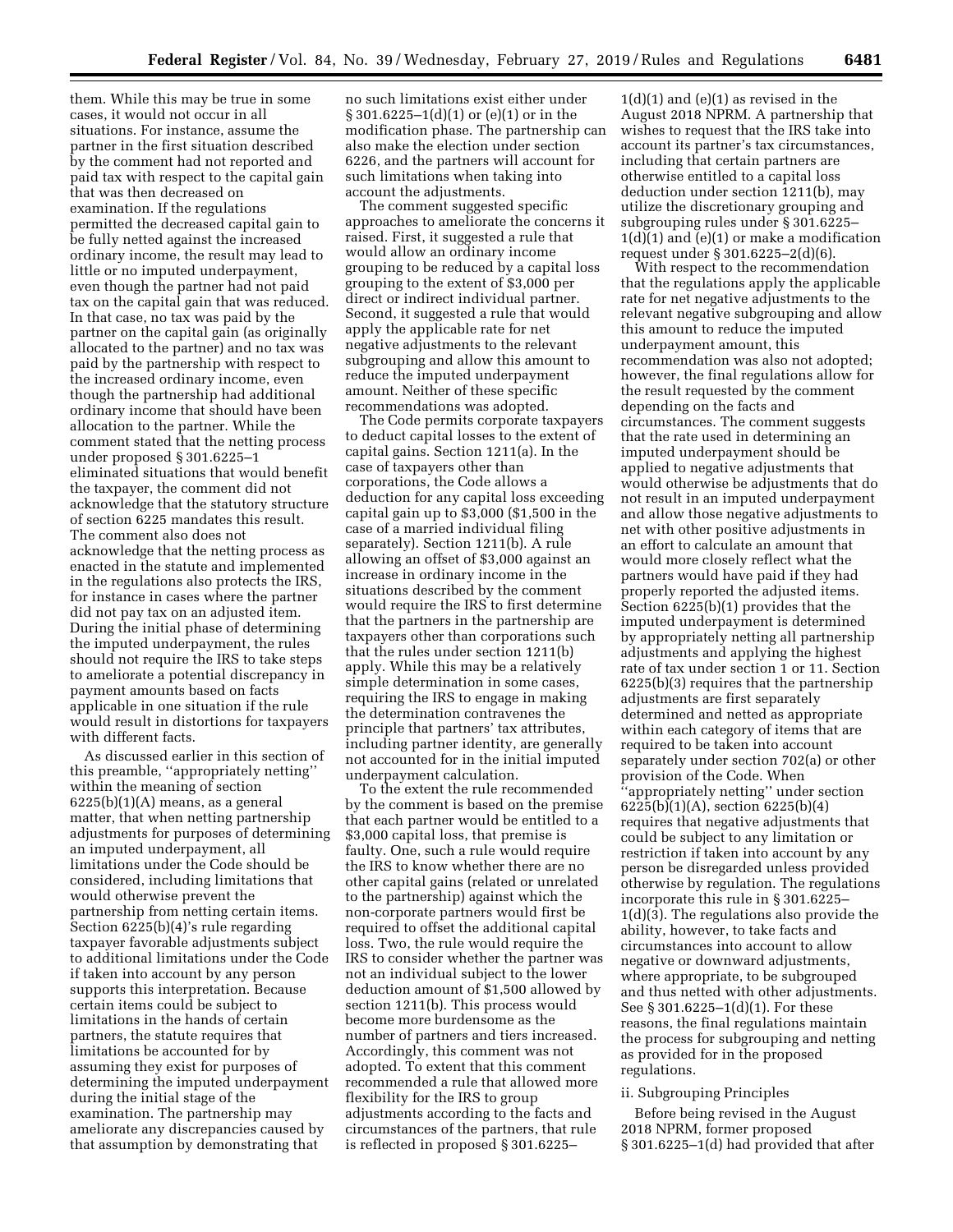grouping the adjustments, partnership adjustments are further subgrouped based on preferences, limitations, restrictions, and conventions, such as source, character, holding period, or restrictions under the Code applicable to such items. One comment stated that the proposed grouping and subgrouping rules under former proposed § 301.6225–1(d) unfairly removed many relevant distinctions between different types of items and adjustments and netted items that do not properly net against each other at the entity level, including intangible drilling costs, section 1231 gains and losses, and whether a particular partner is considered active or passive in his or her relationship to the partnership. Another comment recommended that the final regulations should also include a clear statement that the netting process will be applied in accordance with generally applicable tax law. Both comments are addressed by the amendments made by the TTCA to section 6225(b).

Section 202(a) of the TTCA added section 6225(b)(3) to provide that partnership adjustments shall first be separately determined (and netted as appropriate) within each category of items that are required to be taken into account separately under section 702(a) or other provision of the Code. Section 6225(b)(4) provides if any adjustment would (but for section 6225(b)(4)) result in a decrease in the amount of the imputed underpayment, and could be subject to any additional limitation under the provisions of the Code (or not allowed, in whole or in part, against ordinary income) if such adjustment were taken into account by any person, such adjustment shall not be taken into account when appropriately netting partnership adjustments under section 6225(b)(1)(A) except to the extent otherwise provided by the Secretary.

Former proposed § 301.6225–1(d) was revised in the August 2018 NPRM to account for the additions of sections 6225(b)(3) and (4). Proposed § 301.6225–1(d)(3)(i) provided that adjustments are subgrouped, when appropriate, according to how the adjustment would be required to be taken into account separately under section 702(a) or any other provision of the Code or regulations applicable to the adjusted partnership-related item. By separating adjustments into subgroupings according to how and whether the adjustments would be separately stated pursuant to section 702(a), the rules under § 301.6225– 1(d)(3)(i) ensure that items that do not properly net against each other at the partnership level under section 702(a)

do not net against each other for purposes of determining an imputed underpayment.

For example, under § 301.6225–1(c) a positive adjustment to intangible drilling costs and a negative adjustment to gain or loss from a sale of property described in section 1231 are both placed in the residual grouping. Pursuant to § 301.6225–1(d)(3)(i), each adjustment is then placed in a separate subgrouping to reflect that one adjustment is a negative adjustment and that the items being adjusted are required to be separately stated pursuant to section 702(a). See section 702(a)(3), § 1.702–1(a)(8)(i). Under § 301.6225–1(e)(1), adjustments from separate subgroupings cannot be offset against one another. Accordingly, just as a positive amount of intangible drilling costs would not be netted with a section 1231 loss under section 702(a), a positive adjustment to intangible drilling costs would not net against a negative adjustment to 1231 gain or loss for purposes of determining an imputed underpayment.

Some items that are not separately stated pursuant to section 702(a) may nevertheless be subject to other limitations under the Code or may not otherwise be allowed to net against ordinary income. To account for those types of limitations, proposed § 301.6225–1(d)(3)(i) further provided that if any adjustment could be subject to any preference, limitation, or restriction under the Code (or not allowed, in whole or in part, against ordinary income) if taken into account by any person, the adjustment is placed in its own separate subgrouping. For example, an increase in loss attributable to a trade or business activity of the partnership may not be deductible in the hands of a particular partner because that partner did not materially participate in the partnership activity. See section 469. Because the loss may be limited in the hands of a particular partner, the increase in loss is placed in its own separate subgrouping to prevent any inappropriate netting against an adjustment increasing income of the partnership.

Accordingly, both the comment expressing concerns about the netting of items that do not properly net against each other at the entity level and the comment suggesting the regulations apply general principles of tax law were addressed by the changes to section 6225 in the TTCA and the subgrouping rules under § 301.6225–1(d)(3)(i) as revised in the August 2018 NPRM. As a result, the final regulations were not revised in response to these comments.

Generally, under § 301.6225–1(d), reallocation adjustments must be placed into their own subgroupings, but there is an exception for when multiple reallocation adjustments apply to a single partner or group of partners. Proposed § 301.6225–1(d)(3)(ii) provided that if a particular partner or group of partners has two or more reallocation adjustments allocable to such partner or group, such adjustments may be subgrouped in accordance with § 301.6225–1(d)(3)(i) and netted in accordance with § 301.6225–1(e). Proposed § 301.6225–1(d)(3)(iv) provided a similar rule with respect to recharacterization adjustments.

In January 2017, a prior version of the June 2017 NPRM was made publicly available but was not published in the **Federal Register**. The unpublished version of the June 2017 NPRM contained an example under former proposed § 301.6225–1(f) (former Example 3) which was not contained in the June 2017 NPRM that was published in the **Federal Register**. One comment recommended that former Example 3 be added back to the regulations. This comment was not adopted. The Treasury Department and the IRS considered reviving former Example 3, but because of the changes to section 6225 in the TTCA, former Example 3 did not comport with the statute or the proposed regulations. Instead of reviving former Example 3, a new example was added, Example 12, to clarify subgrouping principles in the case of facts similar to, but slightly different from, the facts in former Example 3.

One comment recommended that the regulations clarify whether and under what conditions positive and negative adjustments resulting from different reallocation or recharacterization adjustments are permissibly placed in the same subgrouping. The comment stated that the language of both proposed § 301.6225–1(d)(3)(ii) and (iv) seemed to allow the inclusion in the same subgrouping of unrelated positive and negative adjustments provided that all of the adjustments apply to a particular partner or group of partners. The comment suggested that the final regulations include examples clarifying the proper grouping and netting of adjustments pursuant to § 301.6225– 1(d)(3). The addition of Example 12 under § 301.6225–1(h) provides the example suggested by the comment. As discussed earlier in this section of this preamble, Example 12 clarifies operation of the rule under § 301.6225– 1(d)(3)(ii) allowing for adjustments to be subgrouped together when the adjustments are allocable to a particular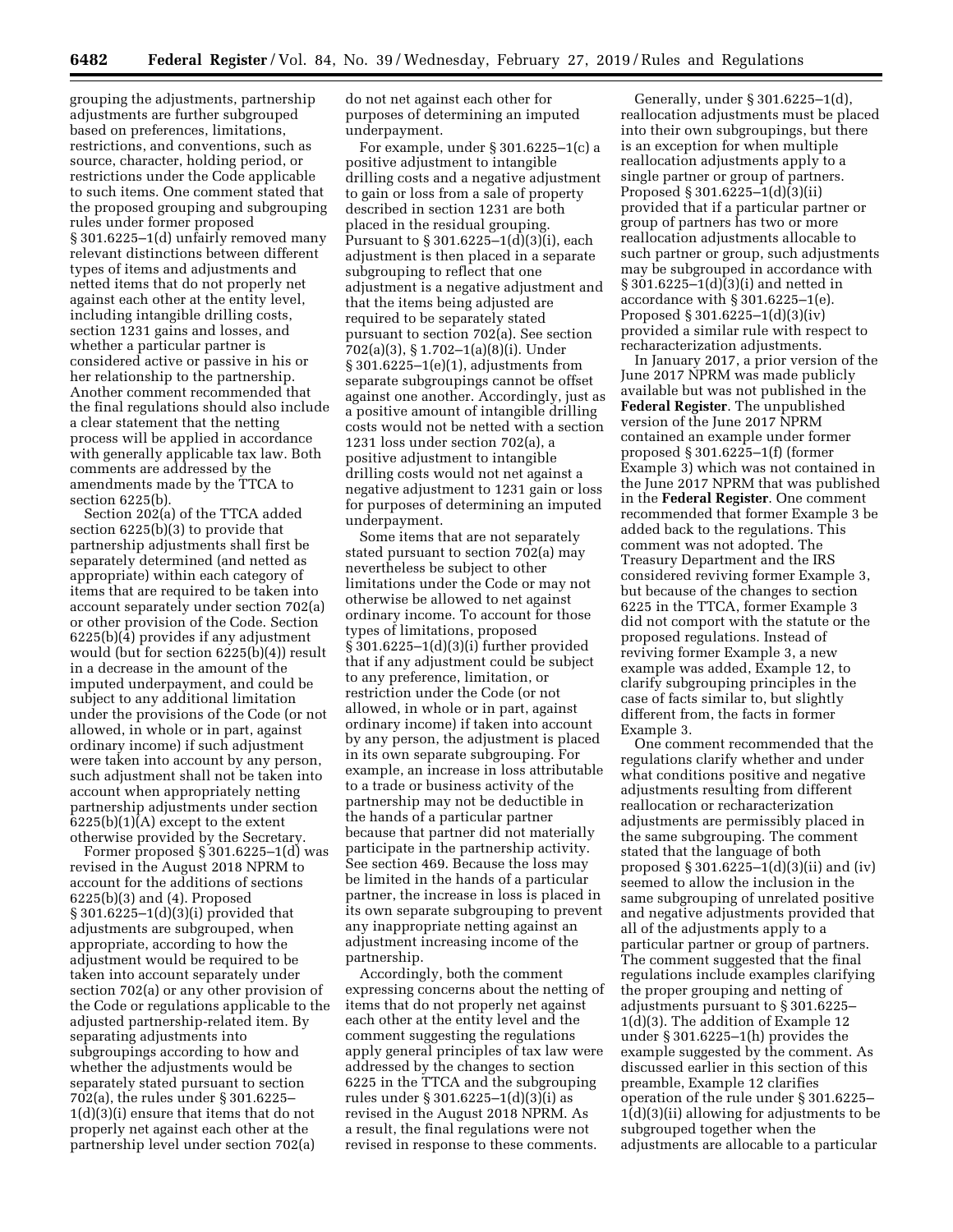partner or group of partners. Although Example 12 illustrates these concepts in the context of reallocation adjustments, the example's analysis is equally applicable to recharacterization adjustments. The result demonstrated by Example 12 under § 301.6225–1(h) of the rule under § 301.6225–1(d)(3)(ii) for reallocation adjustment subgroupings would not be the result if the negative adjustments in that example were subject to limitations described in section 6225(b)(4) and § 301.6225–  $1(d)(3)(i)$ .

# iii. Negative Adjustments

Under § 301.6225–1(e), adjustments from each subgrouping (or grouping if there is no subgrouping within that grouping) are netted to produce either a net positive adjustment or a net negative adjustment with respect to each grouping or subgrouping. When determining an imputed underpayment, generally only net positive adjustments are taken into account, and net negative adjustments are generally treated as adjustments that do not result in an imputed underpayment. Adjustments to credits and creditable expenditures are treated separately. See section 3.A.vi. of this preamble.

One comment suggested that the requirement that only net positive adjustments are taken into account in determining an imputed underpayment will frequently result in double taxation of the same income items. The comment cited to Example 4 under proposed § 301.6225–1(h) (Example 3 in former proposed § 301.6225–1(f)) to demonstrate this point. In Example 4, the IRS determines that \$125 of longterm capital gain should have been reported as \$125 of ordinary income, resulting in a \$125 increase in ordinary income and a corresponding \$125 decrease in long-term capital gain (a \$125 increase in long-term capital loss). The increase in ordinary income results in an imputed underpayment, and the increase in long-term capital loss is an adjustment that does not result in an imputed underpayment.

To the extent the comment was suggesting that the example does not specify what happens with respect to the \$125 increase in long-term capital loss, the example was revised in the August 2018 NPRM to clarify that this loss is taken into account in accordance with § 301.6225–3. Under § 301.6225– 3(b), the partnership takes into account the adjustment increasing long-term capital loss in the adjustment year. Alternatively, the partnership may request modification under section 6225(c) or make a push out election under section 6226 to ensure that the

negative adjustment is taken into account by the partnership's reviewed year partners, rather than in the adjustment year by its adjustment year partners.

To the extent the comment was expressing more general concerns about double taxation, proposed § 301.6225– 1(b)(4) was added in the August 2018 NPRM to provide that if the effect of a partnership adjustment under chapter 1 of the Code is reflected in another adjustment taken into account in the imputed underpayment determination, the IRS may treat an adjustment as zero for the purposes of calculating the imputed underpayment. This rule is designed to ensure that when calculating an imputed underpayment, an adjustment is not counted twice if the tax effect of that adjustment is reflected by another adjustment made by the IRS. A partnership may request that the IRS utilize this rule to treat an adjustment as zero if there is the partnership is concerned about double taxation. Accordingly, to the extent the comment was raising concerns about double taxation, no changes were made to the regulations in response to the comment.

The final regulations under § 301.6225–1(b)(4) do, however, clarify that the IRS has the discretion to treat adjustments as zero for purposes of determining the imputed underpayment if the effect of the adjustment under the Code is reflected in another adjustment. The language requiring that the adjustment must have previously been taken into account under § 301.6225–1 was removed. This change provides the IRS the discretion to treat a partnership adjustment as zero in more situations. For instance, the effect of an adjustment may be reflected in an adjustment to an item treated inconsistently under section 6222(c). The final regulations under § 301.6225–1(b)(4) also remove the language limiting the rule's application to chapter 1. Under the final regulations, the rule applies to the effect of an adjustment under the Code in general. This change also gives more flexibility to the IRS to treat partnership adjustments as zero for purposes of determining the imputed underpayment amount.

iv. Other Suggestions Regarding Grouping and Netting Adjustments

One comment suggested that its concerns with the grouping and netting rules might be alleviated by allowing the partnership to treat the partnership adjustment as if it arose during the adjustment year rather than the reviewed year, which would synchronize the imposition of the tax in the adjustment year with the adjustment year partners bearing the liability for the imputed underpayment. This comment was not adopted because it is contrary to the plain language of the statute.

Section 6225(a)(1) refers to adjustments to partnership-related items ''with respect to any reviewed year.'' Section 6225(b)(1) provides that any imputed underpayment ''with respect to any reviewed year'' shall be determined by appropriately netting all partnership adjustments ''with respect to such reviewed year.'' In addition, section 6225(d)(2) defines adjustment year to mean, in the case of an examination, the year in which an FPA is mailed under section 6231 or in the case of adjustment pursuant to a decision in a proceeding under section 6234, the year in which the decision is final. Accordingly, at the time of the modification phase of the examination, the adjustment year will not yet be determined.

If the comment's suggestion were adopted and adjustments were treated as having arisen in the adjustment year, it is unclear whether the reviewed year partners' or the adjustment year partners' tax attributes would be relevant in the modification determination. The modification period will in every case come before the issuance of the FPA. As a result, the adjustment year will not yet have been determined, and therefore the adjustment year partners will not yet be known. In addition, section 6225(c)(2) provides the ability for partners to file amended returns in modification. The statute's use of the phrase ''amended return'' implies that a prior return must have been filed. A prior return could not have been filed for the adjustment year at this point in the examination because the adjustment year would not yet be determined. The partners from the reviewed year, therefore, must be the partners that utilize the modification procedures under section 6225(c)(2) through the filing of amended returns for the reviewed year. The reviewed year partners' amended returns could not take into account adjustment year adjustments and apply them against reviewed year returns. Accordingly, the plain language of the statute indicates that adjustments for purposes of determining an imputed underpayment are the adjustments with respect to a reviewed year, not the adjustment year.

Furthermore, section 6225(a)(1) provides the partnership shall pay an amount equal to such imputed underpayment in the adjustment year as provided in section 6232. In the case of adjustments that do not result in an imputed underpayment, section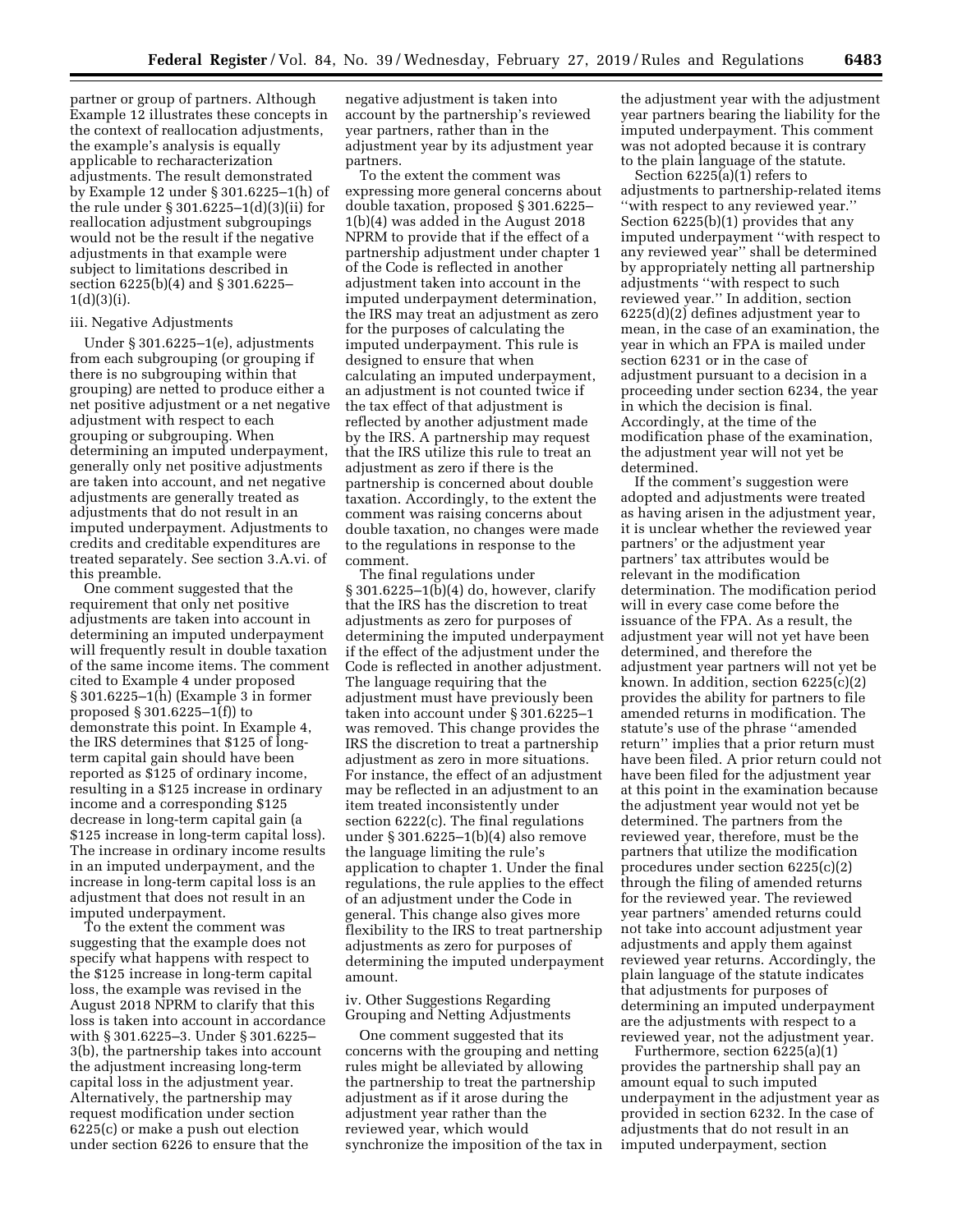6225(a)(2) provides that such adjustments shall be taken into account in the adjustment year. Section 6225(a)(2)'s explicit statement that adjustments not resulting in an imputed underpayment are taken into account in the adjustment year, and the absence of similar language in section 6225(a)(1) makes clear that only those partnership adjustments that do not result in an imputed underpayment are taken into account in the adjustment year.

Accordingly, a reasonable reading of the statutory language of section 6225(a) supports an interpretation that adjustments with respect to the reviewed year should be treated as such for purposes of determining an imputed underpayment and not treated as adjustments arising in the adjustment year. However, § 301.6225–3 does provide that adjustments that do not result in an imputed underpayment are taken into account in the adjustment year, that is, when the imputed underpayment is also required to be paid. To that extent, any adjustments that do not result in an imputed underpayment may mitigate the burden of the imputed underpayment on adjustment year partners.

Another comment stated that the time shifting of the tax on partnership examination adjustments from the reviewed year to the adjustment year is inappropriate and that tax on partnership examination adjustments should arise in the reviewed year and not in the adjustment year. The comment further states that the burden of the payment in all cases should fall directly on the reviewed year partners and that the rules should require the reviewed year partners to amend their reviewed year tax returns to include their shares of the partnership examination adjustments. The comment was not adopted because all of the changes recommended by the comment would require amendments to the statute.

Section 6225 provides that if the adjustments result in an imputed underpayment, the partnership shall pay an amount equal to such imputed underpayment in the adjustment year as provided in section 6232. Accordingly, the year partnerships must pay is, by statute, the adjustment year, and if the partnership pays the imputed underpayment without modification or does not make an election under section 6226, the statute is designed so that the adjustment year partners bear the burden of that payment. See section 6241(4) and § 301.6241–4 (denying any deduction to the partnership for any payment made by the partnership, including the imputed underpayment).

Additionally, there is no authority within subchapter C of chapter 63 to allow the Treasury Department or the IRS to require that reviewed year partners file amended returns, though partners have the option to do so in modification. The partnership may also make the election under section 6226 which would result in adjustments relating to the imputed underpayment for which the election was made being taken into account by the reviewed year partners.

Another comment suggested treating an audited partnership as an ''entity'' rather than an ''aggregate'' solely for the purposes of calculating the imputed underpayment based on majority ownership of the partnership (measured by the partners' interest in profits). Specifically, the comment suggested that if more than 50% of the interest in a partnership's profit is held by one or more individuals, S corporations, or closely-held corporations, the provisions of the Code that apply to individuals should apply for purposes of determining the amount of any imputed underpayment. This comment was not adopted.

As discussed earlier in this section of this preamble, section 6225 is prescriptive as to how an imputed underpayment is determined. The determination process expressly does not determine the imputed underpayment as if the partnership were an individual or an entity. Instead, the process for determining the imputed underpayment, including ''appropriately netting all partnership adjustments'' under section  $6225(b)(1)(A)$  in accordance with § 301.6225–1 generally does not take into account partner tax attributes, including whether a partner is an individual or a person subject to the Code provisions that apply to individuals. The IRS has the discretion to take into account an attribute of a particular partner when grouping or subgrouping the adjustments, but the IRS is not required to do so. § 301.6225–  $1(d)(1)$ , (e) $(1)$ . For instance, the IRS may consider whether a certain ownership percentage of the partnership was held by individuals, S corporations, or closely-held corporations and group adjustments based on information submitted by the partnership. However, a rule *requiring* the IRS to treat all partnership adjustments as if they were being taken into account by an individual as the comment suggests is inconsistent with the statutory requirement to net items appropriately. A rule that required the IRS to do so would also potentially disadvantage certain partnerships depending on the

nature of adjustments and the types of the partners.

Moreover, it is not clear that the comment's suggestion of accounting for the individual tax attributes of specific partners and applying the Code's rules regarding those partners would yield an appropriate netting of the adjustments for purposes of determining the imputed underpayment at the partnership level. For example, the Code's rules may apply differently to one individual partner versus another individual partner. Treating all individual partners in the same manner would negate operation of those rules. Accordingly, there is no reason to conclude that treating adjustments according to how some but not all partners' tax attributes would affect an adjustment is any more reasonable than not taking into account any partners' tax attributes. The statute provides a baseline assumption that partners' tax attributes are not taken into account. The imputed underpayment that best reflects the facts and circumstances of the partners should be determined through application of the permissive grouping and subgrouping rules under § 301.6225–1(d)(1), (e)(1) or through modification. Accordingly, the final regulations do not adopt the comment's suggestion to base the imputed underpayment determination on the identity of the majority of the partnership.

Section 6225(b) only provides specific rules with respect to one type of adjustment, that is, the rule that adjustments to distributive shares of partners not be netted under section 6225(b)(2). While it is true a determination regarding an adjustment described in section 6225(b)(2) is usually made with some knowledge of the partners' distributive shares, such a determination does not account for the particular tax attributes of any specific partner. The IRS is not required to know any other information about the specific partners at the initial examination phase to reallocate adjustments between partners. Therefore, in order to effectuate the rule under section 6225(b)(2), there is no need to know whether a partner is an individual, a corporation, a pass-thru partner, or some other entity. Section 6225(b)'s lack of reference to any particular tax attributes of specific partners indicates that the determination of an imputed underpayment is not dependent on knowing any partner's specific tax attributes.

The same comment suggested another alternative in which the grouping and netting rules would account for current year partner attributes for purposes of determining an imputed underpayment.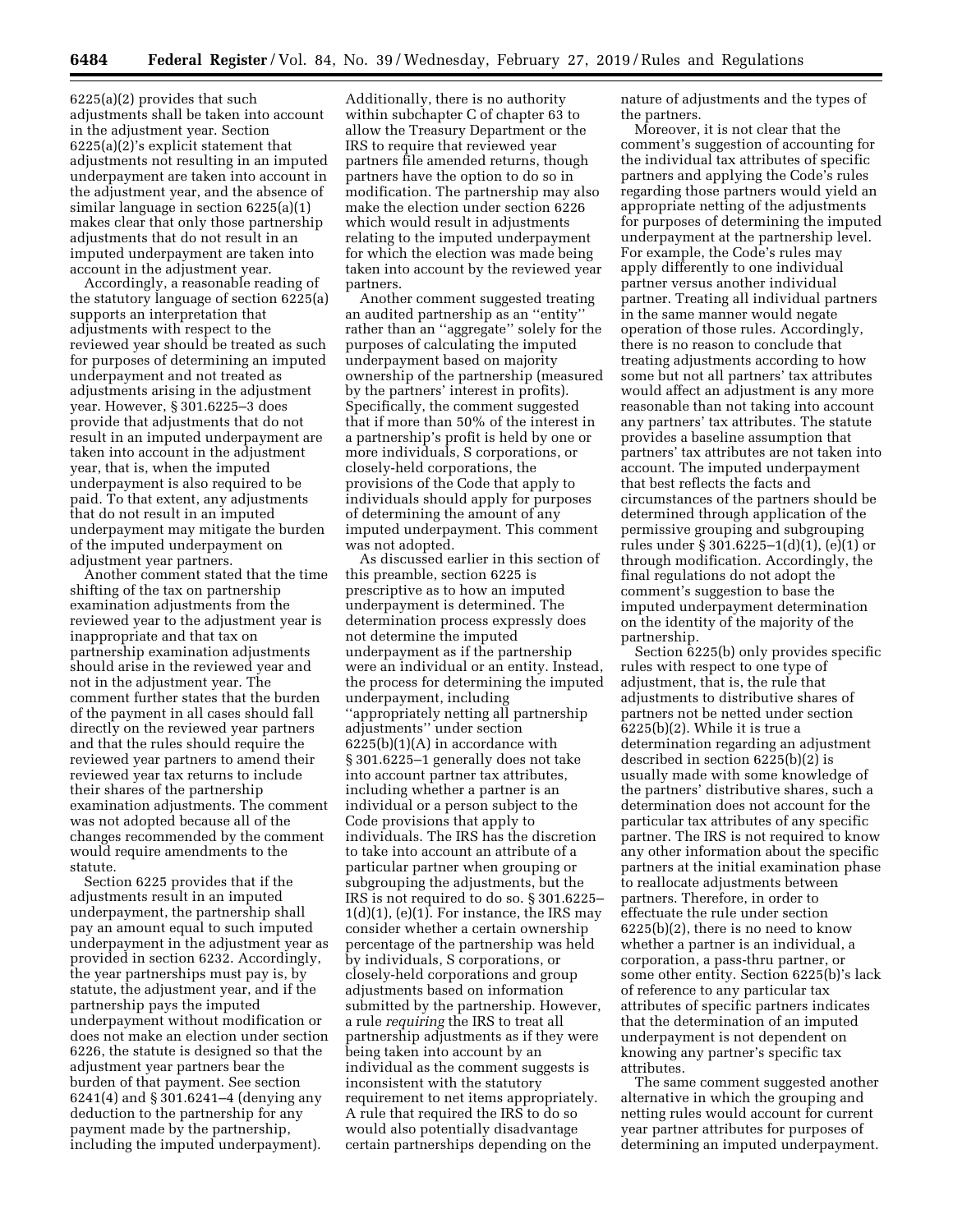The comment cited the amendment to section 6225(a) by TTCA that provides if the partnership adjustments do not result in an imputed underpayment, such adjustments shall be taken into account by the partnership in the adjustment year. This comment was not adopted.

Section 6225 does not reference either partner tax attributes or current year partners as a consideration in determining the imputed underpayment. As discussed earlier in this section of this preamble, the Treasury Department and the IRS have determined a reasonable interpretation of section 6225(b) supports a process in which the determination of the imputed underpayment does not depend on specific partners' tax attributes. Moreover, the comment's reference to ''current year'' is ambiguous; it could refer to any number of different time periods: the adjustment year, the actual calendar year in which the imputed underpayment is being determined, the year the imputed underpayment is proposed in a notice of proposed partnership adjustment, the time during the modification period prior to issuance of the FPA, or, if the partnership contests the partnership adjustments in court, the year the court decision is final. It is not administrable for the IRS to determine an imputed underpayment based on the potential tax attributes from time periods that are not fixed relative to the reviewed year and that may result in different partners being the relevant partners. The final regulations reflect the amendments to section 6225 by the TTCA, and therefore the final regulations were not revised in response to this comment.

#### v. Recharacterization Adjustments

One comment recommended that the grouping and subgrouping rules be reconsidered due to the concern that under the proposed regulations, the inability to net certain overpayments and underpayments could lead to taxpayers not receiving an appropriate adjustment for taxes previously paid. The comment cited to Example 4 under proposed § 301.6225–1(h) to highlight this concern. In Example 4, the IRS determines that \$125 of long-term capital gain should have been reported as \$125 of ordinary income, resulting in a \$125 increase in ordinary income and a corresponding \$125 decrease in longterm capital gain (effectively, a \$125 increase in long-term capital loss). The increase in ordinary income results in an imputed underpayment, and the increase in long-term capital loss is an adjustment that does not result in an imputed underpayment.

The comment noted that the example does not specify what happens with respect to the \$125 increase in long-term capital loss. As discussed earlier in section 3.A.iii. of this preamble, the example has been revised to clarify that \$125 increase in long-term capital loss is taken into account in the adjustment year in accordance with § 301.6225–3. The comment also noted that it is unknown whether the partnership will be able to use the increased capital loss in the future. To avoid this potential adverse consequence, the comment recommended that the regulations permit a partnership to net adjustments across different categories of gain or loss to reflect taxes that were previously paid. This comment was not adopted for several reasons.

As an initial matter, implicit in the comment's suggestion is that either the IRS or the partnership have knowledge of taxes previously paid by the partners. As discussed earlier in section 3.A.i. of the preamble, facts and circumstances unique to specific partners are generally not taken into account in determining whether the adjustments result in an imputed underpayment. The regulations give the IRS wide latitude to consider such facts and circumstances, but the rules do not narrowly define the circumstances when that occurs. See § 301.6225–1(d)(1) and (e)(1). The regulations are designed to maintain flexibility for both the IRS and the partnership to allow for the particular examination to accommodate the unique circumstances of each examination. Based on these reasons alone, the comment's suggestion was not adopted.

The comment's suggestion was also not adopted because it is inconsistent with the overall approach applied to how recharacterization adjustments are taken into account in determining an imputed underpayment. Proposed § 301.6225–1(c)(6)(iii) provided that a recharacterization adjustment results in at least two separate adjustments: One adjustment reversing the improper characterization of the partnershiprelated item, and the other adjustment effectuating the proper characterization of the partnership-related item. Generally, one of those adjustments is a positive adjustment and the other is a negative adjustment, but each adjustment is normally the same numerical amount (\$125 in the case of Example 4 under proposed § 301.6225– 1(h)). Under proposed § 301.6225– 1(d)(3)(iv), the positive adjustment and the negative adjustment are each placed into its own separate subgrouping. Because an adjustment in one subgrouping may not be netted against

an adjustment from another subgrouping, the positive adjustment is not offset by the negative adjustment, and the result is a net positive adjustment that forms the base for an imputed underpayment amount. Proposed § 301.6225–1(e)(2) and (3)(i).

These rules are adopted largely without change in the final regulations in order to ensure that recharacterization adjustments are not inappropriately netted when determining an imputed underpayment, as required by section 6225(b)(1)(A). Allowing for the netting of the negative adjustment against the positive adjustment in the case of a recharacterization adjustment, as suggested by the comment, could cause the positive adjustment to be negated in its entirety, which would defeat the purpose of making the adjustment in the first place. It would also result in the recharacterization adjustment not properly being reflected in the imputed underpayment calculation. For instance, allowing the capital loss to fully offset the ordinary income in Example 3 under § 301.6225–1(h) would not adequately reflect the fact that there was an underreporting of ordinary income by the partnership for that taxable year. Furthermore, if there were no imputed underpayment because recharacterization adjustments were allowed to net, there would be no statutory basis for imposing an interest charge on the partnership as suggested by the comment.

Accordingly, the comment's suggestion to net adjustments across different categories of gain or loss to reflect taxes that were previously paid was not adopted, though the effect of such adjustments may be mitigated, in whole or in part, under certain circumstances through the modification procedures or by making a push out election under section 6226. The final regulations under § 301.6225–1(e)(2) do clarify, however, that positive adjustments and negative adjustments within the same subgrouping may only net within that same subgrouping. No netting is permitted across subgroupings.

### vi. Credits and Creditable Expenditures

In determining whether partnership adjustments result in an imputed underpayment, adjustments to credits are placed in the credit grouping described under § 301.6225–1(c)(3). One comment suggested that for administrative efficiency, it would make sense to group and order credits in accordance with Form 3800 and recommended that the regulations provide for grouping and ordering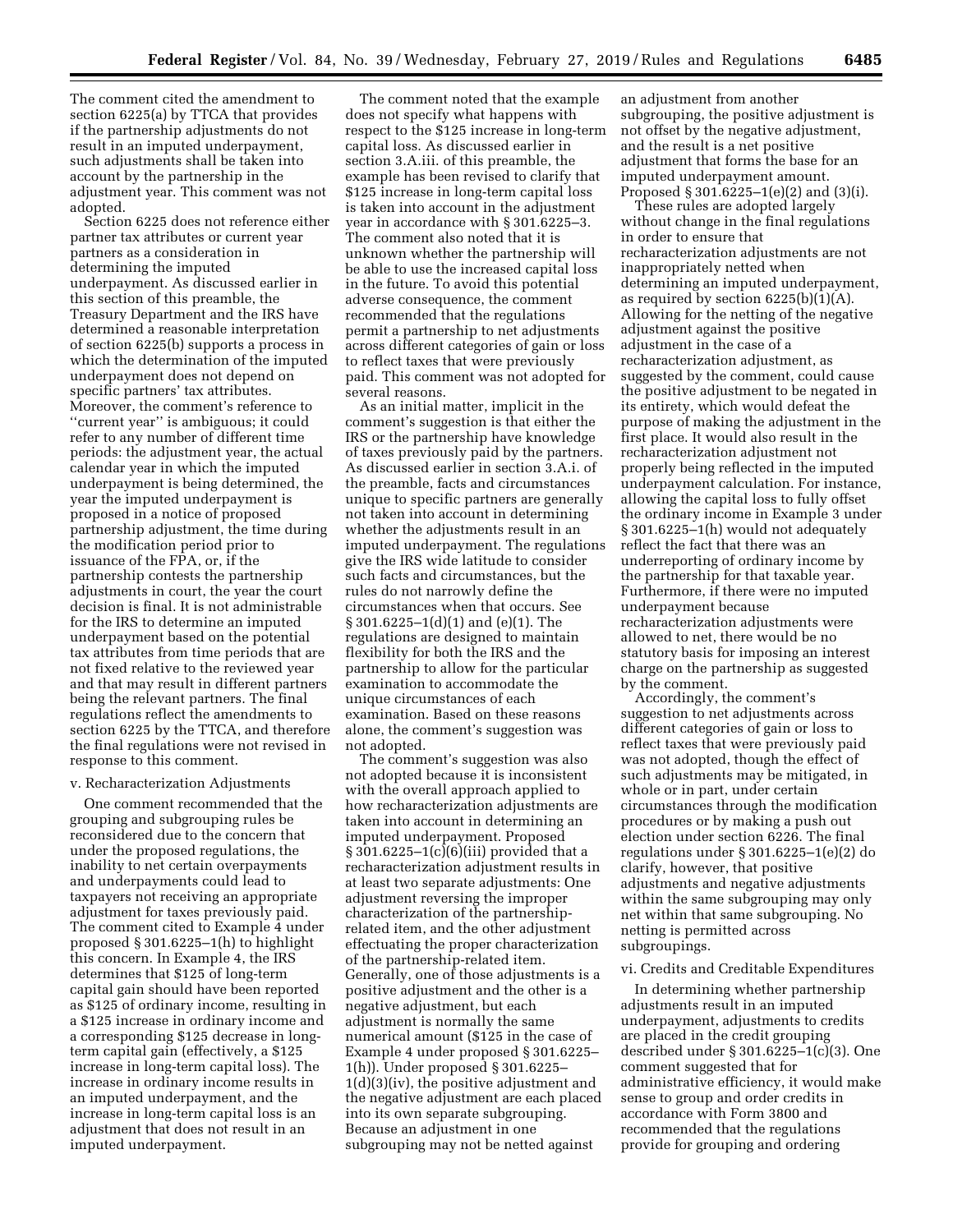credits in such a manner. This comment was not adopted.

As discussed earlier in section 3.A.ii. of this preamble, the subgrouping rules under  $\hat{\S}$  301.6225–1(d)(3)(i), including the application of those rules to the credit grouping, take into account any limitations or restrictions under the Code. Therefore, to the degree the Code would require certain credits to be subgrouped within the credit grouping to reflect any limitations or restrictions, the rules under § 301.6225–1(d)(3)(i) allow for that result. In addition, when determining subgroupings the IRS may take into account the facts and circumstances of a partnership and its partners. It may be the case that the subgroupings with respect to a particular set of adjustments ultimately reflects the manner in which credits are grouped and ordered on Form 3800, but that may not always be the case. The regulations provide the necessary flexibility to achieve the result suggested by the comment without binding the IRS and partnerships to a particular manner in which credits must be subgrouped.

Additionally, because the Form 3800 and the underlying statutory rules it reflects may change over time, it is unwise to link the regulatory rules for subgrouping with the form's methodology for grouping credits. Relying on the general subgrouping rules under § 301.6225–1(d)(3)(i) gives the IRS and partnerships the flexibility to adapt to changes in the Code and any form changes without needing to amend the regulations.

Adjustments to creditable expenditures are placed in the creditable expenditure grouping described under § 301.6225–1(c)(4). Proposed § 301.6225–1(c)(4)(B),  $(d)(3)(iii)$ , and  $(e)(3)(iii)$  provided specific rules relating to foreign creditable tax expenditures. Aside from the general rule regarding what constitutes a creditable expenditure, no additional rules relating to creditable expenditures were proposed.

The Treasury Department and the IRS requested comments on the appropriate treatment of creditable expenditures. One comment suggested any items that may be treated as a credit when taken into account by a partner and not otherwise limited (for instance, by their non-creditable status against the alternative minimum tax) be credited against the imputed underpayment amount. For other items which may be subject to limitations at the individual level, the comment suggested that the regulations provide rules similar to those rules proposed under proposed § 301.6225–3, regarding adjustments

that do not result in an imputed underpayment, because any adjustment to a credit would not result in an imputed underpayment.

With the exception of the rules under § 301.6225–1 regarding foreign tax creditable expenditures, the Treasury Department and the IRS have determined not to issue regulations regarding the treatment of creditable expenditures at this time. However, the final regulations do clarify that the general subgrouping principles under § 301.6225–1(d)(3)(i) apply when subgrouping adjustments to creditable expenditures. The comments received with respect to creditable expenditures remain under consideration, and future guidance will be issued when appropriate. The final regulations also clarify that a net positive adjustment to creditable foreign tax expenditures is excluded from the calculation of the total netted partnership adjustment under § 301.6225–1(b)(2).

Comments were also requested regarding how credit recapture situations should work under the centralized partnership audit regime. One comment offered suggestions with respect to two credit recapture situations. The first situation involved a credit recapture that results from a partnership adjustment. The comment recommended in that situation that the regulations should incorporate any credit recapture into the calculation of any imputed underpayment to the extent that the originating credits were generated from partnership activities, but that this incorporation should be limited to partnerships with partners that actually would have benefited from the original credits. This recommendation was partially adopted.

A recapture of a credit generated by partnership activities constitutes a partnership adjustment as defined under § 301.6241–1(a)(6), and the credit recapture would constitute a positive adjustment under § 301.6225– 1(d)(2)(iii)(A) and be placed in the credit grouping under § 301.6225– 1(c)(3). The full amount of the credit recapture would be taken into account in the determination of the imputed underpayment, unless the partnership requests, subject to IRS approval, that the credit recapture should be taken into account differently during the partnership-level proceeding or pursuant to a modification request. See § 301.6225–1(d)(1), (e)(1), § 301.6225–2. This rule is necessary because, as discussed earlier in this section of this preamble, in general, the initial determination of an imputed underpayment does not account for the attributes of the partnership's partners,

including whether and to what extent any partners actually benefited from the original credits. Accordingly, the final regulations include a credit recapture amount in the amount of the imputed underpayment, and this amount is not limited to the amount partners actually benefited from the recaptured credits unless the partnership can affirmatively demonstrate to the satisfaction of the IRS during exam either before issuance of the NOPPA or on modification the appropriate partner-level tax treatment.

The second situation described by the comment involves a partnership adjustment that results in a credit that is incorporated into the imputed underpayment calculation, presumably as a reduction to the imputed underpayment and that may later be subject to recapture. The comment recommended that the regulations require the partnership to notify partners that they received the benefit of such credits and that the partners may be obligated to recapture those credits at a later date. The comment suggested this notice could be provided as notes to the adjustment year Schedule K–1. This comment was not adopted. The final regulations do not require that the partnership notify the partners of any risk of future credit recapture, though the partnership is not prohibited from doing so if the partnership determines that such notification would be beneficial to the partners and the partnership. Except where required for the operation of the provisions of the centralized partnership audit regime, the Treasury Department and the IRS do not generally regulate communications between the partnership and the partners, and therefore the final regulations do not impose a requirement for notification by the partnership concerning possible credit recaptures.

Because a net negative adjustment to a credit, that is, an increase in an item of credit, would generally be subject to limitations under the Code, the final regulations under § 301.6225–1(e)(3)(ii) clarify that a net negative adjustment to a credit is treated as an adjustment that does not result in an imputed underpayment as described in § 301.6225–1(f)(1), unless the IRS determines otherwise. This rule ensures that the total netted partnership adjustment is not inappropriately reduced by an increase in credit that would subject to limitations in the hands of the partners of the partnership.

# B. Modification of an Imputed Underpayment

Proposed § 301.6225–2 provided the rules and procedures regarding modification of an imputed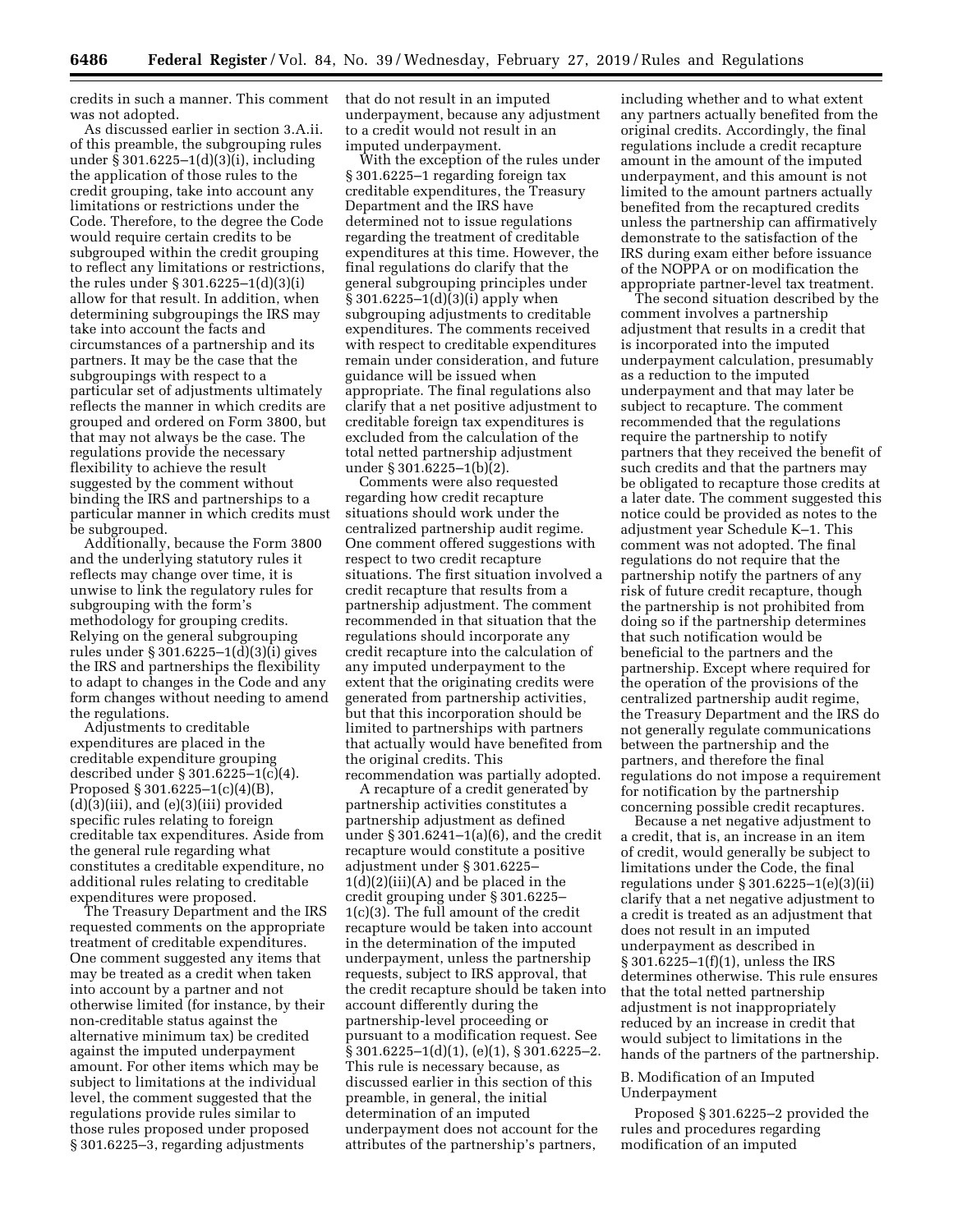underpayment by the partnership. The Treasury Department and the IRS received multiple comments regarding proposed § 301.6225–2 focusing on the following areas: (1) Modification in general; (2) timing of modification requests and determinations; (3) amended return modification; (4) the alternative procedure to filing amended returns; (5) rate modification; (6) modification pertaining to certain passive losses of publicly traded partnerships; (7) modification pertaining to qualified investment entities; (8) closing agreement modification; and (9) recommendations to add additional types of modifications.

i. Comments Pertaining to Modification in General

The modification provisions under § 301.6225–2 are designed to determine an imputed underpayment amount that reflects, as closely as possible, the tax the partners would have paid had they correctly reported the adjusted items, while at the same time maintaining the efficiencies of a streamlined examination and collection process. See JCS–1–16 at 65–66. One comment suggested, that the modification provisions do not operate as intended because those provisions do not expressly permit a modification to reflect how the partners actually took an item into account, to account for reductions that would be permitted to offset an increase under generally applicable law, or to otherwise expressly challenge the IRS's method of calculating a proposed adjustment amount. Except as described later in this section, no changes to the regulations were made in response to this comment.

The Treasury Department and the IRS do not agree with the comment's characterization of how the modification provisions operate because the modifications available under § 301.6225–2 permit a partnership to achieve the results sought by the comment. For instance, both the amended return procedure and the alternative procedure to filing amended returns provide an opportunity for the partnership to request modification to reflect how an item was actually taken into account by its partners and to account for offsetting reductions permitted under generally applicable law. When a partner files an amended return including his share of the partnership adjustments, the amended return reflects a tax amount based on how the partner originally reported the partnership-related item prior to adjustment compared to how the partnership adjustment affects the partner's original return. This tax

amount is the correct amount of tax for that partner after taking into account the partnership adjustment and includes any allowable reductions that may offset any additional income determined at the partnership level.

Regarding the comment's concern that a partnership does not have an opportunity to challenge the IRS's method of calculating a proposed adjustment amount, proposed § 301.6225–2(d)(6) provided a procedure for modifying the composition of an imputed underpayment. Under § 301.6225–2(d)(6), a partnership may request that the IRS include one or more partnership adjustments in a particular grouping or subgrouping. If certain negative partnership adjustments should be treated as if no limitations or restrictions in fact apply to the partners to whom the adjustments are allocated and the partnership can establish this result, if approved, on modification, such negative adjustments may be properly grouped or subgrouped with other adjustments and therefore allowed to net against those adjustments in accordance with § 301.6225–1(e) to reduce the amount of the imputed underpayment.

To the extent the comment was suggesting that the modification procedures do not provide the partnership an opportunity to challenge the substance of partnership adjustments, the comment is correct but no change is made in response to the comment. The statutory modification procedures are designed to allow the partnership to modify the amount of the imputed underpayment, not adjust the substance of the partnership adjustments that underlie the imputed underpayment. The substance of partnership adjustments are determined by the IRS on examination, and may be further revised in the IRS Appeals Office (IRS Appeals) or by a court in a proceeding for readjustment brought under section 6234. Although the comment did not explicitly state it as such, to the extent the comment was recommending a rule under § 301.6225–2 that allows a modification to reflect a circumstance where a partner actually took an item into account in a manner consistent with how that item was adjusted by the IRS during the partnership proceeding, this suggestion was adopted. As discussed later in section 3.B.ix. of this preamble, the final regulations under  $\S 301.6225 - 2(d)(2)(ii)$ allow a partnership to request modification based on how adjusted items were taken into account by a partner prior to the item being adjusted by the IRS.

The same comment also suggested that the modification procedures permit a partnership to demonstrate how an adjustment would impact its partners and reduce an imputed underpayment without a need for the partners to file an amended return. The other proposed modification procedures provided multiple opportunities for partnerships to demonstrate the impact of adjustments on specific partners. The alternative procedure to filing amended returns is one way in which this type of modification may be achieved. Under § 301.6225–2(d)(2)(x), a partnership may submit on behalf of a partner, in accordance with forms, instructions, and other guidance prescribed by the IRS, all information and payment of any tax, penalties, additions to tax, additional amounts, and interest that would be required to be provided if the partner were filing an amended return. If the partnership avails itself of this procedure with respect to a partner, the partner does not need to also file an amended return in order for modification to be approved. The amended return procedures and the alternative procedure to filing amended returns are discussed further in sections 3.B.iii. and 3.B.iv. of this preamble.

Other modification procedures also provide the partnership with an opportunity to demonstrate the effect of adjustments on specific partners. For instance, tax-exempt modification provides an opportunity for the partnership to demonstrate that partnership adjustments are allocable to a partner that would not owe tax by reason of its status as a tax-exempt entity. Rate modification allows partnerships to demonstrate that partners would be subject to a lower rate than the highest rate of tax applied to calculate the imputed underpayment. Because the partnership has many avenues within modification to demonstrate the effect a partnership adjustment would have on specific partners, no new modification procedures were adopted in response to this comment.

Former proposed § 301.6225–2 permitted a partnership to request modification with respect to an indirect partner (as defined in § 301.6241– 1(a)(4)). See, for example, former proposed § 301.6225–2(d)(2). One comment suggested that permitting partnerships to modify their imputed underpayment to account for direct and indirect partners is consistent with the objective of determining an imputed underpayment amount that is as close as possible to the tax due if the partnership and partners had correctly reported and paid. The comment further suggested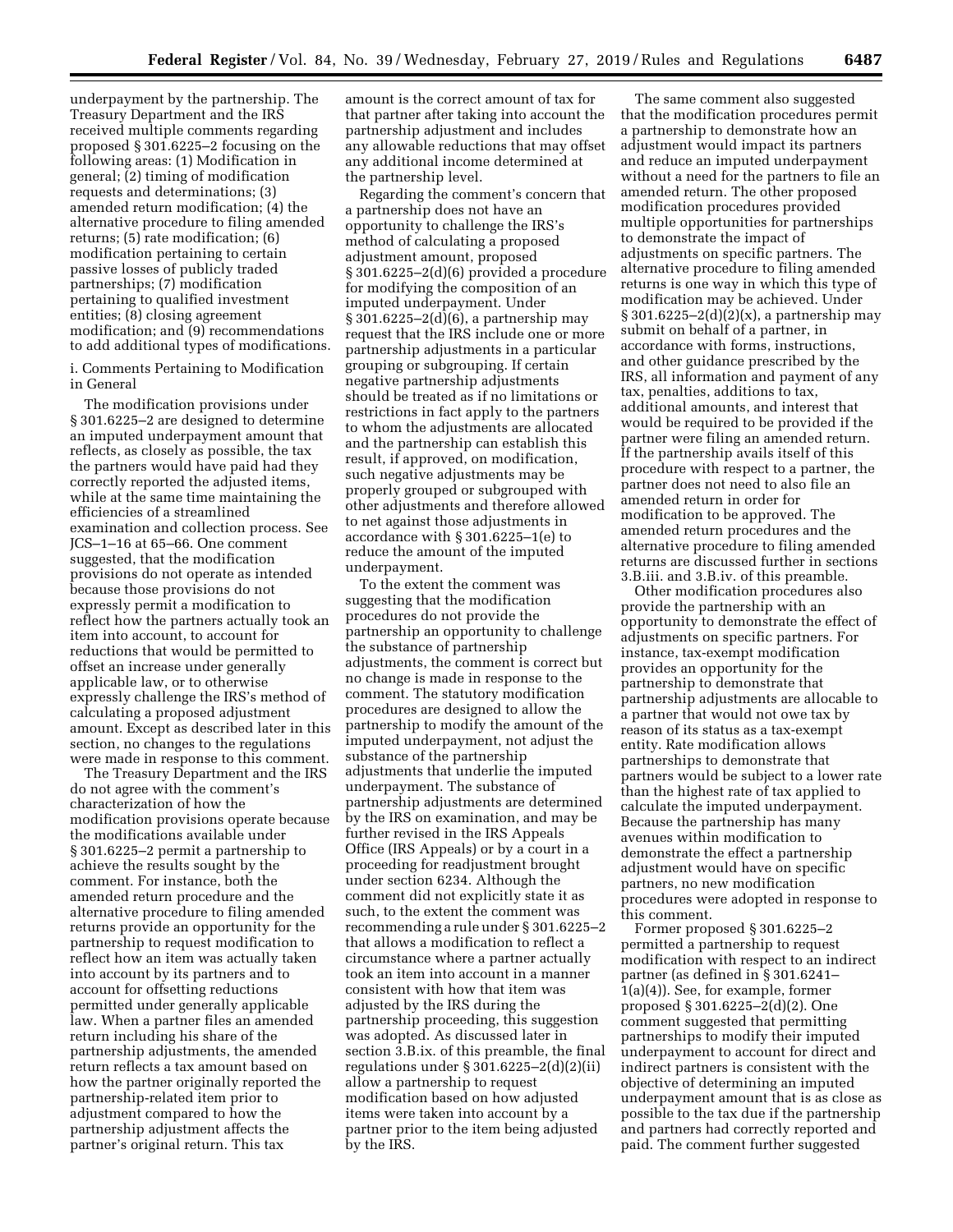that permitting modifications for direct and indirect partners would also reduce the disincentives for partnerships to pay the imputed underpayment and recommended the final regulations adopt rules permitting modification with respect to indirect partners, consistent with the proposed regulations.

The final regulations are consistent with the comment's request and adopt the proposed rules allowing modification with respect to indirect partners, provided the indirect partner is a relevant partner as defined in § 301.6225–2(a). The August 2018 NPRM introduced, the term ''relevant partner'' to describe any person for whom modification is requested by the partnership that is a reviewed year partner, including a pass-through partner, or an indirect partner. The term relevant partner does not include, however, any person that is a whollyowned entity disregarded as separate from its owner for Federal income tax purposes. No comments were received regarding the definition of relevant partner. The final regulations maintain the definition of relevant partner from proposed § 301.6225–2(a).

Accordingly, under the final regulations a partnership may request modification with respect to reviewed year partners (direct partners), including pass-through partners, and indirect partners. A partnership may not request modification, however, with respect to a direct or indirect partner that is a wholly-owned entity disregarded as separate from its owner for Federal income tax purposes.

One comment noted some concerns regarding the interaction between the centralized partnership audit regime and ERISA. The comment expressed concerns about situations in which the partnership representative must decide whether to request a modification that benefits non-ERISA partners over ERISA partners and how that affects the discharge of any fiduciary duties under ERISA. To address these concerns, the comment made three recommendations. First, the comment recommended that the regulations provide that the partnership representative may solicit a vote of the partners in the partnership in determining whether to request a modification. This recommendation was not adopted.

The decision whether to solicit a vote of the partners in the partnership as part of determining whether to request modification or a particular type of modification is fully within the authority of the partnership representative. Nothing in the final regulations prevents or requires the

solicitation of a vote by the partnership representative. Additionally, if the partnership and its partners impose such a condition on the partnership representative through an agreement with the partnership representative, any failure to adhere to that agreement does not affect actions taken by the partnership representative. See § 301.6223–2(d).

Second, the comment recommended that the IRS agree to automatically grant a request for an extension of the 270-day period for requesting modification if a vote of the partners whether to request modification has been solicited. This comment was not adopted for the reasons discussed in section 3.B.ii. of this preamble.

Lastly, the comment recommended that the Treasury Department and the IRS share a suggestion with the Department of Labor that the Department of Labor clarify that a partnership representative will not be treated as a fiduciary with respect to any ERISA plan partner if the partnership representative requests or fails to request a modification based on the results of a vote of the partners. The rules regarding who is treated as a fiduciary with respect to any ERISA plan are beyond the scope of these regulations. However, as requested, the comment has been forwarded to the Department of Labor.

Another comment recommended that the IRS revise proposed § 301.6225– 2(c)(2)(ii) to limit the required information submitted with any modification request to that specific information relevant to the type of modification requested. The comment noted that requiring extensive and detailed documentation for each modification request will limit the ability of some partnerships to take advantage of the modification procedure. The comment also urged the IRS to establish realistic minimal documentation requirements for any modification request and create additional specific relevant requirements for the various types of modification requests permitted under the proposed regulations. The comment further noted that the ability of the IRS to request supplemental information prior to approval (as provided in proposed § 301.6225–2(c)(4)) will ensure that the IRS obtains documentation they deem necessary for a particular set of facts and circumstances. This comment was adopted.

The final regulations under § 301.6225–2(c)(2)(ii) clarify that the partnership representative must furnish to the IRS information as required by

forms, instructions, or other guidance prescribed by the IRS or as is otherwise requested by the IRS. The final regulations provide examples of such information, including the information that was described previously in proposed § 301.6225–2(c)(ii). The information listed in the proposed regulations pertained to items that are necessary to process the majority of modification requests. It is possible, however, that certain items may not be necessary in every case, and if such items are not necessary, or if different items are more appropriate, the IRS will describe the information required in forms, instructions, or other guidance. In this way, the regulations provide the flexibility for the IRS to request what is needed for efficient and effective processing of modification requests, while maintaining the flexibility to adapt information requests in the future.

The final regulations under § 301.6225–2(c)(2)(i) also clarify that, pursuant to section 6241(10), the partnership may be required to submit or file items required to be provided to the IRS under § 301.6225–2 in an electronic format. The form and manner for submission of anything required to be submitted under § 301.6225–2 will be described in forms, instructions, and other guidance prescribed by the IRS. Lastly, the final regulations under § 301.6225–2(c)(2)(i) clarify that the IRS will deny modification not only for the failure to substantiate a modification request but also for the failure to pay anything required under § 301.6225–2.

#### ii. Timing of Modification

Proposed § 301.6225–2(c)(3) provided rules regarding the time for submitting modification information to the IRS. One comment made three recommendations regarding these rules. First, the comment suggested that the final regulations provide a specified time frame in which the IRS must respond to a request for modification. This suggestion was not adopted because the regulations under section 6235 provide a time frame within which the IRS will respond to a partnership's modification request.

Pursuant to § 301.6235–1(a)(2) and (b), in the case of any modification of an imputed underpayment, no partnership adjustment may be made later than the date that is 270 days after the date on which everything required to be submitted under § 301.6225–2 for modification is so submitted. The date on which everything required to be submitted is so submitted is the date the modification period ends or expires. § 301.6235–1(b)(2). Accordingly, in the case of a modification request, the IRS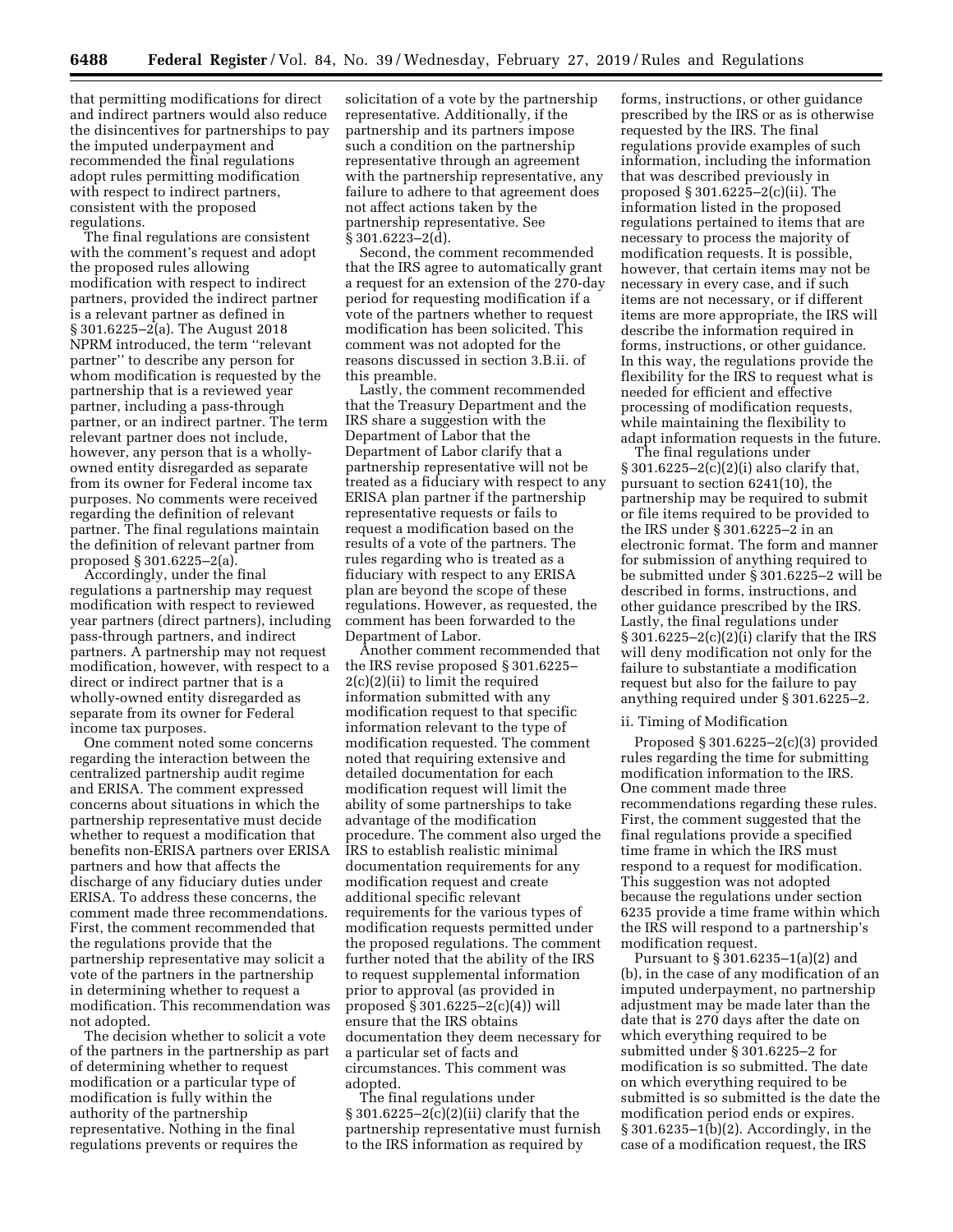must generally mail an FPA to make a partnership adjustment within 270 days of the date the modification period ends.

To the extent the comment was requesting a deadline by which the IRS must respond to a request for modification prior to the time limit for making adjustments under section 6235, the comment was not adopted. It is not administrable for the IRS to impose a deadline that would apply in every case that is earlier than the statutory deadline imposed by section 6235. The facts and circumstances of each administrative proceeding, the partnership adjustments made during that proceeding, and the modifications that are requested may differ greatly. Similarly, the complexity of the modification process may range from simple and straight forward to highly complex. Finally, for those modification requests that are more complex or that require additional documentation, the partnership may extend the time period for submitting modifications under § 301.6225–2(c)(3) to allow for additional time and any additional documentation. For the reasons discussed in section 3.B.iii. of this preamble, the IRS plans to adopt procedures under which the IRS will respond to a request for modification in the FPA, including the planned time frame for responses. It is important to tax administration that these procedures are developed in separate guidance to allow for additional flexibility as the IRS gains more experience with the centralized partnership audit regime and the modification process. The 270 day period for mailing an FPA therefore acts as the outside time frame within which the IRS must respond to a request for modification. Because this time frame exists elsewhere in the regulations, the final regulations under § 301.6225–2 do not provide a separate time frame for providing a response to a modification request.

The comment also recommended that the final regulations provide that if there is a pending request for modification at the expiration of the 270-day period, the IRS will automatically agree to an extension of that period until at least 30 days after they provide their response. It is not clear from the face of the comment which 270-day period the comment was referring to—the 270-day period under § 301.6225–2(c)(3)(i) in which everything required for modification must be submitted or the 270-day period under § 301.6235–1(b) in which the IRS must mail an FPA to make a partnership adjustment. Both periods may be extended at the request

of the partnership or the IRS. See §§ 301.6225–2(c)(3)(ii); 301.6235–1(d).

Regardless of which 270-day period the comment was referring to, the comment was not adopted. The final regulations do not provide that the IRS will automatically agree to an extension of either period under any circumstance. Whether an extension of the time to submit modification information, or an extension of the time to consider such information, is warranted is based on the facts and circumstances. In some cases an extension may be appropriate, for example, where there is a pending request and additional information would help clarify the issues. In other cases an extension may not be appropriate, for example, where it is clear that more information is likely to be of little to no value. Accordingly, while the regulations allow for an extension of both the period to submit modification information and the period in which the IRS has to consider such information, neither extension is automatic but rather must be based on the facts and circumstances of the particular case.

Lastly, the comment suggested the regulations provide a time frame for a partnership to respond to an IRS request for additional information during the IRS's review of a modification request. The comment recommended the time frame for responding be a minimum of 60 days and suggested that this issue is particularly significant if the request occurs near the expiration of the 270 day period. This comment was not adopted, but the IRS plans to adopt procedures that will allow a partnership time to provide additional information, when necessary, with respect to a particular request for modification. Because not all modification requests will require additional information from the partnership, this time frame is not provided for in the regulations. In addition, the response time may depend on the facts and circumstances. For example, as the comment notes, if a request for additional information occurs near the end of the 270-day period to submit information, there might not enough time to allow for a 60 day response period. While it is true the partnership and the IRS may agree to extend the 270-day period, this will not always be the case. Accordingly, a rule establishing a 60-day time frame for responding to requests for additional information in every case is not appropriate and would, in the example noted in the comment, serve as an automatic extension of the 270-day period to submit information that might not be requested by the partnership or

consented to by the IRS. Nevertheless, if more information is required from the partnership, the IRS appreciates the need for partnerships to know when that information is due. The IRS plans to establish appropriate procedures through forms, instructions, or other guidance. As a result, the regulations were not revised in response to this comment.

#### iii. Amended Returns

Proposed § 301.6225–2(d)(2) provided rules regarding modification with respect to amended returns filed by partners. Proposed § 301.6225–2(d)(2)(i) provided that a partnership may request modification of an imputed underpayment based on an amended return filed by a relevant partner provided all of the partnership adjustments properly allocable to such relevant partner are taken into account. One comment recommended that the regulations clarify whether modification will be allowed if a partner files an amended return taking into account adjustments that make up one imputed underpayment, while not taking into account adjustments that make up a separate imputed underpayment which also affects that partner. This comment was not adopted because its recommendation contradicts the statute.

The requirement in proposed § 301.6225–2(d)(2)(i) that partners take into account all partnership adjustments derives from section 6225(c)(2)(A)(ii). Section  $6225(c)(2)(A)(ii)$  states that when partners file amended returns in modification, that return must ''take into account all adjustments'' under section 6225(a) that are ''properly allocable to such partners (and the effect of such adjustments on any tax attributes).'' Section 6225(a) refers to ''any adjustment by the Secretary to any partnership-related items with respect to any reviewed year of a partnership . . .'' Section 6225(c)(2)(A)(ii)'s reference to ''all adjustments'' under section 6225(a) does not distinguish between partnership adjustments that result in an imputed underpayment and partnership adjustments that do not

result in an imputed underpayment. By not distinguishing between the types of partnership adjustments, the language of section  $6225(c)(2)(A)(ii)$  indicates that all partnership adjustments must be taken into account by partners filing modification amended returns, as opposed to only those adjustments that are associated with the imputed underpayment for which modification is requested. Consistent with section  $6225(c)(2)(A)(ii)$ , the final regulations under  $\S 301.6225 - 2(d)(2)(i)$  require that even in the case of multiple imputed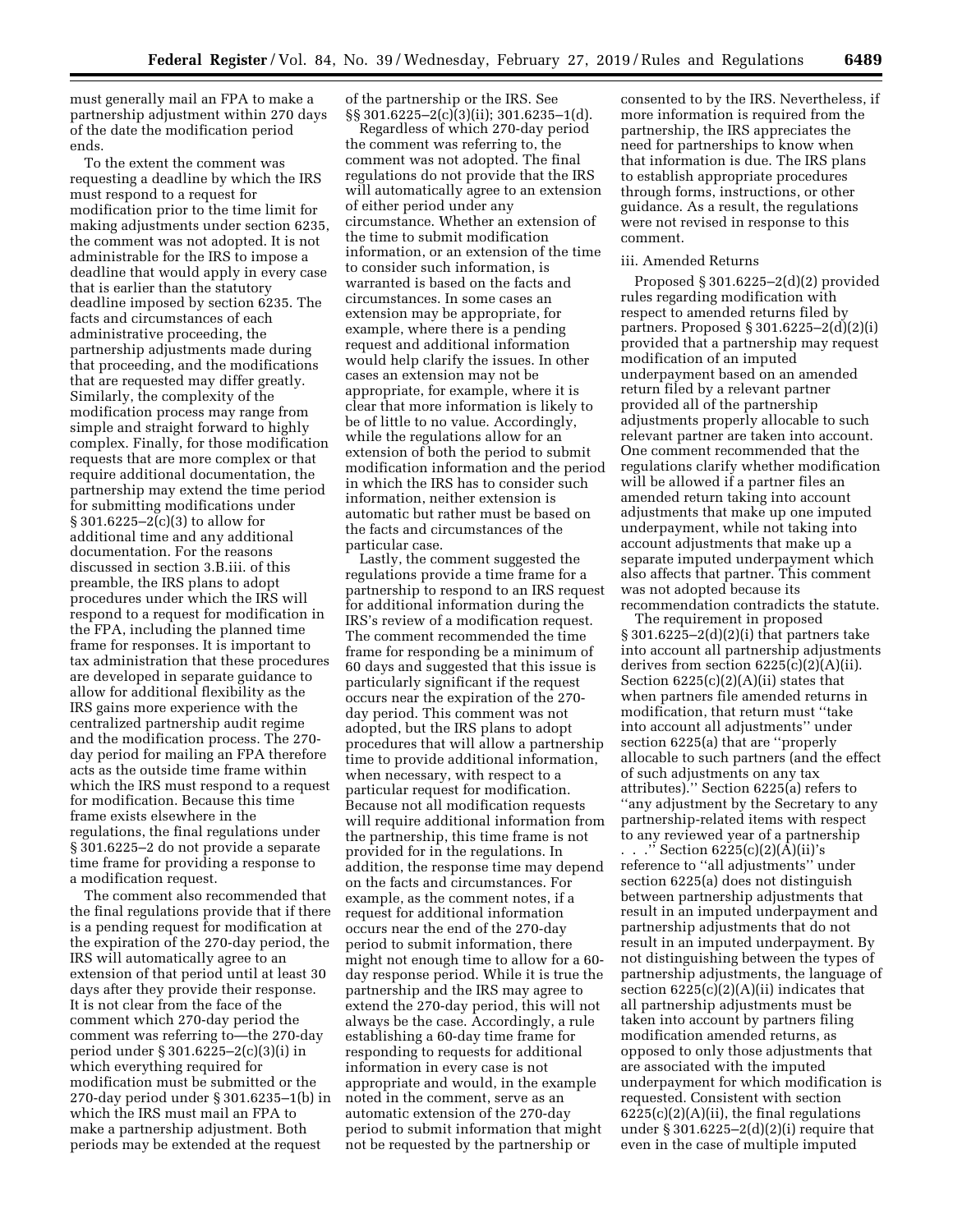underpayments, partners filing modification amended returns must take into account all partnership adjustments, not just the adjustments associated the imputed underpayment for which modification is requested.

The comment also asked whether there are any specific requirements or limitations that apply in the case of an amended return modification request made with respect to one imputed underpayment, but not with respect to a separate imputed underpayment. Nothing in the regulations imposes specific requirements or limitations on the partnership or its partners when utilizing amended return modification with respect to only one imputed underpayment. The partnership and its partners must comply with all the requirements under § 301.6225–2(d)(2) with respect to any request for amended return modification, including a request made for only one imputed underpayment in the case of multiple imputed underpayments.

Proposed § 301.6225–2(d)(2)(ii)(A) provided that an amended return modification request will not be approved unless the partner filing the amended return has paid all tax, penalties, additions to tax, additional amounts, and interest due as a result of taking into account the adjustments at the time such return is filed with the IRS. One comment suggested that the full payment requirement under § 301.6225–2(d)(2)(ii)(A) should be satisfied if the partner is in compliance with available IRS administrative processes to make full payment, for example, an installment payment agreement. Another comment recommended that the regulations permit partners to submit requests for installment agreements or offers in compromise within the 270-day modification period. These comments were not adopted.

Section 6225(c)(2)(A)(iii) provides that if one or more partners file amended returns during modification, such returns take into account the adjustments properly allocable to such partners, and ''payment of any tax due is included with such returns,'' the imputed underpayment is determined without regard to the adjustments so taken into account. Payment of any tax due is a statutory requirement under section  $6225(c)(2)(A)(iii)$ . Consistent with section 6225(c)(2)(A)(iii), proposed § 301.6225–2(d)(2)(ii)(A) required full payment of any tax, penalties, and interest due at the time the amended return is filed with the IRS. If payment is not included with the amended return, the IRS will not approve

modification with respect to the amended return.

This rule is necessary to ensure that the IRS collects the entire amount of tax that results from the partner's share of partnership adjustments before approving the partnership's request that the imputed underpayment be calculated without regard to those adjustments. Allowing a partner to enter into an installment agreement undermines the ability of the IRS to collect tax on those adjustments both from the partnership, because the adjustments would no longer be reflected in the imputed underpayment, and from the partner that may ultimately default on the installment agreement. If a partner ultimately does not pay, the IRS may not be able to collect against that partner and likely would be outside the time period within which it must make partnership adjustments, preventing the IRS from collecting any additional imputed underpayment from the partnership. Similar concerns are presented by allowing a partner to enter into an offer in compromise. Moreover, a rule permitting partners to request installment agreements and offers in compromise as alternatives to full payment would increase the administrative burden on the IRS by requiring the IRS to evaluate whether such requests were appropriate, slowing down the modification process in general, and complicating the amended return process specifically. Accordingly, the final regulations retain the rule that full payment of any tax, penalties, and interest due as a result of taking into account the partner's allocable share of adjustments is required in order for modification to be approved with respect to a partner's amended return. In addition, the final regulations under § 301.6225–2(c)(2)(i) clarify that a failure by any person to make any payments required with respect to a modification request within the time restrictions described in § 301.6225–2(c) will result in a denial of a modification request.

Proposed  $\S 301.6225 - 2(c)(3)$  provided that all information required under § 301.6225–2 with respect to a request for modification must be submitted on or before 270 days after the date the NOPPA is mailed, unless that period is extended with the permission of the IRS. Several comments recommended partners only be required to file amended returns or make payments on those returns after the issuance of the FPA to allow the court to review the partnership adjustments before modification is requested. One comment recommended that, to provide an

adequate amount of time, partners should be allowed at least 270 days from the time of the receipt of an FPA to file amended returns. The comment further recommended that the 270-day period be tolled at any time during which a court proceeding pursuant to section 6234 is ongoing. Another comment recommended that the final regulations commit the IRS to freely grant extensions of the 270-day period and other relevant periods and allow taxpayers to seek modification of the underpayment by filing an amended return, or use the alternative procedure to filing amended returns, within 60 days after there has been a final determination in the partnership case. These comments were not adopted.

First, allowing modification requests, including amended returns, after the FPA is mailed or after there is a court decision with respect to the partnership adjustments is contrary to the statutory scheme under section 6225(c). The statutory scheme under section 6225, section 6231, and section 6235 envision a process where the IRS first mails a NOPPA to the partnership that includes the proposed partnership adjustments and proposed imputed underpayment, followed by a modification period, which is followed by the FPA. The mailing of the NOPPA starts the 270 day period within which anything required to be filed or submitted in the modification process must be filed or submitted to the IRS. After the close of this 270-day period, which may be extended with the consent of the IRS, if modification is requested, the IRS has an additional 270 days to modify the imputed underpayment as necessary to reflect approved modifications and mail the FPA, which will describe the final partnership adjustments and imputed underpayment. After the FPA is issued, there is no basis for the IRS to consider further modifications. The examination is complete and the partnership may then pay the imputed underpayment or elect the push out. The partnership may also challenge the partnership adjustments in court.

Section 6225(c)(2), which provides the procedures for filing amended returns and the alternative procedure to filing amended returns was enacted at the same time as section 6225(c)(7). The amended return modification and the alternative procedure to filing amended returns are just two of many statutory modifications. Had Congress intended for there to be an exception to the 270 day period under section 6225(c)(7) for amended return modification, as suggested by the comments, Congress could have included such an exception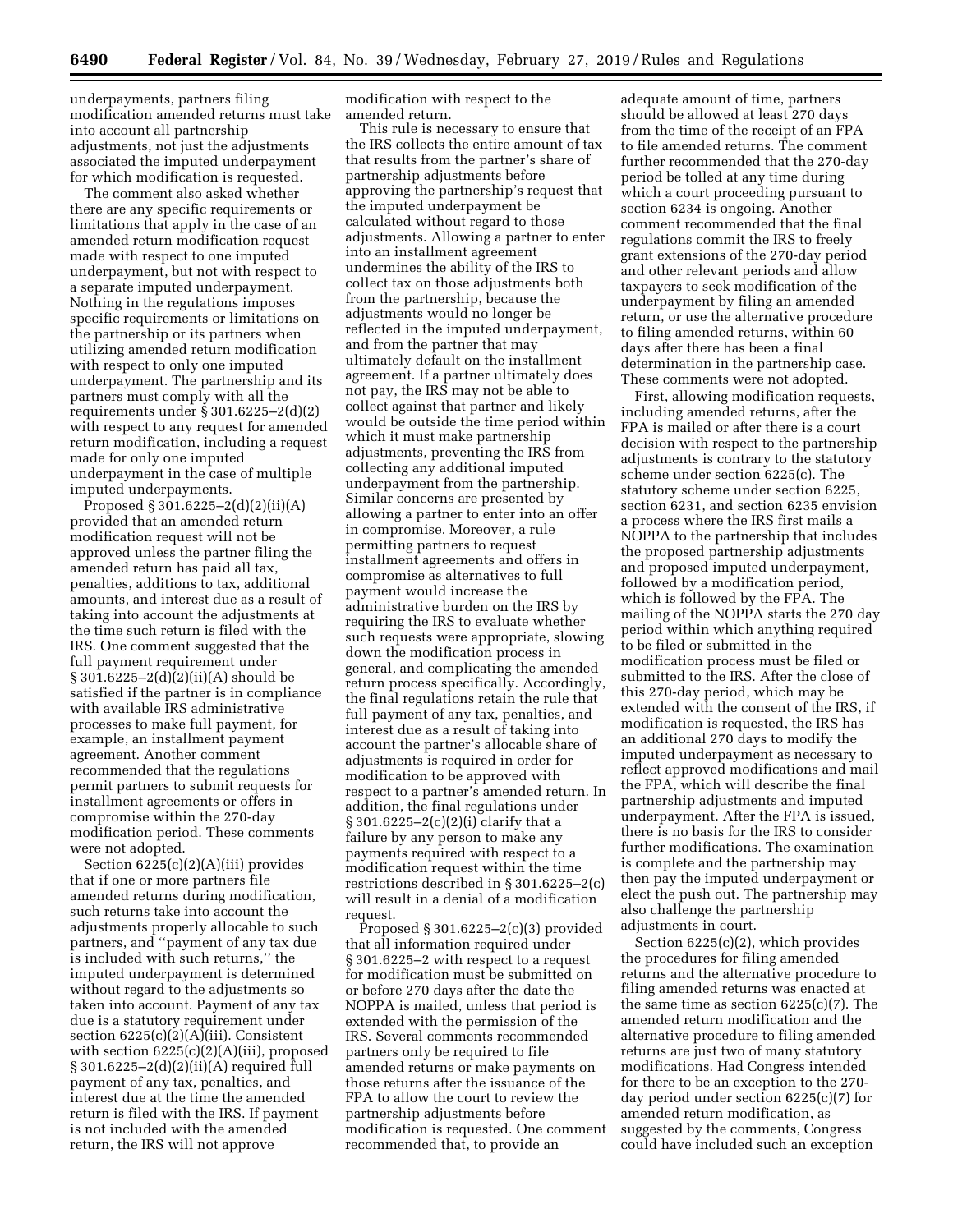when enacting both statutory provisions.

Second, extending the 270-day period beyond the date of the issuance of the FPA could result in several tax administration issues for the IRS. Section 6225(c)(8) provides that any modification of the imputed underpayment amount ''shall be made only upon approval of such modification by the Secretary.'' A request for amended return modification must therefore be approved by the IRS. If the partnership fails to comply with the requirements under the rules under § 301.6225–2, the IRS may decline to approve the request for modification. In order to adopt the comment's suggestion that amended returns and associated payments not be provided until after the FPA is issued, the IRS would need to wait to approve the modification request with respect to that amended return until after the partnership and its partners submitted what was required to be provided under the modification rules. This would prevent the IRS from including its approval or disapproval of the modification request in the FPA, delaying a determination with respect to the modification until some later date. The FPA—the notice of *final*  partnership adjustment—is designed to be the final notice to the partnership from IRS, not an interim notice subject to further modifications or changes.

A partnership adjustment is defined under section 6241(2) as an adjustment to a partnership-related item, and a partnership-related item is defined as including an imputed underpayment. An adjustment to an imputed underpayment is, therefore, a partnership adjustment as defined in section 6241(2). The approval of a modification affects the amount of an adjustment that is taken into account in the imputed underpayment under the rules described in § 301.6225–2(b). Therefore, the IRS must approve or disapprove of a modification before the expiration of the time period for making adjustments under section 6235 or the IRS will have lost its opportunity to do so. Relatedly, and in addition to the concern about the statute of limitations, if the IRS waits until after the issuance of the FPA to make further adjustments to the imputed underpayment, modification could extend for an indefinite period of time, which would lead to uncertainty and administrative challenges for the partnership, the partners, and the IRS. This is particularly true with respect any adjustments after the mailing of the FPA because the mailing of the FPA imbues the partnership with certain rights, such as the right to petition a court for a

readjustment of the partnership adjustments in the FPA and to elect the push out under section 6226 with respect to the imputed underpayment. The comment does not explain how a rule that would allow the IRS to further alter the imputed underpayment after the partnership has elected push out or petitioned a court for a readjustment would work. Such a rule would raise numerous tax administration concerns and potentially cause confusion for the partnership and its partners as to what the IRS finally determined and when.

In addition, the IRS is limited as to when it may make a partnership adjustment. According to section 6235(a)(2), ''no adjustment under this subchapter for any partnership taxable year may be made after . . . in the case of any modification of an imputed underpayment under section 6225(c), the date that is 270 days [including extensions] . . . after the date on which everything required to be submitted to the Secretary pursuant to such section is so submitted.'' In order to adopt the comment allowing an extension of the 270-day modification submission period beyond the issuance of the FPA, the IRS would be required to issue two FPAs. The first FPA would address the partnership adjustments and the imputed underpayment prior to consideration of modifications. The second FPA would be issued at some later date before the expiration of the period for making adjustments under section 6235. Nothing in section 6235(a)(2) prevents the IRS from mailing a second FPA; however, under section 6231(c), if the partnership petitions the original FPA under section 6234, the Secretary may not mail another notice with respect to the same taxable year in the absence of fraud, malfeasance, or misrepresentation of a material fact. In other words, in the situation contemplated by the comment, in which a partnership petitioned the FPA, in general, the IRS could not issue a second FPA to approve or deny modification issues because the IRS would be prevented from doing so under section 6231(c).

Adopting the comment's suggestion would prevent the IRS from exercising the discretion to approve modification for which Congress provided it authority in section 6225(c)(8). The IRS needs this discretion to ensure that requests for modification are appropriate for the partnership and that the administrative proceeding process is uniform between partnerships. Partners also have other options, such as subsequent amended returns, to address some concerns regarding making payments during the modification

process. Accordingly, the regulations have not adopted this comments suggestion.

Proposed § 301.6225–2(d)(2)(vii)(B) provided that if a relevant partner files an amended return for purposes of modification, such partner may not file a subsequent amended return without the permission of the IRS. One comment recommended that the regulations clarify that the restriction in proposed § 301.6225–2(d)(2)(vii)(B) relates to only those items related to a partnership adjustment. Similarly, another comment recommended that the IRS ease the restriction on the ability of a taxpayer using the amended return modification procedure to file subsequent amended returns when the subsequent amended return does not affect the items included in the partnership's audit adjustments. The comment stated that requiring a taxpayer to request permission from the IRS before filing an amended return is an administrative burden in terms of time and resources for both the taxpayer and the IRS.

Another comment recommended that the regulations not prohibit a partner who has amended her return as part of the modification process from amending her return again without the permission of the Service. This comment suggested revising the forms for filing amended returns to (1) include a check-box asking whether the taxpayer filed a prior amended return for that same tax year that was the basis for a modification under section 6225(c) and (2) require any taxpayer who answers in the affirmative to attach to the subsequent amended return an explanatory statement and certain related documents, such as the prior amended return. Another comment recommended the regulations clarify that if a partner filed an amended return and paid tax on its share of adjustments, and modification was approved with respect to the amended return, the partner may later claim a refund of the tax paid if the partnership successfully appeals or contests the adjustment.

The final regulations clarify that the restriction under § 301.6225–  $2(d)(2)(vii)(B)$  only applies to subsequent amended returns that change the treatment of partnership adjustments previously taken into account on a prior amended return that was filed during modification or are filed with respect to an imputed underpayment that was taken into account on a prior modification amended return. The final regulations also removed the requirement that limited further amended returns filed with respect to an imputed underpayment. The final regulations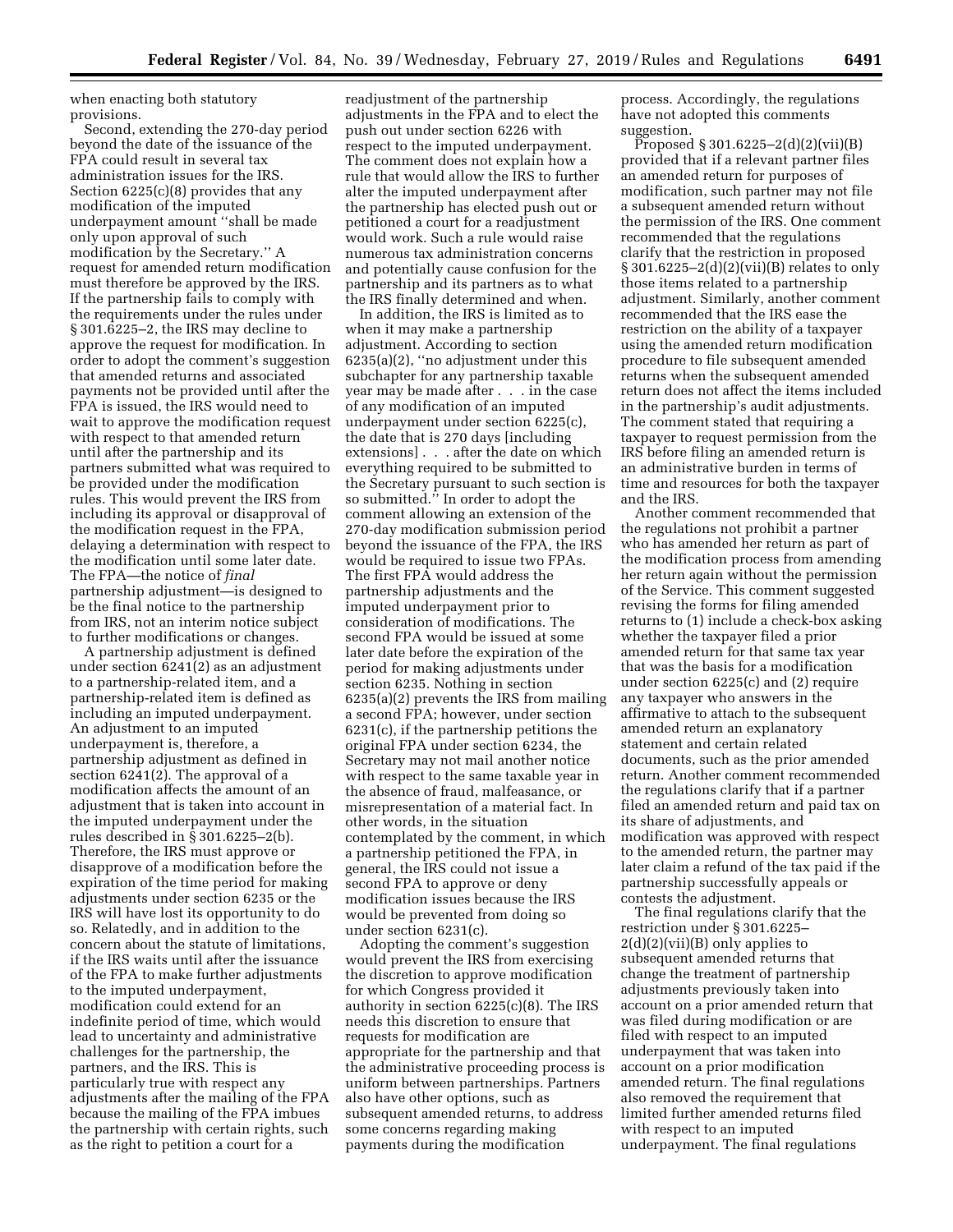provide exceptions to this rule if the modification amended return or all modifications become inapplicable to the reviewed year. For instance, a court could determine after the issuance of the FPA that the IRS's determination was erroneous in whole or in part, and there was no longer an imputed underpayment or the imputed underpayment should be reduced. In that case, the amended returns submitted during modification would have been with respect to an imputed underpayment that either no longer existed or was altered. The modifications in that case would either be wholly or partially inapplicable. Alternatively, during the modification process, after a partner files an amended return for purposes of modification, the IRS could deny modification under § 301.6225–2(c)(2)(i). In those cases, the partner may file a subsequent amended return to reverse the treatment of partnership adjustments taken into account as part of the request for modification that is no longer applicable, subject to the period of limitations under section 6511. In response to the comment, the final regulations also remove the requirement that the partners request permission before filing subsequent amended returns. The final regulations also clarify that the restrictions on amended returns also apply to other claims for refund.

One comment recommended clarification about whether and how the partner can file a request for refund if the IRS denies a modification based on a partner's filing of an amended return and payment of tax (or the use of the alternative procedure to filing amended returns) or if the partnership files a petition in court of the FPA which results in an adjustment in the partnership's favor. The same comment requested clarification on how a taxpayer who has filed an amended return or executed a closing agreement under section 6225 would receive the benefit of the reduced tax liability of the revised adjustment amount. Pursuant to section 7121, a closing agreement approved by the IRS is final and conclusive. Accordingly, as a general rule, a partner may not request a refund of amounts agreed to in, and paid with, a closing agreement, though the determination of whether a partner could file further amended returns or claims for refund with respect to a year in which a closing agreement was executed would depend on the facts and circumstances and the agreed upon terms of the closing agreement. As discussed earlier in this Summary of

Comments and Explanation of Revisions, the final regulations under  $\S 301.6225 - 2(d)(2)(vii)$  now clarify that partners may file additional amended returns with respect to partnership adjustments or imputed underpayments, including in the case of denied modification or court readjustment. To file a subsequent amended return, the partners must do so in accordance with forms, instructions, and other guidance prescribed by the IRS. A partner that modifies using the alternative procedure to filing amended returns as described in section  $6225(c)(2)(B)$  that seeks a refund for an amount paid as part of those procedures must follow the rules of § 301.6225–2(d)(2)(vii)(B) and (C). There is no separate process for partners that modify using the alternative procedure to amended returns.

Former proposed § 301.6225– 2(d)(2)(vii) provided that a pass-through partner may elect, solely for the purposes of modification, to take into account its share of the partnership adjustments and make a payment on behalf of its partners. If modification was approved with respect to the passthrough partner, the partnership was not permitted to request modification based on amended returns filed by upper-tier direct and indirect partners of the passthrough partner. Former proposed § 301.6225–2(d)(2)(vii). One comment suggested that the regulations should permit a modification of a pass-through partner's payment amount based on amended returns filed by its upper-tier owners.

This suggestion was adopted in the August 2018 NPRM revisions to § 301.6225–2(d)(2). Proposed § 301.6225–2(d)(2)(vi)(B), as revised in the August 2018 NPRM, provided that in accordance with forms, instructions, and other guidance, a pass-through partner making a payment under § 301.6225–2(d)(2)(vi)(A) may take into account modifications with respect to its direct and indirect partners to the extent that such modifications are requested by the partnership and approved by the IRS. Therefore, to the extent an upper-tier partner of the passthrough partner has filed an amended return, the partnership has requested modification with respect to that amended return, and the modification is provided, the pass-through partner may take into account that amended return in accordance with forms, instructions, or other guidance when making a payment in modification. The final regulations under § 301.6225–  $2(d)(2)(vi)(B)$  retain this rule.

Another comment recommended that the regulations provide more guidance regarding the form required for an

amended return filed by a pass-through partner and the information that form will need to contain. This comment was not adopted. The form required for any amended return, including an amended return filed by a pass-through partner, and the information required on that form will be set forth in forms, instructions, and other guidance prescribed by the IRS. Setting forth this information in forms, instructions, and other guidance gives the IRS the flexibility to adapt the form and its contents without having to amend the regulations. This flexibility preserves government resources and expedites the time in which taxpayers will know of changes to the statement requirements. At the same time, the IRS recognizes the need of taxpayers to know of the information required in order to comply with the regulations. The IRS plans to develop and release drafts of forms and instructions for public inspection as they are completed.

Another comment recommended that the regulations address the situation in which a partner files an amended return but incorrectly calculates the interest amount due and subsequently receives an additional assessment from the IRS. The comment expressed concern that the incorrect calculation of interest and resulting shortfall in payment may result in an inadvertent denial of the modification request. Another comment recommended a rule that a de minimis shortfall of interest or penalties resulting from a good faith effort by a taxpayer to calculate the correct amount shall not result in a denial of a modification request.

The comment recommending a good faith de minimis rule to address situations in which a partner has a shortfall of interest or penalties was not adopted. First, allowing a good faith de minimis rule for interest or penalties is inconsistent with the centralized partnership audit regime's approach of allowing modification of the imputed underpayment if partners fully account for adjustments by taking them into account, paying any resulting amounts due as if the partnership and partners had reported correctly the first time. Because amended return modification is occurring years after any tax would have been due as a result of the partnership adjustment, partners with an underpayment must pay interest to compensate the government for the time value of money on the underpayments. Similarly, partners that owe a penalty must pay that penalty to fully take into account the adjustments and allow the partnership the benefit of modification for those adjustments. A de minimis rule that affirmatively blessed some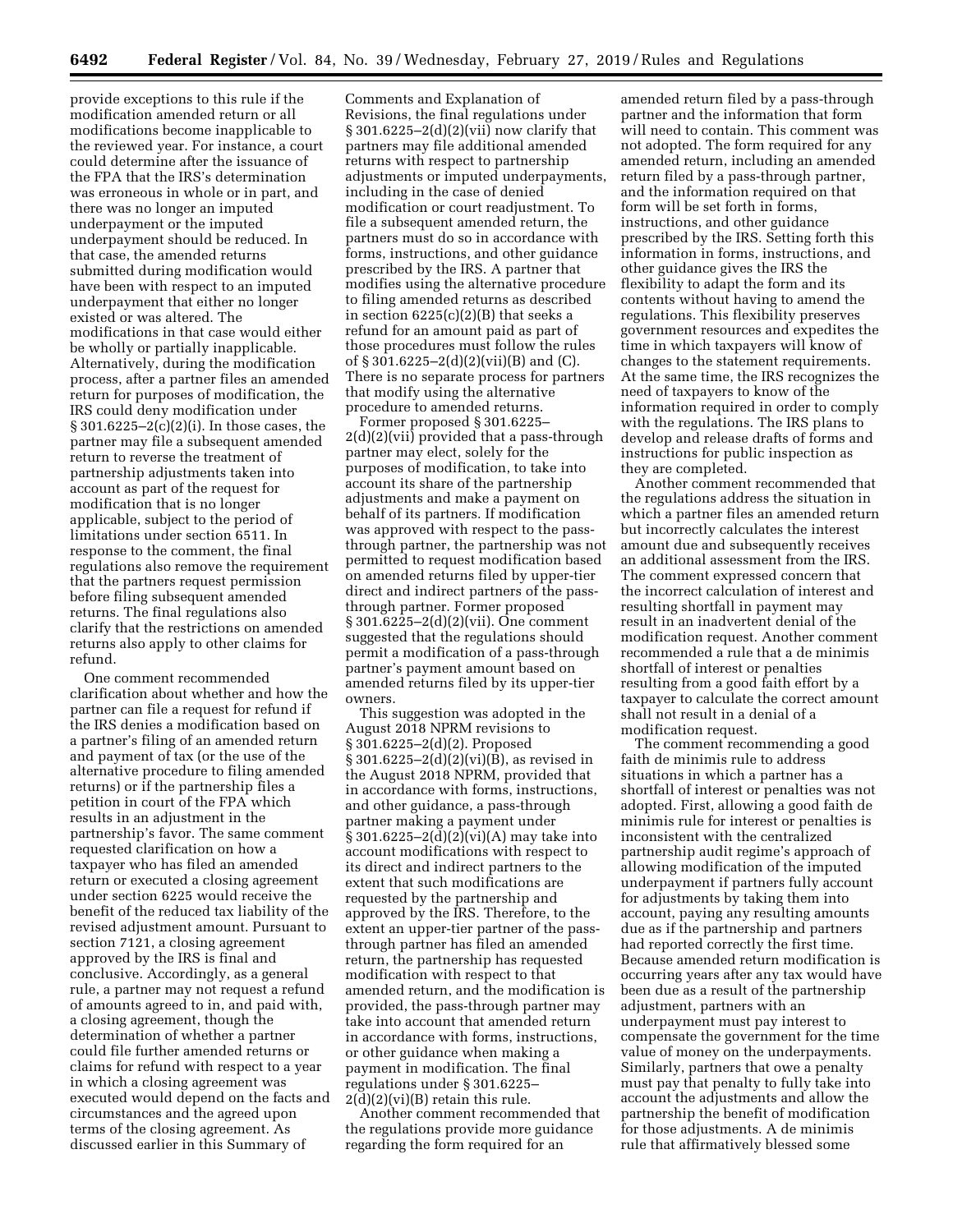dollar amount or percentage shortfall for either interest or penalties would encourage taxpayers to calculate their interest and penalties to fall within the allowed de minimis range to avoid disallowance but pay less than is required. It is inconsistent with the collection of amounts determined due on examination to systematically allow a collection of less than all that is due.

Second, administering a rule that allowed partners to underpay what is owed under § 301.6225–2(d)(2)(ii)(A) as long as they made a good faith effort and had only a de minimis short fall would result in untenable administrative complexities for the IRS. The IRS must review all modification requests within 270 days after the modification request has been submitted. The IRS will need to quickly ensure that all relevant partners have provided all information and payments necessary to approve modification. A rule that includes a good faith element would require the IRS to engage in a partner-specific inquiry with respect to any shortfall that might be within the de minimis range to determine whether partner made a good faith effort to comply. A rule that looks to the intent of the partner in determining the amount of interest and penalties is factually intense and would require an inquiry into the state of mind of the partner or that partner's tax advisor. In a fraction of the time it would take to make such an inquiry, the IRS could instead request and receive full payment from the partner. Therefore, it is not administrable to inject this additional, burdensome good faith de minimis shortfall rule in the final regulations, when the current requirement of full pay is both more administrable and less burdensome on the IRS and partners.

If the partnership representative becomes aware of the shortfall before expiration of the 270-day period, the partnership representative may request an extension of the 270-day period in order to allow for full payment to be made before the modification period ends. In this way, the partnership representative can take steps to ensure that all requirements under § 301.6225– 2(d)(2) were satisfied.

Proposed § 301.6225–2(d)(2)(ii)(C) provided that in the case of a reallocation adjustment, all partners affected by such adjustment must file amended returns in order for the IRS to approve modification with respect to those amended returns. One comment suggested that the partners affected by the reallocation adjustment should be required to file amended returns only if there is evidence of a net underpayment of tax by the partners as a whole. The

comment suggested as an alternative that the partners be allowed to attach an explanation or information statement to their adjustment year return rather than filing an amended return for the reviewed year. These suggestions were not adopted.

Section 6225(c)(2)(C) provides that in the case of a reallocation adjustment, amended return modification applies only if all the requirements of either amended return modification or the alternative procedure to filing amended returns ''are satisfied with respect to all partners affected by such adjustment.'' The statute does not provide any exception to this rule, including an exception for situations in which there is evidence of a net underpayment of tax. Accordingly, the final regulations retain the rule that all partners affected by a reallocation adjustment must file amended returns or utilize the alternative to filing amended returns in order for modification to be approved. This rule ensures that all relevant partners affected by the reallocation adjustment take into account their appropriate shares of that adjustment and thereby ensures such partners receive the appropriate tax benefits for the taxable year subject to the adjustment.

Furthermore, payment and collection of an underpayment is not the only issue required to be resolved by the filing of modification amended returns. In some cases, the purpose of the amended returns is to take into account the tax attributes that may have effects on other modification years. Certainly, in some cases, the tax effect of adjustments taken into account in one year may be offset by tax effect of adjustments in another year or by another partner, but as described in section 3.A. of this preamble, the unmodified imputed underpayment is designed by statute to take into account only the reviewed year and it does not take into account the specific tax attributes of any partner or the effects of the partnership adjustments in modification years or intervening years. An unmodified imputed underpayment will often result in an amount that is higher than what the partners collectively would have paid had they taken the adjustments into account properly in the reviewed year. The unmodified imputed underpayment protects the IRS's interests in collecting at least the amount of tax that should have been paid by the partners without having to separately examine and track all the partners. In other words, the unmodified imputed underpayment represents a simple way to allow the partnership to pay, and the IRS to

collect, as amount related to the partnership adjustments without having to delve into the specific tax attributes of each partner.

Modification, however, provides an opportunity for the partners and the partnership to demonstrate that specific tax attributes of partners should have an effect on the imputed underpayment. With respect to reallocation adjustments, if partners seek to receive the benefit of modification, each partners subject to a reallocation adjustment must follow the statutory requirement to file amended returns for all adjustments in a reallocation adjustment. It may be the case that one partner pays on modification and another partner is entitled to a refund. However, such a result is unknown until the partners demonstrate that fact through modification. More importantly, section 6225(c)(2)(C) expressly requires that all partners have taken into account all partnership adjustments and related tax attributes for the modification years and future years. This statutory mandate makes clear that the purpose of this modification is not to ensure that there is a net tax payment with respect to the partnership adjustments, but instead to ensure that the proper partners have taken the adjustments into account correctly, including in all modification years. The requirement that all partners affected by a reallocation file amended returns is a necessary condition for modification to be approved.

Similarly, the comment's suggestion that partners attach a statement to their adjustment year returns attesting to the fact that they had a net underpayment as a result of the adjustments is not workable. In an administrative proceeding, the adjustment year is the year in which the FPA is mailed under section 6231 or, if the partnership challenges the adjustments in court, the year such decision becomes final. Section 6225(d)(2). If a partner was one of the partners subject to a reallocation adjustment and failed to file an amended return, none of the other amended returns from other partners subject to the reallocation adjustments could be approved as a modification. As a result, the imputed underpayment would be determined in the FPA without reduction with respect to those adjustments. Attaching a statement on the next filed return of the partner that failed to file an amended return would have no effect on the imputed underpayment already finally determined.

Recognizing the costs and burdens this rule may create for partnerships, partners, and the IRS in cases where it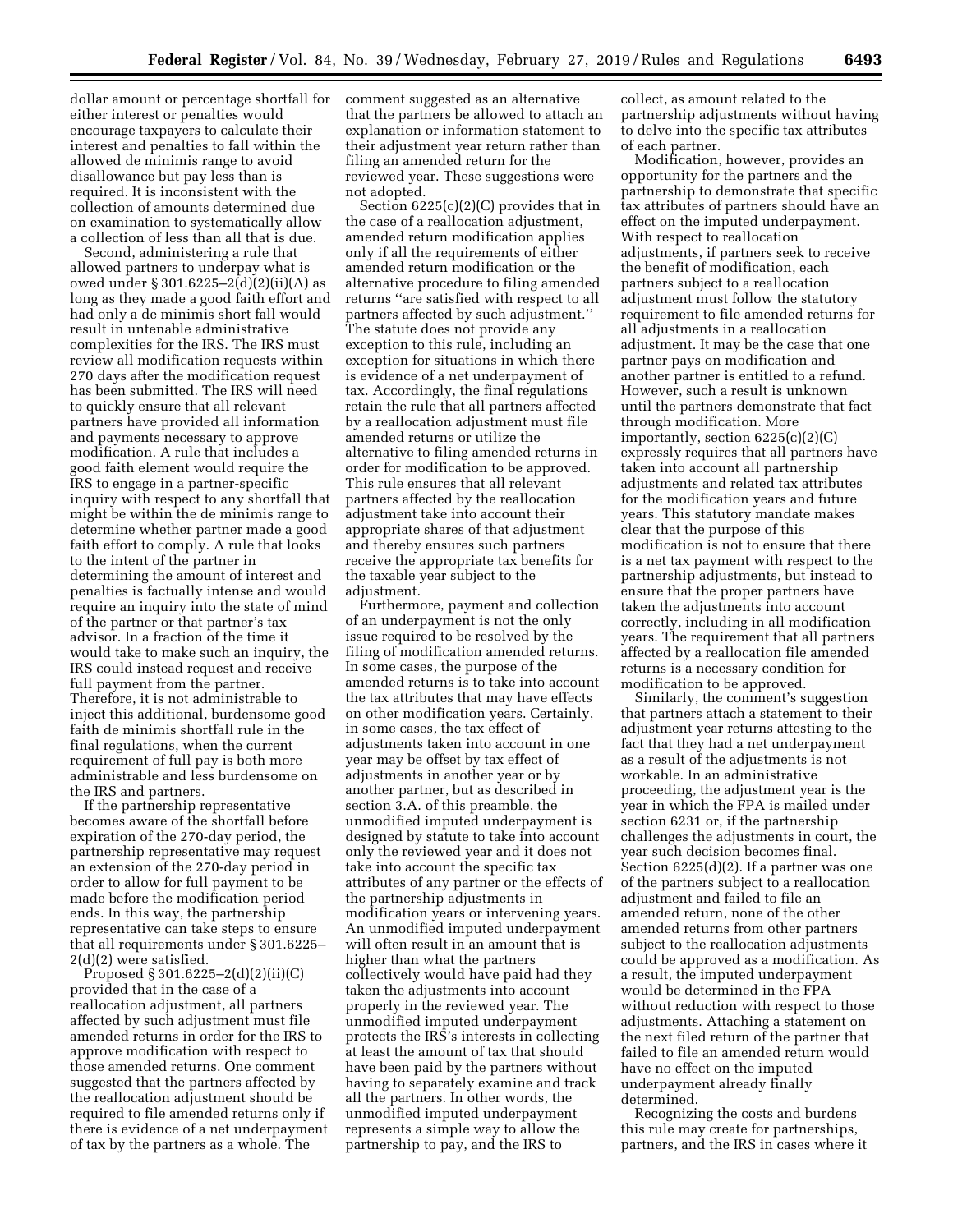is clear one partner will not owe tax on its share of a reallocation adjustment, the Treasury Department and the IRS included a rule within proposed § 301.6225–2(d)(2)(ii)(C) to mitigate the potential impact of the requirement that all partners file amended returns. Proposed § 301.6225–2(d)(2)(ii)(C) provided that modification may be approved in the case of a reallocation adjustment even if a relevant partner affected by the adjustment does not file an amended return or utilize the alternative procedure provided the partner takes into account its share of the adjustment through other modifications approved by the IRS or if a pass-through partner takes into account the relevant adjustments. For instance, in the case of an adjustment that reallocates a loss from one partner to another, the IRS may determine that the requirements of § 301.6225– 2(d)(2)(ii)(C) have been satisfied if one affected relevant partner files an amended return taking into account the adjustment and the other affected relevant partner signs a closing agreement with the IRS taking into account the adjustments. Proposed § 301.6225–2(d)(2)(ii)(C).

One comment recommended that the regulations clarify whether a tax-exempt partner eligible for tax-exempt modification under § 301.6225–2(d)(3) and allocated a share of a reallocation adjustment must file an amended return to satisfy the requirements under § 301.6225–2(d)(2) in order for the IRS to approve a modification request with respect to such partner. The comment recommended adding to the regulations either an explicit statement or an example indicating that such a filing is not necessary provided the IRS is satisfied that the relevant partner qualifies as a tax-exempt entity. This comment was partially adopted by adding a sentence to § 301.6225–  $2(d)(2)(ii)(C)$  indicating the IRS may determine the amended return requirement in the context of reallocation adjustment is satisfied to the extent an affected relevant partner meets the requirements of § 301.6225– 2(d)(3) regarding tax-exempt partners. The satisfaction of the requirements of § 301.6225–2(d)(2) (amended return modification and the alternative procedure) is only satisfied to the extent of the tax-exempt portion as defined in  $\S 301.6225 - 2(d)(3)(iii)$ . Therefore, if certain partnership adjustments allocable to tax-exempt partners are subject to tax, and the partner wishes to take advantage of amended return modification, the tax-exempt partner may have to file an amended return to

pay tax on the portion of adjustments allocable to that partner which are subject to tax. The final regulations do not add an example to this effect because the plain language of § 301.6225–2(d)(2)(ii)(C) addresses the point raised by the comment.

One comment recommended that the regulations provide an additional modification method in the case of reallocation adjustments that would allow a partner to whom a net negative adjustment is allocated to file an amended return (or use the alternative procedure to filing amended returns) to claim a refund of tax arising from such adjustment, on the condition that the partner to whom the net positive adjustment is allocated, or the partnership, has paid the tax attributable to the net positive adjustment. Similarly, another comment recommended that the regulations permit a modification of an imputed underpayment where only the partner experiencing additional income (or less deduction, loss, or credit) as a result of a reallocation adjustment files an amended return. These comments were not adopted.

As discussed earlier in this section of this preamble, section 6225(c)(2)(C) provides that in the case of a reallocation adjustment, amended return modification applies only if all the requirements of either amended return modification or the alternative procedure to filing amended returns ''are satisfied with respect to all partners affected by such adjustment.'' This rule demonstrates that reallocation adjustments made by the IRS under the centralized partnership audit regime are included in the calculation of the imputed underpayment unless all partners affected by such adjustments take them into account. Section  $6225(c)(2)(C)$  does not contain an exception to the rule that all partners take the adjustments into account. Consistent with section 6225(c)(2)(C)'s requirement that all affected partners take the reallocation adjustments into account, the IRS has exercised its discretionary authority under section 6225(c)(6) to permit modification in the case of a reallocation adjustment where a relevant partner affected by such adjustment has met the requirements of another modification method and that modification has been approved by the IRS. This regulatory exception fits squarely within the statutory framework of ensuring that all partners affected by a partnership adjustment take into account their share of that adjustment and recognize the tax effects of such adjustments. Adopting the approach suggested by the comments, one where

either only the loss partner or only the income partner take the adjustments into account, would undercut the statutory framework and directly contradict the plain language of the statute. A rule that does not account for all aspects of a reallocation adjustment would run contrary to the collection mechanism of the centralized partnership audit regime with respect to reallocation adjustments. The statutory framework requires either that the partnership pay an imputed underpayment representing the additional tax effects of the reallocation adjustment in the adjustment year and take the negative adjustment aspects into account in that same year or all affected partners from the reviewed year must fully account for their share of the reallocation adjustment.

One comment recommended that the regulations clarify whether a taxpayer filing an amended return or requesting a closing agreement under section 6225 for purposes of modification is required to take into account and pay any additional taxes due under chapters 2 and 2A of the Code. This comment was adopted. The final regulations clarify that a partner filing an amended return or using the alternative procedure to filing amended returns only is required to pay tax due under chapter 1 of the Code with respect to the amended return and the alternative procedure to filing amended returns. The exception to the limitation of tax to chapter 1 tax is for a pass-through partner filing an amended return under § 301.6225– 2(d)(2)(vi) because the pass-through partner, but for § 301.6225–2(d)(2)(vi), might otherwise not owe tax under chapter 1. Nothing in the final regulations limits the IRS's authority under section 6241(9). The type of tax paid in a closing agreement, however, will depend on the terms of the closing agreement. The final regulations clarify the type of tax paid in these situations in §§ 301.6225–2(d)(2)(ii)(A) and (d)(8).

Another comment asked about the effect on the IRS's approval of modification in the case that a partnership or partner fails to pay taxes under chapters 2 and 2A in modification. Because the final regulations clarify that a partner is only required to pay chapter 1 tax in amended return modification or in the alternative procedure to filing amended returns, the failure to pay taxes under chapters 2 and 2A is irrelevant to the approval or denial of modification. The questions asked by the comment are therefore moot, and no changes were made in response to the comment.

Section 6225(c)(2)(D) provides that section 6501 and 6511 shall not apply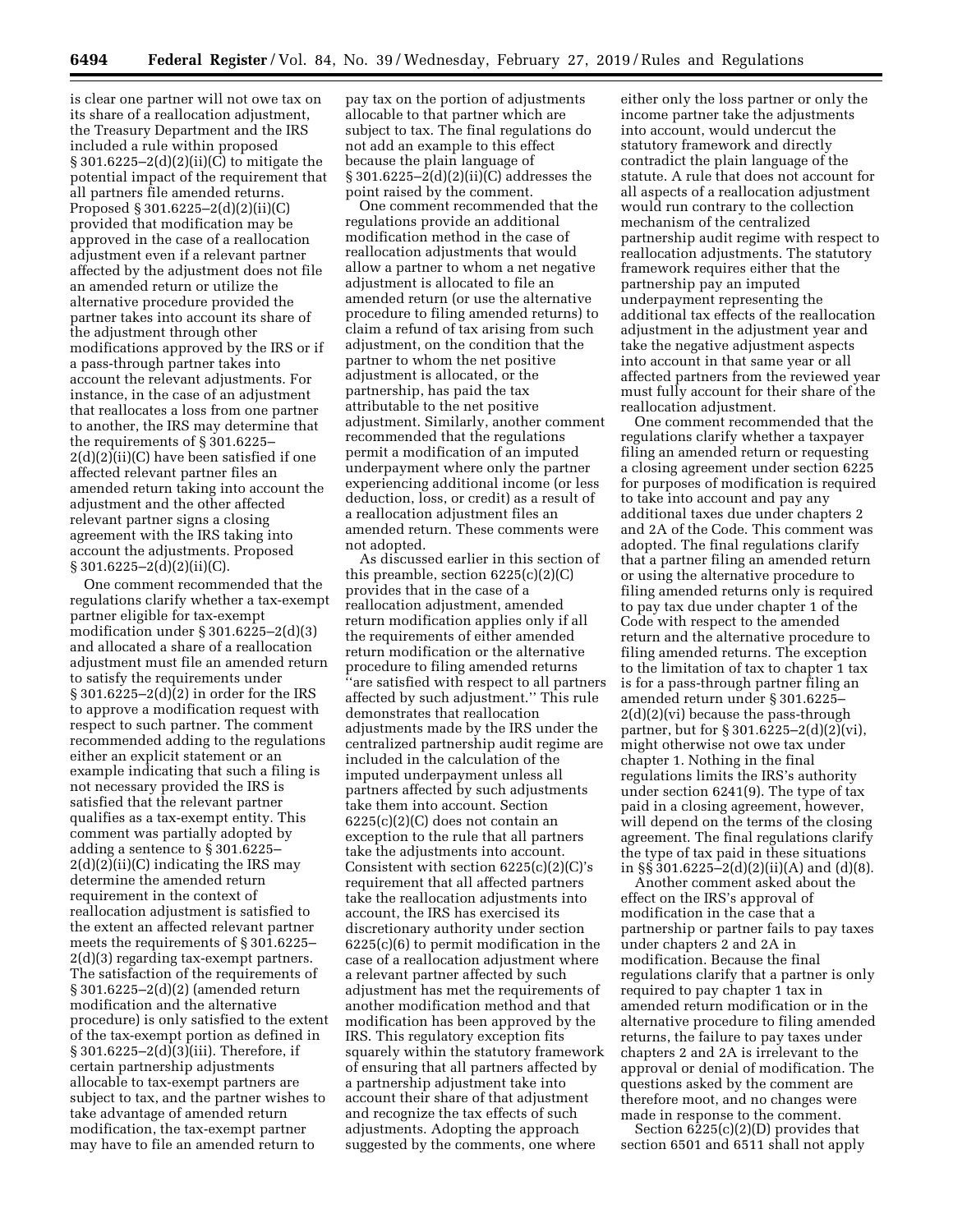with respect to returns filed in modification. A comment was concerned that amended returns filed after the expiration of the time period in section 6511 would be automatically rejected by IRS Service Centers, causing confusion and uncertainty about whether the amended return has, in fact been filed, and if so, whether it was timely. The comment recommended that the IRS develop a procedure for the filing of amended returns with the IRS personnel handling the partnership's examination so that this person can make sure that the return is filed and properly processed or alternatively that the regulations directed taxpayers to include a banner on the top of the amended return stating, in red ink, ''Filed Pursuant to Section 6225(c),'' to alert the Service Center that this amended return should not be automatically rejected if it is otherwise untimely under section 6511. Another comment recommended that the final regulations also require that the reviewed-year partner include in the affidavit filed with the amended return modification request the partner's TIN and contact information to enable the IRS to locate easily the amended return and payment in its databases. The IRS intends to develop a process through which the partners would file their amended returns, but the regulations do not specify the details of that process. The IRS will develop forms and instructions directing the partnership and the partners as to how and where to file their amended returns submitted in modification, and the IRS intends to request the relevant partner's TIN as part of that process.

Prior to the enactment of the TTCA, section 6225(c)(2) stated that section 6511 did not apply with respect to amended return modification, but it was silent on whether section 6501 limitations on assessment applied. If a partner's period under section 6501 was closed at the time of modification, the partner might not be able to participate in amended return modification. One comment recommended that the IRS resolve this issue by allowing partners to extend the relevant section 6501 periods. This comment was received in response to the June 2017 NPRM, prior to the enactment of the TTCA. The TTCA explicitly provided that section 6501 does not apply with respect to returns filed in modification, so the need for such extensions no longer exists.

iv. The Alternative Procedure To Filing Amended Returns

The TTCA created an additional statutory modification under section

6225(c)(2)(B), titled the alternative procedure to filing amended returns (the alternative procedure), which has been referred to as the ''pull in'' or ''push in.'' Several comments recommended that the Treasury Department and the IRS adopt these procedures in response to the June 2017 NPRM, prior to the enactment of the TTCA. The August 2018 NPRM proposed rules related to the alternative procedure, adopting those comments in response to the enactment of the TTCA, which included the alternative procedure.

One comment suggested that the final regulations should include a modification procedure whereby an imputed underpayment is reduced when the partnership provides sufficient evidence that the adjustments underlying the imputed underpayment would have resulted in a smaller imputed underpayment if they had been taken into account according to how the partners and the partnership actually treated the partnership-related item. The comment described this concept as similar to the ''pull-in'' procedure included in the TTCA. The comment has not been adopted in its entirety because no one modification provision specifically allows the partnership to demonstrate that the imputed underpayment would be reduced if the partnership and partners had taken the adjustment into account. The purpose of the modification process is not only to reduce the amount of the imputed underpayment, but for those partners that take the adjustments into account as part of the modification requested, they are required to pay any additional tax, interest and penalties due and agree to adjust their tax attributes in exchange for the IRS approving the modification. As such, the regulations contain rules related to the alternative procedure as defined in section 6225(c)(2)(B) and  $§ 301.6225 - 2(d)(2)(x)$  and under that procedure the partnership may satisfy the requirements of amended return modification by submitting on behalf of relevant partners, in accordance with forms, instructions, and other guidance prescribed by the IRS, all information and payment of any tax, penalties, additions to tax, additional amounts, and interest that would be required to be provided if the relevant partner were filing a modification amended return. The partnership must also demonstrate that relevant partners have agreed to take into account tax attributes consistent with taking into account the partnership adjustments allocable to that partner. The regulations provide another modification under § 301.6225– 2(d)(10), where the IRS will consider

any other request for modification and determine whether it is appropriate in the circumstances.

Another comment recommended that the modifying partner using the ''push in'' procedure deal directly with the IRS exam team during the partnership audit because many partners will not want to provide the details of their financial affairs to the partnership representative or the partnership. The regulations do not provide specific details as to what information will need to be provided to the IRS under the alternative procedure, but the IRS intends to develop such processes. The partnership, not the partners, however, requests amended return modification, and the partnership may satisfy those requirements through the alternative procedure. Because the partnership is responsible for making the modification request, the comment was not adopted at this time. The processes the IRS develops may ultimately provide that the partners submit some information directly to the IRS, but the partners will likely be required to provide some information to the partnership representative to request modification. Nothing in the regulations prevents the partnership from working with third parties or selecting a partnership representative that will not share the details of the partners' financial affairs directly with the partnership. The partnership, the partnership representative, and the partners will ultimately be required to meet filing requirements established in forms, instructions, and other guidance.

The same comment also recommended that partners who establish that they are owed a refund receive such refund through the alternative procedure rather than by filing an amended return or relying on § 301.6225–3, which allows an adjustment that does not result in an imputed underpayment to be taken into account in the adjustment year. The comment recommended that refunds in the alternative procedure context only be allowed after all relevant partners have paid their tax and after the partnership has paid any remaining imputed underpayment. This comment was not adopted. Requests for the alternative procedure under § 301.6225–  $2(d)(2)(x)$  are not claims for refunds for the reasons described later in this section of this preamble. To the extent the comment was suggesting that refunds could be claimed after the issuance of the FPA, which is the point after which the partnership would have been able to pay the imputed underpayment, the partners may only do so pursuant to § 301.6225–  $2(d)(2)(vii)$ .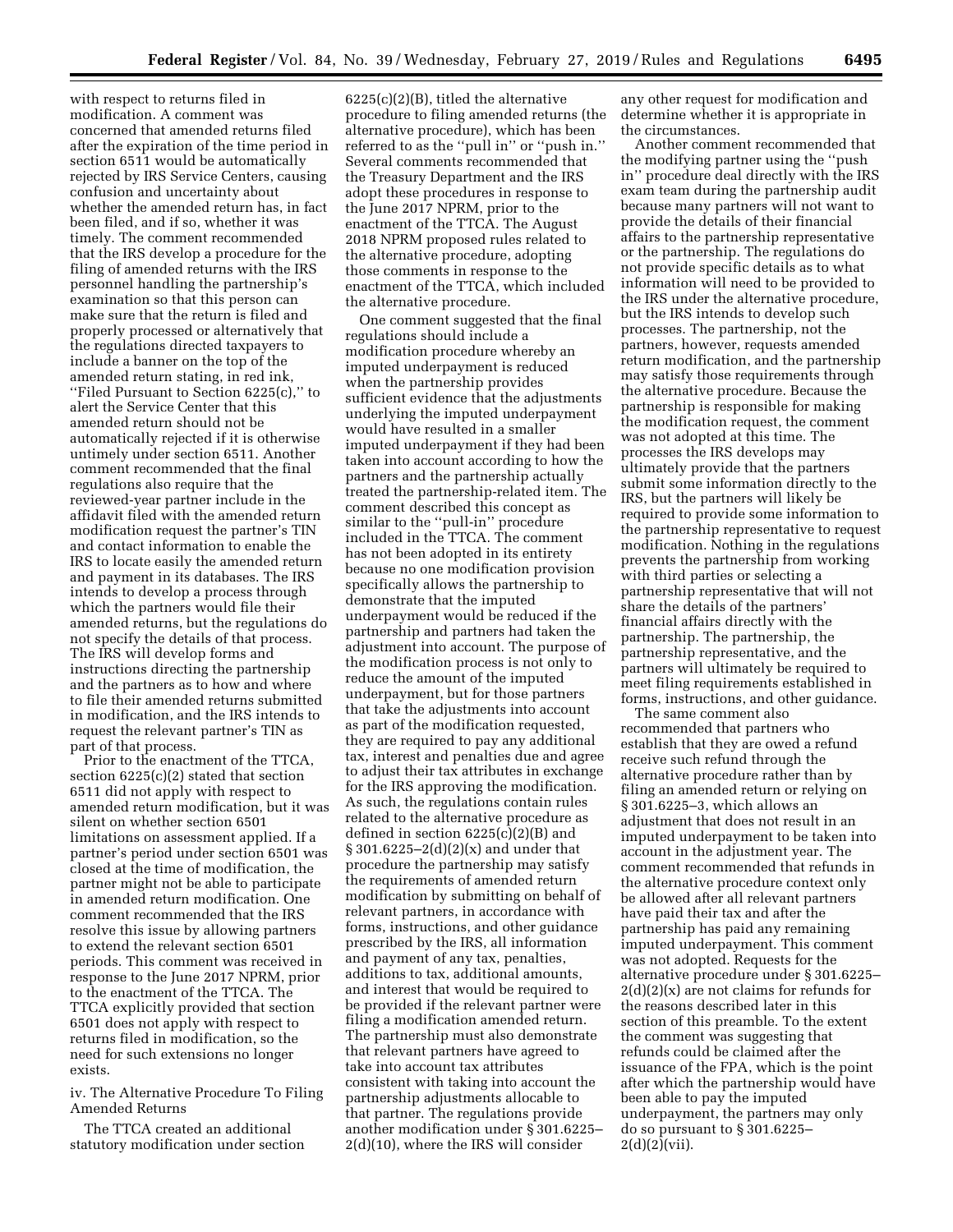One comment recommended that if partnerships and their partners will be permitted some simplified method of modification (without the need to file amended returns), the regulations should fully explain that concept. This comment was made prior to the passage of the TTCA and the issuance of the August 2018 NPRM. The preamble to the August 2018 NPRM explains the alternative procedure as enacted by the TTCA. This section of the preamble to these regulations provides additional explanation of the alternative procedure. In addition to the regulations, the alternative procedure will be further described in forms, instructions and other guidance as the IRS processes surrounding the alternative procedure are developed further.

Another comment requested clarification on the interaction of the alternative procedure with other provisions described in the proposed regulations. For instance, the comment stated the language under proposed § 301.6225–2(d)(2)(x) was unclear whether a taxpayer reporting a negative reallocation or recharacterization adjustment is eligible to use the alternative procedure. No changes were made to the regulations in response to this comment.

There is nothing in the regulations that precludes the partnership from requesting modification with respect to a relevant partner under the alternative procedure where the relevant partner would otherwise be entitled to a refund had the partner instead filed amended returns. However, the regulations state that a request for modification under the alternative procedure is not a claim for refund with respect to any person. As a result, a relevant partner may not make a claim for refund via the alternative procedure. This rule is based on the statutory requirement under section  $6225(c)(2)(B)(i)$  that requires a partner to pay any amount due under section  $6225(c)(2)(A)(iii)$  if the partnership requests the alternative procedure. If a partner, after taking into account all partnership adjustments allocable to the partner, would not owe any amount as required in amended return modification under section  $6225(c)(2)(A)(iii)$ , the partner is not required to make a payment as part of the alternative procedure. The fact that a partner may utilize the alternative procedure without making a payment does not, however, allow the partner access to a refund through the alternative procedure.

The alternative procedure as described in section 6225(c)(2)(B) does not provide that the partners may obtain

refunds. The alternative procedure provides a streamlined process for partners and the partnership generally to those partners paying additional amounts of tax, in lieu of filing amended returns. This streamlined nature of the alternative procedure process also benefits the IRS. By limiting the alternative procedure to just those relevant partners that are making payments required under section 6225(c)(2)(B)(i) (or that owe no additional tax), the IRS should be able to more quickly and efficiently process requests under the alternative procedure. Partners that have been allocated negative adjustments, including reallocation or recharacterization adjustments, may take those adjustments into account using the alternative procedure but by doing so will forego any claim for refund of any amounts related to taking those adjustments into account. In other words, if, for instance, the partner had offsetting income against which the negative adjustment might be netted, the partner could utilize the alternative procedure to make whatever payment resulted from the remaining offsetting income. If the partner would be entitled to a refund as a result of its allocated adjustments, the partner must use the amended return procedures to obtain that refund. Using the amended return procedures allows the IRS to track the refund appropriately and ensure it is processed efficiently.

The same comment also stated that it was unclear if the alternative procedure would trigger the restrictions on further amended returns described in § 301.6225–2(d)(2)(vii)(B). The final regulations under § 301.6225– 2(d)(2)(vii)(B) clarify that the restrictions on subsequent amended returns or claims for refund apply equally to the amended return process and the alternative procedure. A subsequent amended return or claim for refund is most likely to occur outside the centralized partnership audit regime process. Because the alternative procedure does not exist outside the centralized partnership audit regime, there is no method by which a partnership could use the alternative procedure to obtain a refund of amounts paid during modification. The partner may file a subsequent amended return, however, if the circumstances described in § 301.6225–2(d)(2)(vii)(C) are met.

# v. Rate Modification

Under § 301.6225–2(d)(4), a partnership may request modification based on a lower rate of tax for the reviewed year with respect to adjustments that are allocable to a

relevant partner that is a C corporation and adjustments with respect to capital gains or qualified dividends that are allocable to a relevant partner who is an individual. One comment suggested that the rate modification procedures accommodate situations in which the sole adjustment is a recharacterization of capital gain as ordinary income. In that situation, the adjustment increasing ordinary income is a net positive adjustment that results in an imputed underpayment, and the adjustment decreasing capital gain is a net negative adjustment that does not result in an imputed underpayment. See § 301.6225–1.

The comment recommended revising the rate modification procedures to provide that an individual partner may file an amended return, or use the alternative procedure, to establish that the partner previously paid tax on the recharacterized gain at the lower rate with the result that the portion of the net positive adjustment allocable to such partner would be subject to tax only at the difference between the highest tax rate and such lower rate. In addition, the comment recommended that the rate modification procedures allow a corporate partner to demonstrate that it paid tax on capital gain with the result that the portion of the net positive adjustment allocable to the corporate partner would be subject to tax at a zero percent rate, as corporate tax rates on capital gains equal rates on ordinary income.

Rate modification is designed to address situations in which there is an adjustment to a particular type of income that is allocable to an individual or an adjustment that is allocated to a corporate taxpayer. A partnership may demonstrate that a lower rate of tax applies with respect to that income type or based on the type of taxpayer. Section 6225(c)(4)(A) (flush language) limits the rates that may apply by providing that ''[i]n no event shall the lower rate determined . . . be less than the highest rate in effect with respect to the income and taxpayer . . . .'' Proposed § 301.6225–2(d)(4) provided a rule consistent with this statutory mandate. For instance, with respect to an adjustment attributable to a C corporation, the highest rate in effect for the reviewed year with respect to all C corporations would apply to that adjustment, regardless of the rate that would apply to the C corporation based on the amount of that C corporation's taxable income. The comment suggested a rule where the rate applied to the recharacterized income allocable to the C corporation would be 0 percent because there is no reduced capital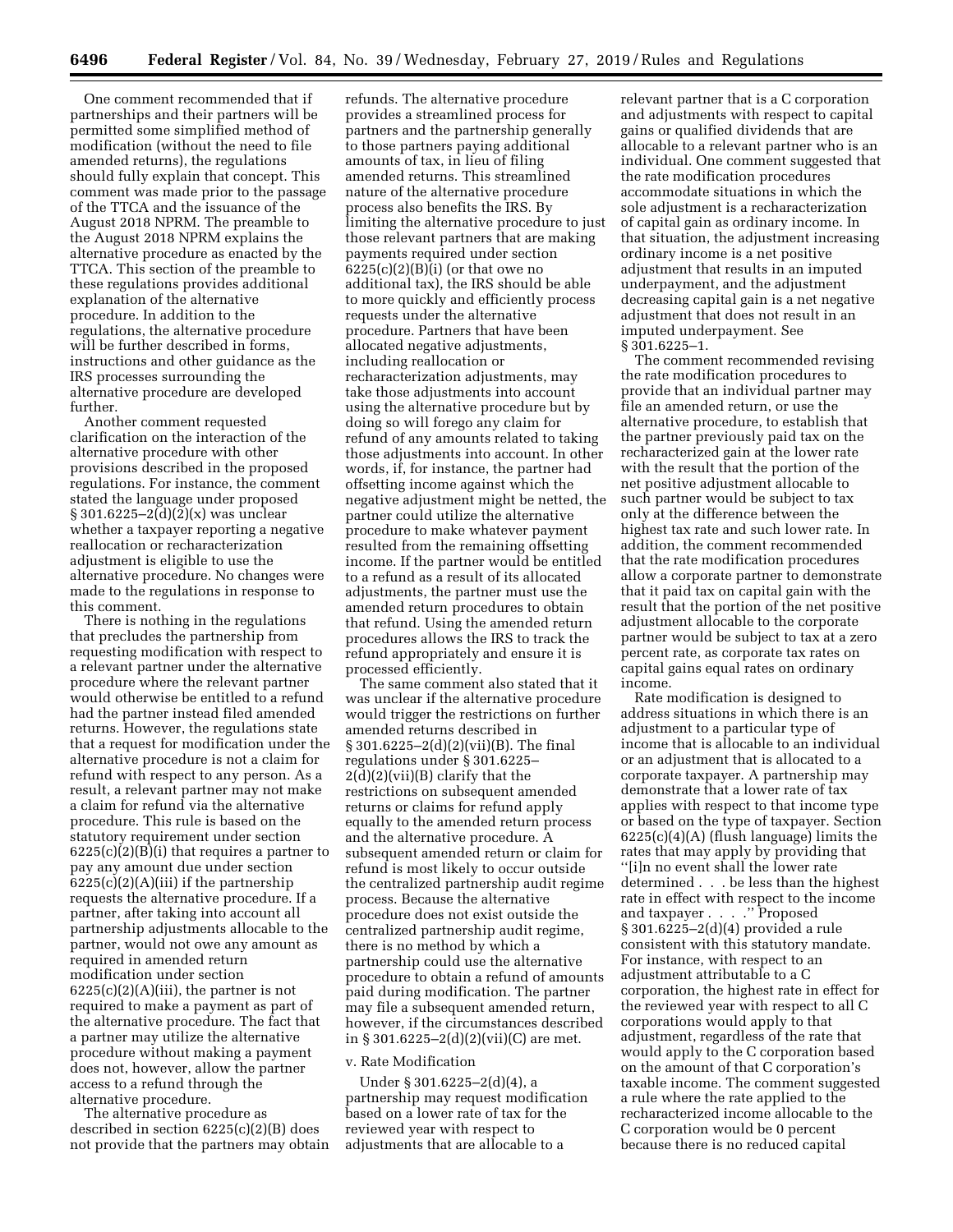gains rate for C corporations. Zero is lower than the highest rate applicable to a C corporation and as a result is not permitted by statute. Similarly, for the individual in the comment's suggestion, for taxable year 2018 the highest rate is 37 percent and the highest rate for capital gains is 20 percent. The difference between these two rates is 17 percent, which is lower than the highest rate for capital gains for an individual and as a result not permitted by statute. Accordingly, the comment was not adopted.

In contrast, the amended return (or the alternative procedure to filing amended returns) allows a partner to take into account the partner's share of adjusted items and apply the specific tax rate that applies to the partner's amount of taxable income. When taking into account her share of the adjustments, which includes both the adjustment increasing ordinary income and the adjustment decreasing capital gain, the partner is able to offset additional partnership income with any permissible deductions. For example, a partner may utilize the increase in capital loss to offset the capital gain that was originally reported and subsequently recharacterized, thereby reducing the partner's tax on capital gains to potentially zero and paying tax on her share of ordinary income at the partner's specific effective tax rate.

To the extent the comment was suggesting that the Treasury Department and IRS exercise its discretionary authority under section 6225(c)(6), the Treasury Department and IRS decline to do so because adopting such a rule would present administrability concerns for the IRS. For example, the corporate partner described by the comment may or may not have paid tax on capital gain on the corporate partner's original return; there may have been offsetting capital losses. The most efficient way from a tax administration perspective for the partnership and the corporate partner to demonstrate that the corporate partner previously paid tax on the capital gain is the amended return process (or the alternative procedure). By filing an amended return, the corporate partner can take into account the adjusted amount of both ordinary income and capital loss, and assuming those adjustments could offset on the corporate return, the corporate partner would owe no additional tax and the adjustments taken into account by the corporate partner would be disregarded from the total netted partnership adjustment. See § 301.6225–2(b)(2). An amended return, or an alternative procedure submission, allows the IRS to

understand better what the corporation took into account on its original return.

Proposed § 301.6225–2(b)(3) provided rules for calculating an imputed underpayment in the case of a rate modification. The first step in determining an imputed underpayment in the case of a rate modification is to determine each relevant partner's distributive share of the partnership adjustments based on how each adjustment subject to rate modification would be properly allocated under section 702 to such relevant partner in the reviewed year. Proposed § 301.6225–2(b)(3)(iii)(A). In the case of an adjusted item that was specially allocated to a partner or group of partners, however, each relevant partner's distributive share is determined based on the amount of net gain or loss to the partner that would have resulted if the partnership had sold all of its assets at their fair market value as of the close of the reviewed year. Proposed § 301.6225–2(b)(3)(iv).

One comment suggested that the requirement to determine the partner's distributive share based on a hypothetical sale of all partnership assets at fair market value as of the close of the reviewed year is administratively burdensome and difficult for partnerships to apply many years after the calculation date. The comment also suggested that the lack of a definition for fair market value in the statute and in the regulations will generate significant disputes between the IRS and partnerships. In order to simplify the administration of this rule, the comment recommended that the regulations should define fair market value solely for purposes of this rule as a more easily determined amount, such as using section 704(b) basis. This comment was not adopted, although the final regulations do provide an alternative method for determining a partner's distributive share in the case of special allocations as described later in this section of this preamble.

Section 6225(c)(4)(B)(ii) provides if an imputed underpayment is attributable to the adjustment of more than one item, and any partner's distributive share of such items is not the same with respect to all such items, then the portion of the imputed underpayment to which the lower rate applies with respect to such partner shall be determined by reference to the amount which would have been the partner's distributive share of net gain or loss if the partnership had sold all of its assets at their fair market value as of the close of the reviewed year of the partnership. As discussed later in this section of this Summary of Comments and Explanation of

Revisions, the IRS recognizes that there may be concerns about the burden a fair market value analysis might create on both the partnership and the IRS. The Treasury Department and the IRS considered using the authority under section 6225(c)(6) to expand modification to use section 704(b) basis, but the recommendation to use section 704(b) basis is also flawed. Not all partnerships have section 704(b) basis numbers to which the partnership and the IRS could refer for modification purposes. Accordingly, the section 704(b) basis alternative would only be available to certain partnerships, and the IRS would prefer to provide an alternative option to the fair market value analysis that would be available to all partnerships. In addition, there is concern that some partners may not have accurate records for section 704(b) basis. As discussed later in this section of the preamble, the Treasury Department and the IRS did exercise the authority under section 6225(c)(6) to provide an option for special allocation rate modification that would apply to all partnerships.

The comment suggested, as an alternative to defining fair market value, that the regulations permit the partnership to request that adjustments subject to the special allocation rule under § 301.6225–2(b)(3)(iv) be placed in a specific imputed underpayment separate from other adjustments. The comment suggested this process would allow for the adjustments to be allocated solely to the affected relevant partners in the appropriate manner, and also recommended that the request to designate a specific imputed underpayment in this context be considered separately from other modification requests.

The process suggested by the comment was arguably permissible under former proposed § 301.6225– 2(d)(6). Under former proposed § 301.6225–2(d)(6), a partnership was permitted to request during modification that one or more partnership adjustments taken into account to calculate one general or specific imputed underpayment be taken into account to calculate a different specific imputed underpayment. Former proposed § 301.6225–1(e)(2)(iii) had defined a specific imputed underpayment as an imputed underpayment with respect to adjustments to an item or items that were allocated to one partner or a group of partners that had the same or similar characteristics or that participated in the same or similar transaction. In the case of a special allocation to a group of partners, however, the partners may not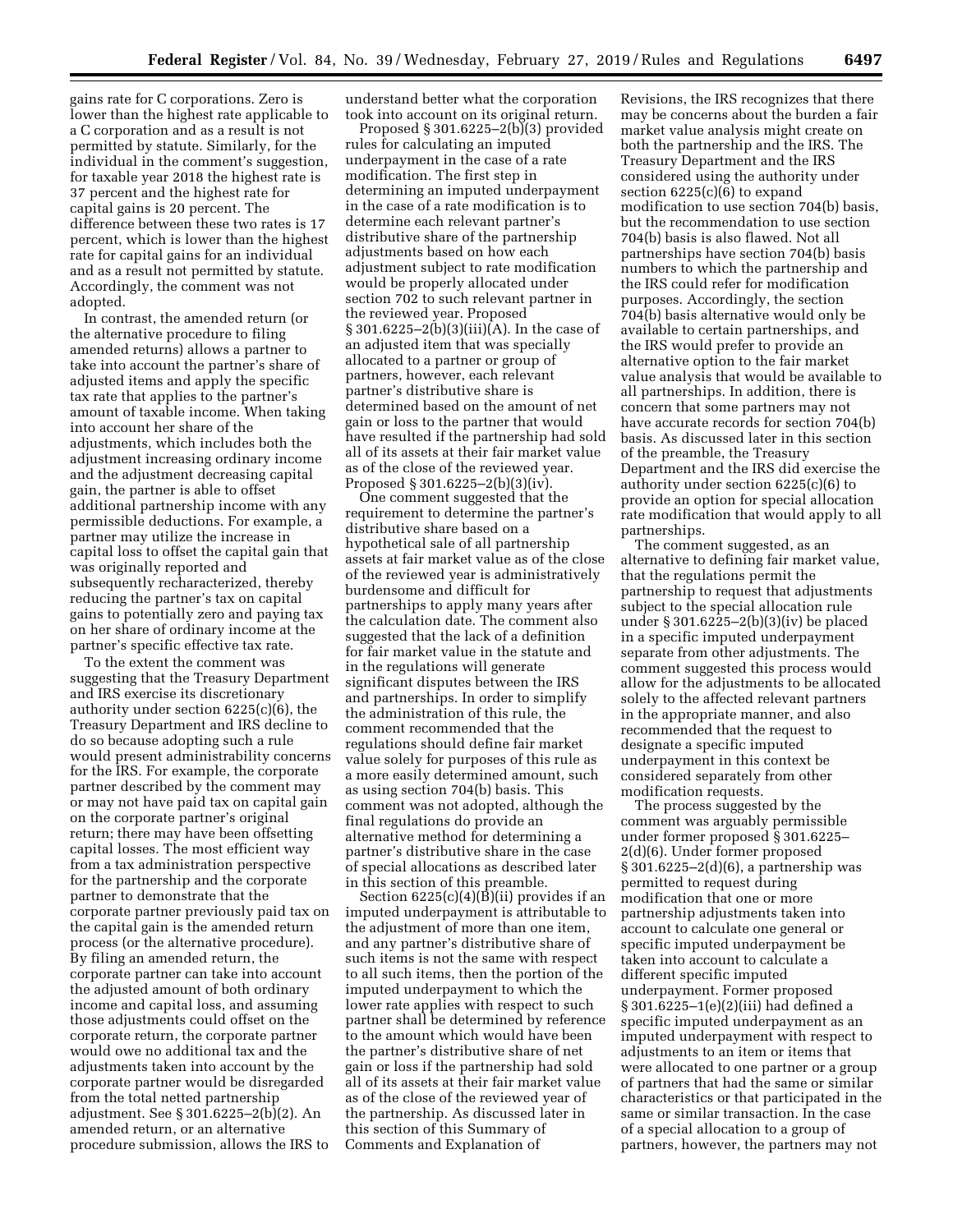necessarily share the same characteristics or have participated in the same transaction. Accordingly under former proposed § 301.6225–1(e)(2)(iii), certain specially allocated items may have been eligible for placement in a specific imputed underpayment while others may not.

This discrepancy was addressed by the revisions to proposed § 301.6225–  $1(g)(2)(iii)$  in the August 2018 NPRM. Proposed § 301.6225–1(g)(2)(iii) provided that the IRS may designate a specific imputed underpayment with respect to adjustments to items that were allocated to a partner or group of partners that had the same or similar characteristics, that participated in the same or similar transaction, ''or on such other basis as the IRS determines properly reflects the facts and circumstances.'' A partnership may request designation of a specific imputed underpayment during the examination or during modification. See § 301.6225–2(d)(6). Accordingly, because the process suggested by the comment is contemplated by the proposed regulations, no change was made in the final regulations to response to this comment.

With respect to the comment's request for an alternative to fair market value, the Treasury Department and the IRS recognize that a determination of fair market value may present challenges for taxpayers and the IRS. For instance, obtaining a fair market value analysis may require the hiring of experts by the taxpayer, thereby increasing the costs of modification. Depending on the type of assets or the amount at issue, the IRS may need to employ its own experts to ensure that the taxpayer's analysis is correct. Recognizing these costs and administrative burdens, the Treasury Department and the IRS have exercised the authority under section 6225(c)(6) to ''provide for additional procedures to modify imputed underpayment amounts on the basis of such other factors as the Secretary determines are necessary or appropriate'' to carry out the purposes of section 6225(c). Pursuant to that authority, the final regulations under § 301.6225–2(b)(3)(iv) allow a partnership requesting rate modifications in the case of special allocations to determine the distributive share for all adjustments to which the lower rate applies with respect to all partners based on the test under either section  $6225(c)(4)(B)(i)$  or section  $6225(c)(4)(B)(ii)$ .

The rule under the final regulations allows partnerships and partners to request modification based on what they determine is the most appropriate method to measure partners'

distributive shares. This rule provides an alternative to the fair market value analysis for partnerships and partners which comments suggested, and the Treasury Department and the IRS agree, may be too difficult or costly. The rule, however, does not remove the ability of a partnership to request modification based on section 6225(c)(4)(B)(ii). The final regulations also clarify that the distributive share referenced in section  $6225(c)(4)(B)(i)$  is the distributive share as determined in the NOPPA, and if no determination regarding that distributive share was made in the NOPPA, the rules of subchapter K of chapter 1 of the Code (subchapter K).

The same comment also recommended that the regulations clarify that if the IRS requires a partnership to make the deemed sale calculation envisioned in proposed § 301.6225–2(b)(3)(iv), the regulations provide that such action is not considered a revaluation for purposes of section 704. This comment was adopted. A sentence has been added to the final regulations under § 301.6225– 2(b)(3)(iv) to make clear that any calculation by the partnership that is necessary for purposes of complying with the rule under § 301.6225– 2(b)(3)(iv) is not a revaluation for purposes of section 704.

vi. Certain Passive Losses of Publicly Traded Partnerships

Proposed § 301.6225–2(d)(5) provided rules for modification regarding certain passive activity losses of publicly traded partnerships. Pursuant to proposed § 301.6225–2(d)(5), in the case of a publicly traded partnership that is a relevant partner, an imputed underpayment is determined without regard to the portion of any adjustment the partnership demonstrates would be reduced by a specified passive activity loss which is allocable to a ''specified partner.'' Proposed § 301.6225– 2(d)(5)(iii) defined specified partner as a person that is a partner of a publicly traded partnership; that is an individual, estate, trust, closely held C corporation, or personal service corporation; and that has a specific passive activity loss with respect to the publicly traded partnership. One comment recommended that the definition of specified partner include partnerships to accommodate persons that hold an indirect interest in a lowertier partnership that is under examination through one or more upper-tier partnerships. The final regulations do not adopt this definition of specified partner, but the final regulations do accommodate persons

that hold an indirect interest in the partnership under examination.

In the August 2018 NPRM, the Treasury Department and the IRS used the authority under section 6225(c)(6) to create a second type of partner, a qualified relevant partner, that was eligible for modification under § 301.6225–2(d)(5). A qualified relevant partner is a relevant partner that meets the requirements of a specified partner for each year starting with the first affected year through the last year for which a return was filed by the partnership. To address the recommendation made by the comment to accommodate indirect partners, the final regulations provide that an indirect partner may also be a qualified relevant partner, and therefore be eligible for modification under § 301.6225–2(d)(5), if the indirect partner is an individual, estate, trust, closely held C corporation, or personal service corporation and has a specified passive activity loss with respect to the publicly traded partnership.

Former proposed § 301.6225–2(d)(5) had provided that modification for certain passive losses of publicly traded partnerships applied equally with respect to a publicly traded partnership subject to a proceeding under the centralized partnership audit regime and where a portion of the imputed underpayment was attributable to a publicly traded partnership that is a partnership-partner. Proposed  $\hat{\S}$  301.6225–2(d)(5) was revised in the August 2018 NPRM to provide that § 301.6225–2(d)(5) applies in the case of a publicly traded partnership that is a relevant partner. The final regulations provide that modification under § 301.6225–2(d)(5) applies only to the publicly traded partnership requesting modification under § 301.6225–2 (that is, the partnership under examination). This change makes the modification procedures under § 301.6225–2(d)(5) more administrable for the IRS because only the partnership under examination may request modification under § 301.6225–2(d)(5). In this way, the change also makes modification § 301.6225–2(d)(5) consistent with other types of modification. Because the final regulations accommodate certain indirect partners of the publicly traded partnership requesting modification, this change should not substantially affect the number of publicly traded partnerships and partners eligible for modification under § 301.6225–2(d)(5).

Another comment observed that section 6225(c)(5) required certain actions and calculations based on information that would not be known until the adjustment year. Pursuant to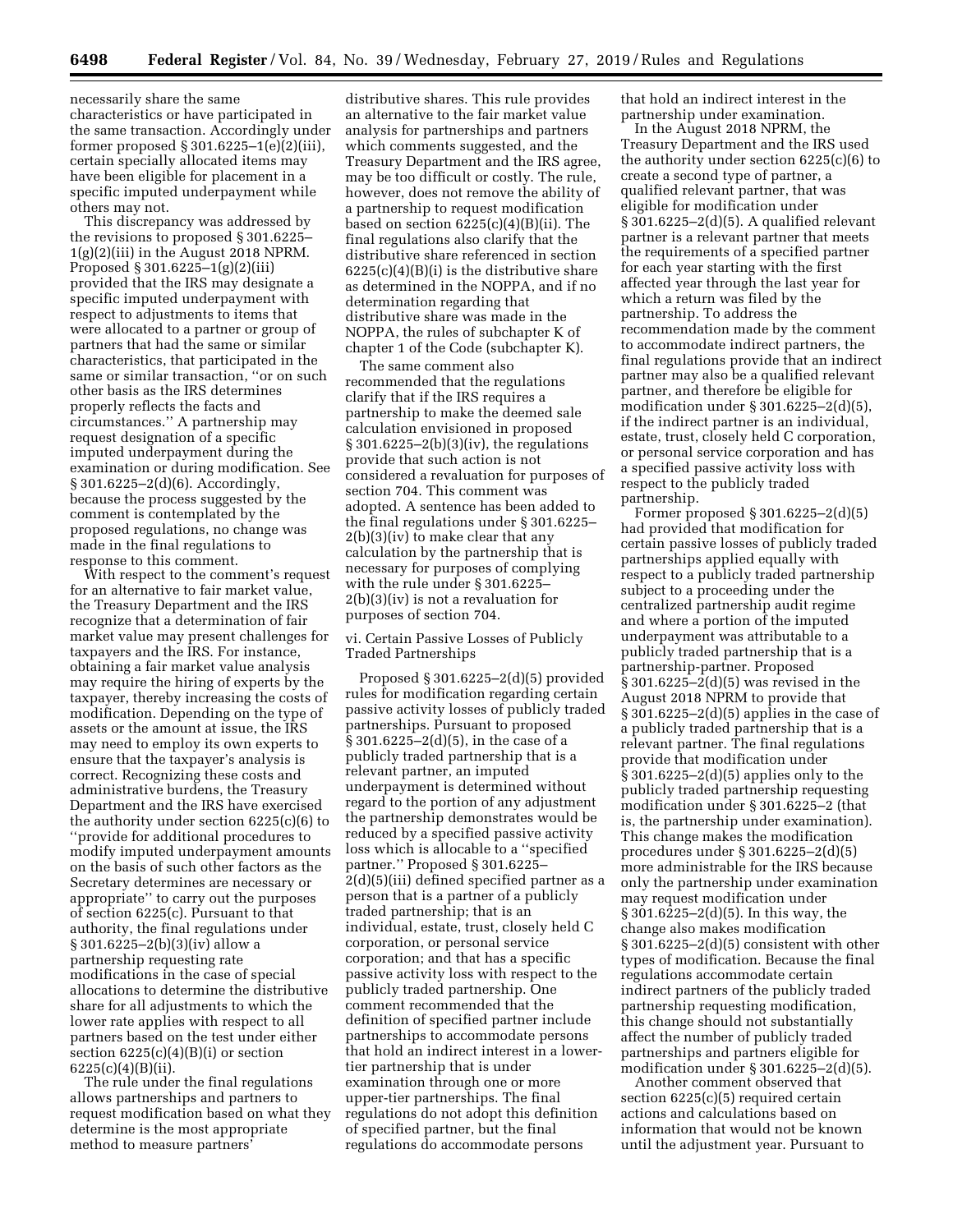section 6225(d), the adjustment year in the case of an administrative proceeding is the year in which a case is fully adjudicated under section 6234, or if no petition is filed under section 6234, when the FPA is mailed. A modification request must be submitted within 270 days of the issuance of the NOPPA, which must be mailed before the FPA. See section 6231(b)(2)(A). As a result of these rules, section 6225(c)(5) does not operate properly in the case of an administrative proceeding. When the partnership submits modification under section 6225(c)(5), the partnership cannot know what the adjustment year is, much less what tax effects there might be in that year. The only circumstance in which section 6225(c)(5) operates properly with respect to the adjustment year is if an AAR has been issued. This is because under section 6225(d) the adjustment year in the case of an AAR is the year in which the AAR is filed.

To address these incongruences, the comment recommended that the regulations allow a publicly traded partnership to reduce an imputed underpayment based on a net decrease in the passive activity loss allocable to a specified partner in the reviewed year to the extent the partnership takes such loss into account in the taxable year immediately preceding the year in which the NOPPA is issued. This comment was not adopted, but the concerns it raises were addressed in the August 2018 NPRM. In the August 2018 NPRM, the Treasury Department and the IRS used the authority under section 6225(c)(6) to provide that the partnership may request modification under  $\S 301.6225 - 2(d)(5)$  with respect to the adjustment year or the most recent year for which the publicly traded partnership has filed a return under section 6031.

The Treasury Department and the IRS acknowledge that the most recent year for which a return was filed may not always be the year immediately before the issuance of the NOPPA, as in the rule suggested by the comment. However, using the taxable year for the most recently filed return allows the publicly traded partnership to refer to whatever return is the most recently filed, even if that return was filed shortly after the issuance of the NOPPA. This flexibility allows the partnership to take into account the information known as of the most recent tax year. If the rule were to require the publicly traded partnership to take into account information from a return filed before the issuance of the NOPPA, as suggested by the comment, the return filed before the issuance of the NOPPA might not be

the most recent return. For example, the return filed prior to the issuance of the NOPPA could have preceded the NOPPA by several months. After the NOPPA was issued and at the time the partnership is considering submitting a modification request, the partnership could have filed the next year's return reflecting the next year's passive activity losses, which might differ from the losses reported on the return filed prior to the issuance of the NOPPA. The Treasury Department and the IRS have an interest in ensuring that the most current tax amounts are used in determining whether a modification request under § 301.6225–2(d)(5) should be approved. Given this interest, the rule in the final regulations uses the most recently filed return, rather than the comment's suggestion to use the return filed before the issuance of the NOPPA.

In addition, the rule suggested by the comment would require the partnership to know what adjustments would be included in the NOPPA and make adjustments on its return to take such adjustments into account, prior to the issuance of the NOPPA. If the adjustments in the NOPPA somehow differed from the adjustments the partnership took into account on its return, the modification might be denied because the partnership failed to take those adjustments into account. The comment's suggestion, therefore, has its own timing issues. The final regulations provide more flexibility for the partnership to reflect the information known as of the last return filed without requiring the partnership to predict what may or may not be in the NOPPA and on which day the NOPPA will be issued. Accordingly, although the final regulations did not adopt the comment per se, the final regulations adopted an alternative solution to the problem identified by the comment.

The same comment recommended that the final regulations allow a publicly traded partnership to request modification of the imputed underpayment after the end of the adjustment year. Specifically, the comment recommended that the final regulations require the modification request to be submitted within 74 days of the end of the adjustment year, which roughly aligns with the original due date of the partnership tax return. The procedure recommended by the comment is not administrable for the IRS for the same reasons discussed earlier in section 3.B.iii. regarding accepting amended return payments after the issuance of the FPA. Because the FPA is the mechanism through

which modification is approved or denied, the modification determination must be made prior to the issuance of the FPA.

The comment stated that any post-FPA modification request would cause the FPA and a denial of the modification request to be subject to judicial review separately. This statement is inaccurate. If the partnership seeks judicial review under section 6234 with respect to an FPA, in the absence of a showing of fraud, malfeasance, or misrepresentation of a material fact, the IRS is precluded from mailing another FPA to such partnership with respect to such taxable year. Section 6231(c). Accordingly, if the IRS issued an FPA within the time frames discussed earlier in section 3.B.iii. regarding amended return payments, and the partnership seeks judicial review of that FPA, the IRS would be prevented from issuing a later FPA dealing with the modification request. If the partnership submitted its modification request after the partnership had already received judicial review with respect to the adjustments in the FPA, the IRS generally could not mail an additional FPA approving or denying the modification request, and the partnership would have no determination concerning its modification request which it could challenge in court under section 6234. Accordingly, this comment was not adopted.

The same comment requested that the IRS include the denial of any modification request in the FPA to ensure that any Tax Court proceeding will also address the dispute regarding the requested modification. This comment was not adopted. Whether and how disputes regarding modification requests are subject to judicial review by a court is not within the purview of the Treasury Department's or the IRS's regulatory authority. However, to assist with any potential judicial review of modification, the IRS plans to use the FPA as the method for approving or denying modification. The final regulations do not specify, however, what is required to be included in the FPA for purposes of approving or denying modification. The absence of a regulatory rule in this regard provides the IRS flexibility to allow for the differing circumstances of each administrative proceeding and varying types of modification requests.

The final regulations in § 301.6225– 2(d)(5) describe the requirements for modification by publicly traded partnerships under section 6225(c)(5). This section does not require the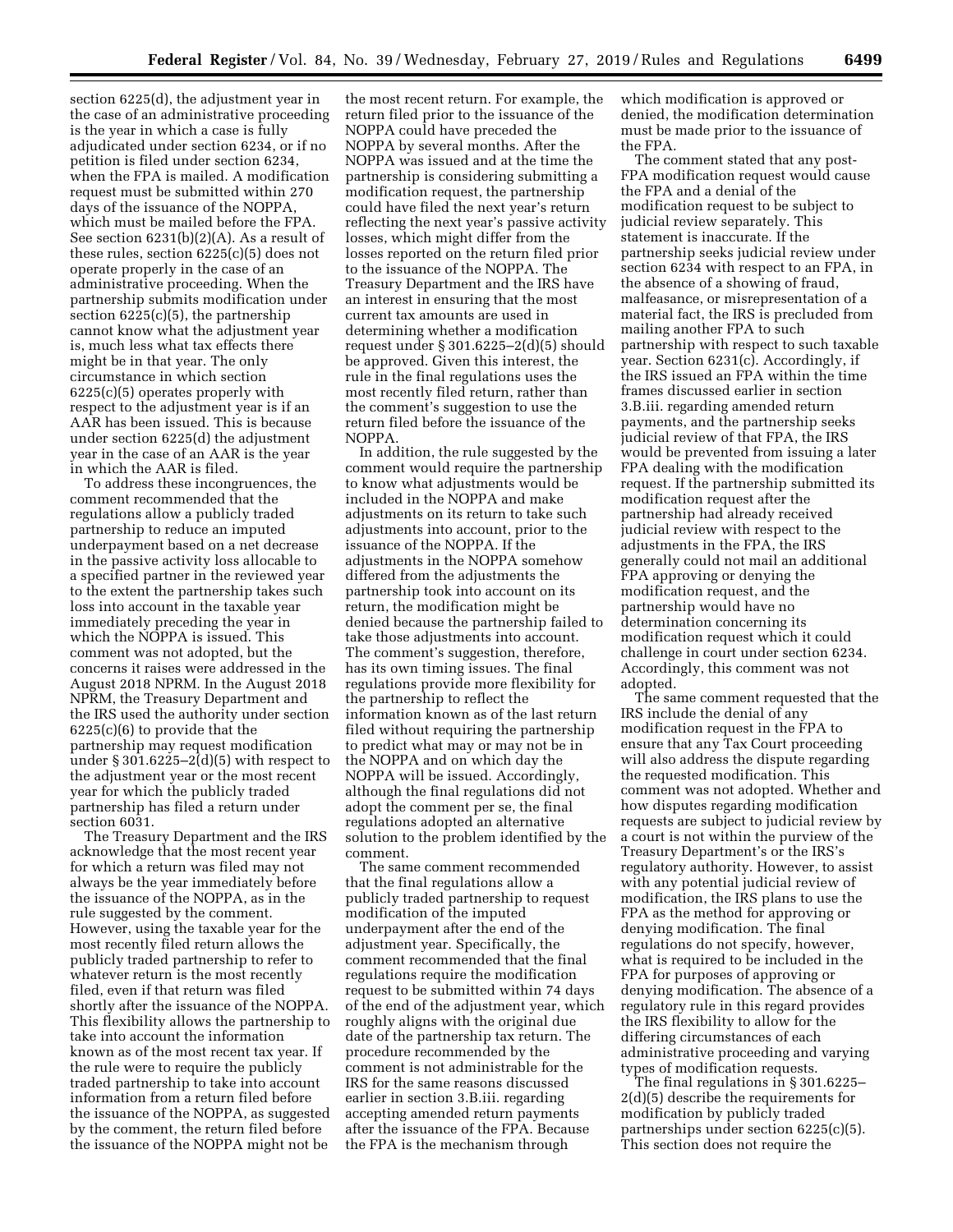partnership requesting modification to provide any particular information about partners to the IRS, but the partnership must meet the general requirement to provide all information necessary to approve the modification as described in § 301.6225–2(c)(2). Specifically, § 301.6225–2(c)(2)(i) provides that the IRS may set forth in forms, instructions, and other guidance the information necessary to request modification. One comment requested that the partnership be able to provide summary information with respect to modification under § 301.6225–2(d)(5). The comment specifically suggested that the regulations provide that a partnership can substantiate the availability of specified passive activity losses by providing summary schedules reflecting the specific allocations to each specified partner of the partnership from the year such partner purchased units through the year the partnership receives the FPA.

This comment was received in response to the June 2017 NPRM, prior to the addition of the definition of qualified relevant partner. The definition of qualified relevant partner allows partners to be eligible for modification under § 301.6225–2(d)(5) provided they are partners through the year for which the most recent partnership was filed. For purposes of the comment, however, the Treasury Department and the IRS view this comment as suggesting that the partnership would provide such information for whatever years are relevant for the modification.

The final regulations do not specify what specific information is required for modification under § 301.6225–2(d)(5). Therefore, the regulations do not address whether summary schedules would be appropriate. The IRS intends to issue forms and instructions for modification procedures which will provide additional information on what will be required for modification procedures under § 301.6225–2(d)(5).

Section 301.6225–2(d)(5)(v) requires that the partnership report, in accordance with forms, instructions, and other guidance prescribed by the IRS, to each specified partner or qualified relevant partner the amount of the reduction in suspended passive loss carryovers. One comment suggested that the easiest way to do so is to incorporate such reporting into the Schedules K–1 distributed to such partner at the end of the adjustment year. This comment was received in response to the June 2017 NPRM. Therefore, it could not have taken into account the rule from the August 2018 NPRM that allowed for use of the year of the most recently filed

return. The final regulations do not specify the manner in which information must be reported under § 301.6225–2(d)(5)(v). Rather, the regulations defer the manner of reporting to forms and instructions. This provides flexibility to the IRS to gain experience with the forms it intends to develop for purposes of assisting partnerships in complying with the reporting requirements of § 301.6225– 2(d)(5)(v) and to change those forms in response to taxpayer feedback, if necessary, without needing to amend the regulations.

In light of the change to allow certain indirect partners to utilize modification under § 301.6225–2(d)(5), the final regulations under  $\S 301.6225 - 2(d)(5)(v)$ provide that the IRS may require reporting to an indirect partner that is a qualified relevant partner through forms, instructions, or other guidance. This rule allows the IRS flexibility to evaluate and adapt reporting requirements concerning indirect partners as the IRS and partnerships gain more experience with the centralized partnership audit regime.

vii. Modification Relating to Qualified Investment Entities

Proposed § 301.6225–2(d)(7) provided that a partnership may request a modification of an imputed underpayment based on deficiency dividends distributed as described in section 860(f) by a relevant partner that is a qualified investment entity (QIE) under section 860(b). Under § 301.6225– 2(c)(3)(i), the partnership must provide all information required to request modification (including modification for deficiency dividends paid by a QIE partner) on or before 270 days after the issuance of the NOPPA. A partnership may request an extension of this 270 day period, subject to the consent of the IRS. Section 301.6225–2(c)(3)(ii).

Several comments suggested that it is not ideal for a QIE partner to pay a deficiency dividend with respect to an amount or an adjustment that may not be final. The comments were specifically concerned that issues may be unresolved during the 270-day period after the issuance of the NOPPA because of possible review by IRS Appeals. The comments recommended that the IRS grant extensions of the 270 day period under § 301.6225–2(c)(3)(i) as a matter of course until all relevant issues concerning the adjustments have become final.

The IRS plans to adopt procedures under which the partnership will have an opportunity to resolve with IRS Appeals any issues with respect to the adjustments made during the

examination prior to the mailing of the NOPPA. Therefore, all issues with respect to the adjustments will generally be resolved at the administrative level prior to the mailing of the NOPPA and the start of the 270-day modification period. Because a request for modification under  $\S 301.6225 - 2(d)(7)$ will not be submitted until after the NOPPA has been mailed, the partnership and its QIE partners should know with certainty what adjustments are agreed and which are unagreed at the time of the modification request. This timing will allow the partnership and its QIE partners to evaluate the best method for modification and to determine whether modification under § 301.6225–2(d)(7) is appropriate. Accordingly, a rule requiring the granting of extensions of the 270-day period as a matter of course is not necessary.

Moreover, whether an extension of the modification period is appropriate is a determination best made on the facts and circumstances of a particular case. A rule requiring automatic granting of extensions would deprive the IRS of the ability to evaluation an extension request based on the facts and circumstances. Therefore, the final regulations do not require granting extensions of the 270-day period as a matter of course. Lastly, the regulations provide the IRS with the authority to grant an extension of the 270-day period when warranted, which also protects the partnership in cases that it may be initially unclear whether modification under  $\S 301.6225 - 2(d)(7)$  is appropriate.

Another comment suggested that the regulations require payment of a deficiency dividend no later than 60 days after the date the partnership adjustments are finally determined, rather than after the NOPPA is mailed during the 270-day modification period. Another comment recommended that the regulations provide that the allowance of a deficiency dividend be agreed to in advance of a NOPPA, but in the event of a challenge to the underlying substantive adjustment in IRS Appeals or in court, the allowance does not become effective until final resolution of the underlying challenge. The final regulations do not adopt these suggestions.

First, as discussed earlier in this section of this preamble, the IRS Appeals process that the IRS intends to implement will already have determined which substantive adjustments are agreed to prior to the issuance of the NOPPA. As a result, the most likely avenue for a substantive challenge after modification will be in court and not with IRS Appeals.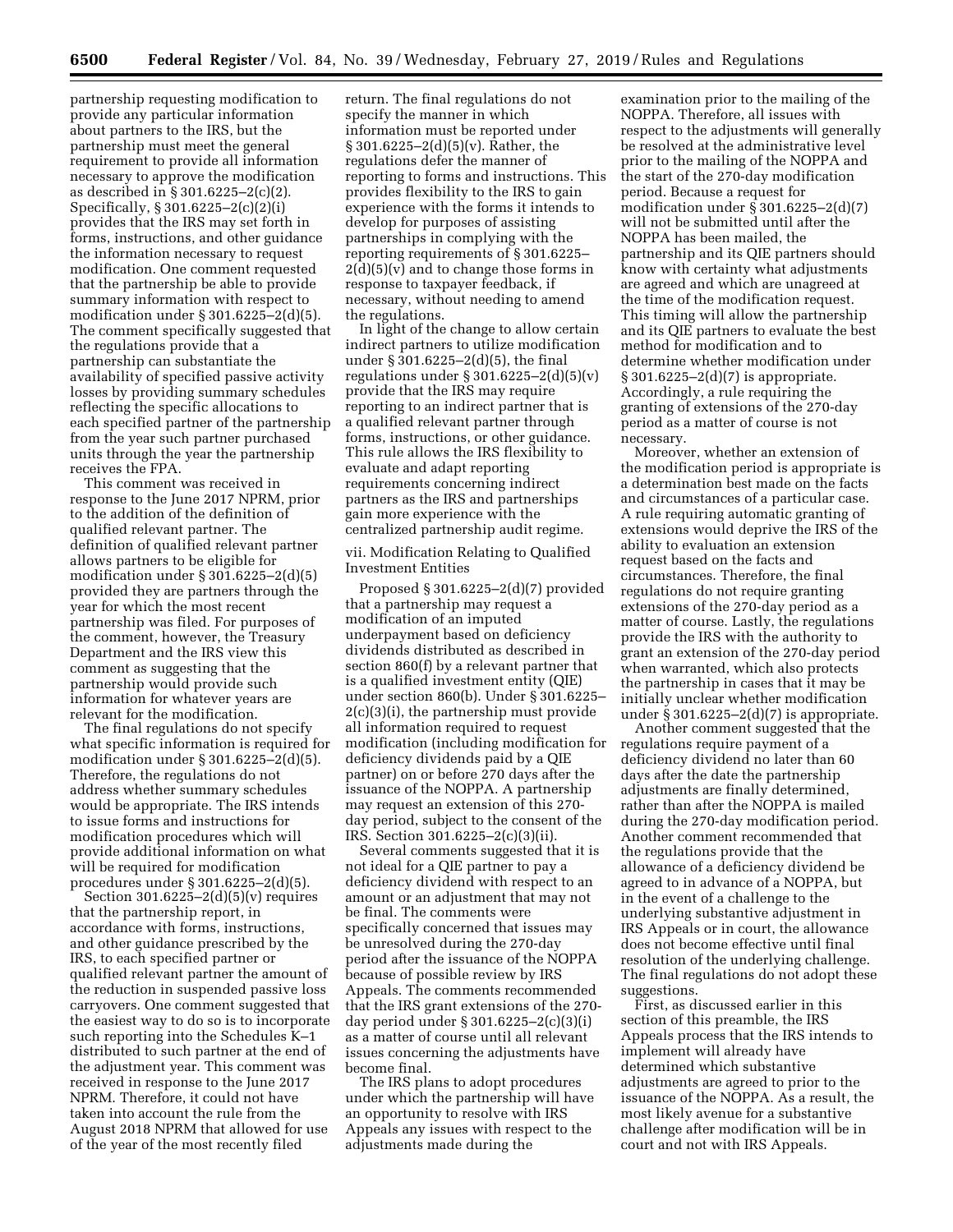Second, pursuant to section 6225(c)(7) and § 301.6225–2(c)(3)(i), everything required to submitted with respect to a modification request must be provided to the IRS within 270 days after the mailing of the NOPPA. The 270-day period is designed to ensure a timely resolution of the audit while also providing the partnership enough of an opportunity to modify an imputed underpayment reflected in a NOPPA. A rule allowing modifications after that 270-day period expires would undermine those goals.

Third, allowing modifications after the adjustments are finally determined precludes the IRS from approving modifications in the FPA. As discussed in section 3.B.ii of this preamble, the IRS plans to adopt procedures under which it will approve or deny each modification request in the FPA. Accordingly, the regulations do not permit modifications to be submitted beyond the 270-day period described in  $§ 301.6225 - 2(c)(3)(i).$ 

One comment recommended that the regulations clarify that a partnership's receipt of a NOPPA is not a ''determination'' that begins the 90- or 120-day period for a QIE partner's issuance and claiming of a deficiency dividend deduction under section 860. Section 860(e)(1)–(4) provides that a ''determination'' means (1) a court decision; (2) a closing agreement; (3) an agreement signed by the Secretary and by the QIE relating to the QIE liability for tax; or (4) a statement by the QIE attached to its amendment or supplement to a tax return. A NOPPA does not fall into any of these four categories. Accordingly, a NOPPA is not a ''determination'' for purposes of section 860(e). Moreover, § 301.6225– 2(d)(7)(ii) requires that the partnership provide documentation of the QIE partner's ''determination'' described in section 860(e) as part of the partnership's request for modification. This rule makes clear that the determination in this context is the determination with respect to the QIE partner, which does not, by definition, include the NOPPA mailed to the partnership. Accordingly, because section 860(e), when read together with proposed § 301.6225–2(c)(7)(ii), addresses the comment's recommendation, the comment was not adopted.

#### viii. Closing Agreement Modification

Proposed § 301.6225–2(d)(8) provided that a partnership may request modification based on a closing agreement between the IRS and the partnership or between the IRS and a relevant partner, or both. One comment

expressed concern that some partners might not want to negotiate the details of their tax return through the partnership representative and recommended that the regulations outline procedures for partners to work directly with the IRS to enter into closing agreements as part of the partnership audit. Although the IRS may, pursuant to § 301.6223–2(d)(1), allow a person that is not the partnership representative to participate in the examination of the partnership, the IRS is not required to do so. The centralized partnership audit regime is designed to provide for a single, unified proceeding in which the IRS works solely with the partnership representative who has the sole authority to bind the partnership and all its partners. Developing a regulatory procedure that would allow a single partner to work directly with the IRS, without working in conjunction with the partnership representative, during the partnership examination would contravene the regime's central design. The partnership representative may request that the IRS work directly with a partner on a closing agreement or other issues, but it is solely within the IRS's discretion to allow that. See § 301.6223–2(d)(1). Accordingly, this comment was not adopted.

## ix. Requests for Additional Modifications

Section 6225(c)(6) provides that the ''Secretary may by regulations or guidance provide for additional procedures to modify imputed underpayment amounts on the basis of such other factors as the Secretary determines are necessary or appropriate'' for the purposes of section 6225(c). Proposed § 301.6225–2(d)(10) provided that a partnership may request a modification not otherwise described in § 301.6225–2(d), and the IRS will determine whether such modification is accurate and appropriate. Additional types of modifications and the documentation necessary to substantiate such modifications may be set forth in forms, instructions, or other guidance prescribed by the IRS.

Several comments recommended that the Treasury Department and the IRS exercise the authority under section 6225(c)(6) to expand the available types of modifications under proposed § 301.6225–2(d). One comment recommended additional modifications related to foreign partners, including a tax exemption based on section 892 and a reduction in taxes based on eligibility for reduced rates of withholding under a tax treaty. The comment further recommended that these types of

modifications and modification for a tax exemption based on foreign status be verified using an expanded version of the existing Forms W–8 and W–9.

Former proposed § 301.6225–2(d)(3) provided rules regarding modifications with respect to adjustments allocable to partners that would not owe tax as a result of their status as a tax-exempt entity. Proposed § 301.6225–2(d)(3)(ii) defined tax-exempt entity to mean a person or entity defined in section 168(h)(2)(A), (C), or (D). A foreign person or entity as defined in section 168(h)(2)(C) includes a foreign government or foreign organization. Accordingly, to the extent an adjustment is allocable to a foreign government or foreign organization, the partnership may request modification with respect to such adjustment provided the requirements of § 301.6225–2(c) and (d)(3) are met.

Proposed § 301.6225–2(d)(9), added in the August 2018 NPRM, provided rules for tax treaty modifications. Under proposed § 301.6225–2(d)(9), a partnership may request modification with respect to a relevant partner's distributive share of an adjustment to a partnership-related item if the relevant partner was a foreign person who would have qualified, under an income tax treaty with the United States, for a reduction or exemption from tax with respect to such partnership-related item in the reviewed year, would have derived the item (within the meaning of § 1.894–1(d)) had it been taken into account properly in the partnership's reviewed year return, and is not otherwise prevented under the income tax treaty with the United States from claiming such reduction or exemption with respect to the reviewed year at the time of the modification request.

No comments were received on the tax treaty modification rules proposed in the August 2018 NPRM. Proposed § 301.6225–2(d)(9) is retained and simplified in the final regulations, with no change in substance. Accordingly, a treaty modification is only available to the extent the relevant partner would have qualified for the treaty benefit at issue, whether a rate reduction or exemption from tax, had the item been taken into account by the partner in the reviewed year. In general, that means a foreign partner may submit a treaty modification only if the partner was, for the reviewed year, a treaty resident; would have derived the item of income through the partnership, or tiers of partnerships, if applicable, under the tax laws of its country of residence; would have been the beneficial owner of the item of income (not a nominee or conduit); would have satisfied the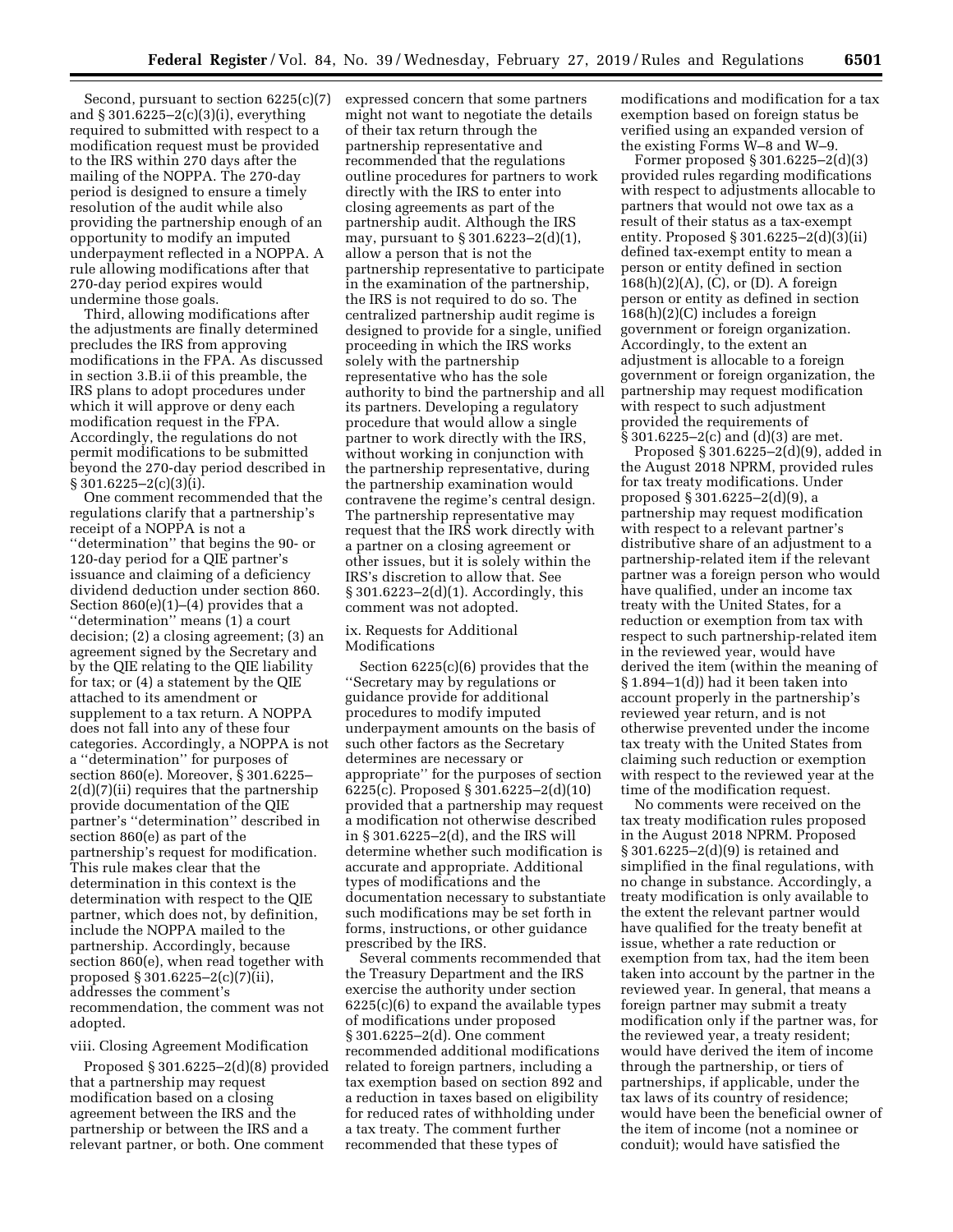limitation on benefits article under the treaty, if any; and met any other specific requirement for claiming the benefit under the treaty, such as a stock ownership threshold in the case of a claim for a reduced rate of tax on U.S. source dividends.

The final regulations do not address, however, which form will be used for tax treaty modification, or for any type of modification. Prescribing the specific form used for a specific type of modification in the regulations is generally not ideal for either taxpayers or the IRS. The IRS may determine in the future a different form is more appropriate or the form number or name may require revision. Having the flexibility to prescribe the form without needing to change the regulations saves government resources and allows for expedited guidance to taxpayers.

Another comment expressed concern that the determination of the imputed underpayment with respect to adjustments to CFTEs could result in an overpayment of taxes by partners under the centralized partnership audit regime to the extent that one or more partners would be eligible to take an additional foreign tax credit (FTC) as a result of any adjustments made following the conclusion of an audit. The comment recommended that taxpayers should be permitted to claim FTCs for which they are eligible, provided that the taxpayer can provide sufficient evidence to the IRS when claiming the credit. This comment was not adopted.

The modification procedures provide adequate opportunity for a partner to take advantage of any new FTCs. For example, the partners may use amended return modification or the alternative procedure to take into account all adjustments that might affect specific partners, including any new FTCs. Accordingly, no changes were made to the regulations in response to this comment.

Two comments requested that the Treasury Department and the IRS use the authority under section 6225(c)(6) to expand modification and to authorize an ''Early Decision'' procedure for pushing out audit adjustments in tiered structures in order to address the administrative concerns of the IRS related to a tiered push out. This comment, which was submitted prior to the amendments by the TTCA to section 6226(b) and the August 2018 NPRM, was not adopted. Under the rule proposed in the August 2018 NPRM, adjustments may be pushed out beyond the first tier of partners. See proposed § 301.6226–3(e) and section 4.C.iii. of this preamble for further discussion of the tiered push out rules.

One comment suggested that, to the extent an adjustment amount and the imputed underpayment with respect to that adjustment amount have already been reported and tax paid, modifications should be permitted with respect to the tax amount paid and not be limited only to taxes paid in connection with an amended return. The comment offered two examples which might result in an imputed underpayment being determined on tax that had already been paid. The first example would occur if partners file tax returns with inconsistent positions under section 6222 that reflect the income being adjusted in the examination. The second example presented by the comment is the situation in which two or more people may be deemed by the IRS to have formed a partnership when they have individually reported the income being ascribed to the deemed partnership. This comment was adopted. The final regulations under § 301.6225–2(d)(2)(ii) allow a partnership to satisfy the requirements of amended return modification by demonstrating that a partner previously took into account such partnership adjustments and their effect on tax attributes for all relevant years and made any necessary payments.

Similarly, one comment recommended that modification provide for an alternative to closing agreements that would allow the partnership to demonstrate that a partner's share of an adjustment was partially or fully reversed and so the imputed underpayment should therefore be reduced to give credit for taxes paid in a later year. For instance, the partnership could demonstrate that a former partner would have paid tax on capital gain on its partnership interest and that amount of gain would have, economically included the amount of an adjustment. The partnership would then, pursuant to this recommendation, be permitted to demonstrate that the imputed underpayment should be reduced by a refund in an intervening year.

The same comment also recommended that the final regulations adopt an additional modification type that would allow the partnership to demonstrate the impact of adjustments on one or more of its partners, specifically with respect to interest expense and foreign taxes paid. The comment recommended that the partnership be able to demonstrate that the partner's reporting of these items was not as beneficial as assumed in the calculation of the imputed underpayment.

These comments were received in response to the June 2017 NPRM. The August 2018 NPRM provided rules relating to the alternative procedure and also allowed for amended return modification without regard to sections 6501 and 6511. These additions in the August 2018 NPRM allow for the types of modifications the comment was recommending. For example, under amended return modification as revised in the August 2018 NRPM, a partner files amended returns for the first affected year and other years to the extent tax attributes in those years are affected by taking the adjustments into account. Whether the partner pays additional amounts, demonstrates that on net there is no tax due, or is entitled to a net refund, provided the partner has otherwise complied with the modification requirements, the imputed underpayment will be adjusted to remove that partner's share of the adjustments if the IRS approves the modification. Accordingly, the final regulations do not adopt these comments because the final regulations provide other methods for accomplishing the rules recommended by the comments.

One comment recommended that the final regulations expand modification procedures to allow modification based on closing agreements by and amongst the partnership and the relevant partners entered into in the course of a proceeding with the Competent Authority office, in particular to facilitate the implementation of any mutual agreement by the IRS in a manner that is consistent with the purpose of tax treaties to avoid double taxation. This modification might include mutual agreement procedures but may also include requests for assistance in the context of partner-level foreign tax credits and protective claims. The comment also recommended that the final regulations permit multiple closing agreements and provide procedures for cooperation between the Competent Authority and partnership examination teams. This comment was received in response to the June 2017 NPRM. The August 2018 NPRM provided for treaty modifications that were not in the former proposed regulations, and the final regulations maintain the added treaty modification procedure. The final regulations do not adopt any new modifications that were not previously proposed in the August 2018 NPRM, but maintain the modifications based on closing agreements and treaties. Nothing in the regulations limits the closing agreements in a way that would prevent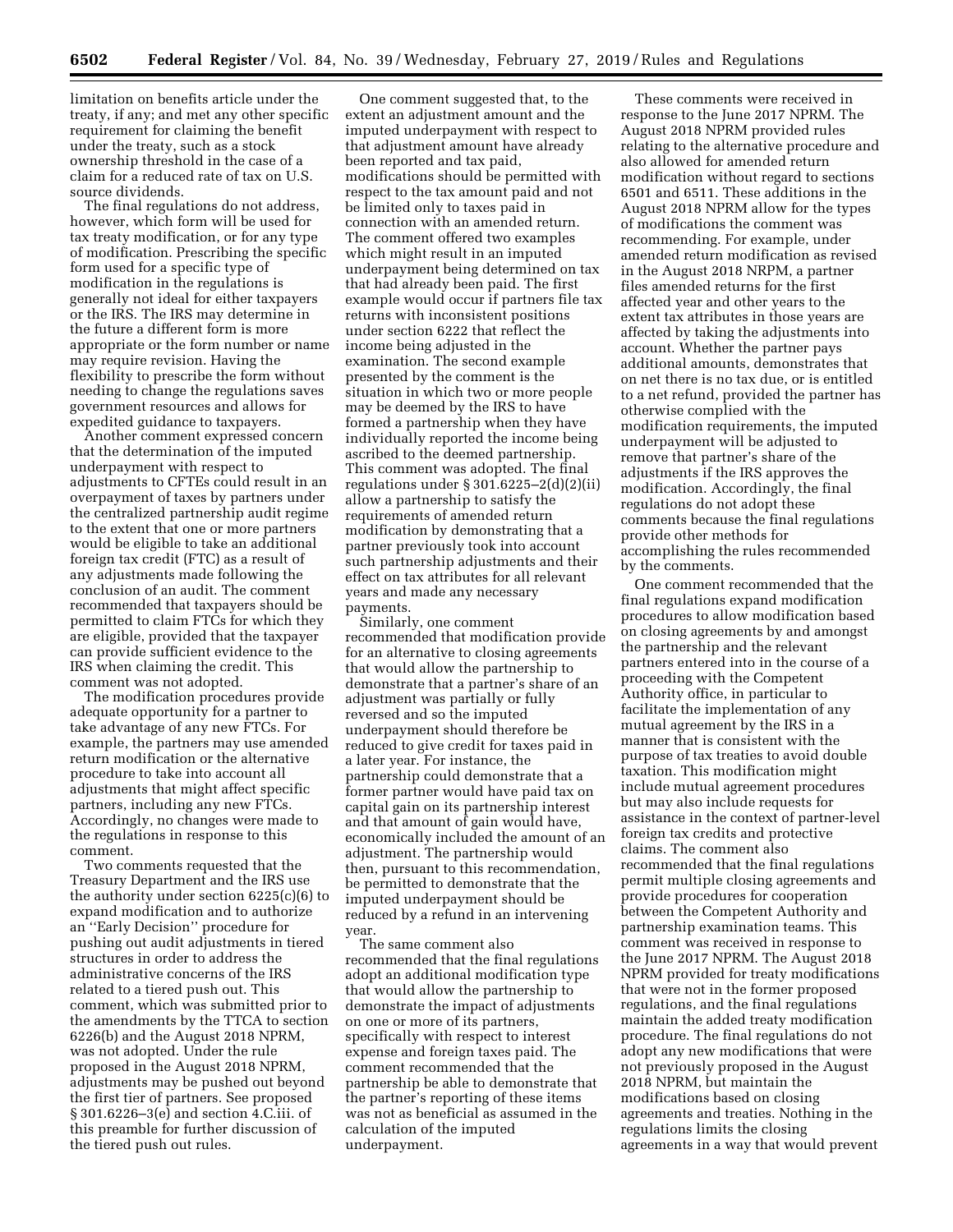a closing agreement, or multiple closing agreements, entered into during the Competent Authority process from being considered in the modification process.

### C. Defenses to Penalties

Proposed § 301.6225–2(d)(2)(viii) provided that a relevant partner may raise a partner-level defense (as described in  $\S 301.6226 - 3(d)(3)$  by first paying the penalty, addition to tax, or additional amount with the amended return filed under § 301.6225–2(d)(2) and then filing a claim for refund in accordance with forms, instructions and other guidance. One comment recommended allowing the audited partnership to submit partner-level defenses for both direct and indirect partners as part of the modification process. According to the comment, a review by the IRS prior to requiring payment of the proposed penalties would permit an early determination regarding the validity of any partnerlevel defense and reduce economic and administrative burdens on taxpayers. The comment suggested that because penalties can represent a large dollar amount, the requirement that taxpayers must provide advance payment of penalties, even in cases where they have a valid penalty defense, can create a significant economic burden on partners. This comment was not adopted.

Due to the limited time the IRS has to review modification requests, the Treasury Department and IRS have determined that reviewing penalty defenses for specific partners in addition to reviewing the amounts taken into account on amended returns or in the alternative procedure submissions is unadministrable in the time frame allowed. The core aspect of the modification procedures is to exclude partnership adjustments from the imputed underpayment calculation. Whether a specific partner is then entitled to a refund of penalties paid after taking the adjustments into account is best determined outside the modification procedures and not subject to the time constraints of section 6225(c)(7) and § 301.6225–2(c). The final regulations, therefore, maintain the requirement that a partner must first pay any penalty due with the amended return filed during modification and then afterward file a claim for refund of the penalty in order to raise a partnerlevel defense. However, to address the concerns raised by the comment, the final regulations under § 301.6225– 2(d)(2)(viii) give the IRS flexibility to develop through future guidance alternative procedures for raising

partner-level defenses as the IRS gains more familiarity with the centralized partnership audit regime.

D. Adjustments That Do Not Result in an Imputed Underpayment

Proposed § 301.6225–3 addressed the treatment of adjustments that do not result in an imputed underpayment. Proposed § 301.6225–3 provided that a net negative adjustment resulting from a reallocation adjustment, which does not result in an imputed underpayment pursuant to § 301.6225–1(f), is taken into account by the partnership in the adjustment year as a separately stated item or a non-separately stated item, as required by section 702 and is allocated to adjustment year partners who are also reviewed year partners with respect to whom the amount was reallocated.

One comment expressed concerns with the application of proposed § 301.6225–3(b)(4) to publicly traded partnerships. According to this comment, the public trading of units of publicly traded partnerships depends on their fungibility, which requires that all items affecting the partners' section 704(b) capital accounts be allocated pro rata. The comment suggested that an allocation under proposed § 301.6225– 3(b)(4) could force an adjustment year allocation to less than all of the public unit holders, potentially causing the units to be non-fungible. This comment was not adopted at this time, but the final regulations provide that the IRS may provide exceptions to the rule under § 301.6225–3(b)(4) pursuant to forms, instructions, and other guidance prescribed by the IRS. As the IRS gains more experience with the centralized partnership audit regime, the IRS may determine to create an exception through forms, instructions, or other guidance if doing so would benefit taxpayers while fulfilling the requirements of the statute and remaining administrable for the IRS. Having the flexibility to create such an exception through forms, instructions, and other guidance preserves government resources and expedites the process for the IRS to address taxpayer needs and for taxpayers to be aware of changes in IRS procedures.

One comment recommended that the regulations provide examples demonstrating the proper application of proposed § 301.6225–3(b)(4). The final regulations add two such examples under § 301.6225–3(d). One example demonstrates the application of the rule under § 301.6225–3(b)(4) in the context of a recharacterization adjustment the other example demonstrates application of the rule in the context of a reallocation adjustment.

One comment recommended that the rules be clarified regarding whether netting would be allowed with respect to adjustments that do not result in an imputed underpayment in multi-year audits. The comment asks about a particular example: If an audit of 2018 results in an imputed underpayment in 2018 and an overpayment in 2019 in regard to adjustment items, the proposed regulations would not permit those amounts to be netted. As discussed in section 3.A. of this preamble, partnership adjustments with respect to different reviewed years are not netted. If a multi-reviewed-year audit that resulted in an imputed underpayment with respect to one reviewed year and adjustments that do not result in an imputed underpayment with respect to a different reviewed year both had the same adjustment year, then the expense associated with the imputed underpayment paid in the adjustment year is taken into account by the partnership in the adjustment year and the adjustments that do not result in an imputed underpayment would also be taken into account on the adjustment year tax return. Expenses related to payment of an imputed underpayment are nondeductible under section 6241(4). As a result, such items would be taken into account according to subchapter K principles in the adjustment year and the extent to which any items net on the partnership or partners' returns would depend on the particular adjustments and the facts and circumstances of the partnership and partners. Instead, the partnership may also take advantage of modification procedures and the election under section 6226 to allow partnership adjustments to be taken into account directly by the partners that may, depending on the facts and circumstances, allow for different netting results at the partner level.

Lastly, § 301.6225–3(b)(7) was added to provide that partners that previously took into account an adjustment that does not result in an imputed underpayment before a notice of administrative proceeding was mailed by the IRS or before an administrative adjustment request was filed by the partnership do not take into account a second time the same adjustment that does not result in an imputed underpayment. This rule addresses situations where a partner took a position inconsistent with the partnership return as filed and as a result of that inconsistent position previously took into account items that were later determined by the IRS (or by the partnership in an AAR) to be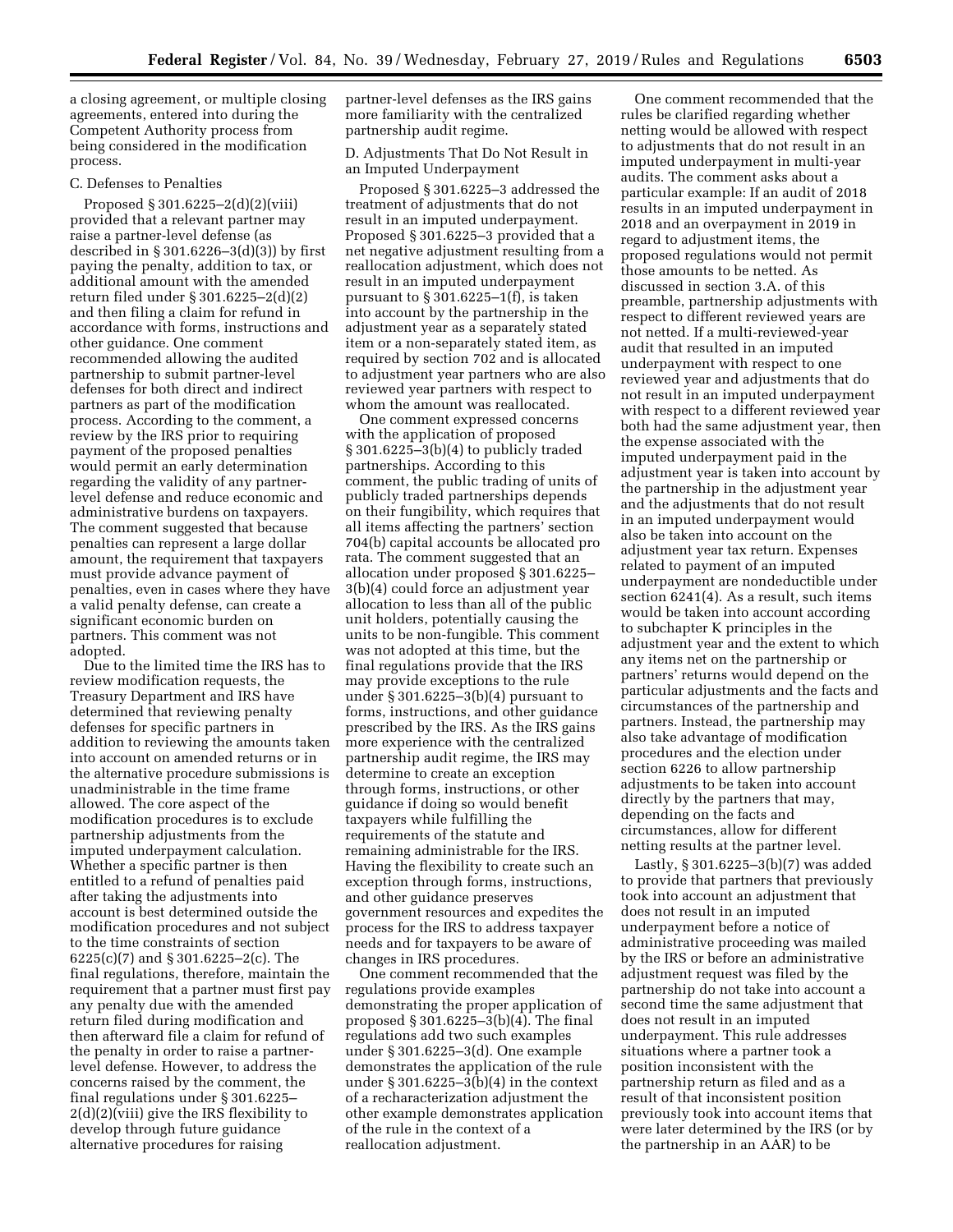adjustments that do not result in an imputed underpayment, such as additional losses or deductions. The rule is designed to ensure that such partners do not take the same items into account again in the adjustment year.

# *4. Election for Alternative to Payment of the Imputed Underpayment*

Twenty-two comments were received concerning section 6226, the election for an alternative to payment of the imputed underpayment. This section of this Summary of Comments and Explanation of Revisions addresses comments concerning the mechanics and effect of making an election under proposed § 301.6226–1; the statements furnished to partners and filed with the IRS pursuant to proposed § 301.6226–2; and the rules regarding how adjustments are taken into account by partners in accordance with proposed § 301.6226–3. Comments concerning basis and tax attribute rules under proposed § 301.6226–4 will be addressed in future guidance.

A. Mechanics and Effect of Making an Election Under Section 6226

The comments received regarding the mechanics and effect of making an election under section 6226 cover six general topics: (1) The time for making the election; (2) revocations of the election; (3) making the election when there are multiple imputed underpayments or there is no imputed underpayment; (4) notification by the IRS that an election is invalid; (5) making the election and filing a petition for readjustment under section 6234; and (6) whether the election should be mandatory.

i. Time for Making the Election Under Section 6226

Under section 6226(a) and proposed § 301.6226–1(c)(3), a partnership may make an election under section 6226 (push out election) within 45 days of the date on which the FPA is mailed by the IRS. This 45-day period cannot be extended, and once made, the election may only be revoked with the consent of the IRS. See proposed § 301.6226–  $1(c)(1), (3).$ 

Several comments recommended changes to the 45-day period under proposed § 301.6226–1(c)(3). Some comments suggested that the partnership should not be required to make the push out election until after there is a final determination of the partnership adjustments, either as a result of a defaulted FPA or, if a petition is filed, a final court decision. Other comments recommended that the regulations permit, either automatically

or upon request, an extension of the 45 day period. These comments were not adopted.

The 45-day period for making an election under section 6226 is established by statute. Pursuant to section 6226(a)(1), section 6225 shall not apply to an imputed underpayment if the partnership ''not later than 45 days after the date of the notice of final partnership adjustment'' elects the application of section 6226 with respect to such imputed underpayment and furnishes statements to its partners for the reviewed year under section 6226(a)(2). The partners must then take into account the adjustments that resulted in that imputed underpayment. Consistent with section 6226(a)(1), proposed § 301.6226–1(c)(3) provided that an election under § 301.6226–1 must be filed within 45 days of the date the FPA is mailed by the IRS and that the time for filing such an election may not be extended.

Nothing in section 6226 provides for an exception to the 45-day period described in section 6226(a)(1), nor does section 6226 provide that the 45-day period may be extended by the IRS. Accordingly, comments suggesting that the regulations provide that a push out election may be made later than 45 days after the date of the FPA, whether as a general rule or as a result of an extension, were not adopted.

ii. Revocations of Elections Under Section 6226

One comment suggested that, as an alternative to delaying or extending the 45-day period for making the push out election, the regulations should provide that the IRS will liberally grant revocations of a push out election in certain circumstances, such as in the case of a settlement of an imputed underpayment. Another comment suggested that the regulations should provide that the IRS will approve any request to revoke an election upon completion of the administrative or judicial proceeding. These comments were not adopted.

Section 6226(a) provides that an election under section 6226, once made, ''shall be revocable only with the consent of the Secretary.'' Consistent with section 6226(a), § 301.6226–1(c)(1) provides that an election under § 301.6226–1 may only be revoked with the consent of the IRS. The requirement that a revocation only be made with the consent of the IRS is mandated by the statute and is critical to the administration of the collection aspect of the push out regime. A push out election relieves the partnership that made the election under section 6226

(audited partnership) from the requirement to pay the imputed underpayment to which the election relates and shifts the collection of any chapter 1 tax resulting from the partnership adjustment to the partners of the partnership. In light of the collection nature of the push out regime, whether a revocation of a push out election should be granted largely depends on the facts and circumstances. For example, a revocation may benefit the IRS, the partnership, and its partners in the case of an agreement by the partnership to pay at the partnership level in lieu of pushing out the adjustments to its partners. On the other hand, a revocation may prejudice the IRS and the partners if, for example, the revocation is granted after statements have already been furnished to the partners. In that case, some partners may have already paid any resulting tax. If the revocation is significantly delayed, some partners may be timebarred from filing refund claims. In turn, any refund claim filed by a partner would require additional processing by the IRS, which could become administratively burdensome particularly in the case of tiered structures. Also, the period to assess the imputed underpayment against the partnership may have expired at the time of the revocation request. Additionally, the audited partnership may no longer be collectible and, if the IRS granted a revocation, the IRS would be required to engage in unnecessary and costly additional collection procedures. Requiring consent of the IRS before a revocation takes effect ensures flexibility to appropriately address each circumstance and protects partners that may have already received pushed out statements. Accordingly, comments recommending liberal or automatic approvals of requests to revoke push out elections were not adopted.

iii. Making the Election When There Are Multiple Imputed Underpayments or When There Is No Imputed Underpayment

Under proposed § 301.6226–1(a), if an FPA includes more than one imputed underpayment (as described in proposed § 301.6225–1(g)), a partnership may make an election under § 301.6226–1 with respect to one or more of the imputed underpayments identified in the FPA. One comment suggested that the regulations clarify whether there are any requirements for, or limitations on, a partnership's ability to make a push out election for different imputed underpayments. Neither the proposed regulations nor the final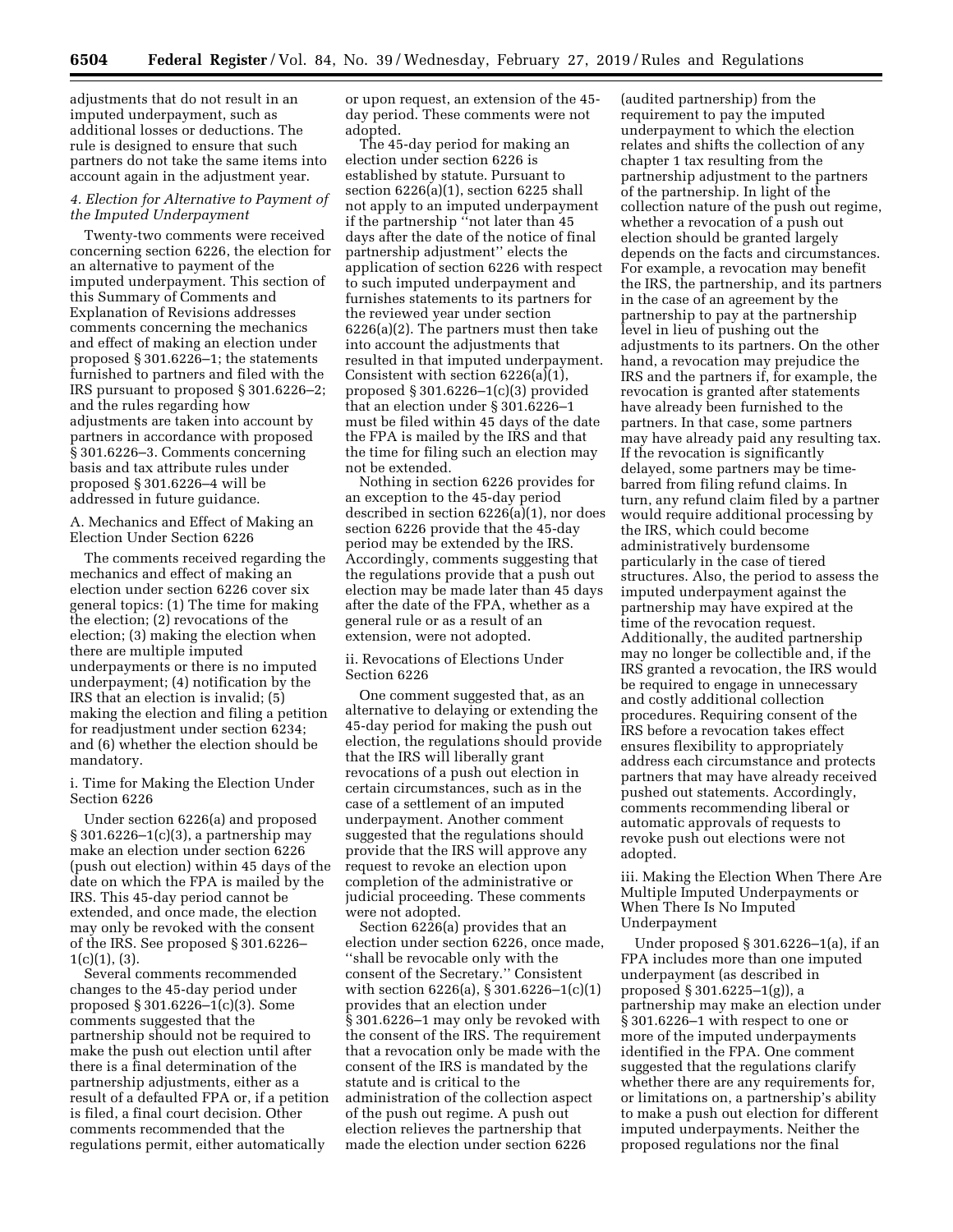regulations under § 301.6226–1(a) contain any restrictions or limitations on a partnership's ability to make an election under section 6226 for a particular imputed underpayment identified in an FPA. For each imputed underpayment for which the partnership plans to make a push out election, the partnership must satisfy the provisions of §§ 301.6226–1 and 301.6226–2, including the requirement under § 301.6226–1(c)(3)(ii)(D) that the election identify the imputed underpayment to which the election relates. Because the regulatory text does not suggest there are any restrictions on making a push out election with respect to different imputed underpayments, the comment seeking further clarification on this point was not adopted.

One comment suggested that a partnership should be allowed to make an election under section 6226 for a taxable year for which there is no imputed underpayment, but for which there is a tax effect favorable to the partnership. The comment described an example in which the IRS determines in an examination of year 1 that the partnership should have reported income originally reported in year 3 ratably over years 1, 2, and 3. In the example, the IRS determines an imputed underpayment with respect to year 1, and the partnership makes a push out election with respect to that imputed underpayment. The comment suggested that a push out election should be permitted for year 3 as well to correct the perceived anomalous result that could occur if the reviewed year partners did not get the benefit of the decrease in income with respect to year 3.

Pursuant to section 6226(a)(1), the partnership may make a push out election ''with respect to an imputed underpayment.'' Section 301.6226–1(a) echoes the statutory language by providing that a partnership may elect under § 301.6226–1 an alternative to the payment by the partnership of ''an imputed underpayment.'' Accordingly, to make a push out election under section 6226(a)(1) and § 301.6226–1, there must be at least one imputed underpayment for the taxable year. To the extent the comment was suggesting an election should be permitted for a year in which there is no imputed underpayment, the comment was not adopted.

As the comment observed, the partnership has other options to make adjustments for year 3. The partnership in the example could file an AAR for year 3, provided the period described in section 6227(c) permitted the filing of

an AAR for year 3. See 6227(c) and § 301.6227–1(b). The modification procedures may also provide a mechanism for the partnership and its partners to benefit from the change to year 3. For example, the partners may file amended returns (or utilize the alternative procedure to filing amending returns) to take into account the adjustments to years 1, 2, and 3. See § 301.6225–2(d)(2). See also section 6225(c)(9) (allowing modification of adjustments that do not result in an imputed underpayment). Additionally, nothing in the final regulations prevents the partnership from seeking a closing agreement with the IRS with respect to year 3 subject to rules generally applicable to closing agreements.

iv. Notification That an Election Under Section 6226 Is Invalid

Under proposed § 301.6226–1(c)(1), an election under § 301.6226–1 is valid until the IRS determines that the election is invalid. If an election is determined by the IRS to be invalid, the IRS will notify the partnership and the partnership representative within 30 days of such determination and provide the reasons for the determination. See § 301.6226–1(d). Former proposed § 301.6226–1(c)(2) had provided that if the IRS makes a final determination that an election under § 301.6226–1 is invalid, section 6225 applies with respect to the imputed underpayment as if the election were never made and the partnership must pay the imputed underpayment. The word ''final'' was removed from former proposed § 301.6226–1(c)(2) in the August 2018 NPRM to clarify that the IRS may determine that an election is invalid, and assess and collect the imputed underpayment to which the purported election related, without first being required to make a proposed or initial determination of invalidity. This clarification was adopted in the final regulations under § 301.6226–1(d) (formerly proposed § 301.6226–1(c)(2)). Under § 301.6226–1(d), the IRS may determine an election is invalid without first notifying the partnership or providing the partnership an opportunity to correct any failures to satisfy all of the provisions of § 301.6226–1 and § 301.6226–2, including an opportunity to correct errors in pursuant to § 301.6226–2(d).

One comment suggested that the regulations require the IRS to notify the partnership of its intent to determine that a push out election is invalid and provide the partnership with an opportunity to respond prior to making a final determination that the election is invalid. This comment was not adopted.

An election under section 6226 may be invalid for a number of reasons and not every case will present a need to first communicate with the partnership. For example, the partnership may make an election, but never furnish statements to its partners. Providing the partnership with a preliminary determination that the election is invalid in that case and an additional opportunity to furnish statements would undermine the 60-day period for furnishing statements (see proposed § 301.6226–2(b)), which is designed to support the IRS's timely collection of any additional reporting year tax and provide timely information to reviewed year partners regarding any additional reporting year tax. In such a case, the IRS should have the ability to determine the election is invalid and to immediately assess an imputed underpayment without first notifying the partnership. Accordingly, the comment's suggestion was not adopted. However, while nothing in the regulations requires the IRS to first contact a partnership prior to making a determination that an election under section 6226 is invalid, the IRS intends to develop procedures under which the IRS will first contact partnerships prior to determining a push out election is invalid in certain cases. Those procedures, if adopted, will be set forth in future sub-regulatory guidance.

The same comment also suggested that the partnership should be able to seek review of a decision by the IRS that a push out election is invalid in the United States Tax Court. The United States Tax Court is a court of limited jurisdiction. *See* section 7442. The Treasury Department and the IRS do not have authority to confer jurisdiction on the United States Tax Court. Therefore, this comment was not adopted.

#### v. Effect of Filing a Petition for Readjustment Under Section 6226

Under proposed § 301.6226–1(e)  $(S301.6226-1(f)$  in the final regulations), a partnership that has made an election under § 301.6226–1 is not precluded from filing a petition under section 6234(a). Section 6234(a) provides that a partnership may file a petition in the Tax Court, a United States district court, or the Court of Federal Claims, within 90 days of the date on which an FPA is mailed under section 6231. A petition under section 6234 may be filed in a district court or the Court of Federal Claims only if the partnership filing the petition makes a jurisdictional deposit in accordance with section 6234(b). Proposed § 301.6234–1(b) provide that the jurisdictional deposit is the amount of (as of the date of the filing of the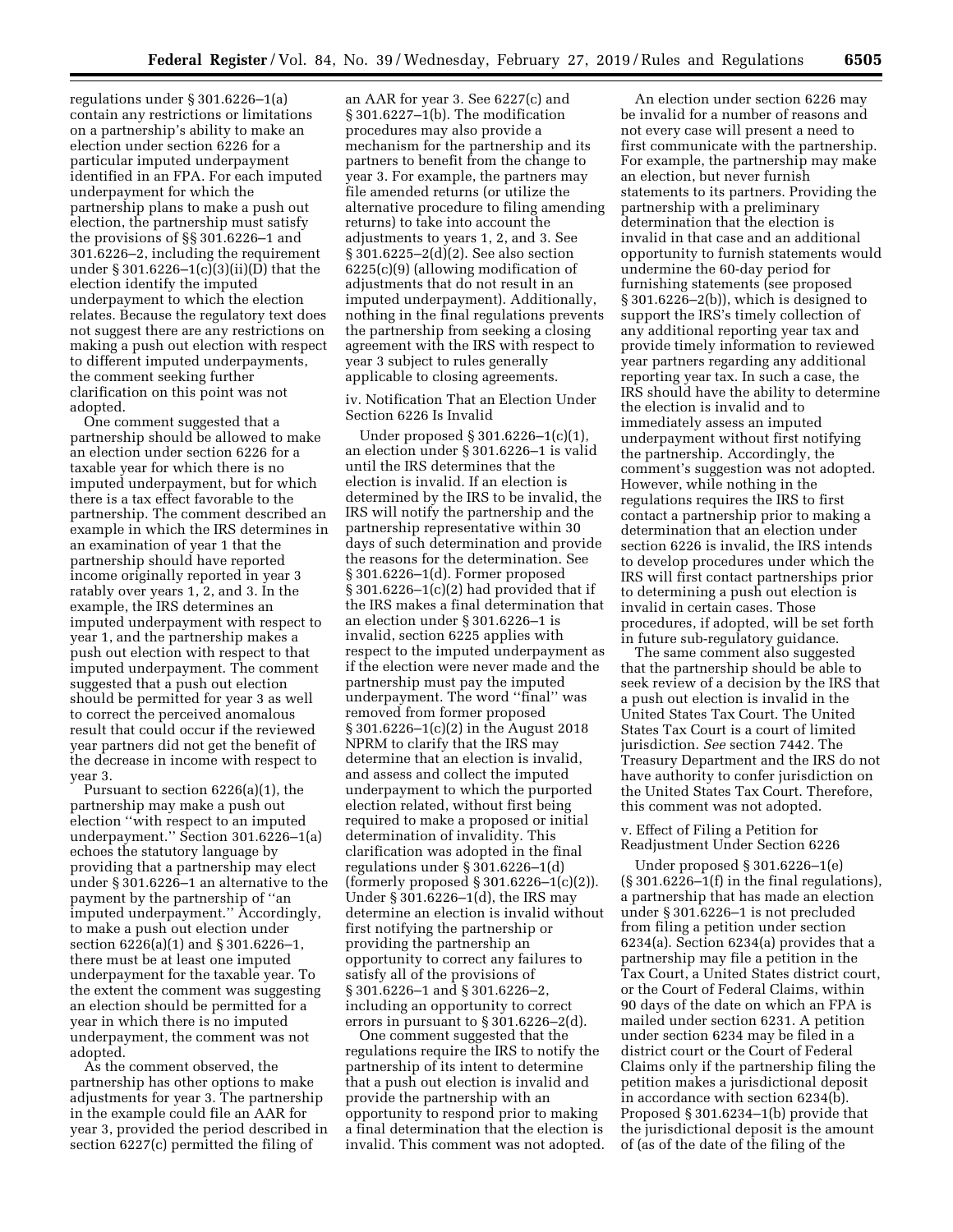petition) any imputed underpayment (as shown on the FPA) and any penalties, additions to tax, and additional amounts with respect to such imputed underpayment.

One comment stated that the proposed regulations provide no explanation as to how or whether the deposit amount under section 6234(b) may or should be adjusted to reflect a push out election under section 6226. The comment recommended the regulations should provide a mechanism that would enable a partnership to file a petition in a district court or Court of Federal Claims and still make an election under section 6226, without creating the risk of having tax on the partnership adjustments paid twice. The comment suggested that one possible approach might be to reduce the deposit amount by the amount that would be reported by partners that receive push out statements. The comment suggested that another possible approach might be to ensure that there is a clear mechanism for the partnership to obtain a refund of the jurisdictional deposit before any amounts are paid under the push out by partners.

Nothing in the proposed regulations limits a partnership's ability to file a petition in a district court or the Court of Federal Claims if the partnership has made an election under section 6226 (provided the partnership has made the jurisdictional deposit required by section 6234(b)). Proposed § 301.6226– 1(e) expressly provided that a partnership making the election under § 301.6226–1 is not precluded from filing a petition under section 6234(a) (which includes petitions in the Tax Court as well as petitions in district courts and the Court of Federal Claims). Accordingly, to the extent the comment was seeking clarification that a partnership can both make an election under section 6226 and file a petition under section 6234, the comment was not adopted because the plain language of § 301.6226–1(f) (proposed at § 301.6226–1(e) and renumbered to § 301.6226–1(f)) makes clear that a partnership can take both actions. Accordingly, no changes were made to proposed § 301.6226–1 in response to the comment. To the extent the comment was seeking to make clear that a partnership that makes a valid election under section 6226 with respect to an imputed underpayment is no longer liable for that imputed underpayment, the plain language of section 6226(a) and § 301.6226–1(b)(2) makes clear that is the case. The comment's suggestion regarding the amount of the jurisdictional deposit under section

6234(b) and proposed § 301.6234–1(b) is addressed in section 9 of this Summary of Comments and Explanation of Revisions.

vi. Elective Nature of Section 6226

One comment suggested that the regulations should make the election under section 6226 mandatory, unless provided for otherwise in the partnership agreement, in two circumstances in order to mitigate a partnership representative's potential conflict of interest and to provide protection to partners that are partners in the adjustment year but not partners in the reviewed year. The first circumstance is when the partnership representative is both a partner in the reviewed year and the adjustment year, and the partnership representative's interest during the adjustment year is less than it was in the reviewed year. The second circumstance is when the aggregate partnership interest of any adjustment year partner or group of partners holding a 20 percent or greater interest in the partnership is 20 percent or greater than the interest held by the same partner or group of partners in the reviewed year. Because the approach recommended by the comment is prohibited by statute, the comment's recommendation was not adopted.

Sections 6225 and 6226 provide that the default rule, absent an affirmative election by the partnership, is that the partnership shall pay any imputed underpayment resulting from the partnership adjustments. The regulations cannot switch the default rule from one that imposes partnership liability under section 6225 to one that requires a push out election under section 6226. Additionally, a partnership ''elects the application of'' section 6226 with respect to an imputed underpayment. Section 6226(a)(1). That election is statutory and, like under any other election under the Code, is a choice by the partnership. It would not be consistent with the elective nature of section 6226 to require the partnership to make a push out election under any circumstance.

vii. Election Must Include Address for Each Reviewed Year Partner

Proposed § 301.6226–1(c) required that an election under § 301.6226–1 must include each reviewed year partner's name, address, and TIN. Under § 301.6226–2(e), each statement furnished by the partnership to a reviewed year partner must include ''the current or last address of the reviewed year partner that is known to the partnership.'' A partnership should use the same standard for determining the

address included for each reviewed year partner in the election under § 301.6226–1 as the address included in each statement under § 301.6226–2. Accordingly, the final regulations under § 301.6226–1(c) clarify that an election under § 301.6226–1 must include the ''the current or last address of each reviewed year partner that is known to the partnership.''

B. Statements Furnished to Partners and Filed With the IRS

The comments received regarding furnishing statements to partners and filing the statements with the IRS cover five general areas: (1) The partners to whom the statements are furnished; (2) the timing of when the statements are furnished; (3) reasonable diligence in identifying correct addresses; (4) the effect of failing to properly furnish statements; and (5) the content of the statements.

i. Partners to Whom the Statements Are Furnished

Section 6226(a)(2) requires a partnership to furnish statements to ''each partner of the partnership for the reviewed year.'' Consistent with the statute, proposed § 301.6226–2(a) provided that a partnership that makes an election under § 301.6226–1 must furnish to each reviewed year partner a statement reflecting the partner's share of partnership adjustments associated with the imputed underpayment for which the election under § 301.6226–1 was made. A ''reviewed year partner'' is any person who held an interest in the partnership at any time during the reviewed year. See proposed § 301.6241–1(a)(9). One comment suggested that the partnership should only be required to furnish (or have the option to furnish) statements to partners that would owe additional tax as a result of the partnership adjustments. This comment was not adopted.

The statute does not impose any qualifications or limitations on which partners from the reviewed year must be furnished push out statements. The statute mandates that the partnership furnish a statement ''to each partner of the partnership for the reviewed year.'' Section 6226(a)(2). This statutory requirement is unambiguous and as a result is not being altered in the final regulations.

In addition, the collection mechanism of section 6226 is similar to tax reporting with respect to Schedules K–1, in that the partnership furnishes statements to the partners, and the partners are solely responsible for determining and self-reporting any tax due. Additionally, in most cases, the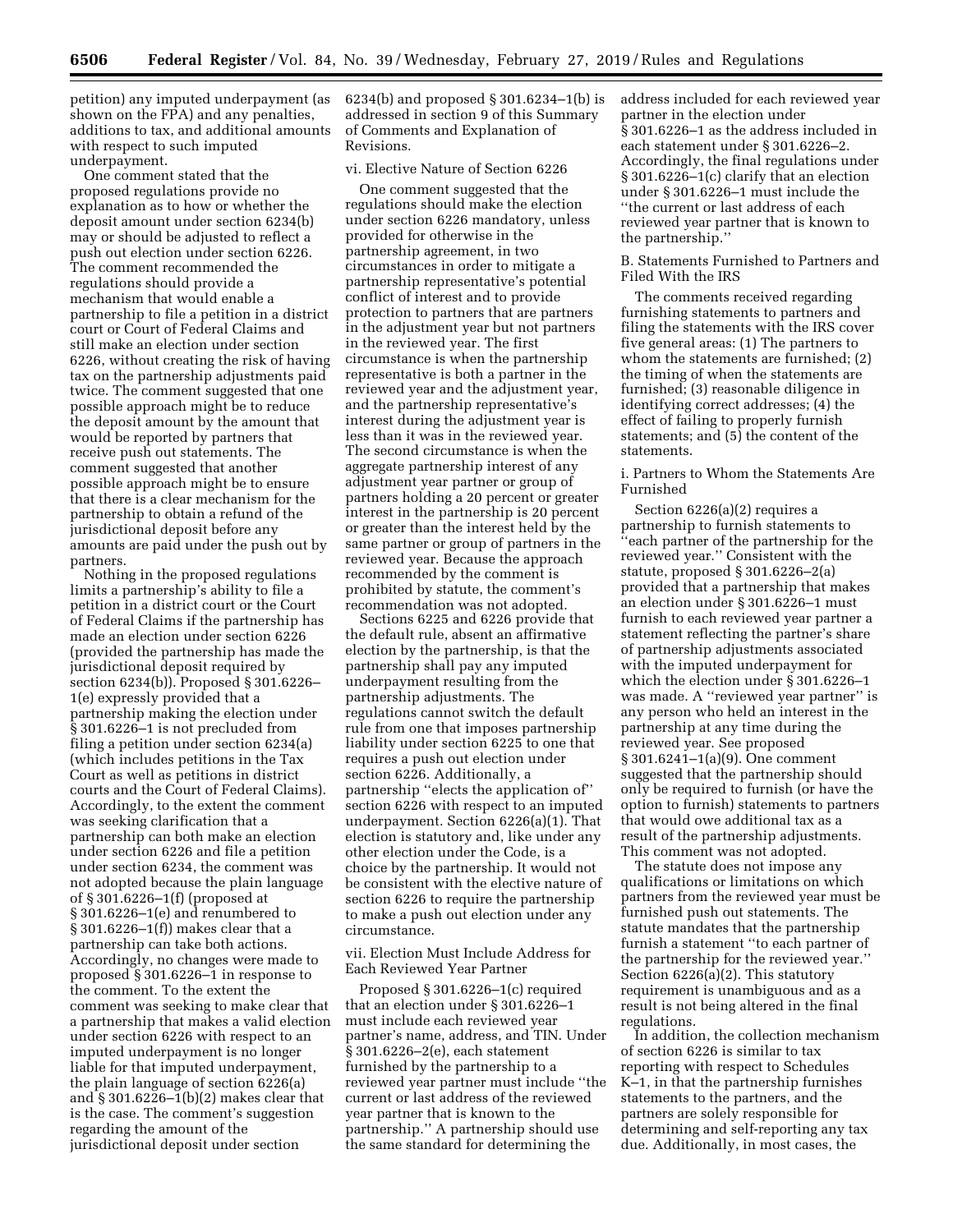partnership will not know whether a reviewed year partner will owe additional tax for a particular year as a result of a push out election. Therefore, the partnership could not properly furnish statements without obtaining additional information about each partner's tax situation and determining to a high degree of certainty whether the information provided was accurate. Such an exercise would be burdensome for the partnership, potentially invasive to partners, and pose significant tax administration concerns. Furthermore, such a rule would require the IRS to know which partners would ultimately owe tax as a result of the election to evaluate whether the partnership properly furnished statements. While a partnership may know it is likely that a particular partner will owe additional tax under certain circumstances, crafting a general rule with those partnerships and circumstances in mind would be unfair to partnerships that lack such knowledge or have a means of obtaining it. In contrast, a rule requiring the partnership to furnish a statement to *each* reviewed year partner, regardless of whether that partner might owe tax as a result of the pushed out adjustments, is more administrable for the IRS, less burdensome to partnerships, and required by the statute.

The same comment also recommended that the regulations clarify how adjustments are communicated to reviewed year partners who dispose of their interest in the partnership, including persons who were partners in the reviewed year but not the adjustment year and persons who were only partners in the intervening years (the years after the reviewed year but before the adjustment year). Persons who were only partners in the intervening years are by definition not reviewed year partners, and therefore the partnership is not required to furnish statements to such partners under § 301.6226–2. As a result, partners that were only partners during intervening years are not required to take into account partnership adjustments under § 301.6226–3. Therefore, to the extent the comment was suggesting statements should be furnished to partners from intervening years only, this suggestion was not adopted.

Persons who were reviewed year partners, but who are not partners during the adjustment year or some or all of the intervening years, retain their status as reviewed year partners regardless of when they disposed of their interest. The partnership is required to furnish statements to its

reviewed year partners in accordance with § 301.6226–2. Because the proposed regulations clearly required that statements be furnished to all reviewed year partners, no changes were made in response to this comment.

ii. Timing of When the Statements Are Furnished

Two comments were received regarding the timing of the statements furnished by a partnership to its reviewed year partners. The first comment suggested that the regulations should provide that a partnership will not be required to furnish statements under proposed § 301.6226–2 until after the partnership has exhausted its rights to challenge the audit adjustments through an administrative or judicial proceeding.

Under proposed § 301.6226–2(b)(1), a partnership that makes an election under § 301.6226–1 must furnish statements to its reviewed year partners (and file those statements with the IRS) no later than 60 days after the date all of the partnership adjustments to which the statement relates are finally determined. Partnership adjustments become finally determined upon the later of the expiration of the time to file a petition under section 6234 or, if a petition under section 6234 is filed, the date when the court's decision becomes final. Proposed § 301.6226–2(b)(1)(i), (ii). Once the time to file a petition has expired, or if a petition is filed, the court's decision has become final, the partnership has exhausted its ability to challenge the partnership adjustments through administrative and judicial avenues. Accordingly, because the plain language of proposed § 301.6226–2(b)(1) reflected the rule suggested by this comment, no changes were made in response to this comment.

The second comment suggested that the due date for the statements under proposed § 301.6226–2 should align with the due date for the partnership's Schedule K–1s and that extensions of the statement due date should be permitted to accommodate the complexity of the calculations necessary for the accurate distribution of the adjustments among the partners. The comment stated that not having the statement due date coincide with the Schedule K–1 due date would create confusion among the partners and likely result in less timely compliance. This comment was not adopted.

Under section 6226(a) and (b), each reviewed year partner that is furnished a statement takes into account the partnership adjustments reflected on that statement by adjusting the partner's chapter 1 tax for the taxable year which

includes the date the statement was furnished by the partnership (the reporting year). Therefore, the date the statement is furnished by the audited partnership determines which taxable year a partner (either direct or indirect) will pay tax as a result of taking into account the partnership adjustments (the additional reporting year tax). For example, if a reviewed year partner is furnished a push out statement on March 15, 2022 with respect to reviewed year 2020, the partner must report and pay its additional reporting year tax on the partner's return for the 2022 taxable year, which, for individuals, would be considered timely filed on April 17, 2023 (April 15, 2023 is a Saturday). In contrast, when a partner receives a Schedule K–1, the partner is required to report the items on that Schedule K–1 on the tax return for the taxable year that has just ended. For example, if a partner receives a Schedule K–1 on March 15, 2022 for the 2021 taxable year, the partner must report the items on that Schedule K–1 on the partner's return for the 2021 taxable year, which, for individuals, would be due on April 15, 2022.

These examples illustrate the impediments to aligning the push out statement due date with the Schedule K–1 due date or with providing extensions of the statement due date. First, reviewed year partners who simultaneously receive both a push out statement and a Schedule K–1 may be required to report the items on those statements in different taxable years. While the receipt of tax documents at the same time of year might have some superficial appeal, there is a risk of causing confusion about when and how to take into account the information on those documents. For instance, receiving the push out statement at the same time as the Schedule K–1 could result in a belief by the partner that the partner is supposed to report the amounts on the push out statement in the same year as the items on the Schedule K–1, which would likely be incorrect. In addition, the reviewed year partners, to whom the push out statements must be furnished, may not be the same as the partners for whom Schedule K–1s are required. Therefore, requiring the statements to be furnished at or around the same time may also create confusion for the partnership.

Second, aligning the push out statement due date with the Schedule K–1 due date or allowing extensions would significantly delay the reporting and payment of the additional reporting year tax by reviewed year partners, which is contrary to the interests of sound tax administration. A delay in the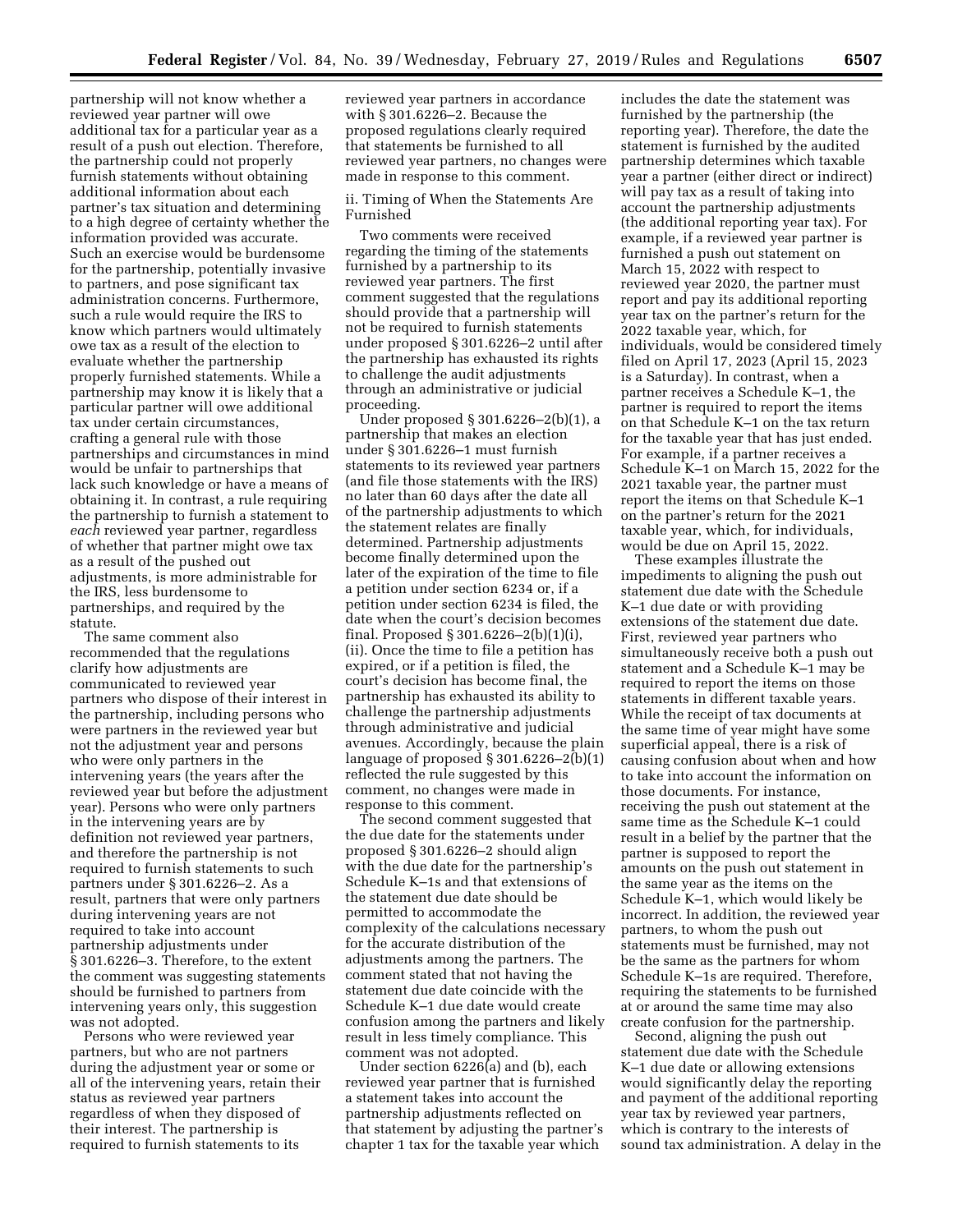reporting and payment of the additional reporting year tax would also increase the amount of interest partners would be liable for under section 6226(c). For example, if a reviewed year partner is furnished a push out statement on March 15, 2022 with respect to reviewed year 2020 under proposed § 301.6226–2 that statement reflects adjustments that were finally determined on or after January 15, 2022 (within the past 60 days). However, if instead the regulations provided that a statement may be furnished by the Schedule K–1 due date for the year in which the adjustments become finally determined (2022), the push out statement would not need to be furnished until March 15, *2023*  (assuming no extensions). Under such a rule, the reviewed year partner would not be required to pay the additional reporting year tax until April 15, 2024, a full year after the partner would pay under the proposed regulations. See  $§ 301.6226 - 3(b).$ 

Accordingly, it is in the interests of sound tax administration to require the push out statements to be furnished expeditiously for all adjustments that are finally determined more than 60 days from the end of the calendar year because the additional reporting year tax is required to be paid with the return for the year in which the statement is furnished. This reporting and payment system also benefits partners by ensuring that reviewed year partners are furnished the push out statement close in time to the final determination of the partnership adjustments, allowing the reviewed year partners to determine any additional reporting year tax, effects on tax attributes, and make payments to stop interest from continuing to run.

For these reasons, the comment recommending alignment of the push out statement due date with the Schedule K–1 due date was not adopted. The recommendation that the push out statement due date be subject to extension also was not adopted for the reasons described in this section of this preamble.

In the case of a tiered structure, however, the comments' recommendation to align the push out statement due date with the Schedule K–1 due date is reflected in § 301.6226– 3(e). Under § 301.6226–3(e)(3)(ii), passthrough partners must furnish statements to their affected partners no later than the extended due date for the return for the adjustment year of the audited partnership. This due date aligns the push out statements furnished by pass-through partners with the extended Schedule K–1 due date for the

audited partnership, accommodating, in part, the comment's recommendation.

iii. Reasonable Diligence in Identifying Correct Address of Reviewed Year Partner

Under proposed § 301.6226–2(b)(2), a partnership must furnish statements to each reviewed year partner in accordance with the forms, instructions, and other guidance prescribed by the IRS. If the partnership mails the statement, the partnership must mail the statement to the current or last address of the reviewed year partner that is known to the partnership. If a statement is returned as undeliverable, the partnership must undertake reasonable diligence to identify a correct address for the reviewed year partner to which the statement relates. Proposed § 301.6226–2(b)(2).

One comment suggested the final regulations clarify that a master limited partnership (a publicly traded partnership as defined in section 7704) satisfies the reasonable diligence requirement under proposed § 301.6226–2(b) if the partnership utilizes the same procedures it uses for undeliverable Schedule K–1s. According to the comment, a master limited partnership (MLP) normally sends the Schedule K–1 to the address provided to the MLP by the partner's broker; MLPs provide call centers and web-based support that allow partners to directly provide updated contact information to the partnership; and MLPs typically do not attempt to update partners' addresses by using public name and address databases, but will update an address if mail is returned with a forwarding address.

The regulations under the centralized partnership regime are rules of general applicability for all partnerships. The procedure suggested by the comment would be cost-prohibitive for many partnerships. The Treasury Department and the IRS decline to provide a safe harbor in the final regulations solely for partnerships with the means to operate a call center. Additionally, it is not administrable to create special rules for different categories of partnerships as this would result in a multitude of special rules that in some cases may be contradictory and under inclusive. It may also create additional burdens for partnerships that cannot comply with a general rule designed with only a specific type of partnership in mind.

As the IRS gains experience with the centralized partnership audit regime and the push out election in particular, the Treasury Department and the IRS may consider whether further guidance regarding reasonable diligence would be beneficial for partnerships. For purposes of the final regulations, however, the comment's suggestion was not adopted, and the final regulations maintain the rule that the partnership undertake reasonable diligence when a statement is returned undeliverable.

In addition, the final regulations under § 301.6226–2(b)(2) clarify that if after undertaking reasonable diligence the partnership identifies a correct address for the reviewed year partner, the partnership must mail the statement to the reviewed year partner at that correct address.

iv. Effect of Failing To Properly Furnish Statements

Several comments suggested that the regulations clarify the effect of a partnership's failure to properly furnish statements under § 301.6226–2 has on the validity of an election under section 6226. One comment recommended clarification of whether a failure to undertake reasonable diligence under proposed § 301.6226–2(b)(2) with respect to a single partner would make the entire election under section 6226 invalid or only the portion allocable to that specific partner. Similarly, another comment recommended that the regulations clarify that a failure to furnish the statement to one partner would mean the push out election was still effective with respect to the other reviewed year partners, but that the partnership would be liable for the tax attributable to the partner who was not properly furnished a statement.

Pursuant to section 6226(a)(1), an election under section 6226 is made ''with respect to an imputed underpayment.'' Section 6226(a)(2) requires a partnership to furnish statements to ''each partner'' of the partnership for the reviewed year. Accordingly, the IRS may invalidate an election under section 6226(a) for any failure to meet the requirements of § 301.6226–1, regarding how an election must be made, or § 301.6226–2, regarding the manner in which statements must be furnished. Because an election under section 6226(a) is ''with respect to an imputed underpayment'' and not with respect to each specific partnership adjustment that resulted in that imputed underpayment, an election under section 6226 is either valid or invalid with respect to the entire imputed underpayment for which the election was purportedly made.

Nothing in the regulations, however, requires the IRS to determine that a purported election under section 6226 is invalid in situations where the partnership fails to fully comply with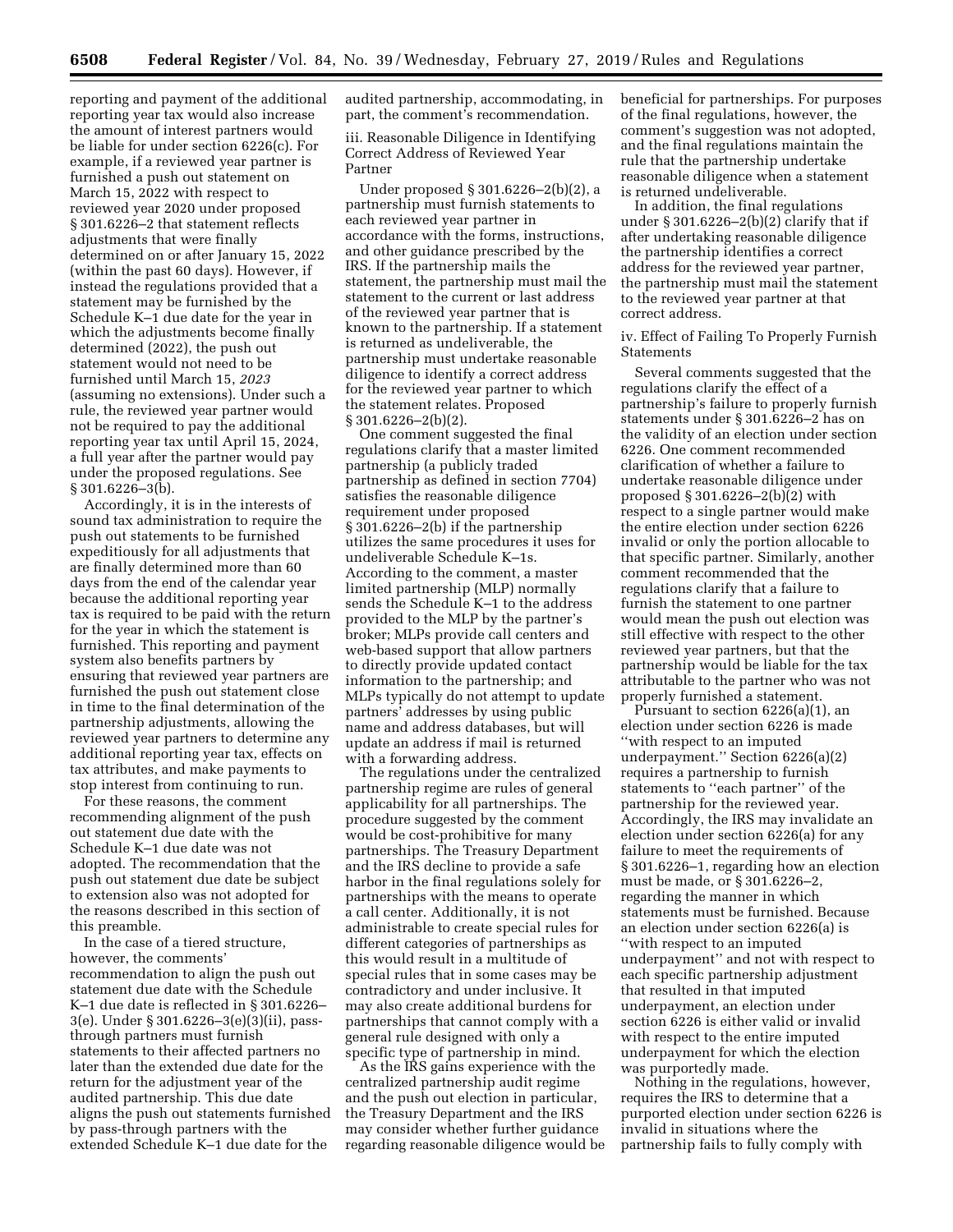§ 301.6226–1 or § 301.6226–2. To the contrary, pursuant to  $\S 301.6226 - 1(c)(1)$ , a push out election is valid unless and until the IRS determines that the election is invalid. Accordingly, if a partnership makes an election under § 301.6226–1 and furnishes statements to 99 out of 100 reviewed year partners, the partnership's push out election is valid unless and until the IRS determines the election is invalid.

Several comments suggested that the regulations provide a safe harbor that would satisfy the requirement to furnish statements to all reviewed year partners. Two comments suggested that the regulations adopt a de minimis rule providing that a failure to deliver a certain number of push out statements, or statements representing a de minimis amount of the pushed out adjustments, would not invalidate a partnership's election under section 6226. One comment recommended that the regulations provide that a partnership's push out election will not be invalidated if the partnership has substantially complied with the regulatory requirements. Another comment suggested that the regulations provide that a partnership will be deemed to have made a valid election under section 6226 if the partnership makes a good faith effort to furnish push out statements to all of its partners. Another comment recommended that the regulations clarify that the obligation to furnish a statement to each reviewed year partner is deemed satisfied if the partnership in good faith furnishes a statement to each partner to whom it was required to send a Schedule K–1 for the reviewed year. These comments were not adopted.

As an initial matter, proposed § 301.6226–2 did not require that the statements be *delivered* in order for the partnership's election under section 6226 to be valid. Rather, proposed § 301.6226–2(b)(2) required the partnership to furnish statements to partners in accordance with forms, instructions, and other guidance; mail the statements to the current or last address of the partner that is known to the partnership, and undertake reasonable diligence to identify a correct address for any returned statement. Compliance with the regulations does not require actual delivery, which is illustrated by proposed § 301.6226– 2(b)(3), Example 1.

With respect to the suggestion that the regulations adopt a de minimis, substantial compliance, or good faith rule for failure to properly furnish statements to partners, these suggestions were not adopted. The push out regime is a collection mechanism in lieu of

collecting the imputed underpayment from the audited partnership. The benefit to the audited partnership by making a push out election is that the partnership is no longer liable for the imputed underpayment to which the election relates. One of the requirements to obtain this benefit is that the partnership must furnish correct statements to all of the partnership's reviewed year partners. Until the statements have been furnished and the partners determine their additional reporting year tax, the tax implications for each partner as a result of taking into account the pushed out adjustments is uncertain. The additional reporting year tax for each partner may differ greatly, ranging from an increase in tax, a decrease in tax, or no liability at all.

None of the rules suggested by the comments—de minimis safe harbor, substantial compliance, good faith standard—takes into account the asymmetric tax consequences of the pushed out adjustments in the hands of the partners. For instance, a large percentage of adjustments may be allocated to one or a few partners and a failure to furnish statements to this de minimis number of partners would impede the proper collection of a large percentage of additional reporting year tax. Similarly, relatively small numerical adjustments may have significant tax effects on partners. A de minimis rule, whether based on the number of statements or amount of adjustments, would frustrate the collection aspect of section 6226. Additionally, a de minimis rule would present tax administration challenges because a partnership can pick and choose which statements to furnish to which partners, so long as the number of statements furnished or the amount of the pushed out adjustments fell within the de minimis amount. Good faith and substantial compliance rules present the same concerns.

Other provisions in the regulations mitigate against the concerns expressed by the comments. As previously discussed in this section of this preamble, under § 301.6226–2(b)(2) a partnership must send a push out statement to the current or last address of the partner that is known to the partnership. Doing so is generally sufficient for purposes of satisfying the address requirements of § 301.6226–2. Additionally, the general versus specific imputed underpayment rules also mitigate concerns about being unable to properly furnish a statement to a particular partner or group of partners. The partnership may request that the IRS designate a specific imputed underpayment with respect to the

adjustments allocable to a partner or group of partners if the partnership has concerns about furnishing a statement to that partner or group of partners. See proposed  $$301.6225 - 2(d)(6)$ . For example, if the partnership lacks current address information for a specific partner, the partnership may request a specific imputed underpayment for that partner's share of the adjustments, pay the specific imputed underpayment, and make a push out election for the general imputed underpayment.

Two comments expressed concerns about situations when the partner no longer exists or is deceased or when the partnership does not have current contact information for a former partner. One of these comments suggested that once a partnership has furnished statements to its partners and to the IRS, the partnership has fulfilled its obligations under section 6226. The other comment specifically stated that neither the partnership nor the remaining partners should have any liability for the imputed underpayment or associated interest and penalties with respect to adjustments allocable to partners that are no longer in existence or who are deceased.

Nothing in the statute or the proposed regulations provides that the partnership or any remaining partners are liable for any amounts that are allocable to reviewed year partners who are no longer in existence or are deceased. Under section 6226(a) and proposed § 301.6226–1, there are only two requirements for a partnership to make an election under section 6226. One, the partnership must make an election under section 6226(a)(1) and § 301.6226–1 within 45 days of the date the FPA is mailed by the IRS. Two, the partnership must furnish statements to each partner from the reviewed year in the time and manner prescribed by § 301.6226–2. The plain language of proposed § 301.6226–1(c)(1) made clear that if a valid election is made under § 301.6226–1, the partnership is not liable for the imputed underpayment to which the election applies. Additionally, under proposed § 301.6226–2(f), only a partner's allocable share of the partnership adjustments are included on the statement furnished to that reviewed year partner. Pursuant to § 301.6226–3, only the adjustments reflected on the statement furnished to the reviewed year partner must be taken into account by that partner. To the extent the comment expressed concern about the partnership lacking a current address for a partner that no longer exists, is deceased or is otherwise a former partner, the proposed regulations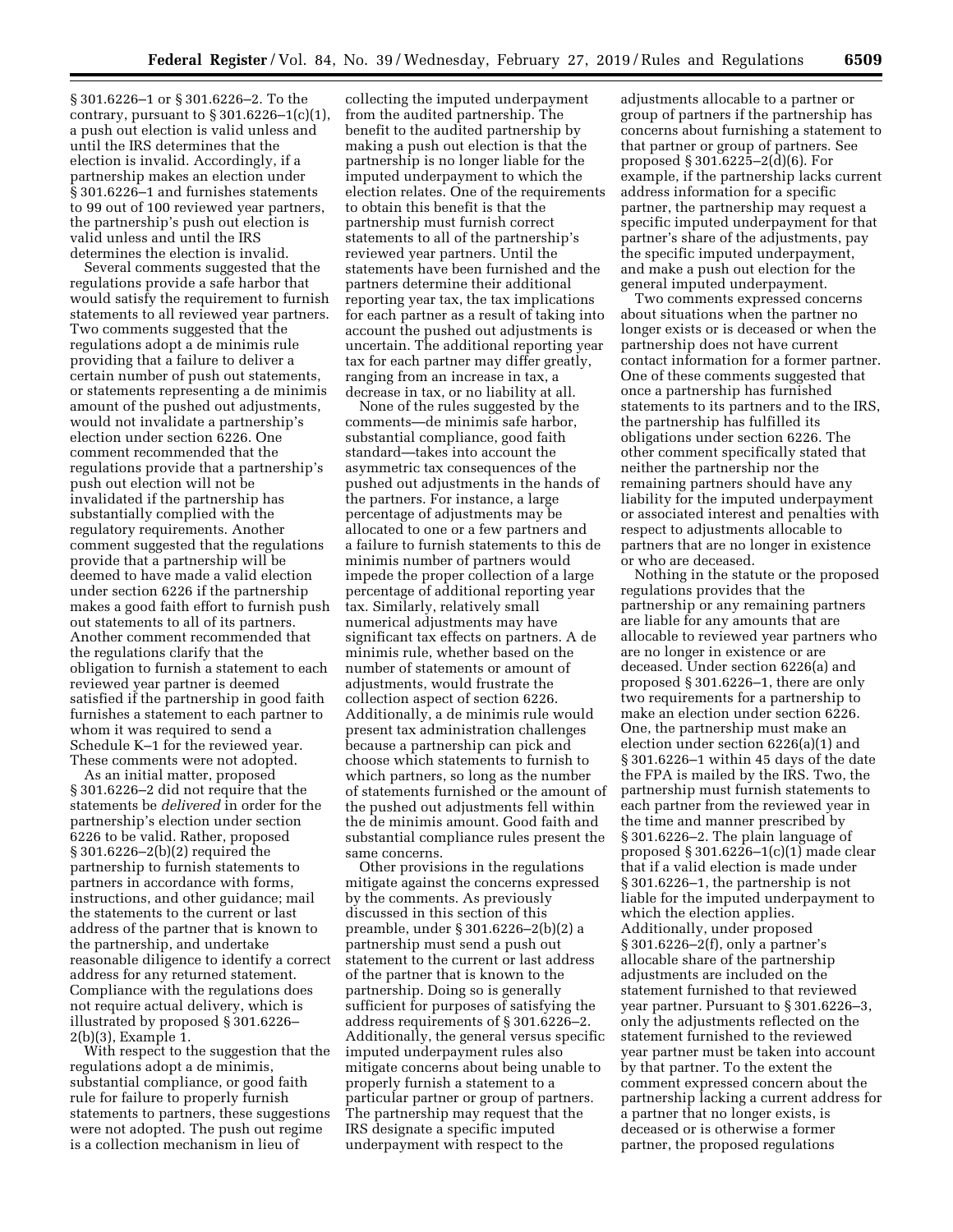provide that the partnership may furnish statements to the last address known to the partnership. Only if the statements are returned as undeliverable is the partnership required to undertake reasonable diligence to ascertain a current address. Accordingly, no revisions to the final regulations were made in response to this comment.

# v. Corrections of Errors in Statements

As discussed in section 4.B.iv. of this preamble, several comments expressed concerns about the requirement to furnish statements to all of the partnership's reviewed year partners. Although those comments were not adopted, the ability to correct errors in statements mitigates the potential effects of this rule. Proposed § 301.6226–2(e) provided that the partnership must provide correct information in the statements it furnishes to its partners and files with the IRS. Proposed § 301.6226–2(d)(2)(i) provided that if a partnership discovers an error in a statement within 60 days of the statement due date, the partnership must correct that error, and may do so without IRS consent. If a partnership discovers an error more than 60 days after the statement due date, the partnership may only correct the error after receiving IRS consent. Proposed § 301.6226–2(d)(2)(ii). Additionally, when the IRS discovers an error in a statement, the IRS may require the partnership to correct that error or to provide additional information. Proposed § 301.6226–2(d)(3).

The correction rules under proposed § 301.6226–2(d) were designed to require a partnership that identifies an error in a statement to correct that error expeditiously. Similarly, nothing in the regulations prevents a partner that receives a statement containing an error from alerting the partnership of the error within the 60-day period so that the audited partnership can correct the error. Even if the partnership corrects errors within the 60-day period, however, proposed § 301.6226–1(c)(2) provided the IRS could invalidate the election.

In light of the comments in section 4.B.iv of this preamble regarding the effect on the push out election of failures to furnish correct statements, the Treasury Department and the IRS have revised the rule under proposed § 301.6226–1(c)(2). The 60-day correction period should serve as a period of time after the statements are furnished to verify that the information on the statements was correct and to rectify any errors without adverse consequences regarding the push out election to the partnership or its

partners. The ability to correct statements gives the partnership an opportunity to ensure statements were furnished properly and, to the extent a correction can cure the identified defects, to take steps to ensure that an election under section 6226 will not be invalidated. The ability to correct errors also ensures that partners have the correct information when the partners take into account the adjustments reflected on the statements.

Accordingly, the final regulations under § 301.6226–1(d) clarify that the IRS may not invalidate an election based on errors that are timely corrected by the partnership in accordance with § 301.6226–2(d). However, any errors in any statements furnished by the partnership are subject to penalty under section 6722 and the regulations thereunder. See § 301.6226–2(a). In the case of errors discovered by the IRS, the IRS is under no obligation to require the partnership to provide additional information or to correct any errors discovered or brought to the IRS's attention at any time. The IRS may, instead, invalidate the election.

One comment recommended changes to the correction process under § 301.6226–2(d) and the timing of the correction period. Specifically, the comment suggested with respect to errors discovered by a partnership, the partnership should have an automatic obligation and right to issue corrected statements for errors discovered no later than 60 days after the extended due date of the audited partnership's adjustment year return. The comment also suggested that for errors discovered by the partnership after this date, the partnership must notify the IRS, and unless the IRS objects within 90 days of such notification, the partnership must issue the corrected statements. The comment suggested that if the IRS issues a denial within the 90-day period, such denial shall include an explanation for the denial, and the partnership shall have the ability to challenge the decision with IRS Appeals. These suggestions were not adopted.

It is not in the interest of sound tax administration to place a limit on the time the IRS has to consider whether to allow corrected statements after 60 days from the due date of the statements. For example, a partnership may request to make a correction at a time when the period of limitations on assessing additional tax for the affected partners was closed, but the period of limitations for requesting a refund as to other affected partners was still open. If the IRS was unable to process the request to issue corrected statements within 90 days, the corrected statements would be

furnished to the partners and those partners would take into account the adjustments. If the IRS determines that the correction of the errors was insufficient, the IRS could determine the partnership's election under section 6226 was invalid, but the period of limitations on assessing the imputed underpayment may have expired by that time. By requiring IRS permission before any corrected statements are furnished, the IRS can evaluate each request based on the facts and circumstances and ensure that any proposed corrections are consistent with the determinations made during the partnership proceeding and would not frustrate the collection of any amounts owed as a result of the partnership proceeding. Requiring IRS permission also incentivizes partnerships to submit correct statements by the due date, which ensures that partners are provided timely and accurate information with which to take into account the adjustments. Because partners may have already taken into account the adjustments, any corrections received by the partners after they have taken into account the adjustments could detrimentally affect those partners.

The same comment also suggested that with respect to errors discovered by the IRS, the IRS may not unreasonably refuse to permit a partnership to issue corrected statements if correction of the error results in a reduced tax liability by the affected partners or to correct the allocation of an adjustment between partners. This comment was not adopted. To extent this comment was suggesting that the regulations require the IRS to require the partnership to correct errors the IRS discovers in these circumstances, the comment was not adopted. The IRS needs discretion to evaluate whether requiring the correction of errors is in the interest of sound tax administration. For example, the errors may be de minimis or the correction of the errors may result in barred assessments or require partners to file amended returns if they have already taken into account the adjustments. To the extent the comment was suggesting that the IRS should not unreasonably withhold consent in situations where the partnership has discovered errors, the comment was also not adopted. As stated earlier in this section of this preamble, the IRS needs the flexibility to evaluate requested changes based on the facts and circumstance of each request.

#### vi. Contents of the Statements

Under proposed § 301.6226–2(e), each statement described in proposed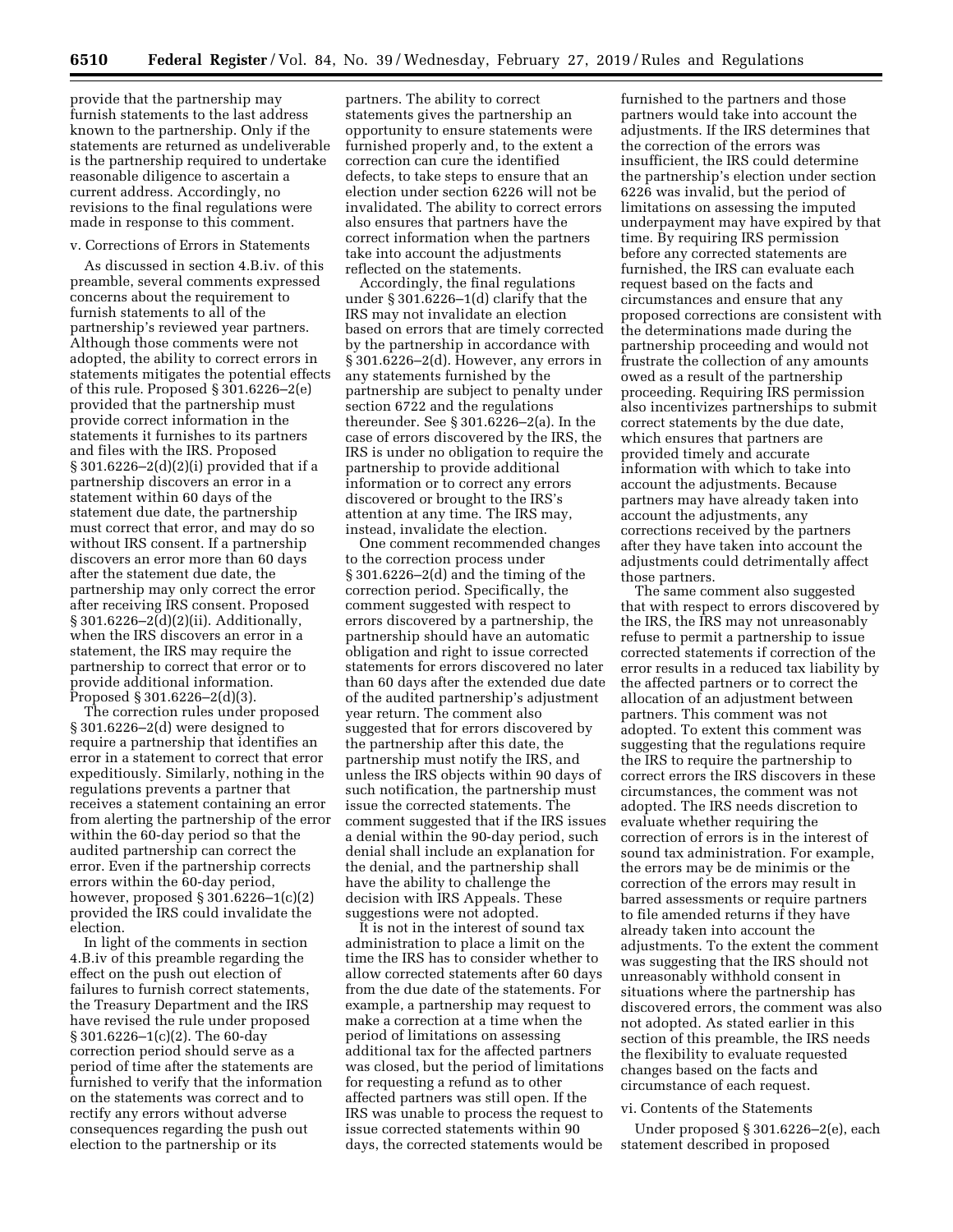§ 301.6226–2 must include an enumerated list of items, including the partner's name and taxpayer identification number (TIN) and any other information required by forms, instructions, and other guidance prescribed by the IRS. Several comments suggested that the IRS assign a unique control number or other numerical code to a notice of final partnership adjustment and require that all push out statements with respect to an imputed underpayment reflected on that FPA include that control number. The IRS intends to adopt this suggestion by assigning a unique control number to each examination under the centralized partnership audit regime and by using that number for each form, letter, or other document used in the examination as well as any forms or statements utilized for a push out election. The final regulations, however, do not include the audit control number as an enumerated item under § 301.6226–2(e). Requiring the control number through the forms and instructions provides the IRS with the flexibility to gain experience with the use of a unique control number and to make changes, as necessary, without needing to amend the regulations. This flexibility preserves government resources and also expedites the process for taxpayers to be aware of changes in IRS procedures.

C. Adjustments Taken Into Account by Partners

The comments regarding how adjustments are taken into account by partners covered five general areas: (1) The calculation of the additional reporting year tax; (2) penalties, additions to tax, and additional amounts; (3) pass-through partners; (4) qualified investment entities and master limited partnerships (MLPs); and (5) the examples under proposed § 301.6226– 3(h).

# i. Calculation of the Additional Reporting Year Tax

Former proposed § 301.6226–3(a) provided that the chapter 1 tax for each reviewed year partner for the reporting year was *increased* by the additional reporting year tax, which was generally defined as the aggregate of the correction amounts determined under former proposed § 301.6226–3(b). Under former proposed § 301.6226–3(b), the aggregate of the correction amounts was determined by adding the amount by which a reviewed year partner's chapter 1 tax would have increased for the first affected year with the amount by which the partner's chapter 1 tax for any intervening year would have increased

if the adjustments were taken into account in the first affected year. Because the rule did not account for any decrease in a reviewed year partner's tax for a taxable year, former proposed § 301.6226–3(b)(1) provided that a correction amount for any taxable year could not be less than zero and that any amount less than zero could not reduce any other correction amount.

Section 206(e) of the TTCA amended section 6226(b) to provide that, when a reviewed year partner takes into account the adjustments under section 6226(b), the partner's chapter 1 tax for the reporting year is adjusted by the amounts the partner's chapter 1 tax for the first affected year or any intervening year would increase or decrease if the partner's share of the adjustments were taken into account in the first affected year. The TTCA amendments to section 6226(b) were adopted in the August 2018 NPRM. Proposed § 301.6226–3(b), as revised in the August 2018 NPRM, provided that each reviewed year partner's chapter 1 tax for the reporting year is increased or decreased by the additional reporting year tax, as appropriate. Under proposed § 301.6226–3(b)(2) and (3), the correction amounts are the amounts by which the partner's chapter 1 tax would increase or decrease if the partner's taxable income for that year were recomputed by taking into account the partner's share of the partnership adjustments. Under proposed § 301.6226–3(b)(1), as revised, a correction amount for the first affected year or any intervening year may be less than zero, and any correction amount less than zero may reduce any other correction amount.

The final regulations under § 301.6226–3(b)(1) were further revised to provide that nothing in § 301.6226–3 entitles any partner to a refund of tax imposed by chapter 1 to which such partner is not entitled. This language clarifies that the rules under section 6226 and 6227 are consistent insofar as those rules concern the ability of a partner to claim a refund of an overpayment when taking into account partnership adjustments. See § 301.6227–3(b)(1). Whether an overpayment exists is determined by the Code and existing law outside the scope of these regulations. See section 5.D. of this preamble for further discussion.

Proposed § 301.6226–3(b)(2) and (3) provided that when computing a correction amount for the first affected year or any intervening year, partners should account for the amount of tax shown on an amended return for such year, ''including an amended return filed, or alternative to an amended

return submitted, under section 6225(c)(2) by a reviewed year partner.'' The final regulations under § 301.6226– 3(b)(2) and (3) remove the language referring to the alternative procedure for filing amended returns under section 6225(c)(2). Amounts assessed based on submissions under the alternative procedure more appropriately fall within the amounts described in § 301.6226–3(b)(2)(ii)(B) and (b)(3)(ii)(B). Accordingly, treating such amounts as akin to amounts shown on amended returns could have led to inaccurate correction amounts. As such, the final regulations under § 301.6226–  $3(b)(2)(ii)(\overline{B})$  and  $(b)(3)(ii)(\overline{B})$  have been revised to clarify that the amounts under those provisions include not only the amounts described in § 1.6664–2(d), but also any amounts not included on the return of a partner which are assessed against and collected from the partners. Such amounts include amounts paid as part of modification under § 301.6225–2, including under the alternative procedure or in accordance with a closing agreement. Such amounts do not include, however, any amounts paid with an amended return filed as part of modification because those amounts are included with the amounts shown on a return or amended return under § 301.6226–  $3(b)(2)(ii)(A)$  and  $(b)(3)(ii)(A)$ .

Several comments received prior to the TTCA amendments recommended that the calculation of the additional reporting year tax under former proposed § 301.6226–3(b) be revised to account for potential decreases to a reviewed year partner's chapter 1 tax had the adjustments been taken into account. Certain comments stressed that it was critical for taxpayers to receive symmetrical treatment under section 6226 with respect to adjustments for overpayments or other adjustments that would serve to reduce the additional reporting year tax. One comment suggested that a decrease in tax in one year as a result of the adjustments should be able to reduce the additional tax payable with respect to any other taxable year. One comment specifically recommended that former proposed § 301.6226–3(b) be revised to provide that the correction amount for a partner is the amount by which the reviewed year partner's chapter 1 tax would increase or decrease for the first affected year and all intervening years.

The plain language of section 6226(b), as amended by the TTCA, and proposed § 301.6226–3(a) and (b), as revised in the August 2018 NPRM, make clear that any decreases in tax that result from taking into account the adjustments can produce a correction amount, and in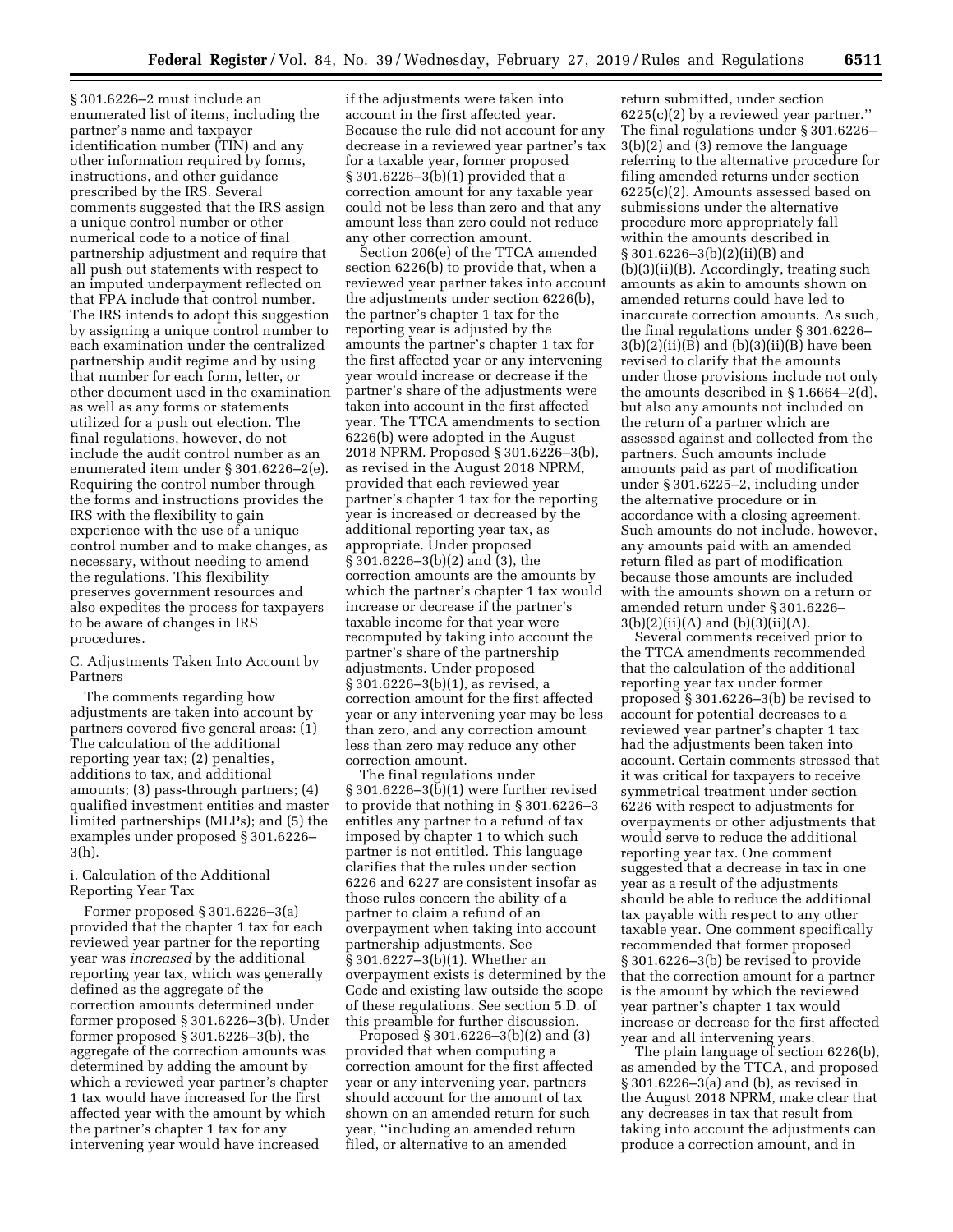turn an additional reporting year tax, that is less than zero. Accordingly, because the recommendations made by the comments were reflected in the proposed regulations, no changes were necessary in response to those comments.

Another comment recommended that the regulations clarify how information would be communicated to reviewed year partners to calculate a correction amount under section 6226(b)(2)(B) for an intervening year and suggested that partners calculate only the *net* increase in tax in each intervening year. The comment described an example of an adjustment that results from timing differences and recommended that the push out statement include the beneficial effect of deductions, if any, in subsequent years.

Consistent with section 6226(b)(2)(B), proposed § 301.6226–3(b)(3) provided that a correction amount for an intervening year is the amount the partner's chapter 1 tax for such year would increase or decrease after taking into account any adjustments to tax attributes that resulted from taking into account the partnership adjustments in the first affected year. Accordingly, in order to determine an intervening year correction amount, the partner needs to know the partnership adjustments for the reviewed year, which is information provided on the push out statement furnished to the partner. See § 301.6226–2(e). No changes were made to the regulation to respond to the comment's request for clarification on this point. Regarding the comment's suggestion that the correction amount for any intervening year be calculated by reference to the partner's net increase in tax, the rule under § 301.6226–3(b)(3) accommodates this suggestion because it accounts for both increases and decreases that would have occurred in an intervening year. Therefore, no changes were made to the regulations in response to this suggestion.

The comment also recommended that the regulations provide that each partner calculates the correction amounts as though drafting an amended return and that such calculation should be based on generally applicable rules under the Code. The plain language of proposed § 301.6226–3(b)(2) and (3) provided precise rules for calculating the correction amounts. Those rules are consistent with how underpayments and overpayments are generally calculated elsewhere in the Code and regulations and thus provide for the method the comment recommended. See, for example, § 1.6664–2. Forms and instructions will provide additional guidance for partners in computing

correction amounts and the additional reporting year tax. Providing this additional guidance through forms and instructions allows for both the IRS and taxpayers to gain experience with those documents and to recommend and to make changes, as necessary and appropriate, without needing to amend the regulations. This informal guidance process preserves government resources and expedites the process by which the IRS can respond to taxpayer needs and by which taxpayers are made aware of changes in IRS procedures. Accordingly, no changes were made to the regulations in response to this comment.

Two comments observed that an audit under the centralized partnership audit regime may be concluded after the statute of limitations for amending partner returns has expired. The comments recommended that the statute of limitations should be automatically extended to allow partners time to file an amended return and claim a refund.

To the extent these comments were concerned about the inability to benefit from any decreases in tax that would have resulted from taking into account the adjustments under section 6226(b), those concerns are addressed by proposed § 301.6226–3(b) as revised in the August 2018 NPRM. As discussed earlier in this section of this preamble, the plain language of § 301.6226–3(b) allows partners to account for increases and decreases that would have resulted in the first affected year or any intervening year were the adjustments taken into account in those years.

To the extent the comment was addressing seeking refunds via amended returns outside the push out process, § 301.6225–2(d)(2) allows for modification of the imputed underpayment via partner amended returns for taxable years for which the period of limitations would otherwise be expired. See section 6225(c)(2)(D). To the extent the comment was seeking a mandatory extension of all partner (direct and indirect) statutes of limitation to file amended returns and claim a refund, it is not in the interests of sound tax administration to provide for automatic extensions where other mechanisms provide adequate remedies for taxpayers. Under both the push out process and the amended return modification procedures, partners may benefit from decreases in tax that result from partnership adjustments. Creating an additional automatic extension process to achieve the same results potentially leads to more administrative burden for the IRS without any tangible benefit for partners. Accordingly, the comments' recommendation for

automatic extensions in order to file refund claims was not adopted.

Two comments suggested that the final regulations clarify whether a partner must calculate and pay any additional taxes due under chapters 2 and 2A of the Code when taking into account adjustments under section 6226(b). One comment specifically asked about the application of chapters 2 and 2A in the context of an election by the taxpayer to pay the safe harbor amount. Another comment asked about the consequences of failing to pay chapter 2 or 2A tax if the regulations imposed such a requirement.

First, regarding the comment specific to the safe harbor amount, the safe harbor amount was removed from the regulations in the December 2017 NPRM, no comments were received regarding its removal, and the final regulations do not include a safe harbor amount. Accordingly, inasmuch as this comment was concerned about the safe harbor amount, this comment was not adopted.

Regarding the other comments, section 6226(b)(1) provides that each partner's ''tax imposed by chapter 1'' shall be adjusted by the aggregate of the correction amounts determined under section 6226(b)(2). Both section  $6226(b)(2)(A)$  and  $(B)$  describe the correction amounts as amounts by which the partner's "tax imposed under chapter 1'' would increase if the partner's share of the adjustments were taken into account. Consistent with section 6226(b), proposed § 301.6226– 3(b) provided that each partner's chapter 1 tax for the reporting year is increased or decreased by the amounts by which the partner's chapter 1 tax would increase or decrease were the adjustments taken into account. The plain language of the statute and the proposed regulations makes clear that a reviewed year partner only increases its chapter 1 reporting year tax by the aggregate of the correction amounts, which are calculated by reference to the amounts by which the partner's chapter 1 tax would increase or decrease for the first affected year or any intervening year. Therefore, no changes were made to § 301.6226–3(b) in response to this comment. Furthermore, because the regulations do not require payment of chapter 2 or 2A taxes when a partner takes into account adjustments under section 6226(b), the consequences of failing to pay those taxes is beyond the scope of the regulations.

# ii. Penalties, Additions to Tax, and Additional Amounts

Former proposed § 301.6226–3(a) provided that a reviewed year partner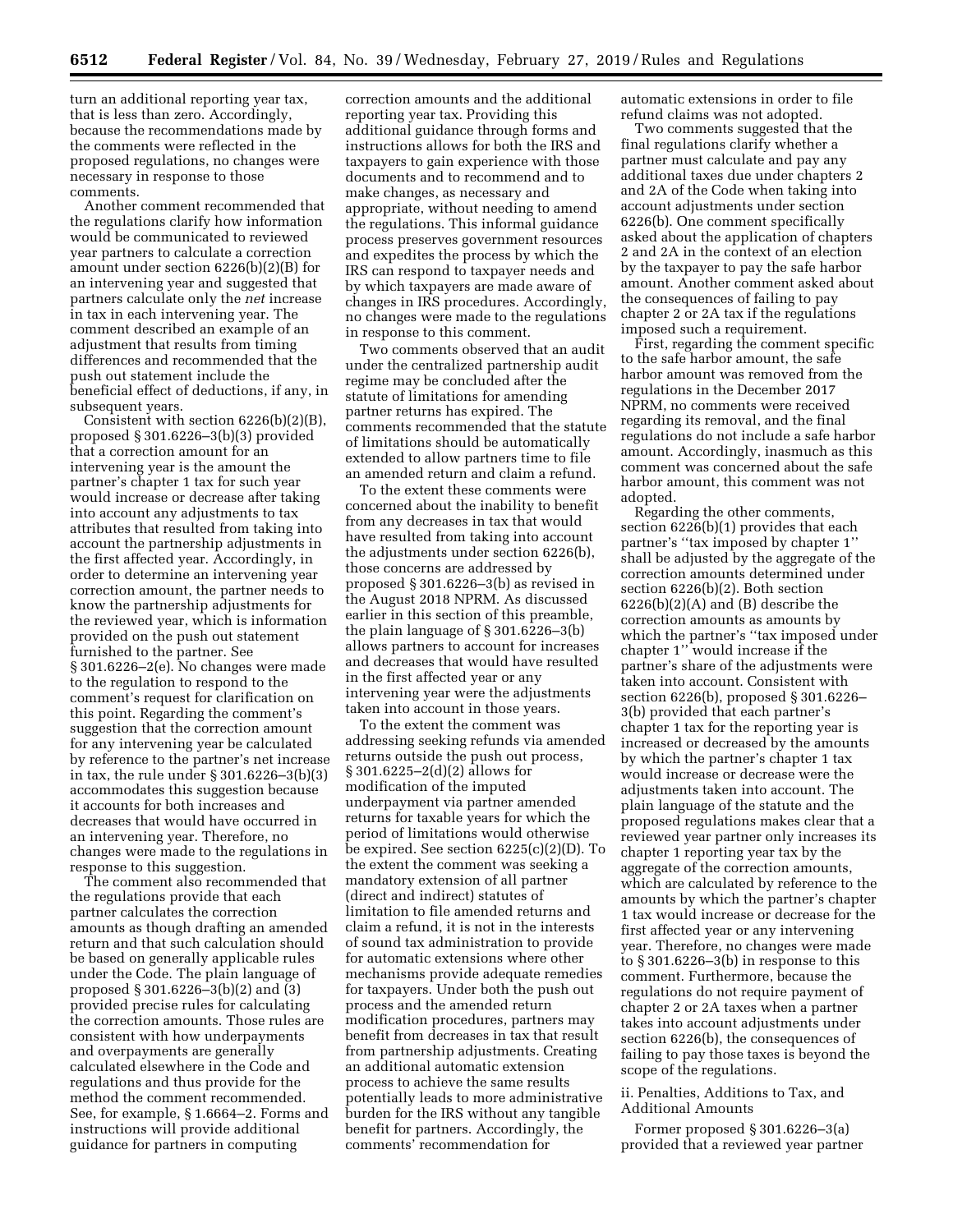must pay the partner's share of any penalties, additions to tax, or additional amounts determined at the partnership level reflected on the statement furnished to the partner under § 301.6226–2. See former proposed § 301.6226–2(e)(7) and (f)(3). Example 1 in former proposed § 301.6226–3(g) illustrated the application of this rule. In the example, the IRS determines an imputed underpayment and a related accuracy-related penalty in the amount of \$32. The partnership elects the application of section 6226 with respect to the imputed underpayment and furnishes a statement to partner A, a 25 percent partner, reflecting A's share of the adjustments and A's share of the \$32 penalty amount (\$8). The example concludes that A must pay its \$8 share of the penalty with its reporting year return.

One comment expressed concern with Example 1 under former proposed § 301.6226–3(g), particularly the result that a partner pays a penalty amount based on the amount of the partnership's imputed underpayment, rather than the amount of the partner's increased tax liability. The comment recommended the regulations clarify that penalties are not measured by reference to the imputed underpayment amount determined at the partnership level.

This comment was addressed by proposed § 301.6226–3(d), as revised in the December 2017 NPRM. As revised, proposed § 301.6226–3(d)(2) provided that a reviewed year partner calculates the amount of any penalty, addition to tax, or additional amount at the partner level by treating a correction amount determined under § 301.6226–3(b) as if it were an underpayment or understatement for the first affected year or intervening year, as applicable. If, after taking into account the partnership adjustments, the reviewed year partner did not have an underpayment, or had an underpayment that fell below the applicable threshold for the imposition of a penalty, no penalty would be due from the reviewed year partner. Proposed § 301.6226–3(d)(2). Accordingly, the proposed regulations make clear that a partner's penalty is not based on the imputed underpayment amount determined at the partnership level, as recommended by the comment. Example 1 under § 301.6226–3(h) was also revised to account for this rule change.

#### I. Penalty Defenses

Former proposed § 301.6221(a)–1(c) had provided that any defense to any penalty, addition to tax, or additional amount must be raised by the

partnership in the partnership-level proceeding, regardless of whether the defense was based on facts and circumstances relating to a person other than the partnership. As discussed in section 1.A of this preamble, former proposed § 301.6221(a)–1(c) was removed from the regulations in the December 2017 NPRM. As part of the revisions in the December 2017 NPRM, the regulations under section 6226 (former proposed  $\S 301.6226 - 3(i)$ ) were also revised to provide that the calculation of the partner's penalty amount in the case of a push out election is based on the characteristics of, and facts and circumstances applicable to, the reviewed year partner. In addition, a reviewed year partner claiming that a penalty, addition to tax, or additional amount is not due because of a partner-level defense may raise that defense, but must first pay the penalty and file a claim for refund for the reporting year. See proposed § 301.6226–3(d)(3), as revised in the August 2018 NPRM.

One comment recommended that the regulations clarify that a partnership that makes a push-out election will be able to avail itself of partner-level defenses at the partnership level. For the reasons discussed in section 8.A. of this preamble, this comment was not adopted. Under § 301.6233(a)–1(c)(1), a partner-level defense may not be raised in a proceeding of the partnership, including a partnership that makes an election under section 6226, except as otherwise provided in guidance prescribed by the IRS.

Two other comments recommended that the regulations should provide a mechanism for partners to raise partnerlevel defenses prior to assessment, rather than requiring the partner to first pay the penalty and then file a claim for refund to raise the partner-level defense. One comment specifically suggested that a partner could raise a partner-level defense in the push out context by submitting a statement supporting that defense with the partner's reporting year return. This comment further suggested that the requirement to pre-pay penalties is contrary to the procedures in place for similar scenarios involving amended returns and audit adjustments. These comments were not adopted.

First, to the extent the comment addresses procedures for amended returns and audit adjustments other than partnership adjustments, those procedures are beyond the scope of these regulations. The centralized partnership audit regime is a new set of procedures that does not have an existing parallel in other areas of procedural tax law, and, as such, other

scenarios involving amended returns and audit adjustments are not sufficiently similar to provide a relevant baseline against which to determine how the centralized partnership audit procedures should be developed.

Second, under the centralized partnership audit regime, the applicability of penalties, additions to tax, and additional amounts that relate to partnership adjustments is determined at the partnership level. Section 6221(a). A push out statement furnished to a partner under § 301.6226–2 will include any penalties, additions to tax, or additional amounts determined at the partnership level that are applicable to the adjustments pushed out to that partner. The applicability of such penalties, additions to tax, and additional amounts as set forth in the push out statement furnished to the partner are binding on the partner pursuant to section 6223. See § 301.6226–1(e). Therefore, when taking into account the pushed out adjustments, the applicability of any penalties related to those adjustments has already been determined. The imposition and amount of the penalty is determined only upon the partner calculating the additional reporting year tax (or imputed underpayment in the case of pass-through partners) and applying any relevant threshold amounts.

Because the IRS has already determined that a penalty applies, it is contrary to the interests of sound tax administration to allow partners to argue they are not liable for the penalty based on partner-specific reasons without first requiring payment of the penalty. Allowing a partner to raise a partner-level defense without prepaying the penalty would require the IRS to check each reviewed year partner's return to see if a penalty defense was properly raised and open up an examination of the partner to determine the validity of the defense. Such a process would frustrate the collection of the penalties, the applicability of which was already determined at the partnership level in an examination. Requiring pre-payment of penalties before defenses are raised ensures that partners raise only colorable penalty defense claims. For those that do not have such claims, it will ensure immediate collection of the appropriate amount of penalties.

One comment observed that, as a practical matter, it is unclear how a limited partner would dispute penalties determined at the partnership level, particularly because the partner may have no or limited information of actions at the partnership level or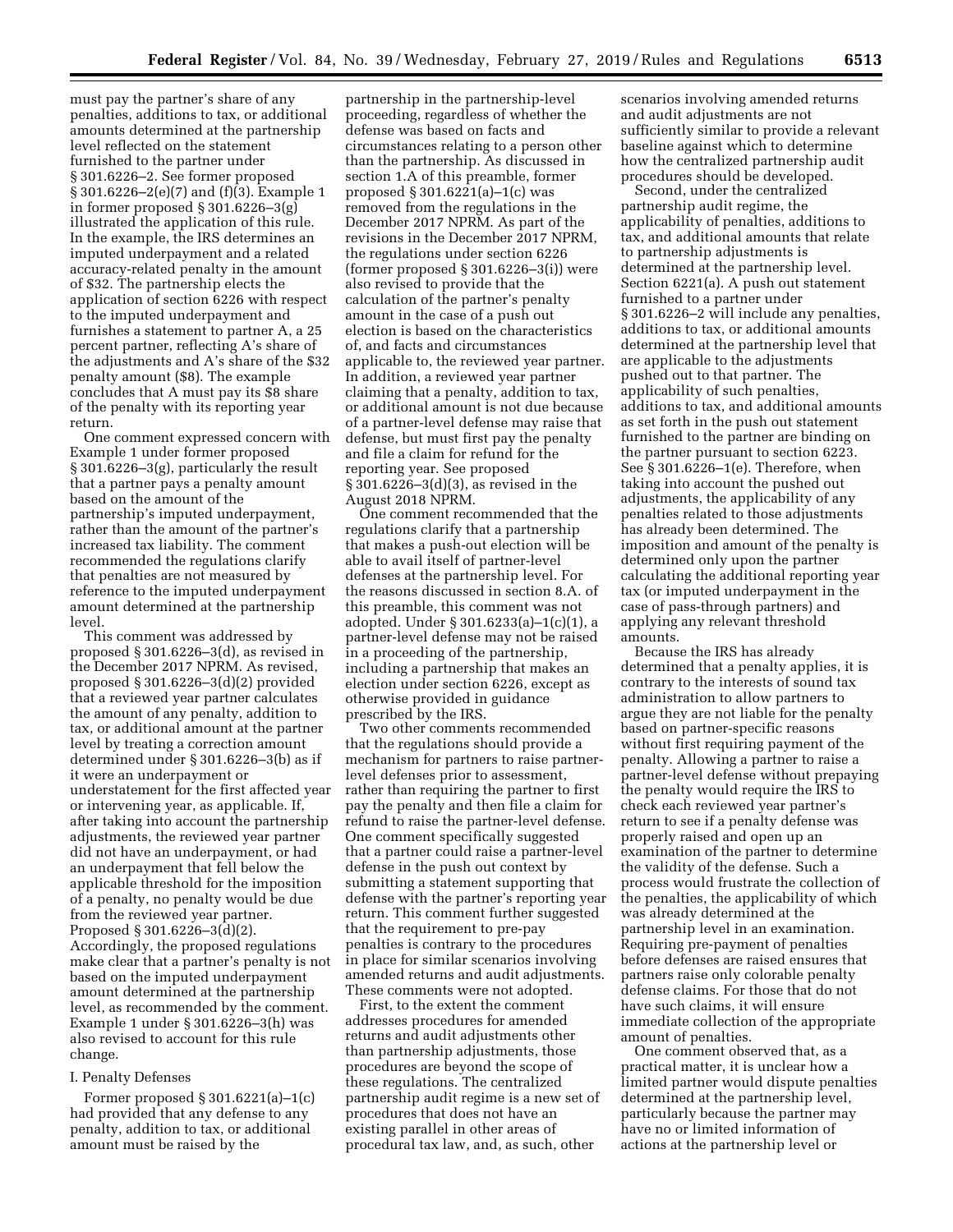control over such actions even if known. The comment recommended clarifying what constitutes reasonable cause or good faith under circumstances that will be common among partnerships with limited partners.

Proposed § 301.6226–3(d)(3) defined partner-level defenses as those defenses that are personal to the reviewed year partner and based on the facts and circumstances applicable to that partner (for example, a reasonable cause and good faith defense under section 6664(c) based on facts specific to a particular partner). Limited partners will have an opportunity to raise defenses specific to their facts and circumstances. The partners (limited partner or otherwise) should have all of the information needed to adequately raise a partnerlevel defense because that defense is based on the facts and circumstances applicable to the specific partner raising the defense. The partner does not need new information regarding partnershiplevel actions or control over partnership-level information that the partner did not have access to at the time it took a position on its return reflecting the items from the partnership subject to penalty. The centralized partnership audit regime does not alter the existing law under the Code, regulations, or applicable case law relating to reasonable cause and good faith determinations. Furthermore, as discussed in section 8.A of the preamble, any defense that is based on the conduct or actions of the partnership is a partnership-level defense that must be raised by the partnership during the partnership proceeding. See proposed  $§ 301.6233(a)-1(c)(2)(v).$ 

II. Partnership Payment of Penalties on Behalf of Partners

One comment recommended that the partnership have the option of paying penalties at the partnership level while pushing out the partnership adjustments to its partners. The comment noted that pushing out penalties may require long and complex explanations regarding why the penalties apply, which could be burdensome to the partnership, partners, and the IRS, and may cause friction among the partners.

Section  $6226(c)(1)$  provides that any penalties, additions to tax, or additional amounts shall be determined as provided under section 6221, and the partners of the partnership for the reviewed year shall be liable for any such penalty, addition to tax, or additional amount. If the partnership were to pay any penalties, additions to tax, or additional amounts in lieu of pushing out those amounts to its

partners, the payment would be a payment towards the liability of the partners, not the partnership. The ability of a person to make a payment towards another's tax liability currently exists outside of the centralized partnership audit regime, and the regime does not alter or affect this ability. The partnership and its partners may enter into a business arrangement whereby the partnership makes a payment towards the partner's penalty liabilities, or whereby the partnership remits an amount to each partner to compensate for any potential penalties, additions to tax, or additional amounts. Nothing in the regulations under § 301.6226–3 would disturb those types of arrangements.

At the same time, the regulations do not provide a specific method for making such payments. Creating and monitoring a separate system to allow for partnerships to pay penalties on behalf of its partners would be burdensome for the IRS, partnerships, and partners. As discussed earlier in this section of the preamble, under proposed § 301.6226–3(d)(2) a partner's penalty amount is calculated based on the facts and circumstances unique to each partner. For the partnership to fully pay the amount of penalties owed by its partners, the partnership would need to obtain detailed information about each partner's personal tax situation, which is burdensome for the partnership and potentially invasive to the partners. This information would also have to be transmitted to the IRS to verify the correct penalty amount was paid and reflected in each partner's account. For these reasons, this comment was not adopted.

Another comment similarly suggested that the IRS create a process by which the partnership could pay both interest and penalties on behalf of its foreign partners so that those foreign partners would not need to obtain a TIN to file a U.S. tax return to report and pay interest and penalties. The comment suggested that the IRS could require, as part of that process, the partnership to obtain documentation from the foreign partner authorizing the partnership to make the payment on the foreign partner's behalf. The comment also recommended that the regulations make clear such a payment would not preclude the partnership from making a push out election with respect to the adjustments. This comment was not adopted.

As discussed earlier in this section of this preamble, there are administrative difficulties involved with adopting a specific method for a partnership to determine and pay over to the IRS its

partners' amounts of penalties and interest. Further, because penalties and interest are determined at the partner level, a partnership will generally not be able to pay the exact amount of penalties and interest due with respect to each foreign partner. Therefore, there would be no basis for waiving the filing requirement for a foreign partner under these circumstances, even in cases in which the partnership is able to satisfy the tax due at source. For these reasons, the comment's suggestion was not adopted and no changes were made to the regulations in response to the comment.

III. Interest on Penalties, Additions to Tax, and Additional Amounts

Section 6226(c)(2) provides that in the case of a push out election, interest shall be determined at the partner level from the due date of the return for the taxable year to which the increase in chapter 1 tax is attributable. Proposed § 301.6226– 3(c)(1) provided that interest on each correction amount greater than zero is calculated from the due date (without extension) of the reviewed year partner's return for the applicable taxable year until the amount is paid. For purposes of calculating interest on any penalties, additions to tax, or additional amounts, proposed § 301.6226–3(c)(2) similarly provided that such interest is calculated from the due date (without extension) of the reviewed year partner's return for the applicable taxable year until the amount is paid.

One comment observed that section  $6226(c)(2)$  is silent as to whether the due date of the return for the purpose of calculating interest is determined with or without regard to any extension of time for filing, and noted that the statute does not differentiate between interest on tax and interest on penalties and additions to tax. The comment recommended the regulations adopt a bifurcated approach under which interest would run on the correction amounts from the due date of the return without regard to extensions while interest on penalties would run from the due date of the return including any extensions. The comment observed a similar bifurcated approach exists for calculating interest on tax and certain penalties outside the partnership context.

After consideration, the Treasury Department and the IRS have adopted this comment to be consistent with the method of calculating interest on penalties outside of the centralized partnership audit regime pursuant to section 6601(e)(2)(B). Accordingly, § 301.6226–3(c)(2) now provides that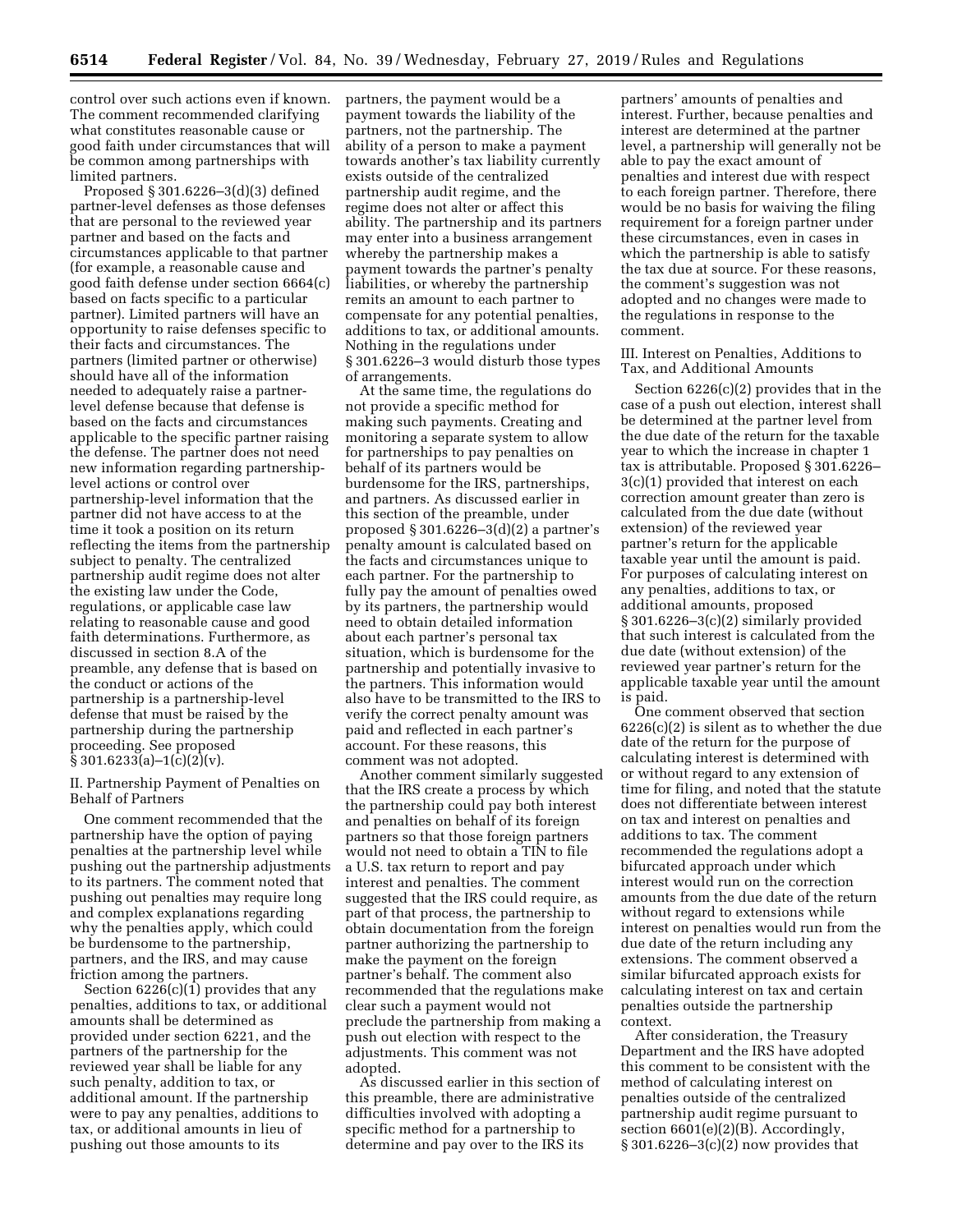interest on any penalties, additions to tax, or additional amounts is calculated from the due date (including any extension) of the reviewed year partner's return for the applicable tax year until the amount is paid.

IV. Interest on the Additional Reporting Year Tax

Section 6226(c)(2) provides that interest in the case of a section 6226 election is determined at the partner level, from the due date of the return for the taxable year to which the increase in chapter 1 tax is attributable, and at the underpayment rate under section 6621(a)(2) (substituting 5 percent for 3 percent). As explained in section 4.A of the preamble to the August 2018 NPRM, while the TTCA amended section 6226(b) to provide that both increases and decreases in chapter 1 tax are used in computing a partner's additional reporting year tax, the TTCA did not similarly amend the reference to ''increases'' in section 6226(c)(2). The result of the changes to section 6226 is that interest only applies to the increases in the chapter 1 tax that would have resulted from taking into account the partnership adjustments under section 6226. No provision under the centralized partnership audit regime provides for interest on a *decrease* in chapter 1 tax that would have resulted in the first affected year or any intervening year if the adjustments were taken into account in those years. Accordingly, proposed § 301.6226– 3(c)(1) provided that interest on the correction amounts determined under proposed § 301.6226–3(b) is only calculated for taxable years for which there is a correction amount greater than zero, that is, taxable years for which there would have been an increase in chapter 1 tax if the adjustments were taken into account.

One comment suggested that the final regulations clarify that the IRS will pay interest on any refunds issued on prior overpayments resulting from a taxpayer's statements filed under section 6226 with their reporting year return. The comment expressed the belief that the rule under section 6226(c)(2) is only intended to increase the normal statutory rate of interest imposed, not to exclude interest on overpayments.

The additional reporting year tax is calculated under section 6226(b)(2) by reference to the amount that a partner's chapter 1 tax ''would'' increase or decrease if the partner's share of adjustments ''were taken into account'' in the first affected year or in the case of an intervening year, the amount by which such tax would increase or

decrease by reason of the adjustment to tax attributes. An adjustment to a tax attribute is any tax attribute which ''would have been affected'' if the adjustments ''were taken into account'' in the first affected year. Under the language of section 6226(b)(2) and (3), adjustments are not actually taken into account like they would be if an amended return was filed under § 301.6225–2(d)(2). Similarly, the increases or decreases do not actually occur as they would in the amended return context and tax attributes are not actually adjusted as part of this calculation. Accordingly, in the case of an increase in tax that would result in the first affected year or any intervening year if the adjustments were taken into account, no overpayment results for any year because there is an increase in tax, not a decrease. In the case of a decrease in tax that would result in the first affected year or any intervening year if the adjustments were taken into account, there is no overpayment because the determination of a decrease in tax is merely by reference to the relevant year to be taken into account as part of the total additional reporting year tax. Therefore, no overpayment interest is due and owing to the partner.

#### iii. Pass-Through Partners

The June 2017 NPRM reserved on the issue of how a pass-through partner takes into account its share of adjustments reflected on a statement furnished to the pass-through partner under § 301.6226–2. In response to the June 2017 NPRM, multiple comments recommended that pass-through partners take into account adjustments by pushing out those adjustments to the next tier of partners and suggested approaches to achieve this result.

After careful consideration of those comments, the December 2017 NPRM adopted an approach that required a pass-through partner to take into account adjustments reflected on a push out statement by either furnishing statements to its own partners or by paying an amount calculated like an imputed underpayment with respect to the adjustments, plus any applicable penalties and interest. See former proposed § 301.6226–3(e)(1). The regulations created an iterative process under which any pass-through partner receiving a statement from another passthrough partner must also take into account the adjustments on the statement by furnishing statements to its own partners or paying an amount calculated like an imputed underpayment. Any ultimate, non-passthrough partner was required to take into account its share of the adjustments

as if such partner was a reviewed year non-pass-through partner. If a passthrough partner failed to take into account the adjustments in accordance with former proposed § 301.6226– 3(e)(1), the pass-through partner was required to pay an amount calculated like an imputed underpayment plus any applicable penalties and interest.

Section 204(a) of the TTCA added to the Code section 6226(b)(4), which provides that a partnership or S corporation that receives a statement under section 6226(a)(2) must file a partnership adjustment tracking report with the IRS and furnish statements under rules similar to the rules of section 6226(a)(2). If the partnership or S corporation fails to furnish such statements, the partnership or S corporation must compute and pay an imputed underpayment under rules similar to the rules of section 6225. The rules under former proposed § 301.6226–3(e) were revised in the August 2018 NPRM to reflect the amendment to section 6226(b)(4). See section 4.A. of the preamble to the August 2018 NPRM.

Three comments were received regarding proposed § 301.6226–3(e). The comments focused on three topics: (1) The statements furnished under proposed § 301.6226–3(e)(3); (2) the computation of an imputed underpayment under proposed § 301.6226–3(e)(4); and (3) the payment of the additional reporting year tax by affected partners in accordance with proposed § 301.6226–3(e)(4)(iv).

I. Statements Furnished Under § 301.6226–3(e)(3)

Proposed § 301.6226–3(e)(1) provided that each pass-through partner that is furnished a statement described in § 301.6226–2 with respect to adjustments of an audited partnership must file and furnish statements to its affected partners. Affected partners are persons that held an interest in the passthrough partner at any time during the taxable year of the pass-through partner to which the adjustments in the statement relate. Consistent with section 6226(b)(4)(B), proposed § 301.6226– 3(e)(3)(ii) provided that a pass-through partner must furnish such statements no later than the extended due date for the return for the adjustment year of the audited partnership. One comment recommended that the regulations provide a process by which a passthrough partner could apply to the IRS for a discretionary short-term extension of the time period set out in proposed § 301.6226–3(e)(3)(ii). This extension would address exceptional or unusual circumstances in which a pass-through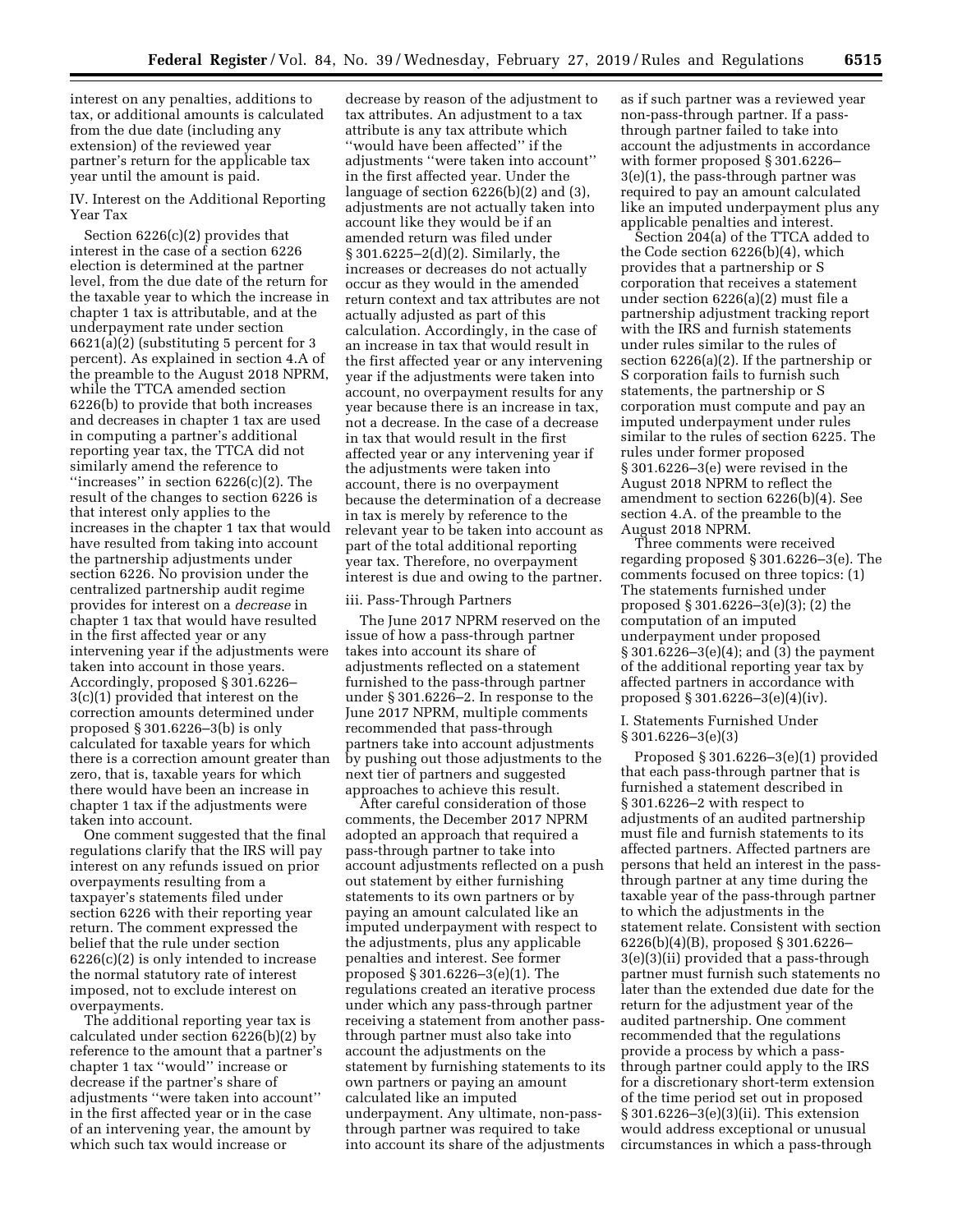partner is unable to furnish the statements to all its affected partners within the specified time frame. This comment was not adopted.

Section 6226(b)(4)(B) expressly provides that statements under section  $6226(b)(4)(A)$  "shall be furnished by not later than the due date for the return for the adjustment year of the audited partnership.'' The statute does not provide for an extension beyond the extended due date of the adjustment year return. Under proposed § 301.6226–3(e)(3)(ii), the adjustment year return due date is the extended due date under section 6081 regardless of whether the audited partnership is required to file a return for the adjustment year or timely files a request for an extension under section 6081 and the regulations thereunder. As a threshold matter, the language of section 6226(b)(4)(B), providing that statements ''shall be furnished not later than'' the due date suggests that discretionary extensions are not permissible. Furthermore, the due date for furnishing statements to affected partners must be fixed for all pass-through partners for the IRS to ensure statements are furnished timely and payments are timely made. In addition, the ultimate affected partners are obligated to file and pay additional reporting year tax by the extended due date of the audited partnership. Extending the due date for furnishing statements to affected partners for any pass-through partner would cause delays for upper tier affected partners and potentially subject ultimate affected partners to penalties for filing or paying additional reporting year tax more than 30 days after the extended due date. Therefore, the regulations do not provide for discretionary extensions of the time period that was set forth in proposed § 301.6226–3(e)(3)(ii).

Another comment observed that the proposed regulations did not specify who at the IRS must receive the statements furnished by a pass-through partner and recommended that the final regulations clearly state to whom at the IRS pass-through partner statements should be directed. This comment was not adopted, but the regulations were revised to provide that a pass-through partner must file and furnish statements to its affected partners in accordance with forms, instructions, or other guidance prescribed by the IRS. Providing the method for filing and furnishing statements in forms, instructions, and other guidance provides the IRS with the flexibility to change the filing and furnishing procedures as appropriate and necessary without needing to amend the

regulations. This flexibility is particularly important as the IRS gains experience with the centralized partnership audit regime. Flexibility also preserves government resources and will expedite the process for the IRS to respond to taxpayer needs and for taxpayers to be aware of changes in IRS procedures.

Under § 301.6226–3(e)(3)(iii), each statement furnished by a pass-through partner must include correct information concerning certain enumerated items. These items include the name and TIN of the affected partner to whom the statement is being furnished as well as any other information required by forms, instructions, and other guidance prescribed by the IRS. One comment suggested that the regulations should clarify whether a statement provided under proposed § 301.6226–3(e) would be effective without the TIN of the affected partner if the affected partner is a foreign person not otherwise required to obtain a TIN. The comment observed that foreign persons generally are not required to obtain a U.S. TIN, particularly if they will not claim the benefits of a U.S. tax treaty.

Proposed § 301.6226–3(e)(3)(iii) required each statement furnished by a pass-through partner to include the correct TIN of the affected partner. This information is critical to the administration of the push out regime because it allows the IRS to identify the person to whom the statement is furnished, and it provides the IRS with the ability to match the adjustments on that statement with the return filed by the affected partner. In response to this comment, however, the final regulations require that a push out statement furnished under § 301.6226–3(e) include the partner's TIN ''or alternative form of identification as prescribed by forms, instructions, or other guidance.'' See also § 301.6226–2(e) (imposing the same requirement for push out statements furnished to reviewed year partners). In addition, the election under § 301.6226– 1 by the audited partnership must include the TIN ''or alternative form of identification as prescribed by forms, instructions, or other guidance'' for each reviewed year partner of the partnership. See § 301.6226–1(c)(3)(ii). The addition of the quoted language in each section contemplates that there may be situations in which an alternative form of identification for certain partners is warranted.

Accordingly, as the IRS gains experience with the centralized partnership audit regime, the IRS may allow for the use of an alternative form of identification through forms,

instructions, or other guidance if the IRS determines such identification is appropriate for foreign persons. This flexibility gives the IRS and partnerships time to evaluate whether an alternative form of identification is administrable and beneficial without needing to amend the regulations to allow for alternative identification, which preserves government resources and expedites the process by which the IRS responds to taxpayer needs and taxpayers become aware of changes in IRS procedures.

The same comment also recommended that to the extent practicable, the IRS identify as soon as possible any additional information that may be required in additional forms, instructions, or other guidance for statements under § 301.6226–3(e)(3). The comment suggested regulations or drafts of forms or instructions could identify such additional information, which would allow partnerships to timely, completely, and accurately collect necessary data from partners to comply with requirements and avoid the risk that the IRS would deny a push out election due to incomplete or inaccurate or untimely data.

As discussed earlier in this section of the preamble, maintaining the ability to require additional information on forms, instructions, or other guidance gives the IRS the flexibility to adapt statements without having to amend the regulations. At the same time, the IRS recognizes the need of taxpayers to know of the information required to not jeopardize compliance with the regulations. The IRS plans to develop and release drafts of forms and instructions for public inspection as soon as possible.

In addition to the changes described earlier in this Summary of Comments and Explanation of Revisions, two other clarifying changes were made to § 301.6226–3. First, § 301.6226– 3(e)(3)(iii)(M) was clarified to provide that the information required to be included in statements furnished to affected partners regarding the applicability of penalties, additions to tax, or additional amounts are the determinations made at the audited partnership level pertaining to the applicability of penalties, additions to tax, or additional amounts. This change reinforces the notion that the applicability of penalties is determined at the audited partnership level and that penalties attach to adjustments as they are pushed out through the tiers. An affected partner that pays an imputed underpayment or additional reporting year tax independently determines the amount of any penalty applicable to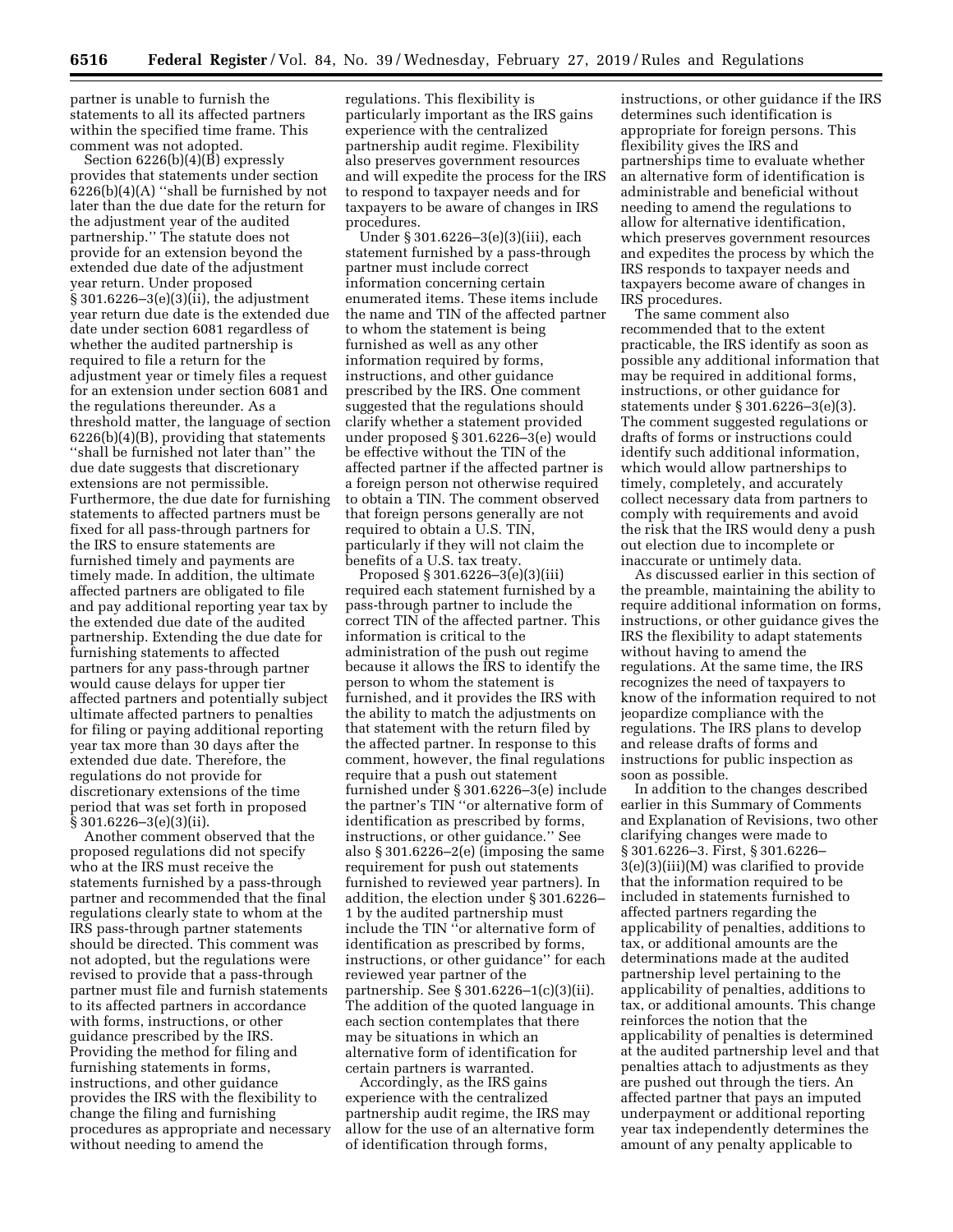adjustments that are taken into account by the affected partner.

In addition, § 301.6226–3(e)(4)(iv)(B) was clarified to provide that when determining interest on an imputed underpayment paid by a pass-through partner, the imputed underpayment is treated as if it were a correction amount for the first affected year. This change conforms the language in § 301.6226– 3(e)(4)(iv)(B) with the language in § 301.6226–3(c) regarding interest on correction amounts.

II. Modifications Available to Pass-Through Partner Paying an Imputed Underpayment

If a pass-through partner does not furnish statements, the pass-through partner must compute and pay an imputed underpayment in accordance with proposed § 301.6226–3(e)(4). Section 6226(b)(4)(A)(ii)(II); proposed § 301.6226–3(e)(2). Pursuant to proposed § 301.6226–3(e)(4)(iii), this imputed underpayment is computed in the same manner as an imputed underpayment under section 6225 and § 301.6225–1. In calculating an imputed underpayment under proposed  $§ 301.6226 - 3(e)(4)(iii)$ , a modification is taken into account if it was approved by the IRS under § 301.6225–2 with respect to the pass-through partner (or any relevant partner holding its interest in the audited partnership through the pass-through partner) and it is reflected on the statement furnished to the passthrough partner. Any modification that was not approved by the IRS under § 301.6225–2 may not be taken into account. Proposed § 301.6226–  $3(e)(4)(iii)$ .

One comment suggested that it was unclear under proposed § 301.6226– 3(e)(4) whether a pass-through partner that elects to pay an imputed underpayment is only permitted to make modifications that are included on the information statement furnished to the pass-through partner or whether the pass-through partner also may make modifications based on the pass-through partner's own partners (to the extent such modification is not already reflected on the information statement). The comment recommended that the pass-through partner be permitted to make modifications based on its own partners to the extent the pass-through partner would be permitted to make modifications under section 6225 if it were the partnership directly under audit. This comment was not adopted.

Section 6226(b)(4)(A)(ii)(II) provides that a partnership may compute and pay an imputed underpayment under rules similar to the rules of section 6225 (other than section  $6225(c)(2)$ ,  $(7)$ , and

(9)). Section  $6226(b)(4)(A)(ii)(II)$  does not explicitly carve out section 6225(c)(8), which provides that any modification of the imputed underpayment amount under section 6225(c) shall be made only upon approval of such modification by the Secretary. Consistent with section 6225(c)(8), proposed § 301.6226– 3(e)(4)(iii) only allows modifications approved by the IRS under proposed § 301.6225–2 to be taken into account in calculating an imputed underpayment with respect to a pass-through partner. Modifications approved by the IRS under § 301.6225–2 are only those modifications requested by the audited partnership and approved during the administrative proceeding with respect to the audited partnership. See § 301.6225–2(b). A pass-through partner may not use modifications that were not requested or approved in the administrative proceeding with respect to the audited partnership in calculating its imputed underpayment under proposed § 301.6226–3(e)(4).

Allowing a pass-through partner to apply modifications that were not previously requested or approved in calculating its imputed underpayment is contrary to the centralized nature of an administrative proceeding under the centralized partnership audit regime. Partnership adjustments are determined at the partnership level. Section 6221(a). The imputed underpayment is a partnership-related item and therefore modifications to the imputed underpayment are determined at the partnership level. The modification provisions under § 301.6225–2 are the appropriate method for determining whether and to what extent a modification should be allowed. Allowing pass-through partners to raise, for the first time, modifications during the push out is inconsistent with making such determinations at the partnership level. Allowing such modifications would create significant administrative burdens for the IRS. For one, the IRS would have to expend increased time and resources to review any modifications applied during push out that were not previously evaluated and approved during the modification process at the audited partnership level. This concern would be exacerbated in situations where there are multiple tiers of entities applying multiple types of additional modifications. For instance, a pass-through partner might raise again a modification that was rejected by the IRS at the audited partnership level during the modification process, causing further administrative delay and burden. Furthermore, if a modification

applied by a pass-through partner was incorrectly applied, the IRS would have to expend time and resources to correct the incorrectly claimed modification, resulting in additional delays in the collection of amounts due as a result of the examination and the push out election.

III. Payment of Additional Reporting Year Tax by Affected Partners

Proposed § 301.6226–3(e)(3)(iv) provided that affected partners that are not pass-through partners must take into account their share of adjustments reflected on a statement furnished under proposed § 301.6226–3(e)(3) in accordance with proposed § 301.6226– 3(e). When taking into account the adjustments, an affected partner that is not a pass-through partner bases its reporting year on the date the audited partnership furnished its statements to its reviewed year partners. As a result, the reporting year of an affected partner that is not a pass-through partner will be the same taxable year as the reporting year of a reviewed year partner that is also not a pass-through partner.

As discussed in section 1 of the Explanation of Provisions in the preamble to the December 2017 NPRM, there may be circumstances in which a statement is not furnished to an affected partner that is not a pass-through partner in time for the partner to report and pay the additional reporting year tax by the unextended due date of the partner's return for the reporting year. To account for this situation, proposed § 301.6226–3(e)(3)(iv) provided that the IRS will not impose any additions to tax under section 6651 related to any additional reporting year tax if an affected partner that is not a passthrough partner reports and pays any additional reporting year tax within 30 days of the extended due date for the return for the adjustment year of the audited partnership.

One comment recommended that the 30-day period under proposed § 301.6226–3(e)(3)(iv) should be extended to at least 60 days and that there be a mechanism for requesting and obtaining an extension of this deadline when needed. This comment was not adopted.

While it may be difficult to accurately compute and pay the additional reporting year tax in situations where the affected partner receives the statement close in time to the extended due date of the reporting year return, the affected partner has options available to mitigate any additions to tax under section 6651. First, the regulations under § 301.6226–3(e)(3)(iv) provide a 30-day period in which the IRS will not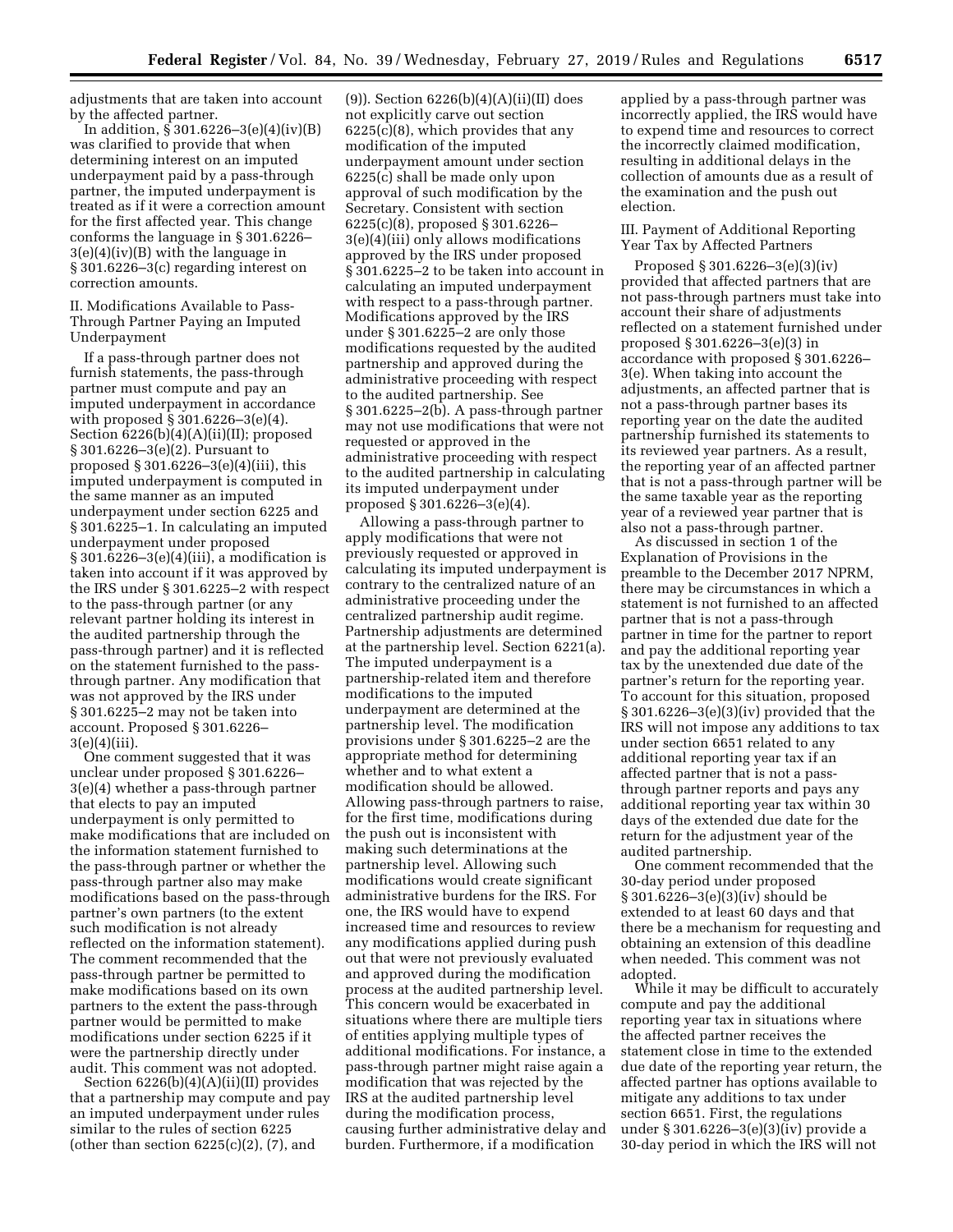impose a section 6651 penalty. Second, the affected partner may make an estimated tax payment prior to the due date for the reporting year and use that payment as a credit against any potential liability for the additional reporting year tax to avoid failure to pay penalties.

Third, the affected partner may also request that any additions to tax under section 6651 be abated due to reasonable cause. Nothing in the regulations under the centralized partnership audit regime alters the mechanisms by which a taxpayer may raise a reasonable cause defense in response to a proposed penalty. Existing regulations under  $\S 301.6651 - 1(c)(1)$ and the Internal Revenue Manual provide procedures for raising a reasonable cause defense to avoid an addition to tax under section 6651. If an addition to tax under section 6651 is asserted because a taxpayer did not pay the entire additional reporting year tax within 30 days of the extended due date of the audited partnership's adjustment year return, the taxpayer may follow those existing procedures to raise any reasonable cause and good faith defense that may be applicable to the taxpayer's delay in payment.

iv. Qualified Investment Entities and MLPs

Proposed § 301.6226–3(b)(4) provided rules for qualified investment entities (QIEs), such as real estate investment trusts and regulated investment companies, to utilize the deficiency dividend procedures under section 860 when taking into account the adjustments under section 6226(b). One comment recommended that the Treasury Department and the IRS adopt the rules as proposed in § 301.6226– 3(b)(4) without change in the final regulations. This comment was adopted.

Another comment recommended that in the case of an MLP, the safe harbor calculation for a partner should take into account the partner's share of specified passive activity losses within the meaning of section  $6225(c)(5)(B)$ . As discussed earlier in this section of the preamble, the safe harbor amount was removed from the regulations in the December 2017 NPRM, no comments were received regarding its removal, and the final regulations do not include a safe harbor amount. Accordingly, this comment was not adopted.

v. Examples Under Proposed § 301.6226–3(h)

Proposed § 301.6226–3(h) provided examples that illustrated the rules of proposed § 301.6226–3. One comment recommended that additional examples be added to § 301.6226–3(h) to show the proper treatment of two situations. The first situation involved the IRS approving a modification based on a partner filing an amended return, the partnership challenging the IRS's adjustment in Tax Court, and the amount of the adjustment being subsequently reduced. The second situation involved the IRS determining at the partnership level a 20 percent accuracy-related penalty with respect to the partnership adjustments and the IRS approving a modification based on a partner's status as a tax-exempt entity. The comment suggested that the example illustrate how the amount of the penalty is calculated in this situation after allowance for the modification with respect to the taxexempt entity and how the penalty is allocated among all partners, including the tax-exempt entity.

These hypotheticals were described within the portion of the comment addressing section 6226. Therefore, notwithstanding that the comment did not explicitly state that the partnership in the hypothetical made a push out election, for purposes of addressing these comments it is assumed that the partnership did make the push out election. After careful consideration, the Treasury Department and the IRS have declined to add these examples because, as described in this section of the preamble, both situations describe fact patterns that are addressed by a straight forward application of the proposed regulations, as revised in the December 2017 and August 2018 NPRMs, and thus the examples would not help clarify any aspect of the rules.

The first situation is addressed by proposed § 301.6226–3(b)(2) and (3), which provided that in calculating a correction amount, decreases in tax should be taken into account and that amounts shown on amended return filed during modification should be accounted for in the calculation. As described earlier in section C.i. of this preamble, proposed § 301.6226–3(b)(2) and (3) was revised in the August 2018 NPRM to reflect the amendments to section 6226(b) by the TTCA. As amended, section 6226(b) provides that when a reviewed year partner takes into account pushed out adjustments, the partner's chapter 1 tax for the reporting year is adjusted by the amounts the partner's chapter 1 tax for the first affected year or any intervening year would increase or decrease if the partner's share of the adjustments were taken into account in the first affected year. As a result, under proposed § 301.6226–3(b)(2) and (3) as revised in the August 2018 NPRM, a correction

amount and the additional reporting year tax can be less than zero.

When the partner in the first hypothetical calculates the correction amount for the year that was amended, the partner recomputes its tax for the year by starting with the amount of tax shown on the amended return, which had been based on the full amount of the adjustment (prior to its reduction by the court decision). The partner then determines the amount the partner's chapter 1 tax would have increased *or decreased* were the reduced adjustment taken into account for that year. If the partner's tax for the amended year decreases as a result of the reduced adjustment, that decrease in tax produces a negative correction amount, which in turn produces a negative additional reporting year tax. The negative additional reporting year tax would then reduce the partner's tax for the reporting year.

The second situation is addressed by proposed § 301.6226–3(d) as previously revised in the December 2017 NPRM. As discussed earlier in this section of the preamble, proposed § 301.6226–3(d)(2) provided that each reviewed year partner calculates its penalty amount by treating the correction amounts determined under § 301.6226–3(b) as if they were underpayments or understatements for the first affected year or any intervening year. This rule is different from the rule initially set forth in former proposed § 301.6226– 2(f)(3). Under the former rule, to which the comment's recommendation related, each partner was allocated their share of the penalty that was calculated at the partnership level. Under the rule in proposed § 301.6226–3(d), however, a partner's penalty calculation is based on the characteristics of, and facts and circumstances applicable to, the reviewed year partner. Accordingly, while the applicability of the accuracyrelated penalty in the second hypothetical described by the comment was determined at the partnership level, if as a result of taking into account the adjustments under § 301.6226–3(b), the tax-exempt entity would not have an underpayment or understatement for which a penalty was applicable, the penalty amount calculated by the taxexempt entity pursuant to § 301.6226– 3(d)(2) would be zero. Whether modification was requested or approved with the tax-exempt entity would not affect this determination.

The same comment also recommended adding an example to show the proper application of partner and partnership-level tax attributes to the calculation of a correction amount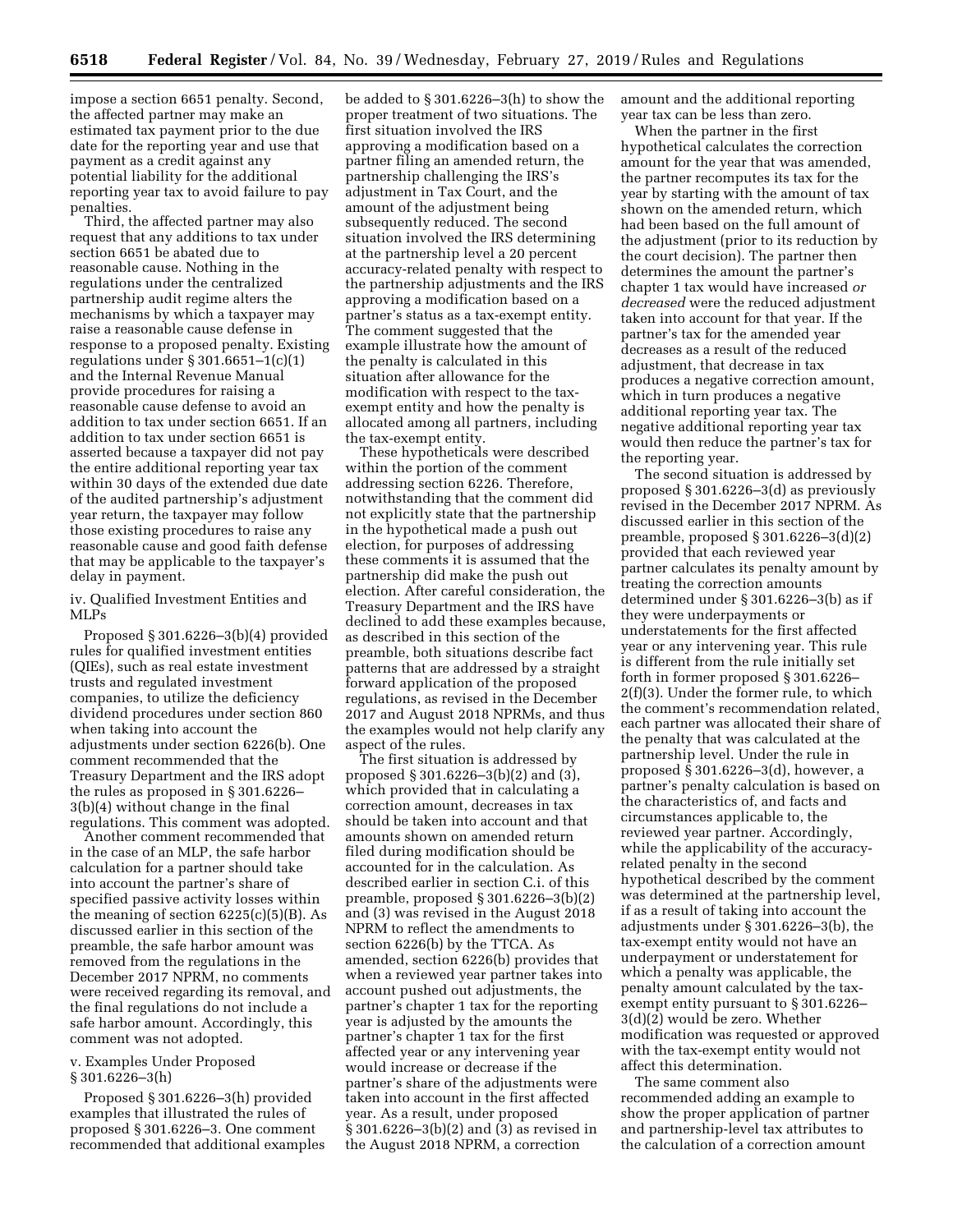for an intervening year. This recommendation was also not adopted.

Former proposed § 301.6241–1(a)(10) had defined the term tax attribute to include both the tax attributes of the partnership and the tax attributes of its partners. This definition was changed in the August 2018 NPRM to remove references to the partnership or the partner. This change allows ''tax attribute'' to apply to the partnership or to a partner depending on the particular context within which it is used. See section 11.A. of the preamble to the August 2018 NPRM. As a result, the definition of tax attribute in proposed § 301.6241–1(a)(10), as revised, did not refer to either the partnership or its partners.

Former proposed § 301.6226–3(b)(3) had provided that an intervening year correction amount was derived by recomputing a partner's taxable income by taking into account any adjustments to tax attributes. After the change to the definition to tax attribute, proposed § 301.6226–3(b)(3) was revised to make clear that in the context of calculating an intervening year correction amount, it is the ''tax attributes of the partner'' that are relevant, not the tax attributes of the partnership. As a result, under proposed § 301.6226–3(b)(3) as revised in the August 2018 NPRM, partnershiplevel tax attributes no longer factor into the calculation of an intervening year correction amount. See proposed § 301.6226–3(h), Example 7; section 4.A. of the preamble to the August 2018 NPRM. Given these revisions, an example showing the application of partnership-level tax attributes would no longer be accurate for computing an intervening correction amount under § 301.6226–3(b)(3).

The Treasury Department and the IRS have also declined to add an example illustrating the application of a partner's tax attributes to the calculation of its correction amount for an intervening year. Creating an example involving the tax attributes of a specific partner would necessitate a description of that particular partner's tax profile and would require a number of assumptions that would strip the example of its utility.

Example 5 of proposed § 301.6226– 3(h) described a situation in which the IRS determines a \$200 partnership adjustment with respect to taxable year 2020 and a resulting \$40 imputed underpayment. During the modification process, Partner F files amended returns for 2020, 2021, and 2022 taking into account F's share of the \$200 partnership adjustment, and the IRS approves that modification. See § 301.6225–2(d)(2). The partnership

elects to make a push out election with respect to the \$40 imputed underpayment and furnishes a statement to F reflecting F's share of the \$200 partnership adjustment and reflecting the approval of F's amended return modification.

Former proposed § 301.6226–3(g) had provided that F computes its correction amounts for the first affected year and the intervening years and that F ''computes any additional chapter 1 tax for those years using the returns for 2020, 2021, and 2022 taxable years as amended during the modification process.'' One comment found the quoted language ambiguous and recommended the language be revised to provide that ''F's computation will take into account the additional chapter 1 tax that F reported and paid pursuant to the modification process on amended returns for the 2020, 2021, and 2022 taxable years.'' This comment has been adopted.

Although F takes into account the chapter 1 tax F reported and paid with its amended returns, F still must compute the correction amounts for each year under § 301.6226–3(b). F cannot assume F's additional reporting year tax is zero because of the fact F filed an amended return and took into account the adjustments during the modification process. For example, F may have inadvertently taken the adjustments into account incorrectly when filing its amended returns or filed a subsequent amended return, and as a result F may compute an additional reporting year tax that is greater than (or possibly less than) zero when F performs the calculation under § 301.6226–3(b) for the reporting year.

The comment also recommended changing the language ''[t]he time to file a petition expires on'' in Examples 2–4 and 6–9 under proposed § 301.6226– 3(h) to ''[t]he last day to file a petition is.'' Under § 301.6226–2(b)(1)(i), if a petition is not filed under section 6234, the adjustments become finally determined upon the expiration of the time to file a petition under section 6234. Although this is determined in relation to the last day to file a petition under section 6234, the language in the examples mirrors the regulatory language under § 301.6226–2(b)(1)(i). Changing the language in the examples to differ from the language in the rule could create confusion and ambiguity. Accordingly, this comment was not adopted.

Lastly, several comments noted typographical errors and incorrect crossreferences in the examples under former proposed § 301.6226–3. These errors were fixed in proposed § 301.6226–3(h).

See section 4.B. of the preamble to the August 2018 NPRM.

#### *5. Administrative Adjustment Requests*

Four comments were received concerning administrative adjustment requests under section 6227. The comments addressed the following topics: (1) The requirement that the partnership representative must sign an AAR; (2) the ability to report multiple imputed underpayments in a single AAR; (3) the modifications available in the case of an AAR; (4) how partners take into account adjustments requested in an AAR; (5) the availability of the safe harbor amount; (6) the application of section 905(c); and (7) how partnerships that have elected out of the centralized partnership audit regime file amended returns. In addition to addressing the comments, this section of the preamble explains a change to the rules regarding whether an AAR is valid if it fails to include required statements and interest with respect to imputed underpayments reported on an AAR.

A. Requirement That the Partnership Representative Signs an AAR

Proposed § 301.6227–1(c) provided the form and manner for making an AAR under the centralized partnership audit regime, including the rule that an AAR must be signed under penalties of perjury by the partnership representative. One comment recommended that the regulations remove the requirement that the partnership representative sign an AAR and instead allow any person authorized to sign the original partnership return to sign the AAR. This comment was not adopted.

Under section 6223(b), the partnership and all partners of such partnership are bound by actions taken under the centralized partnership audit regime by the partnership. See § 301.6223–2(a). The filing of an AAR under section 6227 is an action under the centralized partnership audit regime. Under section 6223(a), the partnership representative has the sole authority to act on behalf of the partnership under the centralized partnership audit regime. Consequently, only the partnership representative has the authority to file an AAR under section 6227, and the final regulations maintain the requirement that the partnership representative sign an AAR.

The comment expressed concern that, in some circumstances, obtaining the signature of the partnership representative could be difficult or impossible. For example, if the partnership representative is deceased or where a partnership representative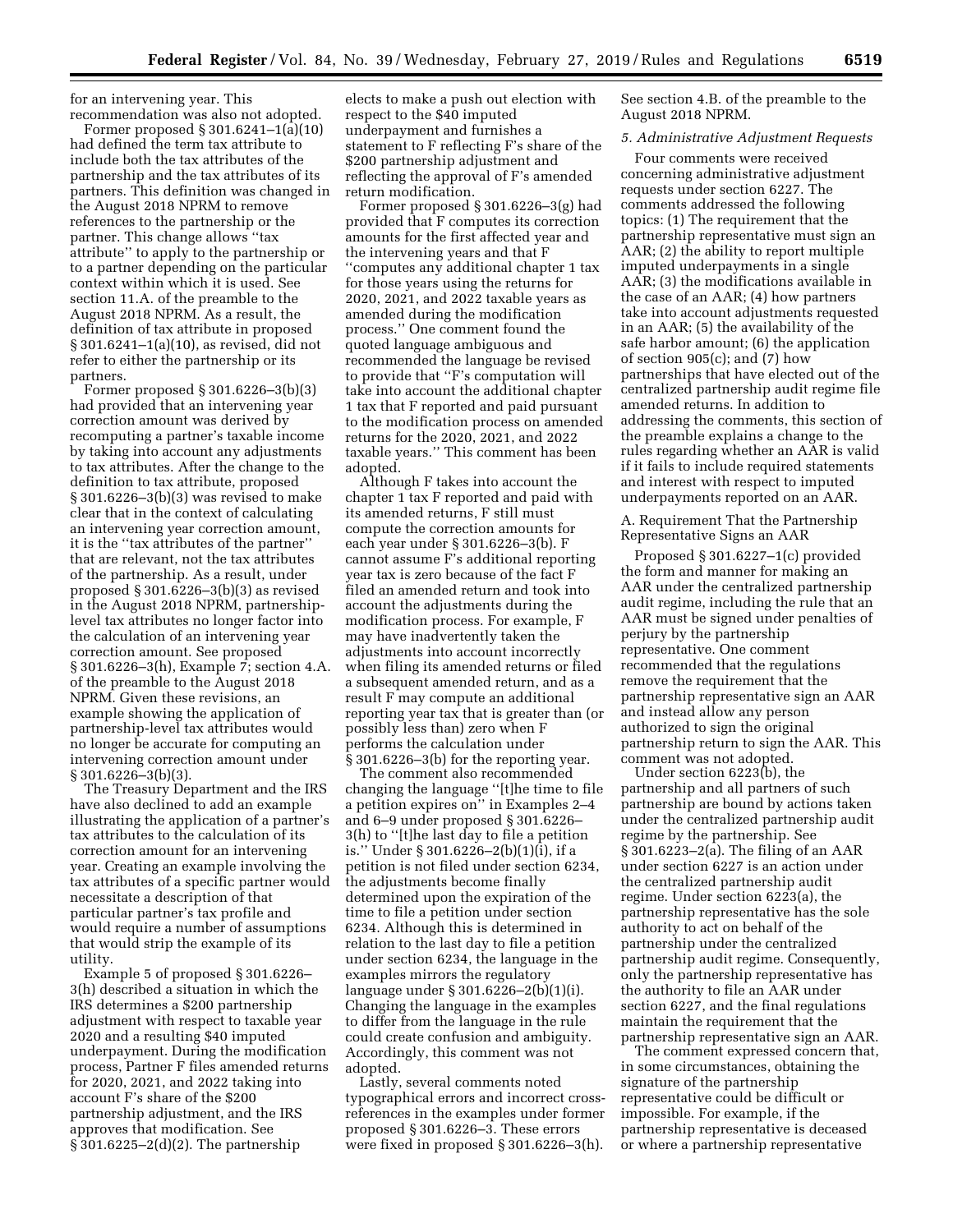whose designation is being revoked refuses to sign the AAR. The regulations under section 6223 and 6227 accommodate the concern illustrated in these examples. Under § 301.6223– 1(e)(2)(ii), a partnership may revoke a designation of a partnership representative by filing a valid AAR in accordance with section 6227. The revocation must include a designation of a successor partnership representative. § 301.6223–1(e)(1). Both the revocation and the designation are effective on the date the partnership files the AAR. § 301.6223–1(e)(3).

Proposed § 301.6227–1(a) provided that when the partnership changes the designation of the partnership representative in conjunction with the filing of an AAR in accordance with § 301.6223–1(e), the change in designation is treated as occurring prior to the filing of the AAR. Under this rule, the prior partnership representative is revoked and a new partnership representative is designated prior to the time the AAR is filed, with the result that the newly designated partnership representative is the partnership representative of record at the time the AAR is filed. This rule was designed to address the circumstances described by the comment when it may be difficult to obtain the signature of the prior partnership representative and to make clear that it is the newly designated partnership representative that signs an AAR. Because § 301.6227–1(a), in connection with the regulations under section 6223, adequately address the concerns raised by the comment, the comment was not adopted.

#### B. Multiple Imputed Underpayments

Proposed § 301.6227–1(a) provided that when filing an AAR, the partnership must determine whether the adjustments requested in the AAR result in an imputed underpayment. Under proposed § 301.6227–2(a)(1), the determination of whether adjustments requested in an AAR result in an imputed underpayment and the determination of the amount of the imputed underpayment is made in accordance with the rules under § 301.6225–1. Generally, a partnership must pay any imputed underpayment determined under § 301.6227–2(a) resulting from the adjustments requested in an AAR on the date the partnership files the AAR. Proposed  $\S 301.6227 - 2(b)$ . In lieu of paying the imputed underpayment under § 301.6227–2(b), the partnership may elect to have each reviewed year partner take into account the adjustments requested in the AAR in accordance

with § 301.6227–3. Proposed § 301.6227–2(c).

One comment observed that it was unclear whether the references to ''*an*  imputed underpayment'' in proposed § 301.6227–2(a)(1) and to ''*the* imputed underpayment'' in proposed § 301.6227–2(c) imply that there can be only one imputed underpayment in an AAR, or whether more than one imputed underpayment can be calculated in an AAR. The comment recommended the regulations should clarify that a single AAR can result in multiple imputed underpayments, some of which can be paid while others are pushed out, and that adjustments that do not result in an imputed underpayment can be pushed out.

Neither section 6227 nor the regulations thereunder prohibit a partnership from filing multiple AARs for the same taxable year to request multiple adjustments to partnershiprelated items. To allow the IRS to respond to issues that arise in implementing the new partnership audit regime, proposed § 301.6227–1(c) required that an AAR must be filed with the IRS in accordance with the forms, instructions, and other guidance prescribed by the IRS. The current version of the form prescribed by the IRS for filing an AAR is not designed to accommodate the reporting of multiple imputed underpayments. A partnership may file multiple AARs to allocate adjustments into separate imputed underpayments. For example, the partnership may file one AAR reporting an imputed underpayment that the partnership pays, while filing another AAR reporting an imputed underpayment for which the partnership elects to push out the adjustments associated with that imputed underpayment. Accordingly, a partnership, by filing multiple AARs, can achieve the result requested by the comment—that is, the ability to pay an imputed underpayment with respect to certain adjustments and push out other adjustments associated with a different imputed underpayment.

In response to the comment, the regulations have been revised to refer to ''an'' or ''any'' imputed underpayment, as appropriate, to accommodate future cases in which an AAR may result in more than one imputed underpayment. In addition, §§ 301.6227–2(c) and 301.6227–3(a) have been revised to clarify that in the case of an election to have the reviewed year partners take into account the adjustments in an AAR, such partners take into account only those adjustments that are associated with the imputed underpayment to which the election relates.

Notwithstanding these revisions, the regulations continue to refer to the form for filing an AAR and its instructions for purposes of instructing how a partnership requests adjustments in an AAR that result in an imputed underpayment.

#### C. Modifications Available in the Case of an AAR

Proposed § 301.6227–2(a)(2) provided that a partnership may apply modifications to the amount of the imputed underpayment determined under proposed § 301.6227–2(a)(1) using only certain, enumerated modifications as described in proposed § 301.6225–2 or as provided in forms, instructions, or other guidance prescribed by the IRS with respect to AARs. A partnership may not modify an imputed underpayment resulting from adjustments requested in an AAR except as described in proposed § 301.6227– 2(a)(2).

Proposed § 301.6225–2(d)(10) provided a catch-all provision for other modifications under which a partnership may request a modification not described in proposed § 301.6225– 2(d), and the IRS will determine whether such modification is accurate and appropriate. Similarly, proposed § 301.6225–2(d)(10) provided that additional types of modifications, and the documentation necessary to substantiate such modifications, may be set forth in forms, instructions, or other guidance.

One comment suggested that the regulations should be more flexible regarding the types of modifications that are allowed in the case of an AAR. Specifically, the comment recommended that proposed  $§ 301.6227 - 2(a)(2)$  be revised to allow for the catch-all provision under proposed § 301.6225–2(d)(10) on the condition that the IRS approves of the relevant modification upon review of the AAR. This comment was not adopted.

Both proposed § 301.6225–2(d)(10), in the context of an audit, and proposed § 301.6227–2(a)(2), in the context of an AAR, provide that the IRS may set forth additional modifications in forms, instructions, or other guidance. To the extent the comment was recommending that adoption of the  $\S 301.6225 - 2(d)(10)$ catch-all provision in § 301.6227–2(a)(2) would allow the IRS to set forth other modifications not specifically described in proposed § 301.6227–2(a)(2), that ability is already provided for by the plain language of § 301.6227–2(a)(2).

To the extent the comment was recommending a rule in which a partnership could request a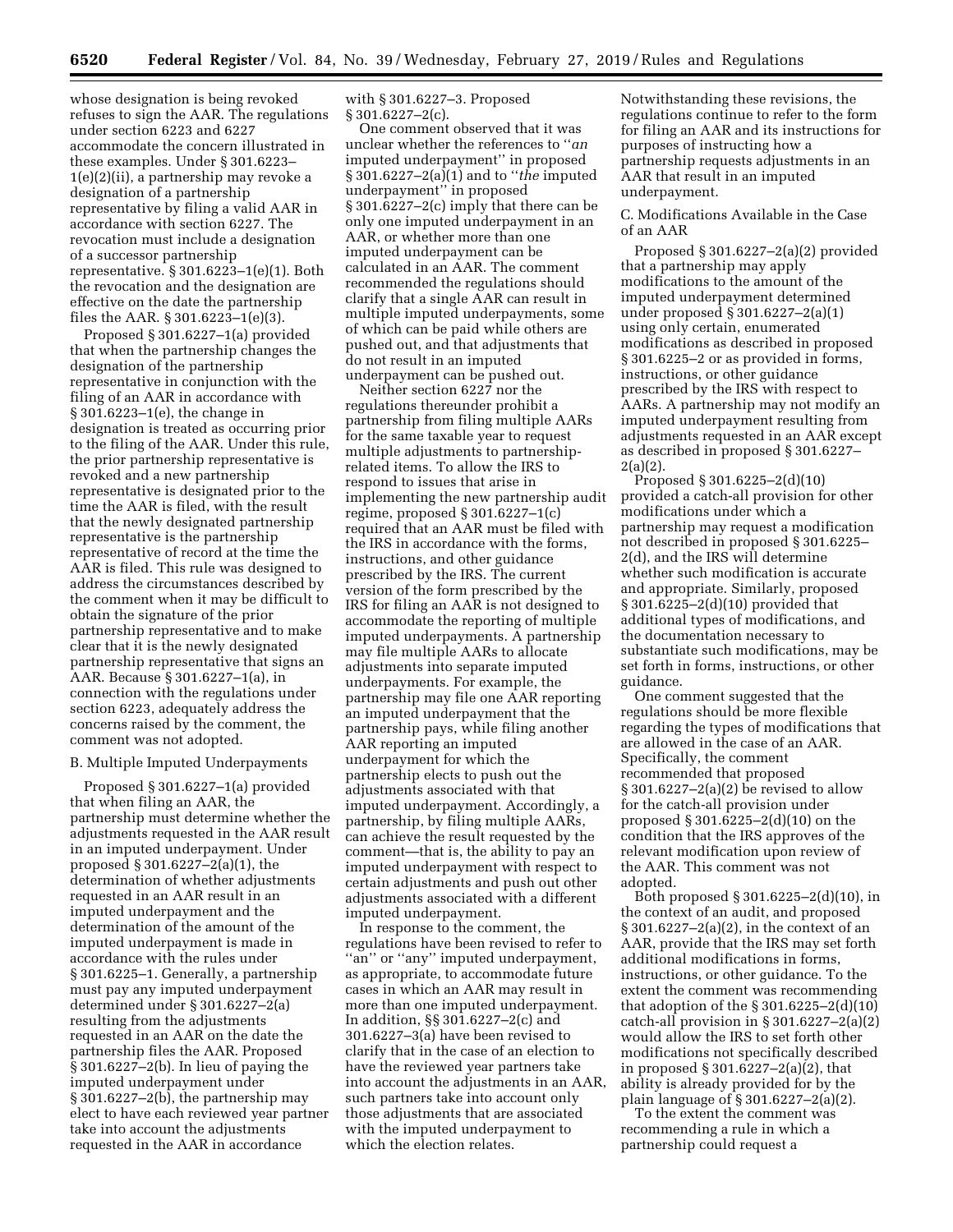modification in an AAR on the condition that modification is only allowed upon approval by the IRS, the comment was not adopted. The final regulations adopt the rule that a partnership may not modify an imputed underpayment resulting from adjustments requested in an AAR except for the modifications described in proposed § 301.6227–2(a)(2). Under proposed § 301.6227–2(a)(2)(i), the partnership is not required to seek approval from the IRS prior to applying modifications to the amount of any AAR imputed underpayment. This rule permits a partnership to determine an imputed underpayment that results from the adjustments requested in an AAR and apply modifications when calculating the amount of the imputed underpayment the partnership needs to pay when filing the AAR. The Treasury Department and the IRS have determined that this procedure is more administrable for the IRS and allows partnerships to more effectively file AARs and take any adjustments into account. The partnership does not have to wait for an IRS determination regarding specific modifications before determining the amount of the imputed underpayment as modified, which would significantly hamper the AAR process.

Because the partnership applies modifications prior to the IRS reviewing and approving such modifications, the specifically enumerated modifications in the regulations are limited to the types of modifications for which the IRS already has procedures and systems in place. This permits the IRS, when it reviews an AAR, to utilize those procedures and systems to determine the accuracy and appropriateness of the modification that was applied in the AAR. The limitation on the types of modifications, in addition to the detailed information required under § 301.6227–2(a)(2)(ii), is designed to provide partnerships the ability to reasonably modify an imputed underpayment resulting from adjustments requested in an AAR while not creating undue delay for the partnership and its partners to take the adjustments into account. Also, by providing certainty regarding the permissible types of modifications, a partnership will be able to efficiently use its time and resources in determining whether it will pay an imputed underpayment or elect to have its partners take into account the adjustments. Finally, as the IRS gains more experience with modifications in connection with an AAR under the centralized partnership audit regime,

§ 301.6227–2(a)(2) provides the ability for the IRS to expand the set of allowed modifications through the use of forms, instructions, or other guidance.

D. Partners Taking Into Account Adjustments Requested in an AAR

Former proposed § 301.6227–3 included a reserved paragraph regarding how a reviewed year partner that is a pass-through partner takes into account its share of adjustments requested in an AAR. In response to the June 2017 NRPM, one comment recommended that the regulations should allow a passthrough partner to push out its share of adjustments to the next tier of partners. The December 2017 NPRM contained proposed rules under § 301.6227–3 allowing for pass-through partners to take into account adjustments requested in an AAR by either making a payment or pushing out the adjustments to the next tier of partners, similar to the rules under proposed § 301.6226–3(e). The rules under proposed § 301.6227–3 were further revised in the August 2018 NPRM to reflect the amendments by section 204 of the TTCA and the corresponding changes to proposed § 301.6226–3(e). See section 5 of the preamble to the August 2018 NPRM. As a result, the comment was adopted in the August 2018 NPRM and is also included in the final regulations.

Example 2 under proposed § 301.6227–3(b)(2), regarding how partners other than pass-through partners take into account AAR adjustments, was revised to remove the language indicating that the partner may make a claim for refund with respect to the overpayment of \$25. Instead, the final regulations provide that the partner may make a claim for refund with respect to ''any overpayment.'' Section 301.6227–3(b)(1) provides that nothing in the rules under § 301.6227– 3 entitles any partner to a refund of chapter 1 tax to which such partner is not entitled. Whether an overpayment exists is determined under provisions of the Code and relevant case law outside the scope of these regulations. Generally, an overpayment and the amount of a refund of an overpayment cannot exceed the amount of tax paid. See section 6511(b)(2), *Jones* v. *Liberty Glass,* 332 U.S. 524, 531 (1947). No refund or credit can be made unless it has first been determined that the taxpayer has made an overpayment of tax for the period at issue. *Lewis* v. *Reynolds,* 284 U.S. 281, 283 (1932).

Example 2 was also revised to clarify that the partner's chapter 1 tax for 2022 is  $-$  \$25, that is, negative \$25. This change conforms Example 2 to the rules under § 301.6226–3(b) which allow for

the additional reporting year tax to reduce a partner's chapter 1 tax for the reporting year.

Finally, minor revisions were made to clarify that any adjustment that does not result in an imputed underpayment is taken into account by reviewed year partners.

E. Availability of Safe Harbor for Partners Taking Into Account Adjustments

The June 2017 NPRM requested comments on whether the election to pay a safe harbor amount under former proposed § 301.6226–3 should be available in the case of a partner that must take into account adjustments requested in an AAR under proposed § 301.6227–3. One comment recommended that the regulations require a partnership filing an AAR to calculate a safe harbor amount for each partner required to take into account the adjustments requested in the AAR and include such safe harbor amount in the statement furnished to the partner.

For the reasons discussed in section 4 of the preamble to the December 2017 NPRM, the safe harbor amount was removed from the regulations. No comments were received regarding its removal, and the final regulations do not include a safe harbor amount. Accordingly, this comment was not adopted.

## F. Application of Section 905(c)

One comment recommended rules for how a partnership subject to the centralized partnership audit regime can fulfill the requirements of section 905(c), including the rules relating to the assessment and collection of interest on certain refunds of creditable foreign taxes. The final regulations under section 6227 do not provide rules regarding the application of section 905(c), but do include a reserved paragraph regarding notice of change to amounts of creditable foreign tax expenditures. See § 301.6227–1(g). The recommendations put forth by the comment remain under consideration.

G. Partnerships That Have Elected Out of the Centralized Partnership Audit Regime

One comment suggested that the regulations address how a partnership that has a valid election under section 6221(b) in effect for a particular taxable year should report changes to its original partnership return from that year. Section 6227 is the mechanism for partnerships that are subject to the centralized partnership audit regime to file an AAR to correct errors on a partnership for a prior year. A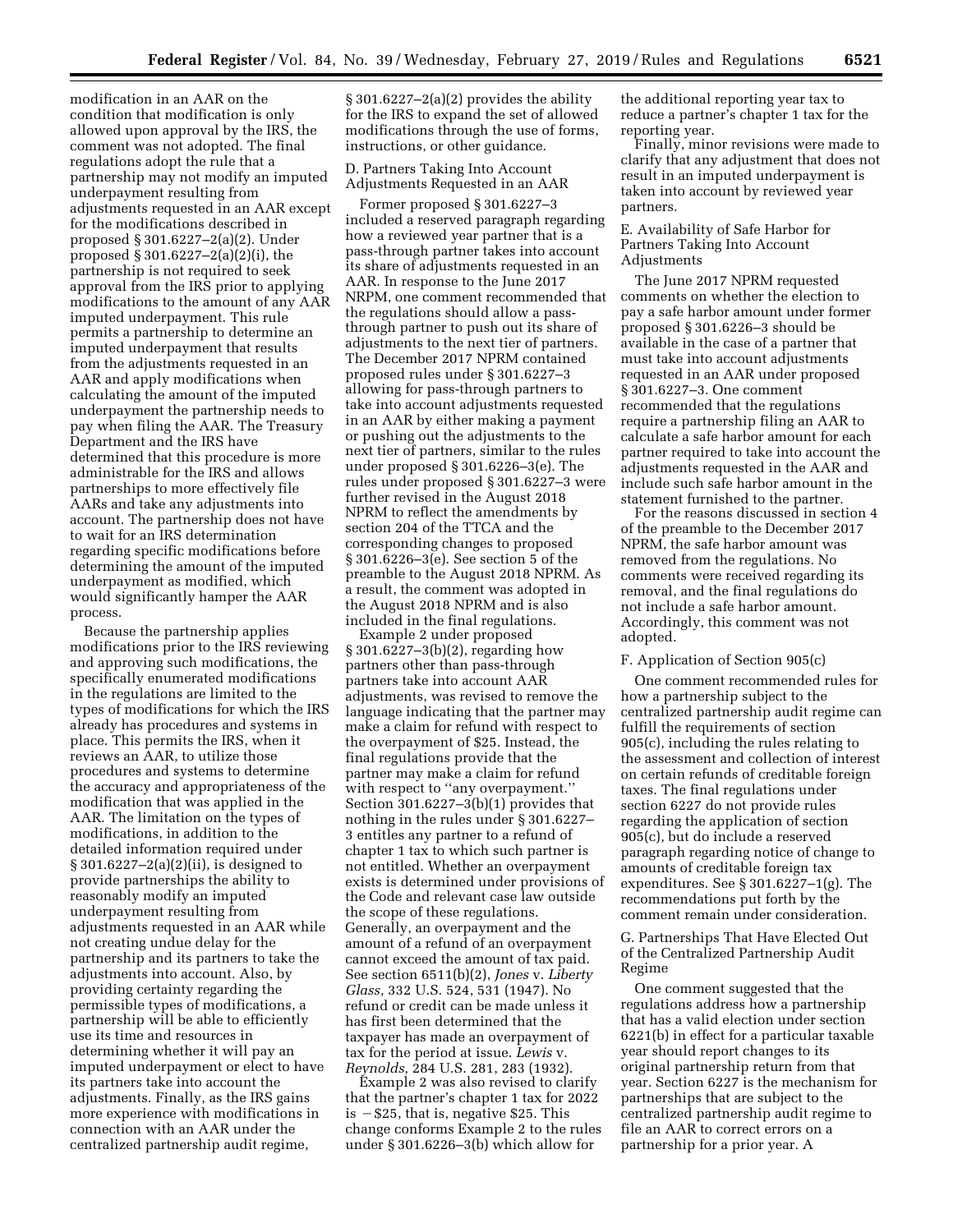partnership that has made a valid election under section 6221(b) in accordance with § 301.6221(b)–1 is not subject to such regime. Accordingly, a partnership that has elected out of the centralized partnership audit regime is not subject to section 6227 and therefore does not file an AAR to correct errors on its original return. The manner in which a partnership that has elected out should report changes to its original return is outside the scope of these regulations.

# H. Whether an AAR Is Valid Without Statements

Proposed § 301.6227–1(c)(2) provided that a valid AAR must include the adjustments requested, the statements described in § 301.6227–1(e) if a reviewed year partner is required to take into account the adjustments requested, and other information prescribed by the IRS in forms, instructions, or other guidance. The final regulations clarify that in the case of a failure to provide the information required under § 301.6227–1(c)(2), the IRS may, but is not required to, invalidate an AAR or readjust items that were adjusted in the AAR.

Conversely, the word ''valid'' was added to § 301.6227–2(b)(1) to clarify that only a valid election under § 301.6227–2(c) turns off the partnership's obligation to pay an imputed underpayment resulting from adjustments requested in an AAR.

I. Adjustments That Do Not Result in an Imputed Underpayment

Under § 301.6225–1(f)(1), two situations occur where there may be adjustments that do not result in an imputed underpayment. Under § 301.6225–1(f)(1)(i), a partnership adjustment does not result in an imputed underpayment if the result of netting with respect to any grouping or subgrouping that includes the particular partnership adjustment is a net negative adjustment. Under § 301.6225–1(f)(1)(ii), a partnership adjustment does not result in an imputed underpayment if the calculation under § 301.6225–1(b)(1) resulted in an amount that is zero or less than zero. Proposed § 301.6227–3(c)(2) provided rules regarding how a passthrough partner takes into account adjustments that do not result in an imputed underpayment. The proposed rule was unclear as to whether the rule applied to both types of situations. The final regulations under § 301.6227– 3(c)(2) clarify that a pass-through partner must take into account AAR adjustments that, with respect to that pass-through partner, do not result in an imputed underpayment by furnishing

statements to its affected partners. This rule applies to both adjustments that do not result in an imputed underpayment pursuant to § 301.6225–1(f)(1)(i) and adjustments that do not result in an imputed underpayment pursuant to § 301.6225–1(f)(1)(ii). This rule also applies in situations where the passthrough partner pays an imputed underpayment. The final regulations under § 301.6227–1(e)(2) additionally clarify that when a partnership pays an imputed underpayment and there are adjustments that did not result in that imputed underpayment pursuant to § 301.6225–1(f)(1)(i), only the adjustments that did not result in an imputed underpayment are to be included in the statements to its affected partners.

J. Interest With Respect to an Imputed Underpayment Resulting From AAR Adjustments

Proposed § 301.6227–2(b)(2) provided that interest on an imputed underpayment resulting from adjustments requested in an AAR is determined under chapter 67 of the Code for the period beginning on the date after the due date of the partnership return for the reviewed year (determined without regard to extension) and ending on the earlier of the date payment of the imputed underpayment is made, or the due date of the partnership return for the adjustment year. In the case of any failure to pay an imputed underpayment by the due date of the partnership return for the adjustment year, interest is determined in accordance with section 6233(b)(2). Proposed § 301.6227–2(b)(2).

To conform the rules under proposed § 301.6227–2(b)(2) with the rules under proposed §§ 301.6232–1(b), 301.6233(a)–1(b), and 301.6233(b)–1(c), the final regulations provide that interest on an imputed underpayment resulting from adjustments requested in an AAR ends on the date the AAR is filed. In the case of any failure to pay an imputed underpayment on the date the AAR is filed, interest is determined in accordance with section 6233(b)(2) and § 301.6233(b)–1(c).

# *6. Notices of Proceedings and Adjustments*

Former proposed § 301.6231–1(b)(1) provided that a notice of proposed partnership adjustment (NOPPA) is timely if it is mailed before the expiration of the period for making adjustments under section 6235(a)(1), including any extensions of that period under section 6235(b) and after applying any of the special rules in section 6235(c). After former proposed

§ 301.6231–1(b)(1) was issued, section 206(h) of the TTCA amended section 6231(b) to provide that a NOPPA shall not be mailed later than the date determined under section 6235(a)(1). Prior to this amendment, the statute did not limit the period for the IRS to propose adjustments under the centralized partnership audit regime. Because former proposed § 301.6231–1 comported with the TTCA amendments to section 6231, former proposed § 301.6231–1 was not revised when the regulations were re-proposed in the August 2018 NPRM.

One comment received prior to the issuance of former proposed § 301.6231–1 and before the TTCA amendments to section 6231(b) recommended that the regulations clarify that a NOPPA must be issued within the three-year period specified in section 6235(a)(1). Because the statute and the plain language of proposed § 301.6231–1 reflect the rule suggested by this comment, the final regulations adopt the language of the proposed regulations without change.

Section 6227(c) provides that a partnership has three years from the later of the filing of the partnership return or the due date of the partnership return (excluding extensions) to file an AAR for a taxable year. However, a partnership may not file an AAR for a partnership taxable year after the IRS has mailed a NAP under section 6231 with respect to that taxable year. Section 6227(c); § 301.6227–1(b). Proposed § 301.6231–1(f) provided that the IRS may, without consent of the partnership, withdraw any NAP or NOPPA, and any NAP or NOPPA that has been withdrawn by the IRS has no effect for purposes of subchapter C of chapter 63. If the IRS withdraws a NAP with respect to a partnership taxable year under proposed § 301.6231–1(f), the prohibition under section 6227(c) on filing an AAR after the mailing of a NAP no longer applies with respect to such taxable year.

One comment stated that the rule under proposed § 301.6231–1(f) lifting the prohibition on filing an AAR after a NAP is meaningless if the three-year period of limitations under section 6227(c) to file an AAR has already expired. The comment suggested that the language in proposed § 301.6231– 1(f) be revised to provide that a NAP that has been withdrawn by the IRS has no effect for purposes of subchapter C or chapter 63 ''except for suspension of the period of limitations under section 6227 as provided in § 301.6227–1(b).'' The comment suggested a corresponding change to proposed § 301.6227–1(b) to provide that the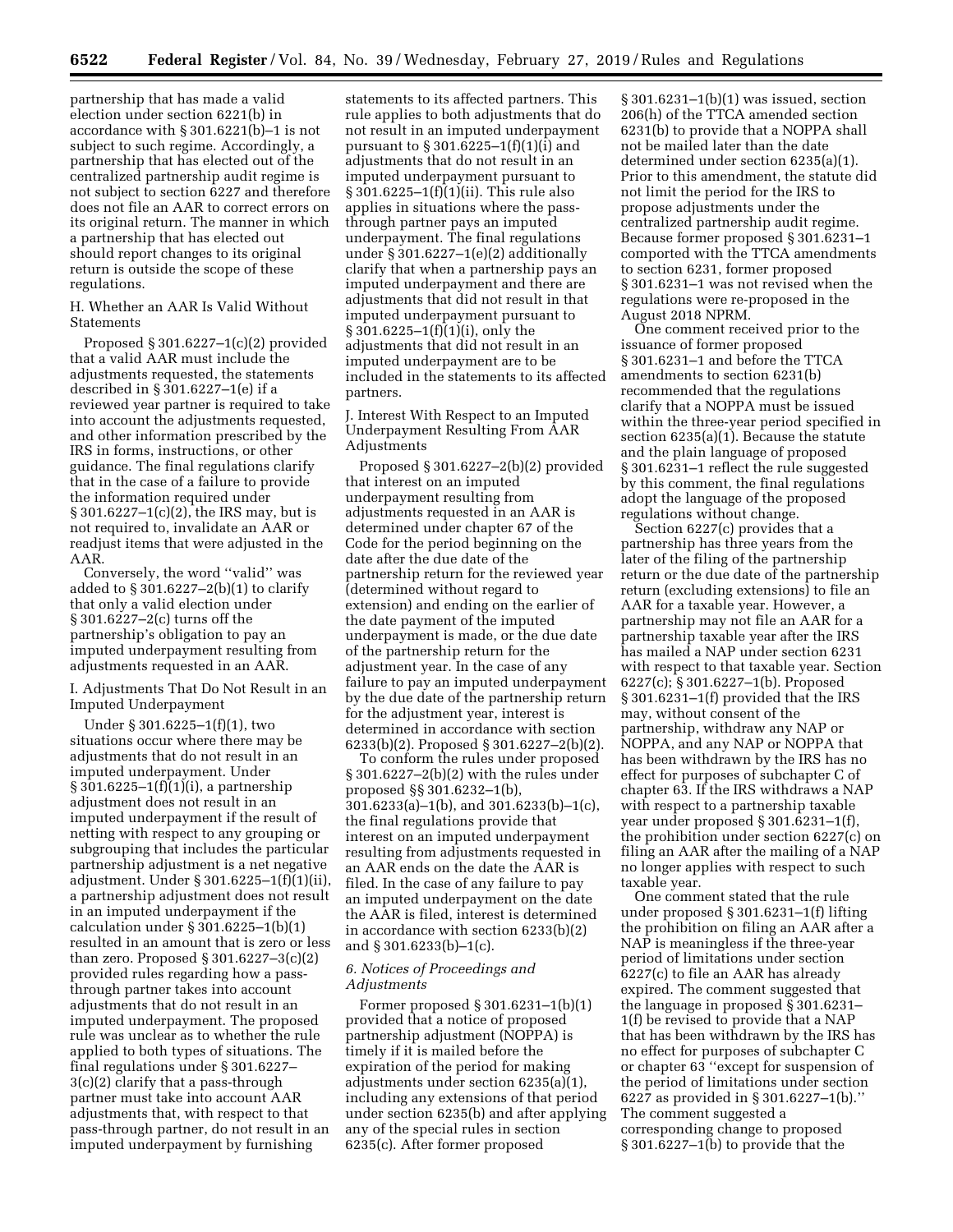period of limitations for filing an AAR is suspended while a NAP is outstanding. These suggestions have not been adopted.

First, section 6227 does not authorize the Treasury Department or the IRS to suspend the period of limitations within which a partnership may file an AAR. By way of contrast, other statutory provisions within subchapter C of chapter 63, such as section 6235(b) and section 6225(c)(7), do provide authority for the IRS to extend certain time periods. The absence of similar authority in section 6227 indicates the IRS does not have the authority to suspend the period of limitations under section 6227(c).

Moreover, because of the required timing of an examination under the centralized partnership audit regime, it is likely that in many cases when a NAP is withdrawn, there will still be time left on the period of limitations to file a timely AAR. In order for a NOPPA to be timely mailed, it generally must be issued within three years of the date on which the partnership return for such taxable year was filed or the return due date for the taxable year. Section 6235(a)(1). To allow for sufficient time to examine the partnership taxable year and to mail a timely NOPPA, the IRS will normally mail the NAP early on in that three-year period.

The period for filing a timely AAR under section 6227(c) runs concurrently with the three-year period for mailing a NOPPA. If after the issuance of the NAP a partnership finds that it agrees with the adjustments the IRS has raised with the partnership during the examination, the partnership may also find that it is more efficient for both the partnership and the IRS to file an AAR, rather than have those adjustments be made in the context of the partnership-level exam. In such a case, the partnership may inform the IRS of its desire to file an AAR, and the IRS can determine whether it is appropriate, in the view of the IRS, to withdraw the NAP in light of all of the facts and circumstances. It is incumbent upon the partnership to inform the IRS of its desire to file an AAR at the earliest possible point in the exam to ensure the NAP can be withdrawn with sufficient time in the section 6227(c) period to file an AAR.

Proposed § 301.6231–1(f) provided that a NAP that has been withdrawn by the IRS has no effect for purposes of subchapter C of chapter 63. Under § 301.6223–1(d)(2) and (e)(2), however, if the IRS withdraws a NAP pursuant to § 301.6231–1(f), any valid resignation or revocation of a partnership representative designation or designated individual appointment prior to the

withdrawal of the NAP remains in effect. To conform these two sets of rules, the final regulations under § 301.6231–1(f) clarify that a withdrawn NAP has no effect for purposes of subchapter C of chapter 63 except as described in § 301.6223–1(d)(2) and (e)(2).

In addition, proposed § 301.6231–1(f) was revised to clarify that if the IRS withdraws a NAP or NOPPA, the NAP or NOPPA is treated as if it were never issued, in addition to the NAP or NOPPA not having any effect for purposes of subchapter C of chapter 63. This change conforms the language of the final regulations under § 301.6231– 1(f) more closely with the language of section 6227(c).

Lastly, the final regulations under § 301.6231–1(f) clarify that the withdrawal of a NAP or NOPPA obviates the limitation under § 301.6222–1(c)(5) providing that a partner may not treat an item inconsistently after a NAP has been mailed with respect to a partnership taxable year. This change clarifies that if the IRS withdraws a NAP, a partner may treat an item inconsistently from how the item was treated on the partnership return after the withdrawal of the NAP.

#### *7. Assessment, Collection, and Payment of Imputed Underpayments*

Proposed § 301.6232–1(d)(1)(i) provided that a notice to a partnership that, on account of a mathematical or clerical error appearing on the partnership return or as a result of a failure by a partnership-partner to comply with section 6222(a), the IRS has adjusted or will adjust partnershiprelated items to correct the error or to make the items consistent under section 6222(a) and has assessed or will assess any imputed underpayment resulting from the adjustment is not considered an FPA under section 6231(a)(3). A petition for readjustment under section 6234 may not be filed with respect to such notice, and the limitations under proposed § 301.6232–1(c) (providing that generally no assessment can be made before the mailing of an FPA or, if applicable, a final court decision) do not apply to an assessment under § 301.6232–1(d)(1)(i). A partnership generally may request abatement of such assessments, but abatement is not available where an adjustment that is the subject of a notice described in proposed § 301.6232–1(d)(1)(i) is due to the failure of a partnership-partner to comply with section 6222(a). Proposed § 301.6232–1(d)(1)(ii).

One comment recommended that the regulations include a statement that the

assessment procedures under § 301.6232–1(d)(1)(i) will be narrowly construed and applied. The comment suggested as an example that the regulations make clear that an assessment against a partner of a partnership-partner will not be treated as a mathematical or clerical error where the partner has reported the items at issue consistently with the partnership-partner, even though the partnership-partner may not have been consistent with the partnership in which it is a partner. These suggestions were not adopted.

Nothing in the statute indicates that section 6232(d) should be construed or applied to a particular degree. More specifically, a rule providing that section 6232(d) will be applied and construed narrowly would be vague and not give helpful guidance to taxpayers or the IRS. For these reasons, the comment's suggestion regarding construing and applying section 6232(d) narrowly was not adopted, and the regulations do not include a statement to that effect.

Regarding the comment's example of a rule that might reflect a narrow construction of the regulations, this suggestion was also not adopted. Proposed § 301.6232–1(d)(1)(iii) provided that in the case of a partnership-partner that has an election under section 6221(b) in effect, any tax resulting from an adjustment due to the partnership-partner's failure to comply with section 6222(a) may be assessed with respect to the reviewed year partners of the partnership-partner (or indirect partners of the partnershippartner). Such tax may be assessed in the same manner as if the tax were on account of a mathematical or clerical error appearing on the reviewed year partner's or indirect partner's return, except that the procedures under section 6213(b)(2) for requesting an abatement of such assessment do not apply. Proposed § 301.6232–1(d)(1)(iii). For all other partnership-partners, the IRS may assess an imputed underpayment against such partnershippartner on account of a failure to meet the consistency requirements under section 6222(a). See § 301.6232– 1(d)(1)(i). The rule suggested by the comment thus would apply in the case of partnership-partners that have an election under section 6221(b) in effect and that fail to meet the requirements of section 6222(a).

Section 6232(d) provides that any adjustment on account of a failure of a partnership that is a partner in another partnership to meet the requirements of section 6222(a) shall be treated as an adjustment based on mathematical or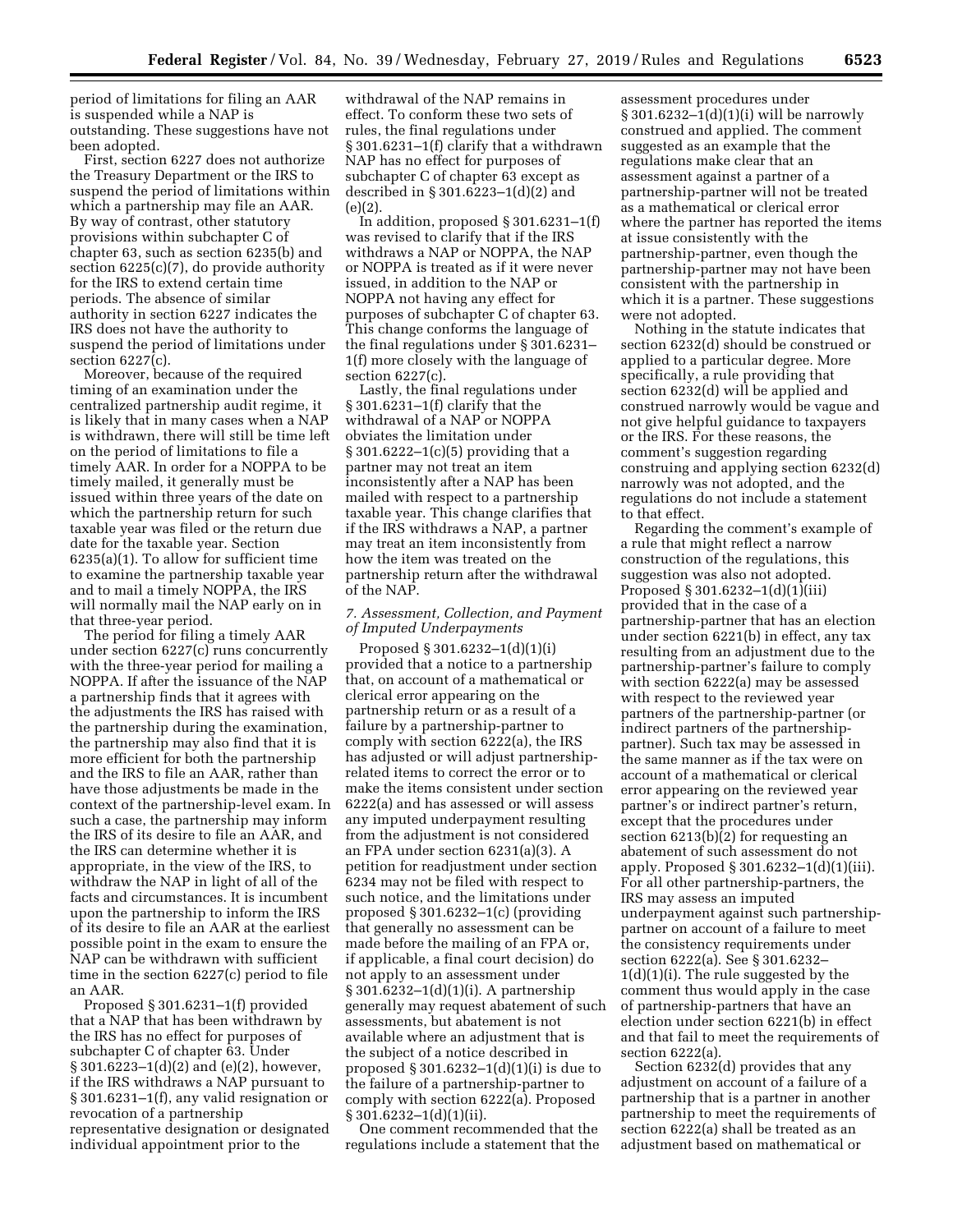clerical error, and rules similar to those under section 6213(b)(1) shall apply. In the case of partnership-partners that have an election in effect under section 6221(b), sections 6213 and 6232 allow the IRS to assess tax against the partners of such partnership-partner, without providing for a method to seek abatement of that assessment. Section  $6232(d)(1)(B)$  provides that any adjustment on account of a failure by a partnership-partner to meet the consistency requirements under section 6222(a) is treated as an adjustment due to a mathematical or clerical error. Accordingly, an assessment that follows any adjustment to the partnershippartner's return pursuant to section 6232(d) is not subject to the prohibition under section 6213(a), which would otherwise require a notice of deficiency to be mailed to the taxpayer. Additionally, section 6232(d)(1)(B) explicitly provides that the provisions under section 6213(b)(2), permitting abatement of such assessment, do not apply. Therefore, the IRS may assess tax against the partners of a partnershippartner where the partnership-partner reported inconsistently and has an election in effect under section 6221(b) without first having to issue a notice of deficiency to the partner, and abatement of the assessment under section 6213(b)(2) is not available. Accordingly, no changes were made in response to this comment.

The same comment also suggested that the regulations explain how a taxpayer may properly challenge a mathematical or clerical error assessment made by the IRS under proposed  $\S 301.6232-(d)(1)(ii)(B)$  where the normal abatement procedures are unavailable. This comment was not adopted.

In the case where an imputed underpayment has been assessed pursuant to § 301.6232–(d)(1)(ii)(B) against a partnership-partner that has not complied with section 6222(a), the partnership-partner may be able to file an AAR subsequent to that assessment in accordance with the provisions of sections 6222 and 6227. While the AAR may readjust the partnership-related items at issue which resulted in the imputed underpayment, in effect providing an opportunity to the partnership to contest the adjustments, such readjustments would be required to be taken into account by the partnership's partners pursuant to the rules under section 6227 because the readjustments would necessarily be adjustments that would not result in an imputed underpayment. See §§ 301.6227–1(a), 301.6227–3(a). Those readjustments may reduce the partner's

tax in the reporting year, but nothing would give the partnership-partner the ability to claim a refund of any imputed underpayment paid. Accordingly, it is the burden of a partnership-partner to ensure it has complied with the provisions of section 6222(a), either by treating items consistently with the manner in which they are treated on the partnership return or by notifying the IRS of any inconsistency, in order to preclude an assessment of an imputed underpayment under section 6232(d)(1)(B).

Under § 301.6232–(d)(1)(ii)(B), a partnership-partner that has failed to comply with section 6222(a) may, prior to assessment, correct an inconsistency by filing an AAR under section 6227 or filing an amended partnership return and furnishing amended statements, as appropriate. To clarify that an AAR in such a situation is only permitted to the extent allowed under section 6227, including the timing restrictions under section 6227(c), the final regulations under § 301.6232–(d)(1)(ii)(B) provide that the partnership may file an AAR ''in accordance with'' section 6227.

In the situation where an imputed underpayment has been assessed pursuant to § 301.6232–(d)(1)(ii)(B) against a partnership-partner but such partnership-partner had in fact complied with the provisions of section 6222(a), the partnership may be able to seek a refund of the any imputed underpayment paid on the ground that the adjustment should not have been treated as being on account of mathematical or clerical error. Any ability to seek a refund in this situation, however, is outside the scope of these regulations. For these reasons, no changes were made to the regulations under § 301.6232–1(d) in response to this comment.

# *8. Interest and Penalties Related to Imputed Underpayments*

Proposed § 301.6233(a)–1(a) provided that except to the extent provided in section 6226(c) and the regulations thereunder, in the case of a partnership adjustment for a reviewed year, a partnership is liable for interest and for any penalty, addition to tax, or additional amount as provided in proposed § 301.6233(a)–1(c). Proposed § 301.6233(a)–1(c)(1) provided that in accordance with section 6221(a), the applicability of any penalties, additions to tax, and additional amounts that relate to a partnership adjustment is determined at the partnership level as if the partnership had been an individual subject to tax imposed by chapter 1 of the Code for the reviewed year, and the imputed underpayment were an actual

underpayment of tax or understatement for such year. Proposed § 301.6233(a)– 1(c)(2) provided rules that apply in the case of penalties imposed under sections 6662, 6662A, and 6663 with respect to partnership adjustments.

#### A. Defenses to Penalties

Proposed § 301.6233(a)–1(c)(1) provided that a partner-level defense (as described in § 301.6226–3(d)(3)) may not be raised in a proceeding of the partnership. As discussed in section 4.C.ii.I of this preamble, one comment recommended that the regulations clarify that a partnership that makes a push-out election will be able to avail itself of partner-level defenses at the partnership level. Another comment recommended that the regulations should provide a mechanism for partners to raise partner-level defenses prior to assessment, rather than requiring the partner to first pay the penalty and then file a claim for refund to raise the partner-level defense. The comment stated the post-payment process would be unduly burdensome on partners and that a pre-payment process would not impair the audit process for the IRS. These comments were not adopted.

Section 6233 provides that penalties are determined as if the partnership had been an individual subject to chapter 1 tax for the reviewed year. In determining whether a penalty applies during the partnership proceeding, therefore, it is only the conduct of the partnership that is relevant. Allowing the partnership or partners to raise partner-level defenses and requiring the IRS to evaluate a partner's facts and circumstances during the partnership proceeding contravenes that purpose of the centralized partnership audit regime. Such a rule would also significantly impair the IRS's audit process. As discussed in section 3 of this preamble regarding the determination of imputed underpayments, an examination under the centralized partnership audit regime is a centralized proceeding wherein partner tax attributes are generally unaccounted for. Requiring the IRS to evaluate the specific facts and circumstances of each partner undermines the centralized nature of the proceeding and could significantly delay the examination.

Moreover, section 6233 treats an imputed underpayment as if it were an actual underpayment or understatement for the reviewed year. A partner-level defense by itself cannot reduce the amount of an imputed underpayment. Even if the partner-level defense were sufficient to provide penalty relief, that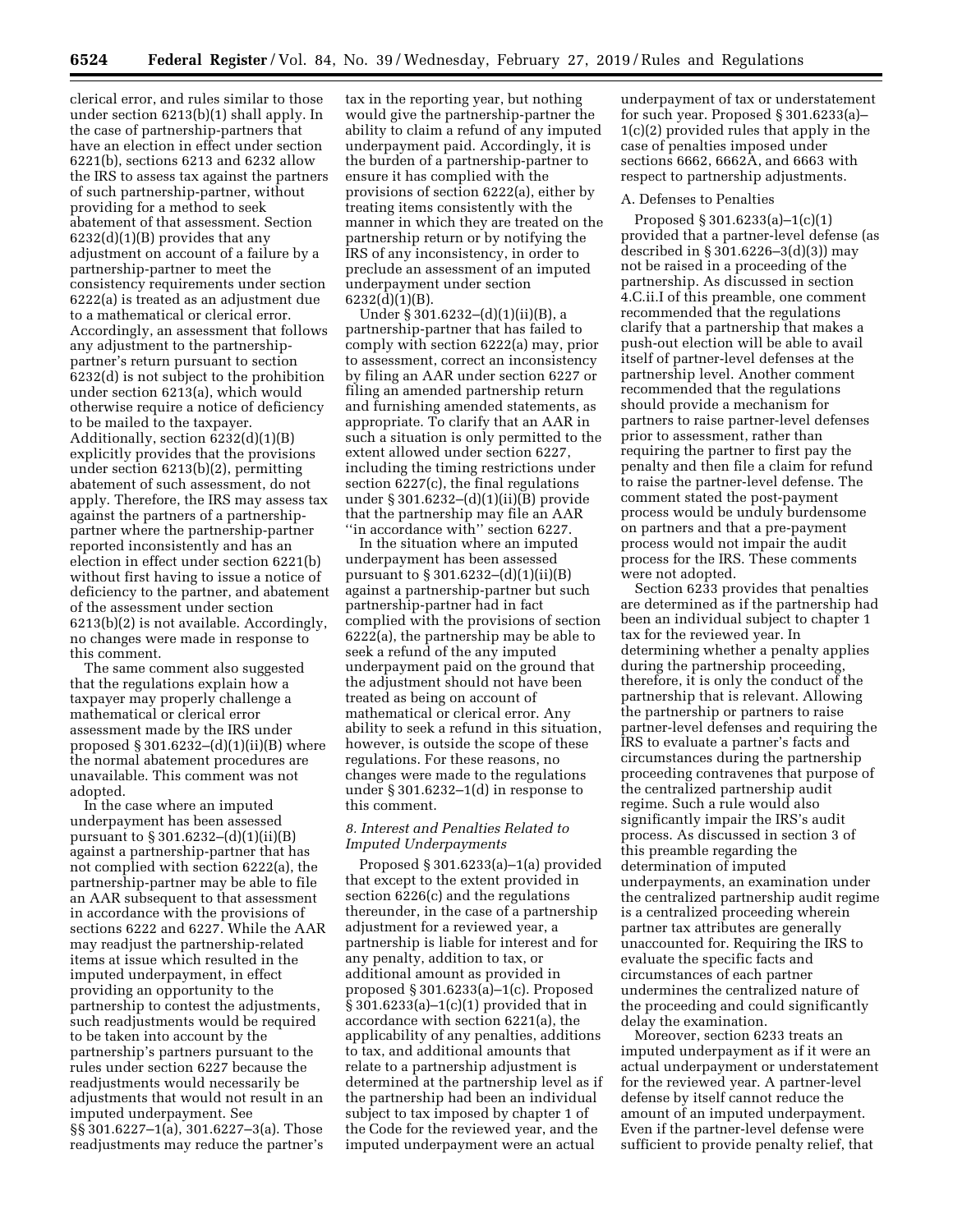relief does not affect the amount of the imputed underpayment. A partner-level defense can only be relevant in situations where the imputed underpayment is reduced because a partner takes into account the adjustments that resulted in the imputed underpayment, for example as part of modification, or where there is no partnership-level liability for the imputed underpayment because of an election by the partnership under section 6226 to have its partners take into account the adjustments. Only upon taking into account the adjustments will a partner know the amount of the penalty the partner is liable for and therefore whether a defense to the penalty is needed. Accordingly, comments suggesting that the partnership be permitted to raise partner-level defenses to reduce a penalty imposed against the partnership were not adopted. For discussion of partner-level defenses in the context of modification and the push out election, see sections 3.C and 4.C.ii.I of this preamble.

B. Determining the Portion of the Imputed Underpayment to Which the Penalty Applies

Proposed § 301.6233(a)–1(c)(2)(ii) provided rules for determining the portion of the imputed underpayment to which a penalty applies where there exists (1) at least one adjustment with respect to which no penalty has been imposed and at least one adjustment with respect to which a penalty has been imposed or (2) at least two adjustments with respect to which penalties have been imposed and the penalties have different rates. In general, to determine the portion of the imputed underpayment to which the penalty applies, all partnership adjustments that resulted in the imputed underpayment were grouped together according to whether they were adjustments with respect to which a penalty has been imposed and according to rate of penalty. The adjustments were then multiplied by the rate that applied in calculating the imputed underpayment and added together to produce the portion of the imputed underpayment to which the penalty applies.

One comment observed that under proposed § 301.6233(a)–1(c)(2)(ii)(D) and (E) negative or decreasing adjustments were applied first to adjustments to which no penalties have been imposed and then to adjustments subject to the lowest penalty and suggested that this rule applies such adjustments in a manner that maximizes penalties. The comment recommended that the proposed regulations be revised

to group adjustments by character for purposes of calculating the portion of the imputed underpayment subject to the penalty. This comment was partially adopted.

Section 6233(a)(3) provides that any penalty, addition to tax, or additional amount shall be determined at the partnership level as if such partnership had been an individual subject to tax under chapter 1 for the reviewed year and the imputed underpayment were an actual underpayment (or understatement) for such year. Section 6662, which imposes accuracy-related penalties on underpayments, applies to the portion of an underpayment attributable to certain circumstances such as negligence or disregard of rules or regulations or a substantial understatement of income tax. To determine the portion of an imputed underpayment to which a penalty applied, proposed § 301.6233(a)–1(c) applied rules similar to the ordering rules under § 1.6664–3 by disregarding the grouping and subgrouping rules under § 301.6225–1 and by applying decreasing adjustments to offset any positive adjustments to which no penalty was imposed, followed by adjustments to which 20 a percent penalty was imposed, and so forth. While the rules under proposed § 301.6233(a)–1(c) were consistent with the rules § 1.6664–3, this consistency did not allow for important distinctions between the calculation of an underpayment and the calculation of the imputed underpayment. For example, in computing an imputed underpayment, negative adjustments are generally not taken into consideration in determining the imputed underpayment unless the negative adjustment is in a grouping or subgrouping under § 301.6225–1 that results in a net positive adjustments because only net positive adjustments are totaled to determine the total netted partnership adjustment, which forms the base for an imputed underpayment prior to application of any adjustments to credits.

Section 301.6233(a)–1(c) has been revised to account for these distinctions and to apply the ordering rules under § 1.6664–3 within each grouping or subgrouping determined in accordance with § 301.6225–1. Because the revised rule uses the groupings and subgroupings determined under section 6225, in general the character of the adjustments within each grouping will be the same, as suggested by the comment. See § 301.6225–1(d). The revised rule maintains the treatment of an imputed underpayment as if it were an actual underpayment or

understatement, but also respects the framework for calculating the imputed underpayment established under section 6225 and the regulations thereunder. The revised rule is also more streamlined, removes references to specific penalty rates to allow for any future statutory changes, and eliminates unnecessary steps and terminology. For example, the revised rule eliminates the term decreasing adjustment and instead uses the term ''negative adjustment'' as defined in § 301.6225–1(d)(2).

Section  $301.6233(a)-1(c)(2)$  provides the rules for calculating penalties under section 6662, 6662A or 6663. Section 301.6233(a)–1(c)(2)(iii) provides the rules for applying negative adjustments. As a threshold matter, the rule provides that adjustments that do not result in an imputed underpayment and adjustments that are disregarded in determining the imputed underpayment are not taken into account when determining the amount of penalties. The rule generally provides that if any grouping or subgrouping as determined under § 301.6225–1 or § 301.6225–2 contains a negative adjustment and at least one positive adjustment subject to penalty, the negative adjustment is first used to offset any positive adjustment to which no penalties have been imposed within that grouping or subgrouping. If any amount of negative adjustments remains after offsetting positive adjustments to which no penalties have been imposed, the remaining amount of negative adjustment is applied within the grouping or subgrouping against positive adjustments to which a penalty has been imposed at the lowest rate. If after this step, any amount of negative adjustment remains, the process is repeated iteratively with respect to higher rates in ascending order of rate. Additionally, the regulations provide special rules for the application of negative credits. All adjustments to credits and adjustments treated as adjustments to credits are treated as grouped in the credit grouping without regard to whether the adjustments were subgrouped for purposes of § 301.6225– 1 (or § 301.6225–2 in the case of modification). If negative credit adjustments remain after the application of negative adjustments in accordance with § 301.6233(a)–1(c)(2)(iii)(A), negative credit amounts are first applied to reduce the portion of the imputed understatement not subject to penalty then to reduce the portion of the imputed understatement subject to penalty iteratively in ascending order of rate.

Section 301.6233(a)–1(c)(2)(ii) provides the mechanical steps for calculating any penalty after any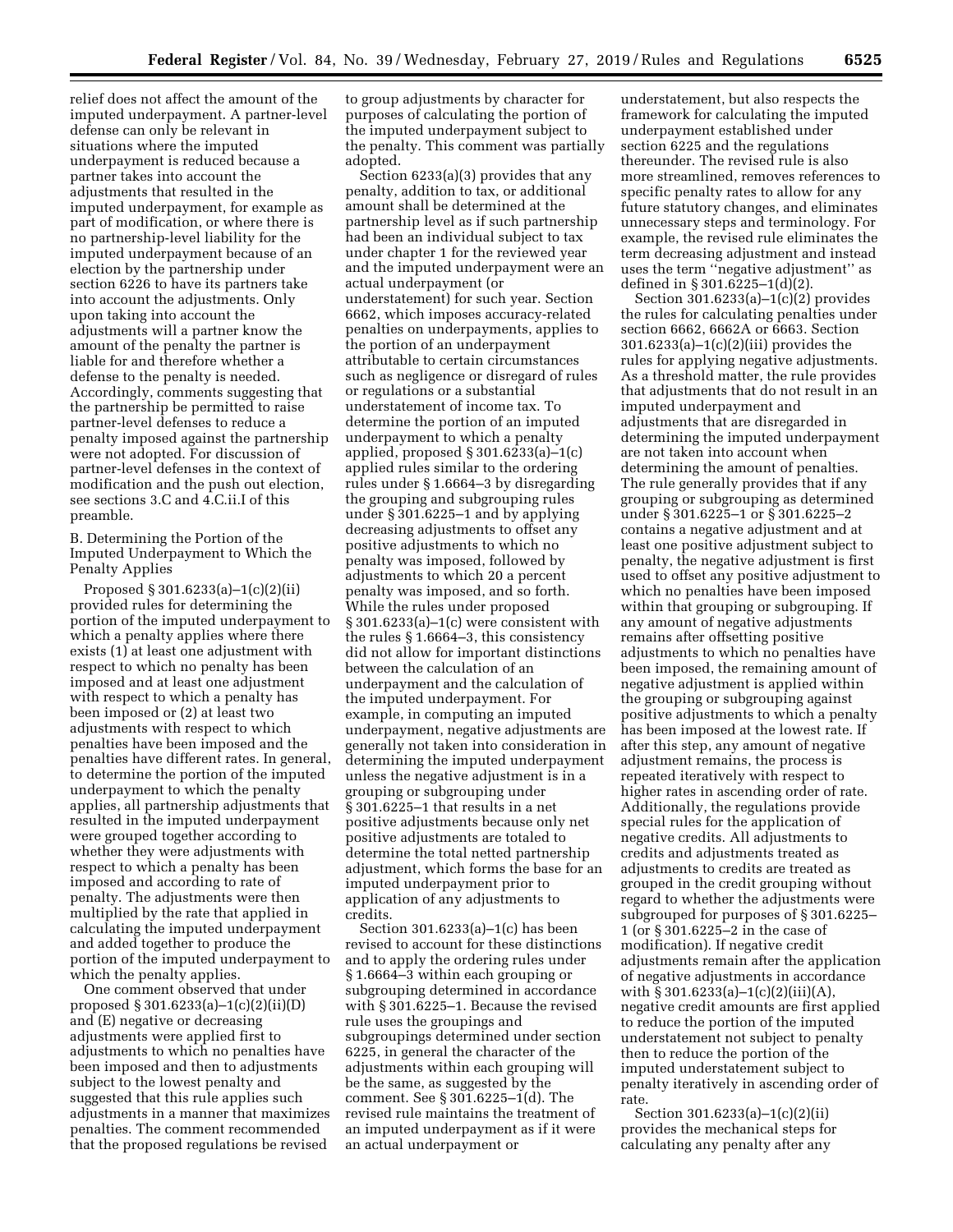negative adjustments have been applied in accordance with 301.6233(a)– 1(c)(2)(iii). The steps are applied separately for each particular penalty imposed with respect to the adjustments.

First, all adjustments that are not adjustments to credits or treated as adjustments to credits that are subject to a particular penalty and to which the highest rate of tax in effect for the reviewed year under section 1 or 11 was applied are totaled. Second, the total from step one is multiplied by the highest rate of tax in effect for the reviewed year under section 1 or 11. Third, the first and second steps are repeated for any other tax rates used to calculate the imputed underpayment, for example, rates applied as part of the modification process. Fourth, all of the results from completing the first three steps are totaled. Fifth, all adjustments in the credit grouping are netted. The total from step four is increased by any remaining positive adjustments to credits or decreased by negative adjustments to credits in accordance with the rules in § 301.6233(a)– 1(c)(2)(iii). This result is the portion of the imputed underpayment subject to penalty. Sixth, the total from step five is multiplied by the penalty rate for the penalty to provide the total penalty amount.

# C. Interest on Penalties, Additions to Tax, and Additional Amounts

As discussed earlier in section 4.C.ii.III. of this preamble, one comment recommended that the regulations adopt a bifurcated approach under which interest would run on tax from the due date of the return without regard to extensions while interest on penalties would run from the due date of the return including any extensions. The comment recommended that proposed § 301.6233(a)–1(b) be revised to provide that the interest imposed on penalties and additions to tax (other than assessable penalties) on an imputed underpayment begins on the day after the due date of the partnership return (including any extensions). This comment was partially adopted.

Proposed  $\S 301.6233(a)-1(b)$  provided rules regarding interest on an imputed underpayment, but did not provide rules regarding interest on penalties, additions to tax, or additional amounts with respect to the imputed underpayment. In light of the comment, the final regulations under § 301.6233(a)–1(b) clarify that interest with respect to penalties, additions to tax, or additional amounts with respect to an imputed underpayment determined under the rules of

§ 301.6233(a)–1(c) is the interest that would be imposed under chapter 67 of the Code treating the partnership return for the reviewed year as the return of tax to with respect to which such penalty is imposed. To the extent the comment was suggesting a rule that is not consistent with chapter 67 of the Code, the comment was not adopted.

# *9. Judicial Review of Partnership Adjustments*

Section 6234(a) provides that a partnership may file a petition in the Tax Court, a United States district court, or the Court of Federal Claims, within 90 days of the date on which an FPA is mailed under section 6231. A petition under section 6234 may be filed in a district court or the Court of Federal Claims only if the partnership filing the petition makes a jurisdictional deposit in accordance with section 6234(b). The jurisdictional deposit is the amount of (as of the date of the filing of the petition) any imputed underpayment (as shown on the FPA) and any penalties, additions to tax, and additional amounts with respect to such imputed underpayment. See proposed § 301.6234–1(b).

Under proposed § 301.6226–1(e), a partnership that has made an election under § 301.6226–1 is not precluded from filing a petition under section 6234(a). One comment stated that the proposed regulations provided no explanation as to how or whether the deposit amount under section 6234(b) may or should be adjusted to reflect a push out election under section 6226. The comment recommended the regulations should provide a mechanism that would enable a partnership to file a petition in a district court or Court of Federal Claims and still make an election under section 6226, without creating the risk of having tax on the partnership adjustments paid twice. The comment suggested that one possible approach might be to reduce the deposit amount by the amount that would be reported by partners that receive statements based on an election under section 6226. The comment suggested that another approach might be to provide a clear mechanism for having the partnership obtain a refund of the imputed tax deposit before any amounts are paid by the push out partners under section 6226.

The comment's suggestion regarding whether a partnership can make an election under section 6226 and also file a petition under section 6234 is addressed in section 4.A.v of this preamble. With respect to the comment's suggestion that the partnership deposit be reduced by the

amount of the imputed underpayment that would be reported by partners that receive 6226 statements, this suggestion was not adopted. The plain language of section 6234(b)(1) makes clear that a petition for readjustment may be filed in district court or the Court of Federal Claims only if the partnership makes a jurisdictional deposit. The statute does not provide authority to alter this jurisdictional requirement by regulation for any partnerships, including partnerships that make the election under section 6226. The election under section 6226 is made with respect to an imputed underpayment, and therefore the deposit required under section 6234(b)(1) must equal the entire imputed underpayment to which the election relates (in addition to penalties and interest). An election under section 6226 is not with respect to a portion of an imputed underpayment; likewise, a deposit under section 6234(b)(1) cannot be for a portion of the imputed underpayment.

Moreover, a rule allowing for a reduction in the deposit amount for those partners that are furnished statements under section 6226 would not work as a practical matter. First, to the extent the comment was suggesting a rule that allows a reduction of the deposit equal to each partner's share of the adjustments, this rule would reduce the deposit amount to zero, provided all partners properly were furnished statements. This would effectively eliminate the deposit requirement for partnerships making an election under section 6226. There is nothing in the statute that allows any partnership, including a partnership making the election under section 6226, to be exempt from the jurisdictional requirements of section 6234(b).

Second, to the extent the comment was suggesting a rule that would reduce the deposit by the tax paid by partners furnished statements, this rule would also not work given the timing of when statements must be furnished. Pursuant to § 301.6226–2(b)(1), all statements must be furnished no later than 60 days after the date all of the partnership adjustments to which the statement relates are finally determined. Partnership adjustments are finally determined upon the later of the expiration of the time to file a petition under section 6234, or if a petition under section 6234 is filed, the date when the court's decision becomes final. The deposit under section 6234(b)(1) must be made when a petition is filed. The deposit cannot be reduced at the time by the amount the tax partners will pay because statements are not furnished until later in the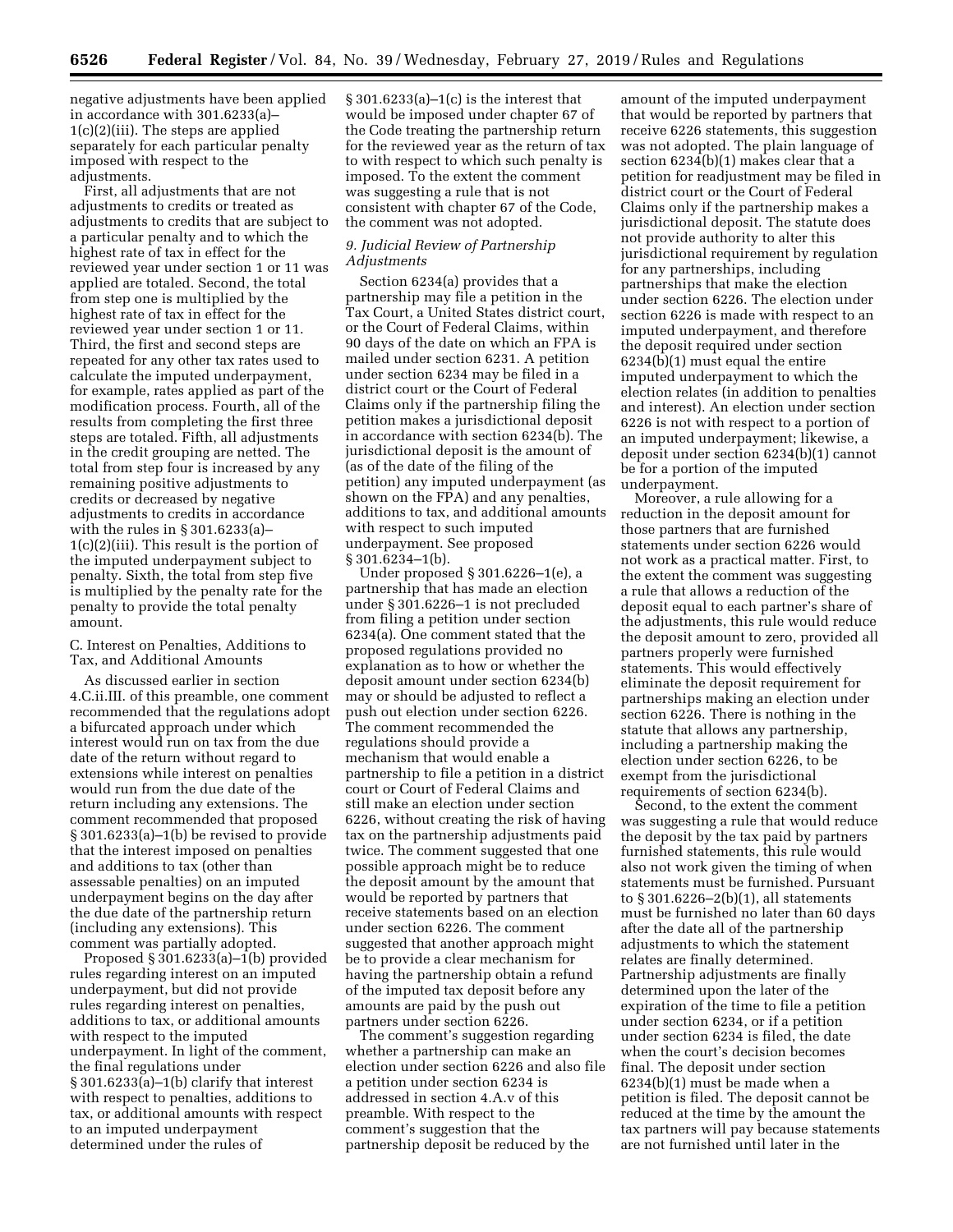process and even then the tax is not known until the partner files its return for the reporting year, which depending on timing of the FPA could be more than a year after the deadline for petitioning a court under section 6234(a). For these reasons, the comment's suggestion regarding a reduction in the amount of the deposit were not adopted, and the regulations were not changed in response to those suggestions.

With respect to the comment's recommendation that there be a clear mechanism for having the partnership obtain a refund of the tax deposit, the comment's concern that the deposit made in conjunction with a section 6226 election would result in double taxation is misplaced; however, the regulations were revised to clarify operation of the deposit rules. Under § 301.6234–1(c), the amount deposited under section 6234(b)(1) is not treated as a payment of tax (except with respect to chapter 67 of the Code). If the partnership makes a valid election under section 6226, no amount may be assessed against the partnership, and instead the partners must take the adjustments into account. To conform these two sets of rules, the final regulations under § 301.6234–1(e) clarify that a partnership is entitled to a return of any deposit that is in an amount in excess of the amount assessed against the partnership. To obtain a return of this excess deposit, the partnership must notify the IRS in writing in accordance with forms, instructions, and other guidance prescribed by the IRS.

#### *10. Definitions and Special Rules*

Five comments were received regarding the definition of pass-through partner under proposed § 301.6241–1, the rules regarding cease to exist determinations in accordance with proposed § 301.6241–3, and the rules regarding the nondeductibility of payments made under the centralized partnership audit regime as provided in proposed § 301.6241–4.

# A. Definitions

Proposed § 301.6241–1 defined certain terms for purposes of the centralized partnership audit regime. Proposed § 301.6241(a)(5) defined a ''pass-through partner'' as ''a passthrough entity that holds an interest in a partnership'' and a ''pass-through entity'' to include a partnership described in § 301.7701–2(c)(1), among other types of entities. A partnership as described in § 301.7701–2(c)(1) means a business entity that is not a corporation

under § 301.7701–2(b) and that has at least two members.

Section 6241(1) defines the term partnership to mean any partnership required to file a return under section 6031(a), which applies to every partnership as defined in section 761(a). Certain unincorporated organizations may elect under section 761(a) to not be subject to subchapter K. Proposed § 301.6241–5(a) provided that an entity that files a partnership return for any taxable year is subject to the centralized partnership audit regime with respect to such taxable year even if it is determined that the person filing the partnership return was not a partnership for such taxable year. Proposed § 301.6241–5(c)(2) provided an exception from this rule for entities for which a partnership return was filed for the sole purpose of making the election described in section 761(a).

One comment suggested there was an inconsistency between the definition of ''pass-through partner'' under proposed § 301.6241–1(a)(5), which defines partnership by reference to § 301.7701– 2(c)(1), and the exception under proposed  $\S 301.6241 - 5(c)(2)$  for entities that have elected out of subchapter K. The comment observed that the definition of partnership under § 301.7701–2(c)(1) arguably includes business organizations that have elected out of subchapter K under section 761(a). As a result, the term ''passthrough partner'' would include entities that may not be partnerships within the meaning of section 6031(a) because those entities are required to file partnership returns. To remedy this inconsistency, the comment recommended that the definition of ''pass-through partner'' in proposed § 301.6241–1(a)(5) be revised to eliminate the reference to § 301.7701– 2(c)(1) and instead refer to the definition of ''partnership'' under section 6241(1), that is, ''a partnership required to file a return under section 6031(a).''

The Treasury Department and the IRS agree with the comment that there was an inconsistency in the definition of ''pass-through partner.'' The approach recommended in the comment was adopted and remedied this inconsistency. The revision clarifies that business organizations that have elected out of subchapter K are not ''passthrough partners.'' This change is consistent with the definition of ''partnership'' under section 6241(1). Accordingly, the definition of ''passthrough partner'' under § 301.6241– 1(a)(5) refers to a partnership that is required to file a return under section 6031(a), consistent with the definition of partnership under section 6241(1).

One comment was received regarding the application of the centralized partnership audit regime to passthrough partners as a result of the proposed regulations. Proposed § 301.6226–3 provided that a passthrough partner that is furnished a statement described in § 301.6226–2 must comply with proposed § 301.6226– 3(e). The term ''pass-through partner'' includes partnerships that made an election under section 6221(b) for the taxable year. One comment suggested that there may be uncertainty with respect to how a partnership that has elected out of the centralized partnership audit regime complies with the requirements of the regime. For example, the elected out partnership may not have designated a partnership representative prior to receiving a statement described in § 301.6226–2. The comment recommended that the Treasury Department and the IRS should issue further guidance on elected out partnerships, including providing guidance that confirms an elected out partnership receiving a statement described in § 301.6226–2 and complying with § 301.6226–3(e) will not be deemed subject to the centralized partnership audit regime for other purposes.

A partnership that has made an election under section 6221(b) is not subject to the requirements of the centralized partnership audit regime as a partnership. For example, the partnership is not required to select a partnership representative. A partnership that has made an election under section 6221(b) may still be subject to the requirements of the centralized partnership audit regime in its capacity as a partner in a partnership that is subject to the centralized partnership audit regime. For example, sections 6222, 6223, 6226(b)(4)(C), 6241(7), and the regulations thereunder apply to all partners in a partnership subject to the centralized partnership audit regime, including any passthrough partner. Pass-through partners that must comply with these provisions include partnerships subject to the centralized partnership audit regime as partnerships as well as those that made an election under 6221(b) and other entities such as S corporations and trusts.

For example, under § 301.6226–3(e) a pass-through partner that receives a push out statement from an audited partnership must furnish statements to its owners or, if it fails to furnish statements to its owners, pay an imputed underpayment. This rule applies regardless of whether or not the pass-through partner is subject to the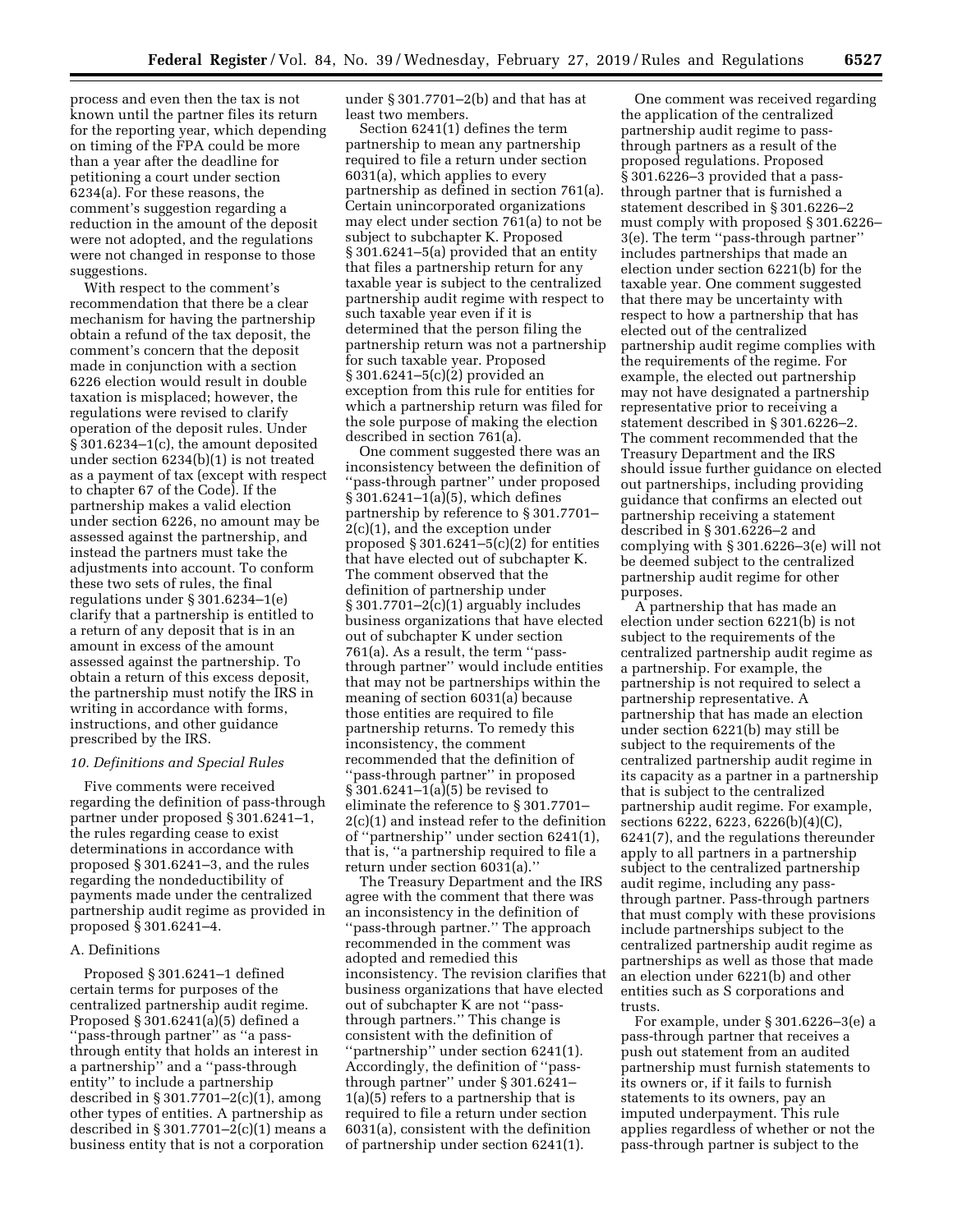centralized partnership audit regime in its capacity as a partnership. Nothing in proposed § 301.6226–3(e) indicated that a pass-through partner not otherwise subject to the centralized partnership audit regime becomes subject to other provisions of the regime simply because it must comply with § 301.6226–3(e) in its capacity as a partner. Therefore, the Treasury Department and the IRS have declined to provide further guidance regarding the application of the centralized partnership audit regime to partnerships that have made an election out of the centralized partnership audit regime under section 6221(b).

B. Treatment Where a Partnership Ceases To Exist

Several comments were received regarding the treatment of partnership adjustments where a partnership ceases to exist under section 6241(7). The comments pertained to two general areas: (1) The determination that a partnership has ceased to exist; and (2) the definition of ''former partners'' under proposed § 301.6241–3(d).

# i. Determination That Partnership Has Ceased To Exist

Proposed § 301.6241–3 provided that, if the IRS determined a partnership ceased to exist (as described in proposed § 301.6241–3(b)(2)) before the partnership adjustments take effect (as described in proposed § 301.6241–3(c)), the partnership adjustments are taken into account by the former partners (as described in proposed § 301.6241–3(d)) in accordance with proposed § 301.6241–3(e). Proposed § 301.6241– 3(b)(1) provided that a determination that a partnership had ceased to exist was within the sole discretion of the IRS, and the IRS was not required to determine that a partnership has ceased to exist, even if the partnership meets the definition of cease to exist in proposed § 301.6241–3(b)(2).

One comment stated that the language in proposed § 301.6241–3(b)(1) and (2) was ambiguous and allowed for excessive latitude and a potential for abuse of discretion in making such a cease-to-exist determination. The comment suggested that the IRS, upon formal request, should be compelled to consider the facts and circumstances of a cease-to-exist determination.

If the IRS receives a letter requesting that the IRS determine that a specific partnership has ceased to exist and providing detailed facts to support such a determination, the IRS will consider the circumstances in the letter and whether it is in the interest of sound tax administration to determine that the partnership has ceased to exist. The IRS,

however, will retain its discretion as to whether to determine that a partnership has ceased to exist, even if the facts would indicate that the partnership meets the criteria in § 301.6241– 3(b)(1)(i) and (ii). The cease-to-exist rules are inherently related to collection issues with respect to amounts not paid as a result of an administrative proceeding under the centralized partnership audit regime. Where a taxpayer or partnership properly owes amounts to the U.S. government, the IRS should be provided broad latitude, within the statutory limits, to ensure that such amounts are ultimately collected. To that end, it is administratively necessary for the IRS to retain its discretion to make a determination about whether a partnership ceases to exist. Cease to exist is not the only collection tool available to the IRS. The Treasury Department and the IRS therefore decline to create an additional unnecessary administrative rule that would compel the IRS to make a determination if requested by a taxpayer. Accordingly, no changes were made to the final regulations as a result of this comment.

Although the regulations do not require the IRS to make a cease-to-exist determination upon a formal request, the regulations have been revised to provide that a partnership does not cease to exist for purposes of section 6241(7) without the IRS determining the partnership has ceased to exist. Under proposed § 301.6241–3(b), cease to exist was defined as a situation where the partnership terminates under section 708(b)(1) or is unable to pay, in full, any amount due under subchapter C of chapter 63. It was not clear from the proposed regulations whether a partnership meeting those criteria could cease to exist without an accompanying determination to that effect by the IRS. The final regulations under § 301.6241– 3(b) make clear that a partnership ceases to exist if the partnership terminates within the meaning of section 708(b)(1) or the partnership does not have the ability to pay, in full, any amount due under subchapter C of chapter 63, but only if the IRS makes a determination that the partnership has ceased to exist under one of those two situations. The final regulations provide certainty to both taxpayers and the IRS about when a partnership ceases to exist and make the cease-to-exist rules more administrable for the IRS by eliminating any confusion about whether a partnership has ceased to exist.

Proposed § 301.6241–3(b)(1) provided that if the IRS determines that a partnership ceased to exist, the IRS will

notify the partnership and its former partners within 30 days of such determination. The final regulations clarify that a failure by the IRS to send a notification required under § 301.6241–3(b)(1) to the former partners of the partnership does not invalidate a determination that the partnership has ceased to exist. In addition, one comment suggested that the IRS should also notify the partnership representative (and designated individual, if applicable). To the extent the comment is referring to the partnership representative of the audited partnership, the comment has been adopted. In the case of a determination that the partnership has ceased to exist, the IRS will notify the partnership, the former partners of the partnership, and when an audited partnership has ceased to exit, the partnership representative (and designated individual, if applicable) for the reviewed year. This rule is consistent with the other notification provisions throughout the centralized partnership audit regime, which provide notification to the partnership representative and designated individual, if applicable. To the extent the comment was referring to a partnership that received a push out statement, the comment was not adopted. The partnership representative from the reviewed year or any other year of a partnership that received a push out statement has no connection to the unpaid, current liability and notification would not be appropriate or necessarily beneficial to the partnership. In addition, there would be administrative complexity for the IRS in determining the appropriate partnership representative for a partnership partner to notify because the IRS will only have been in contact with the partnership representative of the audited partnership, not partnership representatives of other partnerships not subject to an administrative proceeding.

The same comment also suggested that the partnership should be allowed to appeal a determination that the partnership has ceased to exist to the IRS Office of Appeals within 60 days of the receipt of the IRS's determination that the partnership has ceased to exist. This comment was not adopted. As discussed in section 11 of this Summary of Comments and Explanation of Revisions, any guidance regarding the availability of review by the IRS Office of Appeals will be provided outside of these regulations to preserve flexibility and allow the IRS to revise its procedures as it gains experience with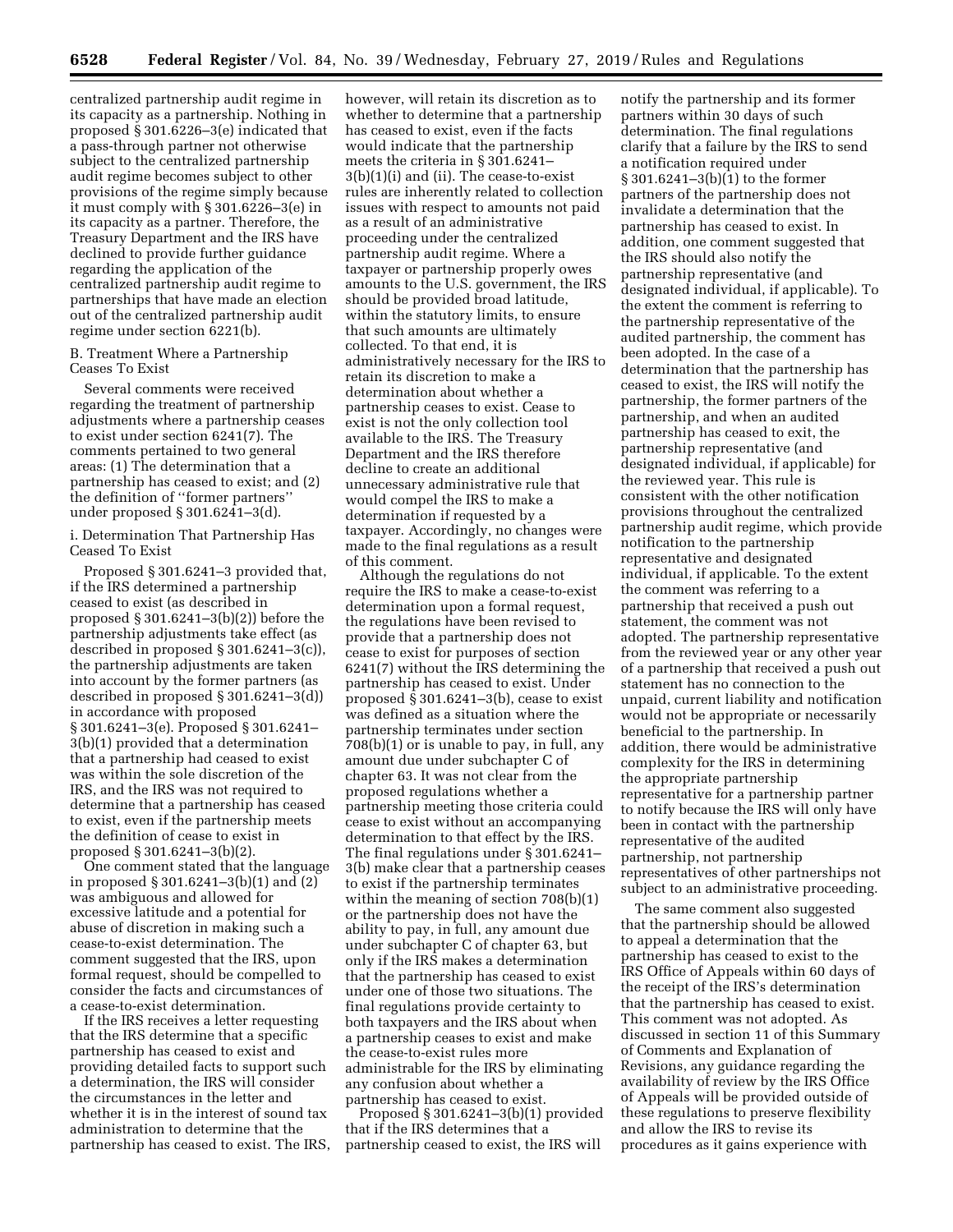the centralized partnership audit regime.

Former proposed § 301.6241– 3(b)(2)(iii) had provided that the IRS could not determine that a partnership ceased to exist with respect to a partnership adjustment after the expiration of the period of limitations on collection applicable to the amount due resulting from such adjustment. One comment observed that the reference to the ''period of limitations on collection applicable to the amount due'' did not specify whether the period of limitations related to the partnership or the partner. In the August 2018 NPRM, former proposed § 301.6241– 3(b)(2)(iii) was revised to provide that the relevant period of limitations is the period of limitations on collection applicable to the assessment made against the partnership for the amount due resulting from such adjustment. Because the plain language of proposed § 301.6241–3(b)(2)(iii) resolves the ambiguity identified by the comment, no further changes were made in the final regulations in response to this comment.

#### ii. Definition of Former Partners

Proposed § 301.6241–3(d) defined the term "former partners" as the adjustment year partners of the partnership that ceased to exist, unless there are no adjustment year partners in which case the former partners are the partners of the partnership during the last taxable year for which a partnership return under section 6031 was filed with respect to such partnership. If the IRS determined that the partnership ceased to exist prior to the partnership adjustments taking effect, the former partners of the partnership take into account the partnership adjustments as if the partnership had made an election under section 6226 to push out the adjustments to the former partners. See proposed § 301.6241–3(e).

One comment expressed concern that, once a partnership was placed under examination, the partners could transfer their partnership interests to defunct corporations or otherwise uncollectible entities such that the IRS would be unable to collect from the ''former partners'' under the provisions of proposed § 301.6241–3. Similarly, the comment expressed concern that if the partnership was able to pay some but not all of the amounts due under the centralized partnership audit regime and the IRS did not determine that the partnership had ceased to exist, the partners would benefit from the improper treatment of the items and the partnership will not have paid the amounts owed as a result of the

adjustments. The comment suggested that the final regulations add the ability for the IRS to assess the transferees of the former partners and the owners of the partnership.

Under section 6232(f), as added by the TTCA after the comment was received, if the partnership does not pay any amount of the imputed underpayment or specified similar amount (as defined in section  $6232(f)(2)$ ) within 10 days after the date on which the IRS provides notice and demand for such payment, the IRS may assess upon each partner of the partnership (as of the close of the adjustment year) or, if the partnership has ceased to exist, the former partners of the partnership, a tax equal to such partner's proportionate share of such amount (including any penalties and interest). Section 6232(f) provides the IRS with the ability to directly make assessments against the partners of a partnership that fails to pay an imputed underpayment or specified similar amount much like the assessment authority suggested by the comment. In addition, nothing in proposed § 301.6241–3 limits or otherwise modifies the IRS's existing tools under the Code, related case law, or any other law with respect to transferee liability. Accordingly, no changes were made to the final regulations in response to this comment. For these reasons, the clarification recommended by the comment was not adopted.

Another comment suggested that the definition of ''former partners'' under proposed § 301.6241–3(d) should include the reviewed year partners of the partnership that has ceased to exist in situations where the partnership has made an election under section 6226. Proposed § 301.6241–3(b)(2)(i)(A) provided that the IRS may not determine that a partnership has ceased to exist solely because the partnership has a valid election under section 6226 in effect with respect to any imputed underpayment. If the partnership makes a valid election under section 6226, the partnership is not liable for the imputed underpayment to which the election relates. See section 6226(a) and § 301.6226–1(b)(2). As a result, the IRS cannot determine the partnership ceases to exist with respect to that imputed underpayment (see § 301.6241–3(b)(2)), and the cease to exist provisions under proposed § 301.6241–3 will not apply to such partnership with respect to that imputed underpayment. Therefore, this comment was not adopted.

Although this comment was not adopted, a clarification was made to the definition of ''former partners'' under proposed § 301.6241–3(d)(1)(i). As stated earlier in this section of the

preamble, the term ''former partners'' was defined under proposed § 301.6241–3(d)(1)(i) as the partners for the adjustment year that corresponds to the partnership taxable year to which the partnership adjustment relates. The final regulations under § 301.6241– 3(d)(1)(i) clarify that the term ''former partners'' means, for a partnership that has ceased to exist, the partners of the partnership during the adjustment year (as defined in § 301.6241–1(a)(2)) that corresponds to the reviewed year for which the adjustments were made.

#### C. Payments Nondeductible

Proposed § 301.6241–4 provided that no deduction is allowed under subtitle A of the Code for any payment required to be made by a partnership under the centralized partnership audit regime, which includes any imputed underpayment or any interest, penalties, additions to tax, or additional amounts with respect to an imputed underpayment. Former proposed § 301.6225–1(a) provided that a partnership's expenditure for the imputed underpayment ''and the adjustments that result in the imputed underpayment'' are taken into account by the partnership in accordance with § 301.6241–4.'' One comment suggested that, because of the cross reference to § 301.6241–4 in former proposed § 301.6225–1(a), that the regulations under § 301.6241–4 be revised to address the treatment of the adjustments that result in the imputed underpayment. This comment was not adopted.

Proposed § 301.6241–4 addressed the deductibility of payments required under the centralized partnership audit regime and did not address the treatment of adjustments that were taken into account in determining the amount of such payments. In the August 2018 NPRM, former proposed § 301.6225–1(a) was revised to remove the erroneous cross-reference to the adjustments being taken into account under § 301.6241–4. To the extent the comment was recommending that revision, the comment was addressed by the revisions in the August 2018 NPRM. To the extent the comment was recommending guidance on the treatment of partnership adjustments in the context of adjusting tax attributes, those rules were provided in proposed §§ 301.6225–4 and 301.6226–4.

## D. Extension to Entities Filing Partnership Returns

Proposed § 301.6241–5(c)(2) provided that the centralized partnership audit regime would not apply to a taxable year for which a partnership return was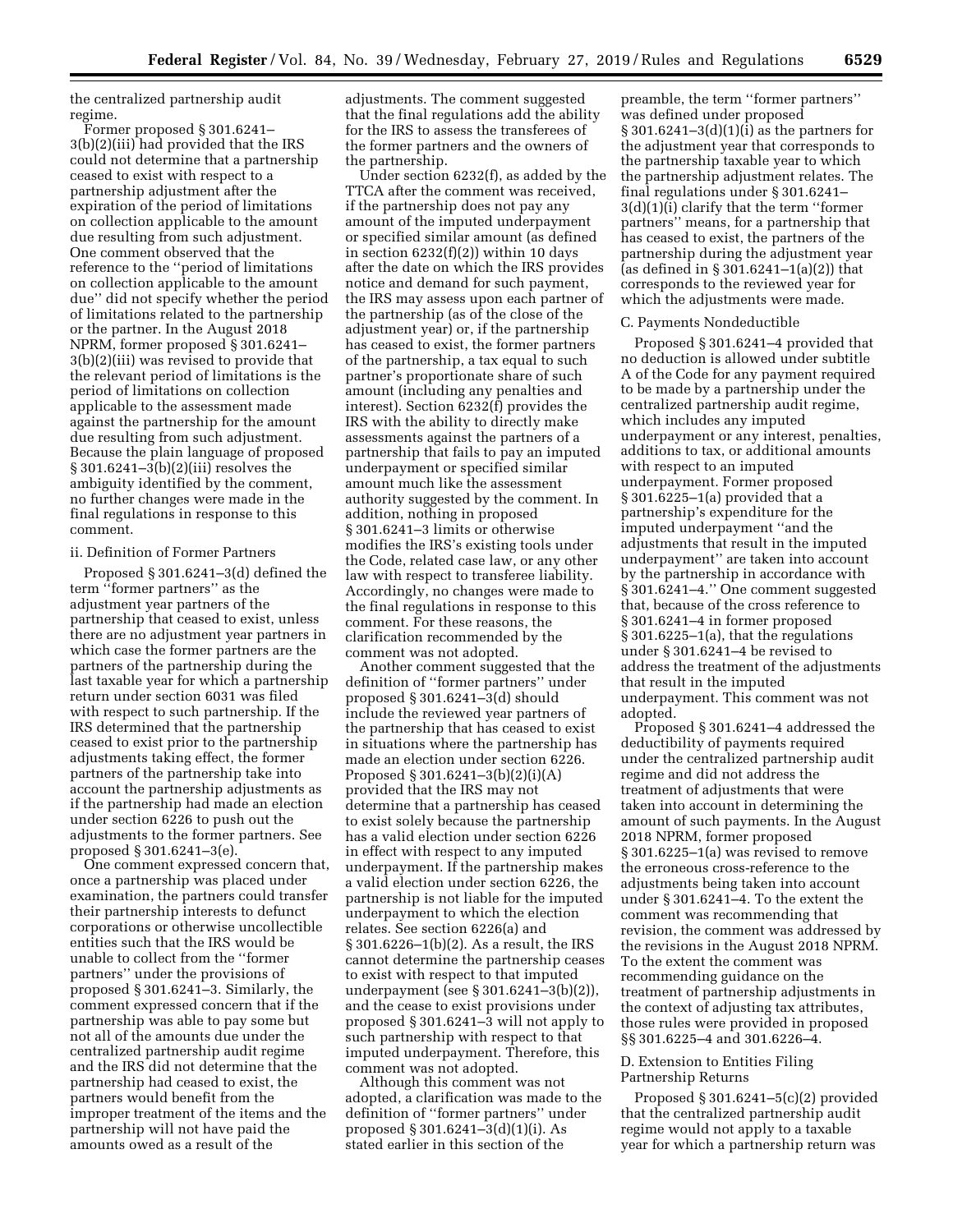filed for the sole purpose of making an election described in section 761(a) (regarding election out of subchapter K for certain unincorporated organizations). The final regulations under § 301.6241–5(c)(2) retain this rule but clarify that the centralized partnership audit regime will not apply to a taxable year in which a valid section 761(a) election is made. This change was made to clarify that the election under section 761(a) must be valid in order for the rules under § 301.6241–5 not to apply to a partnership return that is filed with respect to a taxable year.

# *11. Comments Concerning IRS Appeals Office*

Several comments were received regarding the interaction between the centralized partnership audit regime and the IRS Appeals. For example, certain comments suggested the regulations clarify the rules regarding a partnership's ability to raise various issues and determinations with IRS Appeals, including the timing of any involvement by IRS Appeals.

Procedures governing IRS Appeals are beyond the scope of these regulations. Accordingly, except as described in sections 3.B.i., 3.B.vii., 4.B.v., and 10.B.i. of this preamble, neither this preamble nor the regulations address IRS Appeals procedures in the context of the centralized partnership audit regime. These procedures are expected to be addressed in future guidance.

# *12. Effect of Provisions Enacted Under the Tax Cuts and Jobs Act*

One comment suggested that the final regulations include guidance on the effect of the new partnership-related provisions of the Tax Cuts and Jobs Act, formally known as ''An Act to provide for reconciliation pursuant to titles II and V of the concurrent resolution on the budget for fiscal year 2018,'' Public Law 115–97 (TCJA), including examples of how adjustments to partnershiprelated items and tax attributes specific to the new TCJA provisions are treated under sections 6225 and 6226 by partnerships and their partners.

The Treasury Department and the IRS have determined not to provide guidance on how the provisions of the TCJA, including any partnership-related provisions, interact with the centralized partnership audit regime. The TCJA provisions are substantive tax rules that work independently of the procedural rules of the centralized partnership audit regime. Therefore, no change would necessarily be required as a result of these substantive provisions. However, as the Treasury Department

and the IRS continue to gain experience with the centralized partnership audit regime and implement rules under the new TCJA provisions, guidance will be issued if it is later determined that doing so would be appropriate. For these reasons, this comment was not adopted.

# *13. Effective Date of Centralized Partnership Audit Regime*

Several comments recommended that the effective date of the centralized partnership audit regime be delayed. These comments were not adopted because the effective date for the statutory provisions governing the centralized partnership audit regime is established by statute. See BBA section 1101(g).

# **Special Analyses**

This regulation is not subject to review under section 6(b) of Executive Order 12866 pursuant to the Memorandum of Agreement (April 11, 2018) between the Treasury Department and the Office of Management and Budget regarding review of tax regulations. Therefore, a regulatory impact assessment is not required.

Because the final regulations would not impose a collection of information on small entities, the Regulatory Flexibility Act (5 U.S.C. chapter 6) does not apply.

Pursuant to section 7805(f) of the Code, the notice of proposed rulemaking preceding these regulations was submitted to the Chief Counsel for Advocacy of the Small Business Administration for comment on its impact on small business, and no comments were received.

### **Statement of Availability of IRS Documents**

IRS Revenue Procedures, Revenue Rulings, Notices and other guidance cited in this preamble are published in the Internal Revenue Bulletin (or Cumulative Bulletin) and are available from the Superintendent of Documents, U.S. Government Publishing Office, Washington, DC 20402, or by visiting the IRS website at *[www.irs.gov.](http://www.irs.gov)* 

#### **Drafting Information**

The principal authors of these final regulations are Jennifer M. Black of the Office of the Associate Chief Counsel (Procedure and Administration), Steven L. Karon of the Office of the Associate Chief Counsel (Procedure and Administration), and Joy E. Gerdy Zogby of the Office of the Associate Chief Counsel (Procedure and Administration). However, other personnel from the Treasury

Department and the IRS participated in their development.

#### **List of Subjects in 26 CFR Part 301**

Employment taxes, Estate taxes, Excise taxes, Gift taxes, Income taxes, Penalties, Reporting and recordkeeping requirements.

# **Amendments to the Regulations**

Accordingly, 26 CFR part 301 is amended as follows:

# **PART 301—PROCEDURE AND ADMINISTRATION**

■ **Paragraph 1.** The authority citation for part 301 is amended by adding entries for §§ 301.6221(a)–1, 301.6222– 1, 301.6225–1, 301.6225–2, 301.6225–3, 301.6226–1, 301.6226–2, 301.6226–3, 301.6227–1, 301.6227–2, 301.6227–3, 301.6231–1, 301.6232–1, 301.6233(a)–1, 301.6233(b)–1, 301.6234–1, 301.6235–1, 301.6241–1, 301.6241–2, 301.6241–3, 301.6241–4, 301.6241–5, and 301.6241– 6 in numerical order to read in part as follows:

**Authority:** 26 U.S.C. 7805 \* \* \* Section 301.6221(a)–1 also issued under 26 U.S.C. 6221.

Section 301.6222–1 also issued under 26 U.S.C. 6222 and 6223. \* \* \* \* \*

Section 301.6225–1 also issued under 26 U.S.C. 6225.

- Section 301.6225–2 also issued under 26 U.S.C. 6223 and 6225.
- Section 301.6225–3 also issued under 26 U.S.C. 6225.
- \* \* \* \* \*

Section 301.6226–1 also issued under 26 U.S.C. 6223 and 6226.

Section 301.6226–2 also issued under 26 U.S.C. 6226.

- Section 301.6226–3 also issued under 26 U.S.C. 6226.
- \* \* \* \* \*

- Section 301.6227–2 also issued under 26 U.S.C. 6227.
- Section 301.6227–3 also issued under 26 U.S.C. 6227.
- \* \* \* \* \*
- Section 301.6231–1 also issued under 26 U.S.C. 6231.
- \* \* \* \* \*

Section 301.6232–1 also issued under 26 U.S.C. 6232.

\* \* \* \* \*

Section 301.6233(a)–1 also issued under 26 U.S.C. 6233.

- Section 301.6233(b)–1 also issued under 26 U.S.C. 6233.
- Section 301.6234–1 also issued under 26 U.S.C. 6234.
- Section 301.6235–1 also issued under 26 U.S.C. 6235.
- Section 301.6241–1 also issued under 26 U.S.C. 6241.
- \* \* \* \* \*

Section 301.6227–1 also issued under 26 U.S.C. 6223 and 6227.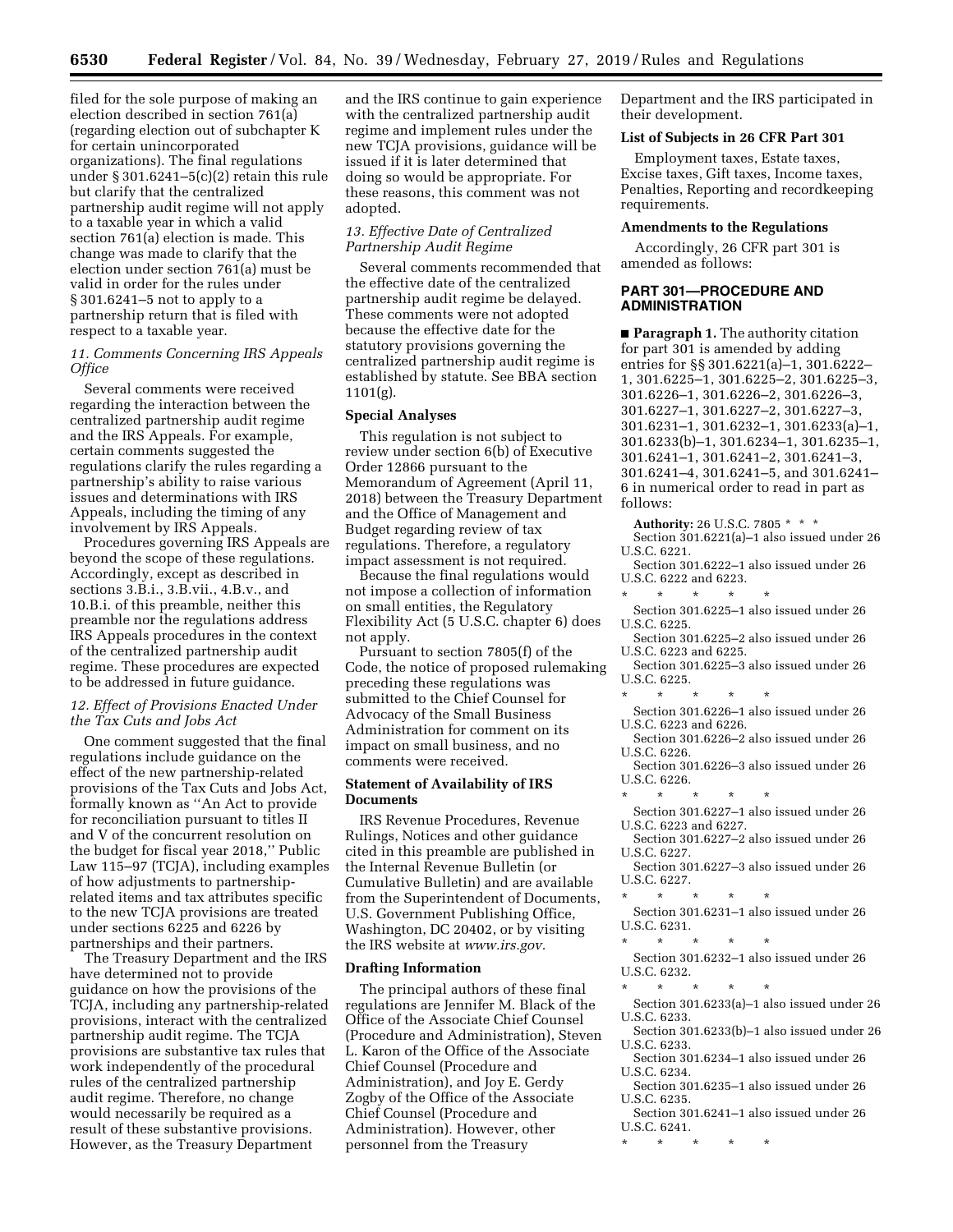Section 301.6241–2 also issued under 26 U.S.C. 6241.

Section 301.6241–3 also issued under 26 U.S.C. 6241.

Section 301.6241–4 also issued under 26 U.S.C. 6241.

Section 301.6241–5 also issued under 26 U.S.C. 6241.

\* \* \* \* \* Section 301.6241–6 also issued under 26 U.S.C. 6241.

\* \* \* \* \*

■ **Par. 2.** Section 301.6221(a)–1 is added to read as follows:

#### **§ 301.6221(a)–1 Determination at partnership level.**

(a) *In general.* Except as otherwise provided under subchapter C of chapter 63 of the Internal Revenue Code (subchapter C of chapter 63) and the regulations in this part, any adjustment to a partnership-related item (as defined in § 301.6241–1(a)(6)(ii)) is determined, any tax imposed by chapter 1 of the Internal Revenue Code (Code) attributable thereto is assessed and collected, and the applicability of any penalty, addition to tax, or additional amount that relates to an adjustment to any partnership-related item is determined at the partnership level under subchapter C of chapter 63.

(b) *Legal and factual determinations at the partnership level.* Except as otherwise provided under subchapter C of chapter 63, any legal or factual determinations underlying any adjustment or determination made in accordance with paragraph (a) of this section are also determined at the partnership level under subchapter C of chapter 63. For instance, determinations under this paragraph (b) include any determinations necessary to calculate the imputed underpayment or any modification of the imputed underpayment under section 6225 and the period of limitations on making adjustments under subchapter C of chapter 63.

(c) *Applicability date*—(1) *In general.*  Except as provided in paragraph (c)(2) of this section, this section applies to partnership taxable years beginning after December 31, 2017, and ending after August 12, 2018.

(2) *Election under § 301.9100–22 in effect.* This section applies to any partnership taxable year beginning after November 2, 2015, and before January 1, 2018, for which a valid election under § 301.9100–22 is in effect.

■ **Par. 3.** Section 301.6222–1 is added to read as follows:

#### **§ 301.6222–1 Partner's return must be consistent with partnership return.**

(a) *Consistent treatment of partnership-related items*—(1) *In* 

*general.* The treatment of partnershiprelated items (as defined in § 301.6241– 1(a)(6)(ii)) on a partner's return must be consistent with the treatment of such items on the partnership return in all respects, including the amount, timing, and characterization of such items. A partner has not satisfied the requirement of this paragraph (a) if the treatment of the partnership-related item on the partner's return is consistent with how such item was treated on a schedule or other information furnished to the partner by the partnership but inconsistent with the treatment of the item on the partnership return actually filed. For rules relating to the election to be treated as having reported the inconsistency where the partner treats a partnership-related item consistently with an incorrect schedule or other information furnished by the partnership, see paragraph (d) of this section. For purposes of this section, the term *partner's return* includes any return, statement, schedule, or list, and any amendment or supplement thereto, filed by the partner with respect to any tax imposed by the Internal Revenue Code (Code).

(2) *Partner that is a partnership with an election in effect under section 6221(b).* The rules of this section apply to all partners, including a partnershippartner (as defined in § 301.6241– 1(a)(7)) that has an election in effect under section 6221(b) for any taxable year. Accordingly, unless the requirements of paragraph (c) of this section are satisfied, a partnershippartner must treat partnership-related items of a partnership in which it is a partner consistent with the treatment of such items on the partnership return filed by the partnership in which it is a partner.

(3) *Partnership does not file a return.*  A partner's treatment of a partnershiprelated item attributable to a partnership that does not file a return is per se inconsistent.

(4) *Treatment of items on a partnership return.* For purposes of this section, the treatment of a partnershiprelated item on a partnership return includes—

(i) The treatment of such item on the partnership's return of partnership income filed with the Internal Revenue Service (IRS) under section 6031, and any amendment or supplement thereto, including an administrative adjustment request (AAR) filed pursuant to section 6227; and

(ii) The treatment of such item on any statement, schedule or list, and any amendment or supplement thereto, filed by the partnership with the IRS,

including any statements filed pursuant to section 6226.

(5) *Examples.* The following examples illustrate the rules of this paragraph (a). For purposes of these examples, each partnership is subject to the provisions of subchapter C of chapter 63 of the Code (subchapter C of chapter 63), and each partnership and its partners are calendar year taxpayers, unless otherwise stated.

(i) *Example 1.* A is a partner in Partnership during 2018 and 2019. In December 2018, Partnership receives an advance payment for services to be performed in 2019 and reports this amount as income on its partnership return for 2018. A includes its distributive share of income from the advance payment on A's income tax return for 2019 and not on A's income tax return for 2018. A has not satisfied the requirements of paragraph (a) of this section because A's treatment of the income attributable to Partnership is inconsistent with the treatment of that item by Partnership on its partnership return.

(ii) *Example 2.* B is a partner in Partnership during 2018. Partnership incurred start-up costs before it was actively engaged in its business. Partnership capitalized these costs on its 2018 partnership return. B deducted his distributive share of the start-up costs on B's 2018 income tax return. B has not satisfied the requirements of paragraph (a) of this section because B's treatment of the start-up costs is inconsistent with the treatment of that item by Partnership on its partnership return.

(iii) *Example 3.* C is a partner in Partnership during 2018. Partnership reports a loss of \$100,000 on its partnership return for 2018. On the 2018 Schedule K–1 attached to the partnership return, Partnership reports \$5,000 as C's distributive share of that loss. On the 2018 Schedule K–1 furnished to C, however, Partnership reports \$15,000 as C's distributive share of the loss. C reports the \$15,000 loss on C's 2018 income tax return. C has not satisfied the requirements of paragraph (a) of this section because C reported C's distributive share of the loss in a manner that is inconsistent with how C's distributive share of the loss was reported on the 2018 partnership return actually filed. See, however, paragraph (d) of this section for the election to be treated as having reported the inconsistency where the partner treats an item consistently with an incorrect schedule.

(iv) *Example 4.* D was a partner in Partnership during 2018. Partnership reports a loss of \$100,000 on its partnership return for 2018. In 2020, Partnership files an AAR under section 6227 reporting that the amount of the loss on its 2018 partnership return is \$90,000, rather than \$100,000 as originally reported. Pursuant to section 6227, Partnership elects to have its partners take the adjustment into account, and furnishes D a statement showing D's share of the reduced loss for 2018. D fails to take his share of the reduced loss for 2018 into account in accordance with section 6227. D has not satisfied the requirements of paragraph (a) of this section because D has not taken into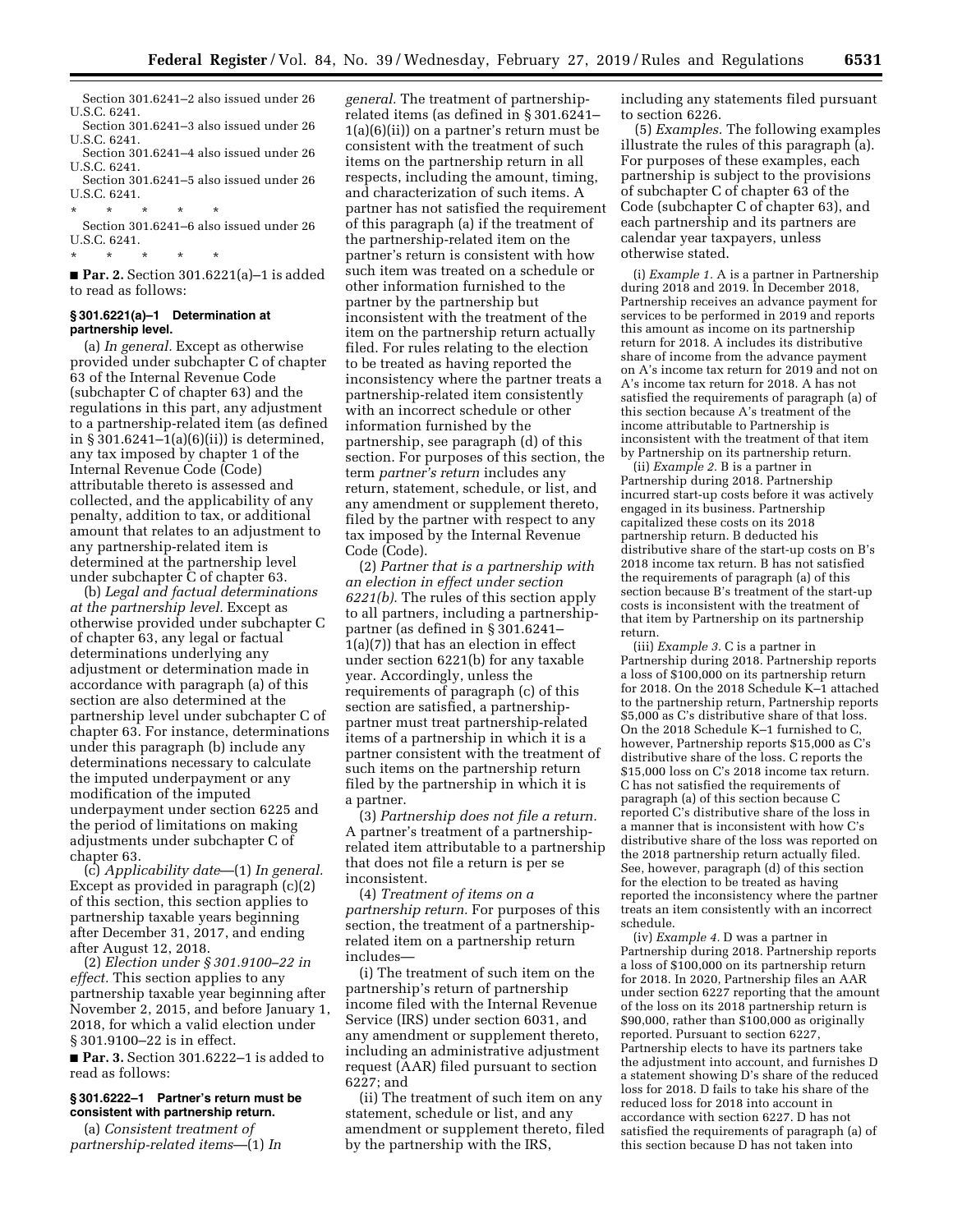account his share of the loss in a manner consistent with how Partnership treated such items on the partnership return actually filed.

(v) *Example 5.* E was a partner in Partnership during 2018. In 2021, Partnership receives a notice of final partnership adjustment (FPA) in an administrative proceeding under subchapter C of chapter 63 with respect to Partnership's 2018 taxable year. The FPA reflects an imputed underpayment. Partnership properly elects the application of section 6226 with respect to the imputed underpayment and files with the IRS and furnishes to E a statement of E's share of adjustments with respect to Partnership's 2018 taxable year. E fails to take his share of the adjustments into account in accordance with section 6226. E has not satisfied the requirements of paragraph (a) of this section because E has not taken into account his share of adjustments with respect to Partnership's 2018 taxable year in a manner consistent with how Partnership treated such items on the section 6226 statement filed with the IRS.

(vi) *Example 6.* F was a partner in Partnership during 2018. F has a valid election under section 6221(b) in effect with respect to F's 2018 partnership taxable year. Notwithstanding F's election under section 6221(b) for its 2018 taxable year, F is subject to section 6222 for taxable year 2018. F must treat, on its 2018 partnership return, any items attributable to F's interest in Partnership in a manner that is consistent with the treatment of those items on the 2018 partnership return actually filed by Partnership.

(vii) *Example 7.* G was a partner in Partnership during 2018. G's taxable year ends on the same day as Partnership's 2018 taxable year. Partnership did not file a partnership return for its 2018 taxable year. G files an income tax return for its 2018 taxable year and reports G's share of a loss attributable to G's interest in Partnership. Because Partnership failed to file a partnership return, G's treatment of such loss is per se inconsistent pursuant to paragraph (a)(3) of this section.

(b) *Effect of inconsistent treatment*— (1) *Determination of underpayment of tax resulting from inconsistent treatment.* If a partner fails to satisfy the requirements of paragraph (a) of this section, unless the partner provides notice in accordance with paragraph (c) of this section, the IRS may adjust the inconsistently reported partnershiprelated item on the partner's return to make it consistent with the treatment of such item on the partnership return (or where no partnership return was filed, remove any treatment of such items from the partner's return) and determine any underpayment of tax that results from that adjustment. For purposes of this section, except as provided in paragraph (b)(3) of this section, the underpayment of tax is the amount by which the correct tax, as determined by making the partner's return consistent with the partnership return, exceeds the tax shown on the partner's return.

(2) *Assessment and collection of tax.*  The IRS may assess and collect any underpayment of tax resulting from an adjustment described in paragraph (b)(1) of this section in the same manner as if the underpayment of tax were on account of a mathematical or clerical error appearing on the partner's return, except that the procedures under section 6213(b)(2) for requesting abatement of an assessment do not apply.

(3) *Effect when partner is a partnership.* For the effect of a failure to satisfy the requirements of paragraph (a) of this section where the partner is itself a partnership (a partnership-partner), see section 6232(d)(1)(B) and § 301.6232–1(d).

(4) *Examples.* The following examples illustrate the rules of this paragraph (b). For purposes of these examples, each partnership is subject to the provisions of subchapter C of chapter 63, and each partnership and its partners are calendar year taxpayers, unless otherwise stated.

(i) *Example 1.* H, an individual, is a partner in Partnership. On its partnership return for taxable year 2018, Partnership reports \$100,000 in ordinary income. On the Schedule K–1 attached to the partnership return, as well as on the Schedule K–1 furnished to H, Partnership reports \$15,000 as H's distributive share of the \$100,000 in ordinary income. H reports only \$5,000 of the \$15,000 of ordinary income on his 2018 income tax return. The IRS may determine the amount of tax that results from adjusting the ordinary income attributable to H's interest in Partnership reported on H's 2018 income tax return from \$5,000 to \$15,000 and assess that resulting underpayment in tax as if it were on account of a mathematical or clerical error appearing on H's return. H may not request an abatement of that assessment under section 6213(b).

(ii) *Example 2.* J was a partner in Partnership during 2018. In 2021, Partnership receives an FPA in an administrative proceeding under subchapter C of chapter 63 with respect to Partnership's 2018 taxable year. The FPA reflects an imputed underpayment. Partnership properly elects the application of section 6226 with respect to the imputed underpayment and files with the IRS and furnishes to J a statement of J's share of adjustments with respect to Partnership's 2018 taxable year. J fails to report one adjustment reflected on the statement, J's share of a decrease in the amount of losses for 2018, on J's return as required by section 6226. The IRS may determine the amount of tax that results from adjusting the decrease in the amount of losses on J's return to be consistent with the amount included on the section 6226 statement filed with the IRS and may assess the resulting underpayment in tax as if it were on account of a mathematical or clerical error appearing on J's return. J may not request an abatement of that assessment under section 6213(b).

(c) *Notification to the IRS when items attributable to a partnership are treated inconsistently*—(1) *In general.*  Paragraphs (a) and (b) of this section (regarding the consistent treatment of partnership-related items and the effect of inconsistent treatment) do not apply to partnership-related items identified as inconsistent (or that may be inconsistent) in a statement that the partner provides to the IRS according to the forms, instructions, and other guidance prescribed by the IRS. Instead, the procedures in paragraph (c)(3) of this section apply. A statement does not identify an inconsistency for purposes of this paragraph (c) unless it is attached to the partner's return on which the partnership-related item is treated inconsistently.

(2) *Coordination with section 6223.*  Paragraph (c)(1) of this section is not applicable to a partnership-related item the treatment of which is binding on the partner because of actions taken by the partnership under subchapter C of chapter 63 or because of a final decision in a proceeding with respect to the partnership under subchapter C of chapter 63. For instance, the provisions of paragraph (c)(1) of this section do not apply with respect to the partner's treatment of a partnership-related item reflected on a statement described in § 301.6226–2 filed by the partnership with the IRS. See § 301.6226–1(e) (regarding the binding nature of statements described in § 301.6226–2). Any underpayment resulting from the inconsistent treatment of an item described in this paragraph (c)(2) may be assessed and collected in accordance with paragraph (b)(2) of this section.

(3) *Partner protected only to extent of notification.* A partner who reports the inconsistent treatment of a partnershiprelated item is not subject to paragraphs (a) and (b) of this section only with respect to those items identified in the statement described in paragraph (c)(1) of this section. Thus, if a partner notifying the IRS with respect to one partnership-related item does not report the inconsistent treatment of another partnership-related item, the IRS may determine the amount of tax that results from adjusting the unidentified, inconsistently reported item on the partner's return to make it consistent with the treatment of such item on the partnership return and assess the resulting underpayment of tax in accordance with paragraph (b)(2) of this section.

(4) *Adjustment after notification*—(i) *In general.* If a partner notifies the IRS of the inconsistent treatment of a partnership-related item in accordance with paragraph  $(c)(1)$  of this section and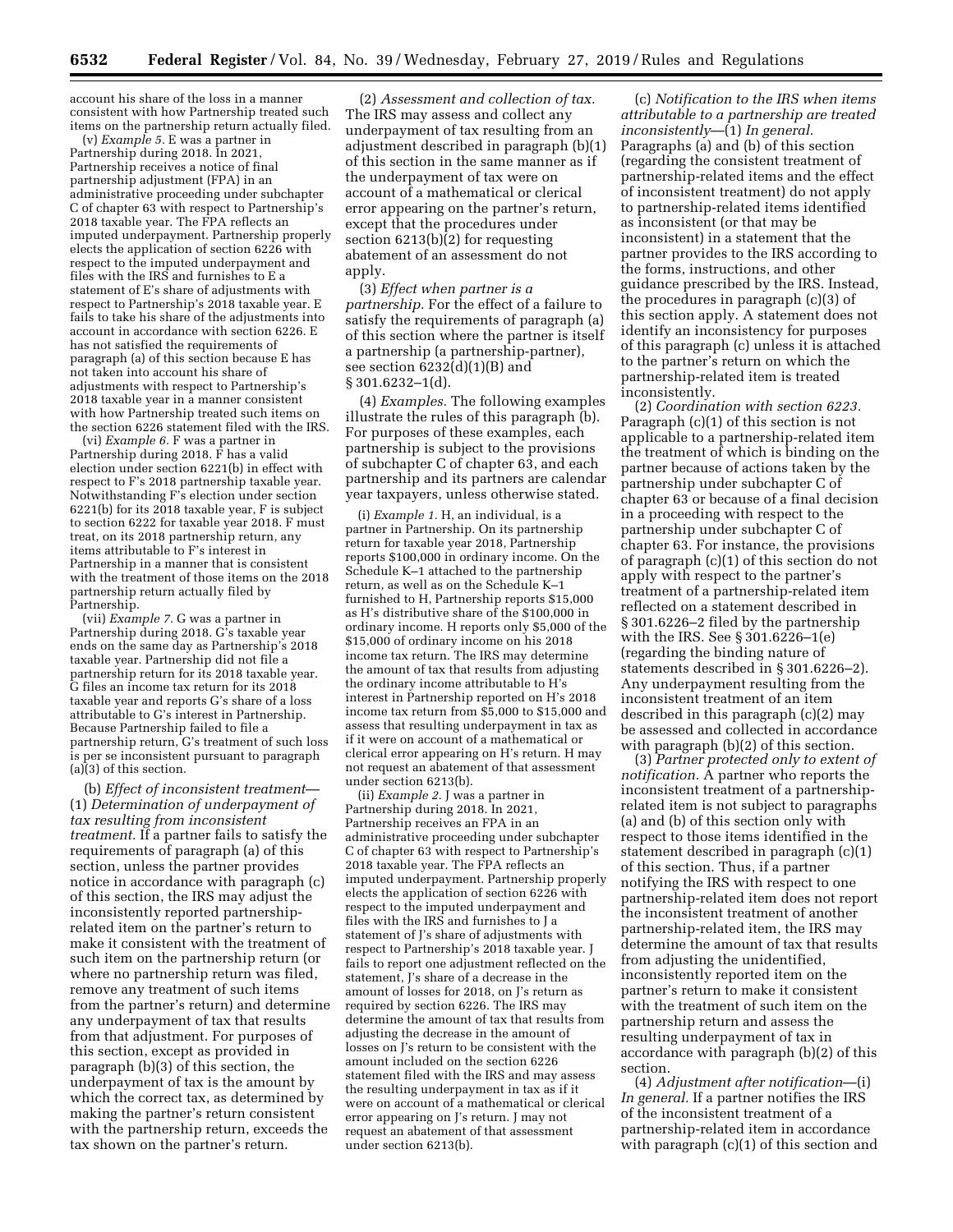the IRS disagrees with the inconsistent treatment, the IRS may adjust the identified, inconsistently reported item in a proceeding with respect to the partner. Nothing in this paragraph (c)(4)(i) precludes the IRS from also conducting a proceeding with respect to the partnership. If the IRS conducts a proceeding with respect to the partnership regarding the identified, inconsistently reported item, each partner of the partnership, including any partner that notified the IRS of inconsistent treatment in accordance with paragraph  $(c)(1)$  of this section, is bound by actions taken by the partnership and by any final decision in the proceeding with respect to the partnership. See paragraph (c)(2) of this section.

(ii) *Adjustments in partner proceeding.* In a proceeding with respect to a partner described in paragraph (c)(4)(i) of this section, the IRS may adjust any identified, inconsistently reported partnershiprelated item to make the item consistent with the treatment of that item on the partnership return or determine that the correct treatment of such item differs from the treatment on the partnership return and instead adjust the item to reflect the correct treatment, notwithstanding the treatment of that item on the partnership return. The IRS may also adjust any item on the partner's return, including items that are not partnership-related items. Any final decision with respect to an inconsistent position in a proceeding to which the partnership is not a party is not binding on the partnership.

(5) *Limitation on treating partnershiprelated items inconsistently after notice of administrative proceeding.* After a notice of administrative proceeding with respect to a partnership taxable year has been mailed by the IRS under section 6231, a partner may not notify the IRS the partner is treating a partnership-related item on the partner's return inconsistently with how such item was treated on the partnership return for such taxable year, except as provided in § 301.6225–2.

(6) *Examples.* The following examples illustrate the rules of this paragraph (c). For purposes of these examples, each partnership is subject to the provisions of subchapter C of chapter 63, and each partnership and partner is a calendar year taxpayer, unless otherwise stated.

(i) *Example 1.* K is a partner in Partnership during 2018. K treats a deduction and a capital gain attributable to Partnership on K's 2018 income tax return in a manner that is inconsistent with the treatment of those items by Partnership on its 2018 partnership return. K reports the inconsistent treatment

of the deduction in accordance with paragraph (c)(1) of this section, but not the inconsistent treatment of the gain. Because K did not notify the IRS of the inconsistent treatment of the gain in accordance with paragraph (c)(1) of this section, the IRS may determine the amount of tax that results from adjusting the gain reported on K's 2018 income tax return in order to make the treatment of that gain consistent with how the gain was treated on Partnership's partnership return. Pursuant to paragraph  $(c)(3)$  of this section, the IRS may assess and collect the underpayment of tax resulting from the adjustment to the gain as if it were on account of a mathematical or clerical error appearing on K's return.

(ii) *Example 2.* L is a partner in Partnership during 2018. On its 2018 partnership return, Partnership treats partner L's distributive share of ordinary loss attributable to Partnership as \$8,000. L, however, claims an ordinary loss of \$9,000 as attributable to Partnership on its 2018 income tax return and notifies the IRS of the inconsistent treatment in accordance with paragraph (c)(1) of this section. As a result of the notice of inconsistent treatment, the IRS conducts a separate proceeding under subchapter B of chapter 63 of the Internal Revenue Code with respect to L's 2018 income tax return, a proceeding to which Partnership is not a party. During the proceeding, the IRS determines that the proper amount of L's distributive share of the ordinary loss from Partnership is \$3,000. During the same proceeding, the IRS also determines that L overstated a charitable contribution deduction in the amount of \$2,500 on its 2018 income tax return. The determination of the adjustment of L's share of ordinary loss is not binding on Partnership. The charitable contribution deduction is not attributable to Partnership or to another partnership subject to the provisions of subchapter C of chapter 63. The IRS may determine the amount of tax that results from adjusting the \$9,000 ordinary loss deduction to \$3,000 and from adjusting the charitable contribution deduction. Pursuant to paragraph (c)(4)(ii) of this section, the IRS is not limited to only adjusting the ordinary loss of \$9,000, as originally reported on L's partner return, to \$8,000, as originally reported by Partnership on its partnership return, nor is the IRS prohibited from adjusting the charitable contribution deduction in the proceeding with respect to L.

(d) *Partner receiving incorrect information*—(1) *In general.* A partner is treated as having complied with section  $6222(c)(1)(B)$  and paragraph  $(c)(1)$  of this section with respect to a partnershiprelated item if the partner—

(i) Demonstrates that the treatment of such item on the partner's return is consistent with the treatment of that item on the statement, schedule, or other form prescribed by the IRS and furnished to the partner by the partnership; and

(ii) The partner makes an election in accordance with paragraph (d)(2) of this section.

(2) *Time and manner of making election*—(i) *In general.* An election under paragraph (d) of this section must be filed in writing with the IRS office set forth in the notice that notified the partner of the inconsistency no later than 60 days after the date of such notice.

(ii) *Contents of election.* The election described in paragraph (d)(2)(i) of this section must be—

(A) Clearly identified as an election under section  $6222(c)(2)(B);$ 

(B) Signed by the partner making the election;

(C) Accompanied by a copy of the statement, schedule, or other form furnished to the partner by the partnership and a copy of the IRS notice that notified the partner of the inconsistency; and

(D) Include any other information required in forms, instructions, or other guidance prescribed by the IRS.

(iii) *Treatment of partnership-related item is unclear.* Generally, the requirement described in paragraph  $(d)(2)(ii)(C)$  of this section will be satisfied by attaching a copy of the statement, schedule, or other form furnished to the partner by the partnership to the election (in addition to a copy of the IRS notice that notified the partner of the inconsistency). However, if it is not clear from the statement, schedule, or other form furnished by the partnership that the partner's treatment of the partnershiprelated item on the partner's return is consistent, the election must also include an explanation of how the treatment of such item on the statement, schedule, or other form furnished by the partnership is consistent with the treatment of the item on the partner's return, including with respect to the characterization, timing, and amount of such item.

(3) *Example.* M is a partner in Partnership for 2018. Partnership is subject to subchapter C of chapter 63, and both Partnership and M are calendar year taxpayers. On its 2018 partnership return, Partnership reports that M's distributive share of ordinary income attributable to Partnership is \$1,000. Partnership furnishes to M a Schedule K–1 for 2018 showing \$500 as M's distributive share of ordinary income. M reports \$500 of ordinary income attributable to Partnership on its 2018 income tax return consistent with the Schedule K–1 furnished to M. The IRS notifies M that M's treatment of the ordinary income attributable to Partnership on its 2018 income tax return is inconsistent with how Partnership treated the ordinary income allocated to M on its 2018 partnership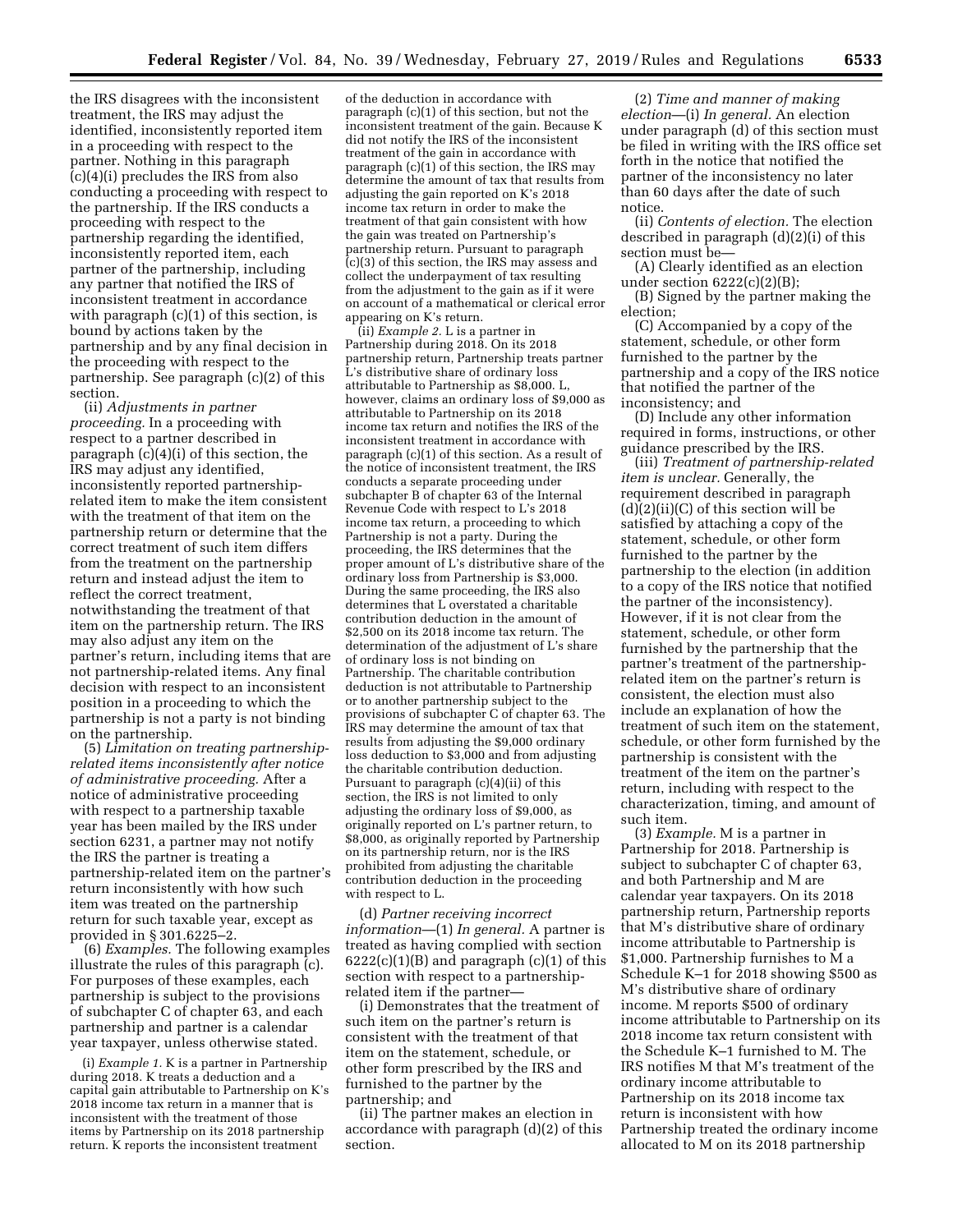return. Within 60 days of receiving the notice from the IRS of the inconsistency, M files an election with the IRS in accordance with paragraph (d)(2) of this section. Because M made a valid election under section 6222(c)(2)(B) and paragraph (d)(1) of this section, M is treated as having notified the IRS of the inconsistency with respect to the ordinary income attributable to Partnership under paragraph (c)(1) of this section.

(e) *Applicability date*—(1) *In general.*  Except as provided in paragraph (e)(2) of this section, this section applies to partnership taxable years beginning after December 31, 2017, and ending after August 12, 2018.

(2) *Election under § 301.9100–22 in effect.* This section applies to any partnership taxable year beginning after November 2, 2015, and before January 1, 2018, for which a valid election under § 301.9100–22 is in effect.

■ **Par. 4.** Section 301.6225–1 is added to read as follows:

#### **§ 301.6225–1 Partnership adjustment by the Internal Revenue Service.**

(a) *Imputed underpayment based on partnership adjustments*—(1) *In general.*  In the case of any partnership adjustments (as defined in § 301.6241– 1(a)(6)) by the Internal Revenue Service (IRS), if the adjustments result in an imputed underpayment (as determined in accordance with paragraph (b) of this section), the partnership must pay an amount equal to such imputed underpayment in accordance with paragraph (a)(2) of this section. If the adjustments do not result in an imputed underpayment (as described in paragraph (f) of this section), such adjustments must be taken into account by the partnership in the adjustment year (as defined in § 301.6241–1(a)(1)) in accordance with § 301.6225–3. Partnership adjustments may result in more than one imputed underpayment pursuant to paragraph (g) of this section. Each imputed underpayment determined under this section is based solely on partnership adjustments with respect to a single taxable year.

(2) *Partnership pays the imputed underpayment.* An imputed underpayment (determined in accordance with paragraph (b) of this section and included in a notice of final partnership adjustment (FPA) under section 6231(a)(3)) must be paid by the partnership in the same manner as if the imputed underpayment were a tax imposed for the adjustment year in accordance with § 301.6232–1. The FPA will include the amount of any imputed underpayment, as modified under § 301.6225–2 if applicable, unless the

partnership waives its right to such FPA under section 6232(d)(2). See § 301.6232–1(d)(2). For the alternative to payment of the imputed underpayment by the partnership, see § 301.6226–1. If a partnership pays an imputed underpayment, the partnership's expenditure for the imputed underpayment is taken into account by the partnership in accordance with § 301.6241–4. For interest and penalties with respect to an imputed underpayment, see section 6233.

(3) *Imputed underpayment set forth in notice of proposed partnership adjustment.* An imputed underpayment set forth in a notice of proposed partnership adjustment (NOPPA) under section 6231(a)(2) is determined in accordance with paragraph (b) of this section without regard to any modification under § 301.6225–2. Modifications under § 301.6225–2, if allowed by the IRS, may change the amount of an imputed underpayment set forth in the NOPPA and determined in accordance with paragraph (b) of this section. Only the partnership adjustments set forth in a NOPPA are taken into account for purposes of determining an imputed underpayment under this section and for any modification under § 301.6225–2.

(b) *Determination of an imputed underpayment*—(1) *In general.* In the case of any partnership adjustment by the IRS, an imputed underpayment is determined by–

(i) Grouping the partnership adjustments in accordance with paragraph (c) of this section and, if appropriate, subgrouping such adjustments in accordance with paragraph (d) of this section;

(ii) Netting the adjustments in accordance with paragraph (e) of this section;

(iii) Calculating the total netted partnership adjustment in accordance with paragraph (b)(2) of this section;

(iv) Multiplying the total netted partnership adjustment by the highest rate of Federal income tax in effect for the reviewed year under section 1 or 11; and

(v) Increasing or decreasing the product that results under paragraph  $(b)(1)(iv)$  of this section by-

(A) Any amounts treated as net positive adjustments (as defined in paragraph (e)(4)(i) of this section) under paragraph (e)(3)(ii) of this section; and

(B) Except as provided in paragraph (e)(3)(ii) of this section, any amounts treated as net negative adjustments (as defined in paragraph (e)(4)(ii) of this section) under paragraph (e)(3)(ii) of this section.

(2) *Calculation of the total netted partnership adjustment.* For purposes of determining an imputed underpayment under paragraph (b)(1) of this section, the *total netted partnership adjustment*  is the sum of all net positive adjustments in the reallocation grouping described in paragraph (c)(2) of this section and the residual grouping described in paragraph (c)(5) of this section.

(3) *Adjustments to items for which tax has been collected under chapters 3 and 4 of the Internal Revenue Code.* A partnership adjustment is disregarded for purposes of calculating the imputed underpayment under paragraph (b) of this section to the extent that the IRS has collected the tax required to be withheld under chapter 3 or chapter 4 (as defined in § 301.6241–6(b)(2)(ii) and (iii)) that is attributable to the partnership adjustment. See § 301.6241– 6(b)(3) for rules that apply when a partnership pays an imputed underpayment that includes a partnership adjustment to an amount subject to withholding (as defined in § 301.6241–6(b)(2)(i)) under chapter 3 or chapter 4 for which such tax has not yet been collected.

(4) *Treatment of adjustment as zero for purposes of calculating the imputed underpayment.* If the effect of one partnership adjustment is reflected in one or more other partnership adjustments, the IRS may treat the one adjustment as zero solely for purposes of calculating the imputed underpayment.

(c) *Grouping of partnership adjustments*—(1) *In general.* To determine an imputed underpayment under paragraph (b) of this section, partnership adjustments are placed into one of four groupings. These groupings are the reallocation grouping described in paragraph (c)(2) of this section, the credit grouping described in paragraph (c)(3) of this section, the creditable expenditure grouping described in paragraph (c)(4) of this section, and the residual grouping described in paragraph  $(c)(5)$  of this section. Adjustments in groupings may be placed in subgroupings, as appropriate, in accordance with paragraph (d) of this section. The IRS may, in its discretion, group adjustments in a manner other than the manner described in this paragraph (c) when such grouping would appropriately reflect the facts and circumstances. For requests to modify the groupings, see § 301.6225–  $2(d)(6)$ .

(2) *Reallocation grouping*—(i) *In general.* Any adjustment that allocates or reallocates a partnership-related item to and from a particular partner or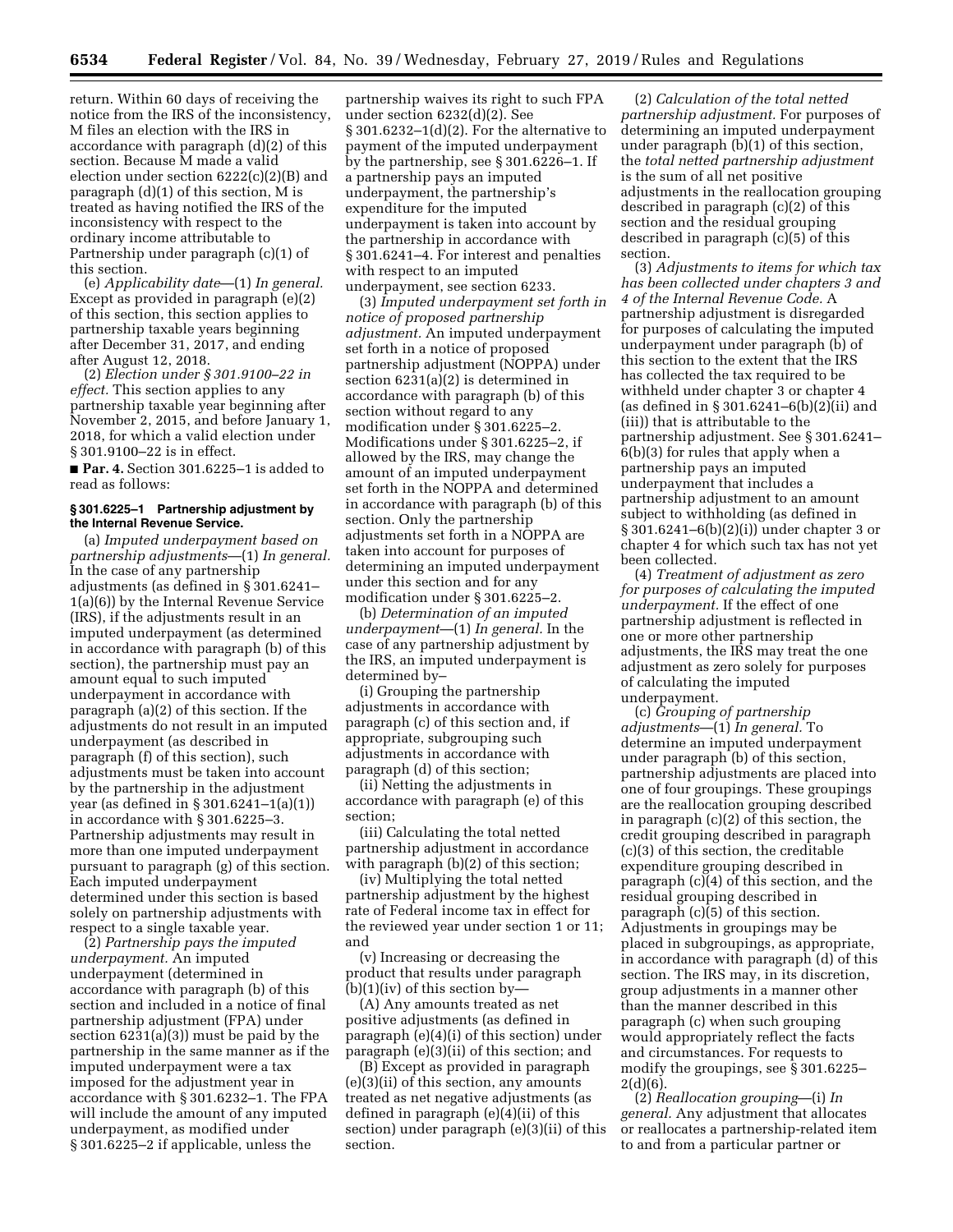partners is a *reallocation adjustment.*  Except in the case of an adjustment to a credit (as described in paragraph (c)(3) of this section) or to a creditable expenditure (as described in paragraph (c)(4) of this section), reallocation adjustments are placed in the reallocation grouping. Adjustments that reallocate a credit to and from a particular partner or partners are placed in the credit grouping (see paragraph (c)(3) of this section), and adjustments that reallocate a creditable expenditure to and from a particular partner or partners are placed in the creditable expenditure grouping (see paragraph (c)(4) of this section).

(ii) *Each reallocation adjustment results in at least two separate adjustments.* Each reallocation adjustment generally results in at least two separate adjustments. One adjustment reverses the effect of the improper allocation of a partnershiprelated item, and the other adjustment effectuates the proper allocation of the partnership-related item. Generally, a reallocation adjustment results in one positive adjustment (as defined in paragraph (d)(2)(iii) of this section) and one negative adjustment (as defined in paragraph (d)(2)(ii) of this section).

(3) *Credit grouping.* Each adjustment to a partnership-related item that is reported or could be reported by a partnership as a credit on the partnership's return, including a reallocation adjustment, is placed in the credit grouping.

(4) *Creditable expenditure grouping*— (i) *In general.* Each adjustment to a creditable expenditure, including a reallocation adjustment to a creditable expenditure, is placed in the creditable expenditure grouping.

(ii) *Adjustment to a creditable expenditure*—(A) *In general.* For purposes of this section, an adjustment to a partnership-related item is treated as an adjustment to a creditable expenditure if any person could take the item that is adjusted (or item as adjusted if the item was not originally reported by the partnership) as a credit. See  $§ 1.704-1(b)(4)(ii)$  of this chapter. For instance, if the adjustment is a reduction of qualified research expenses, the adjustment is to a creditable expenditure for purposes of this section because any person allocated the qualified research expenses by the partnership could claim a credit with respect to their allocable portion of such expenses under section 41, rather than a deduction under section 174.

(B) *Creditable foreign tax expenditures.* The creditable expenditure grouping includes each

adjustment to a creditable foreign tax expenditure (CFTE) as defined in § 1.704–1(b)(4)(viii)(*b*) of this chapter, including any reallocation adjustment to a CFTE.

(5) *Residual grouping*—(i) *In general.*  Any adjustment to a partnership-related item not described in paragraph (c)(2), (3), or (4) of this section is placed in the residual grouping.

(ii) *Adjustments to partnershiprelated items that are not allocated under section 704(b).* The residual grouping includes any adjustment to a partnership-related item that derives from an item that would not have been required to be allocated by the partnership to a reviewed year partner under section 704(b).

(6) *Recharacterization adjustments*— (i) *Recharacterization adjustment defined.* An adjustment that changes the character of a partnership-related item is a recharacterization adjustment. For instance, an adjustment that changes a loss from ordinary to capital or from active to passive is a recharacterization adjustment.

(ii) *Grouping recharacterization adjustments.* A recharacterization adjustment is placed in the appropriate grouping as described in paragraphs  $(c)(2)$  through (5) of this section.

(iii) *Recharacterization adjustments result in two partnership adjustments.*  In general, a recharacterization adjustment results in at least two separate adjustments in the appropriate grouping under paragraph (c)(6)(ii) of this section. One adjustment reverses the improper characterization of the partnership-related item, and the other adjustment effectuates the proper characterization of the partnershiprelated item. A recharacterization adjustment results in two adjustments regardless of whether the amount of the partnership-related item is being adjusted. Generally, recharacterization adjustments result in one positive adjustment and one negative adjustment.

(d) *Subgroupings*—(1) *In general.* If all partnership adjustments are positive adjustments, this paragraph (d) does not apply. If any partnership adjustment within any grouping described in paragraph (c) of this section is a negative adjustment, the adjustments within that grouping are subgrouped in accordance with this paragraph (d). The IRS may, in its discretion, subgroup adjustments in a manner other than the manner described in this paragraph (d) when such subgrouping would appropriately reflect the facts and circumstances. For requests to modify the subgroupings, see § 301.6225–  $2(d)(6)$ .

(2) *Definition of negative adjustments and positive adjustments*—(i) *In general.*  For purposes of this section, partnership adjustments made by the IRS are treated as follows:

(A) An increase in an item of gain is treated as an increase in an item of income;

(B) A decrease in an item of gain is treated as a decrease in an item of income;

(C) An increase in an item of loss or deduction is treated as a decrease in an item of income; and

(D) A decrease in an item of loss or deduction is treated as an increase in an item of income.

(ii) *Negative adjustment.* A *negative adjustment* is any adjustment that is a decrease in an item of income, a partnership adjustment treated under paragraph (d)(2)(i) of this section as a decrease in an item of income, or an increase in an item of credit.

(iii) *Positive adjustment*—(A) *In general.* A *positive adjustment* is any adjustment that is not a negative adjustment as defined in paragraph  $(d)(2)(ii)$  of this section.

(B) *Treatment of adjustments that cannot be allocated under section 704(b).* For purposes of determining an imputed underpayment under this section, an adjustment described in paragraph (c)(5)(ii) of this section that could result in an increase in income or decrease in a loss, deduction, or credit for any person without regard to any particular person's specific circumstances is treated, to the extent appropriate, either as a positive adjustment to income or to a credit.

(3) *Subgrouping rules*—(i) *In general.*  Except as otherwise provided in this paragraph (d)(3), an adjustment is subgrouped according to how the adjustment would be required to be taken into account separately under section 702(a) or any other provision of the Code, regulations, forms, instructions, or other guidance prescribed by the IRS applicable to the adjusted partnership-related item. A negative adjustment must be placed in the same subgrouping as another adjustment if the negative adjustment and the other adjustment would have been properly netted at the partnership level and such netted amount would have been required to be allocated to the partners of the partnership as a single partnership-related item for purposes of section 702(a), other provision of the Code, regulations, forms, instructions, or other guidance prescribed by the IRS. For purposes of creating subgroupings under this section, if any adjustment could be subject to any preference, limitation, or restriction under the Code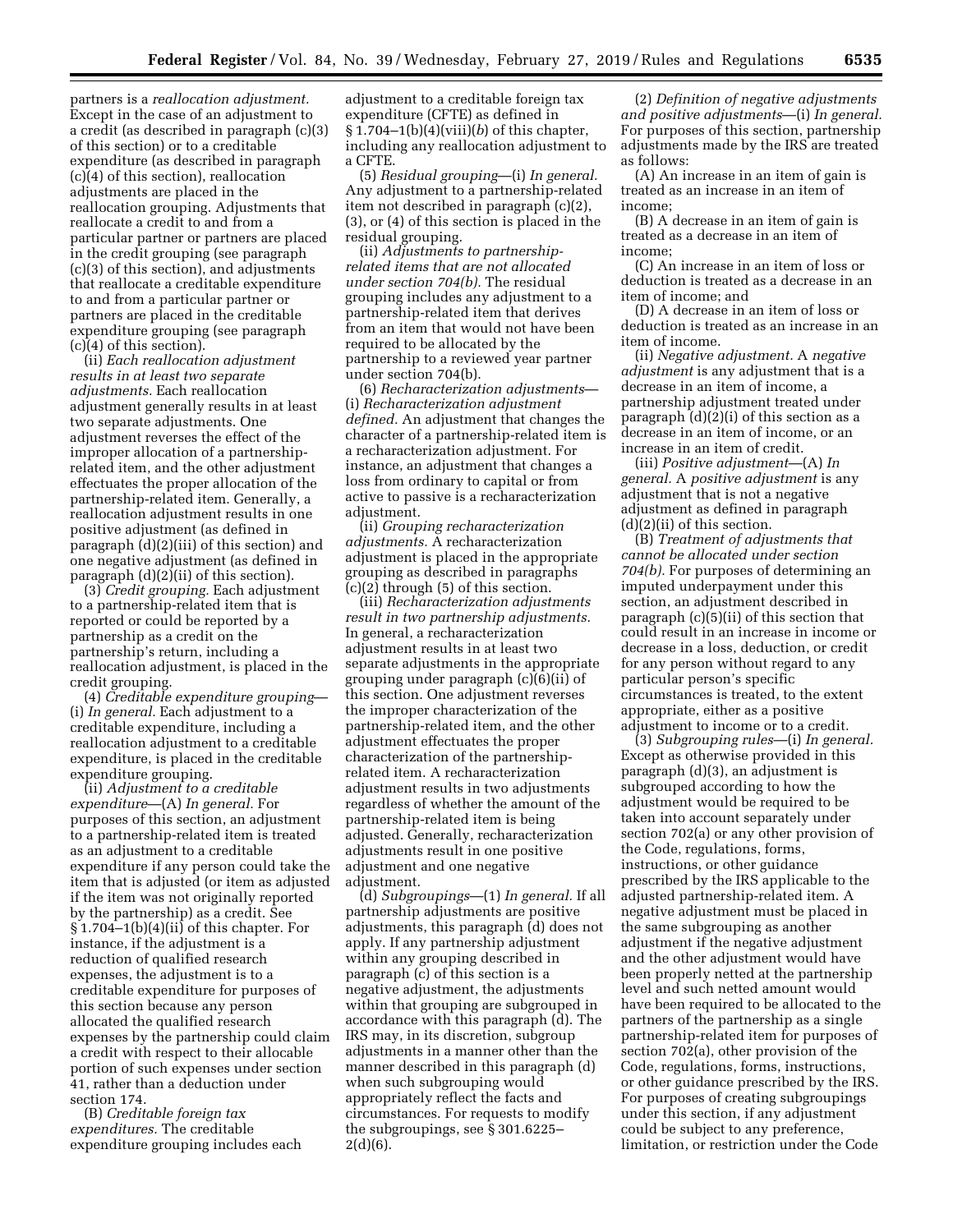(or not allowed, in whole or in part, against ordinary income) if taken into account by any person, the adjustment is placed in a separate subgrouping from all other adjustments within the grouping.

(ii) *Subgrouping reallocation adjustments*—(A) *Reallocation adjustments in the reallocation grouping.* Each positive adjustment and each negative adjustment resulting from a reallocation adjustment as described in paragraph (c)(2)(ii) of this section is placed in its own separate subgrouping within the reallocation grouping. For instance, if the reallocation adjustment reallocates a deduction from one partner to another partner, the decrease in the deduction (positive adjustment) allocated to the first partner is placed in a subgrouping within the reallocation grouping separate from the increase in the deduction (negative adjustment) allocated to the second partner. Notwithstanding the requirement that reallocation adjustments be placed into separate subgroupings, if a particular partner or group of partners has two or more reallocation adjustments allocable to such partner or group, such adjustments may be subgrouped in accordance with paragraph (d)(3)(i) of this section and netted in accordance with paragraph (e) of this section.

(B) *Reallocation adjustments in the credit grouping.* In the case of a reallocation adjustment to a credit, which is placed in the credit grouping pursuant to paragraph (c)(3) of this section, the decrease in credits allocable to one partner or group of partners is treated as a positive adjustment, and the increase in credits allocable to another partner or group of partners is treated as a negative adjustment. Each positive adjustment and each negative adjustment resulting from a reallocation adjustment to credits is placed in its own separate subgrouping within the credit grouping.

(iii) *Subgroupings within the creditable expenditure grouping*—(A) *In general.* Each adjustment in the creditable expenditure grouping described in paragraph (c)(4) of this section is subgrouped in accordance with paragraphs (d)(3)(i) and (iii) of this section. For rules related to creditable expenditures other than CFTEs, see paragraph  $(d)(3)(iii)(C)$  of this section.

(B) *Subgroupings for adjustments to CFTEs.* Each adjustment to a CFTE is subgrouped based on the separate category of income to which the CFTE relates in accordance with section 904(d) and the regulations in part 1 of this chapter, and to account for any different allocation of the CFTE between partners. Two or more adjustments to

CFTEs are included within the same subgrouping only if each adjustment relates to CFTEs in the same separate category, and each adjusted partnershiprelated item would be allocated to the partners in the same ratio had those items been properly reflected on the partnership return for the reviewed year.

#### (C) [Reserved]

(iv) *Subgrouping recharacterization adjustments.* Each positive adjustment and each negative adjustment resulting from a recharacterization adjustment as described in paragraph (c)(6) of this section is placed in its own separate subgrouping within the residual grouping. If a particular partner or group of partners has two or more recharacterization adjustments allocable to such partner or group, such adjustments may be subgrouped in accordance with paragraph (d)(3)(i) of this section and netted in accordance with paragraph (e) of this section.

(e) *Netting adjustments within each grouping or subgrouping*—(1) *In general.*  All adjustments within a subgrouping determined in accordance with paragraph (d) of this section are netted in accordance with this paragraph (e) to determine whether there is a net positive adjustment (as defined in paragraph (e)(4)(i) of this section) or net negative adjustment (as defined in paragraph (e)(4)(ii) of this section) for that subgrouping. If paragraph (d) of this section does not apply because a grouping only includes positive adjustments, all adjustments in that grouping are netted in accordance with this paragraph (e). For purposes of this paragraph (e), netting means summing all adjustments together within each grouping or subgrouping, as appropriate.

(2) *Limitations on netting adjustments.* Positive adjustments and negative adjustments may only be netted against each other if they are in the same grouping in accordance with paragraph (c) of this section. If a negative adjustment is in a subgrouping in accordance with paragraph (d) of this section, the negative adjustment may only net with a positive adjustment also in that same subgrouping in accordance with paragraph (d) of this section. An adjustment in one grouping or subgrouping may not be netted against an adjustment in any other grouping or subgrouping. Adjustments from one taxable year may not be netted against adjustments from another taxable year.

(3) *Results of netting adjustments within groupings or subgroupings*—(i) *Groupings other than the credit and creditable expenditure groupings.*  Except as described in paragraphs

(e)(3)(ii) and (iii) of this section, each net positive adjustment (as defined in paragraph (e)(4)(i) of this section) with respect to a particular grouping or subgrouping that results after netting the adjustments in accordance with this paragraph (e) is included in the calculation of the total netted partnership adjustment under paragraph (b)(2) of this section. Each net negative adjustment (as defined in paragraph (e)(4)(ii) of this section) with respect to a grouping or subgrouping that results after netting the adjustments in accordance with this paragraph (e) is excluded from the calculation of the total netted partnership adjustment under paragraph (b)(2) of this section. Adjustments underlying a net negative adjustment described in the preceding sentence are adjustments that do not result in an imputed underpayment (as described in paragraph (f) of this section).

(ii) *Credit grouping.* Any net positive adjustment or net negative adjustment in the credit grouping (including any such adjustment with respect to a subgrouping within the credit grouping) is excluded from the calculation of the total netted partnership adjustment. A net positive adjustment described in this paragraph (e)(3)(ii) is taken into account under paragraph  $(b)(1)(v)$  of this section. A net negative adjustment described in this paragraph (e)(3)(ii), including a negative adjustment to a credit resulting from a reallocation adjustment that was placed in a separate subgrouping pursuant to paragraph (d)(3)(ii)(B) of this section, is treated as an adjustment that does not result in an imputed underpayment in accordance with paragraph  $(f)(1)(i)$  of this section, unless the IRS determines that such net negative adjustment should be taken into account under paragraph (b)(1)(v) of this section.

(iii) *Treatment of creditable expenditures*—(A) *Creditable foreign tax expenditures.* A net decrease to a CFTE in any CFTE subgrouping (as described in paragraph (d)(3)(iii) of this section) is treated as a net positive adjustment described in paragraph (e)(3)(ii) of this section and is excluded from the calculation of the total netted partnership adjustment under paragraph (b)(2) of this section. A net increase to a CFTE in any CFTE subgrouping is treated as a net negative adjustment described in paragraph (e)(3)(i) of this section. For rules related to creditable expenditures other than CFTEs, see paragraph (e)(3)(iii)(B) of this section. (B) [Reserved]

(4) *Net positive adjustment and net negative adjustment defined*—(i) *Net positive adjustment.* A *net positive*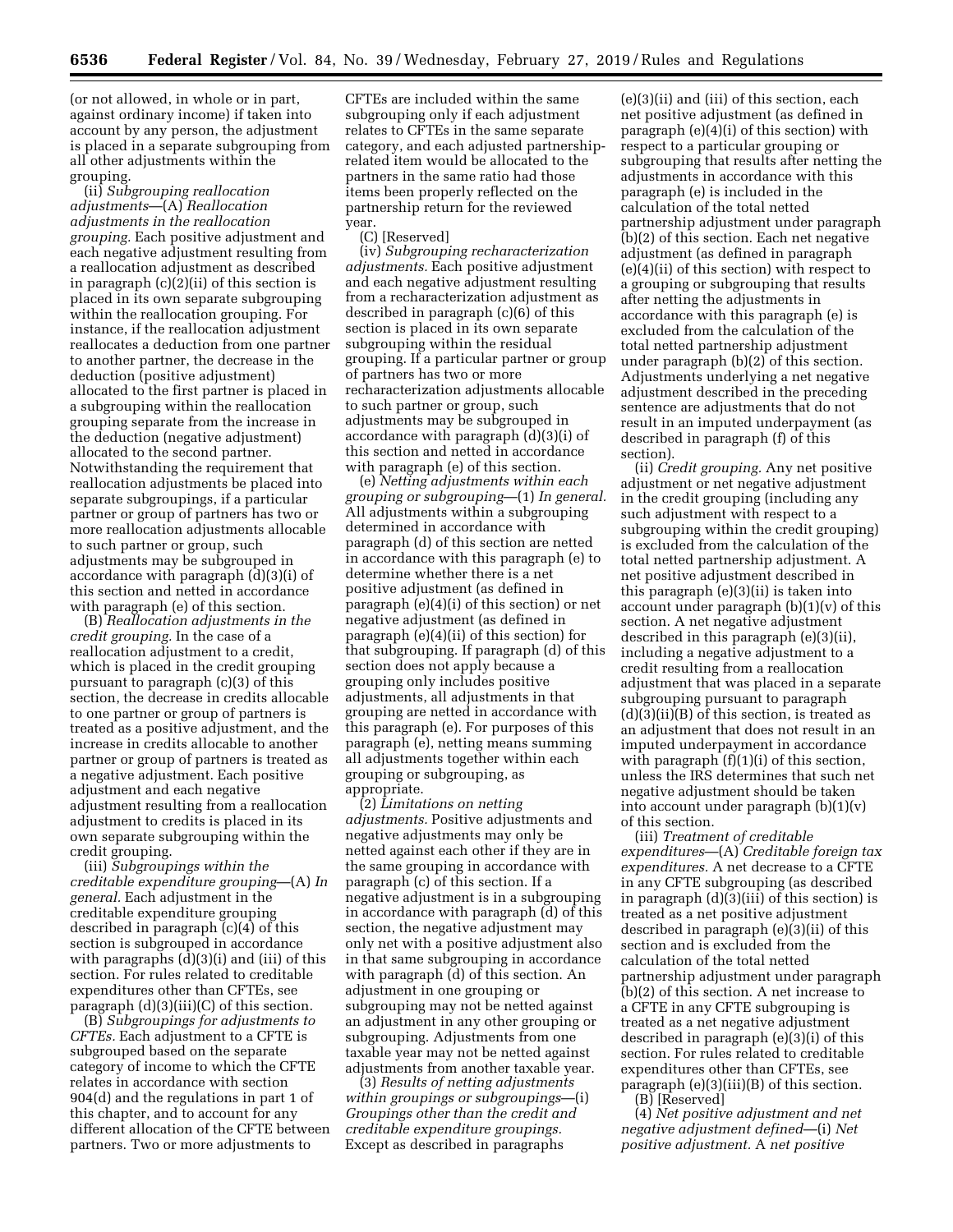*adjustment* means an amount that is greater than zero which results from netting adjustments within a grouping or subgrouping in accordance with this paragraph (e). A net positive adjustment includes a positive adjustment that was not netted with any other adjustment. A net positive adjustment includes a net decrease in an item of credit.

(ii) *Net negative adjustment.* A *net negative adjustment* means any amount which results from netting adjustments within a grouping or subgrouping in accordance with this paragraph (e) that is not a net positive adjustment (as defined in paragraph (e)(4)(i) of this section). A net negative adjustment includes a negative adjustment that was not netted with any other adjustment.

(f) *Partnership adjustments that do not result in an imputed underpayment*—(1) *In general.* Except as otherwise provided in paragraph (e) of this section, a partnership adjustment does not result in an imputed underpayment if—

(i) After grouping, subgrouping, and netting the adjustments as described in paragraphs (c), (d), and (e) of this section, the result of netting with respect to any grouping or subgrouping that includes a particular partnership adjustment is a net negative adjustment (as described in paragraph (e)(4)(ii) of this section); or

(ii) The calculation under paragraph (b)(1) of this section results in an amount that is zero or less than zero.

(2) *Treatment of an adjustment that does not result in an imputed underpayment.* Any adjustment that does not result in an imputed underpayment (as described in paragraph (f)(1) of this section) is taken into account by the partnership in the adjustment year in accordance with § 301.6225–3. If the partnership makes an election pursuant to section 6226 with respect to an imputed underpayment, the adjustments that do not result in that imputed underpayment that are associated with that imputed underpayment (as described in paragraph (g)(2)(iii)(B) of this section) are taken into account by the reviewed year partners in accordance with § 301.6226–3.

(g) *Multiple imputed underpayments in a single administrative proceeding*— (1) *In general.* The IRS, in its discretion, may determine that partnership adjustments for the same partnership taxable year result in more than one imputed underpayment. The determination of whether there is more than one imputed underpayment for any partnership taxable year, and if so, which partnership adjustments are taken into account to calculate any

particular imputed underpayment is based on the facts and circumstances and nature of the partnership adjustments. See § 301.6225–2(d)(6) for modification of the number and composition of imputed underpayments.

(2) *Types of imputed underpayments*—(i) *In general.* There are two types of imputed underpayments: A general imputed underpayment (described in paragraph  $(g)(2)(ii)$  of this section) and a specific imputed underpayment (described in paragraph (g)(2)(iii) of this section). Each type of imputed underpayment is separately calculated in accordance with this section.

(ii) *General imputed underpayment.*  The general imputed underpayment is calculated based on all adjustments (other than adjustments that do not result in an imputed underpayment under paragraph (f) of this section) that are not taken into account to determine a specific imputed underpayment under paragraph (g)(2)(iii) of this section. There is only one general imputed underpayment in any administrative proceeding. If there is one imputed underpayment in an administrative proceeding, it is a general imputed underpayment and may take into account adjustments described in paragraph (g)(2)(iii) of this section, if any, and all adjustments that do not result in that general imputed underpayment (as described in paragraph (f) of this section) are associated with that general imputed underpayment.

(iii) *Specific imputed underpayment*—(A) *In general.* The IRS may, in its discretion, designate a specific imputed underpayment with respect to adjustments to a partnershiprelated item or items that were allocated to one partner or a group of partners that had the same or similar characteristics or that participated in the same or similar transaction or on such other basis as the IRS determines properly reflects the facts and circumstances. The IRS may designate more than one specific imputed underpayment with respect to any partnership taxable year. For instance, in a single partnership taxable year there may be a specific imputed underpayment with respect to adjustments related to a transaction affecting some, but not all, partners of the partnership (such as adjustments that are specially allocated to certain partners) and a second specific imputed underpayment with respect to adjustments resulting from a reallocation of a distributive share of income from one partner to another partner. The IRS may, in its discretion,

determine that partnership adjustments that could be taken into account to calculate one or more specific imputed underpayments under this paragraph (g)(2)(iii)(A) for a partnership taxable year are more appropriately taken into account in determining the general imputed underpayment for such taxable year. For instance, the IRS may determine that it is more appropriate to calculate only the general imputed underpayment if, when calculating the specific imputed underpayment requested by the partnership, there is an increase in the number of the partnership adjustments that after grouping and netting result in net negative adjustments and are disregarded in calculating the specific imputed underpayment.

(B) *Adjustments that do not result in an imputed underpayment associated with a specific imputed underpayment.*  If the IRS designates a specific imputed underpayment, the IRS will designate which adjustments that do not result in an imputed underpayment, if any, are appropriate to associate with that specific imputed underpayment. If the adjustments underlying that specific imputed underpayment are reallocation adjustments or recharacterization adjustments, the net negative adjustment that resulted from the reallocation or recharacterization is associated with the specific imputed underpayment. Any adjustments that do not result in an imputed underpayment that are not associated with a specific imputed underpayment under this paragraph (g)(2)(iii)(B) are associated with the general imputed underpayment.

(h) *Examples.* The following examples illustrate the rules of this section. For purposes of these examples, unless otherwise stated, each partnership is subject to the provisions of subchapter C of chapter 63 of the Code, each partnership and its partners are calendar year taxpayers, all partners are U.S. persons, the highest rate of income tax in effect for all taxpayers is 40 percent for all relevant periods, and no partnership requests modification under § 301.6225–2.

(1) *Example 1.* Partnership reports on its 2019 partnership return \$100 of ordinary income and an ordinary deduction of  $-$  \$70. The IRS initiates an administrative proceeding with respect to Partnership's 2019 taxable year and determines that ordinary income was \$105 instead of \$100 (\$5 adjustment) and that the ordinary deduction was  $-$ \$80 instead of  $-$ \$70 ( $-$ \$10 adjustment). Pursuant to paragraph (c) of this section, the adjustments are both in the residual grouping. The  $- $10$  adjustment to the ordinary deduction would not have been netted at the partnership level with the \$5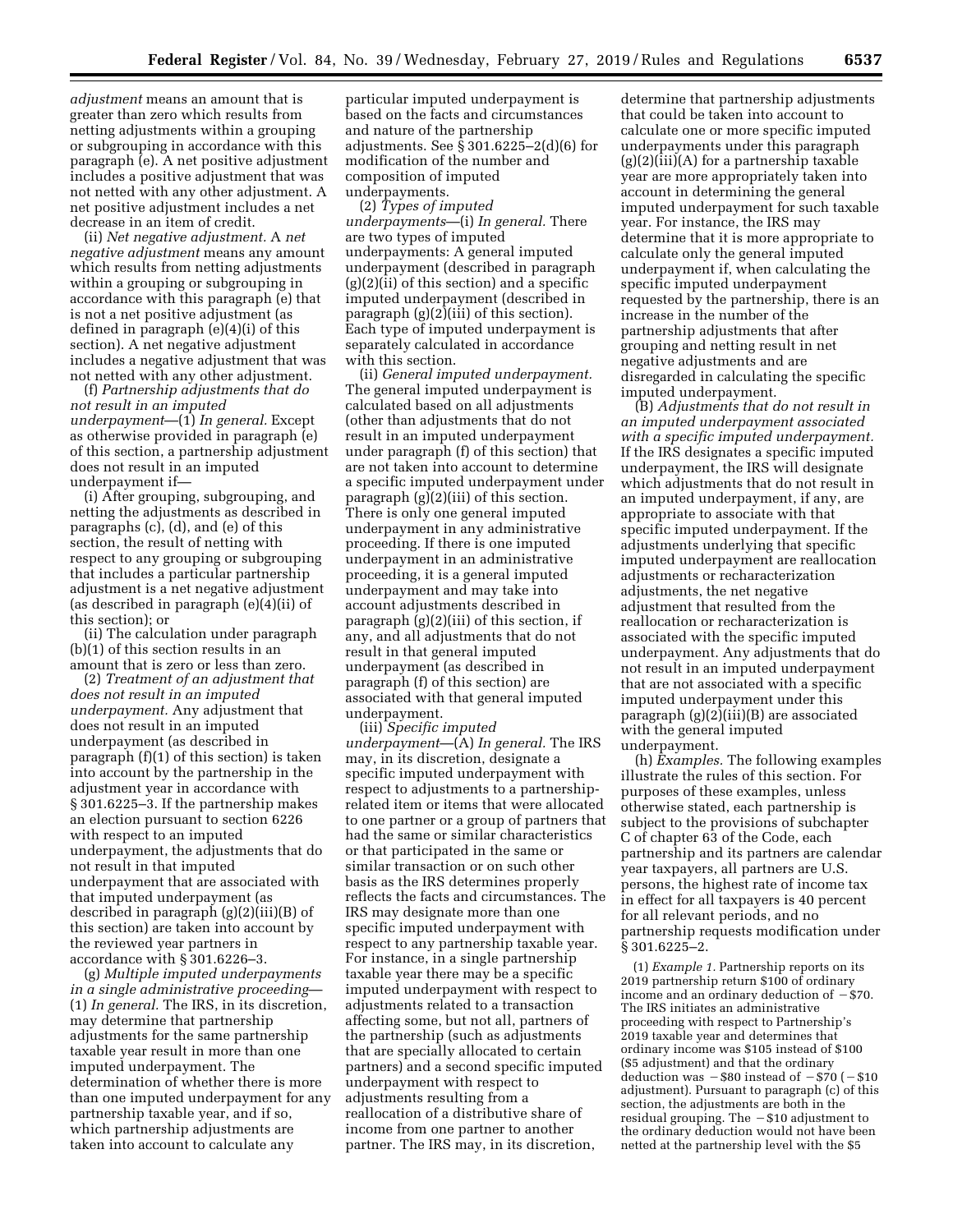adjustment to ordinary income and would not have been required to be allocated to the partners of the partnership as a single partnership-related item for purposes of section 702(a), other provision of the Code, regulations, forms, instructions, or other guidance prescribed by the IRS. Because the ¥\$10 adjustment to the ordinary deduction would result in a decrease in the imputed underpayment if netted with the \$5 adjustment to ordinary income and because it might be limited if taken into account by any person, the  $- $10$  adjustment must be placed in a separate subgrouping from the \$5 adjustment to ordinary income. See paragraph (d)(3)(i) of this section. The total netted partnership adjustment is \$5, which results in an imputed underpayment of \$2. The  $- $10$  adjustment to the ordinary deduction is a net negative amount and is an adjustment that does not result in an imputed underpayment which is taken into account by Partnership in the adjustment year in accordance with § 301.6225–3.

(2) *Example 2.* The facts are the same as *Example 1* in paragraph (h)(1) of this section, except that the  $- $10$  adjustment to the ordinary deduction would have been netted at the partnership level with the \$5 adjustment to ordinary income and would have been required to be allocated to the partners of the partnership as a single partnership-related item for purposes of section 702(a), other provision of the Code, regulations, forms, instructions, or other guidance prescribed by the IRS. Therefore, the  $$5$  adjustment and the  $-\$10$  adjustment must be placed in the same subgrouping within the residual grouping. The \$5 adjustment and the  $- $10$  adjustments are then netted in accordance with paragraph (e) of this section. Such netting results in a net negative adjustment (as defined under paragraph (e)(4)(ii) of this section) of  $-$  \$5. Pursuant to paragraph (f) of this section, the ¥\$5 net negative adjustment is an adjustment that does not result in an imputed underpayment. Because the only net adjustment is an adjustment that does not result in an imputed underpayment, there is no imputed underpayment.

(3) *Example 3.* Partnership reports on its 2019 partnership return ordinary income of \$300, long-term capital gain of \$125, longterm capital loss of  $-$  \$75, a depreciation deduction of  $- $100$ , and a tax credit that can be claimed by the partnership of \$5. In an administrative proceeding with respect to Partnership's 2019 taxable year, the IRS determines that ordinary income is \$500 (\$200 adjustment), long-term capital gain is \$200 (\$75 adjustment), long-term capital loss is  $-$  \$25 (\$50 adjustment), the depreciation deduction is  $-\frac{1}{2}70$  (\$30 adjustment), and the tax credit is \$3 (\$2 adjustment). Pursuant to paragraph (c) of this section, the adjustment to the tax credit is in the credit grouping under paragraph (c)(3) of this section. The remaining adjustments are part of the residual grouping under paragraph (c)(5) of this section. Pursuant to paragraph (d)(2) of this section, all of the adjustments in the residual grouping are positive adjustments. Because there are no negative adjustments, there are no subgroupings within the residual grouping. Under paragraph (b)(2) of this

section, the adjustments in the residual grouping are summed for a total netted partnership adjustment of \$355. Under paragraph (b)(1)(iv) of this section, the total netted partnership adjustment is multiplied by 40 percent (highest tax rate in effect), which results in \$142. Under paragraph  $(b)(1)(v)$  of this section, the \$142 is increased by the \$2 credit adjustment, resulting in an imputed underpayment of \$144.

(4) *Example 4.* Partnership reported on its 2019 partnership return long-term capital gain of \$125. In an administrative proceeding with respect to Partnership's 2019 taxable year, the IRS determines the long-term capital gain should have been reported as ordinary income of \$125. There are no other adjustments for the 2019 taxable year. This recharacterization adjustment results in two adjustments in the residual grouping pursuant to paragraph (c)(6) of this section: an increase in ordinary income of \$125 (\$125 adjustment) as well as a decrease of longterm capital gain of  $$125 (-\$125$ adjustment). The decrease in long-term capital gain is a negative adjustment under paragraph (d)(2)(ii) of this section and the increase in ordinary income is a positive adjustment under paragraph (d)(2)(iii) of this section. Under paragraph (d)(3)(i) of this section, the adjustment to long-term capital gain is placed in a subgrouping separate from the adjustment to ordinary income because the reduction of long-term capital gain is required to be taken into account separately pursuant to section 702(a). The \$125 decrease in long-term capital gain is a net negative adjustment in the long-term capital subgrouping and, as a result, is an adjustment that does not result in an imputed underpayment under paragraph (f) of this section and is taken into account in accordance with § 301.6225–3. The \$125 increase in ordinary income results in a net positive adjustment under paragraph (e)(4)(i) of this section. Because the ordinary subgrouping is the only subgrouping resulting in a net positive adjustment, \$125 is the total netted partnership adjustment under paragraph  $(b)(2)$  of this section. Under paragraph (b)(1)(iv) of this section, \$125 is multiplied by 40 percent resulting in an imputed underpayment of \$50.

(5) *Example 5.* Partnership reported a \$100 deduction for certain expenses on its 2019 partnership return and an additional \$100 deduction with respect to the same type of expenses on its 2020 partnership return. The IRS initiates an administrative proceeding with respect to Partnership's 2019 and 2020 taxable years and determines that Partnership reported a portion of the expenses as a deduction in 2019 that should have been taken into account in 2020. Therefore, for taxable year 2019, the IRS determines that Partnership should have reported a deduction of \$75 with respect to the expenses (\$25 adjustment in the 2019 residual grouping). For 2020, the IRS determines that Partnership should have reported a deduction of \$125 with respect to these expenses  $(-\$25$  adjustment in the 2020 residual grouping). There are no other adjustments for the 2019 and 2020 partnership taxable years. Pursuant to paragraph (e)(2) of this section, the

adjustments for 2019 and 2020 are not netted with each other. The 2019 adjustment of \$25 is the only adjustment for that year and a net positive adjustment under paragraph (e)(4)(i) of this section, and therefore the total netted partnership adjustment for 2019 is \$25 pursuant to paragraph (b)(2) of this section. The \$25 total netted partnership adjustment is multiplied by 40 percent resulting in an imputed underpayment of \$10 for Partnership's 2019 taxable year. The \$25 increase in the deduction for 2020, a net negative adjustment under paragraph (e)(4)(ii) of this section, is an adjustment that does not result in an imputed underpayment for that year. Therefore, there is no imputed underpayment for 2020.

(6) *Example 6.* On its partnership return for the 2020 taxable year, Partnership reported ordinary income of \$100 and a capital gain of \$50. Partnership had four equal partners during the 2020 tax year, all of whom were individuals. On its partnership return for the 2020 tax year, the capital gain was allocated to partner E and the ordinary income was allocated to all partners based on their interests in Partnership. In an administrative proceeding with respect to Partnership's 2020 taxable year, the IRS determines that for 2020 the capital gain allocated to E should have been \$75 instead of \$50 and that Partnership should have recognized an additional \$10 in ordinary income. In the NOPPA mailed by the IRS, the IRS may determine pursuant to paragraph (g) of this section that there is a general imputed underpayment with respect to the increase in ordinary income and a specific imputed underpayment with respect to the increase in capital gain specially allocated to E.

(7) *Example 7.* On its partnership return for the 2020 taxable year, Partnership reported a recourse liability of \$100. During an administrative proceeding with respect to Partnership's 2020 taxable year, the IRS determines that the \$100 recourse liability should have been reported as a \$100 nonrecourse liability. Under paragraph (d)(2)(iii)(B) of this section, the adjustment to the character of the liability is an adjustment to an item that cannot be allocated under section 704(b). The adjustment therefore is treated as a \$100 increase in income because such recharacterization of a liability could result in up to \$100 in taxable income if taken into account by any person. The \$100 increase in income is a positive adjustment in the residual grouping under paragraph (c)(5)(ii) of this section. There are no other adjustments for the 2020 partnership taxable year. The \$100 positive adjustment is treated as a net positive adjustment under paragraph (e)(4)(i) of this section, and the total netted partnership adjustment under paragraph (b)(2) of this section is \$100. Pursuant to paragraph (b)(1) of this section, the total netted partnership adjustment is multiplied by 40 percent for an imputed underpayment of \$40.

(8) *Example 8.* Partnership reports on its 2019 partnership return \$400 of CFTEs in the general category under section 904(d). The IRS initiates an administrative proceeding with respect to Partnership's 2019 taxable year and determines that the amount of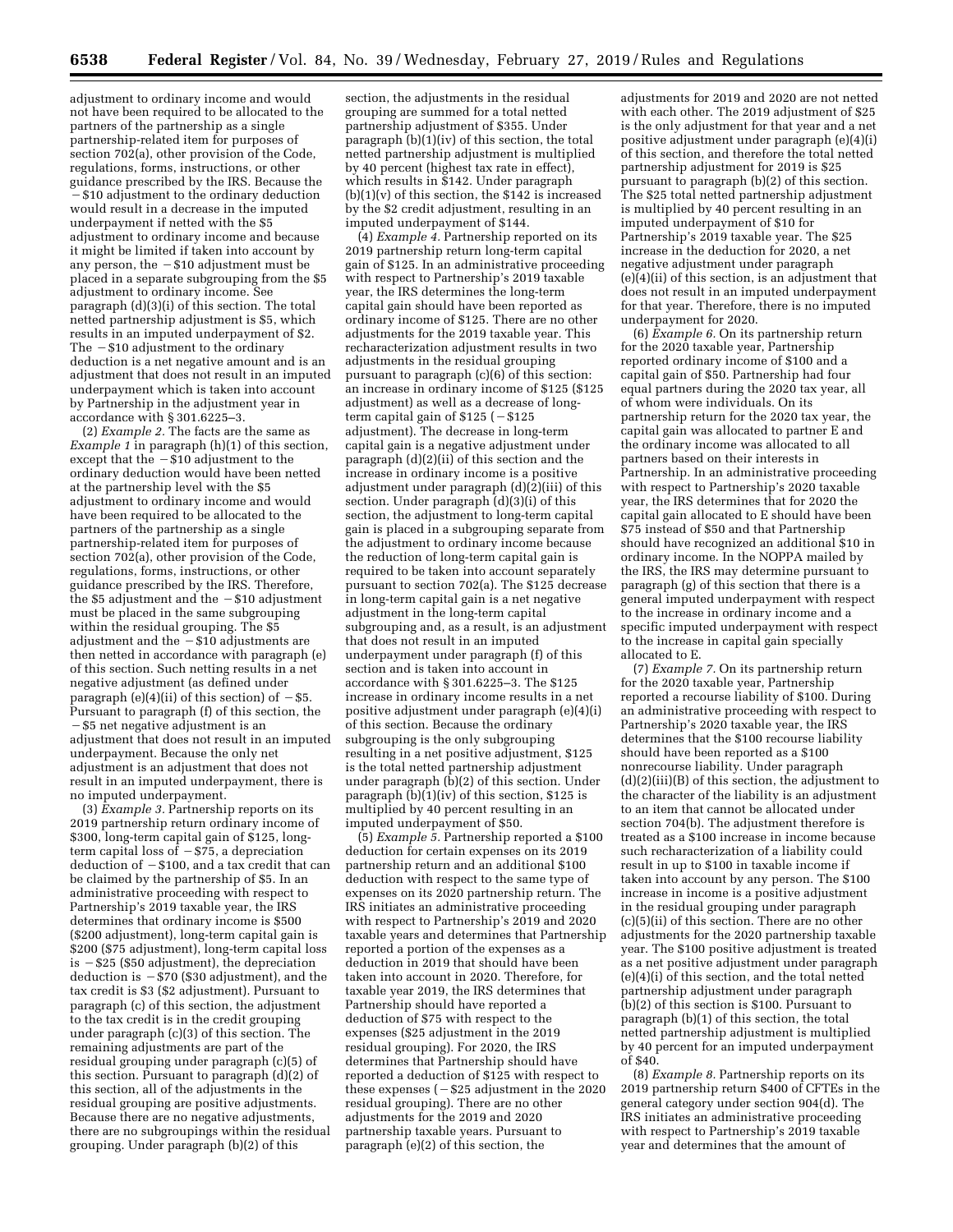CFTEs was  $$300$  instead of  $$400$  ( $-$100$ adjustment to CFTEs). No other adjustments are made for the 2019 taxable year. The  $-$  \$100 adjustment to CFTEs is placed in the creditable expenditure grouping described in paragraph (c)(4) of this section. Pursuant to paragraph (e)(3)(iii) of this section, the decrease to CFTEs in the creditable expenditure grouping is treated as a positive adjustment to (decrease in) credits in the credit grouping under paragraph (c)(3) of this section. Because no other adjustments have been made, the \$100 decrease in credits produces an imputed underpayment of \$100 under paragraph (b)(1) of this section.

(9) *Example 9.* Partnership reports on its 2019 partnership return \$400 of CFTEs in the passive category under section 904(d). The IRS initiates an administrative proceeding with respect to Partnership's 2019 taxable year and determines that the CFTEs reported by Partnership were general category instead of passive category CFTEs. No other adjustments are made. Under the rules in paragraph (c)(6) of this section, an adjustment to the category of a CFTE is treated as two separate adjustments: An increase to general category CFTEs of \$400 and a decrease to passive category CFTEs of \$400. Both adjustments are included in the creditable expenditure grouping under paragraph  $(c)(4)$  of this section, but they are included in separate subgroupings. Therefore, the two amounts do not net. Instead, the \$400 increase to CFTEs in the general category subgrouping is treated as a net negative adjustment under paragraph  $(e)(3)(iii)(A)$  of this section and is an adjustment that does not result in an imputed underpayment under paragraph (f) of this section. The decrease to CFTEs in the passive category subgrouping of the creditable expenditure grouping results in a decrease in CFTEs. Therefore, pursuant to paragraph  $(e)(3)(iii)(A)$  of this section, it is treated as a positive adjustment to (decrease in) credits in the credit grouping under paragraph (c)(3) of this section, which results in an imputed underpayment of \$400 under paragraph (b)(1) of this section.

(10) *Example 10.* Partnership has two partners, A and B. Under the partnership agreement, \$100 of the CFTE is specially allocated to A for the 2019 taxable year. The IRS initiates an administrative proceeding with respect to Partnership's 2019 taxable year and determines that \$100 of CFTE should be reallocated from A to B. Because the adjustment reallocates a creditable expenditure, paragraph (c)(4) of this section provides that it is included in the creditable expenditure grouping rather than the reallocation grouping. The partnership adjustment is a  $-$  \$100 adjustment to general category CFTE allocable to A and an increase of \$100 to general category CFTE allocable to B. Pursuant to paragraph (d)(3)(iii) of this section, the  $- $100$  adjustment to general category CFTE and the increase of \$100 to general category CFTE are included in separate subgroupings in the creditable expenditure grouping. The \$100 increase in general category CFTEs, B-allocation subgrouping, is a net negative adjustment, which does not result in an imputed underpayment and is therefore taken into

account by the partnership in the adjustment year in accordance with § 301.6225–3. The net decrease to CFTEs in the generalcategory, A-allocation subgrouping, is treated as a positive adjustment to (decrease in) credits in the credit grouping under paragraph (c)(3) of this section, resulting in an imputed underpayment of \$100 under paragraph (b)(1) of this section.

(11) *Example 11.* Partnership has two partners, A and B. Partnership owns two entities, DE1 and DE2, that are disregarded as separate from their owner for Federal income tax purposes and are operating in and paying taxes to foreign jurisdictions. The partnership agreement provides that all items from DE1 and DE2 are allocable to A and B in the following manner. Items related to DE1: To A 75 percent and to B 25 percent. Items related to DE2: To A 25 percent and to B 75 percent. On Partnership's 2018 return, Partnership reports CFTEs in the general category of \$300, \$100 with respect to DE1 and \$200 with respect to DE2. Partnership allocates the \$300 of CFTEs \$125 and \$175 to A and B respectively. During an administrative proceeding with respect to Partnership's 2018 taxable year, the IRS determines that Partnership understated the amount of creditable foreign tax paid by DE2 by \$40 and overstated the amount of creditable foreign tax paid by DE1 by \$80. No other adjustments are made. Because the two adjustments each relate to CFTEs that are subject to different allocations, the two adjustments are in different subgroupings under paragraph (d)(3)(iii)(B) of this section. The adjustment reducing the CFTEs related to DE1 results in a decrease in CFTEs within that subgrouping and under paragraph (e)(3)(iii)(A) of this section is treated as a decrease in credits in the credit grouping under paragraph (c)(3) of this section and results in an imputed underpayment of \$80 under paragraph (b)(1) of this section. The increase of \$40 of general category CFTE related to the DE2 subgrouping results in an increase in CFTEs within that subgrouping and is treated as a net negative adjustment, which does not result in an imputed underpayment and is taken into account in the adjustment year in accordance with § 301.6225–3.

(12) *Example 12.* Partnership has two partners, A and B. For the 2019 taxable year, Partnership allocated \$70 of long term capital loss to B as well as \$30 of ordinary income. In an administrative proceeding with respect to Partnership's 2019 taxable year, the IRS determines that the \$30 of ordinary income and the \$70 of long term capital loss should be reallocated from B to A. The partnership adjustments are a decrease of \$30 of ordinary income  $(-\$30$  adjustment) allocated to B and a corresponding increase of \$30 of ordinary income (\$30 adjustment) allocated to A, as well as a decrease of \$70 of long term capital loss (\$70 adjustment) allocated to B and a corresponding increase of \$70 of long term capital loss  $(-\$70$  adjustment) allocated to A. See paragraph  $(c)(2)(ii)$  of this section. Pursuant to paragraph (d)(3)(ii)(A) of this section, for purposes of determining the imputed underpayment, each positive adjustment and each negative adjustment allocated to A and B is placed in its own

separate subgrouping. However, notwithstanding the general requirement that reallocation adjustments be subgrouped separately, the reallocation adjustments allocated to A and B may be subgrouped in accordance with paragraph  $(d)(3)(i)$  of this section because there are two reallocation adjustments allocated to each of A and B, respectively. Pursuant to paragraph (d)(3)(i) of this section, because the partnership adjustment allocated to A would not have been netted at the partnership level and would not have been allocated to A as a single partnership-related item for purposes of section 702(a), other provisions of the Code, regulations, forms, instructions, or other guidance prescribed by the IRS, the positive adjustment and the negative adjustment allocated to A remain in separate subgroupings. For the same reasons with respect to the adjustments allocated to B, the positive adjustment and the negative adjustment allocated to B also remain in separate subgroupings. As a result, the reallocation grouping would have four subgroupings, one for each adjustment: The decrease in ordinary income allocated to B  $(-\$30$  adjustment), the increase in ordinary income allocated to A (\$30 adjustment), the decrease in long term capital loss allocated to B (\$70 adjustment), and the increase long term capital loss allocated to  $A (-\$70$ adjustment). Pursuant to paragraph (e) of this section, no netting may occur between subgroupings. Accordingly, the ordinary income allocated to A (\$30 adjustment) and the long term capital loss allocated to B (\$70 adjustment) are both net positive adjustments. These net positive adjustments are added together to determine the total netted partnership adjustment of \$100. The total netted partnership adjustment is multiplied by 40 percent, which results in an imputed underpayment of \$40. The ordinary income allocated to  $B$  ( $-$ \$30 adjustment) and the long term capital loss allocated to A  $(-\$70$  adjustment) are net negative adjustments treated as adjustments that do not result in an imputed underpayment taken into account by the partnership pursuant to § 301.6225–3.

(i) *Applicability date*—(1) *In general.*  Except as provided in paragraph (i)(2) of this section, this section applies to partnership taxable years beginning after December 31, 2017, and ending after August 12, 2018.

(2) *Election under § 301.9100–22 in effect.* This section applies to any partnership taxable year beginning after November 2, 2015 and before January 1, 2018, for which a valid election under § 301.9100–22T is in effect.

■ **Par. 5.** Section 301.6225-2 is added to read as follows:

#### **§ 301.6225–2 Modification of imputed underpayment.**

(a) *Partnership may request modification of an imputed underpayment.* A partnership that has received a notice of proposed partnership adjustment (NOPPA) under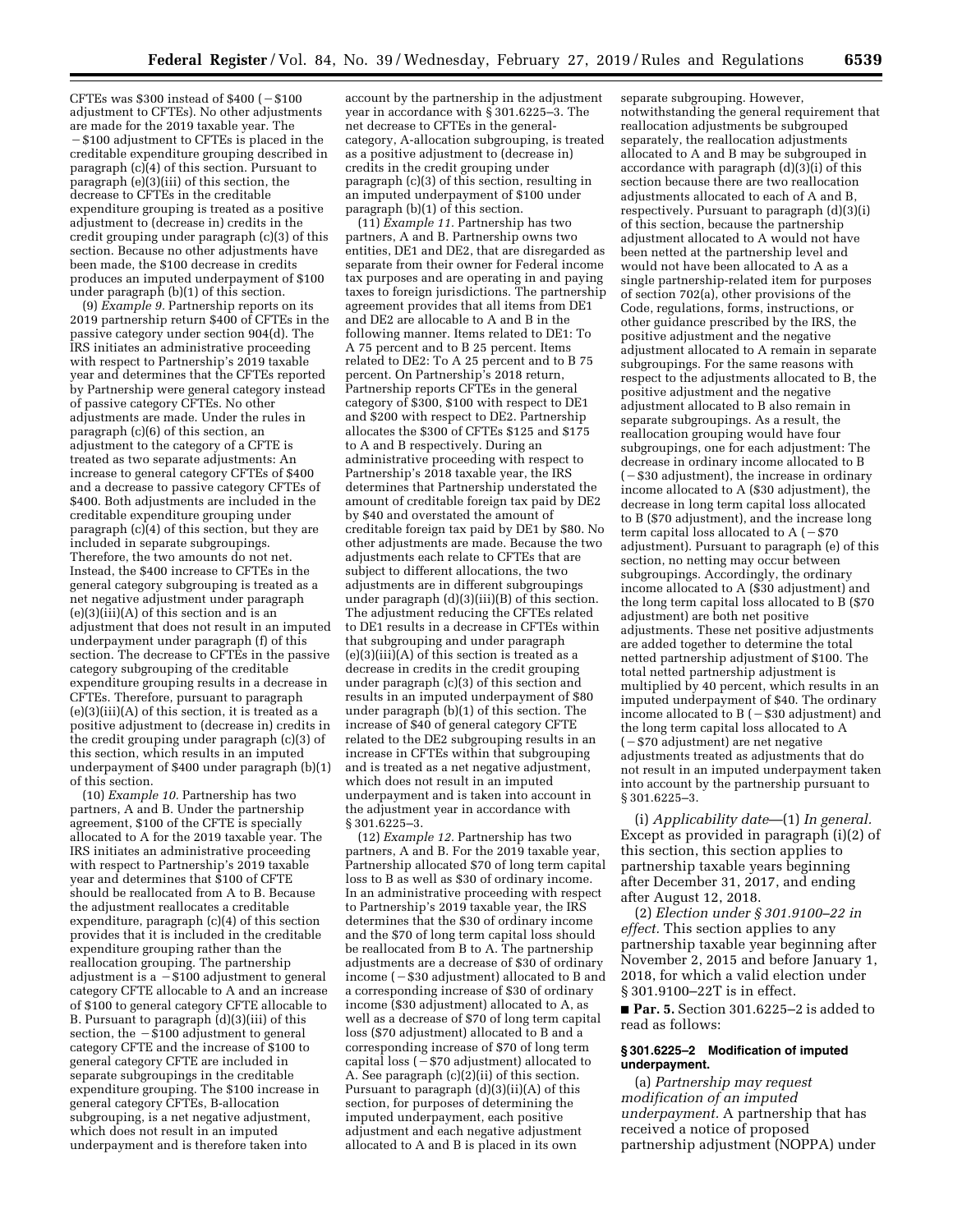section 6231(a)(2) from the Internal Revenue Service (IRS) may request modification of a proposed imputed underpayment set forth in the NOPPA in accordance with this section and any forms, instructions, and other guidance prescribed by the IRS. The effect of modification on a proposed imputed underpayment is described in paragraph (b) of this section. Unless otherwise described in paragraph (d) of this section, a partnership may request any type of modification of an imputed underpayment described in paragraph (d) of this section in the time and manner described in paragraph (c) of this section. A partnership may request modification with respect to a partnership adjustment (as defined in § 301.6241–1(a)(6)) that does not result in an imputed underpayment (as described in  $\S 301.6225 - 1(f)(1)(ii)$  as described in paragraph (e) of this section. Only the partnership representative may request modification under this section. See section 6223 and § 301.6223–2 for rules regarding the binding authority of the partnership representative. For purposes of this section, the term *relevant partner* means any person for whom modification is requested by the partnership that is—

(1) A reviewed year partner (as defined in § 301.6241–1(a)(9)), including any pass-through partner (as defined in §  $301.6241 - 1(a)(5)$ , except for any reviewed year partner that is a wholly-owned entity disregarded as separate from its owner for Federal income tax purposes; or

(2) An indirect partner (as defined in § 301.6241–1(a)(4)) except for any indirect partner that is a wholly-owned entity disregarded as separate from its owner for Federal income tax purposes.

(b) *Effect of modification*–(1) *In general.* A modification of an imputed underpayment under this section that is approved by the IRS may result in an increase or decrease in the amount of an imputed underpayment set forth in the NOPPA. A modification under this section has no effect on the amount of any partnership adjustment determined under subchapter C of chapter 63 of the Internal Revenue Code (subchapter C of chapter 63). See paragraph (e) of this section for the effect of modification on adjustments that do not result in an imputed underpayment. A modification may increase or decrease an imputed underpayment by affecting the extent to which adjustments factor into the determination of the imputed underpayment (as described in paragraph (b)(2) of this section), the tax rate that is applied in calculating the imputed underpayment (as described in paragraph (b)(3) of this section), and the

number and composition of imputed underpayments, including the placement of adjustments in groupings and subgroupings (if applicable) (as described in paragraph (b)(4) of this section), as well as to the extent of other modifications allowed under rules provided in forms, instructions, or other guidance prescribed by the IRS (as described in paragraph (b)(5) of this section). If a partnership requests more than one modification under this section, modifications are taken into account in the following order:

(i) Modifications that affect the extent to which an adjustment factors into the determination of the imputed underpayment under paragraph (b)(2) of this section;

(ii) Modification of the number and composition of imputed underpayments under paragraph (b)(4) of this section; and

(iii) Modifications that affect the tax rate under paragraph (b)(3) of this section.

(2) *Modifications that affect partnership adjustments for purposes of determining the imputed underpayment.* If the IRS approves modification with respect to a partnership adjustment, such partnership adjustment is excluded from the determination of the imputed underpayment as determined under § 301.6225–1(b). This paragraph (b)(2) applies to modifications under—

(i) Paragraph (d)(2) of this section (amended returns and the alternative procedure to filing amended returns);

(ii) Paragraph (d)(3) of this section (tax-exempt status);

(iii) Paragraph (d)(5) of this section (specified passive activity losses);

(iv) Paragraph (d)(7) of this section (qualified investment entities);

(v) Paragraph (d)(8) of this section (closing agreements), if applicable;

(vi) Paragraph (d)(9) of this section (tax treaty modifications), if applicable; and

(vii) Paragraph (d)(10) of this section (other modifications), if applicable.

(3) *Modifications that affect the tax rate*—(i) *In general.* If the IRS approves a modification with respect to the tax rate applied to a partnership adjustment, such modification results in a reduction in tax rate applied to the total netted partnership adjustment with respect to the partnership adjustments in accordance with this paragraph (b)(3). A modification of the tax rate does not affect how the partnership adjustment factors into the calculation of the total netted partnership adjustment. This paragraph (b)(3) applies to modifications under—

(A) Paragraph (d)(4) of this section (rate modification);

(B) Paragraph (d)(8) of this section (closing agreements), if applicable;

(C) Paragraph (d)(9) of this section (tax treaty modifications), if applicable; and

(D) Paragraph (d)(10) of this section (other modifications), if applicable.

(ii) *Determination of the imputed underpayment in the case of rate modification.* Except as described in paragraph  $(b)(3)(iv)$  of this section, in the case of an approved modification described under paragraph (b)(3)(i) of this section, the imputed underpayment is the sum of the total netted partnership adjustment consisting of the net positive adjustments not subject to rate reduction under paragraph (b)(3)(i) of this section (taking into account any approved modifications under paragraph (b)(2) of the section), plus the *rate-modified netted partnership adjustment* determined under paragraph (b)(3)(iii) of this section, reduced or increased by any adjustments to credits (taking into account any modifications under paragraph (b)(4) of this section). The total netted partnership adjustment not subject to rate reduction under paragraph (b)(3)(i) of this section (taking into account any approved modifications under paragraph (b)(2) of the section) is determined by multiplying the partnership adjustments included in the total netted partnership adjustment that are not subject to rate modification under paragraph (b)(3)(i) of this section (including any partnership adjustment that remains after applying paragraph (b)(3)(iii) of this section) by the highest tax rate (as described in  $§ 301.6225 - 1(b)(1)(iv)).$ 

(iii) *Calculation of rate-modified netted partnership adjustment in the case of a rate modification.* The *ratemodified netted partnership adjustment*  is determined as follows—

(A) Determine each relevant partner's distributive share of the partnership adjustments subject to an approved modification under paragraph (b)(3)(i) of this section based on how each adjustment subject to rate modification was allocated in the NOPPA, or if the appropriate allocation was not addressed in the NOPPA, how the adjustment would be properly allocated under subchapter K of chapter 1 of the Internal Revenue Code (subchapter K) to such relevant partner in the reviewed year (as defined in § 301.6241–1(a)(8)).

(B) Multiply each partnership adjustment determined under paragraph  $(b)(3)(iii)(A)$  of this section by the tax rate applicable to such adjustment based on the approved modification described under paragraph (b)(3)(i) of this section.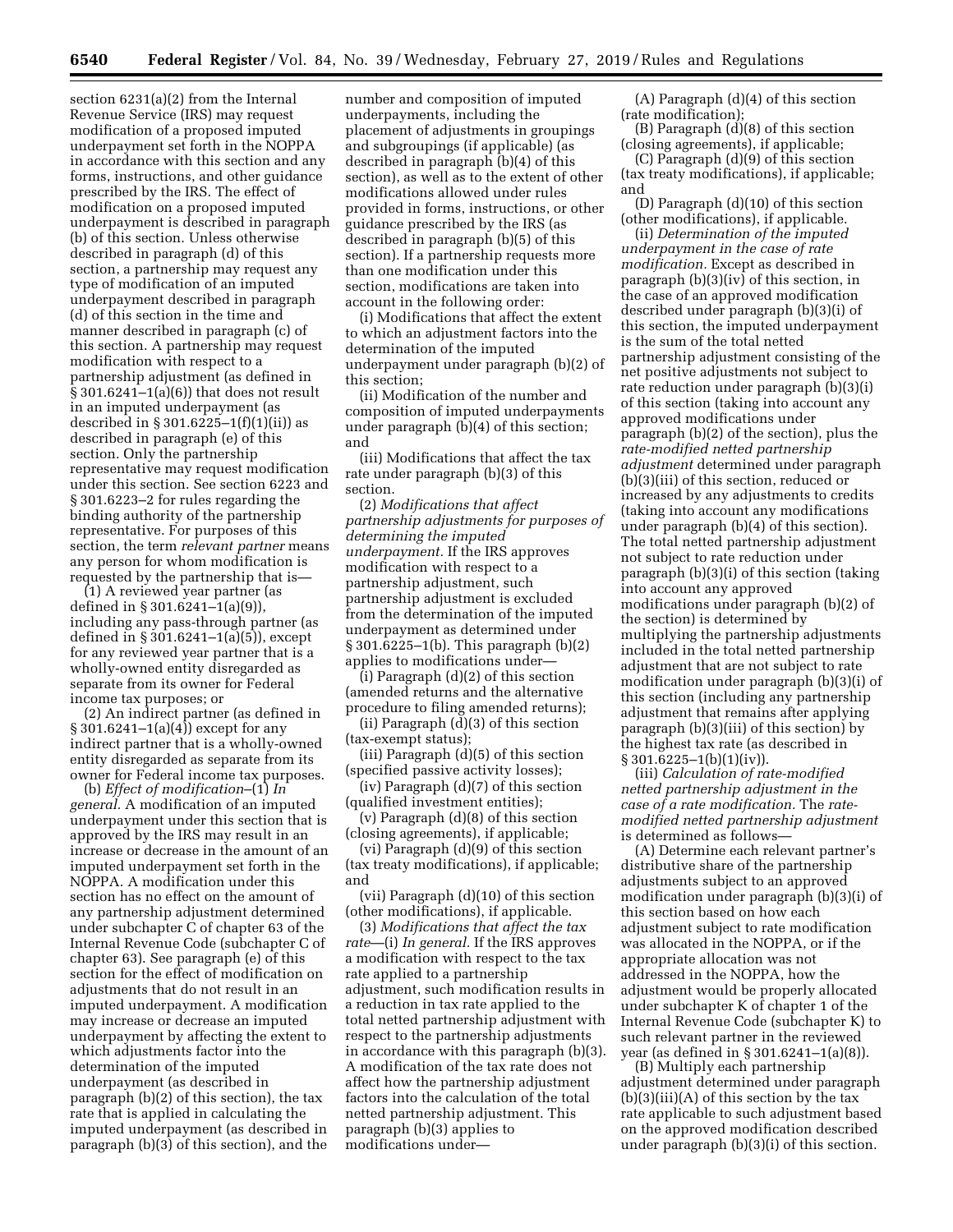(C) Add all of the amounts calculated under paragraph (b)(3)(iii)(B) of this section with respect to each partnership adjustment subject to an approved modification described under paragraph (b)(3)(i) of this section.

(iv) *Rate modification in the case of special allocations.* If an imputed underpayment results from adjustments to more than one partnership-related item and any relevant partner for whom modification described under paragraph (b)(3)(i) of this section is approved has a distributive share of such items that is not the same with respect to all such items, the imputed underpayment as modified based on the modification types described under paragraph (b)(3)(i) of this section is determined as described in paragraphs (b)(3)(ii) and (iii) of this section except that each relevant partner's distributive share is determined based on the amount of net gain or loss to the partner that would have resulted if the partnership had sold all of its assets at their fair market value as of the close of the reviewed year appropriately adjusted to reflect any approved modification under paragraphs (d)(2), (3), and (5) through (10) of this section with respect to any relevant partner. Notwithstanding the preceding sentence, the partnership may request that the IRS apply the rule in paragraph  $(b)(3)(iii)(A)$  of this section when determining each relevant partner's distributive share for purposes of this paragraph (b)(3)(iv). Upon request by the IRS, the partnership may be required to provide the relevant partners' capital account calculation through the end of the reviewed year, a calculation of asset liquidation gain or loss, and any other information necessary to determine whether rate modification is appropriate, consistent with the rules of paragraph (c)(2) of this section. Any calculation by the partnership that is necessary to comply with the rules in this paragraph (b)(3)(iv) is not considered a revaluation for purposes of section 704.

(4) *Modification of the number and composition of imputed underpayments.* Once approved by the IRS, a modification under paragraph (d)(6) of this section affects the manner in which adjustments are placed into groupings and subgroupings (as described in  $\S 301.6225 - 1(c)$  and (d)) or whether the IRS designates one or more specific imputed underpayments (as described in § 301.6225–1(g)). If the IRS approves a request for modification under this paragraph (b)(4), the imputed underpayment and any specific imputed underpayment affected by or resulting from the modification is determined according to the rules of § 301.6225–1

subject to any other modifications approved by the IRS under this section.

(5) *Other modifications.* The effect of other modifications described in paragraph (d)(10) of this section, including the order that such modification will be taken into account for purposes of paragraph (b)(1) of this section, may be set forth in forms, instructions, or other guidance prescribed by the IRS.

(c) *Time, form, and manner for requesting modification*—(1) *In general.*  In addition to the requirements described in paragraph (d) of this section, a request for modification under this section must be submitted in accordance with, and include the information required by, the forms, instructions, and other guidance prescribed by the IRS. The partnership representative must submit any request for modification and all relevant information (including information required under paragraphs (c)(2) and (d) of this section) to the IRS within the time described in paragraph (c)(3) of this section. The IRS will notify the partnership representative in writing of the approval or denial, in whole or in part, of any request for modification. A request for modification, including a request by the IRS for information related to a request for modification, and the determination by the IRS to approve or not approve all or a portion of a request for modification, is part of the administrative proceeding with respect to the partnership under subchapter C of chapter 63 and does not constitute an examination, inspection, or other administrative proceeding with respect to any other person for purposes of section 7605(b).

(2) *Partnership must substantiate facts supporting a request for modification*—(i) *In general.* A partnership requesting modification under this section must substantiate the facts supporting such a request to the satisfaction of the IRS. The documents and other information necessary to substantiate a particular request for modification are based on the facts and circumstances of each request, as well as the type of modification requested under paragraph (d) of this section, and may include tax returns, partnership operating documents, certifications in the form and manner required with respect to the particular modification, and any other information necessary to support the requested modification. The IRS may, in forms, instructions, or other guidance, set forth procedures with respect to information and documents supporting the modification, including procedures to require particular documents or other information to

substantiate a particular type of modification, the manner for submitting documents and other information to the IRS, and recordkeeping requirements. Pursuant to section 6241(10), the IRS may require the partnership to file or submit anything required to be filed or submitted under this section to be filed or submitted electronically. The IRS will deny a request for modification if a partnership fails to provide information the IRS determines is necessary to substantiate a request for modification, or if the IRS determines there is a failure by any person to make any required payment, within the time restrictions described in paragraph (c) of this section.

(ii) *Information to be furnished for any modification request.* In the case of any modification request, the partnership representative must furnish to the IRS such information as is required by forms, instructions, and other guidance prescribed by the IRS or that is otherwise requested by the IRS related to the requested modification. Such information may include a detailed description of the partnership's structure, allocations, ownership, and ownership changes, its relevant partners for each taxable year relevant to the request for modification, as well as the partnership agreement as defined in § 1.704–1(b)(2)(ii)(*h*) of this chapter for each taxable year relevant to the modification request. In the case of any modification request with respect to a relevant partner that is an indirect partner, the partnership representative must provide to the IRS any information that the IRS may require relevant to any pass-through partner or wholly-owned entity disregarded as separate from its owner for Federal income tax purposes through which the relevant partner holds its interest in the partnership. For instance, if the partnership requests modification with respect to an amended return filed by a relevant partner pursuant to paragraph (d)(2) of this section, the partnership representative may be required to provide to the IRS information that would have been required to have been filed by pass-through partners through which the relevant partner holds its interest in the partnership as if those pass-through partners had also filed their own amended returns.

(3) *Time for submitting modification request and information*—(i) *Modification request.* Unless the IRS grants an extension of time, all information required under this section with respect to a request for modification must be submitted to the IRS in the form and manner prescribed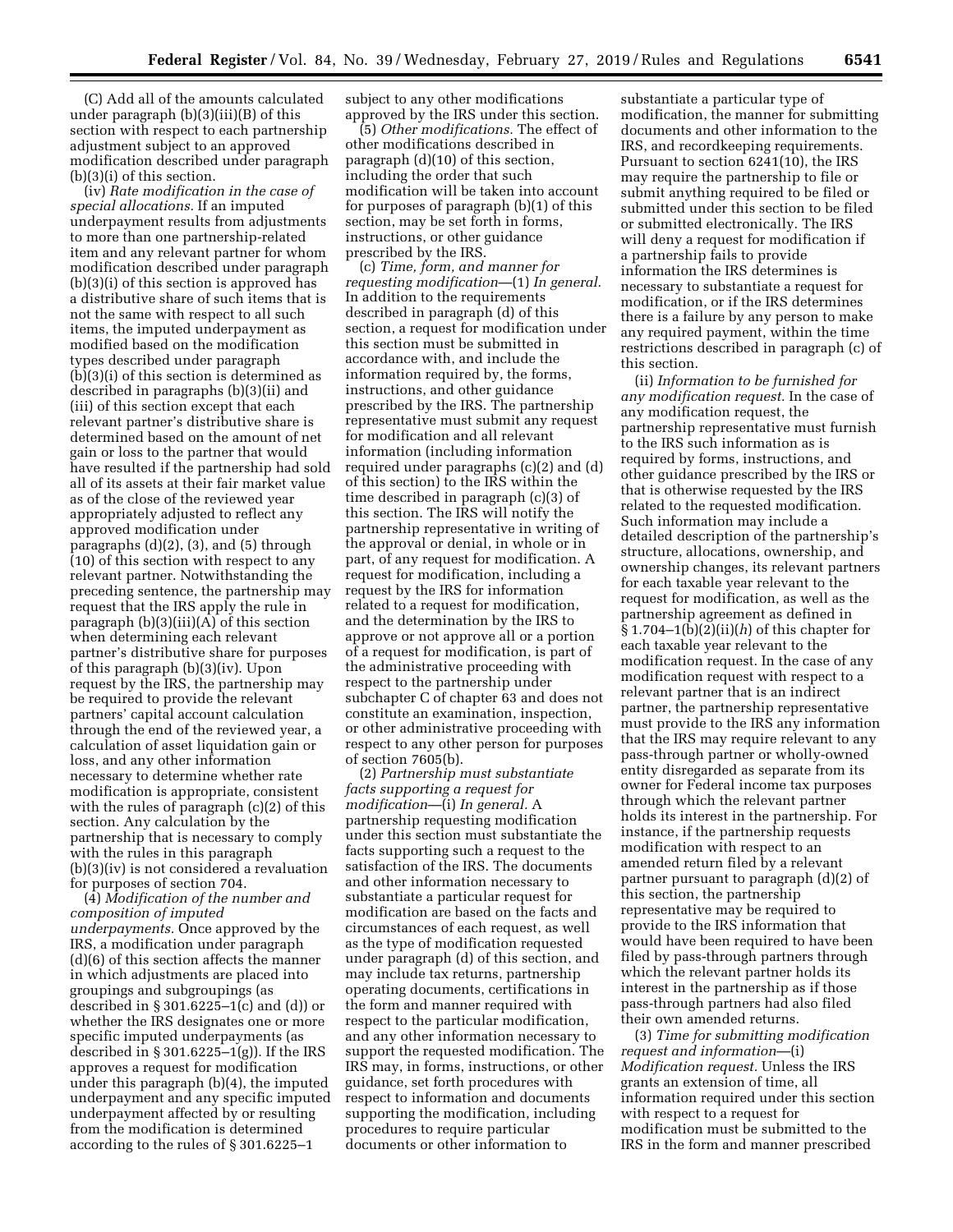by the IRS on or before 270 days after the date the NOPPA is mailed.

(ii) *Extension of the 270-day period.*  The IRS may, in its discretion, grant a request for extension of the 270-day period described in paragraph (c)(3)(i) of this section provided the partnership submits such request to the IRS, in the form and manner prescribed by forms, instructions, or other guidance prescribed by the IRS before expiration of such period, as extended by any prior extension granted under this paragraph  $(c)(3)(ii)$ .

(iii) *Expiration of the 270-day period by agreement.* The 270-day period described in paragraph (c)(3)(i) of this section (including any extensions under paragraph (c)(3)(ii) of this section) expires as of the date the partnership and the IRS agree, in the form and manner prescribed by form, instructions, or other guidance prescribed by the IRS to waive the 270 day period after the mailing of the NOPPA and before the IRS may issue a notice of final partnership adjustment. See section 6231(b)(2)(A); § 301.6231– 1(b)(2).

(4) *Approval of modification by the IRS.* Notification of approval will be provided to the partnership only after receipt of all relevant information (including any supplemental information required by the IRS) and all necessary payments with respect to the particular modification requested before expiration of the 270-day period in paragraph (c)(3)(i) of this section plus any extension granted by the IRS under paragraph (c)(3)(ii) of this section.

(d) *Types of modification*—(1) *In general.* Except as otherwise described in this section, a partnership may request one type of modification or more than one type of modification described in paragraph (d) of this section.

(2) *Amended returns by partners*—(i) *In general.* A partnership may request a modification of an imputed underpayment based on an amended return filed by a relevant partner provided all of the partnership adjustments properly allocable to such relevant partner are taken into account and any amount due is paid in accordance with paragraph (d)(2) of this section. Only adjustments to partnership-related items or adjustments to a relevant partner's tax attributes affected by adjustments to partnershiprelated items may be taken into account on an amended return under paragraph (d)(2) of this section. A partnership may request a modification for purposes of paragraph (d)(2) of this section by submitting a modification request based on the alternative procedure to filing

amended returns as described in paragraph (d)(2)(x) of this section. The partnership may not request an additional modification of any imputed underpayment for a partnership taxable year under this section with respect to any relevant partner that files an amended return (or utilizes the alternative procedure to filing amended returns) under paragraph (d)(2) of this section or with respect to any partnership adjustment allocated to such relevant partner.

(ii) *Requirements for approval of a modification request based on amended return.* Except as otherwise provided under the alternative procedure described in paragraph (d)(2)(x) of this section, an amended return modification request under paragraph (d)(2) of this section will not be approved unless the provisions of this paragraph (d)(2)(ii) are satisfied. The partnership may satisfy the requirements of paragraph (d)(2) of this section by demonstrating in accordance with forms, instructions, and other guidance provided by the IRS that a relevant partner has previously taken into account the partnership adjustments described in paragraph  $(d)(2)(i)$  of this section, made any required adjustments to tax attributes resulting from the partnership adjustments for the years described in paragraph  $(d)(2)(ii)(B)$  of this section, and made all required payments under paragraph (d)(2)(ii)(A) of this section.

(A) *Full payment required.* An amended return modification request under paragraph (d)(2) of this section will not be approved unless the relevant partner filing the amended return has paid all tax, penalties, additions to tax, additional amounts, and interest due as a result of taking into account all partnership adjustments in the first affected year (as defined in § 301.6226– 3(b)(2)) and all modification years (as described in paragraph (d)(2)(ii)(B) of this section) at the time such return is filed with the IRS. Except for a passthrough partner calculating its payment amount pursuant to paragraph (d)(2)(vi) of this section, for purposes of this paragraph (d)(2)(ii)(A), the term *tax*  means tax imposed by chapter 1 of the Internal Revenue Code (chapter 1).

(B) *Amended returns for all relevant taxable years must be filed.*  Modification under paragraph (d)(2) of this section will not be approved by the IRS unless a relevant partner files an amended return for the first affected year and any modification year. A *modification year* is any taxable year with respect to which any tax attribute (as defined in § 301.6241–1(a)(10)) of the relevant partner is affected by reason

of taking into account the relevant partner's distributive share of all partnership adjustments in the first affected year. A modification year may be a taxable year before or after the first affected year, depending on the effect on the relevant partner's tax attributes of taking into account the relevant partner's distributive share of the partnership adjustments in the first affected year.

(C) *Amended returns for partnership adjustments that reallocate distributive shares.* Except as described in this paragraph  $(d)(2)(ii)(C)$ , in the case of partnership adjustments that reallocate the distributive shares of any partnership-related item from one partner to another, a modification under paragraph (d)(2) of this section will be approved only if all partners affected by such adjustments file amended returns in accordance with paragraph (d)(2) of this section. The IRS may determine that the requirements of this paragraph (d)(2)(ii)(C) are satisfied even if not all relevant partners affected by such adjustments file amended returns provided any relevant partners affected by the reallocation not filing amended returns take into account their distributive share of the adjustments through other modifications approved by the IRS (including the alternative procedure to filing amended returns under paragraph  $(d)(2)(x)$  of this section) or if a pass-through partner takes into account the relevant adjustments in accordance with paragraph (d)(2)(vi) of this section. For instance, in the case of adjustments that reallocate a loss from one partner to another, the IRS may determine that the requirements of this paragraph (d)(2)(ii)(C) have been satisfied if one affected relevant partner files an amended return taking into account the adjustments and the other affected relevant partner signs a closing agreement with the IRS taking into account the adjustments. Similarly, in the case of adjustment that reallocate income from one partner to another, the IRS may determine that the requirements of this paragraph (d)(2)(ii)(C) have been satisfied to the extent an affected relevant partner meets the requirements of paragraph (d)(3) of this section (regarding tax-exempt partners) and through such modification fully takes into account all adjustments reallocated to the affected relevant partner.

(iii) *Form and manner for filing amended returns.* A relevant partner must file all amended returns required for modification under paragraph (d)(2) of this section with the IRS in accordance with forms, instructions, and other guidance prescribed by the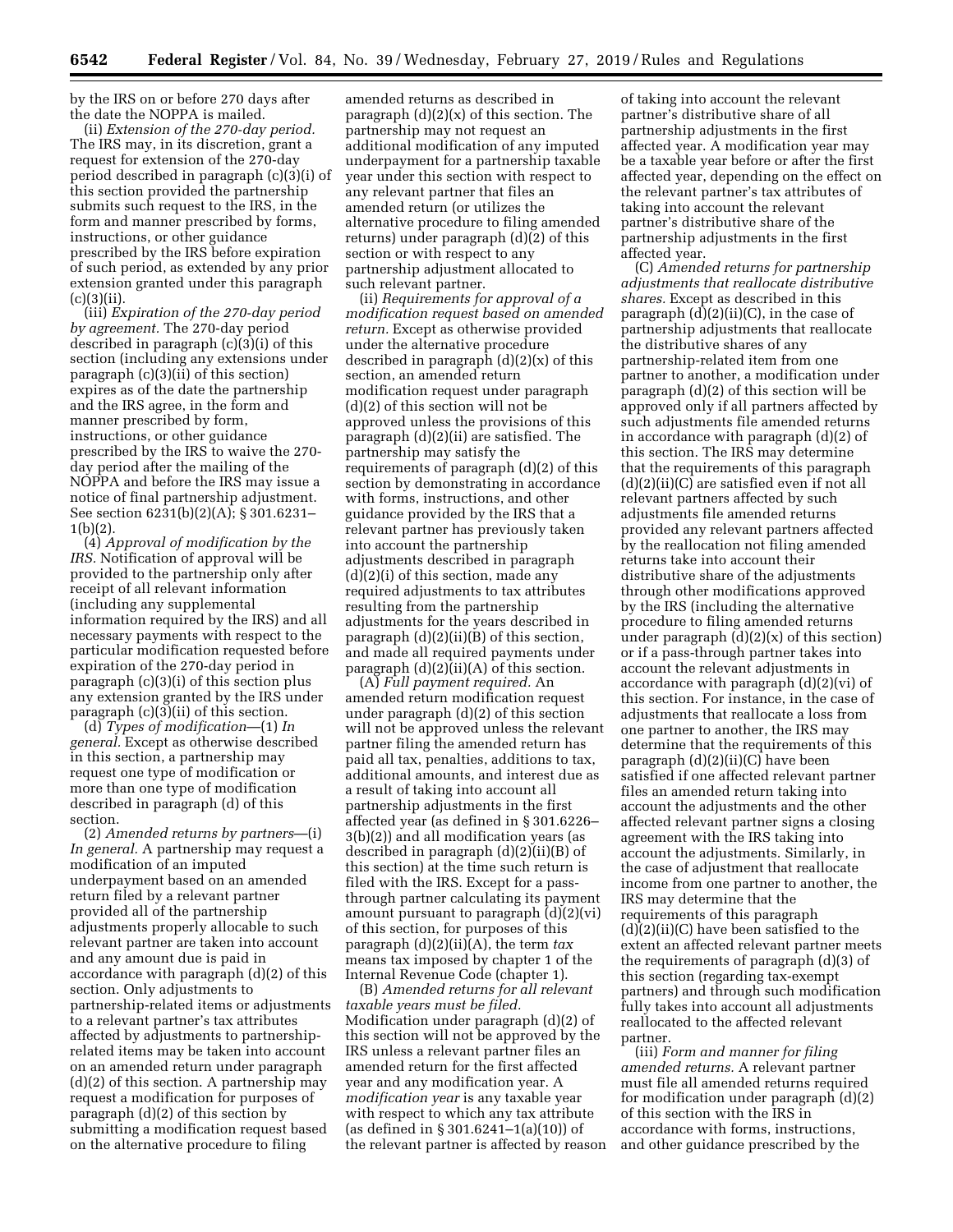IRS. Except as otherwise provided under the alternative procedure described in paragraph (d)(2)(x) of this section, the IRS will not approve modification under paragraph (d)(2) of this section unless prior to the expiration of the 270-day period described in paragraph (c)(3) of this section, the partnership representative provides to the IRS, in the form and manner prescribed by the IRS, an affidavit from each relevant partner signed under penalties of perjury by such partner stating that all of the amended returns required to be filed under paragraph (d)(2) of this section has been filed (including the date on which such amended returns were filed) and that the full amount of tax, penalties, additions to tax, additional amounts, and interest was paid (including the date on which such amounts were paid).

(iv) *Period of limitations.* Generally, the period of limitations under sections 6501 and 6511 do not apply to an amended return filed under paragraph (d)(2) of this section provided the amended return otherwise meets the requirements of paragraph (d)(2) of this section.

(v) *Amended returns in the case of adjustments allocated through certain pass-through partners.* A request for modification related to an amended return of a relevant partner that is an indirect partner holding its interest in the partnership (directly or indirectly) through a pass-through partner that could be subject to tax imposed by chapter 1 (chapter 1 tax) on the partnership adjustments that are properly allocated to such pass-through partner will not be approved unless the partnership—

(A) Establishes that the pass-through partner is not subject to chapter 1 tax on the adjustments that are properly allocated to such pass-through partner; or

(B) Requests modification with respect to the adjustments resulting in chapter 1 tax for the pass-through partner, including full payment of such chapter 1 tax for the first affected year and all modification years under paragraph (d)(2) of this section or in accordance with forms, instructions, or other guidance prescribed by the IRS.

(vi) *Amended returns in the case of pass-through partners*—(A) *Passthrough partners may file amended returns.* A relevant partner that is a pass-through partner, including a partnership-partner (as defined in  $\frac{1}{8}$  301.6241-1(a)(7)) that has a valid election under section 6221(b) in effect for a partnership taxable year, may, in accordance with forms, instructions,

and other guidance provided by the IRS and solely for purposes of modification under paragraph (d)(2) of this section, take into account its share of the partnership adjustments and determine and pay an amount calculated in the same manner as the amount computed under § 301.6226–3(e)(4)(iii) subject to paragraph  $(d)(2)(vi)(B)$  of this section.

(B) *Modifications with respect to upper-tier partners of the pass-through partner.* In accordance with forms, instructions, and other guidance provided by the IRS, for purposes of determining and calculating the amount a pass-through partner must pay under paragraph (d)(2)(vi)(A) of this section, the pass-through partner may take into account modifications with respect to its direct and indirect partners to the extent that such modifications are requested by the partnership requesting modification and approved by the IRS under this section.

(vii) *Limitations on amended returns*—(A) *In general.* A relevant partner may not file an amended return or claim for refund that takes into account partnership adjustments except as described in paragraph (d)(2) of this section.

(B) *Further amended returns restricted.* Except as described in paragraph (d)(2)(vii)(C) of this section, if a relevant partner files an amended return under paragraph (d)(2) of this section, or satisfies paragraph (d)(2) of this section by following the alternative procedure under paragraph (d)(2)(x) of this section (the alternative procedure), such partner may not file a subsequent amended return or claim for refund to change the treatment of partnership adjustments taken into account through amended return or the alternative procedure.

(C) *Subsequent returns in the case of changes to partnership adjustments or denial of modification.* Notwithstanding paragraph (d)(2)(vii)(B) of this section, a relevant partner that has previously filed an amended return under paragraph (d)(2) of this section, or satisfied the requirements of paragraph (d)(2) of this section through the alternative procedure, to take partnership adjustments into account may, in accordance with forms, instructions, and other guidance prescribed by the IRS, file a subsequent return or claim for refund if a determination is made by a court or by the IRS that results in a change to the partnership adjustments taken into account in modification under paragraph (d)(2) of this section or a denial of modification by the IRS under paragraph (c)(2)(i) of this section with respect to a modification request under

paragraph (d)(2) of this section. Such determinations include a court decision that changes the partnership adjustments for which modification was requested or a settlement between the IRS and the partnership pursuant to which the partnership is not liable for all or a portion of the imputed underpayment for which modification was requested. Any amended return or claim for refund filed under this paragraph (d)(2)(vii) is subject to the period of limitations under section 6511.

(viii) *Penalties.* The applicability of any penalties, additions to tax, or additional amounts that relate to an adjustment to a partnership-related item is determined at the partnership level in accordance with section 6221(a). However, the amount of penalties, additions to tax, and additional amounts a relevant partner must pay under paragraph (d)(2)(ii)(A) of this section for the first affected year and for any modification year is based on the underpayment or understatement of tax, if any, reflected on the amended return filed by the relevant partner under paragraph (d)(2) of this section. For instance, if after taking into account the adjustments, the return of the relevant partner for the first affected year or any modification year reflects an underpayment or an understatement that falls below the applicable threshold for the imposition of a penalty under section 6662(d), no penalty would be due from that relevant partner for such year. Unless forms, instructions or other guidance provided by the IRS allow for an alternative procedure for raising a partner-level defense (as described in § 301.6226–3(d)(3)), a relevant partner may raise a partner-level defense by first paying the penalty, addition to tax, or additional amount with the amended return filed under paragraph (d)(2) of this section and then filing a claim for refund in accordance with forms, instructions, and other guidance.

(ix) *Effect on tax attributes binding.*  Any adjustments to the tax attributes of any relevant partner which are affected by modification under paragraph (d)(2) of this section are binding on the relevant partner with respect to the first affected year and all modification years (as defined in paragraph (d)(2)(ii)(B) of this section). A failure to adjust any tax attribute in accordance with this paragraph (d)(2)(ix) is a failure to treat a partnership-related item in a manner which is consistent with the treatment of such item on the partnership return within the meaning of section 6222. The provisions of section 6222(c) and § 301.6222–1(c) (regarding notification of inconsistent treatment) do not apply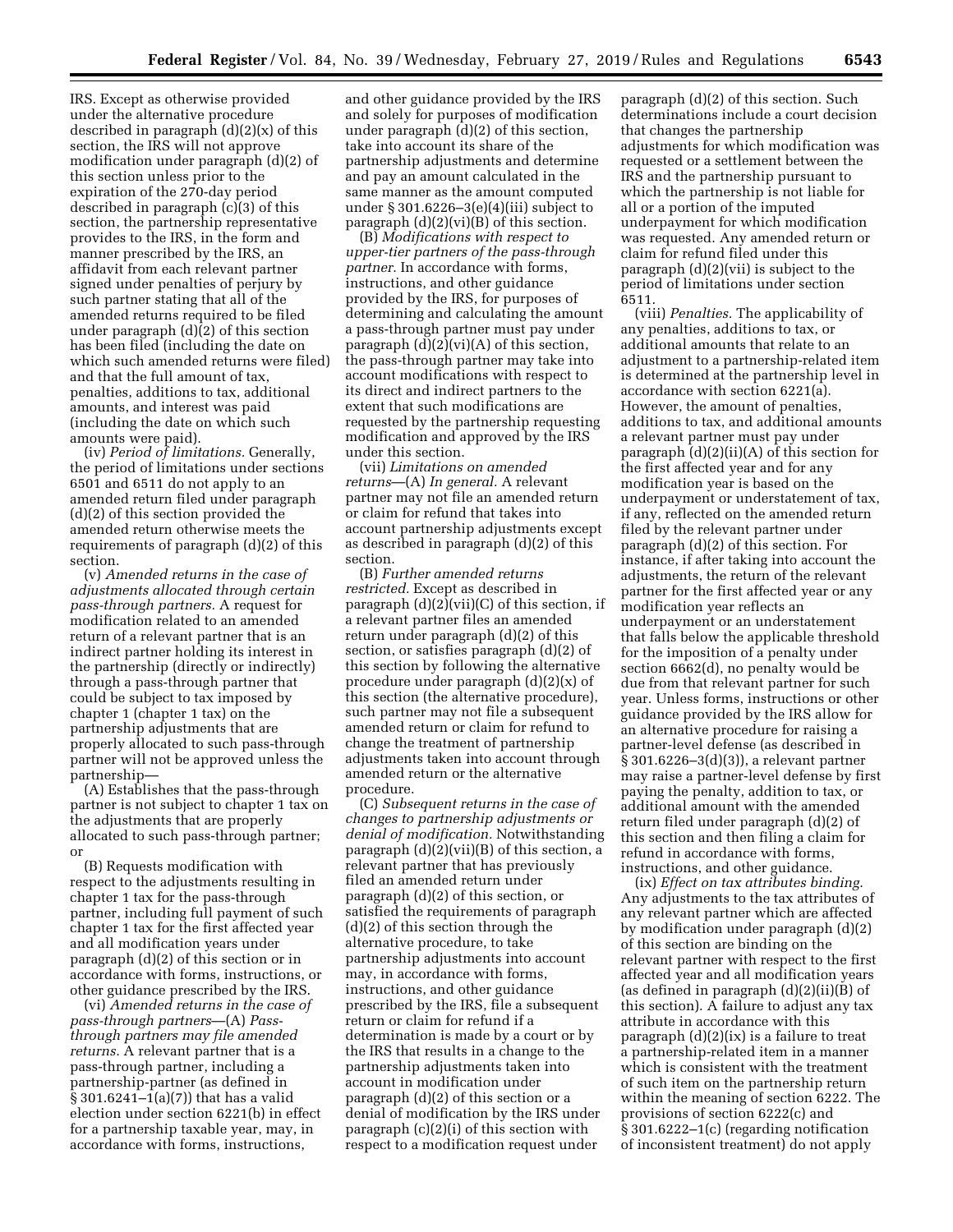with respect to tax attributes under this paragraph (d)(2)(ix).

(x) *Alternative procedure to filing amended returns*—(A) *In general.* A partnership may satisfy the requirements of paragraph (d)(2) of this section by submitting on behalf of a relevant partner, in accordance with forms, instructions, and other guidance provided by the IRS, all information and payment of any tax, penalties, additions to tax, additional amounts, and interest that would be required to be provided if the relevant partner were filing an amended return under paragraph (d)(2) of this section, except as otherwise provided in relevant forms, instructions, and other guidance provided by the IRS. A relevant partner for which the partnership seeks modification under paragraph  $(d)(2)(x)$  of this section must agree to take into account, in accordance with forms, instructions, and other guidance provided by the IRS, adjustments to any tax attributes of such relevant partner. A modification request submitted in accordance with the alternative procedure under paragraph  $(d)(2)(x)$  of this section is not a claim for refund with respect to any person.

(B) *Modifications with respect to reallocation adjustments.* A submission made in accordance with paragraph  $(d)(2)(x)$  of this section with respect to any relevant partner is treated as if such relevant partner filed an amended return for purposes of paragraph (d)(2)(ii)(C) of this section (regarding the requirement that all relevant partners affected by a reallocation must file an amended return to be eligible to for the modification under paragraph (d)(2) of this section) provided the submission is with respect to the first affected year and all modification years of such relevant partner as required under paragraph (d)(2) of this section.

(3) *Tax-exempt partners*—(i) *In general.* A partnership may request modification of an imputed underpayment with respect to partnership adjustments that the partnership demonstrates to the satisfaction of the IRS are allocable to a relevant partner that would not owe tax by reason of its status as a tax-exempt entity (as defined in paragraph (d)(3)(ii) of this section) in the reviewed year (tax-exempt partner).

(ii) *Definition of tax-exempt entity.*  For purposes of paragraph (d)(3) of this section, the term *tax-exempt entity*  means a person or entity defined in section  $168(h)(2)(A)$ , (C), or (D).

(iii) *Modification limited to portion of partnership adjustments for which taxexempt partner not subject to tax.* Only the portion of the partnership adjustments properly allocated to a tax-

exempt partner with respect to which the partner would not be subject to tax for the reviewed year (tax-exempt portion) may form the basis of a modification of the imputed underpayment under paragraph (d)(3) of this section. A modification under paragraph (d)(3) of this section will not be approved by the IRS unless the partnership provides documentation in accordance with paragraph (c)(2) of this section to support the tax-exempt partner's status and the tax-exempt portion of the partnership adjustment allocable to the tax-exempt partner.

(4) *Modification based on a rate of tax lower than the highest applicable tax rate.* A partnership may request modification based on a lower rate of tax for the reviewed year with respect to adjustments that are attributable to a relevant partner that is a C corporation and adjustments with respect to capital gains or qualified dividends that are attributable to a relevant partner who is an individual. In no event may the lower rate determined under the preceding sentence be less than the highest rate in effect for the reviewed year with respect to the type of income and taxpayer. For instance, with respect to adjustments that are attributable to a C corporation, the highest rate in effect for the reviewed year with respect to all C corporations would apply to that adjustment, regardless of the rate that would apply to the C corporation based on the amount of that C corporation's taxable income. For purposes of this paragraph (d)(4), an S corporation is treated as an individual.

(5) *Certain passive losses of publicly traded partnerships*—(i) *In general.* In the case of a publicly traded partnership (as defined in section 469(k)(2)) requesting modification under this section, an imputed underpayment is determined without regard to any adjustment that the partnership demonstrates would be reduced by a specified passive activity loss (as defined in paragraph (d)(5)(ii) of this section) which is allocable to a specified partner (as defined in paragraph (d)(5)(iii) of this section) or qualified relevant partner (as defined in paragraph (d)(5)(iv) of this section).

(ii) *Specified passive activity loss.* A specified passive activity loss carryover amount for any specified partner or qualified relevant partner of a publicly traded partnership is the lesser of the section 469(k) passive activity loss of that partner which is separately determined with respect to such partnership—

(A) At the end of the first affected year (affected year loss); or

(B) At the end of—

(*1*) The specified partner's taxable year in which or with which the adjustment year (as defined in § 301.6241–1(a)(1)) of the partnership ends, reduced to the extent any such partner has utilized any portion of its affected year loss to offset income or gain relating to the ownership or disposition of its interest in such publicly traded partnership during either the adjustment year or any other year; or

(*2*) If the adjustment year has not yet been determined, the most recent year for which the publicly traded partnership has filed a return under section 6031, reduced to the extent any such partner has utilized any portion of its affected year loss to offset income or gain relating to the ownership or disposition of its interest in such publicly traded partnership during any year.

(iii) *Specified partner.* A specified partner is a person that for each taxable year beginning with the first affected year through the person's taxable year in which or with which the partnership adjustment year ends satisfies the following three requirements–

(A) The person is a partner of the publicly traded partnership requesting modification under this section;

(B) The person is an individual, estate, trust, closely held C corporation, or personal service corporation; and

(C) The person has a specified passive activity loss with respect to the publicly traded partnership.

(iv) *Qualified relevant partner.* A *qualified relevant partner* is a relevant partner that meets the three requirements to be a specified partner (as described in paragraphs  $(d)(5)(iii)(A), (B), and (C) of this section)$ for each year beginning with the first affected year through the year described in paragraph (d)(5)(ii)(B)(*2*) of this section. Notwithstanding the preceding sentence, an indirect partner of the publicly traded partnership requesting modification under this section may also be a qualified relevant partner under this paragraph (d)(5)(iv) if that indirect partner meets the requirements of paragraph  $(d)(5)(iii)(B)$  and  $(C)$  of this section for each year beginning with the first affected year through the year described in paragraph (d)(5)(ii)(B)(*2*) of this section.

(v) *Partner notification requirement to reduce passive losses.* If the IRS approves a modification request under paragraph (d)(5) of this section, the partnership must report, in accordance with forms, instructions, or other guidance prescribed by the IRS, to each specified partner the amount of that specified partner's reduction of its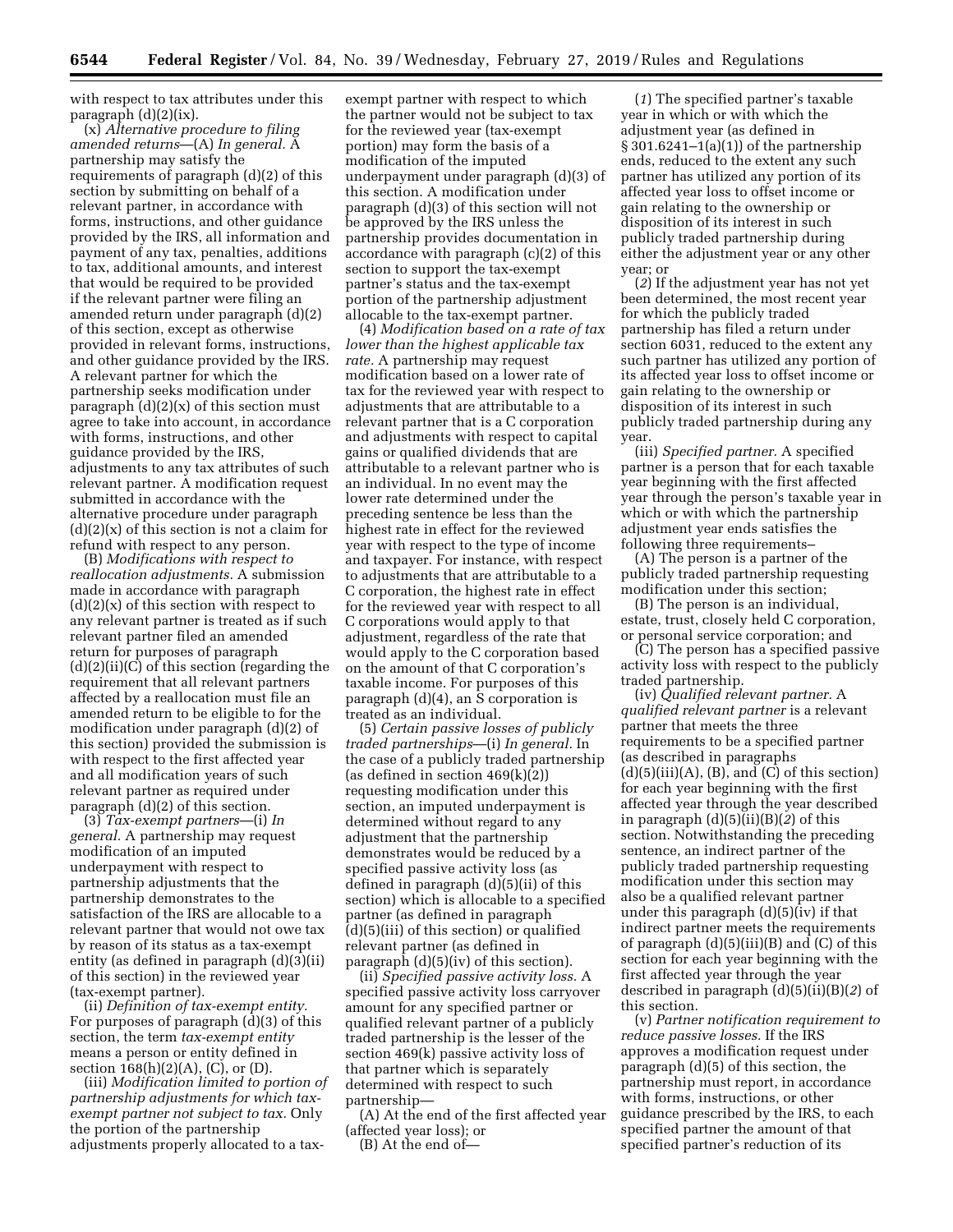suspended passive activity loss carryovers at the end of the adjustment year to take into account the amount of any passive activity losses applied in connection with such modification request. In the case of a qualified relevant partner, the partnership must report, in accordance with forms, instructions, or other guidance prescribed by the IRS, to each qualified relevant partner the amount of that qualified relevant partner's reduction of its suspended passive activity loss carryovers at the end of the taxable year for which the partnership's next return is due to be filed under section 6031 to be taken into account by the qualified relevant partner on the partner's return for the year that includes the end of the partnership's taxable year for which the partnership's next return is due to be filed under section 6031. In the case of an indirect partner that is a qualified relevant partner, the IRS may prescribe additional guidance through forms, instructions, or other guidance to require reporting under this paragraph (d)(5)(v). The reduction in suspended passive activity loss carryovers as reported to a specified partner or qualified relevant partner under this paragraph (d)(5)(v) is a determination of the partnership under subchapter C of chapter 63 and is binding on the specified partners and qualified relevant partners under section 6223.

(6) *Modification of the number and composition of imputed underpayments*—(i) *In general.* A partnership may request modification of the number or composition of any imputed underpayment included in the NOPPA by requesting that the IRS include one or more partnership adjustments in a particular grouping or subgrouping (as described in § 301.6225–1(c) and (d)) or specific imputed underpayments (as described in  $\S 301.6225 - 1(g)$  different from the grouping, subgrouping, or imputed underpayment set forth in the NOPPA. For example, a partnership may request under paragraph (d)(6) of this section that one or more partnership adjustments taken into account to determine a general imputed underpayment set forth in the NOPPA be taken into account to determine a specific imputed underpayment.

(ii) *Request for particular treatment regarding limitations or restrictions.* A modification request under paragraph (d)(6) of this section includes a request that one or more partnership adjustments be treated as if no limitations or restrictions under § 301.6225–1(d) apply and as a result such adjustments may be subgrouped with other adjustments.

(7) *Partnerships with partners that are*  ''*qualified investment entities*'' *described in section 860*—(i) *In general.*  A partnership may request a modification of an imputed underpayment based on the partnership adjustments allocated to a relevant partner where the modification is based on deficiency dividends distributed as described in section 860(f) by a relevant partner that is a qualified investment entity (QIE) under section 860(b) (which includes both a regulated investment company (RIC) and a real estate investment trust (REIT)). Modification under paragraph (d)(7) of this section is available only to the extent that the deficiency dividends take into account adjustments described in § 301.6225–1 that are also adjustments within the meaning of section  $860(d)(1)$  or  $(d)(2)$ (whichever applies).

(ii) *Documentation of deficiency dividend.* The partnership must provide documentation in accordance with paragraph (c) of this section of the ''determination'' described in section 860(e). Under section 860(e)(2), § 1.860– 2(b)(1)(i) of this chapter, and paragraph (d)(8) of this section, a closing agreement entered into by the QIE partner pursuant to section 7121 and paragraph (d)(8) of this section is a determination described in section 860(e), and the date of the determination is the date in which the closing agreement is approved by the IRS. In addition, under section 860(e)(4), a determination also includes a Form 8927, *Determination Under Section 860(e)(4) by a Qualified Investment Entity,* properly completed and filed by the RIC or REIT pursuant to section  $860(e)(4)$ . To establish the date of the determination under section 860(e)(4) and the amount of deficiency dividends actually paid, the partnership must provide a copy of Form 976, *Claim for Deficiency Dividends Deductions by a Personal Holding Company, Regulated Investment Company, or Real Estate Investment Trust,* properly completed by or on behalf of the QIE pursuant to section 860(g), together with a copy of each of the required attachments for Form 976.

(8) *Closing agreements.* A partnership may request modification based on a closing agreement entered into by the IRS and the partnership or any relevant partner, or both if appropriate, pursuant to section 7121. If modification under this paragraph (d)(8) is approved by the IRS, any partnership adjustment that is taken into account under such closing agreement and for which any required payment under the closing agreement is made will not be taken into account in determining the imputed underpayment under § 301.6225–1. Any required payment under the closing agreement may include amounts of tax, including tax under chapters other than chapter 1, interest, penalties, additions to tax and additional amounts. Generally, the IRS will not approve any additional modification under this section with respect to a relevant partner to which a modification under this paragraph (d)(8) has been approved.

(9) *Tax treaty modifications.* A partnership may request a modification under this paragraph (d)(9) with respect to a relevant partner's distributive share of an adjustment to a partnershiprelated item if, in the reviewed year, the relevant partner was a foreign person who qualified under an income tax treaty with the United States for a reduction or exemption from tax with respect to such partnership-related item. A partnership requesting modification under this section may also request a treaty modification under this paragraph (d)(9) regardless of the treaty status of its partners if, in the reviewed year, the partnership itself was an entity eligible for such treaty benefits.

(10) *Other modifications.* A partnership may request a modification not otherwise described in paragraph (d) of this section, and the IRS will determine whether such modification is accurate and appropriate in accordance with paragraph (c)(4) of this section. Additional types of modifications and the documentation necessary to substantiate such modifications may be set forth in forms, instructions, or other guidance prescribed by the IRS.

(e) *Modification of adjustments that do not result in an imputed underpayment.* A partnership may request modification of adjustments that do not result in an imputed underpayment (as described in § 301.6225–1(f)(1)(ii)) using modifications described in paragraph (d)(2) of this section (amended returns and the alternative procedure to filing amended returns), paragraph (d)(6) of this section (number and composition of the imputed underpayment), paragraph (d)(8) of this section (closing agreements), or, if applicable, paragraph (d)(10) of this section (other modifications).

(f) *Examples.* The following examples illustrate the rules of this section. For purposes of these examples, each partnership is subject to the provisions of subchapter C of chapter 63, each partnership and its relevant partners are calendar year taxpayers, all relevant partners are U.S. persons (unless otherwise stated), the highest rate of income tax in effect for all taxpayers is 40 percent for all relevant periods, and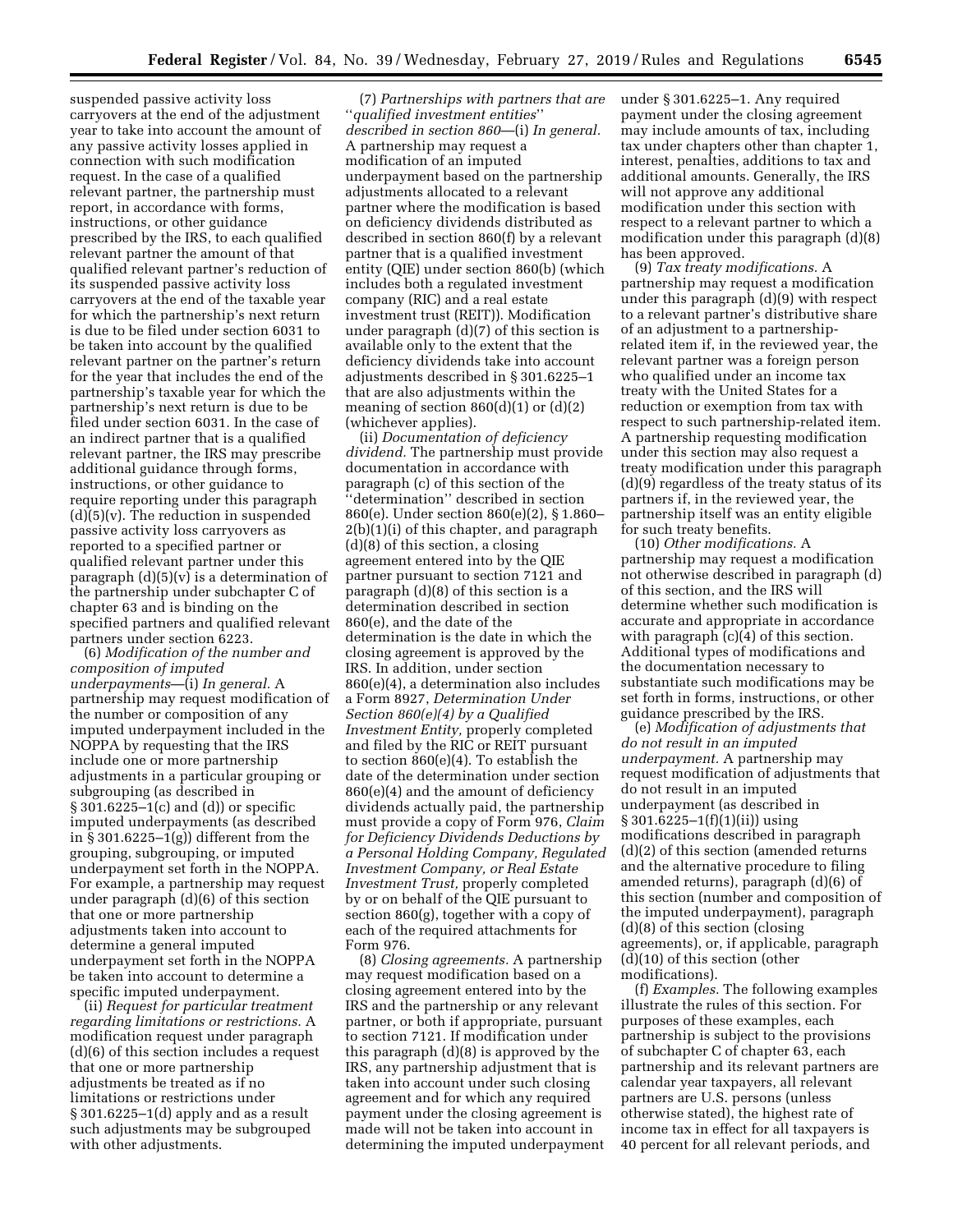no partnership requests modification under this section except as provided in the example.

(1) *Example 1.* Partnership has two partners during its 2019 partnership taxable year: P and S. P is a partnership, and S is an S corporation. P has four partners during its 2019 partnership taxable year: A, C, T and DE.  $\overrightarrow{A}$  is an individual,  $\overrightarrow{C}$  is a C corporation, T is a trust, and DE is a wholly-owned entity disregarded as separate from its owner for Federal income tax purposes. The owner of DE is B, an individual. T has two beneficiaries during its 2019 taxable year: F and G, both individuals. S has 3 shareholders during its 2019 taxable year: H, J, and K, all individuals. For purposes of this section, if Partnership requests modification with respect to  $A$ ,  $B$ ,  $C$ ,  $F$ ,  $G$ ,  $H$ ,  $J$ , and  $K$ , those persons are all relevant partners (as defined in paragraph (a) of this section). P, S, and DE are not relevant partners (as defined in paragraph (a) of this section) because DE is a wholly-owned entity disregarded as separate from its owner for Federal income tax purposes and modification was not requested with respect to P and S.

(2) *Example 2.* The IRS initiates an administrative proceeding with respect to Partnership's 2019 taxable year. The IRS mails a NOPPA to Partnership for the 2019 partnership taxable year proposing a single partnership adjustment increasing ordinary income by \$100, resulting in a \$40 imputed underpayment (\$100 multiplied by the 40 percent tax rate). Partner A, an individual, held a 20 percent interest in Partnership during 2019. Partnership timely requests modification under paragraph (d)(2) of this section based on A's filing an amended return for the 2019 taxable year taking into account \$20 of the partnership adjustment and paying the tax and interest due attributable to A's share of the increased income and the tax rate applicable to A for the 2019 tax year. No tax attribute in any other taxable year of A is affected by A's taking into account A's share of the partnership adjustment for 2019. In accordance with paragraph (d)(2)(iii) of this section, Partnership's partnership representative provides the IRS with documentation demonstrating that A filed the 2019 return and paid all tax and interest due. The IRS approves the modification and, in accordance with paragraph (b)(2) of this section, the \$20 increase in ordinary income allocable to A is not included in the calculation of the total netted partnership adjustment (determined in accordance with § 301.6225–1). Partnership's total netted partnership adjustment is reduced to \$80 (\$100 adjustment less \$20 taken into account by A), and the imputed underpayment is reduced to \$32 (total netted partnership adjustment of \$80 after modification multiplied by 40 percent).

(3) *Example 3.* The IRS initiates an administrative proceeding with respect to Partnership's 2019 taxable year. Partnership has two equal partners during its entire 2019 taxable year: an individual, A, and a partnership-partner, B. During all of 2019, B has two equal partners: a tax-exempt entity, C, and an individual, D. The IRS mails a

NOPPA to Partnership for its 2019 taxable year proposing a single partnership adjustment increasing Partnership's ordinary income by \$100, resulting in a \$40 imputed underpayment (\$100 total netted partnership adjustment multiplied by 40 percent). Partnership timely requests modification under paragraph (d)(3) of this section with respect to B's partner, C, a tax-exempt entity. In accordance with paragraph (d)(3)(iii) of this section, Partnership's partnership representative provides the IRS with documentation substantiating to the IRS's satisfaction that C held a 25 percent indirect interest in Partnership through its interest in B during the 2019 taxable year, that C was a tax-exempt entity defined in paragraph (d)(3)(ii) of this section during the 2019 taxable year, and that C was not subject to tax with respect to its entire allocable share of the partnership adjustment allocated to B (which is \$25 (50 percent  $\times$  50 percent  $\times$ \$100)). The IRS approves the modification and, in accordance with paragraph (b)(2) of this section, the \$25 increase in ordinary income allocated to C, through B, is not included in the calculation of the total netted partnership adjustment (determined in accordance with § 301.6225–1). Partnership's total netted partnership adjustment is reduced to \$75 (\$100 adjustment less C's share of the adjustment, \$25), and the imputed underpayment is reduced to \$30 (total netted partnership adjustment of \$75, after modification, multiplied by 40 percent).

(4) *Example 4.* The facts are the same as in *Example 3* in paragraph (f)(3) of this section, except \$10 of the \$25 of the adjustment allocated to C is unrelated business taxable income (UBTI) as defined in section 512 because it is debt-financed income within the meaning of section 514 (no section 512 UBTI modifications apply) with respect to which C would be subject to tax if taken into account by C. As a result, the modification under paragraph (d)(3) of this section with respect to C relates only to \$15 of the \$25 of ordinary income allocated to C that is not UBTI. Therefore, only a modification of \$15 (\$25 less \$10) of the total \$100 partnership adjustment may be approved by the IRS under paragraph (d)(3) of this section and, in accordance with paragraph (b)(2) of this section, excluded when determining the imputed underpayment for Partnership's 2019 taxable year. The total netted partnership adjustment (determined in accordance with § 301.6225– 1) is reduced to \$85 (\$100 less \$15), and the imputed underpayment is reduced to \$34 (total netted partnership adjustment of \$85, after modification, multiplied by 40 percent).

(5) *Example 5.* The facts are the same as in *Example 3* in paragraph (f)(3) of this section, except that Partnership also timely requests modification under paragraph (d)(2) of this section with respect to an amended return filed by B, and, in accordance with (d)(2)(iii) of this section, Partnership's partnership representative provides the IRS with documentation demonstrating that B filed the 2019 return and paid all tax and interest due. B reports 50 percent of the partnership adjustments (\$50) on its amended return, and B calculates an amount under paragraph (d)(2)(vi)(A) of this section

and  $\S 301.6226 - 3(e)(4)(iii)$  that, pursuant to paragraph (d)(2)(vi)(B) of this section, takes into account the modification under paragraph (d)(3) of this section approved by the IRS with respect to B's partner C, a taxexempt entity. B makes a payment pursuant to paragraph (d)(2)(ii)(A) of this section, and the IRS approves the requested modification. Partnership's total netted partnership adjustment is reduced by \$50 (the amount taken into account by B). Partnership's total netted partnership adjustment (determined in accordance with  $\S 301.6225-1$ ) is \$50, and the imputed underpayment, after modification, is \$20.

(6) *Example 6.* The facts are the same as in *Example 3* in paragraph (f)(3) of this section, except that in addition to the modification with respect to tax-exempt entity C, which reduced the imputed underpayment by excluding from the determination of the imputed underpayment \$25 of the \$100 partnership adjustment reflected in the NOPPA, Partnership timely requests modification under paragraph (d)(2) of this section with respect to an amended return filed by individual D, and, in accordance with paragraph (d)(2)(iii) of this section, Partnership's partnership representative provides the IRS with documentation demonstrating that D filed the 2019 return and paid all tax and interest due. D's amended return for D's 2019 taxable year takes into account D's share of the partnership adjustment (50 percent of B's 50 percent interest in Partnership, or \$25) and D paid the tax and interest due as a result of taking into account D's share of the partnership adjustment in accordance with paragraph  $(d)(2)$  of this section. No tax attribute in any other taxable year of D is affected by D taking into account D's share of the partnership adjustment for 2019. The IRS approves the modification and the \$25 increase in ordinary income allocable to D is not included in the calculation of the total netted partnership adjustment (determined in accordance with § 301.6225–1). As a result, Partnership's total netted partnership adjustment is \$50 (\$100, less \$25 allocable to C, less \$25 taken into account by D), and the imputed underpayment, after modification, is \$20.

(7) *Example 7.* The IRS initiates an administrative proceeding with respect to Partnership's 2019 taxable year. All of Partnership's partners during its 2019 taxable year are individuals. The IRS mails a NOPPA to Partnership for the 2019 taxable year proposing three partnership adjustments. The first partnership adjustment is an increase to ordinary income of \$75 for 2019. The second partnership adjustment is an increase in the depreciation deduction allowed for 2019 of \$25, which under § 301.6225–1(d)(2)(i) is treated as a \$25 decrease in income. The third adjustment is an increase in long-term capital gain of \$10 for 2019. Under the partnership agreement in effect for Partnership's 2019 taxable year, the longterm capital gain and the increase in depreciation would be specially allocated to B and the increase in ordinary income would be specially allocated to A. In accordance with § 301.6225–1(c) and (d), the three adjustments are placed into three separate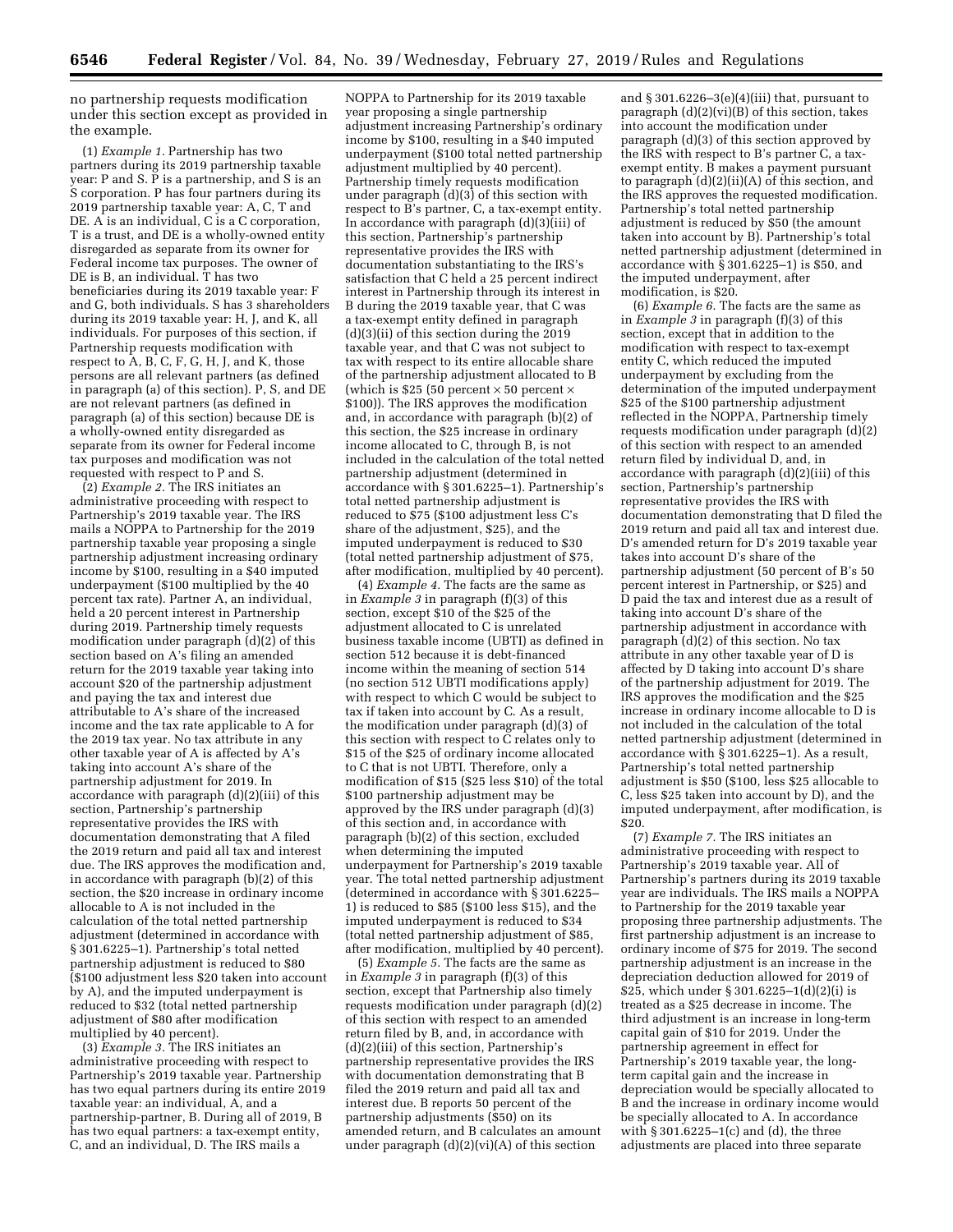subgroupings within the residual grouping because the partnership adjustments would not have been netted at the partnership level and would not have been required to be allocated to the partners of the partnership as a single, net partnership-related item for purposes of section 702(a), other provisions of the Code, regulations, forms, instructions, or other guidance prescribed by the IRS. Accordingly, the total netted partnership adjustment is \$85 (\$75 net positive adjustment to ordinary income plus \$10 net positive adjustment to long term capital gain), and the imputed under payment is \$34 (\$85 multiplied by 40 percent). The net negative adjustment to depreciation is an adjustment that does not result in an imputed underpayment subject to treatment under § 301.6225–3. Partnership requests a modification under paragraph (d)(6) of this section to determine a specific imputed underpayment with respect to the \$75 adjustment to ordinary income allocated to A. The specific imputed underpayment is with respect to \$75 of the increase in income specially allocated to A and the general imputed underpayment is with respect to \$10 of the increase in capital gain and the \$25 increase in depreciation deduction specially allocated to B. If the modification is approved by the IRS, the specific imputed underpayment would consist of the \$75 increase in ordinary income, and thus the total netted partnership adjustment for the specific imputed underpayment would be \$75. The specific imputed underpayment is thus \$30 (\$75 multiplied by 40 percent). The general imputed underpayment would consist of two adjustments: The long term capital gain adjustment and the depreciation adjustment. The long term capital gain adjustment and the depreciation adjustment would be placed in different subgroupings under § 301.6225–1(d) because they are treated separately under section 702. Accordingly, the long term capital gain adjustment and the depreciation adjustment are not netted, and the long term capital gain adjustment would be a net positive adjustment while the depreciation adjustment would be a net negative adjustment. The long term capital gain net positive adjustment would be the only net positive adjustment, resulting in a total netted partnership adjustment of \$10. The general imputed underpayment is \$4 (\$10 multiplied by 40 percent), and the net negative adjustment to depreciation of \$25 would be an adjustment that does not result in an imputed underpayment under § 301.6225–1(f) associated with the general imputed underpayment.

(8) *Example 8.* Partnership has two reviewed year partners, C1 and C2, both of which are C corporations. The IRS mails to Partnership a NOPPA with two adjustments, both based on rental real estate activity. The first adjustment is an increase of rental real estate income of \$100 attributable to Property A. The second adjustment is an increase of rental real estate loss of \$30 attributable to Property B. The Partnership did not treat the leasing arrangement with respect to Property A and Property B as an appropriate economic unit for purposes of section 469. If the \$100 increase in income attributable to Property A

and the \$30 increase in loss attributable to Property B were included in the same subgrouping and netted, then taking the \$30 increase in loss into account would result in a decrease in the amount of the imputed underpayment. Also, the \$30 increased loss might be limited or restricted if taken into account by any person under the passive activity rules under section 469. For instance, under section 469, rental activities of the two properties could be treated as two activities, which could limit a partner's ability to claim the loss. In addition to the potential limitations under section 469, there are other potential limitations that might apply if the \$30 loss were taken into account by any person. Therefore, in accordance with  $\S 301.6225 - 1$ (d), the two adjustments are placed in separate subgroupings within the residual grouping, the total netted partnership adjustment is \$100, the imputed underpayment is  $$40$  ( $$100 \times 40$  percent), and the \$30 increase in loss is an adjustment that does not result in an imputed underpayment under § 301.6225–1(f). Partnership requests modification under paragraph  $(d)(6)$  of this section, substantiating to the satisfaction of the IRS that  $C_1$  and  $C_2$  are publicly traded  $C$ corporations, and therefore, the passive activity loss limitations under section 469 of the Code do not apply. Partnership also substantiates to the satisfaction of the IRS that no other limitation or restriction applies that would prevent the grouping of the \$100 with the \$30 loss. The IRS approves Partnership's modification request and places the \$100 of income and the \$30 loss into the subgrouping in the residual grouping under the rules described in § 301.6225-1(c)(5). Under § 301.6225–1(e), because the two adjustments are in one subgrouping, they are netted together, resulting in a total netted partnership adjustment of \$70 (\$100 plus ¥\$30) and an imputed underpayment of \$28  $($70 \times 40$  percent). After modification, none of the adjustments is an adjustment that does not result in an imputed underpayment under § 301.6225–1(f) because the \$30 loss is now netted with the \$100 of income in a net positive adjustment for the residual grouping.

(g) *Applicability date*—(1) *In general.*  Except as provided in paragraph (g)(2) of this section, this section applies to partnership taxable years beginning after December 31, 2017, and ending after August 12, 2018.

(2) *Election under § 301.9100–22 in effect.* This section applies to any partnership taxable year beginning after November 2, 2015, and before January 1, 2018, for which a valid election under § 301.9100–22 is in effect.

■ **Par. 6.** Section 301.6225–3 is added to read as follows:

### **§ 301.6225–3 Treatment of partnership adjustments that do not result in an imputed underpayment.**

(a) *In general.* Partnership adjustments (as defined in § 301.6241– 1(a)(6)) that do not result in an imputed underpayment (as described in § 301.6225–1(f)) are taken into account

by a partnership in the adjustment year (as defined in § 301.6241–1(a)(1)) in accordance with paragraph (b) of this section.

(b) *Treatment of adjustments by the partnership*—(1) *In general.* Except as described in paragraphs (b)(2) through (7) of this section, a partnership adjustment that does not result in an imputed underpayment is taken into account as a reduction in non-separately stated income or as an increase in nonseparately stated loss for the adjustment year depending on whether the adjustment is to a partnership-related item that is an item of income or loss.

(2) *Separately stated items.* In the case of a partnership adjustment to partnership-related item that is required to be separately stated under section 702, the adjustment is taken into account by the partnership in the adjustment year as a reduction in such separately stated item or as an increase in such separately stated item depending on whether the adjustment is a reduction or an increase to the separately stated item.

(3) *Credits.* In the case of an adjustment to a partnership-related item that is reported or could be reported by a partnership as a credit on the partnership's return for the reviewed year (as defined in § 301.6241–1(a)(8)), the adjustment is taken into account by the partnership in the adjustment year as a separately stated item.

(4) *Reallocation adjustments.* A partnership adjustment that reallocates a partnership-related item to or from a particular partner or partners that also does not result in an imputed underpayment pursuant to § 301.6225– 1(f) is taken into account by the partnership in the adjustment year as a separately stated item or a nonseparately stated item, as required by section 702. Except as provided in forms, instructions, and other guidance prescribed by the Internal Revenue Service (IRS), the portion of an adjustment allocated under this paragraph (b)(4) is allocated to adjustment year partners (as defined in § 301.6241–1(a)(2)) who are also reviewed year partners (as defined in § 301.6241–1(a)(9)) with respect to whom the amount was reallocated.

(5) *Adjustments taken into account by partners as part of the modification process.* If, as part of modification under § 301.6225–2, a relevant partner (as defined in  $\S 301.6225 - 2(a)$  takes into account a partnership adjustment that does not result in an imputed underpayment, and the IRS approves the modification, such partnership adjustment is not taken into account by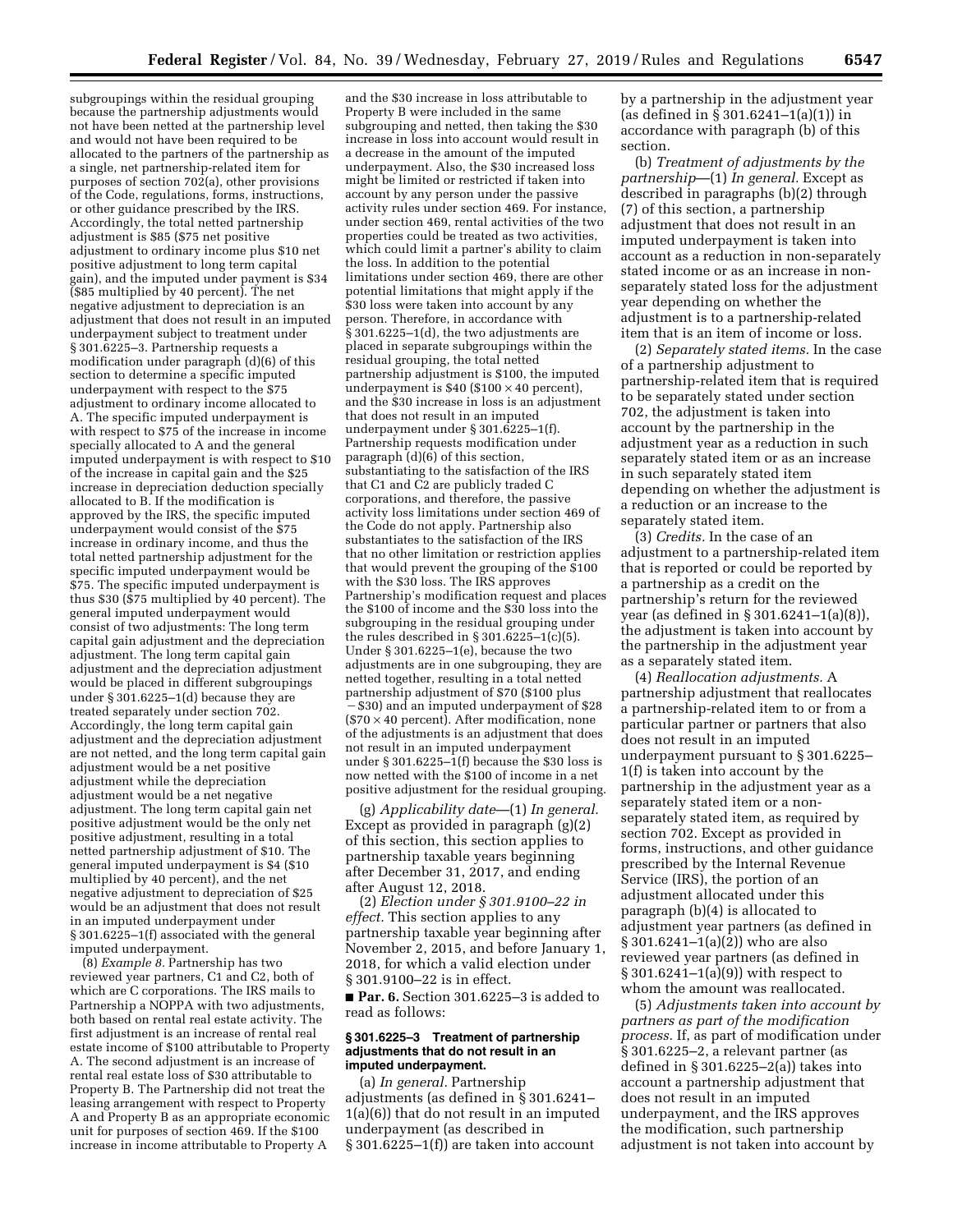the partnership in the adjustment year in accordance with § 301.6225–1(a).

(6) *Effect of election under section 6226.* If a partnership makes a valid election under § 301.6226–1 with respect to an imputed underpayment, a partnership adjustment that does not result in an imputed underpayment and that is associated with such imputed underpayment as described in § 301.6225–1(g) is taken into account by the reviewed year partners in accordance with § 301.6226–3 and is not taken into account under this section.

(7) *Adjustments taken into account previously by partners.* If, prior to the mailing of a notice of administrative proceeding by the IRS or the filing of an administrative adjustment request by the partnership, a partner has previously taken into account an adjustment that does not result in an imputed underpayment that would have been taken into account under this section, such partnership adjustment is not taken into account by such partner.

(c) *Treatment of adjustment year partners.* The rules under subchapter K of chapter 1 of the Internal Revenue Code with respect to the treatment of partners apply in the case of adjustments taken into account by the partnership under this section.

(d) *Examples.* The following examples illustrate the rules of this section. For purposes of these examples, unless otherwise provided, each partnership is subject to the provisions of subchapter C of chapter 63 of the Internal Revenue Code, each partnership and its relevant partners are calendar year taxpayers, all relevant partners are U.S. persons (unless otherwise stated), the highest rate of income tax in effect for all taxpayers is 40 percent for all relevant periods, and no partnership requests modification.

(1) *Example 1.* For all of Partnership's 2019, 2020, and 2021 partnership taxable years, Partnership has two equal partners, A and B. The IRS initiates an administrative proceeding with respect to Partnership's 2019 partnership taxable year. The IRS mails a notice of proposed partnership adjustment (NOPPA) to Partnership for the 2019 partnership taxable year proposing a recharacterization adjustment, changing a \$100 ordinary loss to a \$100 long term capital loss. Under § 301.6225–1, this recharacterization adjustment results in two adjustments: A \$100 increase to ordinary income (positive adjustment) and  $a - $100$ decrease in long term capital gain (negative adjustment). Under § 301.6225–1(b), the \$100 positive adjustment is the total netted partnership adjustment, which is multiplied by the highest rate of 40 percent, resulting in a \$40 imputed underpayment. Under § 301.6225-1(f), the  $-$ \$100 negative adjustment is an adjustment that does not result in an imputed underpayment and is

taken into account in accordance with this section. On March 1, 2021, the IRS mails a notice of final partnership adjustment (FPA), and because Partnership does not file a petition for readjustment with respect to the FPA, the adjustments are finally determined in 2021, and the adjustment year is determined to be 2021 pursuant to  $\S 301.6241-1(a)(1)$ . Pursuant to paragraph  $(a)$ of this section, Partnership takes into account the  $-$  \$100 adjustment that does not result in an imputed underpayment on its 2021 partnership return. In addition to the  $-\$100$ adjustment to partnership's 2019 taxable year taken into account under this section, Partnership has an additional \$300 in long term capital gain reportable in its 2021 taxable year. The  $-\$100$  negative adjustment and the \$300 long term capital gain are Partnership's only long term capital gains and losses for its 2021 taxable year. Because the  $-$  \$100 net negative adjustment is an adjustment to long term capital gain, which is a separately stated item under section  $702(a)(2)$ , the  $- $100$  negative adjustment must be taken into account in accordance with paragraph (b)(2) of this section. Partnership includes both the  $-$  \$100 negative adjustment and the \$300 in long term capital gain as separately stated items on its 2021 tax return.

(2) *Example 2.* The facts are the same as in *Example 1* in paragraph (d)(1) of this section, except that the IRS proposes a reallocation adjustment instead of a recharacterization adjustment. The IRS determines that the  $-$  \$100 ordinary loss that the Partnership allocated equally to A and B should instead all be allocated all to A. The IRS mails a NOPPA for the 2019 partnership taxable year proposing a reallocation adjustment resulting in a \$50 increase in ordinary loss allocated to A (negative adjustment) and a \$50 decrease in ordinary loss allocated to B (positive adjustment). Because the adjustments are the result of a reallocation, they are placed in separate subgroupings pursuant to § 301.6225–1(d). Because the adjustments are in different subgroupings, the adjustments are not netted under § 301.6225–1(e), resulting in a net negative adjustment of  $-$ \$50 allocated to A and a net positive adjustment of \$50 to B. Pursuant to § 301.6225-1(b), the total netted partnership adjustment includes the \$50 net positive adjustment, and the imputed underpayment is \$20 (\$50 total netted  $partnership adjustment × 40 percent$ . Pursuant to  $\S 301.6225 - 1(f)$ , the  $-\$50$  net negative adjustment is an adjustment that does not result in an imputed underpayment and is taken into account in accordance with this section. On March 1, 2021, the IRS mails an FPA, and because Partnership does not file a petition for readjustment with respect to the FPA, the adjustments are finally determined in 2021, and the adjustment year is determined to be 2021 pursuant to § 301.6241–1(a)(1). Pursuant to paragraph (a) of this section, Partnership takes into account the  $-$  \$50 adjustment that does not result in an imputed underpayment on its 2021 partnership return. In addition to the  $-$ \$50 net negative adjustment to partnership's 2019 taxable year taken into account under this section, Partnership also has an additional

\$300 in ordinary income reportable in its 2021 taxable year unrelated to the administrative proceeding with respect to Partnership's 2019 partnership taxable year. Because the  $-$  \$50 net negative adjustment is due to a reallocation, the adjustment must be taken into account under paragraph (b)(4) of this section. Because the net negative adjustment was determined to have been entirely allocable to A, and because A was a reviewed year partner and is also an adjustment year partner, the net negative adjustment is taken into account by Partnership by allocating the entire adjustment to A on its 2021 tax return. The  $-$  \$50 negative adjustment does not reduce the \$300 in ordinary income.

(e) *Applicability date*—(1) *In general.*  Except as provided in paragraph (e)(2) of this section, this section applies to partnership taxable years beginning after December 31, 2017, and ending after August 12, 2018.

(2) *Election under § 301.9100–22 in effect.* This section applies to any partnership taxable year beginning after November 2, 2015, and before January 1, 2018, for which a valid election under § 301.9100–22 is in effect.

■ **Par. 7.** Section 301.6226–1 is added to read as follows:

### **§ 301.6226–1 Election for an alternative to the payment of the imputed underpayment.**

(a) *In general.* A partnership may elect under this section an alternative to the payment by the partnership of an imputed underpayment determined under section 6225. In addition, a partnership making a valid election under paragraph (c) of this section is no longer liable for the imputed underpayment (as defined in § 301.6241–1(a)(3)) to which the election applies. If a notice of final partnership adjustment (FPA) mailed under section 6231 includes more than one imputed underpayment (as described in § 301.6225–1(g)), a partnership may make an election under this section with respect to one or more imputed underpayments included in the FPA.

(b) *Effect of election*—(1) *Reviewed year partners.* If a partnership makes a valid election under this section with respect to any imputed underpayment, the reviewed year partners (as defined in § 301.6241–1(a) $\overline{9}$ ) must take into account their share of the partnership adjustments (as defined in § 301.6241– 1(a)(6)) that are associated with that imputed underpayment and are liable for any tax, penalties, additions to tax, additional amounts, and interest as described in § 301.6226–3. See § 301.6226–2(f) regarding the determination of each reviewed year partner's share of the partnership adjustments, including the effect of any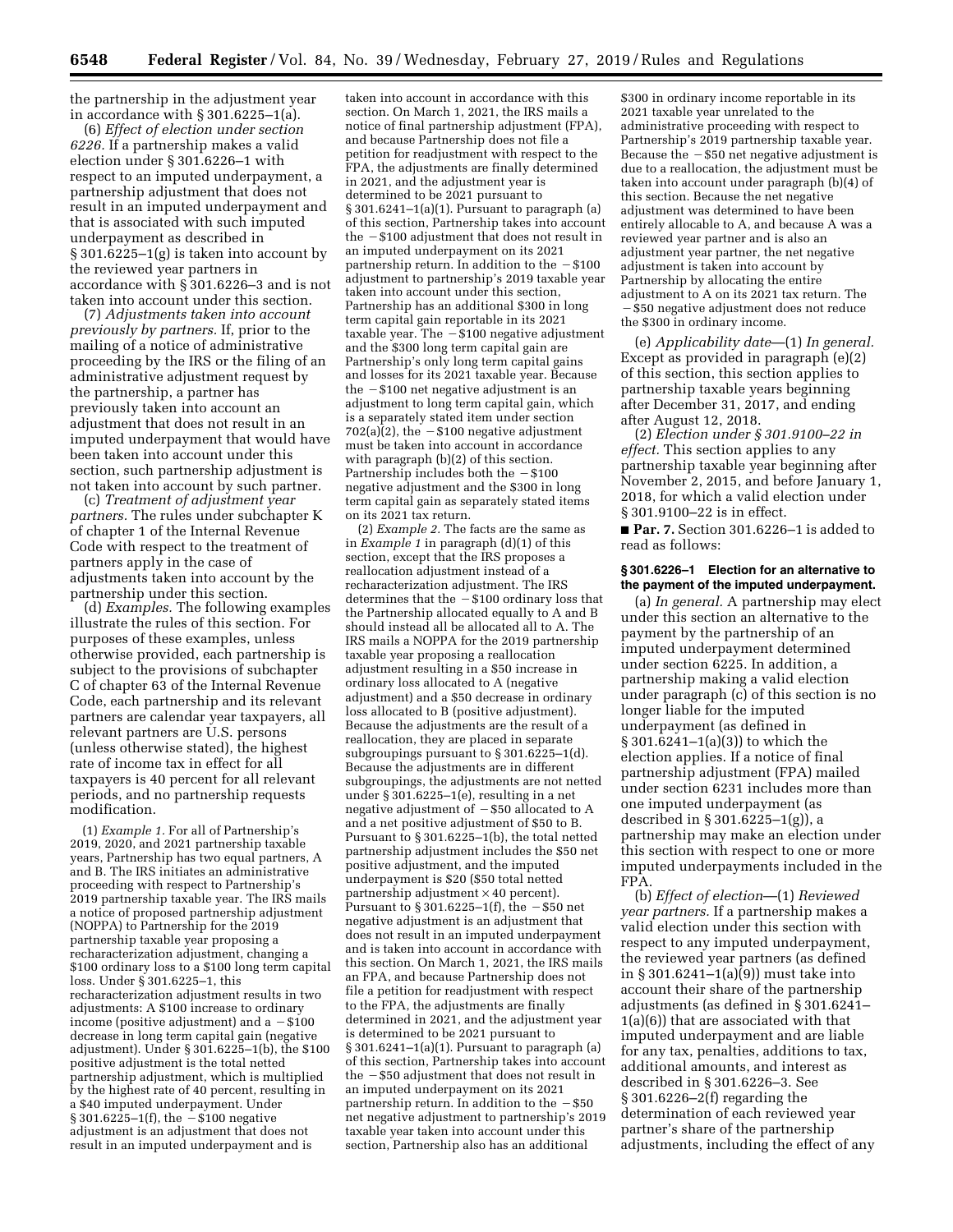modification approved by the Internal Revenue Service (IRS) under § 301.6225–2.

(2) *Partnership.* A partnership making a valid election under this section is not liable for the imputed underpayment to which the election applies (and no assessment of tax, levy, or proceeding in any court for the collection of such imputed underpayment may be made against such partnership). Any adjustments that do not result in an imputed underpayment described in § 301.6225–1(f) that are associated with an imputed underpayment (as described in § 301.6225–1(g)) for which an election under this section is made are not taken into account by the partnership in the adjustment year (as defined in § 301.6241–1(a)(1)) and instead each reviewed year partners' share of the adjustments determined in accordance with § 301.6226–2(f) must be included on the statement described in § 301.6226–2.

(c) *Time, form, and manner for making the election*—(1) *In general.* An election under this section is valid only if all of the provisions of this section and § 301.6226–2 (regarding statements filed with the IRS and furnished to reviewed year partners) are satisfied. An election under this section is valid until the IRS determines that the election is invalid. An election under this section may only be revoked with the consent of the IRS.

(2) *Time for making the election.* An election under this section must be filed within 45 days of the date the FPA is mailed by the IRS. The time for filing such an election may not be extended.

(3) *Form and manner of the election*— (i) *In general.* An election under this section must be signed by the partnership representative and filed in accordance with forms, instructions, and other guidance prescribed by the IRS and include the information specified in paragraph (c)(3)(ii) of this section.

(ii) *Contents of the election.* An election under this section must include the following correct information—

(A) The name, address, and taxpayer identification number (TIN) of the partnership;

(B) The taxable year to which the election relates;

(C) A copy of the FPA to which the election relates;

(D) In the case of an FPA that includes more than one imputed underpayment, identification of the imputed underpayment to which the election applies;

(E) The name and TIN (or alternative form of identification as prescribed by forms, instructions, or other guidance)

of each reviewed year partner of the partnership;

(F) The current or last address of each reviewed year partner that is known to the partnership; and

(G) Any other information prescribed by the IRS in forms, instructions, and other guidance.

(d) *Determining an election is invalid.*  The IRS may determine an election to be invalid without first notifying the partnership or providing the partnership an opportunity to correct any failure to satisfy all of the provisions of this section and § 301.6226–2. If an election under this section is determined by the IRS to be invalid, the IRS will notify the partnership and the partnership representative within 30 days of the determination that the election is invalid and the reason for the determination that the election is invalid. If the IRS makes a determination that an election under this section is invalid, section 6225 applies with respect to the imputed underpayment as if the election was never made, the IRS may assess the imputed underpayment against the partnership (without regard to the limitations under section 6232(b)), and the partnership must pay the imputed underpayment under section 6225 and any penalties and interest under section 6233. The IRS may not determine that an election is invalid based on errors timely corrected by the partnership in accordance with § 301.6226–2(d).

(e) *Binding nature of statements.* The election under this section, which includes filing and furnishing statements described in § 301.6226–2, are actions of the partnership under section 6223 and, unless determined otherwise by the IRS, the partner's share of the adjustments and the applicability of any penalties, additions to tax, and additional amounts as set forth in the statement are binding on the partner pursuant to section 6223. Accordingly, a partner may not treat any partnershiprelated items (as defined in § 301.6241– 1(a)(6)(ii)) reflected on a statement described in § 301.6226–2 on the partner's return inconsistently with how those items are treated on the statement that is filed with the IRS. See § 301.6222–1(c)(2) (regarding partnership-related items the treatment of which a partner is bound to under section 6223).

(f) *Coordination with section 6234 regarding judicial review.* Nothing in this section affects the rules regarding judicial review of a partnership adjustment. Accordingly, a partnership that makes an election under this section is not precluded from filing a

petition under section 6234(a). See § 301.6226–2(b)(3)(iii).

(g) *Applicability date*—(1) *In general.*  Except as provided in paragraph (g)(2) of this section, this section applies to partnership taxable years beginning after December 31, 2017, and ending after August 12, 2018.

(2) *Election under § 301.9100–22 in effect.* This section applies to any partnership taxable year beginning after November 2, 2015, and before January 1, 2018, for which a valid election under § 301.9100–22 is in effect.

■ **Par. 8.** Section 301.6226–2 is added to read as follows:

#### **§ 301.6226–2 Statements furnished to partners and filed with the IRS.**

(a) *In general.* A partnership that makes an election under § 301.6226–1 must furnish to each reviewed year partner (as defined in § 301.6241– 1(a)(9)) and file with the Internal Revenue Service (IRS) a statement that includes the items required by paragraphs (e) and (f) of this section with respect to each reviewed year partner's share of partnership adjustments (as defined in § 301.6241– 1(a)(6)) associated with the imputed underpayment for which an election under § 301.6226–1 is made. The statements furnished to the reviewed year partners under this section are in addition to, and must be filed and furnished separate from, any other statements required to be filed with the IRS and furnished to partners, including any statements under section 6031(b). A separate statement under this section must be furnished to each reviewed year partner with respect to each reviewed year (as defined in § 301.6241–1(a)(8)) subject to an election under § 301.6226– 1. A failure to furnish a correct statement in accordance with this section is subject to penalty under section 6722. See section 6724(d)(2).

(b) *Time and manner for furnishing the statements to partners*—(1) *In general.* The statements described in paragraph (a) of this section must be furnished to the reviewed year partners no later than 60 days after the date all of the partnership adjustments to which the statement relates are finally determined. The partnership adjustments are finally determined upon the later of:

(i) The expiration of the time to file a petition under section 6234; or

(ii) If a petition under section 6234 is filed, the date when the court's decision becomes final.

(2) *Address used for reviewed year partners.* The partnership must furnish the statements described in paragraph (a) of this section to each reviewed year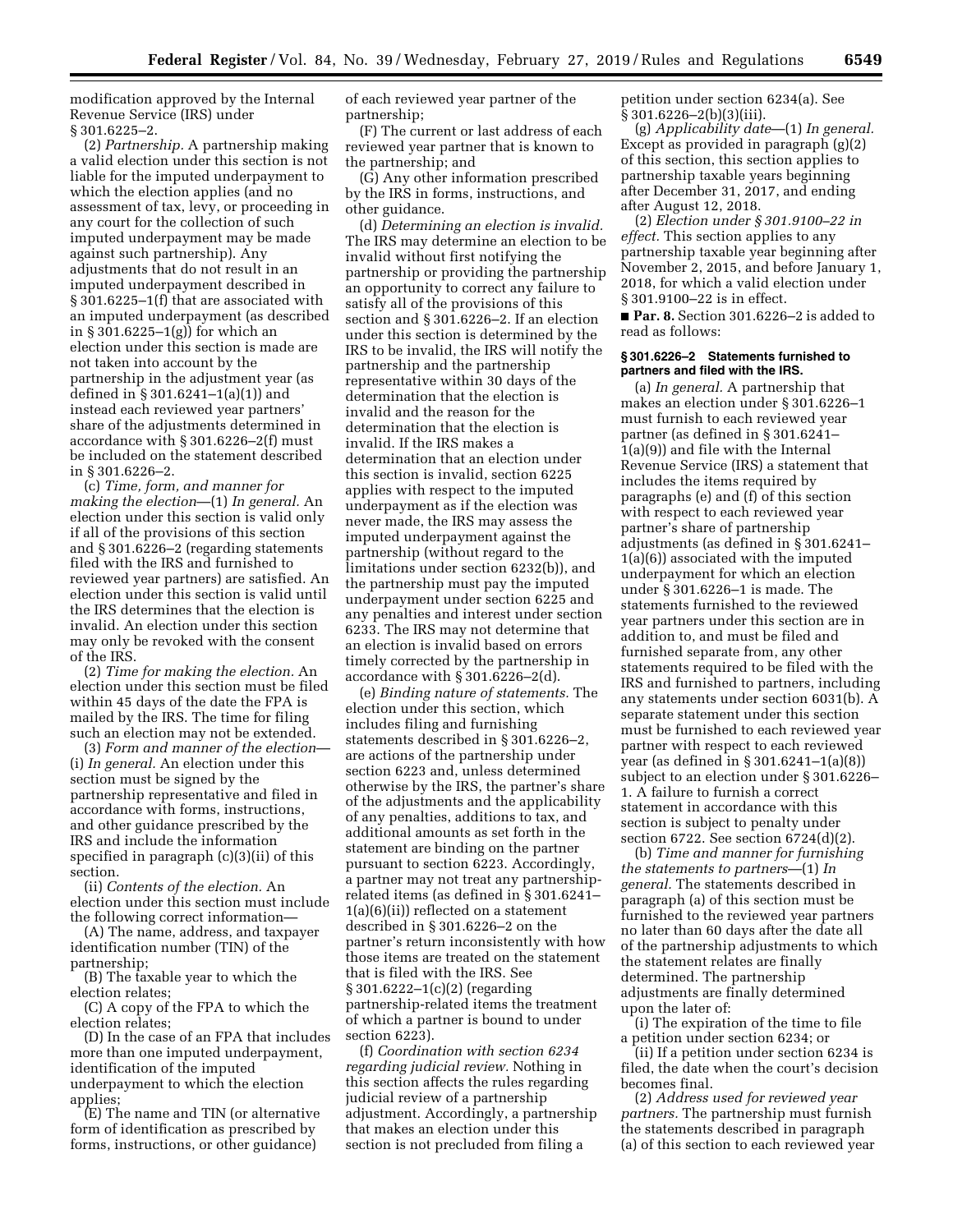partner in accordance with the forms, instructions, and other guidance prescribed by the IRS. If the partnership mails the statement, it must mail the statement to the current or last address of the reviewed year partner that is known to the partnership. If a statement is returned to the partnership as undeliverable, the partnership must undertake reasonable diligence to identify a correct address for the reviewed year partner to which the statement relates and, if a correct address is identified, mail the statement to the reviewed year partner at the correct address.

(3) *Examples.* The following examples illustrate the rules of this paragraph (b).

(i) *Example 1.* During Partnership's 2020 taxable year, A, an individual, was a partner in Partnership and had an address at 123 Main St. On February 1, 2021, A sells his interest in Partnership and informs Partnership that A moved to 456 Broad St. On March 15, 2021, Partnership mails A's statement under section  $6031(b)$  for the 2020 taxable year to 456 Broad St. On June 1, 2023, A moves again but does not inform Partnership of A's new address. In 2023, the IRS initiates an administrative proceeding with respect to Partnership's 2020 taxable year and mails a notice of final partnership adjustment (FPA) to Partnership for that year that includes a single imputed underpayment. Partnership makes a timely election under section 6226 in accordance with § 301.6226–1 with respect to the imputed underpayment and on May 31, 2024, timely mails a statement described in paragraph (a) of this section to A at 456 Broad St. Although the statement was mailed to the last address for A that was known to Partnership, it is returned to Partnership as undeliverable because unknown to Partnership, A had moved. After undertaking reasonable diligence to obtain the correct address of A, Partnership is unable to ascertain the correct address. Therefore, pursuant to paragraph (b)(2) of this section, Partnership properly furnished the statement to A when it mailed the statement to 456 Broad St.

(ii) *Example 2.* The facts are the same as in *Example 1* in paragraph (b)(3)(i) of this section, except that A lives at 789 Forest Ave during all of 2024 and reasonable diligence would have revealed that 789 Forest Ave is the correct address for A, but Partnership did not undertake such diligence. Because the statement was returned as undeliverable and Partnership did not undertake reasonable diligence to obtain the correct address for A, Partnership failed to properly furnish the statement with respect to A pursuant to paragraph (b)(2) of this section.

(iii) *Example 3.* Partnership is a calendar year taxpayer. The IRS initiates an administrative proceeding with respect to Partnership's 2020 taxable year. On January 1, 2024, the IRS mails an FPA with respect to the 2020 taxable year to Partnership that includes a single imputed underpayment. Partnership makes a timely election under section 6226 in accordance with § 301.6226–

1 with respect to the imputed underpayment. Partnership timely files a petition for readjustment under section 6234 with the Tax Court. The IRS prevails, and the Tax Court sustains all of the adjustments in the FPA with respect to the 2020 taxable year. The time to appeal the Tax Court decision expires, and the Tax Court decision becomes final on April 10, 2025. Under paragraph (b)(1)(ii) of this section, the adjustments in the FPA are finally determined on April 10, 2025, and Partnership must furnish the statements described in paragraph (a) of this section to its reviewed year partners and electronically file the statements with the IRS no later than June 9, 2025. See paragraph (c) of this section for the rules regarding filing the statements with the IRS.

(c) *Time and manner for filing the statements with the IRS.* No later than 60 days after the date the partnership adjustments are finally determined (as described in paragraph (b)(1) of this section), the partnership must electronically file with the IRS the statements that the partnership furnishes to each reviewed year partner under this section, along with a transmittal that includes a summary of the statements filed and such other information required in forms, instructions, and other guidance prescribed by the IRS.

(d) *Correction of statements*—(1) *In general.* A partnership corrects an error in a statement furnished under paragraph (b) of this section or filed under paragraph (c) of this section by filing the corrected statement with the IRS in the manner prescribed in paragraph (c) of this section and furnishing a copy of the corrected statement to the reviewed year partner to whom the statement relates in accordance with the forms, instructions, and other guidance prescribed by the **IRS** 

(2) *Error discovered by partnership*— (i) *Discovery within 60 days of statement due date.* If a partnership discovers an error in a statement within 60 days of the due date for furnishing the statements to partners and filing the statements with the IRS (as described in paragraphs (b) and (c) of this section and  $\S 301.6226 - 3(e)(3)(ii)$ , the partnership must correct the error in accordance with paragraph (d)(1) of this section and does not have to seek consent of the IRS prior to doing so.

(ii) *Error discovered more than 60 days after statement due date.* If a partnership discovers an error more than 60 days after the due date for furnishing the statements to partners and filing the statements with the IRS (as described in paragraphs (b) and (c) of this section and § 301.6226– 3(e)(3)(ii)), the partnership may only correct the error after receiving consent of the IRS in accordance with the forms, instructions, and other guidance prescribed by the IRS. The partnership may not furnish corrected statements unless it receives consent of the IRS to make the correction.

(3) *Error discovered by the IRS.* If the IRS discovers an error in the statements furnished or filed under paragraphs (b) and (c) of this section and § 301.6226– 3(e)(3) or the IRS cannot determine whether the statements furnished or filed by the partnership are correct because of a failure by the partnership to comply with any requirement under this section or  $\S 301.6226 - 3(e)$ , the IRS may require the partnership to correct such errors in accordance with paragraph (d)(1) of this section or to provide additional information as necessary. Failure by the partnership to correct an error or to provide information when required by the IRS may be treated by the IRS as a failure to properly furnish correct statements to partners and file the correct statements with the IRS as described in paragraphs (b) and (c) of this section or in § 301.6226–3(e)(3). Whether the IRS requires the partnership to correct any errors discovered by the IRS or provide additional information is discretionary on the part of the IRS and the IRS is under no obligation to require the partnership to provide additional information or to correct any errors discovered or brought to the IRS's attention at any time.

(4) *Adjustments in the corrected statements taken into account by the reviewed year partners.* The adjustments included on a corrected statement are taken into account by a reviewed year partner in accordance with § 301.6226– 3 for the reporting year (as defined in § 301.6226–3(a)).

(e) *Content of the statements.* Each statement described in paragraph (a) of this section must include the following correct information:

(1) The name and TIN (or alternative form of identification as prescribed by forms, instructions, or other guidance) of the reviewed year partner to whom the statement is being furnished;

(2) The current or last address of the reviewed year partner that is known to the partnership;

(3) The reviewed year partner's share of items as originally reported for the reviewed year to the partner on statements furnished to the partner under section 6031(b) and, if applicable, section 6227;

(4) The reviewed year partner's share of partnership adjustments determined under paragraph (f)(1) of this section;

(5) Modifications approved by the IRS with respect to the reviewed year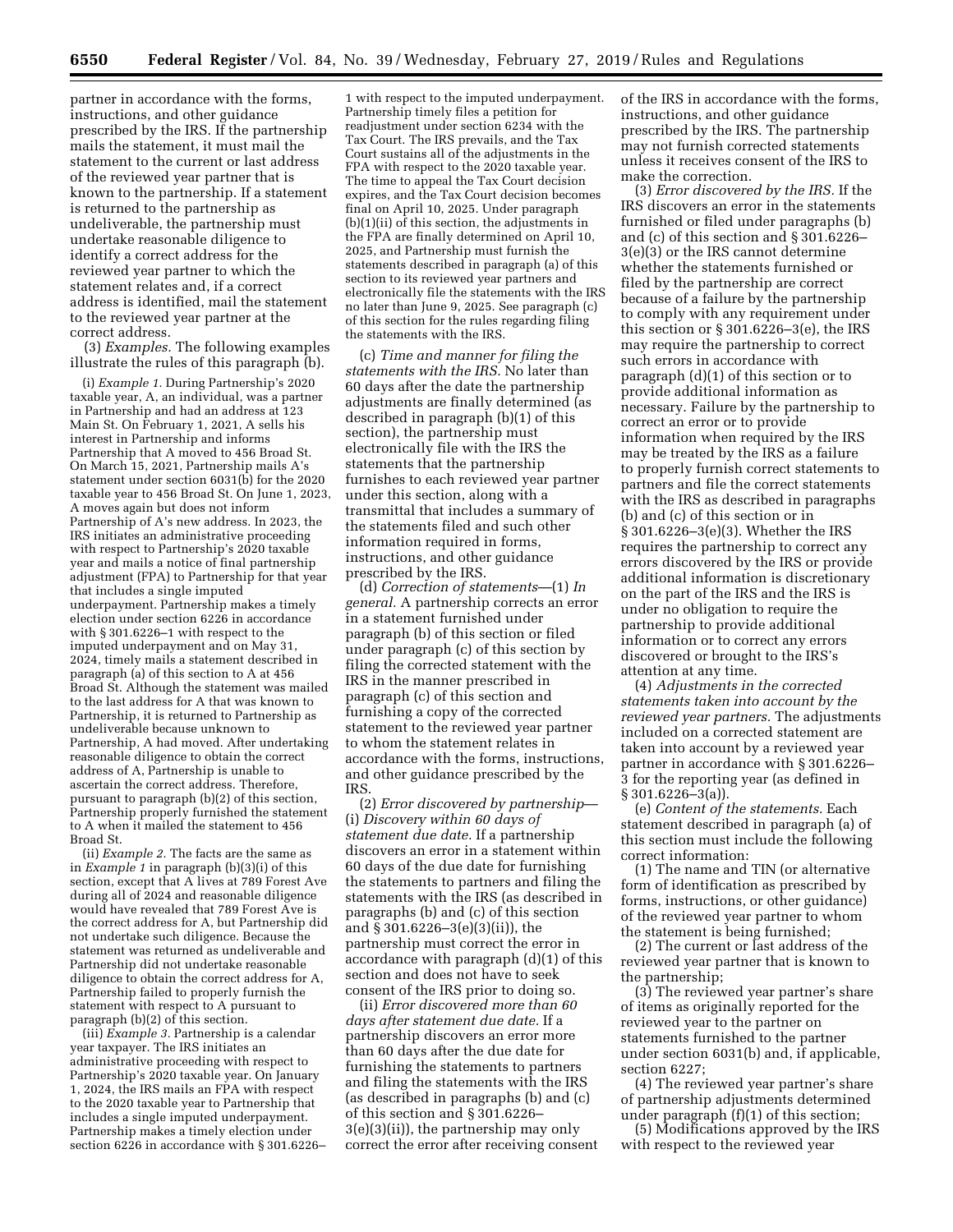partner (or with respect to any indirect partner (as defined in § 301.6241– 1(a)(4)) that holds its interest in the partnership through its interest in the reviewed year partner);

(6) The applicability of any penalty, addition to tax, or additional amount determined at the partnership level that relates to any adjustments allocable to the reviewed year partner and the adjustments to which the penalty, addition to tax, or additional amount relates, the section of the Internal Revenue Code (Code) under which each penalty, addition to tax, or additional amount is imposed, and the applicable rate of each penalty, addition to tax, or additional amount determined at the partnership level;

(7) The date the statement is furnished to the reviewed year partner;

(8) The partnership taxable year to which the adjustments relate; and

(9) Any other information required by forms, instructions, and other guidance prescribed by the IRS.

(f) *Determination of each partner's share of adjustments*—(1) *Adjustments and other amounts*—(i) *In general.*  Except as described in paragraph  $(f)(1)(ii)$  or  $(iii)$  or  $(f)(2)$  of this section, the adjustments set forth in the statement described in paragraph (a) of this section are reported to the reviewed year partner in the same manner as each adjusted partnership-related item was originally allocated to the reviewed year partner on the partnership return for the reviewed year.

(ii) *Adjusted partnership-related item not reported on the partnership's return for the reviewed year.* Except as described in paragraph (f)(1)(iii) of this section, if the adjusted partnershiprelated item was not reported on the partnership return for the reviewed year, each reviewed year partner's share of the adjustments must be determined in accordance with how such partnership-related items would have been allocated under rules that apply with respect to partnership allocations, including under the partnership agreement.

(iii) *Adjustments that specifically allocate items.* If an adjustment involves an allocation of a partnership-related item to a specific partner or in a specific manner, including a reallocation of such an item, the reviewed year partner's share of the adjustment set forth in the statement is determined in accordance with the adjustment as finally determined (as described in paragraph (b)(1) of this section).

(2) *Treatment of modifications disregarded.* Any modifications approved by the IRS with respect to the reviewed year partner (or with respect

to any indirect partner that holds its interest in the partnership through its interest in the reviewed year partner) under § 301.6225–2 are disregarded for purposes of determining each partner's share of the adjustments under paragraph (f)(1) of this section.

(g) *Coordination with other provisions under subtitle A of the Code*—(1) *Statements furnished to qualified investment entities described in section 860.* If a reviewed year partner is a qualified investment entity within the meaning of section 860(b) and the partner receives a statement described in paragraph (a) of this section, the partner may be able to avail itself of the deficiency dividend procedure described in § 301.6226–3(b)(4).

(2) *Liability for tax under section 7704(g)(3).* An election under this section has no effect on a partnership's liability for any tax under section 7704(g)(3) (regarding the exception for electing 1987 partnerships from the general rule that certain publicly traded partnerships are treated as corporations).

(3) *Adjustments subject to chapters 3 and 4 of the Internal Revenue Code.* A partnership that makes an election under § 301.6226–1 with respect to an imputed underpayment must pay the amount of tax required to be withheld under chapter 3 or chapter 4, if any, in accordance with § 301.6241–6(b)(4).

(h) *Applicability date*—(1) *In general.*  Except as provided in paragraph (h)(2) of this section, this section applies to partnership taxable years beginning after December 31, 2017, and ending after August 12, 2018.

(2) *Election under § 301.9100–22 in effect.* This section applies to any partnership taxable year beginning after November 2, 2015, and before January 1, 2018, for which a valid election under § 301.9100–22 is in effect.

■ **Par. 9.** Section 301.6226-3 is added to read as follows:

## **§ 301.6226–3 Adjustments taken into account by partners.**

(a) *Effect of taking adjustments into account on tax imposed by chapter 1.*  Except as otherwise provided in this section, the tax imposed by chapter 1 of the Internal Revenue Code (chapter 1 tax) for each reviewed year partner (as defined in § 301.6241–1(a)(9)) for the taxable year that includes the date a statement was furnished in accordance with § 301.6226–2 (the reporting year) is increased by the additional reporting year tax, or if the additional reporting year tax is less than zero, decreased by such amount. The additional reporting year tax is the aggregate of the correction amounts (determined in

accordance with paragraph (b) of this section). In addition to being liable for the additional reporting year tax, a reviewed year partner must also calculate and pay for the reporting year any penalties, additions to tax, and additional amounts (as determined under paragraph (d) of this section). Finally, a reviewed year partner must also calculate and pay for the reporting year any interest (as determined under paragraph (c) of this section).

(b) *Determining the aggregate of the correction amounts*—(1) *In general.* For purposes of paragraph (a) of this section, the aggregate of the correction amounts is the sum of the correction amounts described in paragraphs (b)(2) and (3) of this section. A correction amount under paragraph (b)(2) or (3) of this section may be less than zero, and any correction amount that is less than zero may reduce any other correction amount with the result that the aggregate of the correction amounts under this paragraph (b)(1) may also be less than zero. However, nothing in this section entitles any partner to a refund of chapter 1 tax to which such partner is not entitled. See paragraphs (c) and (d) of this section requiring a separate determination of interest and penalties, additions to tax, and additional amounts on the correction amount for each applicable taxable year (as defined in paragraph (c)(1) of this section) without regard to the correction amount for any other applicable taxable year.

(2) *Correction amount for the first affected year*—(i) *In general.* The correction amount for the taxable year of the partner that includes the end of the reviewed year (the first affected year) is the amount by which the reviewed year partner's chapter 1 tax would increase or decrease for the first affected year if the partner's taxable income for such year was recomputed by taking into account the reviewed year partner's share of the partnership adjustments (as defined in § 301.6241–1(a)(6)) reflected on the statement described in § 301.6226–2 with respect to the partner.

(ii) *Calculation of the correction amount for the first affected year.* The correction amount is the amount of chapter 1 tax that would have been imposed for the first affected year if the items as adjusted in the statement described in § 301.6226–2 had been reported as such on the return for the first affected year less the sum of:

(A) The amount of chapter 1 tax shown by the partner on the return for the first affected year (which includes amounts shown on an amended return for such year, including an amended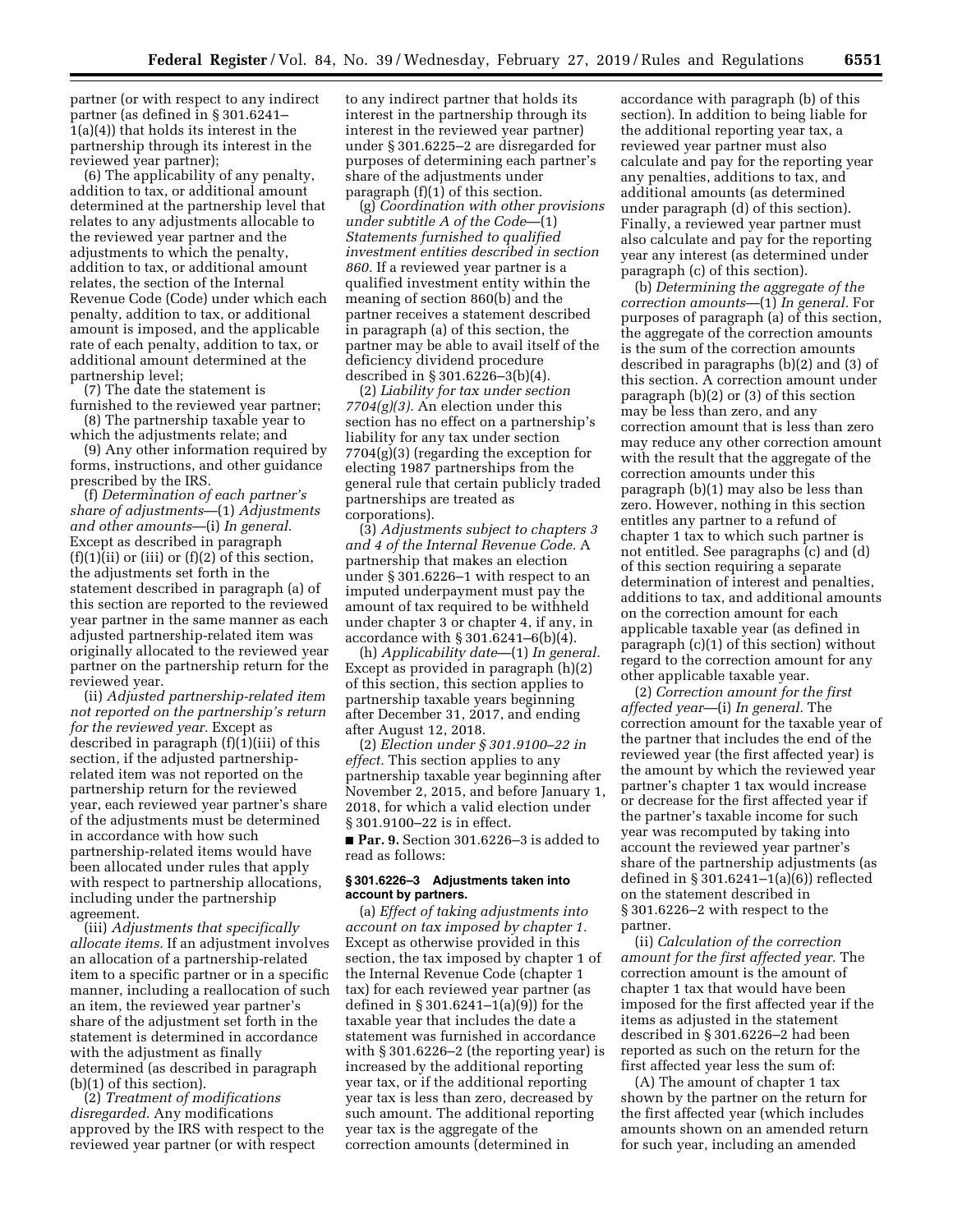return filed under section 6225(c)(2) by the reviewed year partner); plus

(B) Amounts not included in paragraph (b)(2)(ii)(A) of this section but previously assessed or collected (including the amounts defined in § 1.6664–2(d) of this chapter and any amounts paid by the partner in accordance with § 301.6225–2); less

(C) The amount of rebates made (as defined in § 1.6664–2(e) of this chapter).

(iii) *Formulaic expression of the correction amount for the first affected year.* The correction amount also may be expressed as—

Correction amount =  $A - (B + C - D)$ Where:

- A = the amount of chapter 1 tax that would have been imposed had the items as adjusted been properly reported on the return for the first affected year;
- B = the amount shown as chapter 1 tax on the return for the first affected year (taking into account amended returns);
- C = amounts previously assessed or collected; and
- $D =$  the amount of rebates made.

(3) *Correction amount for the intervening years*—(i) *In general.* The correction amount for all taxable years after the first affected year and before the reporting year (the intervening years) is the aggregate of the correction amounts determined for each intervening year. Determining the correction amount for each intervening year is a year-by-year determination. The correction amount for each intervening year is the amount by which the reviewed year partner's chapter 1 tax for such year would increase or decrease if the partner's taxable income for such year was recomputed by taking into account any adjustments to tax attributes (as defined in § 301.6241– 1(a)(10)) of the partner under paragraph (b)(3) of this section.

(ii) *Calculation of the correction amount for the intervening years.* The correction amount for each intervening year is the amount of chapter 1 tax that would have been imposed for the intervening year if any tax attribute of the partner for the intervening year had been adjusted after taking into account the reviewed year partner's share of the adjustments for the first affected year as described in paragraph (b)(2) of this section (and if any tax attribute of the partner for the intervening year had been adjusted, after taking into account any adjustments to tax attributes of the partner in any prior intervening year(s)) exceeds less the sum of—

(A) The amount of chapter 1 tax shown by the partner on the return for the intervening year (which includes amounts shown on an amended return for such year, including an amended

return filed under section 6225(c)(2) by a reviewed year partner); plus

(B) Amounts not included in paragraph (b)(3)(ii)(A) of this section but previously or collected (including the amounts defined in § 1.6664–2(d) of this chapter and any amounts paid by the partner in accordance with § 301.6225– 2); less

(C) The amount of rebates made (as defined in § 1.6664–2(e) of this chapter).

(iii) *Formulaic expression of the correction amount for the intervening years.* The correction amount also may be expressed as—

Correction amount =  $A - (B + C - D)$ Where:

- A = the amount of chapter 1 tax that would have been imposed for the intervening year;
- B = the amount shown as chapter 1 tax on the return for the intervening year (taking into account amended returns);
- C = amounts previously assessed or
- collected; and
- D = the amount of rebates made.

(4) *Coordination of sections 860 and 6226.* If a qualified investment entity (QIE) within the meaning of section 860(b) receives a statement described in § 301.6226–2(a) and correctly makes a determination within the meaning of section 860(e)(4) that one or more of the adjustments reflected in the statement is an adjustment within the meaning of section 860(d) with respect to that QIE for a taxable year, the QIE may distribute deficiency dividends within the meaning of section 860(f) for that taxable year and avail itself of the deficiency dividend procedures set forth in section 860. If the QIE utilizes the deficiency dividend procedures with respect to adjustments in a statement described in § 301.6226–2(a), the QIE may claim a deduction for deficiency dividends against the adjustments furnished to the QIE in the statement in calculating any correction amounts under paragraphs (b)(2) and (3) of this section, and interest on such correction amounts under paragraph (c) of this section, to the extent that the QIE makes deficiency dividend distributions under section 860(f) and complies with all requirements of section 860 and the regulations under part 1 of this chapter.

(c) *Interest*—(1) *Interest on the correction amounts.* Interest on the correction amounts determined under paragraph (b) of this section is the aggregate of all interest calculated for each applicable taxable year in which there was a correction amount greater than zero at the rate set forth in paragraph (c)(3) of this section. For each applicable taxable year, interest on the correction amount is calculated from the

due date (without extension) of the reviewed year partner's return for such applicable taxable year until the amount is paid. For purposes of this paragraph (c)(1), the term *applicable taxable year*  means the reviewed year partner's taxable year affected by taking into account adjustments as described in paragraph (b) of this section (for instance, the first affected year and any intervening year in which there is a correction amount greater than zero). For purposes of calculating interest under this paragraph (c), a correction amount under paragraph (b)(2) or (3) of this section for an applicable taxable year that is less than zero does not reduce the correction amount for any other applicable taxable year.

(2) *Interest on penalties.* Interest on any penalties, additions to tax, or additional amounts determined under paragraph (d) of this section is calculated at the rate set forth in paragraph (c)(3) of this section from the due date (including any extension) of the reviewed year partner's return for the applicable taxable year until the amount is paid.

(3) *Rate of interest.* For purposes of paragraph (c) of this section, interest is calculated using the underpayment rate under section 6621(a)(2) by substituting ''5 percentage points'' for ''3 percentage points" in section  $6621(a)(2)(B)$ .

(d) *Penalties*—(1) *Applicability determined at the partnership level.* In the case of a partnership that makes an election under section 6226, the applicability of any penalty, addition to tax, and additional amount that relates to an adjustment to any partnershiprelated item is determined at the partnership level in accordance with section 6221(a). The partnership's reviewed year partners are liable for such penalties, additions to tax, and additional amounts as determined under paragraph (d)(2) of this section.

(2) *Amount calculated at partner level.* A reviewed year partner calculates the amount of any penalty, addition to tax, or additional amount relating to the partnership adjustments taken into account under paragraph (b)(1) of this section as if the correction amount were an underpayment or understatement of the reviewed year partner for the first affected year or intervening year, as applicable. The calculation of any penalty, addition to tax, or additional amount is based on the characteristics of, and facts and circumstances applicable to, the reviewed year partner for the first affected year or intervening year, as applicable after taking into account the partnership adjustments reflected on the statement. If after taking into account the partnership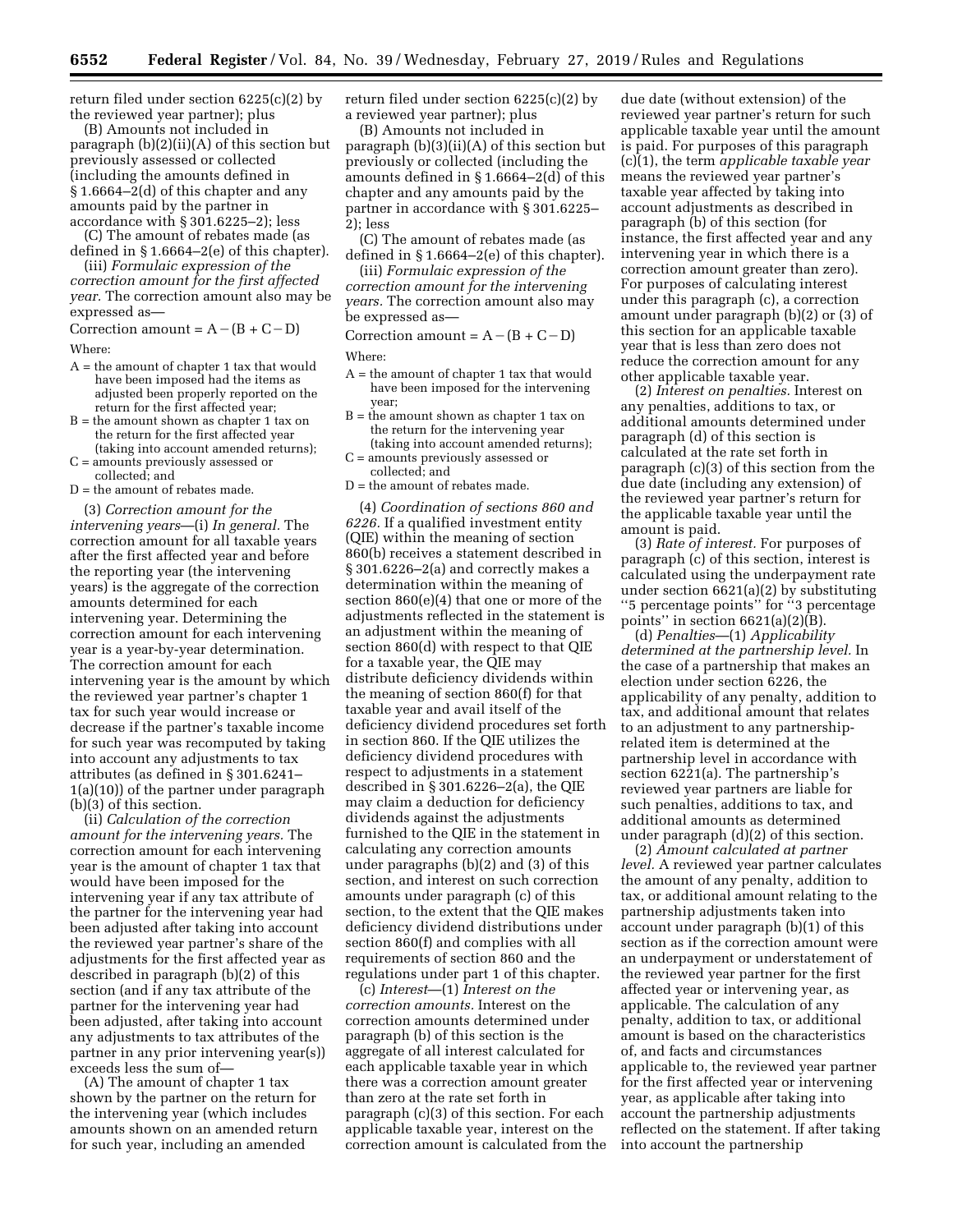adjustments in accordance with this section, the reviewed year partner does not have an underpayment, or has an understatement that falls below the applicable threshold for the imposition of a penalty, no penalty is due from that reviewed year partner under this paragraph (d)(2). For penalties in the case of a pass-through partner that makes a payment under paragraph (e)(4) of this section, see paragraph (e)(4)(iv) of this section.

(3) *Partner-level defenses to penalties.*  A reviewed year partner (including a pass-through partner (as defined in § 301.6241–1(a)(5))) claiming that a penalty, addition to tax, or additional amount that relates to a partnership adjustment reflected on a statement described in § 301.6226–2 (or paragraph (e)(3) of this section) is not due because of a partner-level defense must first pay the penalty and file a claim for refund for the reporting year. Partner-level defenses are limited to those that are personal to the reviewed year partner (for example, a reasonable cause and good faith defense under section 6664(c) that is based on the facts and circumstances applicable to the partner).

(e) *Pass-through partners*—(1) *In general.* Except as provided in paragraph (e)(6) of this section, if a passthrough partner is furnished a statement described in § 301.6226–2 (including a statement described in paragraph (e)(3) of this section) with respect to adjustments of a partnership that made an election under § 301.6226–1 (audited partnership), the pass-through partner must file with the IRS a partnership adjustment tracking report in accordance with forms, instructions, or other guidance prescribed by the IRS on or before the due date described in paragraph (e)(3)(ii) of this section, and file and furnish statements in accordance with paragraph (e)(3) of this section. The pass-through partner must comply with paragraph (e) of this section with respect to each statement furnished to the pass-through partner.

(2) *Failure to file and furnish required documents*—(i) *Failure to timely file and furnish statements.* If any passthrough partner fails to timely file and furnish correct statements in accordance with paragraph (e)(3) of this section, the pass-through partner must compute and pay an imputed underpayment, as well as any penalties, additions to tax, additional amounts, and interest with respect to the adjustments reflected on the statement furnished to the passthrough partner in accordance with paragraph (e)(4) of this section. The IRS may assess such imputed underpayment against such pass-through partner

without regard to the limitations under section 6232(b). See § 301.6232–1(c)(2). A failure to furnish statements in accordance with paragraph (e)(3) of this section is treated as a failure to timely pay an imputed underpayment required under paragraph (e)(4)(i) of this section, unless the pass-through partner computes and pays an imputed underpayment in accordance with paragraph (e)(4) of this section. See section 6651(i).

(ii) *Failures relating to partnership adjustment tracking report.* Failure to timely file the partnership adjustment tracking report as required in paragraph (e)(1) of this section, or filing such report without showing the information required under paragraph (e)(1) of this section, is subject to the penalty imposed by section 6698.

(3) *Furnishing statements to partners*—(i) *In general.* A pass-through partner described in paragraph (e)(1) of this section must furnish a statement that includes the items required by paragraph (e)(3)(iii) of this section to each partner that held an interest in the pass-through partner at any time during the taxable year of the pass-through partner to which the adjustments in the statement furnished to the pass-through partner relate (affected partner). The statements described in this paragraph (e)(3) must be filed with the IRS by the due date prescribed in paragraph (e)(3)(ii) of this section. Except as otherwise provided in paragraphs (e)(3)(ii), (iii), and (v) of this section, the rules applicable to statements described in § 301.6226–2 are applicable to statements described in this paragraph  $(e)(3)$ 

(ii) *Time for filing and furnishing the statements.* In accordance with forms, instructions, and other guidance prescribed by the IRS, the pass-through partner must file with the IRS and furnish to its affected partners the statements described in paragraph (e)(3) of this section no later than the extended due date for the return for the adjustment year (as defined in § 301.6241–1(a)(1)) of the audited partnership. For purposes of this section, the extended due date is the extended due date under section 6081 regardless of whether the audited partnership is required to file a return for the adjustment year or timely files a request for an extension under section 6081.

(iii) *Contents of statements.* Each statement described in paragraph (e)(3) of this section must include the following correct information—

(A) The name and taxpayer identification number (TIN) of the audited partnership;

(B) The adjustment year of the audited partnership;

(C) The extended due date for the return for the adjustment year of the audited partnership (as described in paragraph (e)(3)(ii) of this section);

(D) The date on which the audited partnership furnished its statements required under § 301.6226–2(b);

(E) The name and TIN of the partnership that furnished the statement to the pass-through partner if different from the audited partnership;

(F) The name and TIN of the passthrough partner;

(G) The pass-through partner's taxable year to which the adjustments reflected on the statements described in paragraph (e)(3) of this section relates;

(H) The name and TIN (or alternative form of identification as prescribed by forms, instructions, or other guidance) of the affected partner to whom the statement is being furnished;

(I) The current or last address of the affected partner that is known to the pass-through partner;

(J) The affected partner's share of items as originally reported to such partner under section 6031(b) and, if applicable, section 6227, for the taxable year to which the adjustments reflected on the statement furnished to the passthrough partner relate;

(K) The affected partner's share of partnership adjustments determined under § 301.6226–2(f)(1) as if the affected partner were the reviewed year partner and the pass-through partner were the partnership;

(L) Modifications approved by the IRS with respect to the affected partner that holds its interest in the audited partnership through the pass-through partner;

(M) The applicability of any penalties, additions to tax, or additional amounts determined at the audited partnership level that relate to any adjustments allocable to the affected partner and the adjustments allocated to the affected partner to which such penalties, additions to tax, or additional amounts relate, the section of the Internal Revenue Code under which each penalty, addition to tax, or additional amount is imposed, and the applicable rate of each penalty, addition to tax, or additional amount; and

(N) Any other information required by forms, instructions, and other guidance prescribed by the IRS.

(iv) *Affected partner must take into account the adjustments.* A statement furnished to an affected partner in accordance with paragraph (e)(3) of this section is treated as if it were a statement described in § 301.6226–2. An affected partner that is a pass-through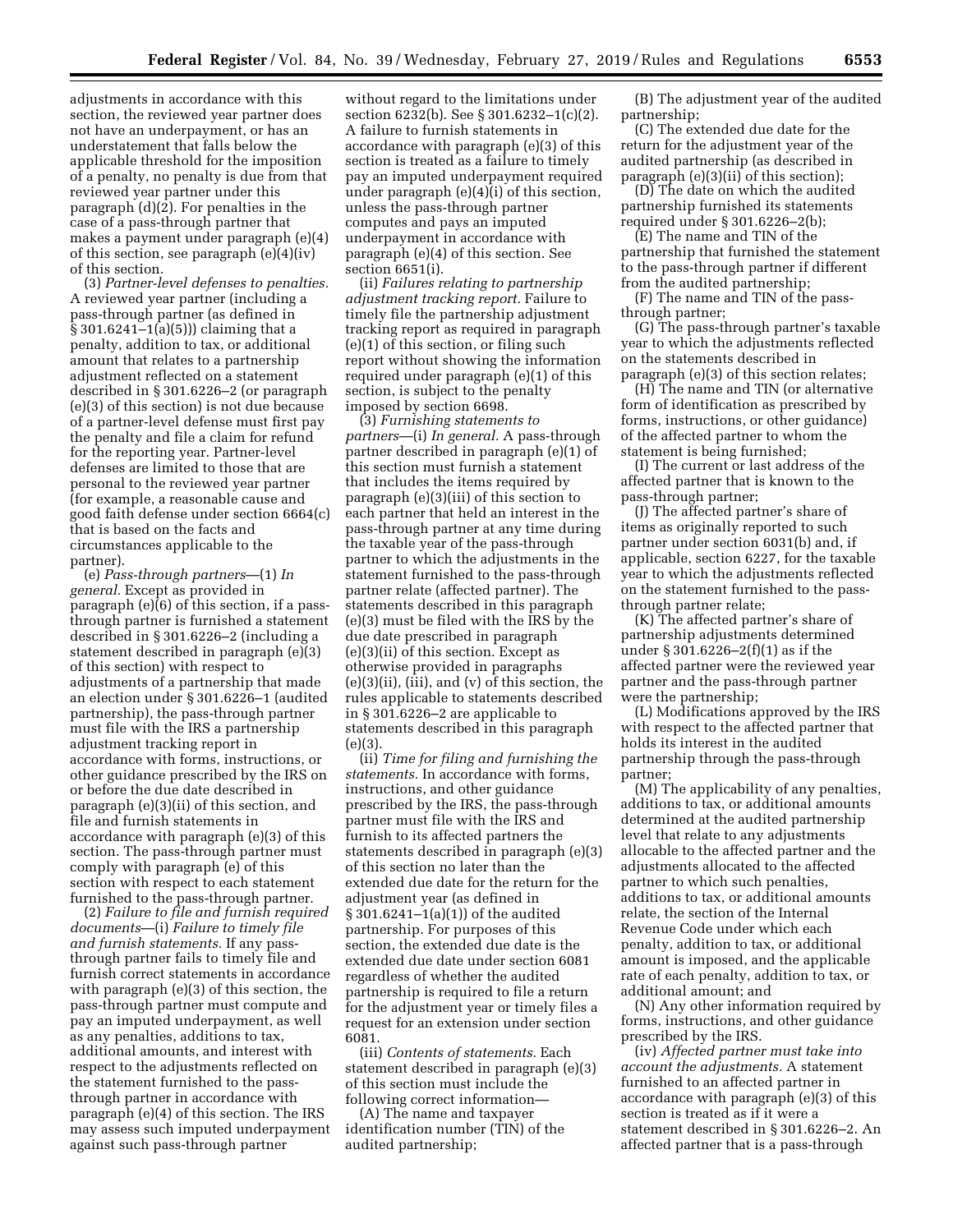partner must take into account the adjustments reflected on such a statement in accordance with this paragraph (e). An affected partner that is not a pass-through partner must take into account the adjustments reflected on such a statement in accordance with this section by treating references to ''reviewed year partner'' as ''affected partner''. For purposes of this paragraph (e)(3)(iv), an affected partner that is not a pass-through partner takes into account the adjustments in accordance with this section by determining its reporting year based on the date upon which the audited partnership furnished its statements to its reviewed year partners (as described in paragraph (a) of this section). No addition to tax under section 6651 related to any additional reporting year tax will be imposed if an affected partner that is not a pass-through partner reports and pays the additional reporting year tax within 30 days of the extended due date for the return for the adjustment year of the audited partnership (as described in paragraph (e)(3)(ii) of this section).

(v) *Adjustments subject to chapters 3 and 4 of the Internal Revenue Code.* If a pass-through partner furnishes statements to its affected partners in accordance with paragraph (e)(3) of this section, the pass-through partner must comply with the requirements of § 301.6241–6(b)(4), and an affected partner must comply with the requirements of paragraph (f) of this section. For purposes of applying both § 301.6241–6(b)(4) and paragraph (f) of this section, as appropriate, references to the ''partnership'' should be replaced with references to the ''pass-through partner''; references to the ''reviewed year partner'' should be replaced with references to the ''affected partner''; references to the statement required under paragraph (a) of this section and its due date should be replaced with references to the statement required under paragraph (e)(3) of this section and its due date described in paragraph (e)(3)(ii) of this section; references to the ''reporting year'' should be read in accordance with paragraph (e)(3)(iv) of this section; and references to the partnership return should be read as references to the return for the adjustment year of the audited partnership as described in paragraph (e)(3)(ii) of this section.

(4) *Pass-through partner pays an imputed underpayment*—(i) *In general.*  If a pass-through partner described in paragraph (e)(1) of this section does not furnish statements in accordance with paragraph (e)(3) of this section, the passthrough partner must compute and pay an imputed underpayment determined

under paragraph (e)(4)(iii) of this section. The pass-through partner must also pay any penalties, additions to tax, additional amounts, and interest as determined under paragraph (e)(4)(iv) of this section. A failure to timely pay an imputed underpayment required under this paragraph (e)(4) is subject to penalty under section 6651(i).

(ii) *Time of payment.* A pass-through partner must file a partnership adjustment tracking report and compute and pay the imputed underpayment and any penalties, additions to tax, additional amounts, and interest, as described in paragraph (e)(4)(i) of this section, in accordance with forms, instructions, and other guidance no later than the extended due date for the return for the adjustment year of the audited partnership.

(iii) *Computation of the imputed underpayment.* The imputed underpayment under paragraph (e)(4)(i) of this section is computed in the same manner as an imputed underpayment under section 6225 and § 301.6225–1, except that adjustments reflected on the statement furnished to the pass-through partner under § 301.6226–2 are treated as partnership adjustments (as defined in § 301.6241–1(a)(6)) for the first affected year. Any modification approved by the IRS under § 301.6225– 2 with respect to the pass-through partner (including any modifications with respect to a relevant partner (as defined in  $\S 301.6225 - 2(a)$ ) that holds its interest in the audited partnership through its interest in the pass-through partner) reflected on the statement furnished to the pass-through partner under § 301.6226–2 (or paragraph (e)(3) of this section) is taken into account in calculating the imputed underpayment under this paragraph (e)(4)(iii). Any modification that was not approved by the IRS under § 301.6225–2 may not be taken into account in calculating the imputed underpayment under this paragraph (e)(4)(iii).

(iv) *Penalties and interest*—(A) *Penalties.* A pass-through partner must compute and pay any applicable penalties, additions to tax, and additional amounts on the imputed underpayment calculated under paragraph (e)(4)(iii) of this section as if such amount were an imputed underpayment for the pass-through partner's first affected year. See  $§ 301.6233(a)-1(c).$ 

(B) *Interest.* A pass-through partner must pay interest on the imputed underpayment calculated under paragraph (e)(4)(iii) of this section in accordance with paragraph (c) of this section as if such imputed

underpayment were a correction amount for the first affected year.

(v) *Adjustments that do not result in an imputed underpayment.*  Adjustments taken into account under paragraph (e)(4) of this section that do not result in an imputed underpayment (as defined in § 301.6225–1(f)) are taken into account by the pass-through partner in accordance with § 301.6225–3 in the taxable year of the pass-through partner that includes the date the imputed underpayment required under paragraph (e)(4)(i) of this section is paid. If, after making the computation described in paragraph (e)(4)(iii) of this section, no imputed underpayment exists and therefore no payment is required under paragraph (e)(4)(i) of this section, the adjustments that did not result in an imputed underpayment are taken into account by the pass-through partner in accordance with § 301.6225– 3 in the taxable year of the pass-through partner that includes the date the statement described in § 301.6226–2 (or paragraph (e)(3) of this section) is furnished to the pass-through partner.

(vi) *Coordination with chapters 3 and 4.* If a pass-through partner pays an imputed underpayment described in paragraph (e)(4)(i) of this section, § 301.6241–6(b)(3) applies to the passthrough partner by substituting ''passthrough partner'' for ''partnership'' where § 301.6241–6(b)(3) refers to the partnership that pays the imputed underpayment.

(5) *Treatment of pass-through partners that are not partnerships*—(i) *S corporations.* For purposes of this paragraph (e), an S corporation is treated as a partnership and its shareholders are treated as partners.

(ii) *Trusts and estates.* Except as provided in paragraph (g) of this section, for purposes of paragraph (e) of this section, a trust and its beneficiaries, and an estate and its beneficiaries are treated in the same manner as a partnership and its partners.

(6) *Pass-through partners subject to chapter 1 tax.* A pass-through partner that is subject to tax under chapter 1 of the Code on the adjustments (or a portion of the adjustments) reflected on the statement furnished to such partner under § 301.6226–2 (or paragraph (e)(3) of this section) takes the adjustments into account under this paragraph (e)(6) when the pass-through partner calculates and pays the additional reporting year tax as determined under paragraph (b) of this section and furnishes statements to its partners in accordance with paragraph (e)(3) of this section. Notwithstanding the prior sentence, a pass-through partner is only required to include on a statement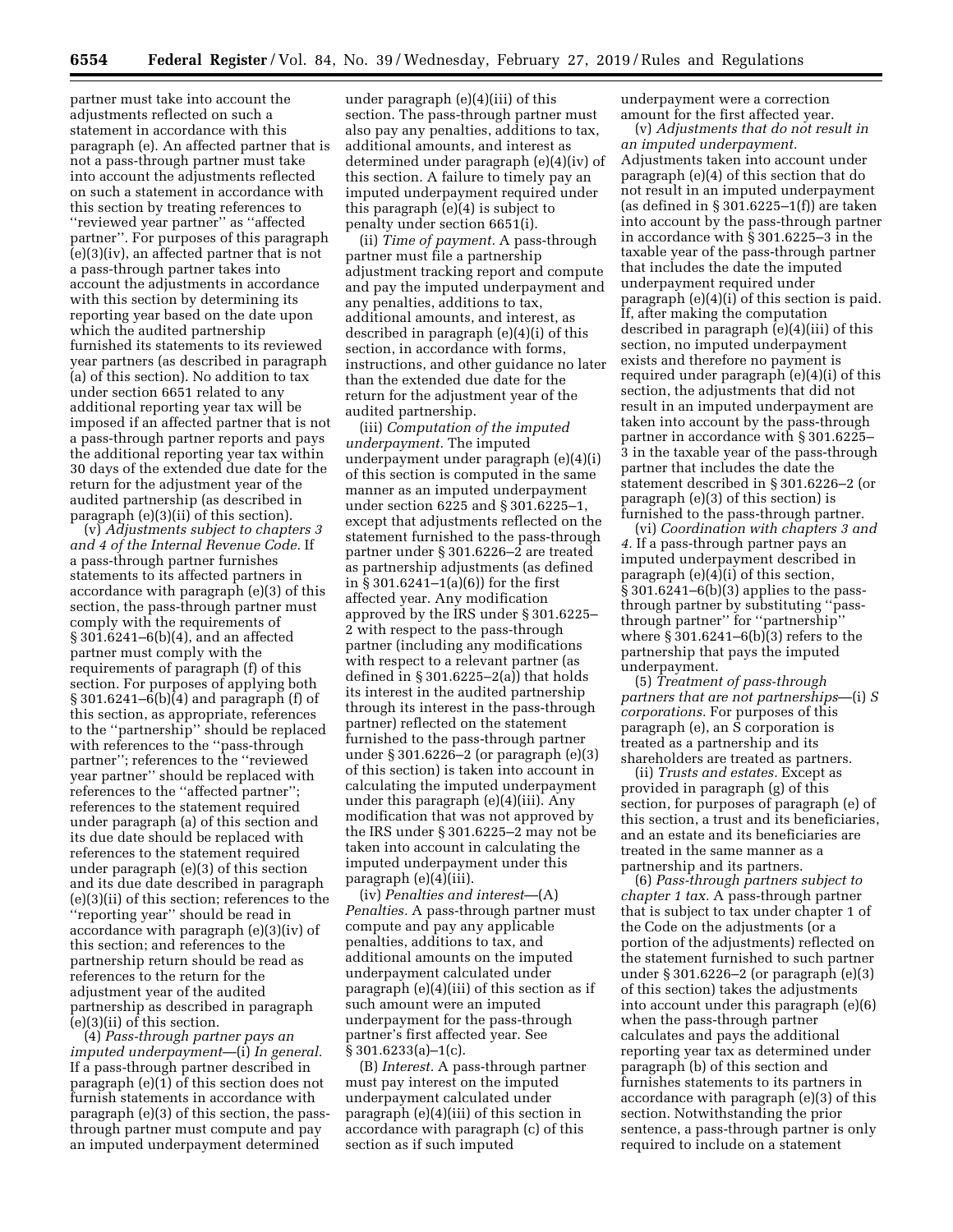under paragraph (e)(3) of this section the adjustments that would be required to be included on statements furnished to owners or beneficiaries under sections 6037 and 6034A, as applicable, if the pass-through partner had correctly reported the items for the year to which the adjustments relate. If the passthrough partner fails to comply with the requirements of this paragraph (e)(6), the pass-through partner must compute and pay an imputed underpayment, as well as any penalties, additions to tax, additional amounts, and interest with respect to the adjustments reflected on the statement furnished to such partner in accordance with paragraph (e)(4) of this section.

(f) *Partners subject to withholding under chapters 3 and 4.* A reviewed year partner that is subject to withholding under § 301.6241–6(b)(4) must file an income tax return for the reporting year to report its additional reporting year tax and its share of any penalties, additions to tax, additional amounts, and interest (notwithstanding any filing exception in § 1.6012– 1(b)(2)(i) or § 1.6012–2(g)(2)(i) of this chapter). The amount of tax paid by a partnership under § 301.6241–6(b)(4) is allowed as a credit under section 33 to the reviewed year partner to the extent that the tax is allocable to the reviewed year partner (within the meaning of  $§ 1.1446-3(d)(2)$  of this chapter) or is actually withheld from the reviewed year partner (within the meaning of § 1.1464–1(a) or § 1.1474–3 of this chapter). The credit is allowed against the reviewed year partner's income tax liability for its reporting year. The reviewed year partner must substantiate the credit by attaching the applicable Form 1042–S, *Foreign Person's U.S. Source Income Subject to Withholding,*  or Form 8805, *Foreign Partner's Information Statement of Section 1446 Withholding Tax,* to its income tax return for the reporting year, as well as satisfying any other requirements prescribed by the IRS in forms and instructions.

(g) *Treatment of disregarded entities and wholly-owned grantor trusts.* In the case of a reviewed year partner that is a wholly-owned entity disregarded as separate from its owner for Federal income tax purposes in the reviewed year or a trust that is wholly owned by only one person in the reviewed year, whether the grantor or another person, and where the trust reports the owner's information to payors under § 1.671– 4(b)(2)(i)(A) of this chapter and that is furnished a statement described in § 301.6226–2 (or paragraph (e)(3) of this section), the owner of the disregarded entity or wholly-owned grantor trust

must take into account the adjustments reflected on that statement in accordance with this section as if the owner were the reviewed year partner.

(h) *Examples.* The following examples illustrate the rules of this section. For purposes of these examples, unless otherwise stated, each partnership is subject to subchapter C of chapter 63 of the Code, each partnership and partner has a calendar year taxable year, no modifications are requested by any partnership under § 301.6225–2, no penalties, additions to tax, or additional amounts are determined at the partnership level, all persons are U.S. persons, the highest rate of income tax in effect for is 40 percent for all relevant periods, the highest rate of income tax in effect for corporations is 20 percent for all relevant periods, and the highest rate of tax for individuals for capital gains is 15 percent for all relevant periods.

(1) *Example 1.* On its partnership return for the 2020 tax year, Partnership reported ordinary income of \$1,000 and charitable contributions of \$400. On June 1, 2023, the IRS mails a notice of final partnership adjustment (FPA) to Partnership for Partnership's 2020 year disallowing the charitable contribution in its entirety and determining that a 20 percent accuracyrelated penalty under section 6662(b) applies to the disallowance of the charitable contribution, and setting forth a single imputed underpayment with respect to such adjustments. Partnership makes a timely election under section 6226 in accordance with § 301.6226–1 with respect to the imputed underpayment in the FPA for Partnership's 2020 year and files a timely petition in the Tax Court challenging the partnership adjustments. The Tax Court determines that Partnership is not entitled to any of the claimed \$400 in charitable contributions and upholds the applicability of the penalty. The decision regarding Partnership's 2020 tax year becomes final on December 15, 2025. Pursuant to § 301.6226– 2(b), the partnership adjustments are finally determined on December 15, 2025. On February 2, 2026, Partnership files the statements described under § 301.6226–2 with the IRS and furnishes to partner A, an individual who was a partner in Partnership during 2020, a statement described in § 301.6226–2. A had a 25 percent interest in Partnership during all of 2020 and was allocated 25 percent of all items from Partnership for that year. The statement shows A's share of ordinary income reported on Partnership's return for the reviewed year of \$250 and A's share of the charitable contribution reported on Partnership's return for the reviewed year of \$100. The statement also shows an adjustment to A's share of the charitable contribution, a reduction of \$100 resulting in \$0 charitable contribution allocated to A from Partnership for 2020. In addition, the statement reports that a 20 percent accuracy-related penalty under section 6662(b) applies. A must pay the

additional reporting year tax as determined in accordance with paragraph (b) of this section, in addition to A's penalties and interest. A computes his additional reporting year tax as follows. First, A determines the correction amount for the first affected year (the 2020 taxable year) by taking into account A's share of the partnership adjustment  $(-\$100$  reduction in charitable contribution) for the 2020 taxable year. A determines the amount by which his chapter 1 tax for 2020 would have increased or decreased if the \$100 adjustment to the charitable contribution from Partnership were taken into account for that year. There is no adjustment to tax attributes in A's intervening years as a result of the adjustment to the charitable contribution for 2020. Therefore, A's aggregate of the correction amounts is the correction amount for 2020, A's first affected year. In addition to the aggregate of the correction amounts being added to the chapter 1 tax that A owes for 2026, the reporting year, A must calculate a 20 percent accuracy-related penalty on A's underpayment attributable to the \$100 adjustment to the charitable contribution, as well as interest on the correction amount for the first affected year and the penalty determined in accordance with paragraph (c) of this section. Interest on the correction amount for the first affected tax year runs from April 15, 2021, the due date of A's 2020 return (the first affected tax year) until A pays this amount. In addition, interest runs on the penalty from April 15, 2021, the due date of A's 2020 return for the first affected year until A pays this amount. On his 2026 income tax return, A must report the additional reporting year tax determined in accordance with paragraph (b) of this section, which is the correction amount for 2020, plus the accuracy-related penalty determined in accordance with paragraph (d) of this section, and interest determined in accordance with paragraph (c) of this section on the correction amount for 2020 and the penalty.

(2) *Example 2.* On its partnership return for the 2020 tax year, Partnership reported an ordinary loss of \$500. On June 1, 2023, the IRS mails an FPA to Partnership for the 2020 taxable year determining that \$300 of the \$500 in ordinary loss should be recharacterized as a long-term capital loss. Partnership has no long-term capital gain for its 2020 tax year. The FPA for Partnership's 2020 tax year reflects an adjustment of an increase in ordinary income of \$300 (as a result of the disallowance of the recharacterization of \$300 from ordinary loss to long-term capital loss) and an imputed underpayment related to that adjustment, as well as an adjustment of an additional \$300 in long-term capital loss for 2020 which does not result in an imputed underpayment under § 301.6225–1(f). Partnership makes a timely election under section 6226 in accordance with § 301.6226–1 with respect to the imputed underpayment in the FPA and does not file a petition for readjustment under section 6234. Accordingly, under  $\S 301.6226 - 1(b)(2)$  and  $\S 301.6225 - 3(b)(6)$ , the adjustment year partners (as defined in § 301.6241–1(a)(2)) do not take into account the \$300 long-term capital loss that does not result in an imputed underpayment. Rather,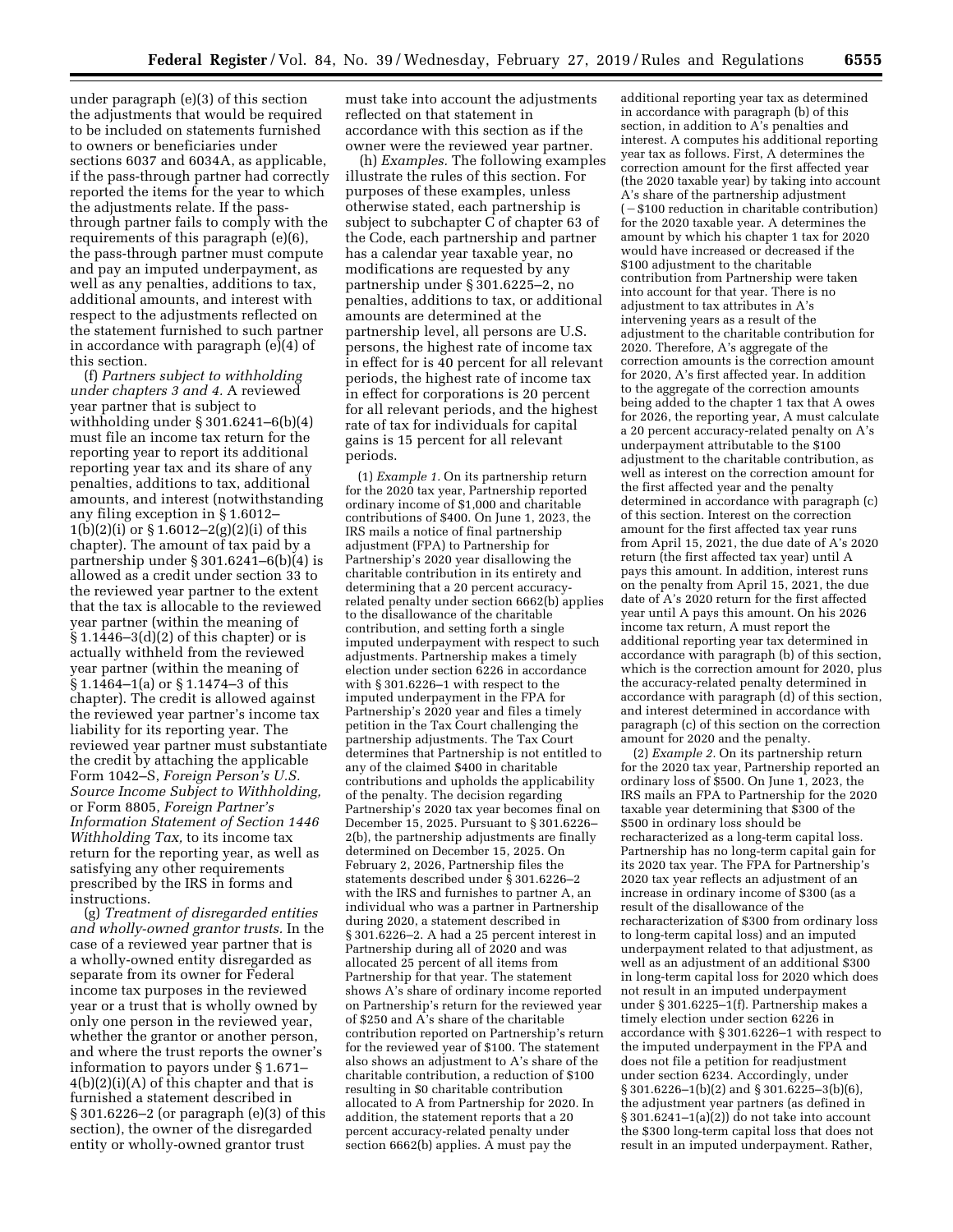the \$300 long-term capital loss is taken into account by the reviewed year partners. The time to file a petition expires on August 30, 2023. Pursuant to § 301.6226–2(b), the partnership adjustments become finally determined on August 31, 2023. On September 30, 2023, Partnership files with the IRS statements described in § 301.6226– 2 and furnishes statements to all of its reviewed year partners in accordance with § 301.6226–2. One partner of Partnership in 2020, B (an individual), had a 25 percent interest in Partnership during all of 2020 and was allocated 25 percent of all items from Partnership for that year. The statement filed with the IRS and furnished to B shows B's allocable share of the ordinary loss reported on Partnership's return for the 2020 taxable year as \$125. The statement also shows an adjustment to B's allocable share of the ordinary loss in the amount of  $- $75$ , resulting in a corrected ordinary loss allocated to B of \$50 for taxable year 2020 (\$125 originally allocated to B less \$75 which is B's share of the adjustment to the ordinary loss). In addition, the statement shows an increase to B's share of long-term capital loss in the amount of \$75 (B's share of the adjustment that did not result in the imputed underpayment with respect to Partnership). B must pay the additional reporting year tax as determined in accordance with paragraph (b) of this section. B computes his additional reporting year tax as follows. First, B determines the correction amount for the first affected year (the 2020 taxable year) by taking into account B's share of the partnership adjustments (a \$75 reduction in ordinary loss and an increase of \$75 in long-term capital loss) for the 2020 taxable year. B determines the amount by which his chapter 1 tax for 2020 would have increased or decreased if the \$75 adjustment to ordinary loss and the \$75 adjustment to long-term capital loss from Partnership were taken into account for that year. Second, B determines if there is any increase or decrease in chapter 1 tax for any intervening year as a result of the adjustment to the ordinary and capital losses for 2020. B's aggregate of the correction amounts is the correction amount for 2020, B's first affected year plus any correction amounts for any intervening years. B is also liable for any interest on the correction amount for the first affected year and for any intervening year as determined in accordance with paragraph (c) of this section.

(3) *Example 3.* On its partnership return for the 2020 tax year, Partnership, a domestic partnership, reported U.S. source dividend income of \$2,000. On June 1, 2023, the IRS mails an FPA to Partnership for Partnership's 2020 year increasing the amount of U.S. source dividend income to \$4,000 and determining that a 20 percent accuracyrelated penalty under section 6662(b) applies to the increase in U.S. source dividend income. Partnership makes a timely election under section 6226 in accordance with § 301.6226–1 with respect to the imputed underpayment in the FPA for Partnership's 2020 year and does not file a petition for readjustment under section 6234. The time to file a petition expires on August 30, 2023. Pursuant to § 301.6226–2(b), the partnership adjustments become finally determined on

August 31, 2023. On September 30, 2023, Partnership files the statements described under § 301.6226–2 with the IRS and furnishes to partner C, a nonresident alien individual who was a partner in Partnership during 2020 (and remains a partner in Partnership in 2023), a statement described in § 301.6226–2. C had a 50 percent interest in Partnership during all of 2020 and was allocated 50 percent of all items from Partnership for that year. The statement shows C's share of U.S. source dividend income reported on Partnership's return for the reviewed year of \$1,000 and an adjustment to U.S. source dividend income of \$1,000. In addition, the statement reports that a 20 percent accuracy-related penalty under section 6662(b) applies. Under § 301.6241–6(b)(4)(i), because the additional \$1,000 in U.S. source dividend income allocated to C is an amount subject to withholding (as defined in § 301.6241– 6(b)(2)), Partnership must pay the amount of tax required to be withheld on the adjustment. See §§ 1.1441–1(b)(1) and  $1.1441-5(b)(2)(i)(A)$  of this chapter. Under § 301.6241–6(b)(4)(ii), Partnership may reduce the amount of withholding tax it must pay because it has valid documentation from 2020 that establishes that C was entitled to a reduced rate of withholding in 2020 on U.S. source dividend income of 10 percent pursuant to a treaty. Partnership withholds \$100 of tax from C's distributive share, remits the tax to the IRS, and files the necessary return and information returns required by § 1.1461–1 of this chapter. On his 2023 return, C must report the additional reporting year tax determined in accordance with paragraph (b) of this section, the accuracyrelated penalty determined in accordance with paragraph (d) of this section, and interest determined in accordance with paragraph (c) of this section on the correction amount for the first affected year, the correction amount for any intervening year, and the penalty. Under paragraph (f) of this section, C may claim the \$100 withholding tax paid by Partnership pursuant to  $§ 301.6241-6(b)(4)(i)$  as a credit under section 33 against C's income tax liability on his 2023 return.

(4) *Example 4.* On its partnership return for the 2020 tax year, Partnership reported ordinary income of \$100 and a long-term capital gain of \$40. Partnership had four equal partners during the  $2020$  tax year: E, F, G, and H, all of whom were individuals. On its partnership return for the 2020 tax year, the entire long-term capital gain was allocated to partner E and the ordinary income was allocated to all partners based on their equal (25 percent) interest in Partnership. The IRS initiates an administrative proceeding with respect to Partnership's 2020 taxable year and determines that the long-term capital gain should have been allocated equally to all four partners and that Partnership should have recognized an additional \$10 in ordinary income. On June 1, 2023, the IRS mails an FPA to Partnership reflecting the reallocation of the \$40 long-term capital gain so that F, G, and H each have \$10 increase in long-term capital gain and E has a \$30 reduction in long-term capital gain for 2020. In addition,

the FPA reflects the partnership adjustment increasing ordinary income by \$10. The FPA reflects a general imputed underpayment with respect to the increase in ordinary income and a specific imputed underpayment with respect to the increase in long-term capital gain allocated to F, G, and H. In addition, the FPA reflects a \$30 partnership adjustment that does not result in an imputed underpayment, that is, the reduction of \$30 in long-term capital gain with respect to E that is associated with the specific imputed underpayment in accordance with  $\S 301.6225 - 1(g)(2)(iii)(B)$ . Partnership makes a timely election under section 6226 in accordance with § 301.6226– 1 with respect to the specific imputed underpayment relating to the reallocation of long-term capital gain. Partnership does not file a petition for readjustment under section 6234. The time to file a petition expires on August 30, 2023. Pursuant to § 301.6226– 2(b), the partnership adjustments become finally determined on August 31, 2023. Partnership timely pays the general imputed underpayment that resulted from the partnership adjustment to ordinary income. On September 30, 2023, Partnership files with the IRS statements described in § 301.6226–2 and furnishes statements to its partners reflecting their share of the partnership adjustments as finally determined in the FPA that relate to the specific imputed underpayment, that is, the reallocation of long-term capital gain. The statements for F, G, and H each reflect a partnership adjustment of an additional \$10 of long-term capital gain for 2020. The statement for E reflects a partnership adjustment of a reduction of \$30 of long-term capital gain for 2020. Because E, F, G, and H are all individuals, all partners must report the additional reporting year tax as determined in accordance with paragraph (b) of this section in the partners' reporting year, which is 2023. They compute their additional reporting year tax as follows. First, they determine the correction amount for the first affected year (the 2020 taxable year) by taking into account their share of the partnership adjustments for the 2020 taxable year. They each determine the amount by which their chapter 1 tax for 2020 would have increased or decreased if the adjustment to long-term capital gain from Partnership were taken into account for that year. Second, they determine if there is any increase or decrease in chapter 1 tax for any intervening year as a result of the adjustment to the long-term capital gain for 2020. Their aggregate of the correction amounts is the sum of the correction amount for 2020, their first affected year and any correction amounts for any intervening years. They are also liable for any interest on the correction amount for the first affected year and for any intervening year as determined in accordance with paragraph (c) of this section.

(5) *Example 5.* On its partnership return for the 2020 taxable year, Partnership reported a long-term capital loss of \$500. During an administrative proceeding with respect to Partnership's 2020 taxable year, the IRS mails a notice of proposed partnership adjustment (NOPPA) in which it proposes to disallow \$200 of the reported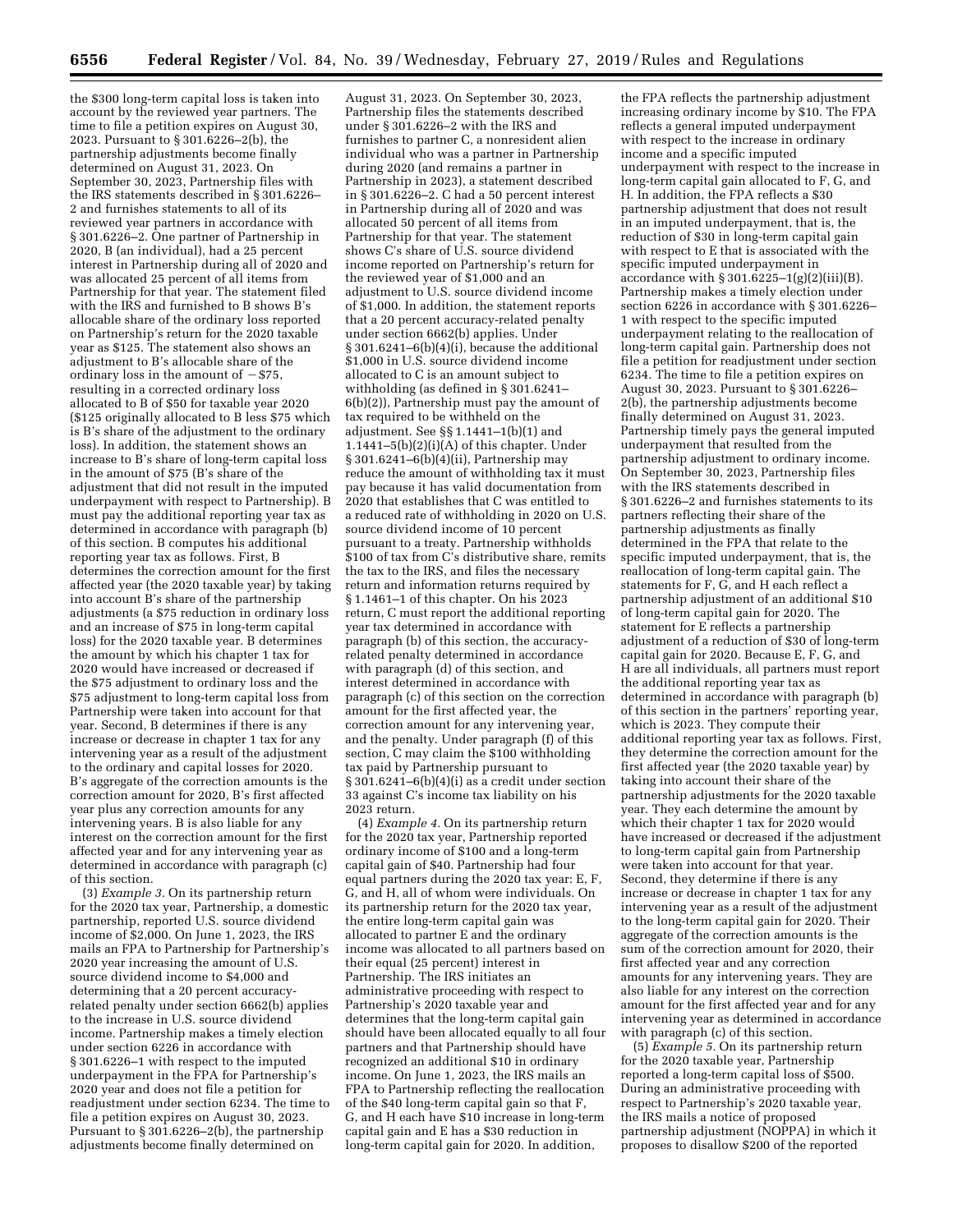\$500 long-term capital loss, the only adjustment. Accordingly, the imputed underpayment reflected in the NOPPA is \$80 (\$200  $\times$  40 percent). F, a C corporation partner with a 50 percent interest in Partnership, received 50 percent of all longterm capital losses for 2020. As part of the modification process described in  $\S 301.6225 - 2(d)(2)$ , F files an amended return for 2020 taking into account F's share of the partnership adjustment (\$100 reduction in long-term capital loss) and pays the tax owed for 2020, including interest. Also as part of the modification process, F also files amended returns for 2021 and 2022 and pays additional tax (and interest) for these years because the reduction in long-term capital loss for 2020 affected the tax due from F for 2021 and 2022. See § 301.6225–2(d)(2). The reduction of the long-term capital loss in 2020 did not affect any other taxable year of F. This is the only modification requested. The IRS approves the modification with respect to F and on June 1, 2023, mails an FPA to Partnership for Partnership's 2020 year reflecting the partnership adjustment reducing the long-term capital loss in the amount of \$200. The FPA also reflects the modification to the imputed underpayment based on the amended returns filed by F taking into account F's share of the reduction in the long-term capital loss. Therefore, the imputed underpayment in the FPA is \$40 (\$100 × 40 percent). Partnership makes a timely election under section 6226 in accordance with § 301.6226–1 with respect to the imputed underpayment in the FPA for Partnership's 2020 year and files a timely petition in the Tax Court challenging the partnership adjustments. The Tax Court upholds the determinations in the FPA and the decision regarding Partnership's 2020 tax year becomes final on December 15, 2025. Pursuant to § 301.6226–2(b), the partnership adjustments are finally determined on December 15, 2025. On February 1, 2026, Partnership files the statements described under § 301.6226–2 with the IRS and furnishes to its partners statements reflecting their shares of the partnership adjustment. The statement issued to F reflects F's share of the partnership adjustment for Partnership's 2020 taxable year as finally determined by the Tax Court. The statement shows F's share of the long-term capital loss adjustment for the reviewed year of \$100, as well as the \$100 long-term capital loss taken into account by F as part of the amended return modification. Accordingly, in accordance with paragraph (b) of this section, when F computes its correction amounts for the first affected year (the 2020 taxable year) and the intervening years (the 2021 through 2026 taxable years), F computes any increase or decrease in chapter 1 tax for those years using the returns for the 2020, 2021, and 2022 taxable years as amended during the modification process and taking into account any chapter  $1$  tax paid with those amended returns. F also takes into account the interest paid with F's amended returns when determining the interest under paragraph (c) of this section that must be paid in the reporting year.

(6) *Example 6.* Partnership has two equal partners for the 2020 tax year: M (an

individual) and J (a partnership). For the 2020 tax year, J has two equal partners—K and L—both individuals. On June 1, 2023, the IRS mails an FPA to Partnership for Partnership's 2020 year increasing Partnership's ordinary income by \$500,000 and asserting an imputed underpayment of \$200,000. Partnership makes a timely election under section 6226 in accordance with § 301.6226–1 with respect to the imputed underpayment in the FPA for Partnership's 2020 year and does not file a petition for readjustment under section 6234. The time to file a petition expires on August 30, 2023. Pursuant to § 301.6226–2(b), the partnership adjustments become finally determined on August 31, 2023. Therefore, Partnership's adjustment year is 2023, the due date of the adjustment year return is March 15, 2024 and the extended due date for the adjustment year return is September 16, 2024. On October 12, 2023, Partnership timely files with the IRS statements described in § 301.6226–2 and timely furnishes statements to its partners reflecting their share of the partnership adjustments as finally determined in the FPA. The statements to M and J each reflect a partnership adjustment of \$250,000 of ordinary income. M takes her share of the adjustments reflected on the statements furnished by Partnership into account on M's return for the 2023 tax year in accordance with paragraph (b) of this section. On April 1, 2024, J files the adjustment tracking report and files and furnishes statements to K and L reflecting each partner's share of the adjustments reflected on the statements Partnership furnished to J. K and L must take their share of adjustments reflected on the statements furnished by J into account on their returns for the 2023 tax year in accordance with paragraph (b) of this section by treating themselves as reviewed year partners for purposes of paragraph (b).

(7) *Example 7.* On its partnership return for the 2020 tax year, Partnership reported that it placed Asset, which had a depreciable basis of \$210,000, into service in 2020 and depreciated Asset over 5 years, using the straight-line method. Accordingly, Partnership claimed depreciation of \$42,000 in each year related to Asset. Partnership has two equal partners for the 2020 tax year: M (a partnership) and N (an S corporation). For the 2020 tax year, N has one shareholder, O, who is an individual. On June 1, 2023, the IRS mails an FPA to Partnership for Partnership's 2020 year. In the FPA, the IRS determines that Asset should have been depreciated over 7 years instead of 5 years and adjusts the depreciation for the 2020 tax year to \$30,000 instead of \$42,000 resulting in a \$12,000 adjustment. This adjustment results in an imputed underpayment of  $$4,800$  (\$12,000  $\times$  40 percent). Partnership makes a timely election under section 6226 in accordance with § 301.6226–1 with respect to the imputed underpayment in the FPA for Partnership's 2020 year and does not file a petition for readjustment under section 6234. The time to file a petition expires on August 30, 2023. Pursuant to § 301.6226–2(b), the partnership adjustments become finally determined on August 31, 2023. On October 12, 2023, Partnership timely files with the

IRS statements described in § 301.6226–2 and furnishes statements to its partners reflecting their share of the partnership adjustments as finally determined in the FPA. The statements to M and N reflect a partnership adjustment of \$6,000 of ordinary income for the 2020 tax year. On February 1, 2024, N takes the adjustments into account under paragraph (e)(3) of this section by filing a partnership adjustment tracking report and furnishing a statement to O reflecting her share of the adjustments reported to N on the statement it received from Partnership. M does not furnish statements and instead chooses to calculate and pay an imputed underpayment under paragraph (e)(4) of this section equal to  $$1,200$  ( $$6,000 \times 40$  percent) on the adjustments reflected on the statement it received from Partnership plus interest on the amount calculated in accordance with paragraph (e)(4)(iv)(B) of this section. On her 2023 return, O properly takes the adjustments into account under this section. Therefore, O reports and pays the additional reporting year tax determined in accordance with paragraph (b) of this section, which is the correction amount for 2020 plus any correction amounts for 2021 and 2022 (if the adjustments in 2020 resulted in any changes to the tax attributes of O in those years), and pays interest determined in accordance with paragraph (c) of this section on the correction amounts for each of those years.

(8) *Example 8.* On its partnership return for the 2020 tax year, Partnership reported \$1,000 of ordinary loss. Partnership has two equal partners for the 2020 tax year: P and Q, both S corporations. For the 2020 tax year, P had one shareholder, R, an individual. For the 2020 tax year, Q had two shareholders, S and T, both individuals. On June 1, 2023, the IRS mails an FPA to Partnership for Partnership's 2020 year determining \$500 of the \$1,000 of ordinary loss should be recharacterized as \$500 of long-term capital loss and \$500 of the ordinary loss should be disallowed. The FPA asserts an imputed underpayment of \$400 (\$1,000  $\times$  40 percent) with respect to the \$1,000 reduction to ordinary loss and reflecting an adjustment that does not result in an imputed underpayment of a \$500 capital loss. Partnership makes a timely election under section 6226 in accordance with § 301.6226– 1 with respect to the imputed underpayment in the FPA for Partnership's 2020 year and does not file a petition for readjustment under section 6234. The time to file a petition expires on August 30, 2023. Pursuant to § 301.6226–2(b), the partnership adjustments become finally determined on August 31, 2023. On October 12, 2023, Partnership timely files with the IRS statements described in § 301.6226–2 and furnishes statements to its partners reflecting their share of the partnership adjustments as finally determined in the FPA. The statements to P and Q each reflect a partnership adjustment of \$500 increase in ordinary income and a \$250 increase in capital loss in accordance with § 301.6225– 3(b)(6). P takes the adjustments into account under paragraph (e)(3) of this section by timely filing a partnership adjustment tracking report and furnishing a statement to R. Q timely filed a partnership adjustment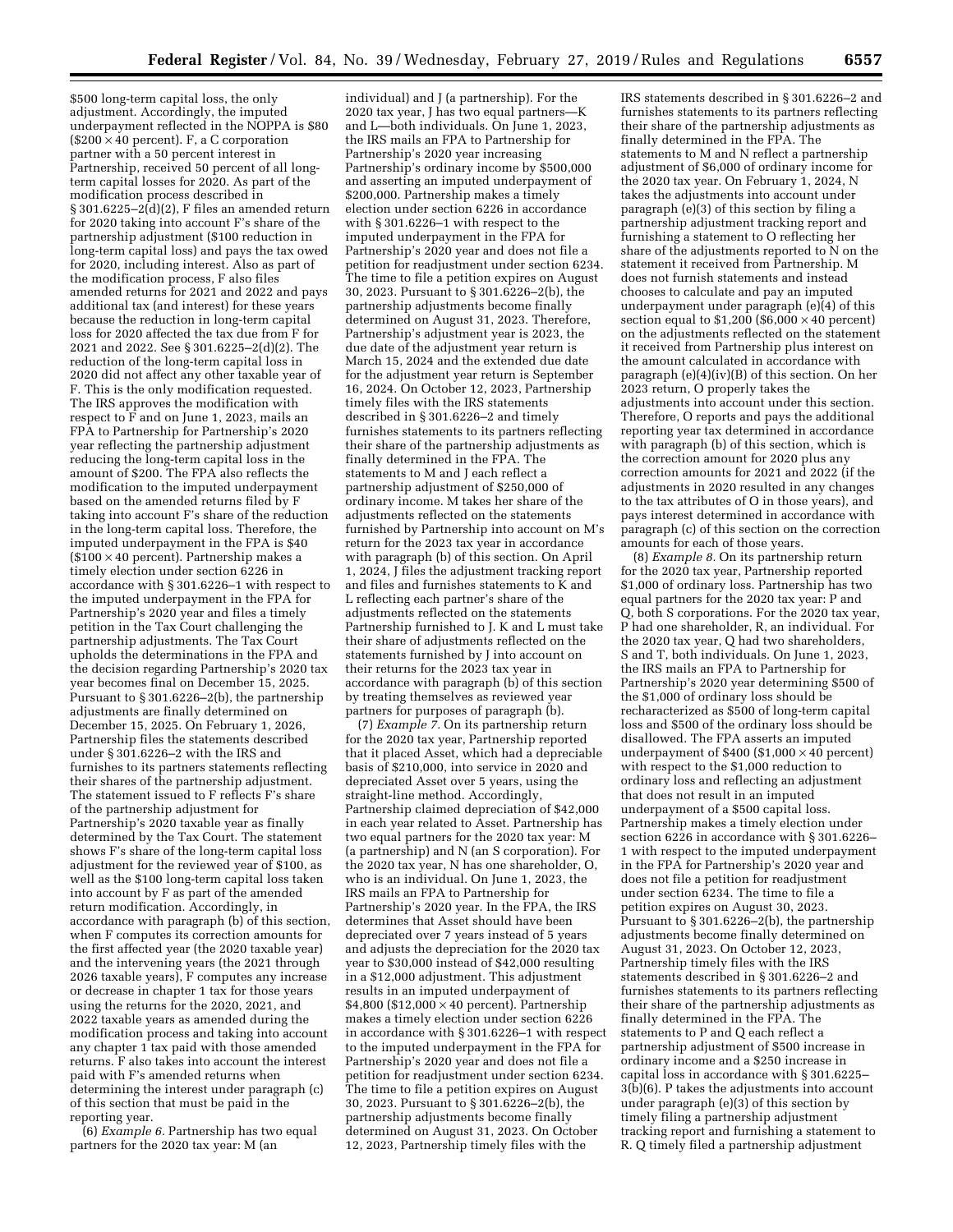tracking report, but chooses not to furnish statements and instead must calculate and pay an imputed underpayment under paragraph (e)(4) of this section as well as interest on the imputed underpayment determined under paragraph (e)(4)(iv)(B) of this section. After applying the rules set forth in § 301.6225–1, Q calculates the imputed underpayment that it is required to pay of \$200 (\$500 adjustment to ordinary income  $\times$ 40 percent). Q also has one adjustment that does not result in an imputed underpayment—the \$250 increase to capital loss. Pursuant to paragraph (e)(1) of this section, Q files the partnership adjustment tracking report and pay the amounts due under paragraph (e)(4) of this section by September 15, 2024, the extended due date of Partnership's return for the adjustment year, 2023. Pursuant to paragraph  $(e)(4)(v)$  of this section, on its 2024 return, the year in which Q made its payment of the imputed underpayment, Q reports and allocates the \$250 capital loss to its shareholders for its 2024 taxable year as a capital loss as provided in § 301.6225–3.

(9) *Example 9.* On its partnership return for the 2020 tax year, Partnership reported a \$1,000 long-term capital gain on the sale of Stock. Partnership has two equal partners for the 2020 tax year: U (an individual) and V (a partnership). For the 2020 tax year, V has two equal partners: W (an individual) and X (a partnership). For the 2020 tax year, X has two equal partners: Y and Z, both of which are C corporations. On June 1, 2023, the IRS mails a NOPPA to Partnership for Partnership's 2020 year proposing a \$500 increase in the long-term capital gain from the sale of Stock and an imputed underpayment of \$200 (\$500  $\times$  40 percent). On July 17, 2023, Partnership timely submits a request to modify the rate used in calculating the imputed underpayment under  $§ 301.6225 - 2(d)(4)$ . Partnership submits sufficient information demonstrating that \$375 of the \$500 adjustment is allocable to individuals (50 percent of the \$500 adjustment allocable to U and 25 percent of the \$500 adjustment allocable to  $\bar{W}$ ) and the remaining \$125 is allocable to C corporations (the indirect partners Y and Z). The IRS approves the modification and the imputed underpayment is reduced to \$81.25 ((\$375  $\times$ 15 percent) +  $($125 \times 20$  percent)). See § 301.6225–2(b)(3). No other modifications are requested. On February 28, 2024, the IRS mails an FPA to Partnership for Partnership's 2020 year determining a \$500 increase in the long-term capital gain on the sale of Stock and asserting an imputed underpayment of \$81.25 after taking into account the approved modifications. Partnership makes a timely election under section 6226 in accordance with § 301.6226–1 with respect to the imputed underpayment in the FPA for Partnership's 2020 year and does not file a petition for readjustment under section 6234. The time to file a petition expires on May 28, 2024. Pursuant to § 301.6226–2(b), the partnership adjustments become finally determined on May 29, 2024. On July 26, 2024, Partnership timely files with the IRS statements described in § 301.6226–2 and furnishes statements to its partners reflecting their share of the partnership adjustments as

finally determined in the FPA. The statements to U and V each reflect a partnership adjustment of a \$250 increase in long-term capital gain. V timely files the adjustment tracking report but fails to furnish statements and therefore must calculate and pay an imputed underpayment under paragraph (e)(4) of this section as well as interest on the imputed underpayment determined under paragraph  $(e)(4)(iv)(B)$  of this section. On February 3, 2025, V pays an imputed underpayment of \$43.75 ( $(\hat{$}125 \times 20)$ percent for the adjustments allocable to X) +  $($125 \times 15$  percent for the adjustments allocable to W)) which takes into account the rate modifications approved by the IRS with respect to Y and Z. V must also pay any interest on the amount as determined in accordance with paragraph (e)(4)(iv)(B) of this section. V must file the adjustment tracking report and pay the amounts due under paragraph (e)(4) of this section no later than September 15, 2025, the extended due date of Partnership's return for the 2024 year, which is the adjustment year.

(i) *Applicability date*—(1) *In general.*  Except as provided in paragraph (i)(2) of this section, this section applies to partnership taxable years beginning after December 31, 2017, and ending after August 12, 2018.

(2) *Election under § 301.9100–22 in effect.* This section applies to any partnership taxable year beginning after November 2, 2015, and before January 1, 2018, for which a valid election under § 301.9100–22 is in effect.

■ **Par. 10.** Section 301.6227–1 is added to read as follows:

### **§ 301.6227–1 Administrative adjustment request by partnership.**

(a) *In general.* A partnership may file a request for an administrative adjustment with respect to any partnership-related item (as defined in § 301.6241–1(a)(6)(ii)) for any partnership taxable year. When filing an administrative adjustment request (AAR), the partnership must determine whether the adjustments requested in the AAR result in an imputed underpayment in accordance with § 301.6227–2(a) for the reviewed year (as defined in § 301.6241–1(a)(8)). If the adjustments requested in the AAR result in an imputed underpayment, the partnership must take the adjustments into account under the rules described in § 301.6227–2(b) unless the partnership makes an election under § 301.6227–2(c), in which case each reviewed year partner (as defined in § 301.6241–1(a)(9)) must take the adjustments into account in accordance with § 301.6227–3. If the adjustments requested in the AAR are adjustments described in § 301.6225–1(f)(1) that do not result in an imputed underpayment (as determined under § 301.6227–2(a)), such adjustments must be taken into

account by the reviewed year partners in accordance with § 301.6227–3. A partner may not make a request for an administrative adjustment of a partnership-related item except in accordance with § 301.6222–1 or if the partner is doing so on behalf of the partnership in the partner's capacity as the partnership representative designated under section 6223. In addition, a partnership may not file an AAR solely for the purpose of changing the designation of a partnership representative or changing the appointment of a designated individual. See § 301.6223–1 (regarding designation of the partnership representative). When the partnership changes the designation of the partnership representative (or appointment of the designated individual) in conjunction with the filing of an AAR in accordance with § 301.6223–1(e), the change in designation (or appointment) is treated as occurring prior to the filing of the AAR. For rules regarding a notice of change to the amount of creditable foreign tax expenditures see paragraph (g) of this section.

(b) *Time for filing an AAR.* An AAR may only be filed by a partnership with respect to a partnership taxable year after a partnership return for that taxable year has been filed with the Internal Revenue Service (IRS). A partnership may not file an AAR with respect to a partnership taxable year more than three years after the later of the date the partnership return for such partnership taxable year was filed or the last day for filing such partnership return (determined without regard to extensions). Except as provided in § 301.6231–1(f), an AAR (including a request filed by a partner in accordance with § 301.6222–1) may not be filed for a partnership taxable year after a notice of administrative proceeding with respect to such taxable year has been mailed by the IRS under section 6231.

(c) *Form and manner for filing an AAR*—(1) *In general.* An AAR by a partnership, including any required statements, forms, and schedules as described in this section, must be filed with the IRS in accordance with the forms, instructions, and other guidance prescribed by the IRS, and must be signed under penalties of perjury by the partnership representative (as described in §§ 301.6223–1 and 301.6223–2).

(2) *Contents of AAR filed with the IRS.* A partnership must include the information described in this paragraph (c)(2) when filing an AAR with the IRS. In the case of a failure by the partnership to provide the information described in this paragraph (c)(2), the IRS may, but is not required to,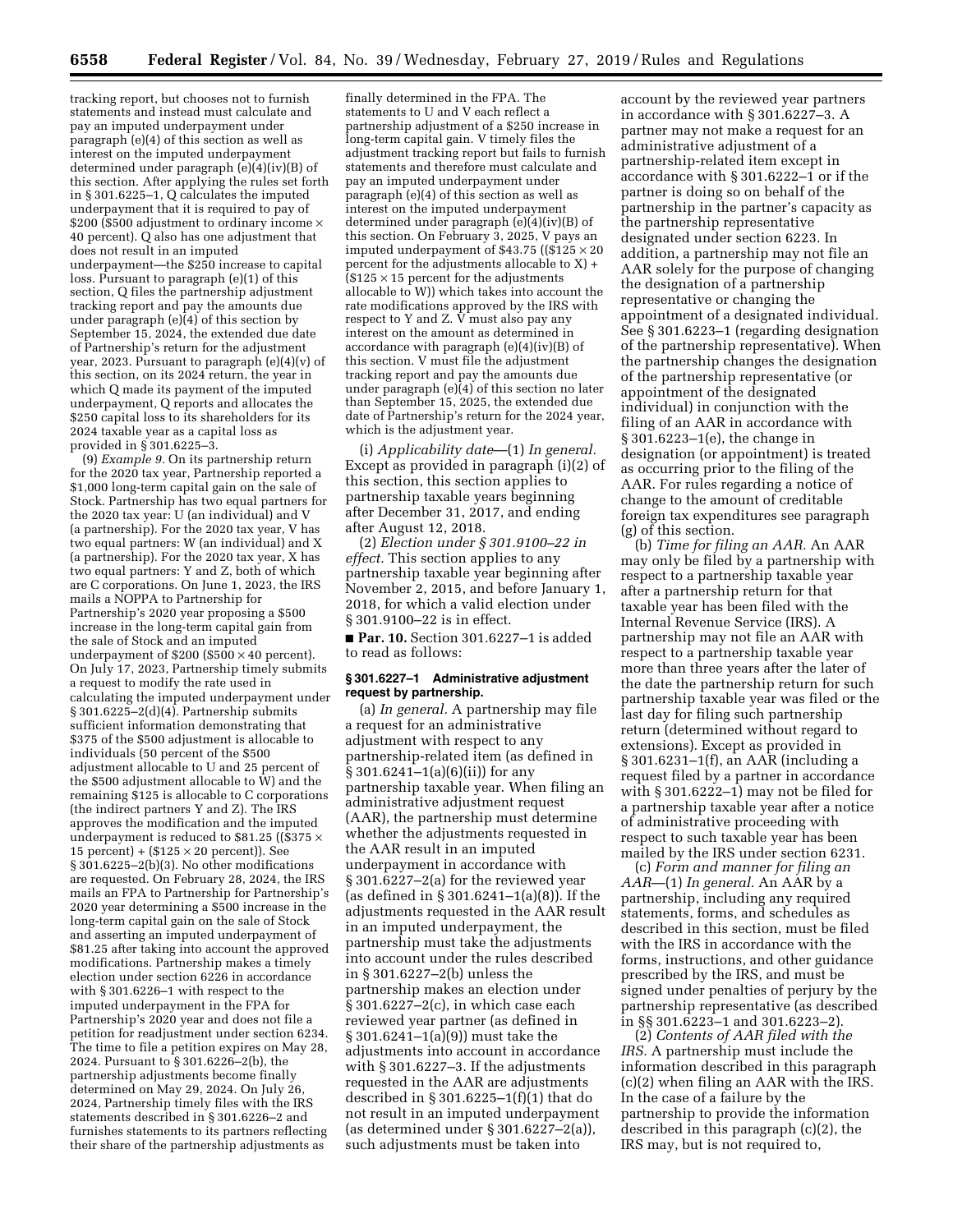invalidate an AAR or readjust any items that were adjusted on the AAR. An AAR filed with the IRS must include—

(i) The adjustments requested;

(ii) If a reviewed year partner is required to take into account the adjustments requested under § 301.6227–3, statements described in paragraph (e) of this section, including any transmittal with respect to such statements required by forms, instructions, and other guidance prescribed by the IRS; and

(iii) Other information prescribed by the IRS in forms, instructions, or other guidance.

(d) *Copy of statement furnished to reviewed year partners in certain cases.*  If a reviewed year partner is required to take into account adjustments requested in an AAR under § 301.6227–3, the partnership must furnish a copy of the statement described in paragraph (e) of this section to the reviewed year partner to whom the statement relates in accordance with the forms, instructions and other guidance prescribed by the IRS. If the partnership mails the statement, it must mail the statement to the current or last address of the reviewed year partner that is known to the partnership. The statement must be furnished to the reviewed year partner on the date the AAR is filed with the IRS.

(e) *Statements*—(1) *Contents.* Each statement described in this paragraph (e) must include the following correct information:

(i) The name and TIN of the reviewed year partner to whom the statement is being furnished;

(ii) The current or last address of the partner that is known to the partnership;

(iii) The reviewed year partner's share of items as originally reported on statements furnished to the partner under section 6031(b) and, if applicable, section 6227;

(iv) The reviewed year partner's share of the adjustments as described under paragraph (e)(2) of this section;

(v) The date the statement is furnished to the partner;

(vi) The partnership taxable year to which the adjustments relate; and

(vii) Any other information required by forms, instructions, and other guidance prescribed by the IRS.

(2) *Determination of each partner's share of adjustments*—(i) *In general.*  Except as provided in paragraphs (e)(2)(ii) and (iii) of this section, each reviewed year partner's share of the adjustments requested in the AAR is determined in the same manner as each adjusted partnership-related item was originally allocated to the reviewed year partner on the partnership return for the reviewed year. If the partnership pays an imputed underpayment under § 301.6227–2(b) with respect to the adjustments requested in the AAR, the reviewed year partner's share of the adjustments requested in the AAR only includes any adjustments that did not result in the imputed underpayment, as determined under § 301.6227–2(a).

(ii) *Adjusted partnership-related item not reported on the partnership's return for the reviewed year.* Except as provided in paragraph (e)(2)(iii) of this section, if the adjusted partnershiprelated item was not reported on the partnership return for the reviewed year, each reviewed year partner's share of the adjustments must be determined in accordance with how such items would have been allocated under rules that apply with respect to partnership allocations, including under the partnership agreement.

(iii) *Allocation adjustments.* If an adjustment involves allocation of a partnership-related item to a specific partner or in a specific manner, including a reallocation of an item, the reviewed year partner's share of the adjustment requested in the AAR is determined in accordance with the AAR.

(f) *Administrative proceeding for a taxable year for which an AAR is filed.*  Within the period described in section 6235, the IRS may initiate an administrative proceeding with respect to the partnership for any partnership taxable year regardless of whether the partnership filed an AAR with respect to such taxable year and may adjust any partnership-related item, including any partnership-related item adjusted in an AAR filed by the partnership. The amount of an imputed underpayment determined by the partnership under § 301.6227–2(a)(1), including any modifications determined by the partnership under § 301.6227–2(a)(2), may be re-determined by the IRS.

(g) [Reserved]

(h) *Applicability date*—(1) *In general.*  Except as provided in paragraph (h)(2) of this section, this section applies to partnership taxable years beginning after December 31, 2017, and ending after August 12, 2018.

(2) *Election under § 301.9100–22 in effect.* This section applies to any partnership taxable year beginning after November 2, 2015, and before January 1, 2018, for which a valid election under § 301.9100–22 is in effect.

■ **Par. 11.** Section 301.6227-2 is added to read as follows:

### **§ 301.6227–2 Determining and accounting for adjustments requested in an administrative adjustment request by the partnership.**

(a) *Determining whether adjustments result in an imputed underpayment*—(1) *Determination of an imputed underpayment.* The determination of whether adjustments requested in an administrative adjustment request (AAR) result in an imputed underpayment in the reviewed year (as defined in § 301.6241–1(a)(8)) and the determination of the amount of any imputed underpayment is made in accordance with the rules under § 301.6225–1.

(2) *Modification of imputed underpayment for purposes of this section.* A partnership may apply modifications to the amount of an imputed underpayment determined under paragraph (a)(1) of this section using only the provisions under § 301.6225–2(d)(3) (regarding taxexempt partners), § 301.6225–2(d)(4) (regarding modification of applicable tax rate), § 301.6225–2(d)(5) (regarding specified passive activity losses), § 301.6225–2(d)(6)(ii) (regarding limitations or restrictions in the grouping of adjustments), § 301.6225– 2(d)(7) (regarding certain qualified investment entities), § 301.6225–2(d)(9) (regarding tax treaty modifications), or as provided in forms, instructions, or other guidance prescribed by the IRS with respect to AARs. The partnership may not modify an imputed underpayment resulting from adjustments requested in an AAR except as described in this paragraph (a)(2). When applying modifications to the amount of an imputed underpayment under this paragraph (a)(2):

(i) The partnership is not required to seek the approval from the Internal Revenue Service (IRS) prior to applying modifications to the amount of any imputed underpayment under paragraph (a)(1) of this section reported on the AAR; and

(ii) As part of the AAR filed with the IRS in accordance with forms, instructions, and other guidance prescribed by the IRS, the partnership must—

(A) Notify the IRS of any modification;

(B) Describe the effect of the modification on the imputed underpayment;

(C) Provide an explanation of the basis for such modification; and

(D) Provide documentation to support the partnership's eligibility for the modification.

(b) *Adjustments resulting in an imputed underpayment taken into*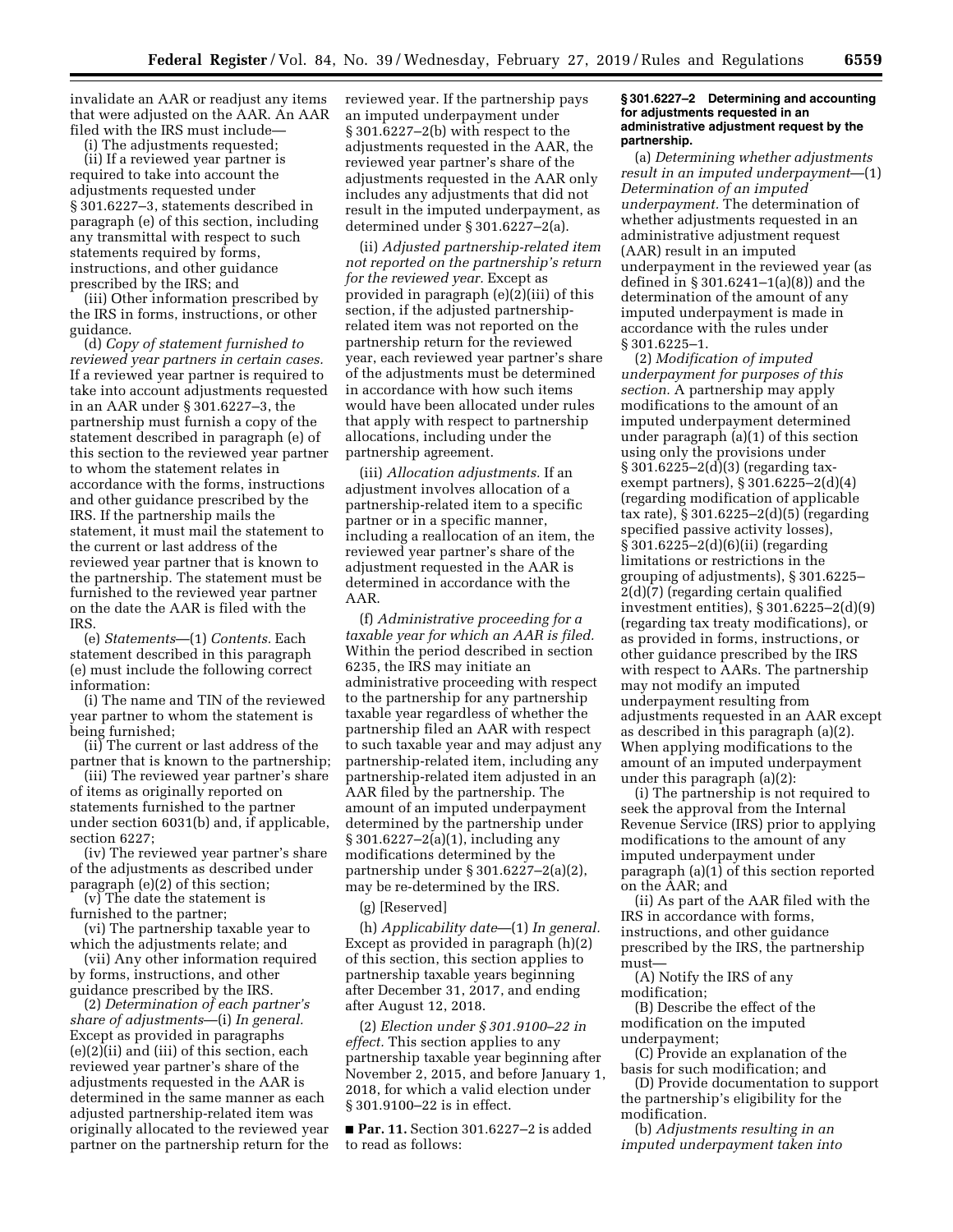*account by the partnership*—(1) *In general.* Except in the case of a valid election under paragraph (c) of this section, a partnership must pay any imputed underpayment (as determined under paragraph (a) of this section) resulting from the adjustments requested in an AAR on the date the partnership files the AAR. For the rules applicable to the partnership's expenditure for an imputed underpayment, as well as any penalties and interest paid by the partnership with respect to an imputed underpayment, see § 301.6241–4.

(2) *Penalties and interest.* The IRS may impose a penalty, addition to tax, and additional amount with respect to any imputed underpayment determined under this section in accordance with section 6233(a)(3) (penalties determined from the reviewed year). In addition, the IRS may impose a penalty, addition to tax, and additional amount with respect to a failure to pay any imputed underpayment on the date an AAR is filed in accordance with section 6233(b)(3) (penalties with respect to the adjustment year return). Interest on an imputed underpayment is determined under chapter 67 of the Internal Revenue Code for the period beginning on the date after the due date of the partnership return for the reviewed year (as defined in § 301.6241–1(a)(8)) (determined without regard to extension) and ending on the date the AAR is filed. See § 301.6233(a)–1(b). In the case of any failure to pay an imputed underpayment on the date the AAR is filed, interest is determined in accordance with section 6233(b)(2) and  $§ 301.6233(b)-1(c).$ 

(3) *Coordination with chapters 3 and 4 of the Internal Revenue Code*—(i) *Coordination when partnership pays an imputed underpayment.* If a partnership pays an imputed underpayment resulting from adjustments requested in an AAR under paragraph (b)(1) of this section, the rules in § 301.6241–6(b)(3) apply to treat the partnership as having paid the amount required to be withheld under chapter 3 or chapter 4 (as defined in § 301.6241–6(b)(2)).

(ii) *Coordination when partnership elects to have adjustments taken into account by reviewed year partners.* If a partnership elects under paragraph (c) of this section to have its reviewed year partners take into account adjustments requested in an AAR, the rules in § 301.6226–2(g)(3) apply to the partnership, and the rules in § 301.6226–3(f) apply to the reviewed year partners that take into account the adjustments pursuant to § 301.6227–3.

(c) *Election to have adjustments resulting in an imputed underpayment* 

*taken into account by reviewed year partners.* In lieu of paying an imputed underpayment under paragraph (b) of this section, the partnership may elect to have each reviewed year partner (as defined in § 301.6241–1(a)(9)) take into account the adjustments requested in the AAR that are associated with such imputed underpayment in accordance with § 301.6227–3. A partnership makes an election under this paragraph (c) at the time the AAR is filed in accordance with the forms, instructions, and other guidance prescribed by the IRS. If the partnership makes a valid election in accordance with this paragraph (c), the partnership is not liable for, nor required to pay, the imputed underpayment to which the election relates. Rather, each reviewed year partner must take into account their share of the adjustments requested in the AAR that are associated with such imputed underpayment in accordance with § 301.6227–3. If an election is made under this paragraph (c) with respect to an imputed underpayment, modifications applied under paragraph (a)(2) of this section to such imputed underpayment are disregarded and all adjustments requested in the AAR that are associated with such imputed underpayment must be taken into account by each reviewed year partner in accordance with § 301.6227–3.

(d) *Adjustments not resulting in an imputed underpayment.* If any adjustments requested in an AAR are adjustments that do not result in an imputed underpayment (as determined under paragraph (a) of this section), the partnership must furnish statements to each reviewed year partner and file such statements with the IRS in accordance with § 301.6227–1. Each reviewed year partner must take into account its share of the adjustments that do not result in an imputed underpayment requested in the AAR in accordance with § 301.6227–3.

(e) *Applicability date*—(1) *In general.*  Except as provided in paragraph (e)(2) of this section, this section applies to partnership taxable years beginning after December 31, 2017, and ending after August 12, 2018.

(2) *Election under § 301.9100–22 in effect.* This section applies to any partnership taxable year beginning after November 2, 2015, and before January 1, 2018, for which a valid election under § 301.9100–22 is in effect.

■ **Par. 12.** Section 301.6227–3 is added to read as follows:

### **§ 301.6227–3 Adjustments requested in an administrative adjustment request taken into account by reviewed year partners.**

(a) *In general.* Each reviewed year partner (as defined in § 301.6241– 1(a)(9)) is required to take into account its share of adjustments requested in an administrative adjustment request (AAR) that either do not result in an imputed underpayment (as described in § 301.6225–1(f)(1)) or are associated with an imputed underpayment for which the partnership makes an election under § 301.6227–2(c). Each reviewed year partner receiving a statement furnished in accordance with § 301.6227–1(d) must take into account adjustments reflected in the statement in the reviewed year partner's taxable year that includes the date the statement is furnished (reporting year) in accordance with paragraph (b) of this section.

(b) *Adjustments taken into account by the reviewed year partner in the reporting year*—(1) *In general.* Except as provided in paragraph (c) of this section, a reviewed year partner that is furnished a statement described in paragraph (a) of this section must treat the statement as if it were issued under section 6226(a)(2) and, on or before the due date for the reporting year must report and pay the additional reporting year tax (as defined in § 301.6226–3(a)), if any, determined after taking into account that partner's share of the adjustments requested in the AAR in accordance with § 301.6226–3. A reviewed year partner may, in accordance with § 301.6226–3(a), reduce chapter 1 tax for the reporting year where the additional reporting year tax is less than zero. For purposes of paragraph (b) of this section, the rule under § 301.6226–3(c)(3) (regarding the increased rate of interest) does not apply. Nothing in this section entitles any partner to a refund of tax imposed by chapter 1 of the Internal Revenue Code (chapter 1 tax) to which such partner is not entitled. For instance, a partnership-partner (as defined in § 301.6241–1(a)(7)) may not claim a refund with respect to its share of any adjustment.

(2) *Examples.* The following examples illustrate the rules of paragraph (b) of this section.

(i) *Example 1.* In 2022, partner A, an individual, received a statement described in paragraph (a) of this section from Partnership with respect to Partnership's 2020 taxable year. Both A and Partnership are calendar year taxpayers and A is not claiming any refundable tax credit in 2020. The only adjustment shown on the statement is an increase in ordinary loss. Taking into account the adjustment, A determines that his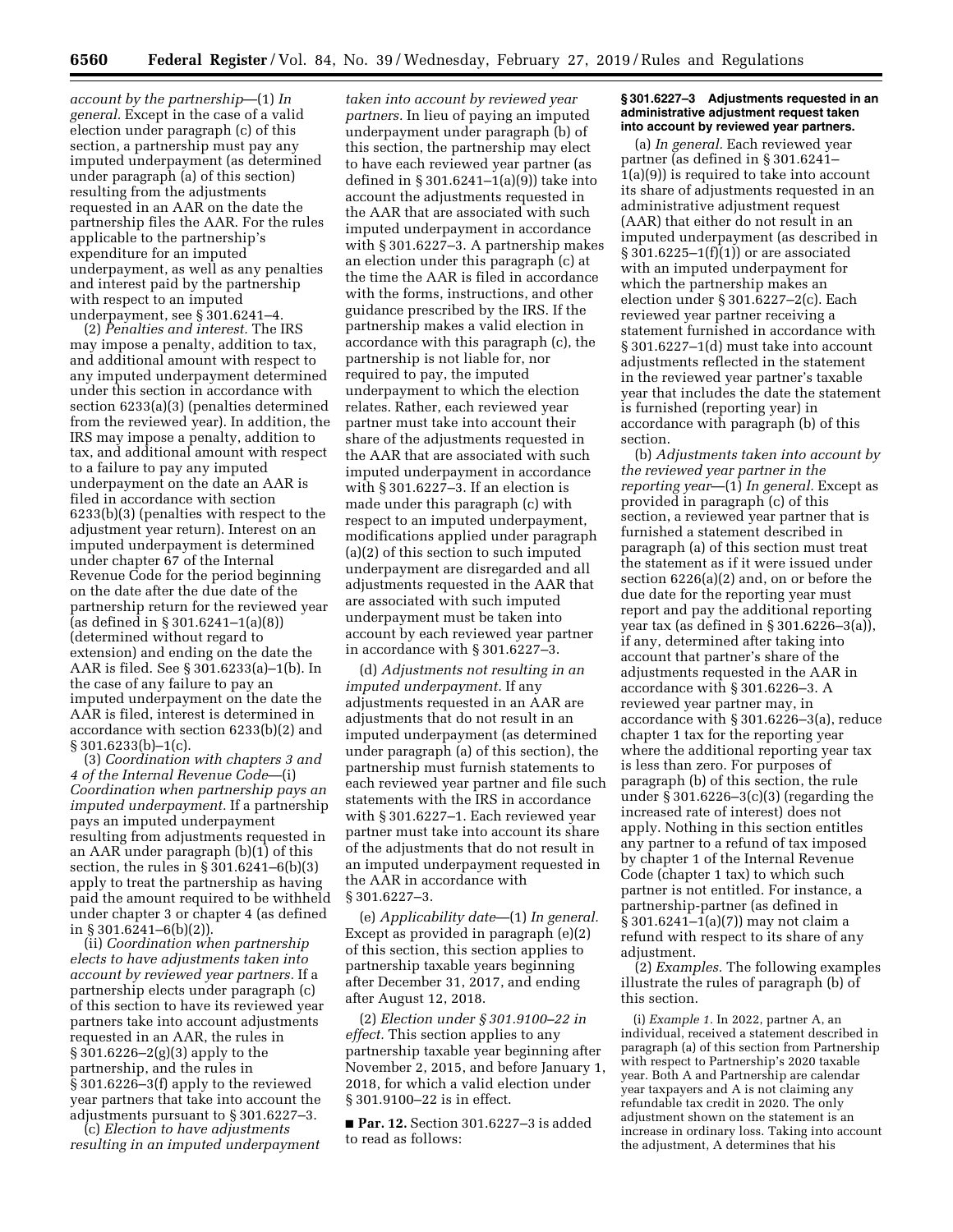additional reporting year tax for 2022 (the reporting year) is -\$100 (that is, a reduction of \$100.) A's chapter 1 tax for 2022 (without regard to any additional reporting year tax) is \$150. Applying the rules in paragraph (b)(1) of this section, A's chapter 1 tax for 2022 is reduced to \$50 (\$150 chapter 1 tax without regard to the additional reporting year tax plus -\$100 additional reporting year tax).

(ii) *Example 2.* The facts are the same as in *Example 1* in paragraph (b)(2)(i) of this section, except  $\overline{A}$ 's chapter 1 tax for 2022 (without regard to any additional reporting year tax) is \$75. Applying the rules in paragraph (b)(1) of this section, A's chapter 1 tax for 2022 is reduced by the -\$100 of additional reporting year tax. Accordingly, A's chapter 1 tax for 2022 is -\$25 (\$75 chapter 1 tax without regard to any additional reporting year tax plus -\$100 of additional reporting year tax), A owes no chapter 1 tax for 2022, and A may make a claim for refund with respect to any overpayment.

(c) *Reviewed year partners that are pass-through partners*—(1) *In general.*  Except as provided in paragraph (c) of this section, if a statement described in paragraph (a) of this section (including a statement described in this paragraph (c)(1)) is furnished to a reviewed year partner that is a pass-through partner (as defined in § 301.6241–1(a)(5)), the passthrough partner must take into account the adjustments reflected on that statement in accordance with § 301.6226–3(e) by treating the partnership that filed the AAR as the partnership that made an election under § 301.6226–1. A pass-through partner that furnishes statements in accordance with § 301.6226–3(e)(3) must provide the information described in paragraph (c)(3) of this section in lieu of the information described in § 301.6226– 3(e)(3)(iii) on the statements the passthrough partner furnishes to its partners. A pass-through partner that computes and pays an imputed underpayment in accordance with  $\S 301.6226 - 3(e)(4)(iii)$ may not apply any modifications to the amount of imputed underpayment. For purposes of this paragraph (c)(1), the statement furnished to the pass-through partner by the partnership filing the AAR is treated as if it were a statement issued under section 6226(a)(2) and described in § 301.6226–2.

(2) *Adjustments that do not result in an imputed underpayment.* If adjustments on a statement received by the pass-through partner under paragraph (a) or (c)(1) of this section do not result in an imputed underpayment for the pass-through partner (as described in § 301.6225–1(f)(1)), the pass-through partner must take the adjustments that do not result in an imputed underpayment into account in accordance with § 301.6226–3(e)(3). The pass-through partner must take such adjustments into account under this paragraph (c)(2) even in situations where the pass-through partner pays an imputed underpayment in accordance with § 301.6226–3(e)(4)(iii). The passthrough partner must provide the information described in paragraph (c)(3) of this section in lieu of the information described in § 301.6226– 3(e)(3)(iii) on the statements the passthrough partner furnishes to its affected partners (as defined in § 301.6226– 3(e)(3)(i)).

(3) *Contents of statements.* Each statement described in paragraph (c)(1) or (2) of this section must include the following correct information—

(i) The name and taxpayer identification number (TIN) of the partnership that filed the AAR with respect to the adjustments reflected on the statements described in paragraph (c)(1) of this section;

(ii) The adjustment year (as defined in § 301.6241–1(a)(1)) of the partnership described in paragraph (c)(3)(i) of this section;

(iii) The extended due date for the return for the adjustment year of the partnership described in paragraph (c)(3)(i) of this section (as described in § 301.6226–3(e)(3)(ii));

(iv) The date on which the partnership described in paragraph (c)(3)(i) of this section furnished its statements required under § 301.6227– 1(d);

(v) The name and TIN of the partnership that furnished the statement to the pass-through partner if different from the partnership described in paragraph (c)(3)(i) of this section;

(vi) The name and TIN of the passthrough partner;

(vii) The pass-through partner's taxable year to which the adjustments set forth in the statement described in paragraph (c)(1) of this section relate;

(viii) The name and TIN of the affected partner to whom the statement is being furnished;

(ix) The current or last address of the affected partner that is known to the pass-through partner;

(x) The affected partner's share of items as originally reported to such partner under section 6031(b) and, if applicable, section 6227, for the taxable year to which the adjustments reflected on the statement furnished to the passthrough partner relate;

(xi) The affected partner's share of partnership adjustments determined under § 301.6227–1(e)(2) as if the affected partner were the reviewed year partner and the partnership were the pass-through partner;

(xii) Any other information required by forms, instructions, and other guidance prescribed by the IRS.

(4) *Affected partners must take into account the adjustments.* A statement furnished to an affected partner in accordance with paragraph (c)(1) or (2) of this section is to be treated by the affected partner as if it were a statement described in paragraph (a) of this section. The affected partner must take into account its share of the adjustments reflected on such a statement in accordance with this section by treating references to ''reviewed year partner'' as ''affected partner.'' When taking into account the adjustments as described in § 301.6226–3(e)(3)(iv), the rules under § 301.6226–3(c)(3) (regarding the increased rate of interest) do not apply.

(d) *Applicability date*—(1) *In general.*  Except as provided in paragraph (d)(2) of this section, this section applies to partnership taxable years beginning after December 31, 2017, and ending after August 12, 2018.

(2) *Election under § 301.9100–22 in effect.* This section applies to any partnership taxable year beginning after November 2, 2015, and before January 1, 2018, for which a valid election under § 301.9100–22 is in effect.

■ **Par. 13.** Section 301.6231–1 is added to read as follows:

### **§ 301.6231–1 Notice of proceedings and adjustments.**

(a) *Notices to which this section applies.* In the case of any administrative proceeding under subchapter C of chapter 63 of the Internal Revenue Code (subchapter C of chapter 63), including an administrative proceeding with respect to an administrative adjustment request (AAR) filed by a partnership under section 6227, the following notices must be mailed to the partnership and the partnership representative (as described in section 6223 and § 301.6223–1)—

(1) Notice of any administrative proceeding initiated at the partnership level with respect to an adjustment of any partnership-related item (as defined in § 301.6241–1(a)(6)(ii)) for any partnership taxable year under subchapter C of chapter 63 (notice of administrative proceeding (NAP));

(2) Notice of any proposed partnership adjustment resulting from an administrative proceeding under subchapter C of chapter 63 (notice of proposed partnership adjustment (NOPPA)); and

(3) Notice of any final partnership adjustment resulting from an administrative proceeding under subchapter C of chapter 63 (notice of final partnership adjustment (FPA)).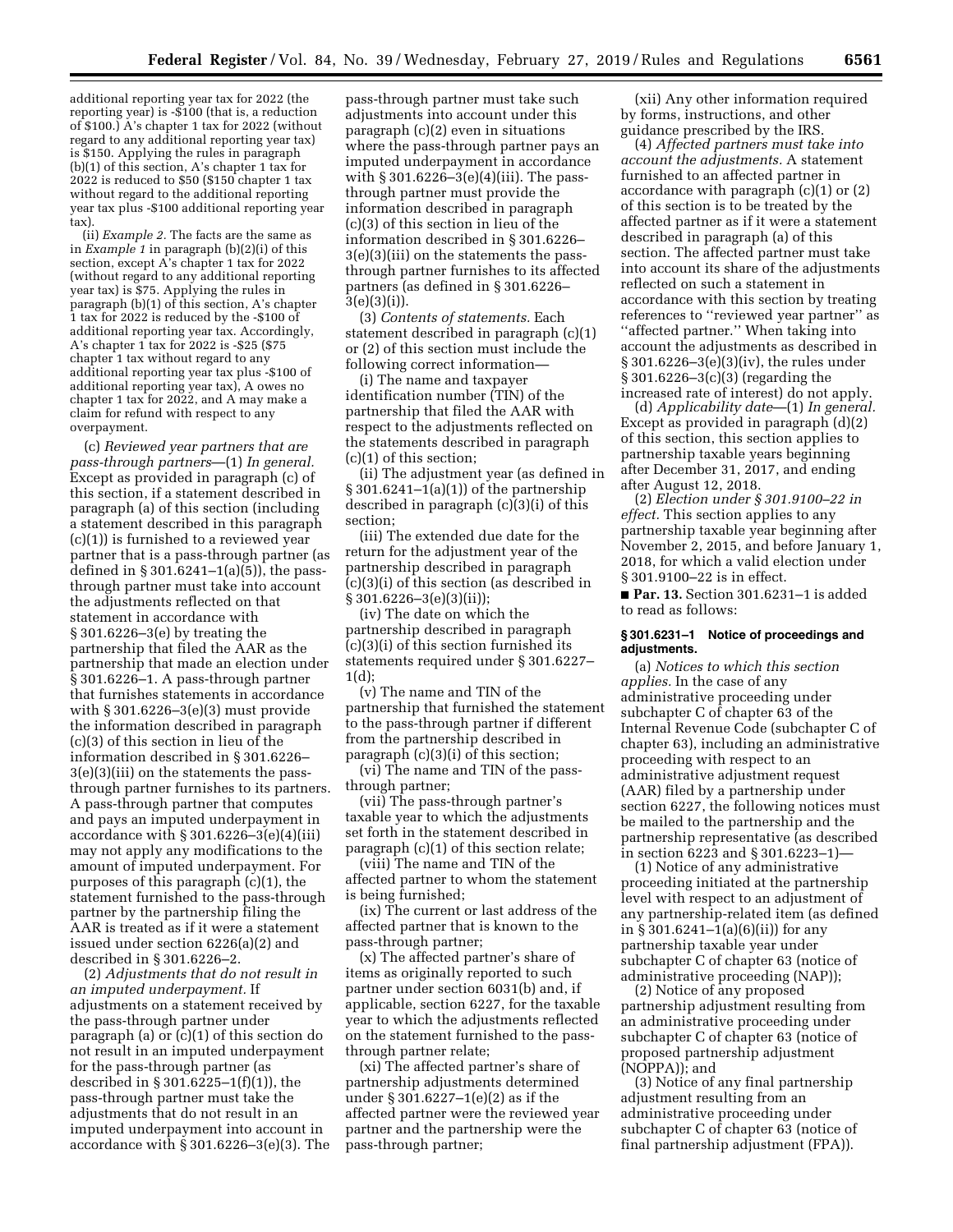(b) *Time for mailing notices*—(1) *Notice of proposed partnership adjustment.* A NOPPA is timely if it is mailed before the expiration of the period for making adjustments under section 6235(a)(1) (including any extensions under section 6235(b) and any special rules under section 6235(c)).

(2) *Notice of final partnership adjustment.* An FPA may not be mailed earlier than 270 days after the date on which the NOPPA is mailed unless the partnership agrees, in writing, with the Internal Revenue Service (IRS) to waive the 270-day period. See § 301.6225– 2(c)(3)(iii) for the effect of a waiver under this paragraph (b)(2) on the 270 period for requesting a modification under section 6225(c). See § 301.6232– 1(d)(2) for the rules regarding a waiver of the limitations on assessment under § 301.6232–1(c).

(c) *Last known address.* A notice described in paragraph (a) of this section is sufficient if mailed to the last known address of the partnership representative and the partnership (even if the partnership or partnership representative has terminated its existence).

(d) *Notice mailed to partnership representative*—(1) *In general.* A notice described in paragraph (a) of this section will be treated as mailed to the partnership representative if the notice is mailed to the partnership representative that is reflected in the IRS records as of the date the letter is mailed.

(2) *No partnership representative in effect.* In any case in which no partnership representative designation is in effect in accordance with § 301.6223–1(f), a notice described in paragraph (a) of this section mailed to ''PARTNERSHIP REPRESENTATIVE'' at the last known address of the partnership satisfies the requirements of this section.

(e) *Restrictions on additional FPAs after petition filed.* The IRS may mail more than one FPA to any partnership for any partnership taxable year. However, except in the case of fraud, malfeasance, or misrepresentation of a material fact, the IRS may not mail an FPA to a partnership with respect to a partnership taxable year after the partnership has filed a timely petition for readjustment under section 6234 with respect to an FPA issued with respect to such partnership taxable year.

(f) *Withdrawal of NAP or NOPPA.* The IRS may, without consent of the partnership, withdraw any NAP or NOPPA. Except as described in § 301.6223–1(d)(2) and (e)(2), if the IRS withdraws a NAP or NOPPA under this paragraph (f), the NAP or NOPPA is

treated as if it were never issued, and the withdrawn NAP or NOPPA has no effect for purposes of subchapter C of chapter 63. For instance, if the IRS withdraws a NAP with respect to a partnership taxable year, the limitation under § 301.6222–1(c)(5) regarding inconsistent treatment, and the prohibition under section 6227(c) on filing an AAR, after the mailing of a NAP no longer applies with respect to such taxable year.

(g) *Rescission of FPA.* The IRS may, with the consent of the partnership, rescind any FPA. An FPA that is rescinded is not an FPA for purposes of subchapter C of chapter 63, and the partnership cannot bring a proceeding under section 6234 with respect to such FPA.

(h) *Applicability date*—(1) *In general.*  Except as provided in paragraph (h)(2) of this section, this section applies to partnership taxable years beginning after December 31, 2017, and ending after August 12, 2018.

(2) *Election under § 301.9100–22 in effect.* This section applies to any partnership taxable year beginning after November 2, 2015, and before January 1, 2018, for which a valid election under § 301.9100–22 is in effect.

■ **Par. 14.** Section 301.6232-1 is added to read as follows:

### **§ 301.6232–1 Assessment, collection, and payment of imputed underpayment.**

(a) *In general.* An imputed underpayment determined under subchapter C of chapter 63 of the Internal Revenue Code (Code) is assessed and collected in the same manner as if the imputed underpayment were a tax imposed by subtitle A of the Code for the adjustment year (as defined in § 301.6241–1(a)(1)) except that the deficiency procedures under subchapter B of chapter 63 of the Code do not apply to an assessment of an imputed underpayment. Accordingly, no notice under section 6212 is required for, and the restrictions under section 6213 do not apply to, the assessment of any imputed underpayment. See paragraph (c) of this section for limitations on assessment and paragraph (d) of this section for exceptions to restrictions on adjustments.

(b) *Payment of the imputed underpayment.* Upon receipt of notice and demand from the Internal Revenue Service (IRS), an imputed underpayment must be paid by the partnership at the place and time stated in the notice. In the case of an adjustment requested in an administrative adjustment request  $(AAR)$  under section  $6227(b)(1)$  that is taken into account by the partnership

under § 301.6227–2(b), payment of the imputed underpayment is due on the date the AAR is filed. The IRS may assess the amount of the imputed underpayment reflected on the AAR on the date the AAR is filed. For interest with respect to an imputed

underpayment, see § 301.6233(a)–1(b). (c) *Limitation on assessment*—(1) *In general.* Except as otherwise provided by this section or subtitle F of the Code (except for subchapter B of chapter 63), no assessment of an imputed underpayment may be made (and no levy or proceeding in any court for the collection of an imputed underpayment may be made, begun, or prosecuted) before—

(i) The close of the 90th day after the day on which a notice of a final partnership adjustment (FPA) under section 6231(a)(3) was mailed; and

(ii) If a petition for readjustment is filed under section 6234 with respect to such FPA, the decision of the court has become final.

(2) *Specified similar amount.* The limitations under paragraph (c)(1) of this section do not apply in the case of a specified similar amount as defined in section 6232(f)(2).

(d) *Exceptions to restrictions on adjustments and assessments*—(1) *Adjustments treated as mathematical or clerical errors*—(i) *In general.* A notice to a partnership that, on account of a mathematical or clerical error appearing on the partnership return or as a result of a failure by a partnership-partner (as defined in § 301.6241–1(a) $(\overline{7})$  to comply with section 6222(a), the IRS has adjusted or will adjust partnershiprelated items (as defined in § 301.6241– 1(a)(6)(ii)) to correct the error or to make the items consistent under section 6222(a) and has assessed or will assess any imputed underpayment (determined in accordance with § 301.6225–1) resulting from the adjustment is not considered an FPA under section 6231(a)(3). A petition for readjustment under section 6234 may not be filed with respect to such notice. The limitations under section 6232(b) and paragraph (c) of this section do not apply to an assessment under this paragraph (d)(1)(i). For the definition of mathematical or clerical error generally, see section 6213(g)(2). For application of mathematical or clerical error in the case of inconsistent treatment by a partner that fails to give notice, see § 301.6222–1(b).

(ii) *Request for abatement*—(A) *In general.* Except as provided in paragraph (d)(1)(ii)(B) of this section, a partnership that is mailed a notice described in paragraph (d)(1)(i) of this section may file with the IRS, within 60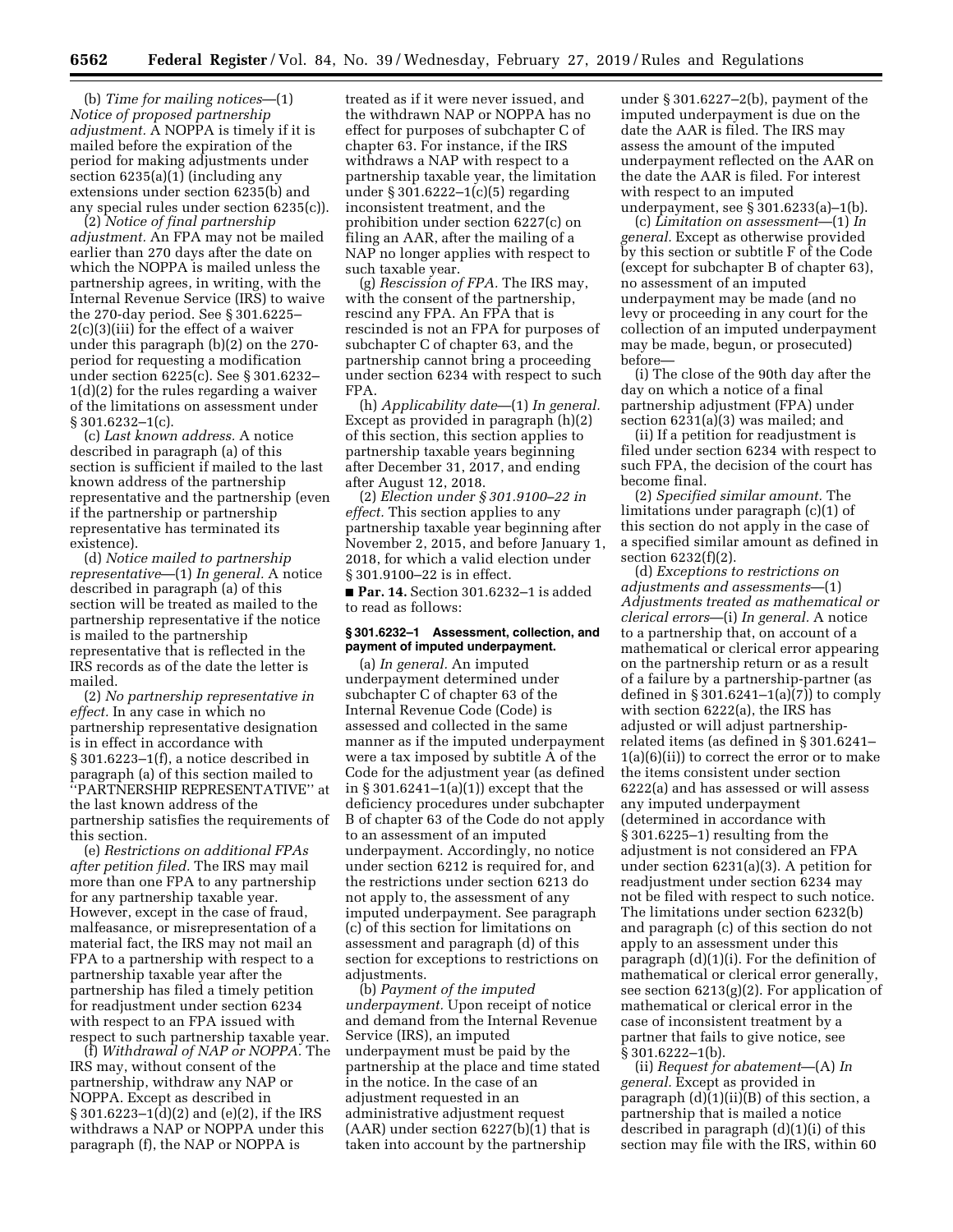days after the date of such notice, a request for abatement of any assessment of an imputed underpayment specified in such notice. Upon receipt of the request, the IRS must abate the assessment. Any subsequent assessment of an imputed underpayment with respect to which abatement was made is subject to the provisions of subchapter C of chapter 63 of the Code, including the limitations under paragraph (c) of this section.

(B) *Adjustments with respect to inconsistent treatment by a partnershippartner.* If an adjustment that is the subject of a notice described in paragraph (d)(1)(i) of this section is due to the failure of a partnership-partner to comply with section 6222(a), paragraph  $(d)(1)(ii)(A)$  of this section does not apply, and abatement of any assessment specified in such notice is not available. However, prior to assessment, a partnership-partner that has failed to comply with section 6222(a) may correct the inconsistency by filing an administrative adjustment request in accordance with section 6227 or filing an amended partnership return and furnishing amended statements, as appropriate.

(iii) *Partnerships that have an election under section 6221(b) in effect.* In the case of a partnership-partner that has an election under section 6221(b) in effect for the reviewed year (as defined in § 301.6241–1(a)(8)), any tax resulting from an adjustment due to the partnership-partner's failure to comply with section 6222(a) may be assessed with respect to the reviewed year partners (as defined in § 301.6241– 1(a)(9)) of the partnership-partner (or indirect partners of the partnershippartner, as defined in § 301.6241– 1(a)(4)). Such tax may be assessed in the same manner as if the tax were on account of a mathematical or clerical error appearing on the reviewed year partner's or indirect partner's return, except that the procedures under section 6213(b)(2) for requesting an abatement of such assessment do not apply.

(2) *Partnership may waive limitations.*  A partnership may at any time by a signed notice in writing filed with the IRS waive the limitations under paragraph (c) of this section (whether or not an FPA under section 6231(a)(3) has been mailed by the IRS at the time of the waiver).

(e) *Limit on amount of imputed underpayment where no proceeding is begun.* If no proceeding under section 6234 is begun with respect to an FPA under section 6231(a)(3) before the close of the 90th day after the day on which such FPA was mailed, the amount for

which the partnership is liable under section 6225 with respect to such FPA cannot exceed the amount determined in such FPA.

(f) *Applicability date*—(1) *In general.*  Except as provided in paragraph (f)(2) of this section, this section applies to partnership taxable years beginning after December 31, 2017, and ending after August 12, 2018.

(2) *Election under § 301.9100–22 in effect.* This section applies to any partnership taxable year beginning after November 2, 2015, and before January 1, 2018, for which a valid election under § 301.9100–22 is in effect.

■ **Par. 15.** Section 301.6233(a)–1 is added to read as follows:

### **§ 301.6233(a)–1 Interest and penalties determined from reviewed year.**

(a) *Interest and penalties with respect to the reviewed year.* Except to the extent provided in section 6226(c), in the case of a partnership adjustment (as defined in § 301.6241–1(a)(6)) for a reviewed year (as defined in § 301.6241–1(a)(8)), a partnership is liable for—

(1) Interest computed in accordance with paragraph  $(b)$  of this section; and

(2) Any penalty, addition to tax, or additional amount as provided under paragraph (c) of this section.

(b) *Computation of interest with respect to partnership adjustments for the reviewed year*—(1) *Interest on an imputed underpayment.* The interest imposed on an imputed underpayment resulting from partnership adjustments for the reviewed year is the interest that would be imposed under chapter 67 of the Internal Revenue Code (Code) if the imputed underpayment were treated as an underpayment of tax for the reviewed year. The interest imposed on an imputed underpayment under paragraph (b) of this section begins on the day after the due date of the partnership return (without regard to extension) for the reviewed year and ends on the earlier of—

(i) The date prescribed for payment (as described in § 301.6232–1(b));

(ii) The due date of the partnership return (without regard to extension) for the adjustment year (as defined in § 301.6241–1(a)(1)); or

(iii) The date the imputed underpayment is fully paid.

(2) *Interest on penalties with respect to the reviewed year.* The interest imposed on any penalties, additions to tax, and additional amounts determined under paragraph (c) of this section is the interest that would be imposed under chapter 67 of the Code treating the partnership return for the reviewed year as the return of tax with respect to

which such penalty, addition to tax, or additional amount is imposed.

(c) *Penalties with respect to partnership adjustments for the reviewed year*—(1) *In general.* In accordance with section 6221(a), the applicability of any penalties, additions to tax, and additional amounts that relate to an adjustment to any partnership-related item for the reviewed year is determined at the partnership level as if the partnership had been an individual subject to tax imposed by chapter 1 of the Code for the reviewed year, and the imputed underpayment were an actual underpayment of tax or understatement for such year. Nothing in this paragraph (c)(1) affects the application of any penalty, addition to tax, or additional amount that may apply to the partnership or to any reviewed year partner (as defined in § 301.6241–  $1(a)(9)$ ) or to any indirect partner (as defined in  $\S 301.6241 - 1(a)(4)$  that is unrelated to an adjustment to a partnership-related item under subchapter C of chapter 63 of the Code. Except as provided in § 301.6225–2(d), a partner-level defense (as described in § 301.6226–3(d)(3)) may not be raised in a proceeding of the partnership.

(2) *Determination of the amount of accuracy-related penalty and fraud penalty*—(i) *In general.* The amount of any penalty under part II of subchapter A of chapter 68 of the Code (accuracyrelated or fraud penalties) that relates to any partnership adjustment for the reviewed year is determined in accordance with this paragraph (c)(2). If in determining the imputed underpayment under § 301.6225–1 (or § 301.6225–2 in the case of modification), any grouping or subgrouping contains a negative adjustment (as defined in § 301.6225– 1(d)(2)(ii)) and at least one positive adjustment (as defined in § 301.6225– 1(d)(2)(iii)) that is subject to penalty, first apply the rules for allocating negative adjustments in paragraph (c)(2)(iii) of this section. Then, apply the rules in paragraph (c)(2)(ii) of this section to calculate penalty amounts. If there are no negative adjustments, do not apply the rules in paragraph (c)(2)(iii) of this section and instead apply only the rules in paragraph (c)(2)(ii) of this section. For all purposes under paragraph (c)(2) of this section, adjustments that do not result in the imputed underpayment (as described in § 301.6225–1(f)) and adjustments excluded from the determination of the imputed underpayment under § 301.6225–2(b)(2) are disregarded.

(ii) *Calculating the portion of an imputed underpayment subject to*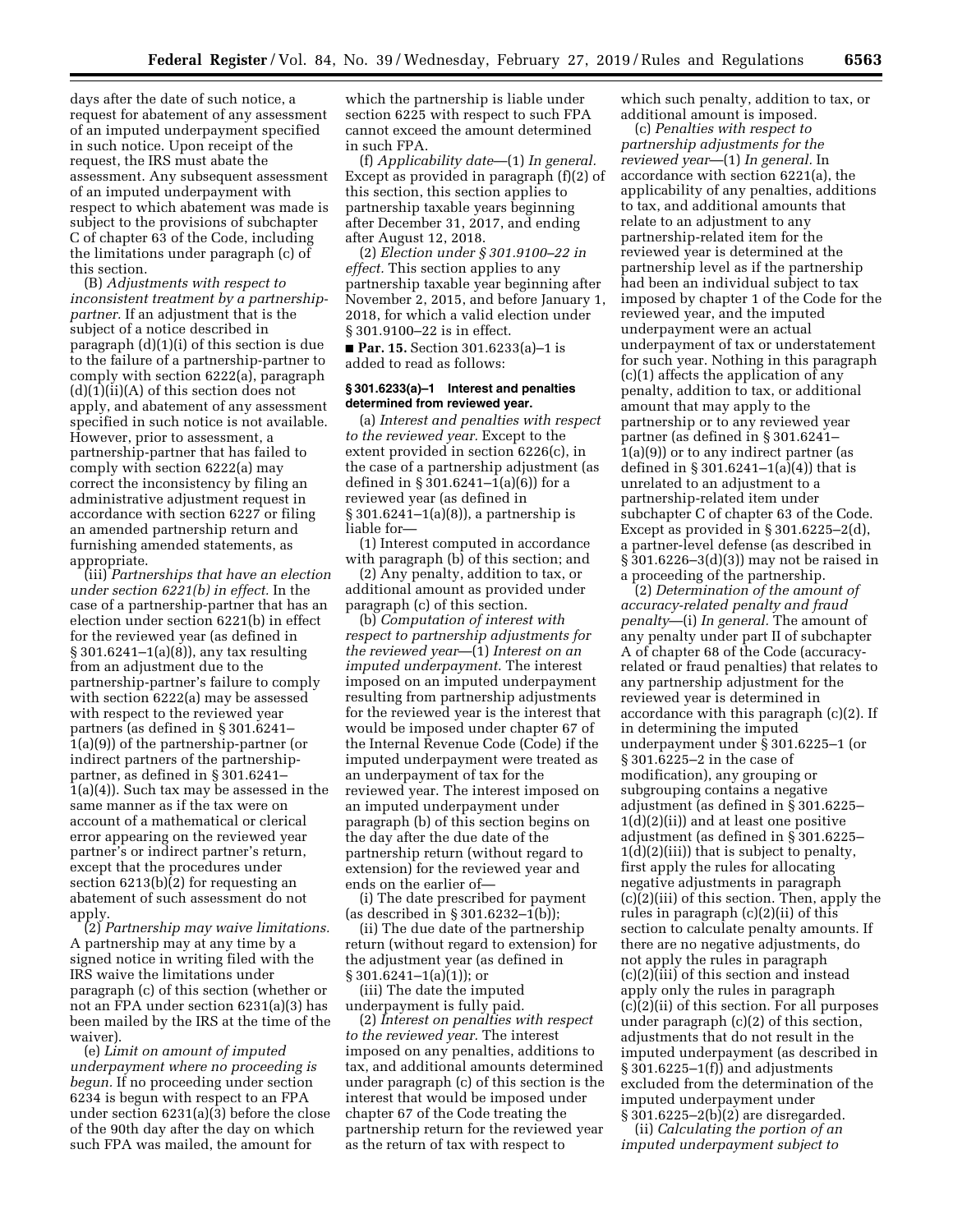*penalty and penalty amounts.* To determine the portion of an imputed underpayment subject to a penalty and the amount of a particular penalty, apply the following steps to all adjustments subject to penalty remaining after application of negative adjustments (as described in paragraph (c)(2)(iii) of this section) and to all adjustments subject to penalty contained in groupings or subgroupings that do not contain a negative adjustment.

(A) For purposes of applying this paragraph (c)(2)(ii)(A), disregard adjustments to credits or adjustments treated as adjustments to credits. Total all adjustments to which a particular penalty was imposed and to which the highest rate of tax in effect for the reviewed year under section 1 or 11 was applied when calculating the imputed underpayment. See § 301.6225–  $1(b)(1)(iv).$ 

(B) Multiply the total in paragraph  $(c)(2)(ii)(A)$  of this section by the highest rate of tax in effect for the reviewed year under section 1 or 11.

(C) If the imputed underpayment was modified in accordance with § 301.6225–2(b)(3), repeat the steps in paragraphs  $(c)(2)(ii)(A)$  and  $(B)$  of this section for every tax rate applied in calculating the imputed underpayment by substituting the applicable tax rate determined under § 301.6225–2(b)(3) for the highest rate of tax in effect for the reviewed year under section 1 or 11.

(D) Total all amounts determined after completing the steps in paragraphs  $(c)(2)(ii)(A)$  through  $(C)$  of this section.

(E) Adjust the amount calculated in paragraph  $(c)(2)(ii)(D)$  of this section by:

(*1*) Increasing by the net adjustments subject to the penalty in the credit grouping (as described in paragraph (c)(2)(iii)(C)(*1*) of this section) after application of paragraph (c)(2)(iii)(A) of this section; or

(*2*) Decreasing in accordance with the rules in paragraph (c)(2)(iii)(C)(*2*) of this section by the amount of negative adjustments in the credit grouping if, after application of paragraph (c)(2)(iii)(A) of this section, only negative adjustments in the credit grouping remain.

(*3*) The result after completing the calculation in paragraphs (c)(2)(ii)(E)(*1*) and (*2*) of this section is the portion of the imputed underpayment to which the particular penalty was imposed.

(F) Multiply the total calculated in paragraph  $(c)(2)(ii)(E)$  of this section by the penalty rate applicable to the particular penalty. This is the total penalty amount for adjustments to which the particular penalty was imposed.

(iii) *Allocating negative adjustments*—(A) *In general.* Negative adjustments offset positive adjustments within the same grouping or, if the negative adjustment is in a subgrouping, within that same subgrouping. For purposes of applying this paragraph (c)(2)(iii), all adjustments to credits and adjustments treated as adjustments to credits are treated as grouped in the credit grouping without regard to whether the adjustments were subgrouped for purposes of § 301.6225– 1 (or § 301.6225–2 in the case of modification). Adjustments that do not result in the imputed underpayment are disregarded as provided in paragraph (c)(2) of this section. Negative adjustments are allocated in accordance with the following rules:

(*1*) Negative adjustments are first applied to offset positive adjustments to which no penalties have been imposed.

(*2*) Any amount of negative adjustments remaining after application of paragraph (c)(2)(iii)(A)(*1*) of this section are applied to offset adjustments to which a penalty has been imposed at the lowest penalty rate.

(*3*) Any amount of negative adjustments remaining after application of paragraph (c)(2)(iii)(A)(*2*) of this section are applied to offset adjustments to which a penalty has been imposed at the next highest rate in ascending order of rate until no amount of negative adjustments remain or no positive adjustments to which a penalty has been imposed remain.

(B) *Allocation of negative adjustment within a penalty rate.* The Internal Revenue Service (IRS) may provide additional guidance regarding the ordering or allocation of negative adjustments for purposes of paragraph  $(c)(2)(iii)(A)$  of this section where more than one penalty is imposed at the same penalty rate.

(C) *Adjustments remaining after allocation of negative adjustments*—(*1*) *In general.* For purposes of paragraph (c)(2)(ii) of this section, any positive adjustment to which a penalty has been imposed that has not been fully offset by a negative adjustment after application of paragraph (c)(2)(iii)(A) of this section is a *net adjustment subject to penalty*  remaining after allocation of negative adjustments.

(*2*) *Additional rules regarding allocation of negative credit amounts.* If, after application of paragraph  $(c)(2)(iii)(A)$  of this section, an amount of negative adjustments remain in the credit grouping, the amount of remaining negative adjustments may reduce the portion of the imputed underpayment that is subject to a

penalty, but not below zero, in accordance with the following rules:

(*i*) The amount of remaining negative adjustments in the credit grouping are first applied to the portion of the imputed underpayment to which no penalty has been imposed, as calculated in accordance with paragraph  $(c)(2)(iii)(C)(3)$  of this section.

(*ii*) Any amount of negative adjustment in the credit grouping remaining after application of paragraph  $(c)(2)(iii)(C)(2)(i)$  of this section is applied to the portion of the imputed underpayment to which a penalty has been imposed at the lowest penalty rate as calculated in accordance with paragraph (c)(2)(ii) of this section.

(*iii*) Any amount of negative adjustments in the credit grouping remaining after application of paragraph  $(c)(2)(iii)(C)(1)(ii)$  of this section is applied to the portion of the imputed underpayment to which a penalty has been imposed at the next highest rate in ascending order of rate in accordance with paragraph (c)(2)(iii) of this section until no negative amount remains.

(*3*) *Calculating the portion of the imputed underpayment to which no penalty was imposed before the application of negative adjustments to credits.* To determine the portion of the imputed underpayment that is not subject to penalty for purposes of paragraph (c)(2)(iii)(C)(*2*)(*i*) of this section, apply the rules in paragraphs (c)(2)(ii)(A) through (E) of this section of this section but substitute adjustment to which no penalty was imposed for adjustments to which a particular penalty was imposed.

(iv) *Special rules*—(A) *Fraud penalties under section 6663.* If any portion of an imputed underpayment is determined by the IRS to be attributable to fraud, the entire imputed underpayment is treated as attributable to fraud. This paragraph  $(c)(2)(iv)(A)$ does not apply to any portion of the imputed underpayment the partnership establishes by a preponderance of the evidence is not attributable to fraud.

(B) *Substantial understatement penalty under section 6662(d)*—(*1*) *In general.* For purposes of application of the penalty under section 6662(d) (substantial understatement of income tax), the imputed underpayment is treated as an understatement under section 6662(d)(2). To determine whether an imputed underpayment treated as an understatement under this paragraph (c)(2)(iv)(B)(*1*) is a substantial understatement under section 6662(d)(1), the rules of section 6662(d)(1)(A) apply by treating the amount described in paragraph (c)(2)(iv)(B)(*2*) of this section as the tax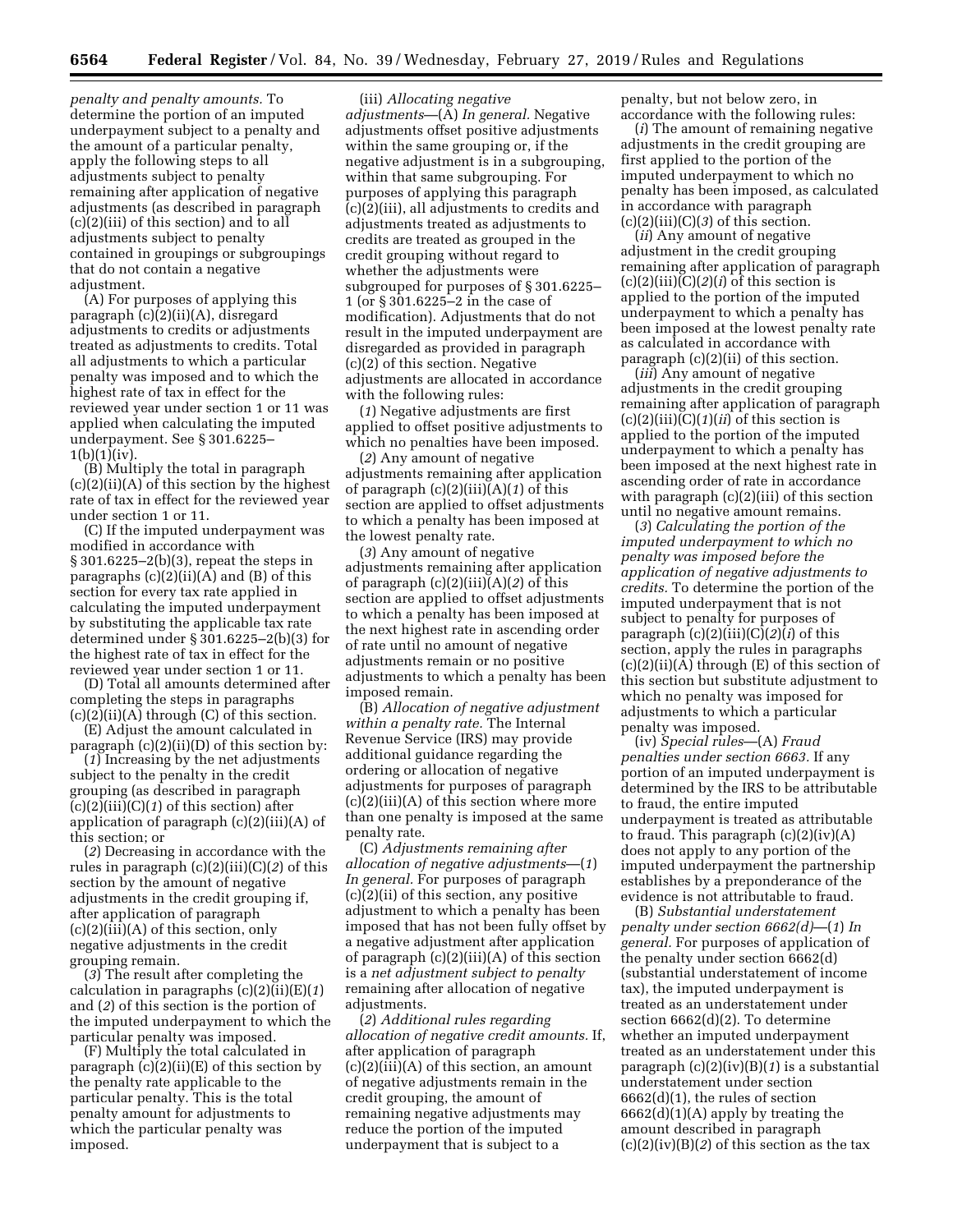required to be shown on the return for the taxable year under section 6662(d)(1)(A)(i).

(*2*) *Amount of tax required to be shown on the return.* The amount described in this paragraph (c)(2)(iv)(B)(*2*) is the tax that would result by treating the net income or loss of the partnership for the reviewed year, reflecting any partnership adjustments as finally determined, as taxable income described in section 1(c) (determined without regard to section 1(h)).

(C) *Reportable transaction understatement under section 6662A.*  For purposes of application of the penalty under section 6662A (reportable transaction understatement penalty), the portion of an imputed underpayment attributable to an item described under section 6662A(b)(2) is treated as a reportable transaction understatement under section 6662A(b).

(D) *Reasonable cause and good faith.*  For purposes of determining whether a partnership satisfies the reasonable cause and good faith exception under section 6664(c) or (d) with respect to a penalty under section 6662, section 6662A, or section 6663, the partnership is treated as the taxpayer. See § 1.6664– 4 of this chapter. Accordingly, the facts and circumstances taken into account to determine whether the partnership has established reasonable cause and good faith are the facts and circumstances applicable to the partnership.

(v) *Examples.* The following examples illustrate the rules of paragraph (c) of this section. For purposes of these examples, each partnership has a calendar taxable year, and the highest tax rate in effect for all taxpayers is 40 percent for all relevant periods.

(A) *Example 1.* In an administrative proceeding with respect to Partnership's 2018 partnership return, the IRS makes a positive adjustment to ordinary income of \$100. The \$100 adjustment is due to negligence or disregard of rules or regulations under section 6662(c), and a 20-percent accuracy-related penalty applies under section 6662(a). The IRS also makes a positive adjustment to long-term capital gain of \$300, but no penalty applies with respect to that adjustment. These are the only adjustments. The portion of the imputed underpayment to which the 20-percent penalty applies is  $$40$  (\$100  $\times$  40 percent), and the penalty is  $$8 (\$40 \times 20)$  percent).

(B) *Example 2.* The facts are the same as in *Example 1* in paragraph (c)(2)(v)(A) of this section, except that the IRS makes a positive adjustment to credits of \$10. The adjustment to credits is due to negligence or disregard of rules or regulations under section 6662(c), and a 20-percent accuracy-related penalty applies under section 6662(a). The portion of the imputed underpayment to which the 20 percent accuracy-related penalty applies is

\$50 ((\$100  $\times$  40 percent) + \$10), and the penalty is  $$10$  ( $$50 \times 20$  percent).

(C) *Example 3.* The facts are the same as in *Example 2* in paragraph (c)(2)(v)(B) of this section, except that there is also a negative adjustment to ordinary income of \$50 that was subgrouped under § 301.6225–1 with the \$100 positive adjustment to ordinary. Because the \$50 negative adjustment to ordinary income was subgrouped under § 301.6225–1 with the \$100 positive adjustment to ordinary income, in determining the portion of the imputed underpayment subject to penalty, the \$50 negative adjustment is applied to offset part of the \$100 positive adjustment to ordinary income  $(\$100 - \$50 = \$50)$ . Accordingly, the portion of the imputed underpayment to which the 20-percent accuracy-related penalty applies is  $$30$  ((\$50  $\times$  40 percent) +  $$10$ , and the penalty is \$6 (\$30  $\times$  20 percent).

(D) *Example 4.* The facts are the same as in *Example 3* in paragraph (c)(2)(v)(C) of this section, except that the \$300 adjustment to long-term capital gain is due to a gross valuation misstatement. A 40-percent accuracy-related penalty under section 6662(a) and (h) applies to the portion of the imputed underpayment attributable to the gross valuation misstatement. The portion of the imputed underpayment to which the 20 percent accuracy-related penalty applies remains \$30, and the 20-percent accuracyrelated penalty remains \$6. The portion of the imputed underpayment to which the 40 percent gross valuation misstatement penalty applies is  $$120$  (\$300  $\times$  40 percent), and the gross valuation misstatement penalty is \$48  $($120 \times 40$  percent). The total accuracyrelated penalty under section 6662(a) is \$54.

(E) *Example 5.* Partnership has four equal partners during its 2019 taxable year: Two partners are partnerships, A and B; one partner is a tax-exempt entity, C; and the fourth partner is an individual, D. In an administrative proceeding with respect to Partnership's 2019 taxable year, the IRS timely mails a notice of proposed partnership adjustment (NOPPA) to Partnership for its 2019 taxable year proposing a single partnership positive adjustment to Partnership's ordinary income by \$400,000. The \$400,000 positive adjustment is due to negligence or disregard of rules or regulations under section 6662(c). A 20-percent accuracy-related penalty under section 6662(a) and (c) applies to the portion of the imputed underpayment attributable to the negligence or disregard of the rules or regulations. In the NOPPA, the IRS determines an imputed underpayment of \$160,000 (\$400,000  $\times$  40 percent) and that the 20-percent penalty applies to the entire imputed underpayment. The penalty is  $$32,000$  (\$160,000  $\times$  20 percent). Partnership requests modification under § 301.6225– 2(d)(3) (regarding tax-exempt partners) with respect to the amount of additional income allocated to C, and the IRS approves the modification request. As a result, Partnership's total netted partnership adjustment under § 301.6225–1(b)(2) is \$300,000 (\$400,000 less \$100,000 allocable to C). The imputed underpayment is \$120,000  $((\$300,000) \times 40$  percent), and the penalty is  $$24,000$  (\$120,000  $\times$  20 percent).

(F) *Example 6.* The facts are the same as in *Example 5* in paragraph (c)(2)(v)(E) of this section, except in addition to the modification with respect to C's tax-exempt status, Partnership requests a modification under § 301.6225 $-2(d)(2)$  (regarding amended returns) with respect to the \$100,000 of additional income allocated to D. In accordance with the rules under § 301.6225– 2(d)(2), D files an amended return for D's 2019 taxable year taking into account \$100,000 of additional ordinary income. In addition, in accordance with § 301.6225–  $2(d)(2)(viii)$ , D takes into account on D's return the 20-percent accuracy-related penalty for negligence or disregard of rules or regulations that relates to the ordinary income adjustment. D's tax attributes for other taxable years are not affected. The IRS approves the modification request. As a result, Partnership's total netted partnership adjustment under § 301.6225–1(b)(2) is \$200,000 (\$400,000 less \$100,000 allocable to C and \$100,000 taken into account by D). The imputed underpayment, after modification, is \$80,000 (\$200,000  $\times$  40 percent), and the penalty is  $$16,000$  ( $$80,000 \times 20$  percent).

(d) *Applicability date*—(1) *In general.*  Except as provided in paragraph (d)(2) of this section, this section applies to partnership taxable years beginning after December 31, 2017, and ending after August 12, 2018.

(2) *Election under § 301.9100–22 in effect.* This section applies to any partnership taxable year beginning after November 2, 2015, and before January 1, 2018, for which a valid election under § 301.9100–22 is in effect.

■ **Par. 16.** Section 301.6233(b)–1 is added to read as follows:

### **§ 301.6233(b)–1 Interest and penalties with respect to the adjustment year return.**

(a) *Interest and penalties with respect to failure to pay imputed underpayment on the date prescribed.* In the case of any failure to pay an imputed underpayment on the date prescribed for such payment (as described in § 301.6232–1(b)), a partnership is liable for—

(1) Interest as determined under paragraph (c) of this section; and

(2) Any penalty, addition to tax, or additional amount as determined under paragraph (d) of this section.

(b) *Imputed underpayments to which this section applies.* This section applies to the portion of an imputed underpayment determined by the Internal Revenue Service (IRS) under section 6225(a)(1), or an imputed underpayment resulting from adjustments requested by a partnership in an administrative adjustment request under section 6227, that is not paid by the date prescribed for payment under § 301.6232–1(b).

(c) *Interest.* Interest determined under this paragraph (c) is the interest that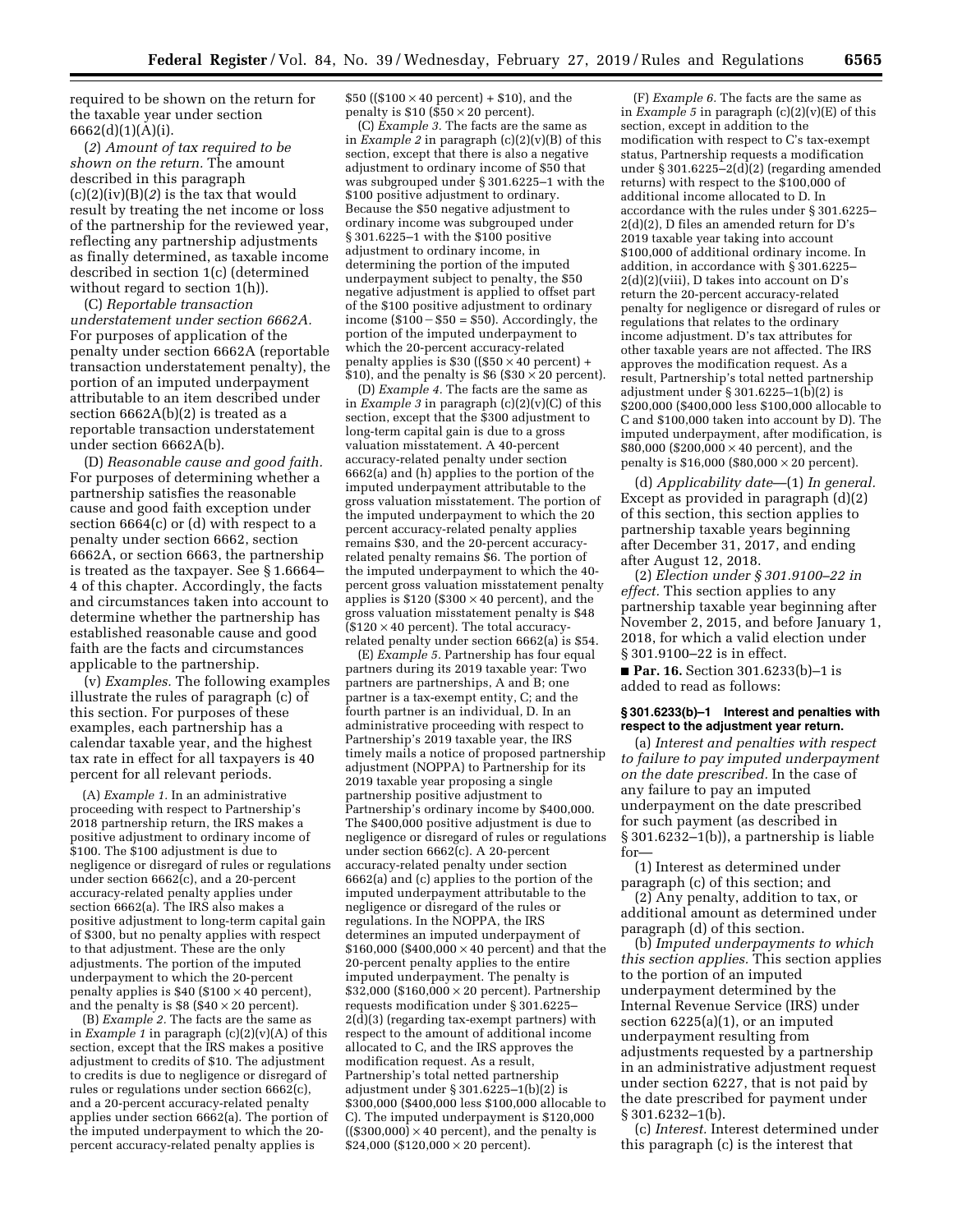would be imposed under chapter 67 of the Internal Revenue Code (Code) by treating any unpaid amount of the imputed underpayment as an underpayment of tax imposed for the adjustment year (as defined in § 301.6241–1(a)(1)). The interest under this paragraph (c) begins on the date prescribed for payment (as described in § 301.6232–1(b)) and ends on the date payment of the imputed underpayment is made.

(d) *Penalties.* If a partnership fails to pay an imputed underpayment by the date prescribed for payment (as described in § 301.6232–1(b)), section 6651(a)(2) applies to such failure, and any unpaid amount of the imputed underpayment is treated as if it were an underpayment of tax for purposes of part II of subchapter A of chapter 68 of the Code. For purposes of this section, the penalty under 6651(a)(2) is applied by treating the unpaid amount of the imputed underpayment as the unpaid amount shown as tax on a return required under subchapter A of chapter 61 of the Code.

(e) *Applicability date*—(1) *In general.*  Except as provided in paragraph (e)(2) of this section, this section applies to partnership taxable years beginning after December 31, 2017, and ending after August 12, 2018.

(2) *Election under § 301.9100–22 in effect.* This section applies to any partnership taxable year beginning after November 2, 2015, and before January 1, 2018, for which a valid election under § 301.9100–22 is in effect.

■ Par. 17. Section 301.6234-1 is added to read as follows:

### **§ 301.6234–1 Judicial review of partnership adjustment.**

(a) *In general.* Within 90 days after the date on which a notice of a final partnership adjustment (FPA) under section 6231(a)(3) with respect to any partnership taxable year is mailed, a partnership may file a petition for a readjustment of any partnership adjustment (as defined in § 301.6241– 1(a)(6)) reflected in the FPA for such taxable year (without regard to whether an election under section 6226 has been made with respect to any imputed underpayment (as defined in § 301.6241–1(a)(3)) reflected in such FPA) with—

(1) The Tax Court;

(2) The district court of the United States for the district in which the partnership's principal place of business is located; or

(3) The Court of Federal Claims.

(b) *Jurisdictional requirement for bringing action in district court or Court of Federal Claims.* A petition for

readjustment under this section with respect to any partnership adjustment may be filed in a district court of the United States or the Court of Federal Claims only if the partnership filing the petition deposits with the Internal Revenue Service (IRS), on or before the date the petition is filed, the amount of (as of the date of the filing of the petition) any imputed underpayment (as shown on the FPA) and any penalties, additions to tax, and additional amounts with respect to such imputed underpayment. If there is more than one imputed underpayment reflected in the FPA, the partnership must deposit the amount of each imputed underpayment to which the petition for readjustment relates and the amount of any penalties, additions to tax, and additional amounts with respect to each such imputed underpayment.

(c) *Treatment of deposit as payment of tax.* Any amount deposited in accordance with paragraph (b) of this section, while deposited, will not be treated as a payment of tax for purposes of the Internal Revenue Code (Code). Notwithstanding the preceding sentence, an amount deposited in accordance with paragraph (b) of this section will be treated as a payment of tax for purposes of chapter 67 of the Code (relating to interest). Interest will be allowed and paid in accordance with section 6611.

(d) *Effect of decision dismissing action.* If an action brought under this section is dismissed other than by reason of a rescission of the FPA under section 6231(d) and § 301.6231–1(g), the decision of the court dismissing the action is considered as its decision that the FPA is correct.

(e) *Amount deposited may be applied against assessment.* If the limitations on assessment under section 6232(b) and § 301.6232–1(c) no longer apply with respect to an imputed underpayment for which a deposit under paragraph (b) of this section was made, the IRS may apply the amount deposited against any such imputed underpayment that is assessed. In the case of a deposit made under this section that is in an amount in excess of the amount assessed against the partnership (excess deposit), a partnership may obtain a return of the excess deposit by making a request in writing in accordance with forms, instructions, or other guidance prescribed by the IRS.

(f) *Applicability date*—(1) *In general.*  Except as provided in paragraph (f)(2) of this section, this section applies to partnership taxable years beginning after December 31, 2017, and ending after August 12, 2018.

(2) *Election under § 301.9100–22 in effect.* This section applies to any partnership taxable year beginning after November 2, 2015, and before January 1, 2018, for which a valid election under § 301.9100–22 is in effect.

■ **Par. 18.** Section 301.6235–1 is added to read as follows:

### **§ 301.6235–1 Period of limitations on making adjustments.**

(a) *In general.* Except as provided in section 6235(c), section 905(c), or paragraph (d) of this section (regarding extensions), no partnership adjustment (as defined in § 301.6241–1(a)(6)) for any partnership taxable year may be made after the later of the date that is—

(1) 3 years after the latest of— (i) The date on which the partnership return for such taxable year was filed;

(ii) The return due date (as defined in section 6241(3)) for the taxable year; or

(iii) The date on which the partnership filed an administrative adjustment request with respect to such taxable year under section 6227;

(2) The date described in paragraph (b) of this section with respect to a request for modification; or

(3) The date described in paragraph (c) of this section with respect to a notice of proposed partnership adjustment.

(b) *Modification requested under section 6225(c)*—(1) *In general.* For purposes of paragraph (a)(2) of this section, in the case of any request for modification of any imputed underpayment under section 6225(c), the date by which the Internal Revenue Service (IRS) may make a partnership adjustment is the date that is 270 days (plus the number of days of an extension of the period for requesting modification (as described in § 301.6225–2(c)(3)(i)) agreed to by the IRS under section 6225(c)(7) and § 301.6225–2(c)(3)(ii)) after the date on which everything required to be submitted to the IRS pursuant to section 6225(c) is so submitted.

(2) *Date on which everything is required to be submitted*—(i) *In general.*  For purposes of paragraph (b)(1) of this section, the date on which everything required to be submitted to the IRS pursuant to section 6225(c) is so submitted is the earlier of—

(A) The date the period for requesting modification ends (including extensions) as described in § 301.6225–  $2(c)(3)(i)$  and  $(ii)$ ; or

(B) The date the period for requesting modification expires as a result of a waiver of the prohibition on mailing a notice of final partnership adjustment (FPA) under § 301.6231–1(b)(2). See § 301.6225–2(c)(3)(iii).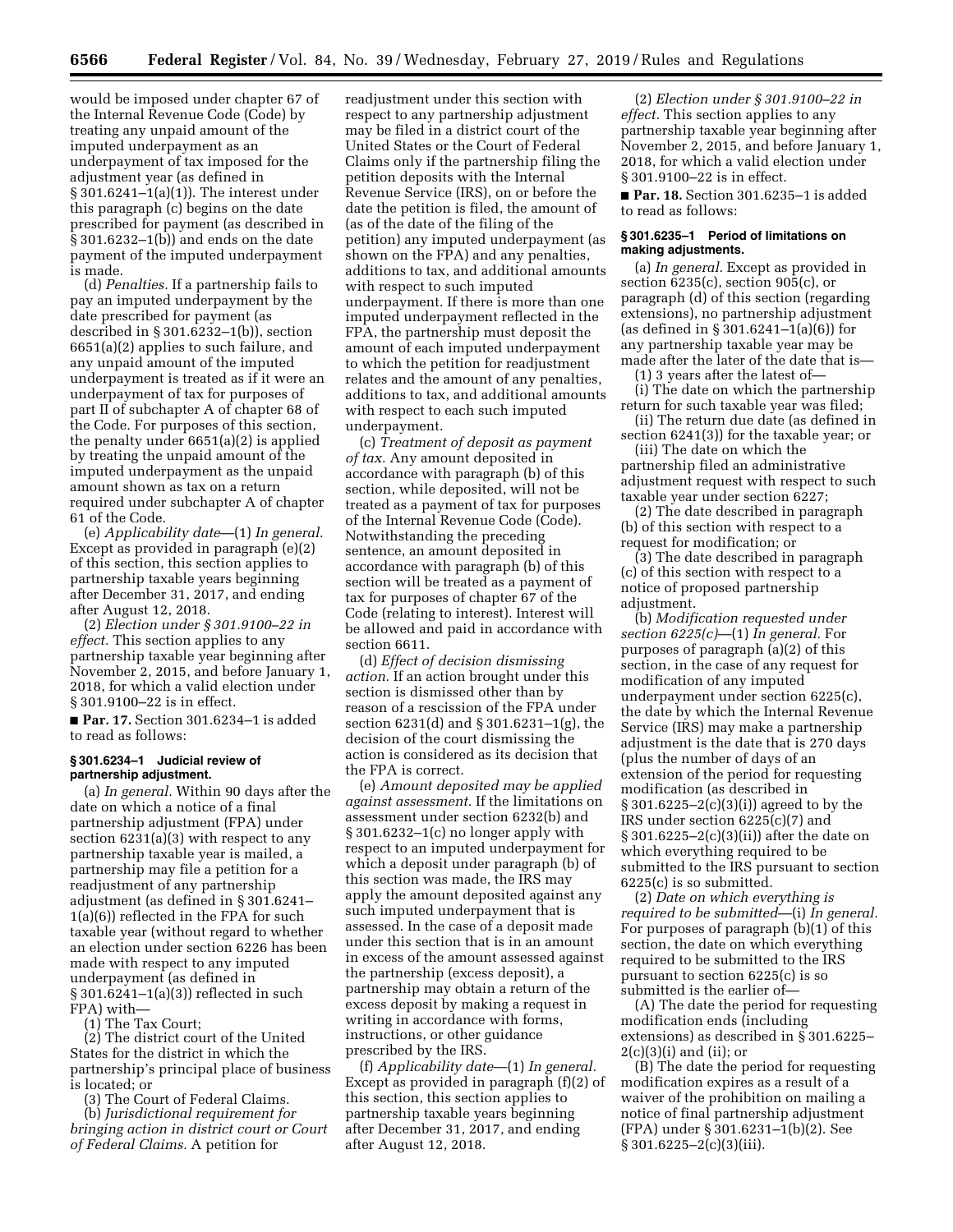(ii) *Incomplete submission has no effect.* A determination by the IRS that the information submitted as part of a request for modification is incomplete has no effect on the applicability of paragraph (b)(2) of this section.

(c) *Notice of proposed partnership adjustment.* For purposes of paragraph (a)(3) of this section, the date by which the IRS may make a partnership adjustment is the date that is 330 days (plus the number of days of an extension of the modification period (as described in § 301.6225–2(c)(3)(i)) agreed to by the IRS under section 6225(c)(7) and § 301.6225–2(c)(3)(ii)) after the date the last notice of proposed partnership adjustment (NOPPA) under section 6231(a)(2) is mailed, regardless of whether modification is requested by the partnership under section 6225(c).

(d) *Extension by agreement.* The periods described in paragraphs (a), (b), and (c) of this section (including any extension of those periods pursuant to this paragraph (d)) may be extended by an agreement, in writing, entered into by the partnership and the IRS before the expiration of such period.

(e) *Examples.* The following examples illustrate the rules of this section. For purposes of these examples, each partnership has a calendar taxable year.

(1) *Example 1.* Partnership timely files its partnership return for the 2020 taxable year on March 1, 2021. On September 1, 2023, Partnership files an administrative adjustment request (AAR) under section 6227 with respect to its 2020 taxable year. As of September 1, 2023, the IRS has not initiated an administrative proceeding under subchapter C of chapter 63 of the Internal Revenue Code with respect to Partnership's 2020 taxable year. Therefore, as of September 1, 2023, under paragraph (a)(1) of this section, the period for making partnership adjustments with respect to Partnership's 2020 taxable year expires on September 1, 2026.

(2) *Example 2.* Partnership timely files its partnership return for the 2020 taxable year on the due date, March 15, 2021. On February 1, 2023, the IRS mails to Partnership and the partnership representative of Partnership (PR) a notice of administrative proceeding under section 6231(a)(1) with respect to Partnership's 2020 taxable year. Assuming no AAR has been filed with respect to Partnership's 2020 taxable year and the IRS has not yet mailed a NOPPA under section 6231(a)(2) with respect to Partnership's 2020 taxable year, the period for making partnership adjustments for Partnership's 2020 taxable year expires on the date determined under paragraph (a)(1) of this section, March 15, 2024.

(3) *Example 3.* The facts are the same as in *Example 2* in paragraph (e)(2) of this section, except that on June 1, 2023, pursuant to paragraph (d) of this section, PR signs an agreement extending the period for making

partnership adjustments under section 6235(a) for Partnership's 2020 taxable year to December 31, 2025. In addition, on June 2, 2025, the IRS mails to Partnership and PR a timely NOPPA under section 6231(a)(2). Pursuant to  $\S 301.6225 - 2(c)(3)(i)$ , the period for requesting modification expires on February 27, 2026 (270 days after June 2, 2025, the date the NOPPA is mailed), but PR does not submit a request for modification on or before this date. Under paragraph (c) of this section, the date for purposes of paragraph (a)(3) of this section is April 28, 2026, the date that is 330 days from the mailing of the NOPPA. Because April 28, 2026 is later than the date under paragraph (a)(1) of this section (December 31, 2025, as extended under paragraph (d) of this section), and because no modification was requested, paragraph (a)(2) of this section is not applicable, April 28, 2026 is the date on which the period for making partnership adjustments expires under section 6235.

(4) *Example 4.* The facts are the same as in *Example 3* in paragraph (e)(3) of this section, except that PR notifies the IRS that Partnership will be requesting modification. On January 5, 2026, PR and the IRS agree to extend the period for requesting modification pursuant to section  $6225(c)(7)$  and § 301.6225–2(c)(3)(ii) for 45 days—from February 27, 2026 to April 13, 2026. PR submits the request for modification to the IRS on April 13, 2026. Therefore, the date determined under paragraph (b) of this section is February 22, 2027, which is 270 days after the date everything required to be submitted was so submitted pursuant to paragraph (b)(2) of this section plus the additional 45-day extension of the period for requesting modification agreed to by PR and the IRS. Because February 22, 2027 is later than the date under paragraph (a)(1) of this section (December 31, 2025, as extended under paragraph (d) of this section) and the date under paragraph (a)(3) of this section (June 12, 2026, which is 330 days from the date the NOPPA was mailed plus the 45-day extension under section 6225(c)(7)), February 22, 2027 is the date on which the period for making partnership adjustments expires under section 6235.

(5) *Example 5.* The facts are the same as in *Example 4* in paragraph (e)(4) of this section, except that PR does not request an extension of the period for requesting modification. On February 1, 2026, PR submits a request for modification and PR, and the IRS agree in writing to waive the prohibition on mailing an FPA pursuant to § 301.6231–1(b)(2). Pursuant to § 301.6225– 2(c)(3)(iii), the period for requesting modification expires as of February 1, 2026, rather than February 27, 2026. Accordingly, under paragraph (b)(2) of this section, the date on which everything required to be submitted pursuant to section 6225(c) is so submitted is February 1, 2026, and the 270 day period described in paragraph (b)(1) of this section begins to run on that date. Therefore, the date for purposes of paragraph (a)(2) of this section is October 29, 2026, which is 270 days after February 1, 2026, the date on which everything required to be submitted under section 6225(c) is so submitted. Because October 29, 2026 is later

than the date under paragraph (a)(1) of this section (December 31, 2025, as extended under paragraph (d) of this section) and the date under paragraph (a)(3) of this section (April 28, 2026), October 29, 2026 is the date on which the period for making partnership adjustments expires under section 6235.

(6) *Example 6.* The facts are the same as in *Example 5* in paragraph (e)(5) of this section, except PR completes its submission of information to support a request for modification on July 1, 2025, but does not execute a waiver pursuant to § 301.6231– 1(b)(2). Therefore, pursuant to paragraph (b)(2) of this section, February 27, 2026, the date the period requesting modification expires, is the date on which everything required to be submitted pursuant to section  $62\overline{2}5(c)$  is so submitted. As a result, the 270day period described in paragraph (b)(1) of this section expires on November 24, 2026. Because November 24, 2026 is later than the date under paragraph (a)(1) of this section (December 31, 2025, as extended under paragraph (d) of this section) and the date under paragraph (a)(3) of this section (April 28, 2026), November 24, 2026 is the date on which the period for making partnership adjustments expires under section 6235.

(f) *Applicability date*—(1) *In general.*  Except as provided in paragraph (f)(2) of this section, this section applies to partnership taxable years beginning after December 31, 2017, and ending after August 12, 2018.

(2) *Election under § 301.9100–22 in effect.* This section applies to any partnership taxable year beginning after November 2, 2015, and before January 1, 2018, for which a valid election under § 301.9100–22 is in effect.

■ **Par. 19.** Section 301.6241–1 is added to read as follows:

#### **§ 301.6241–1 Definitions.**

(a) *Definitions.* For purposes of subchapter C of chapter 63 of the Internal Revenue Code (Code) and the regulations in this part under sections 6221 through 6241 of the Code—

(1) *Adjustment year.* The term *adjustment year* means the partnership taxable year in which—

(i) In the case of an adjustment pursuant to the decision of a court in a proceeding brought under section 6234, such decision becomes final;

(ii) In the case of an administrative adjustment request (AAR) under section 6227, such AAR is filed; or

(iii) In any other case, a notice of final partnership adjustment is mailed under section 6231 or, if the partnership waives the restrictions under section 6232(b) (regarding limitations on assessment), the waiver is executed by the IRS.

(2) *Adjustment year partner.* The term *adjustment year partner* means any person who held an interest in a partnership at any time during the adjustment year.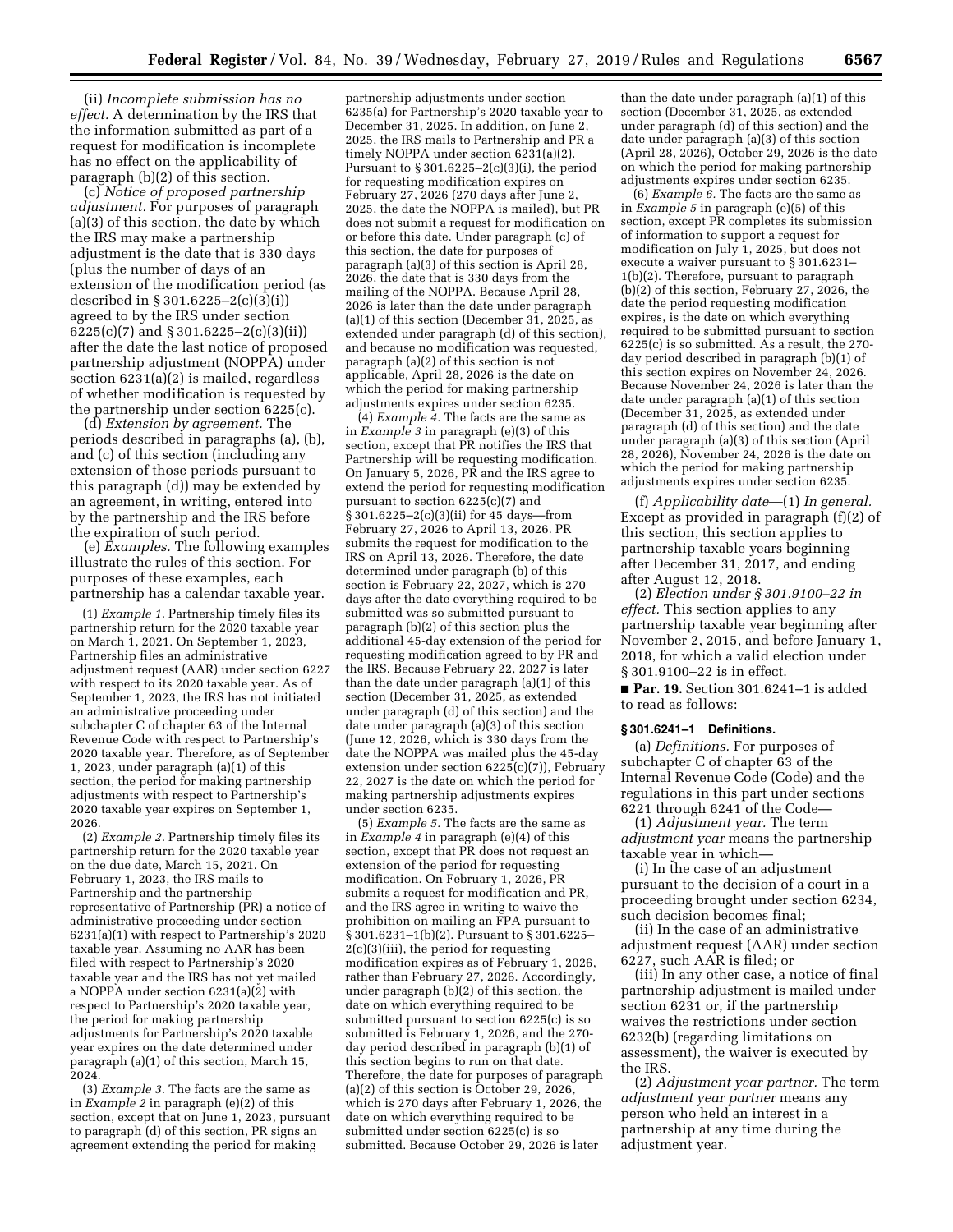(3) *Imputed underpayment.* Except as otherwise provided in this paragraph (a)(3), the term *imputed underpayment*  means the amount determined in accordance with section 6225 of the Code, § 301.6225–1, and, if applicable, § 301.6225–2. In the case of an election under section 6226, the term *imputed underpayment* means the amount determined in accordance with § 301.6226–3(e)(4). In the case of an administrative adjustment request, the term *imputed underpayment* means the amount determined in accordance with § 301.6227–2 or § 301.6227–3(c).

(4) *Indirect partner.* The term *indirect partner* means any person who has an interest in a partnership through their interest in one or more pass-through partners (as defined in paragraph (a)(5) of this section) or through a whollyowned entity disregarded as separate from its owner for Federal income tax purposes.

(5) *Pass-through partner.* The term *pass-through partner* means a passthrough entity that holds an interest in a partnership. A pass-through entity is a partnership required to file a return under section 6031(a), an S corporation, a trust (other than a wholly-owned trust disregarded as separate from its owner for Federal income tax purposes), and a decedent's estate. For purposes of this paragraph (a)(5), a pass-through entity is not a wholly-owned entity disregarded as separate from its owner for Federal income tax purposes.

(6) *Partnership adjustment*—(i) *In general.* The term *partnership adjustment* means any adjustment to a partnership-related item and includes any portion of an adjustment to a partnership-related item.

(ii) *Partnership-related item.* The term *partnership-related item* means—

(A) Any item or amount with respect to the partnership (as defined in paragraph (a)(6)(iii) of this section) which is relevant in determining the tax liability of any person under chapter 1 of the Code (chapter 1) (as defined in paragraph  $(a)(6)(iv)$  of this section);

(B) Any partner's distributive share of any such item or amount; and

(C) Any imputed underpayment determined under subchapter C of chapter 63 of the Code (subchapter C of chapter 63).

(iii) *Item or amount with respect to the partnership.* For purposes of paragraph (a)(6)(ii) of this section, an item or amount is with respect to the partnership if the item or amount is shown or reflected, or required to be shown or reflected, on a return of the partnership under section 6031 or the forms and instructions prescribed by the Internal Revenue Service (IRS) for the

partnership's taxable year or is required to be maintained in the partnership's books or records. Items or amounts relating to any transaction with, liability of, or basis in the partnership are with respect to the partnership only if those items or amounts are described in the preceding sentence. An item or amount shown or required to be shown on a return of a person other than the partnership (or in that person's books and records) that results after application of the Code to a partnershiprelated item based upon the person's specific facts and circumstances, including an incorrect application of the Code or taking into account erroneous facts and circumstances of the partner, is not an item or amount with respect to the partnership. For instance, a deduction shown on the return of a partner that results after applying a limitation under the Code (such as section 170(b)) at the partner level to a partnership-related item based on the partner's facts and circumstances is not an item or amount with respect to the partnership, even though the corresponding expense on the return of the partnership is an item or amount with respect to the partnership. Likewise, an amount on the return of a partner that is after either an incorrect application of a limitation under the Code or based on facts and circumstances of the partner that are erroneous, or both (such as an incorrect application of section 170(b)) at the partner level to a partnership-related item is not an item or amount with respect to the partnership. Similarly, a partner's adjusted basis is not with respect to the partnership because it is an item or amount shown in the partner's books or records that results after application of the Code to partnership-related items taking into account the facts and circumstances specific to that partner.

(iv) *Relevant in determining the tax liability of any person under chapter 1.*  For purposes of this section, an item or amount with respect to the partnership is relevant in determining the tax liability of any person under chapter 1 without regard to the application of subchapter C of chapter 63 and without regard to whether such item or amount, or an adjustment to such item or amount, has an effect on the tax liability of any particular person under chapter 1.

(v) *Examples of partnership-related items.* The term partnership-related item includes—

(A) The character, timing, source, and amount of the partnership's income, gain, loss, deductions, and credits;

(B) The character, timing, and source of the partnership's activities;

(C) The character, timing, source, value, and amount of any contributions to, and distributions from, the partnership;

(D) The partnership's basis in its assets, the character and type of the assets, and the value (or revaluation such as under § 1.704–1(b)(2)(iv)(*f*) or (*s*) of this chapter) of the assets;

(E) The amount and character of partnership liabilities and any changes to those liabilities from the preceding tax year;

(F) The category, timing, and amount of the partnership's creditable expenditures;

(G) Any item or amount resulting from a partnership termination;

(H) Any item or amount of the partnership resulting from an election under section 754;

(I) Partnership allocations and any special allocations; and

(J) The identity of a person as a partner in the partnership.

(vi) *Examples.* The following examples illustrate the provisions of this section. For purposes of these examples, Partnership is subject to the provisions of subchapter C of chapter 63 and all taxpayers are calendar year taxpayers.

(A) *Example 1.* Partnership enters into a transaction with A to purchase widgets for \$100 in taxable year 2020. Partnership pays A \$100 for the widgets. Any deduction or expense of the Partnership for the purchase of the widgets is an item or amount with respect to Partnership because it is shown on Partnership's return and is relevant to determining the liability of any person under chapter 1 pursuant to paragraphs (a)(6)(iii) and (iv) of this section. Therefore, the deduction or expense is a partnership-related item. However, the income to A resulting from the transaction with Partnership is not an item or amount with respect to Partnership under paragraph (a)(6)(iii) of this section because although the amount of income relates to a transaction with Partnership and Partnership is required to show a deduction or expense related to the payment to A, the amount of income to A is not shown or required to be shown on Partnership's return. It is only required to be shown of the return of A, a person other than Partnership and requires determinations about A's reporting of the item. Accordingly, the amount of income shown, or required to be shown, by A on his return is not a partnership-related item.

(B) *Example 2.* B loans Partnership \$100 in Partnership's 2020 taxable year. Partnership makes an interest payment to B in 2020 of \$5. Partnership's liability relating to the loan by B to Partnership and the \$5 of interest expense paid by the Partnership are items or amounts that are with respect to Partnership because they were shown on Partnership's return and are relevant in determining the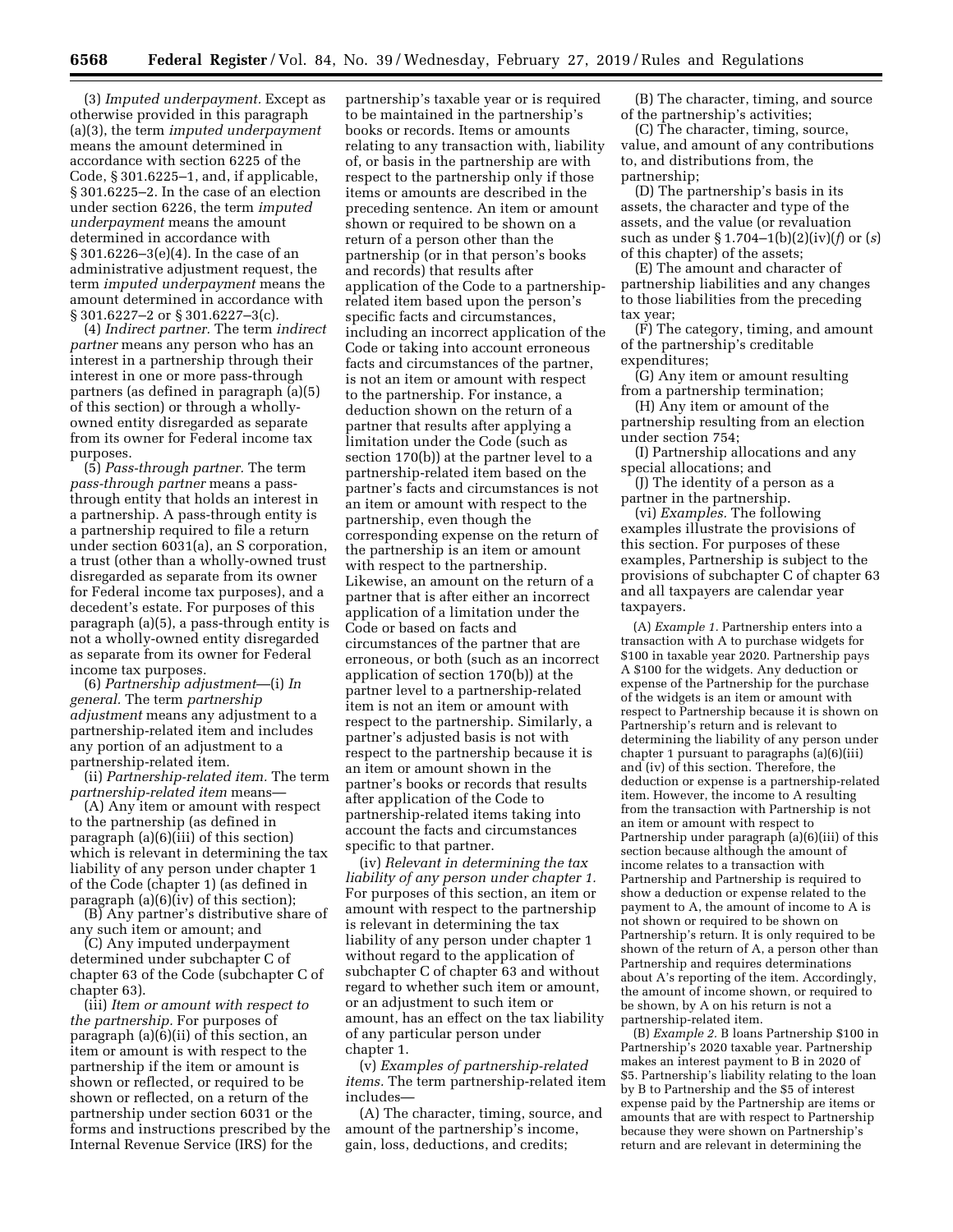liability of any person under chapter 1 pursuant to paragraphs (a)(6)(iii) and (iv) of this section. However, the treatment of the loan by B and the amount of interest income received by B are not items or amounts with respect to Partnership under paragraph (a)(6)(iii) of this section because although they relate to a transaction with or liability of Partnership and Partnership's treatment of the loan is shown on Partnership's return, B's treatment of the loan and the amount of interest income to B are shown, or required to be shown, on the return of B, a person other than Partnership and require determinations about B's reporting of the items. Accordingly, the loan as treated by B and the amount of interest income to B is not a partnership-related item.

(C) *Example 3.* On its partnership return for the 2020 tax year, Partnership reported \$200 of non-cash charitable contributions related to its contribution of merchandise. Partnership has two equal partners for the 2020 tax year: C and D, both individuals. Partnership correctly reports \$100 in noncash charitable contributions to both C and D for the 2020 taxable year. On her return for the 2020 taxable year, C erroneously deducts the entire \$100 of non-cash charitable contributions, even though C's deduction for charitable contributions would be limited by section 170(b)(1)(A) to \$50 because of C's income. The \$100 of non-cash charitable contribution reported by Partnership to C is a partnership-related item. However, the amount of the deduction taken by C on her return for 2020 and the amount of that deduction allowed after application of the limitation contained in section 170(b)(1)(A) to the \$100 in non-cash charitable contributions reported by Partnership to C is not a partnership-related item under paragraph (a)(6)(ii) of this section because it is not with respect to the partnership.

(D) *Example 4.* The facts are the same as in *Example 3* in paragraph (a)(6)(vi)(C) of this section. On his return for the 2020 taxable year, D also deducts the entire \$100 in charitable contributions but treats the charitable contributions as if they were cash contributions, instead of non-cash contributions. D does not file a notice of inconsistent treatment under section 6222. If D had treated the \$100 in charitable contributions as non-cash contributions, D's deduction for the charitable contributions from Partnership would have be limited by section 170(b)(1)(A) due to D's income. D's deduction of the \$100 in charitable contributions is an item or amount shown on D's return, derives from the charitable contributions reported by the partnership, and is subject to the application of the limitation under section 170(b)(1)(A). Therefore, D's deduction is not an item or amount with respect to the partnership. The charitable contribution reported by the partnership and its character are items or amounts with respect to the partnership pursuant to paragraph (a)(6)(iii) of this section. An adjustment to the character of the contributions is a partnership adjustment. Because D's treatment of the charitable contributions is inconsistent with the treatment of that item by Partnership on its partnership return, the IRS may make that

partnership adjustment in a proceeding with respect to D and determine and assess any underpayment that results from conforming D's treatment to the treatment of the contributions by Partnership and applying the limit in section  $170(b)(1)(A)$ . See  $§ 301.6222 - 1(b).$ 

(7) *Partnership-partner.* The term *partnership-partner* means a partnership that holds an interest in another partnership.

(8) *Reviewed year.* The term *reviewed year* means the partnership taxable year to which a partnership adjustment relates.

(9) *Reviewed year partner.* The term *reviewed year partner* means any person who held an interest in a partnership at any time during the reviewed year.

(10) *Tax attribute.* A tax attribute is anything that can affect the amount or timing of a partnership-related item (as defined in paragraph (a)(6)(ii) of this section) or that can affect the amount of tax due in any taxable year. Examples of tax attributes include, but are not limited to, basis and holding period, as well as the character of items of income, gain, loss, deduction, or credit and carryovers and carrybacks of such items.

(b) *Applicability date*—(1) *In general.*  Except as provided in paragraph (b)(2) of this section, this section applies to partnership taxable years beginning after December 31, 2017, and ending after August 12, 2018.

(2) *Election under § 301.9100–22 in effect.* This section applies to any partnership taxable year beginning after November 2, 2015, and before January 1, 2018, for which a valid election under § 301.9100–22 is in effect.

■ **Par. 20.** Section 301.6241-2 is added to read as follows:

### **§ 301.6241–2 Bankruptcy of the partnership.**

(a) *Coordination between Title 11 and proceedings under subchapter C of chapter 63*—(1) *In general.* If a partnership is a debtor in a case under Title 11 of the United States Code (Title 11 case), the running of any period of limitations under section 6235 with respect to the time for making a partnership adjustment (as defined in  $\S 301.6241 - 1(a)(6)$  and under sections 6501 and 6502 with respect to the assessment or collection of any imputed underpayment (as defined in § 301.6241–1(a)(3)) determined under subchapter C of chapter 63 of the Internal Revenue Code (subchapter C of chapter 63) is suspended during the period the Internal Revenue Service (IRS) is prohibited by reason of the Title 11 case from making the adjustment, assessment, or collection until—

(i) 60 days after the suspension ends, for adjustments or assessments; and (ii) 6 months after the suspension

ends, for collection.

(2) *Interaction with section 6232(b).*  The filing of a proof of claim or request for payment (or the taking of any other action) in a Title 11 case is not be treated as an action prohibited by section 6232(b) (regarding limitations on assessment).

(3) *Suspension of the time for judicial review.* In a Title 11 case, the running of the period specified in section 6234 (regarding judicial review of partnership adjustments) is suspended during the period during which the partnership is prohibited by reason of the Title 11 case from filing a petition under section 6234, and for 60 days thereafter.

(4) *Actions not prohibited.* The filing of a petition under Title 11 does not prohibit the following actions:

(i) An administrative proceeding with respect to a partnership under subchapter C of chapter 63;

(ii) The mailing of any notice with respect to a proceeding with respect to a partnership under subchapter C of chapter 63, including:

(A) A notice of administrative proceeding;

(B) A notice of proposed partnership adjustment; and

(C) A notice of final partnership adjustment:

(iii) A demand for tax returns; (iv) The assessment of any tax, including the assessment of any imputed underpayment with respect to a partnership; and

(v) The issuance of notice and demand for payment of an assessment under subchapter C of chapter 63 (but see section 362(b)(9)(D) of Title 11 of the United States Code regarding the timing of when a tax lien takes effect by reason of such assessment).

(b) *Applicability date*—(1) *In general.*  Except as provided in paragraph (b)(2) of this section, this section applies to partnership taxable years beginning after December 31, 2017, and ending after August 12, 2018.

(2) *Election under § 301.9100–22 in effect.* This section applies to any partnership taxable year beginning after November 2, 2015, and before January 1, 2018, for which a valid election under § 301.9100–22 is in effect.

■ **Par. 21.** Section 301.6241–3 is added to read as follows:

## **§ 301.6241–3 Treatment where a partnership ceases to exist.**

(a) *Former partners take adjustments into account*—(1) *In general.* If the Internal Revenue Service (IRS) determines that any partnership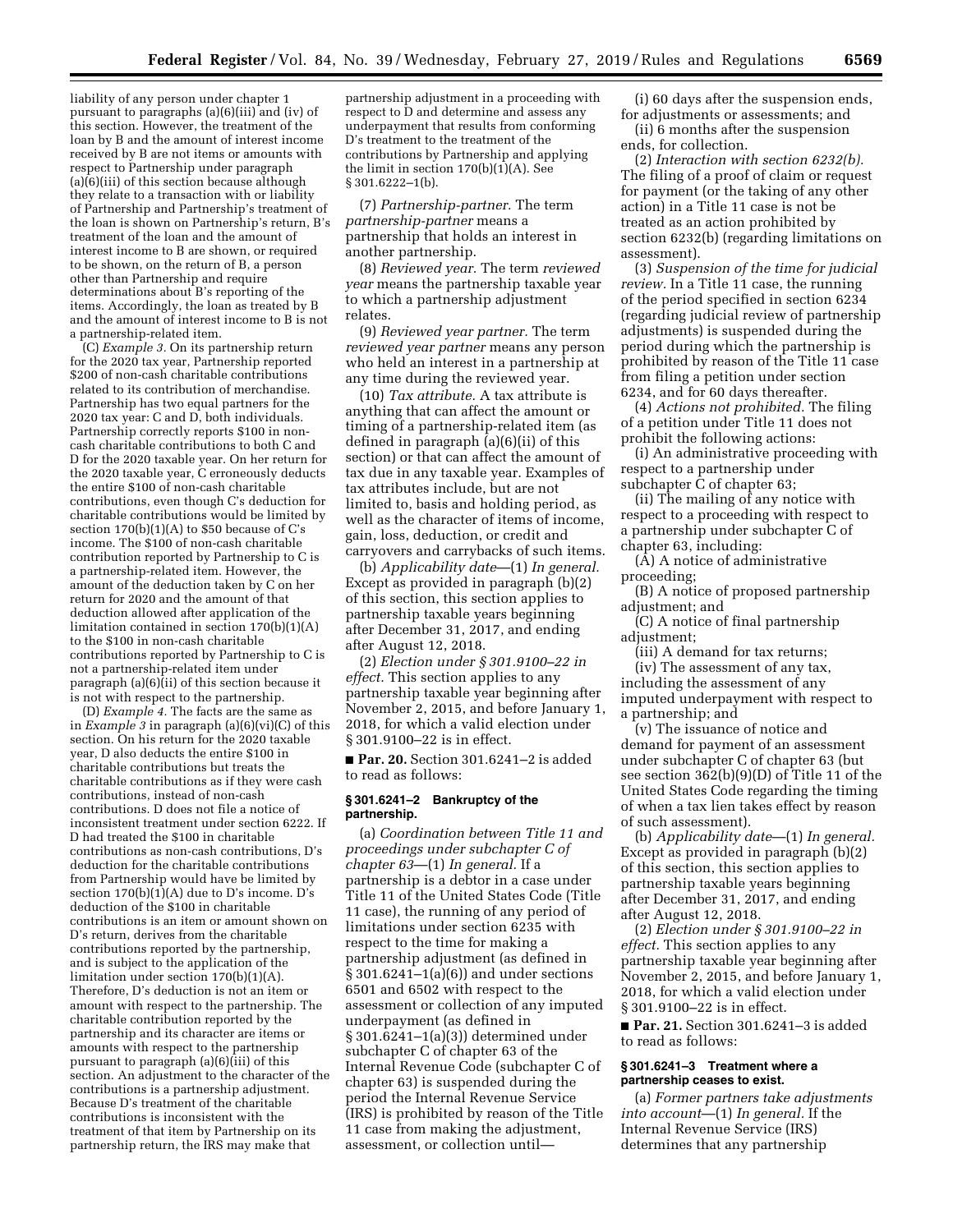(including a partnership-partner as defined in § 301.6241–1(a)(7)) ceases to exist (as defined in paragraph (b) of this section) before any partnership adjustment (as defined in § 301.6241– 1(a)(6)) under subchapter C of chapter 63 of the Internal Revenue Code (subchapter C of chapter 63) takes effect (as described in paragraph (c) of this section), the partnership adjustment is taken into account by the former partners (as described in paragraph (d) of this section) of the partnership in accordance with paragraph (e) of this section.

(2) *Partnership no longer liable for any unpaid amounts resulting from a partnership adjustment.* A partnership that ceases to exist is no longer liable for any unpaid amounts resulting from a partnership adjustment required to be taken into account by a former partner under this section.

(3) *Application of this section to partnership-partners.* This section applies to a partnership-partner and its former partners, regardless of whether the partnership-partner has an election under section 6221(b) in effect for any relevant partnership taxable year.

(b) *Cease to exist defined*—(1) *In general.* If a partnership ceases to exist, the IRS will notify the partnership and the former partners (as defined in paragraph (d) of this section), in writing, within 30 days of such determination using the last known address of the partnership and the former partners. A failure by the IRS to send a notification under this paragraph (b)(1) to a former partner of the partnership does not invalidate the determination by the IRS that the partnership ceases to exist. If an audited partnership (as defined in § 301.6226–3(e)(1)) ceases to exist, the IRS will also notify the partnership representative for the reviewed year. For purposes of this section, a partnership ceases to exist if the IRS makes a determination that a partnership ceases to exist because:

(i) The partnership terminates within the meaning of section 708(b)(1); or

(ii) The partnership does not have the ability to pay, in full, any amount due under the provisions of subchapter C of chapter 63 for which the partnership is or becomes liable. For purposes of this section, a partnership does not have the ability to pay if the IRS determines that the amount due with respect to the partnership is not collectible based on the information the IRS has at the time of such determination.

(2) *Exceptions.* For purposes of this section, the IRS will not determine that a partnership ceases to exist solely because the partnership has—

(i) A valid election under section 6226 in effect with respect to any imputed underpayment (as defined in  $§ 301.6241 - 1(a)(3));$ 

(ii) Received a statement under section 6226(a)(2) (or § 301.6226–3(e)) and has furnished statements to its partners in accordance with § 301.6226– 3(e)(3); or

(iii) Not paid any amount required to be paid under subchapter C of chapter 63.

(3) *Year in which a partnership ceases to exist.* If a partnership terminates under section 708(b)(1), the partnership ceases to exist on the last day of the partnership's final taxable year. If a partnership does not have the ability to pay, the partnership ceases to exist on the date that the IRS makes a determination under paragraph (b)(1) of this section that the partnership ceases to exist.

(4) *Limitation on IRS determination that partnership ceases to exist.* In no event may the IRS determine that a partnership ceases to exist with respect to a partnership adjustment after the expiration of the period of limitations on collection applicable to the assessment made against the partnership for the amount due resulting from such adjustment.

(c) *Partnership adjustment takes effect*—(1) *Full payment of amounts resulting from a partnership adjustment.*  For purposes of this section, a partnership adjustment under subchapter C of chapter 63 takes effect when there is full payment of amounts resulting from a partnership adjustment. For purposes of this section, *full payment of amounts resulting from a partnership adjustment* means all amounts due under subchapter C of chapter 63 resulting from the partnership adjustment are fully paid by the partnership.

(2) *Partial payment of amount due by the partnership.* If a partnership pays part, but not all, of any amount due resulting from a partnership adjustment before the partnership ceases to exist, the former partners (as defined in paragraph (d) of this section) of the partnership that has ceased to exist are not required to take into account any partnership adjustment to the extent amounts have been paid by the partnership with respect to such adjustment. The notification that the IRS has determined that the partnership has ceased to exist will include information regarding the portion of the partnership adjustments with respect to which appropriate amounts have not already been paid by the partnership and therefore must be taken into account by the former partners

(described in paragraph (d) of this section) in accordance with paragraph (e) of this section.

(d) *Former partners*—(1) *Adjustment year partners*—(i) *In general.* Except as described in paragraphs (d)(1)(ii) and (d)(2) of this section, the term *former partners* means, for a partnership that has ceased to exist, the partners of the partnership during the adjustment year (as defined in § 301.6241–1(a)(1)) that corresponds to the reviewed year for which the adjustments were made.

(ii) *Partnership-partner ceases to exist.* If the adjustment year partner is a partnership-partner that the IRS has determined ceased to exist, the partners of such partnership-partner during the partnership-partner's taxable year that includes the end of the adjustment year of the partnership that is subject to a proceeding under subchapter C of chapter 63 are the former partners for purposes of this section. If the partnership-partner ceased to exist before the partnership-partner's taxable year that includes the end of the adjustment year of the partnership that is subject to a proceeding under subchapter C of chapter 63, the former partners for purposes of this section are the partners of such partnership-partner during the last partnership taxable year for which the a partnership return of the partnership-partner under section 6031 is filed.

(2) *No adjustment year partners.* If there are no adjustment year partners of a partnership that ceases to exist, the term *former partners* means the partners of the partnership during the last taxable year for which a partnership return under section 6031 was filed with respect to such partnership. For instance, if a partnership terminates under section 708(b)(1) before the adjustment year and files a final partnership return for the partnership taxable year of such partnership, the former partners for purposes of this section are the partners of the partnership during the partnership taxable year for which a final partnership return is filed.

(e) *Taking adjustments into account*— (1) *In general.* For purposes of paragraph (a) of this section, a former partner of a partnership that ceases to exist takes a partnership adjustment into account as if the partnership had made an election under section 6226 (regarding the alternative to payment of the imputed underpayment). A former partner must take into account the former partner's share of a partnership adjustment as set forth in the statement described in paragraph (e)(2) of this section in accordance with § 301.6226– 3.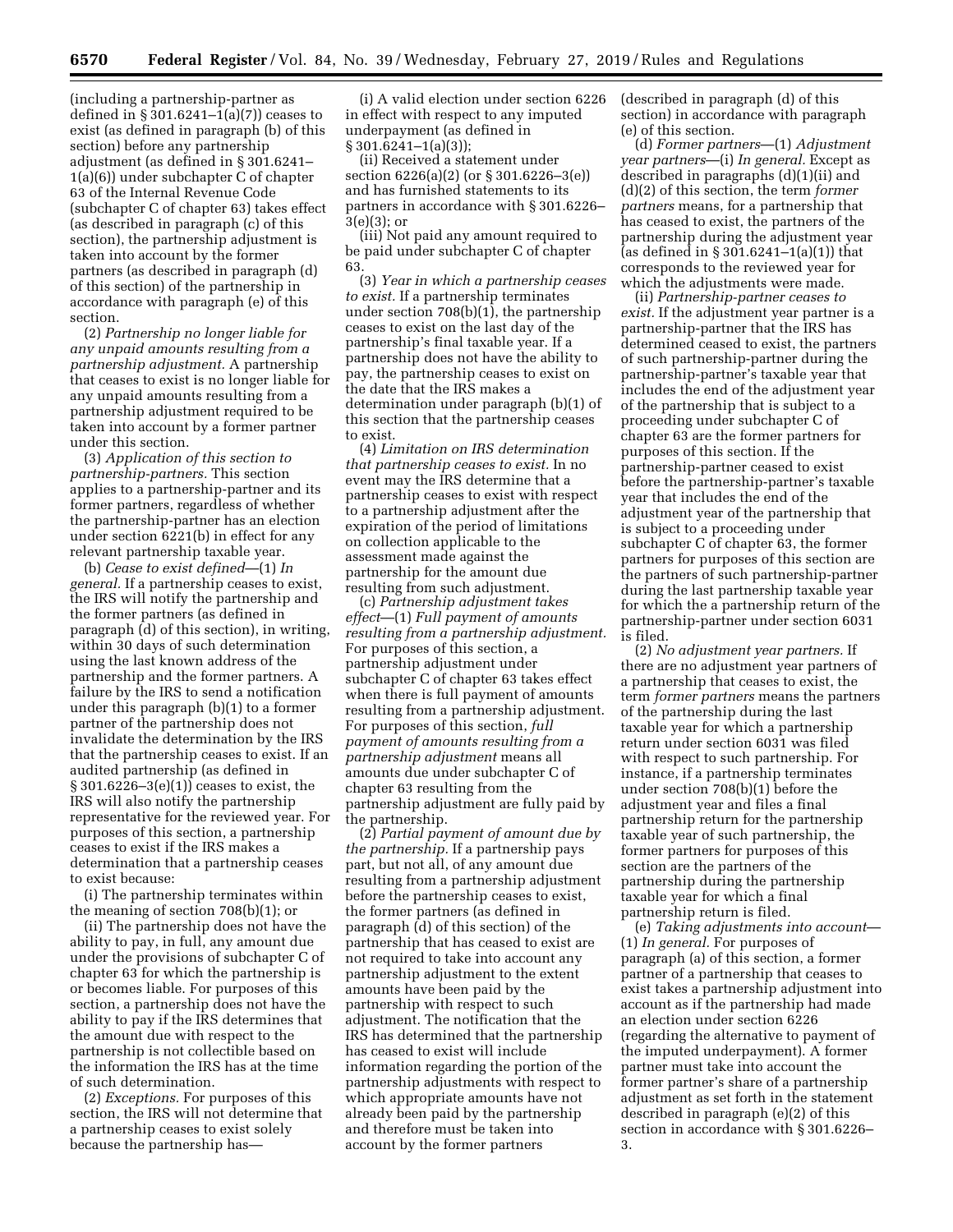(2) *Statements furnished to former partners.* If a partnership is notified by the IRS that the partnership has ceased to exist as described in paragraph (b)(1) of this section, the partnership must furnish to each former partner a statement reflecting such former partner's share of the partnership adjustment required to be taken into account under this section and file a copy of such statement with the IRS in accordance with the rules under § 301.6226–2, except that—

(i) The adjustments are taken into account by the applicable former partner (as described in paragraph (d) of this section), rather than the reviewed year partners (as defined in § 301.6241– 1(a)(9)); and

(ii) The partnership must furnish statements to the former partners and file the statements with the IRS no later than 30 days after the date of the notification to the partnership that the IRS has determined that the partnership has ceased to exist.

(3) *Authority to issue statements.* If any statements required by paragraph (e) of this section are not timely furnished to a former partner and filed with the IRS in accordance with paragraph (e)(2)(ii) of this section, the IRS may notify the former partner in writing of such partner's share of the partnership adjustments based on the information reasonably available to the IRS at the time such notification is provided. For purposes of paragraph (e) of this section, a notification to a former partner under this paragraph (e)(3) is treated the same as a statement required to be furnished and filed under paragraph (e)(2) of this section.

(f) *Examples.* The following examples illustrate the provisions of this section. For purposes of the examples, all partnerships and partners are calendar year taxpayers and each partnership is subject to the provisions of subchapter C of chapter 63 of the Code (unless otherwise stated).

(1) *Example 1.* The IRS initiates a proceeding under subchapter C of chapter 63 with respect to the 2020 partnership taxable year of Partnership. During 2023, in accordance with section 6235(b), Partnership extends the period of limitations on adjustments under section 6235(a) until December 31, 2025. On February 1, 2025, the IRS mails Partnership a notice of final partnership adjustment (FPA) that determines partnership adjustments that result in a single imputed underpayment. Partnership does not timely file a petition under section 6234 and does not make a valid election under section 6226. On June 2, 2025, the IRS mails Partnership notice and demand for payment of the amount due resulting from the adjustments determined in the FPA. Partnership fails to make a

payment. On September 1, 2029, the IRS determines Partnership ceases to exist for purposes of this section because the Partnership does not have the ability to pay under paragraph (b)(1)(ii) of this section. Under  $\S 301.6241 - 1(a)(1)$ , the adjustment year is 2025 and A and B, both individuals, are the only adjustment year partners of Partnership during 2025. Accordingly, under paragraph (d)(1) of this section, A and B are former partners. Therefore, A and B are required to take their share of the partnership adjustments determined in the FPA into account under paragraph (e) of this section.

(2) *Example 2.* The IRS initiates a proceeding under subchapter C of chapter 63 with respect to the 2020 partnership taxable year of P, a partnership. G, a partnership that has an election under section 6221(b) in effect for the 2020 taxable year, is a partner of P during 2020 and for every year thereafter. On February 3, 2025, the IRS mails P an FPA that determines partnership adjustments that result in a single imputed underpayment. P does not timely file a petition under section 6234 and does not make a timely election under section 6226. On May 6, 2025, the IRS mails P notice and demand for payment of the amount due resulting from the adjustments determined in the FPA. P does not make a payment. On September 1, 2025, the IRS determines P ceases to exist for purposes of this section because P does not have the ability to pay under paragraph (b)(1)(ii) of this section. G terminated under section 708(b)(1) on December 31, 2024. On September 1, 2025, the IRS determines that G ceased to exist in 2024 for purposes of this section in accordance with paragraph (b)(1)(i) of this section. J and K, individuals, were the only partners of G during 2024. Therefore, under paragraph (d)(1)(ii) of this section, J and K, the partners of G during G's 2024 partnership taxable year, are the former partners of G for purposes of this section. Therefore, J and K are required to take into account their share of the adjustments contained in the statement furnished by P to G in accordance with paragraph (e) of this section.

(g) *Applicability date*—(1) *In general.*  Except as provided in paragraph (g)(2) of this section, this section applies to partnership taxable years beginning after December 31, 2017, and ending after August 12, 2018.

(2) *Election under § 301.9100–22 in effect.* This section applies to any partnership taxable year beginning after November 2, 2015, and before January 1, 2018, for which a valid election under § 301.9100–22 is in effect.

■ **Par. 22.** Section 301.6241–4 is added to read as follows:

## **§ 301.6241–4 Payments nondeductible.**

(a) *Payments nondeductible.* No deduction is allowed under subtitle A of the Internal Revenue Code (Code) for any payment required to be made by a partnership under subchapter C of chapter 63 of the Code (subchapter C of chapter 63). Payment by a partnership of any amount required to be paid under subchapter C of chapter 63, including any imputed underpayment (as defined in § 301.6241–1(a)(3)), or interest, penalties, additions to tax, or additional amounts with respect to an imputed underpayment, is treated as an expenditure described in section 705(a)(2)(B).

(b) *Applicability date*—(1) *In general.*  Except as provided in paragraph (b)(2) of this section, this section applies to partnership taxable years beginning after December 31, 2017, and ending after August 12, 2018.

(2) *Election under § 301.9100–22 in effect.* This section applies to any partnership taxable year beginning after November 2, 2015, and before January 1, 2018, for which a valid election under § 301.9100–22 is in effect.

■ **Par. 23.** Section 301.6241–5 is added to read as follows:

# **§ 301.6241–5 Extension to entities filing partnership returns.**

(a) *Entities filing a partnership return.*  Except as described in paragraph (c) of this section, an entity that files a partnership return for any taxable year is subject to the provisions of subchapter C of chapter 63 of the Internal Revenue Code (subchapter C of chapter 63) with respect to such taxable year even if it is determined that the entity filing the partnership return was not a partnership for such taxable year. Accordingly, any partnership-related item (as defined in § 301.6241– 1(a)(6)(ii)) and any person holding an interest in the entity, either directly or indirectly, at any time during that taxable year are subject to the provisions of subchapter C of chapter 63 for such taxable year.

(b) *Partnership return filed but no entity found to exist.* Paragraph (a) of this section also applies where a partnership return is filed for a taxable year, but the IRS determines that no entity existed at all for such taxable year. For purposes of applying paragraph (a) of this section, the partnership return is treated as if it were filed by an entity.

(c) *Exceptions.* Paragraph (a) of this section does not apply to—

(1) Any taxable year for which an election under section 6221(b) is in effect, treating the return as if it were filed by a partnership for the taxable year to which the election relates; and

(2) Any taxable year for which a valid section 761(a) election is made (regarding election out of subchapter K of chapter 1 of the Internal Revenue Code for certain unincorporated organizations).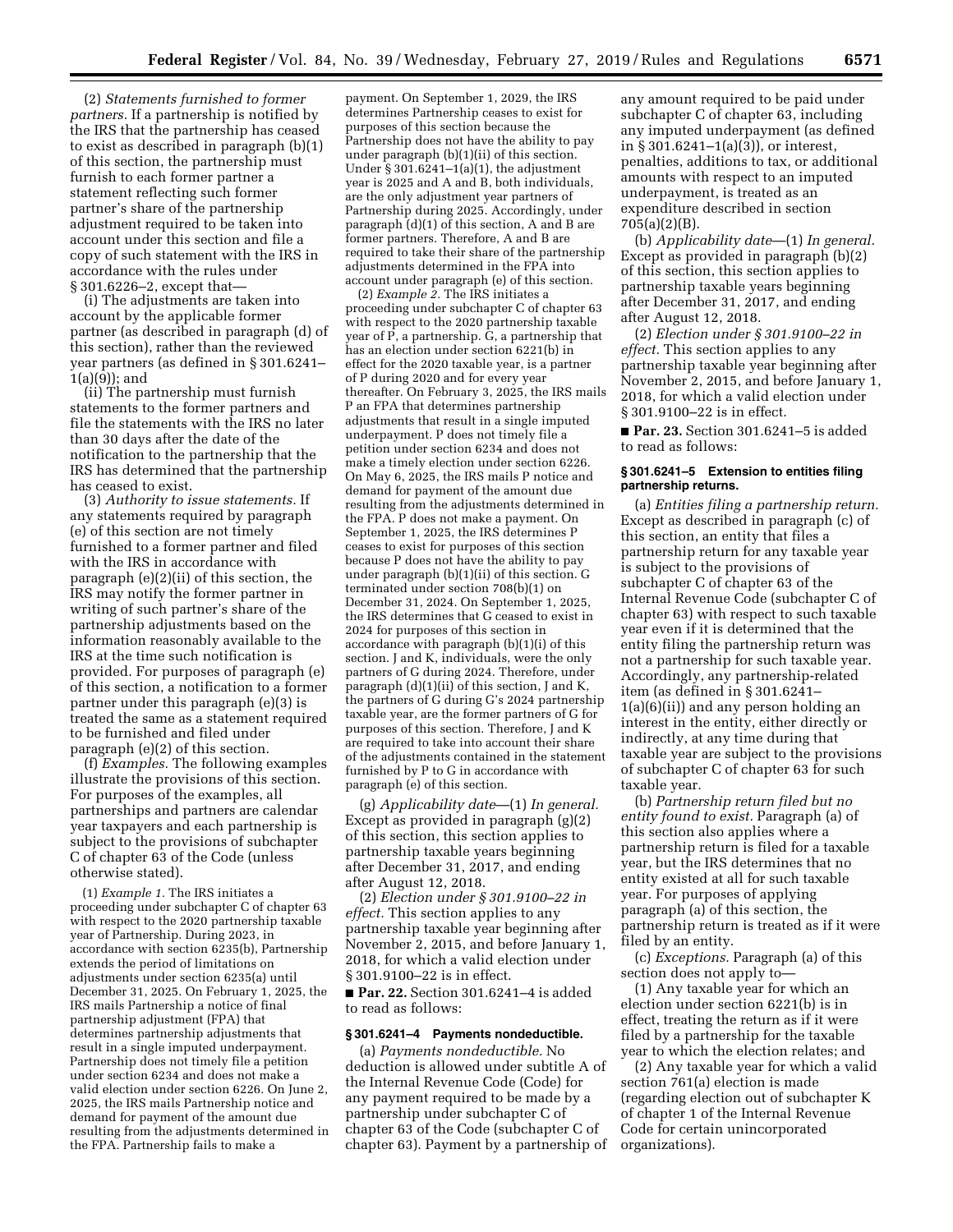(d) *Applicability date*—(1) *In general.*  Except as provided in paragraph (d)(2) of this section, this section applies to partnership taxable years beginning after December 31, 2017, and ending after August 12, 2018.

(2) *Election under § 301.9100–22 in effect.* This section applies to any partnership taxable year beginning after November 2, 2015, and before January 1, 2018, for which a valid election under § 301.9100–22 is in effect.

■ **Par. 24.** Section 301.6241–6 is added to read as follows:

## **§ 301.6241–6 Coordination with other chapters of the Internal Revenue Code.**

(a) *Coordination with other chapters*—(1) *In general.* Subchapter C of chapter 63 of the Internal Revenue Code (subchapter C of chapter 63) only applies to tax imposed by chapter 1 of the Internal Revenue Code (Code) and not to any tax imposed (including any amount required to be deducted or withheld) under any chapter of the Code other than chapter 1 of the Code (chapter 1), including chapter 2, 2A, 3, or 4 of the Code. Accordingly, for purposes of determining taxes imposed under chapters of the Code other than chapter 1, the Internal Revenue Service (IRS) may make an adjustment to any partnership-related item (as defined in § 301.6241–1(a)(6)(ii)) in a proceeding that is not under subchapter C of chapter 63. To the extent an adjustment or determination is made under subchapter C of chapter 63 for purposes of chapter 1 and is relevant in determining tax imposed under a chapter of the Code other than chapter 1, such adjustment or determination must be taken into account for purposes of determining such tax.

(2) *Examples.* The following examples illustrate the rules of paragraph (a) of this section as applied to cases in which a partnership has a withholding obligation under chapter 3 or chapter 4 with respect to income that the partnership earns. For purposes of these examples, each partnership is subject to the provisions of subchapter C of chapter 63 of the Code, and the partnership and its partners are calendar year taxpayers.

(i) *Example 1.* Partnership, a partnership created or organized in the United States, has two equal partners, A and B. A is a nonresident alien who is a resident of Country A, and B is a U.S. citizen. In 2018, Partnership earned \$200 of U.S. source royalty income. Partnership was required to withhold 30 percent of the gross amount of the royalty income allocable to A unless Partnership had documentation that it could rely on to establish that A was entitled to a reduced rate of withholding. See §§ 1.1441–  $1(b)(1)$  and  $1.1441-5(b)(2)(i)(A)$  of this

chapter. Partnership withheld \$15 from the \$100 of royalty income allocable to A based on its incorrect belief that A is entitled to a reduced rate of withholding under the U.S.- Country A Income Tax Treaty. In 2020, the IRS determines in an examination of Partnership's Form 1042, Annual Withholding Tax Return for U.S. Source Income of Foreign Persons, that Partnership should have withheld \$30 instead of \$15 on the \$100 of royalty income allocable to A because Partnership failed to obtain documentation from A establishing a valid treaty claim for a reduced rate of withholding. The tax imposed on Partnership for its failure to withhold on that income, however, is not a tax imposed by chapter 1. Rather, it is a tax imposed by chapter 3, which is not a partnership-related item under § 301.6241–1(a)(6)(ii). Therefore, in accordance with section 6221(a), the adjustment to increase Partnership's withholding tax liability by \$15 is not determined under subchapter C of chapter 63, and instead must be determined as part of the Form 1042 examination.

(ii) *Example 2.* Partnership, a partnership created or organized in the United States, has two equal partners, A and B. A is a nonresident alien who is a resident of Country A, and B is a U.S. citizen. In 2018, Partnership earned \$100 of U.S. source dividend income. Partnership was required to report the dividend income on its 2018 Form 1065, U.S. Return of Partnership Income, and withhold 30 percent of the gross amount of the dividend income allocable to A unless Partnership had documentation that it could rely on to establish that A was entitled to a reduced rate of withholding. See §§ 1.1441–1(b)(1) and 1.1441–5(b)(2)(i)(A) of this chapter. In 2020, in an examination of Partnership's Form 1042, the IRS determines that Partnership earned but failed to report the \$100 of U.S. source dividend income in 2018. The adjustment to increase Partnership's dividend income by \$100 is an adjustment to a partnership-related item. The tax imposed on Partnership for its failure to withhold on that income, however, is not a tax imposed by chapter 1; rather, it is a tax imposed by chapter 3. Pursuant to § 301.6221(a)–1(a), only chapter 1 tax attributable to adjustments to partnershiprelated items is assessed under subchapter C of chapter 63. Therefore, because the tax imposed with respect to the adjustment is a chapter 3 tax, under paragraph (a)(1) of this section, the IRS may determine, assess, and collect chapter 3 tax attributable to an adjustment to a partnership-related item without conducting a proceeding under subchapter C of chapter 63. Accordingly, the IRS may determine the chapter 3 tax in the examination of Partnership's Form 1042 by adjusting Partnership's withholding tax liability by an additional \$15 for failing to withhold on the \$50 of dividend income allocable to A. However, the IRS must initiate an administrative proceeding under subchapter C of chapter 63 to make any adjustments for purposes of chapter 1 attributable to the income. If the IRS subsequently initiates an administrative proceeding under subchapter C of chapter 63 and makes an adjustment to the same item

of income, the portion of the dividend income allocable to A will be disregarded in the calculation of the total netted partnership adjustment to the extent that the chapter 3 tax has been collected with respect to such income. See § 301.6225–1(b)(3).

(b) *Coordination with chapters 3 and 4*—(1) *In general.* In the case of any tax imposed under chapter 3 or chapter 4 that is determined with respect to a partnership adjustment determined under subchapter C of chapter 63 for purposes of chapter 1, such tax is determined with respect to the reviewed year (as defined in § 301.6241–1(a)(8)) and is imposed (or required to be deducted and withheld) with respect to the adjustment year (as defined in  $§ 301.6241 - 1(a)(1)$ .

(2) *Definitions.* The following definitions apply for purposes of this paragraph (b) and the regulations under subchapter C of chapter 63.

(i) *Amount subject to withholding.*  The term *amount subject to withholding*  means an amount subject to withholding (as defined in § 1.1441–2(a) of this chapter), a withholdable payment (as defined in  $\S 1.1473-1(a)$  of this chapter), or the allocable share of effectively connected taxable income (as computed under § 1.1446–2(b) of this chapter).

(ii) *Chapter 3.* The term *chapter 3*  means sections 1441 through 1464 of the Code, but does not include section 1443(b) of the Code.

(iii) *Chapter 4.* The term *chapter 4*  means sections 1471 through 1474 of the Code.

(3) *Partnership pays an imputed underpayment.* If a partnership pays an imputed underpayment (as determined under § 301.6225–1(b)) and the total netted partnership adjustment (as calculated under § 301.6225–1(b)(2)) includes a partnership adjustment to an amount subject to withholding, the partnership is treated as having paid (at the time that the imputed underpayment is paid) the amount required to be withheld with respect to that partnership adjustment under chapter 3 or chapter 4 for purposes of applying §§ 1.1463–1 and 1.1474–4 of this chapter. See § 301.6225–1(b)(3) for the coordination rule that applies for calculating an imputed underpayment when an adjustment is made to an amount subject to withholding for which tax has been collected under chapter 3 or chapter 4.

(4) *Partnership makes an election under section 6226 with respect to an imputed underpayment*—(i) *In general.*  A partnership that makes an election under § 301.6226–1 with respect to an imputed underpayment must pay the amount of tax required to be withheld